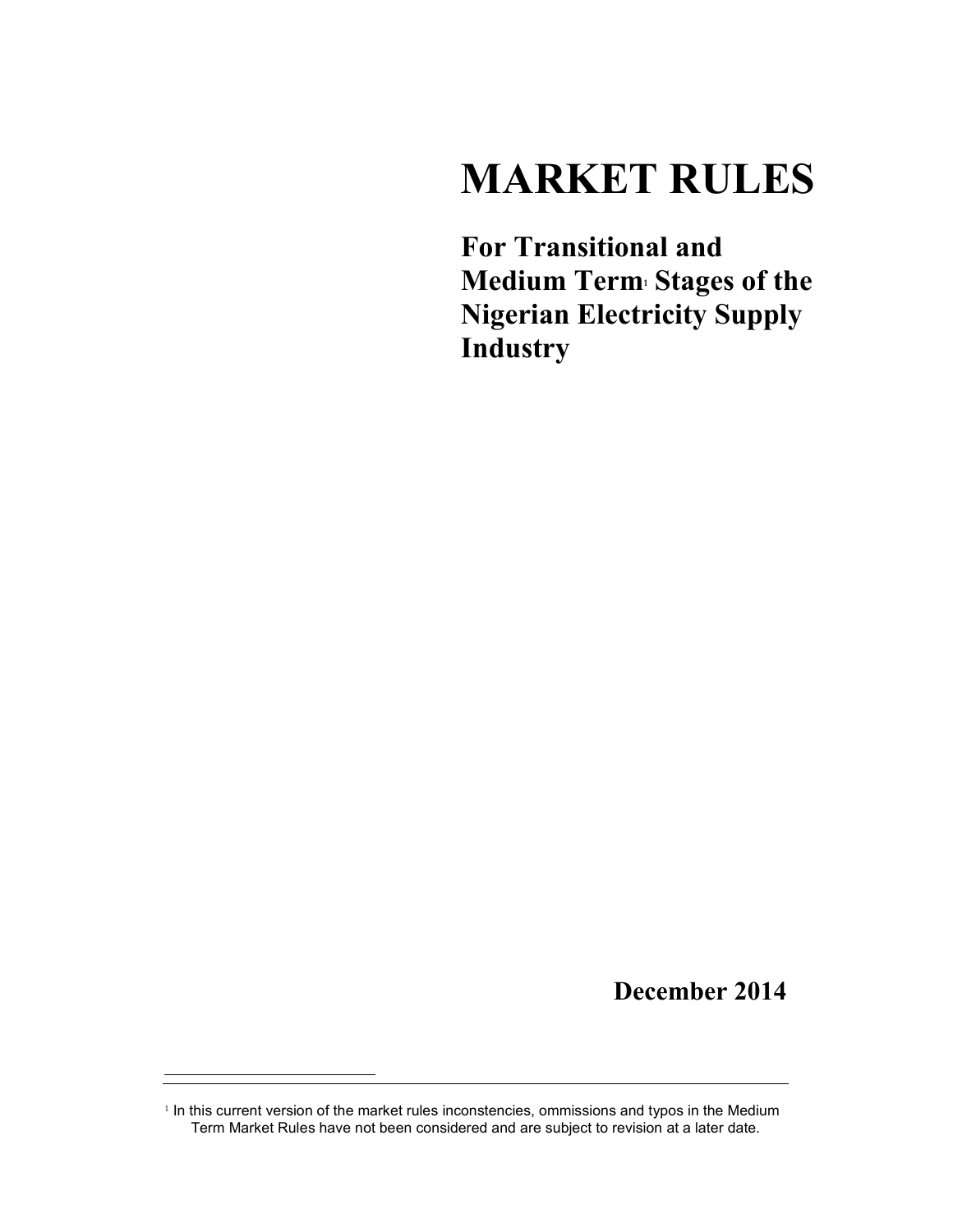## **TABLE OF CONTENTS**

| PART 1:          |     |                                                                          |  |
|------------------|-----|--------------------------------------------------------------------------|--|
| 1.               |     |                                                                          |  |
|                  | 1.1 |                                                                          |  |
|                  | 1.2 |                                                                          |  |
|                  | 1.3 |                                                                          |  |
|                  | 1.4 |                                                                          |  |
|                  | 1.5 | Relationship with the Grid Code and the Operating and Market Procedures3 |  |
| 2.               |     |                                                                          |  |
|                  | 2.1 |                                                                          |  |
|                  | 2.2 |                                                                          |  |
|                  | 2.3 |                                                                          |  |
|                  | 2.4 |                                                                          |  |
| PART 2:          |     |                                                                          |  |
| 3.               |     |                                                                          |  |
|                  | 3.1 |                                                                          |  |
|                  | 3.2 |                                                                          |  |
|                  | 3.3 |                                                                          |  |
|                  | 3.4 |                                                                          |  |
| $\overline{4}$ . |     | OPERATING PROCEDURES AND MARKET PROCEDURES32                             |  |
|                  | 4.1 |                                                                          |  |
|                  | 4.2 |                                                                          |  |
|                  | 4.3 |                                                                          |  |
|                  | 4.4 |                                                                          |  |
| 5.               |     |                                                                          |  |
|                  | 5.1 | Action to be taken in circumstances not anticipated by these Rules33     |  |
|                  | 5.2 |                                                                          |  |
|                  | 5.3 | Disagreement between Market Operator and Stakeholder Advisory Panel33    |  |
|                  | 5.4 |                                                                          |  |
| 6.               |     |                                                                          |  |
|                  | 6.1 |                                                                          |  |
|                  | 6.2 |                                                                          |  |
|                  | 6.3 |                                                                          |  |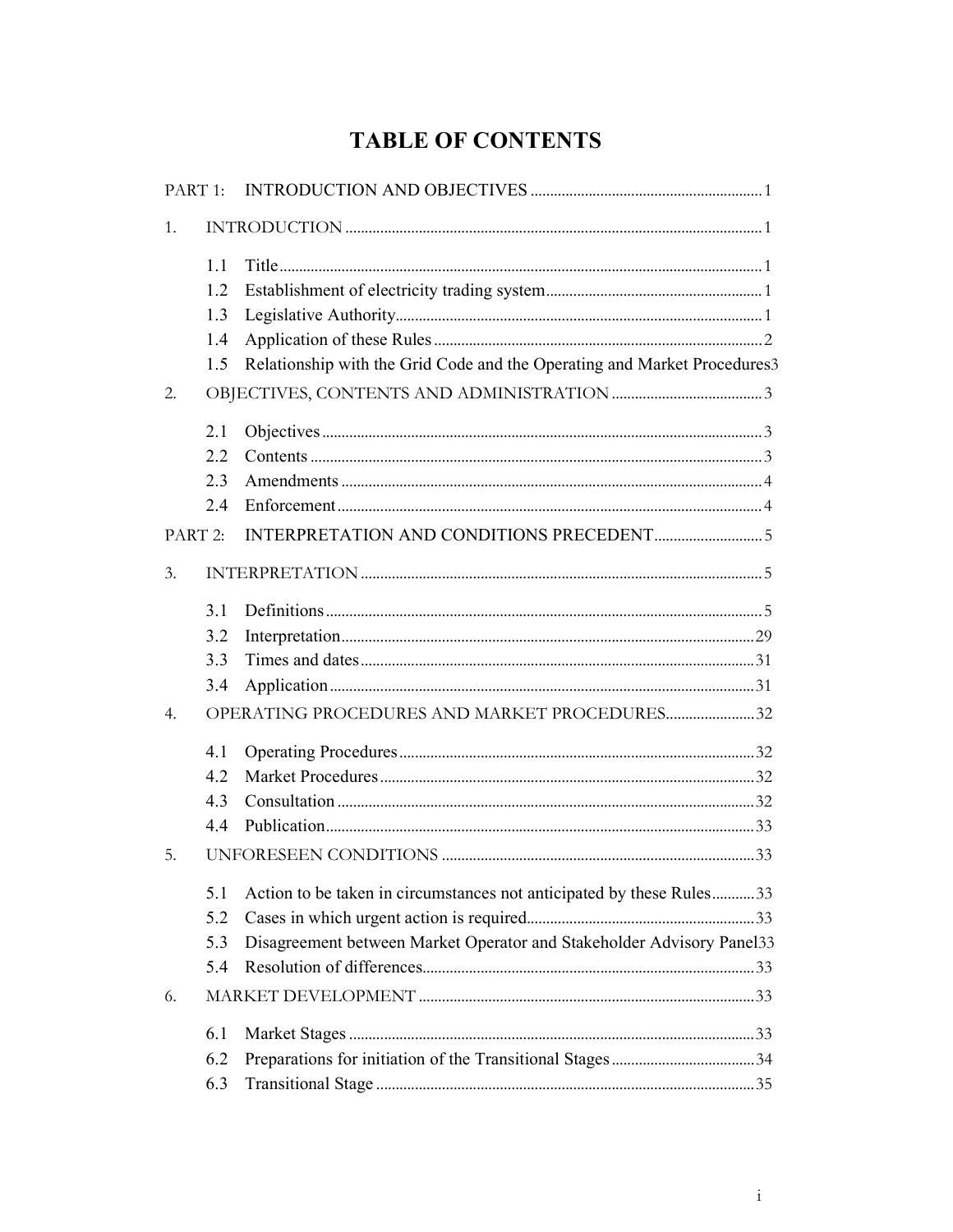|         | 6.4  |                                                      |  |
|---------|------|------------------------------------------------------|--|
|         | 6.5  |                                                      |  |
| 7.      |      |                                                      |  |
| PART 3: |      | THE SYSTEM OPERATOR AND THE MARKET OPERATOR 39       |  |
| 8.      |      |                                                      |  |
|         | 8.1  |                                                      |  |
|         | 8.2  |                                                      |  |
|         | 8.3  |                                                      |  |
| 9.      |      |                                                      |  |
|         | 9.1  |                                                      |  |
|         | 9.2  |                                                      |  |
|         | 9.3  |                                                      |  |
| 10.     |      |                                                      |  |
|         | 10.1 |                                                      |  |
|         | 10.2 |                                                      |  |
| 11.     |      |                                                      |  |
|         | 11.1 |                                                      |  |
|         | 11.2 |                                                      |  |
|         | 11.3 |                                                      |  |
| 12.     |      |                                                      |  |
|         | 12.1 |                                                      |  |
|         | 12.2 |                                                      |  |
| 13.     |      |                                                      |  |
|         | 13.1 |                                                      |  |
|         | 13.2 |                                                      |  |
|         | 13.3 |                                                      |  |
| PART 4: |      | PARTICIPATION: ADMISSION, WITHDRAWAL AND TERMINATION |  |
|         |      | 46                                                   |  |
| 14.     |      |                                                      |  |
|         | 14.1 |                                                      |  |
|         | 14.2 |                                                      |  |
|         | 14.3 |                                                      |  |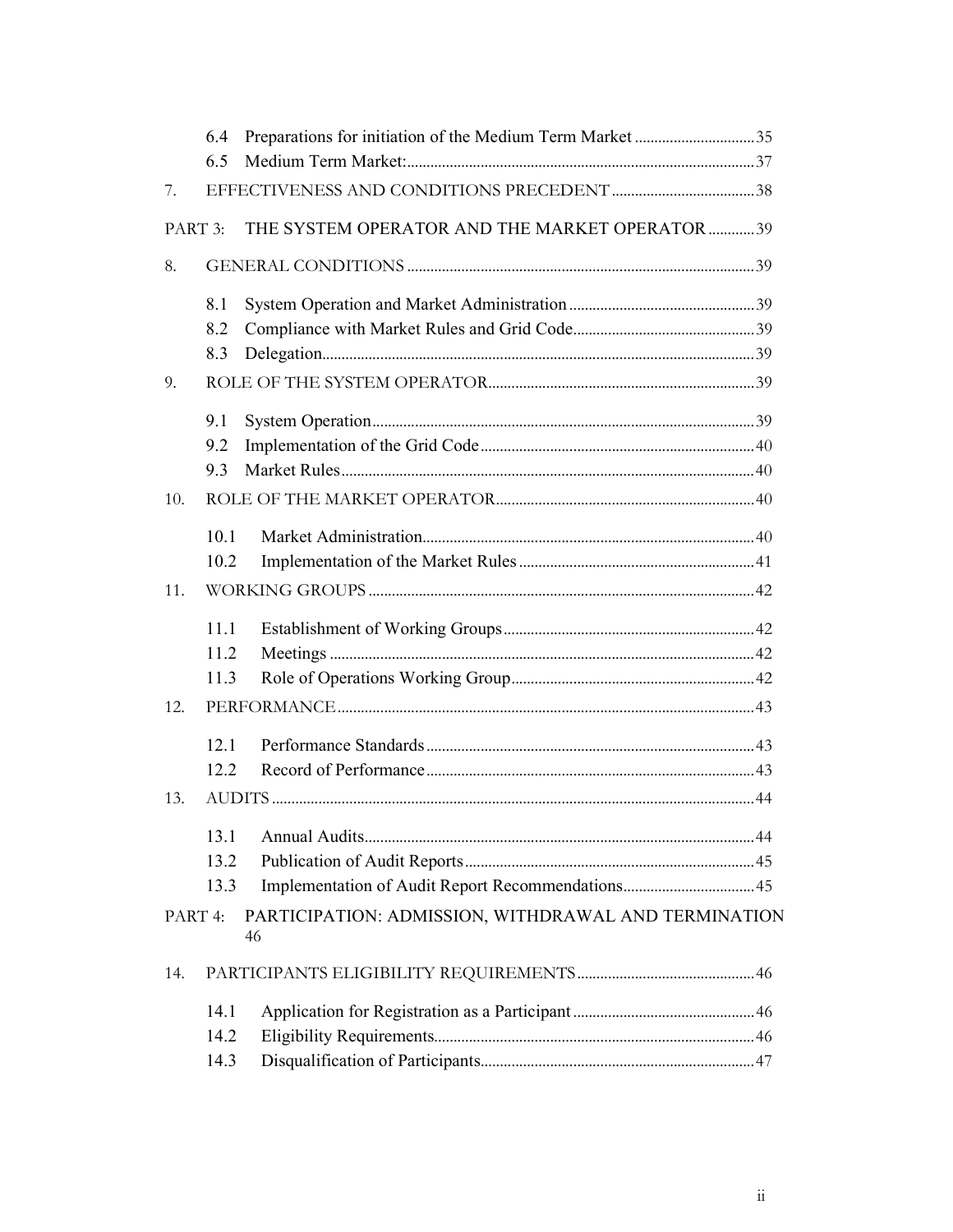| 15. |                    |                                                  |  |
|-----|--------------------|--------------------------------------------------|--|
|     | 15.1               |                                                  |  |
|     | 15.2               |                                                  |  |
|     | 15.3               |                                                  |  |
|     | 15.4               |                                                  |  |
|     | 15.5               |                                                  |  |
|     | 15.6               |                                                  |  |
|     | 15.7               |                                                  |  |
| 16. |                    |                                                  |  |
|     | 16.1               |                                                  |  |
|     | 16.2               |                                                  |  |
| 17. |                    | GENERAL RIGHTS AND OBLIGATIONS OF PARTICIPANTS57 |  |
|     | 17.1               |                                                  |  |
|     | 17.2               |                                                  |  |
| 18. |                    |                                                  |  |
|     | 18.1               |                                                  |  |
| 19. |                    | DURATION OF THESE RULES AND MARKET PARTICIPATION |  |
|     | 19.1               |                                                  |  |
|     | 19.2               |                                                  |  |
|     | PART <sub>5:</sub> | CONTRACTS, GENERATION ADEQUACY AND POWER         |  |
|     |                    |                                                  |  |
| 20. |                    |                                                  |  |
|     | 20.1               |                                                  |  |
|     | 20.2               |                                                  |  |
|     | 20.3               |                                                  |  |
|     | 20.4               |                                                  |  |
|     | 20.5               |                                                  |  |
|     | 20.6               |                                                  |  |
| 21. |                    |                                                  |  |
|     | 21.1               |                                                  |  |
|     | 21.2               |                                                  |  |
|     | 21.3               |                                                  |  |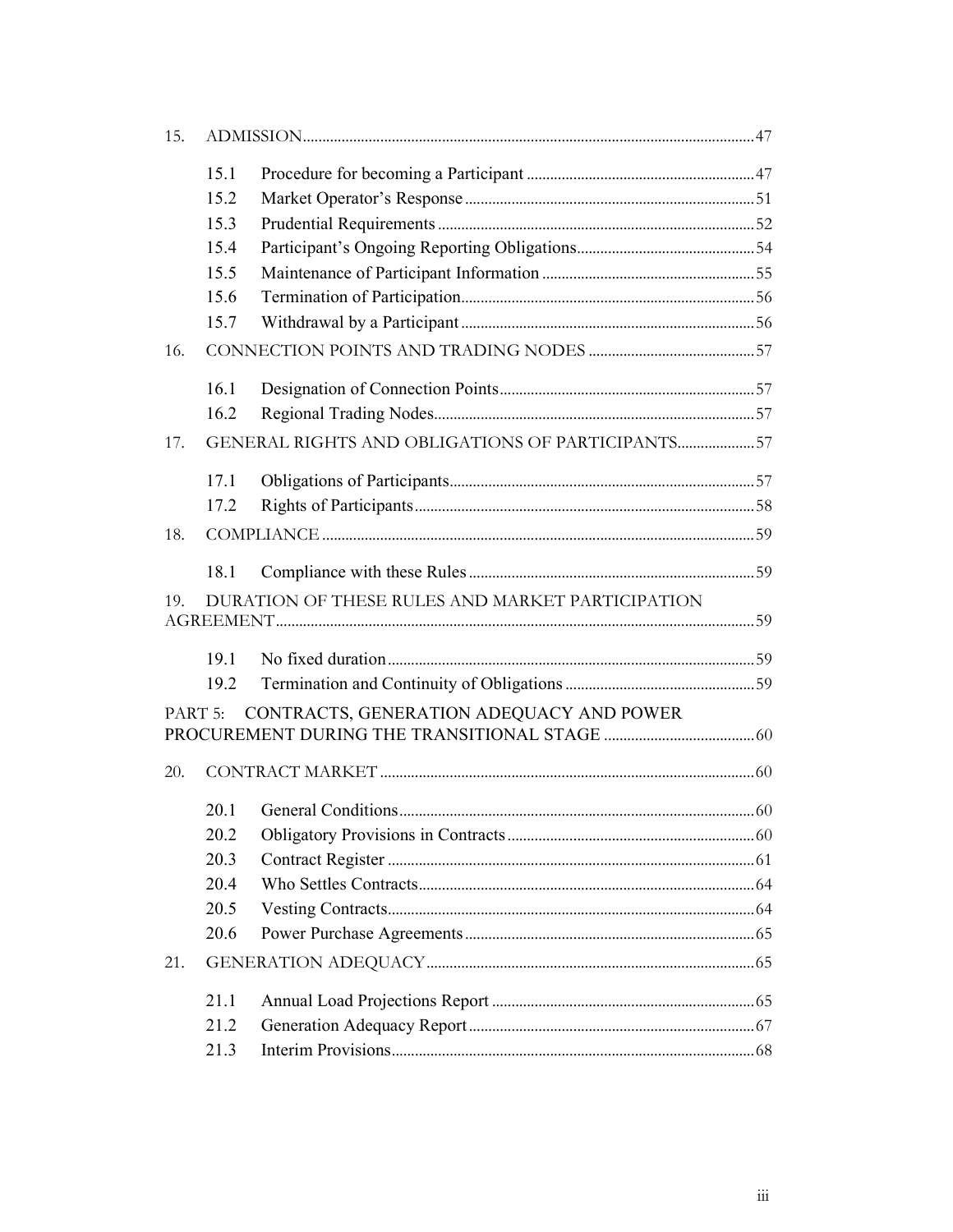| 22.     |      |                                                                         |  |
|---------|------|-------------------------------------------------------------------------|--|
|         | 22.1 |                                                                         |  |
|         | 22.2 |                                                                         |  |
|         | 22.3 |                                                                         |  |
|         | 22.4 |                                                                         |  |
| PART 6: |      | SUBMISSION OF SCHEDULING AND DESPATCH DATA, AND                         |  |
|         |      |                                                                         |  |
| 23.     |      |                                                                         |  |
|         | 23.1 |                                                                         |  |
|         | 23.2 | Submission and Validation of Contract and Dispatch Data75               |  |
|         | 23.3 | Timing of Day Ahead Nominations and Standing Nominations77              |  |
|         | 23.4 |                                                                         |  |
|         | 23.5 |                                                                         |  |
|         | 23.6 |                                                                         |  |
| 24.     |      |                                                                         |  |
|         | 24.1 |                                                                         |  |
|         | 24.2 | Bilateral Contract Nominations for the Medium Term Market  80           |  |
|         | 24.3 | Nominations by Generation Facilities Designated as Reliability Must-Run |  |
|         |      |                                                                         |  |
|         | 24.4 |                                                                         |  |
| 25.     |      |                                                                         |  |
|         | 25.1 |                                                                         |  |
|         | 25.2 |                                                                         |  |
|         | 25.3 |                                                                         |  |
|         | 25.4 |                                                                         |  |
|         | 25.5 |                                                                         |  |
|         | 25.6 |                                                                         |  |
|         | 25.7 |                                                                         |  |
|         | 25.8 |                                                                         |  |
|         | 25.9 |                                                                         |  |
| PART 7: |      | SETTLEMENT AND PAYMENT SYSTEM DURING THE                                |  |
|         |      |                                                                         |  |
| 26.     |      |                                                                         |  |
|         | 26.1 |                                                                         |  |
|         | 26.2 |                                                                         |  |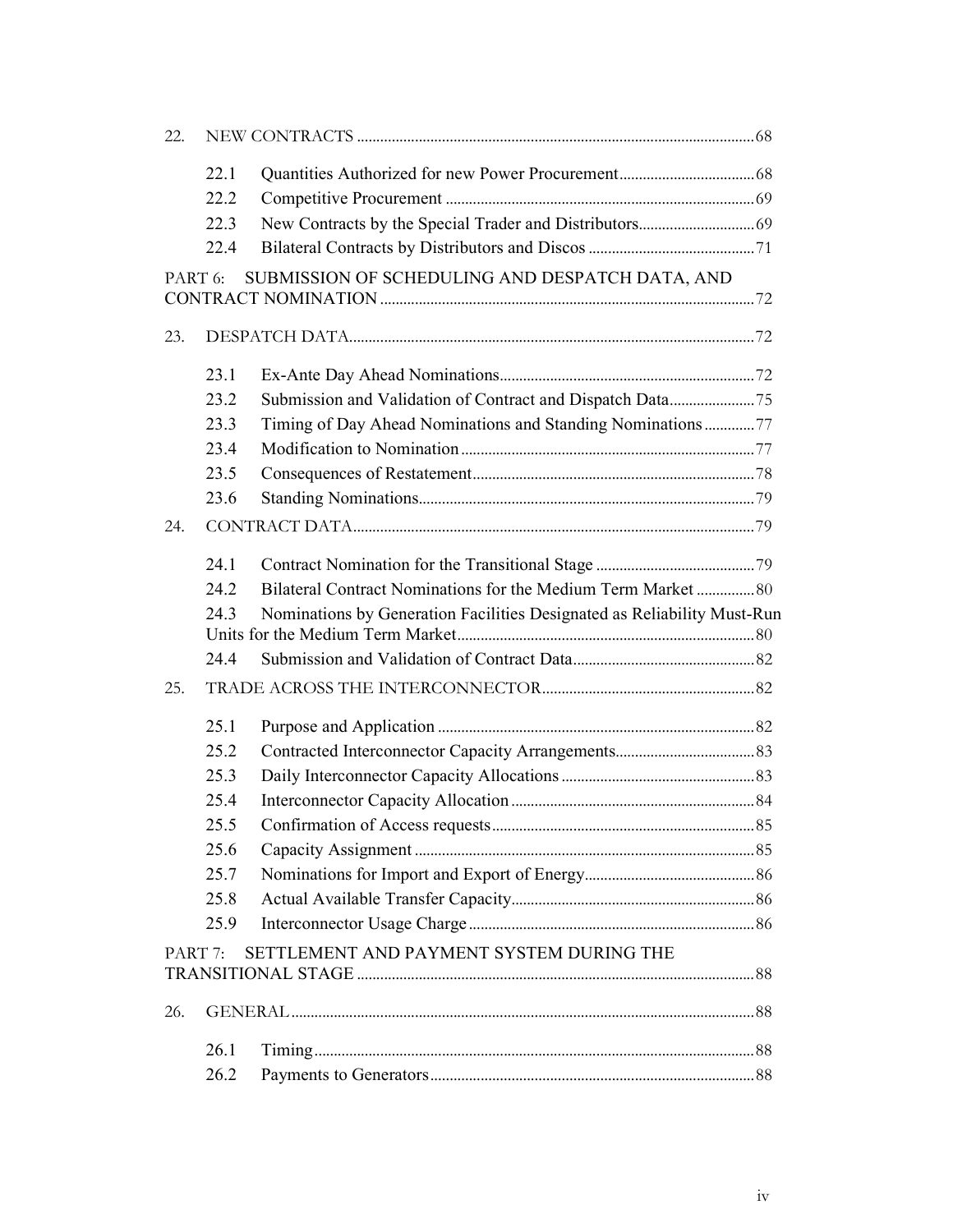| 27.                |                   |                                                       |  |
|--------------------|-------------------|-------------------------------------------------------|--|
|                    | 27.1              |                                                       |  |
|                    | 27.2              |                                                       |  |
|                    | 27.3              |                                                       |  |
|                    | 27.4              |                                                       |  |
|                    | 27.5              |                                                       |  |
|                    | 27.6              |                                                       |  |
|                    | 27.7              |                                                       |  |
|                    | 27.8              |                                                       |  |
|                    | 27.9              |                                                       |  |
|                    | 27.10             | System Operation and Market Administration Budgets95  |  |
|                    | 27.11             | System Operation and Market Administration Charges 96 |  |
|                    | 27.12             |                                                       |  |
|                    | 27.13             |                                                       |  |
|                    | 27.14             |                                                       |  |
| 28.                |                   |                                                       |  |
|                    | 28.1              |                                                       |  |
|                    | 28.2              |                                                       |  |
|                    | 28.3              |                                                       |  |
|                    | 28.4              |                                                       |  |
| 29.                |                   |                                                       |  |
|                    | 29.1              |                                                       |  |
|                    | 29.2              |                                                       |  |
|                    | 29.3              |                                                       |  |
|                    | 29.4              |                                                       |  |
| PART <sub>8:</sub> | <b>MARKET 107</b> | SETTLEMENT AND BILLING DURING THE MEDIUM TERM         |  |
| 30.                |                   |                                                       |  |
|                    | 30.1              |                                                       |  |
|                    | 30.2              |                                                       |  |
| 31.                |                   | SETTLEMENT SOFTWARE AND MARKET OPERATOR ACCOUNTS  107 |  |
|                    | 31.1              |                                                       |  |
|                    | 31.2              |                                                       |  |
|                    | 31.3              |                                                       |  |
|                    | 31.4              |                                                       |  |
|                    | 31.5              |                                                       |  |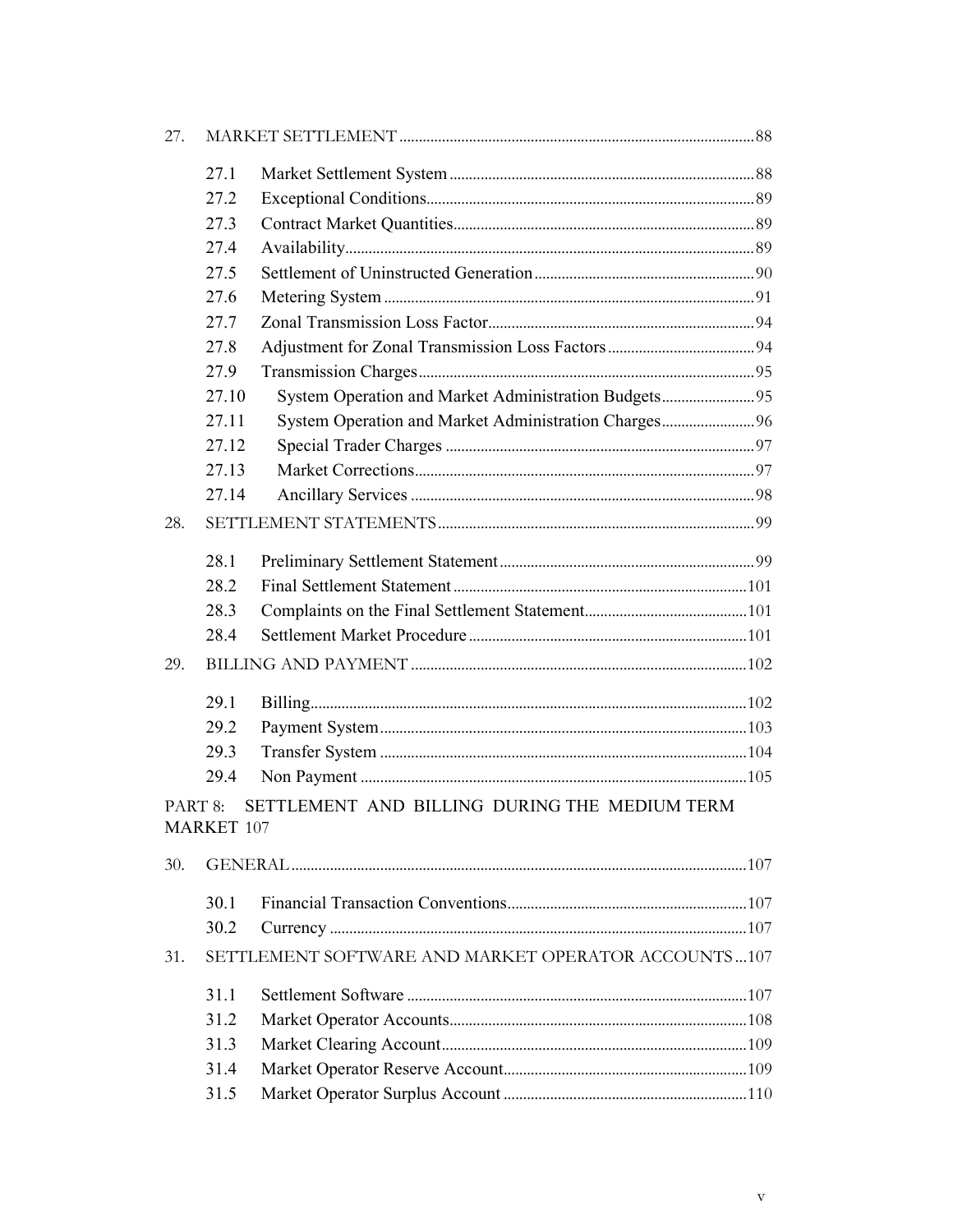|     | 31.6  |                                                                         |  |
|-----|-------|-------------------------------------------------------------------------|--|
|     | 31.7  |                                                                         |  |
| 32. |       | SETTLEMENT DATA COLLECTION AND MANAGEMENT 112                           |  |
|     | 32.1  |                                                                         |  |
|     | 32.2  |                                                                         |  |
|     | 32.3  |                                                                         |  |
|     | 32.4  |                                                                         |  |
|     | 32.5  |                                                                         |  |
| 33. |       | DETERMINATION OF DAY-AHEAD PRICE AND SYSTEM MARGINAL                    |  |
|     |       |                                                                         |  |
|     | 33.1  |                                                                         |  |
|     | 33.2  |                                                                         |  |
| 34. |       |                                                                         |  |
|     | 34.1  |                                                                         |  |
|     | 34.2  |                                                                         |  |
|     | 34.3  |                                                                         |  |
|     | 34.4  |                                                                         |  |
|     | 34.5  | Compliance and Non-compliance with Dispatch Instructions 123            |  |
|     | 34.6  | Failure to Convert Operating Reserve into Energy Production 124         |  |
|     | 34.7  |                                                                         |  |
|     | 34.8  |                                                                         |  |
|     | 34.9  | Secondary Regulation, Slow Reserve and Quick Reserve 125                |  |
|     | 34.10 | System Operation and Market Administration Charge 125                   |  |
| 35. |       |                                                                         |  |
|     | 35.1  | Calculation of Daily and Monthly Charges and Payments125                |  |
|     | 35.2  | Description of Daily Amounts to be Settled for Purchasers126            |  |
|     | 35.3  |                                                                         |  |
|     | 35.4  |                                                                         |  |
|     | 35.5  |                                                                         |  |
|     | 35.6  |                                                                         |  |
|     | 35.7  |                                                                         |  |
|     | 35.8  |                                                                         |  |
| 36. |       |                                                                         |  |
|     | 36.1  |                                                                         |  |
|     | 36.2  |                                                                         |  |
|     | 36.3  | Resolution of Disputes Relating to Preliminary Settlement Statements129 |  |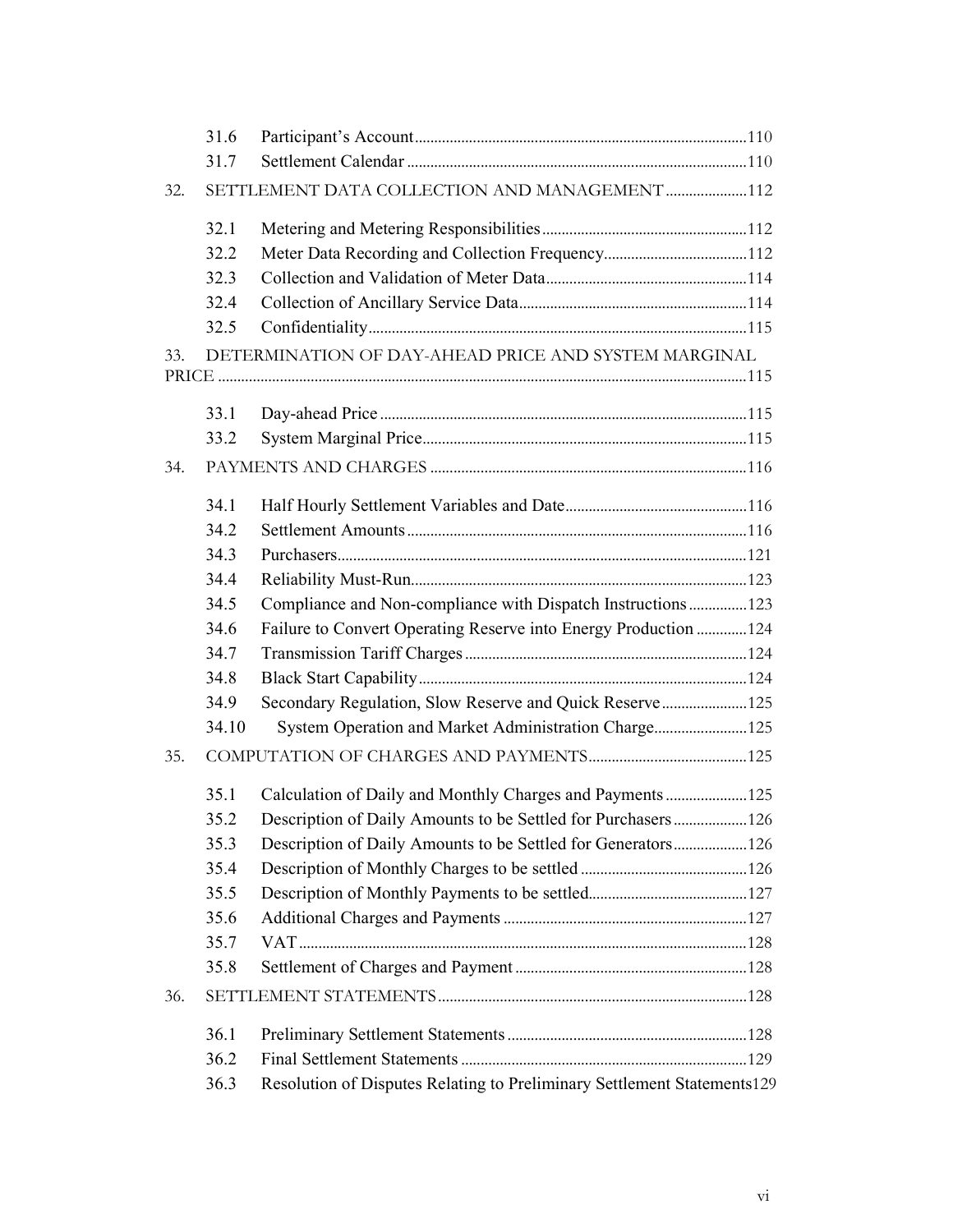|     | 36.4     |                                                                     |  |
|-----|----------|---------------------------------------------------------------------|--|
| 37. |          |                                                                     |  |
| 38. |          |                                                                     |  |
|     | 38.1     |                                                                     |  |
|     | 38.2     |                                                                     |  |
|     | 38.3     |                                                                     |  |
|     | 38.4     |                                                                     |  |
|     | 38.5     |                                                                     |  |
|     | 38.6     |                                                                     |  |
|     | 38.7     | Replenishing Reserve Account Following Payment Default133           |  |
|     | 38.8     |                                                                     |  |
|     | 38.9     |                                                                     |  |
|     | 38.10    |                                                                     |  |
|     | 38.11    |                                                                     |  |
|     | 38.12    |                                                                     |  |
| 39. |          |                                                                     |  |
|     | 39.1     |                                                                     |  |
| 40. |          | SETTLEMENT IN THE EVENT OF EMERGENCY AND MARKET                     |  |
|     |          |                                                                     |  |
|     | 40.1     |                                                                     |  |
|     | 40.2     |                                                                     |  |
|     | 40.3     | Validation and Correction of Estimated Statements and Invoices  136 |  |
|     | 40.4     |                                                                     |  |
|     | 40.5     |                                                                     |  |
|     | PART 9:  |                                                                     |  |
| 41. |          |                                                                     |  |
|     | 41.1     | Communications in Respect of the Submission of Nomination 139       |  |
|     | 41.2     | Communications in Respect of the Settlement and Billing procedure   |  |
|     |          |                                                                     |  |
|     | 41.3     |                                                                     |  |
|     | PART 10: | GOVERNANCE, ADMINISTRATION AND ENFORCEMENT143                       |  |
| 42. |          | PANELS, COMMITTEES AND COUNSELLOR - CONSTITUTION,                   |  |
|     |          |                                                                     |  |
|     | 42.1     |                                                                     |  |
|     | 42.2     |                                                                     |  |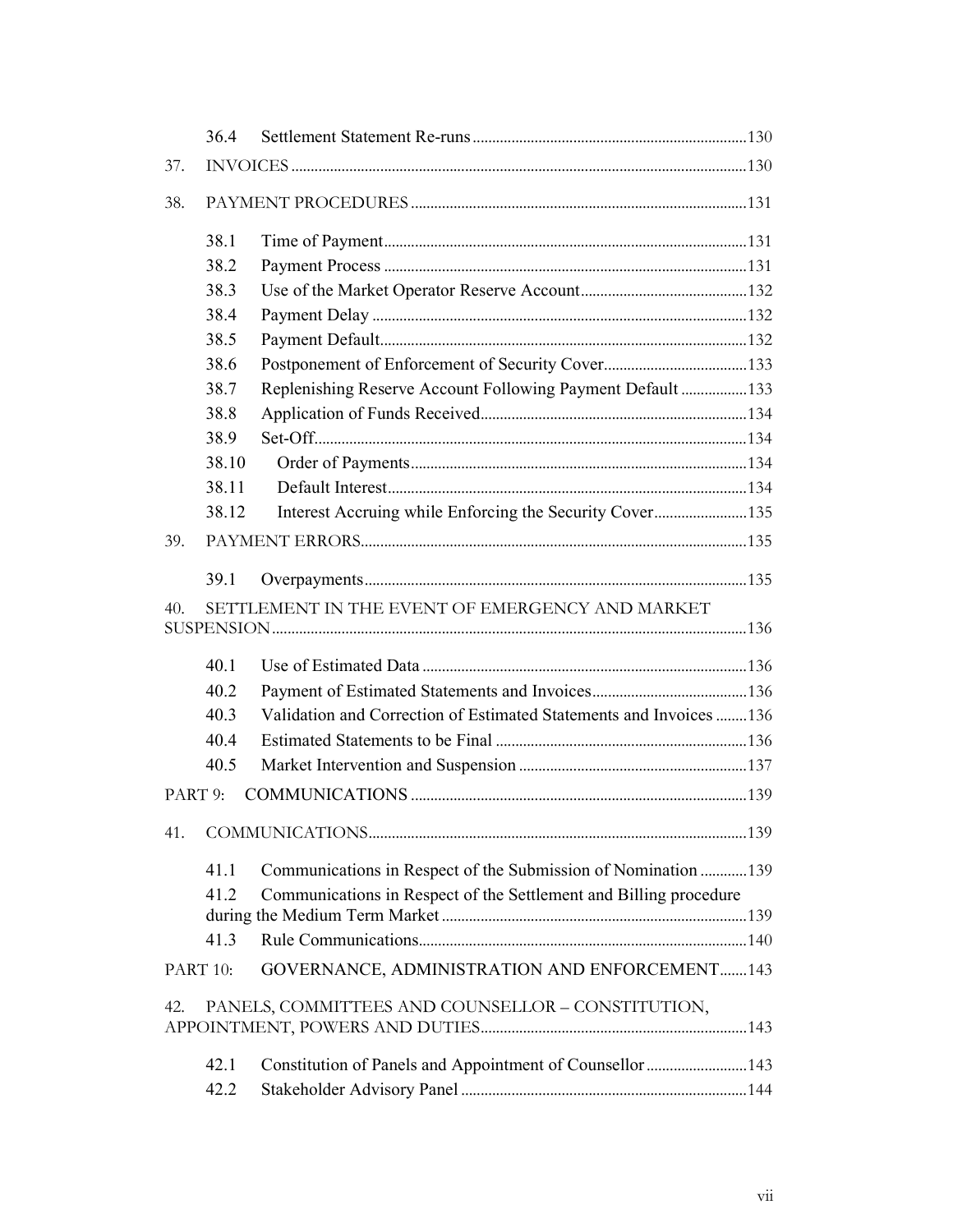|     | 42.3  | Dispute Resolution Counsellor and Dispute Resolution Panel 150            |  |
|-----|-------|---------------------------------------------------------------------------|--|
| 43. |       |                                                                           |  |
|     | 43.1  |                                                                           |  |
|     | 43.2  |                                                                           |  |
|     | 43.3  |                                                                           |  |
|     | 43.4  |                                                                           |  |
|     | 43.5  |                                                                           |  |
|     | 43.6  |                                                                           |  |
|     | 43.7  |                                                                           |  |
|     | 43.8  |                                                                           |  |
|     | 43.9  |                                                                           |  |
|     | 43.10 |                                                                           |  |
| 44. |       |                                                                           |  |
|     | 44.1  |                                                                           |  |
|     | 44.2  |                                                                           |  |
|     | 44.3  |                                                                           |  |
|     | 44.4  |                                                                           |  |
|     | 44.5  | Requests for Review or Amendment of Market Rules and the Grid Code<br>175 |  |
|     | 44.6  | Rule Amendments Initiated by the Stakeholder Advisory Panel179            |  |
|     | 44.7  |                                                                           |  |
|     | 44.8  |                                                                           |  |
|     | 44.9  |                                                                           |  |
|     | 44.10 |                                                                           |  |
|     | 44.11 | Approval by the Commission and Effectiveness of Amendments183             |  |
| 45. |       |                                                                           |  |
|     |       |                                                                           |  |
|     | 45.2  | Procedures Concerning Alleged Breaches of these Rules184                  |  |
|     | 45.3  |                                                                           |  |
|     | 45.4  |                                                                           |  |
|     | 45.5  |                                                                           |  |
|     | 45.6  |                                                                           |  |
|     | 45.7  |                                                                           |  |
| 46. | 198   | RECORD RETENTION, DISCLOSURE, ACCESS AND CONFIDENTIALITY                  |  |
|     | 46.1  |                                                                           |  |
|     | 46.2  |                                                                           |  |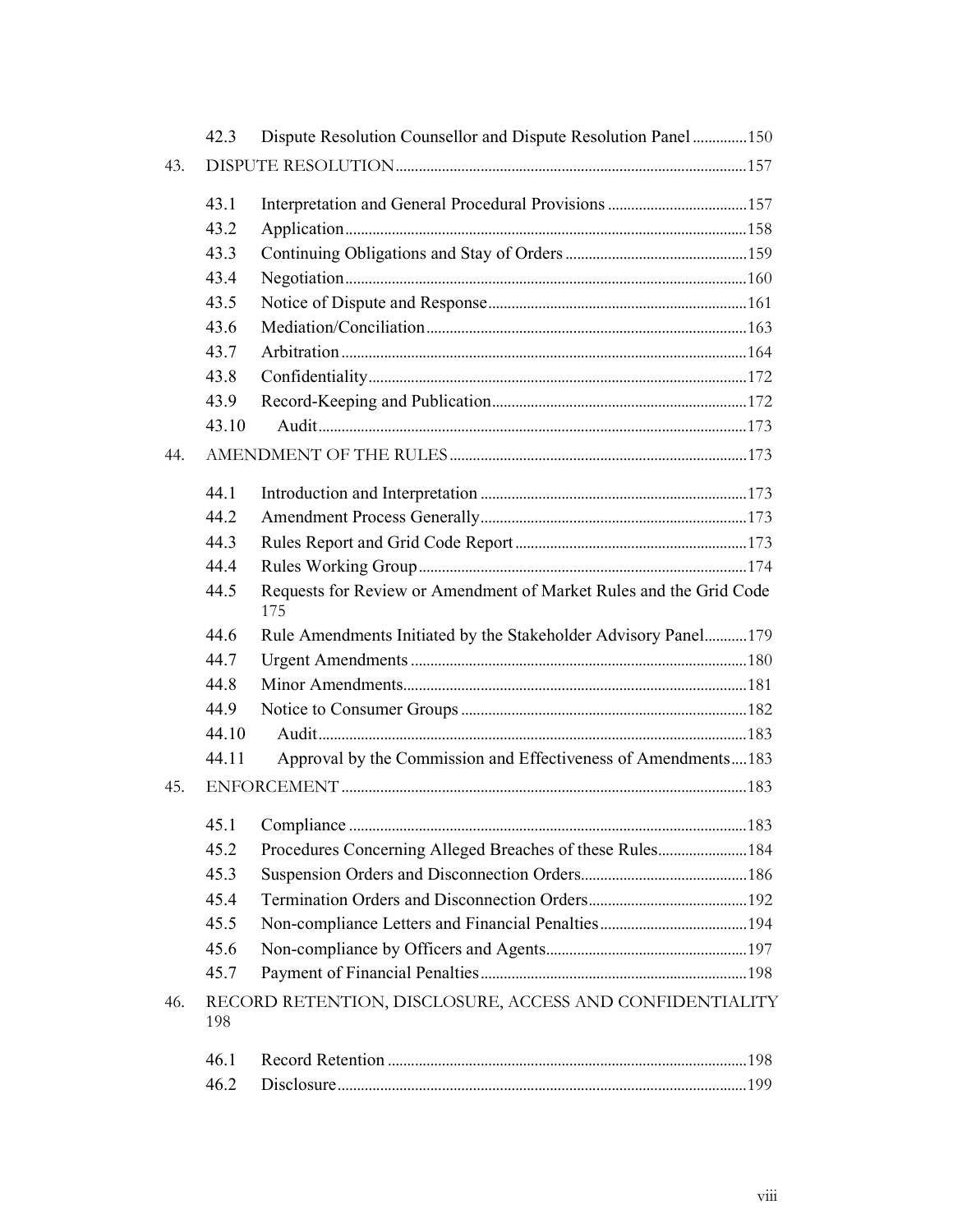| 46.3 |                                                             |  |
|------|-------------------------------------------------------------|--|
| 46.4 |                                                             |  |
| 46.5 |                                                             |  |
| 46.6 |                                                             |  |
| 46.7 |                                                             |  |
|      |                                                             |  |
|      |                                                             |  |
|      |                                                             |  |
|      | A. APPENDIX 3-A: PARTICIPANT ADMISSION APPLICATION FORM 217 |  |
|      |                                                             |  |
|      |                                                             |  |
|      |                                                             |  |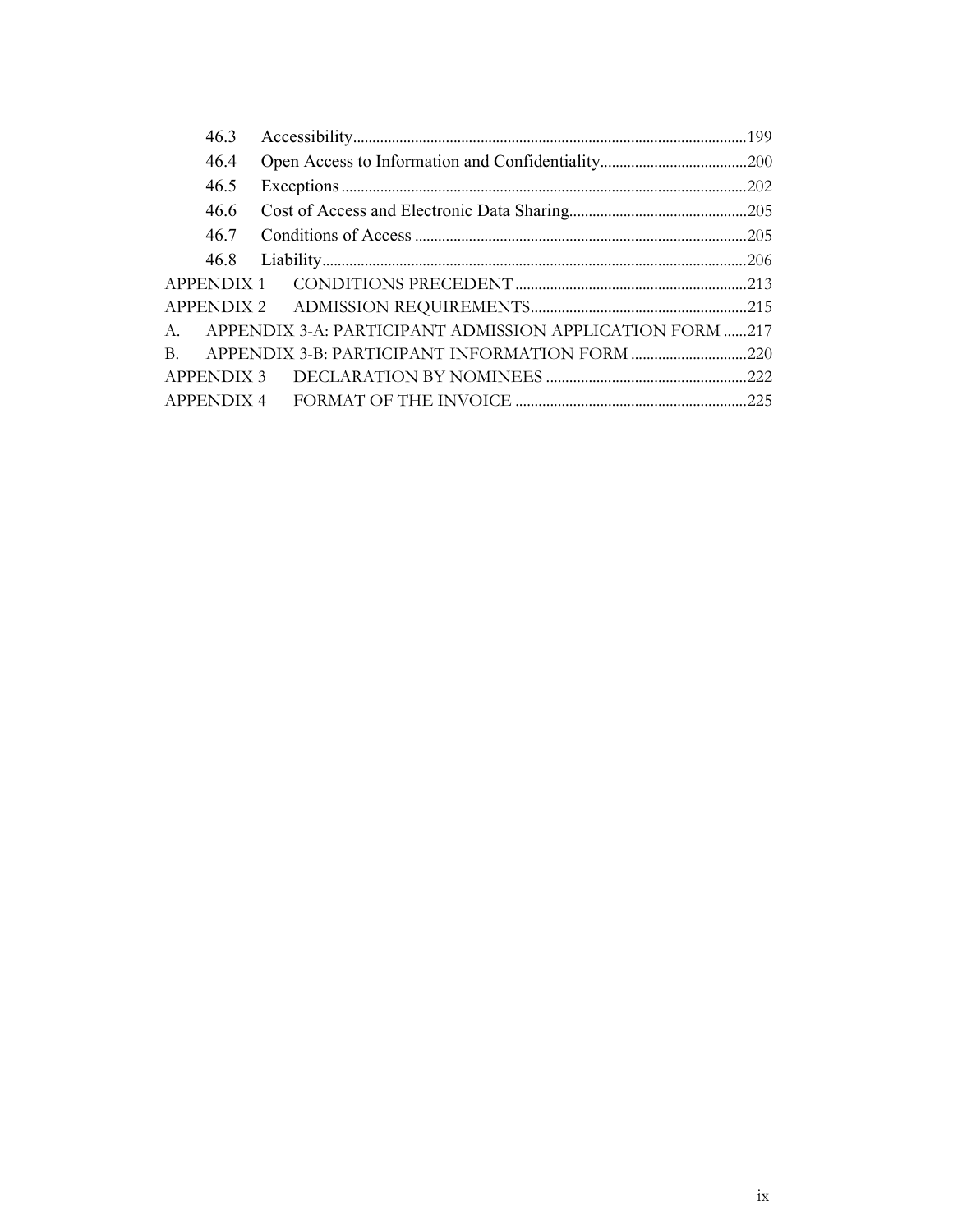#### **PART 1: INTRODUCTION AND OBJECTIVES**

#### **1. INTRODUCTION**

#### **1.1 Title**

The Rules set forth herein shall be called the Market Rules for the Nigerian Electricity Supply Industry.

#### **1.2 Establishment of electricity trading system**

These Rules have been framed by the Market Operator in order to establish the electricity trading system for the Nigerian Electricity Supply Industry and to make provisions for the following:

- 1.2.1 During the Transitional Stage:
	- (a) Energy procurement and contracting;
	- (b) Energy metering and settlement of contracts; and
	- (c) collection by the Market Operator of:
		- (i) TSP charges;
		- (ii) Ancillary Service costs; and

(iii)the System Operation and Market Administration Charge;

- 1.2.2 During the Medium Term Market:
	- (a) trading in Imbalance Energy;
	- (b) settlement of charges and payments relating to Energy, Ancillary Services and Transmission Use of System; and
	- (c) collection by the Market Operator of the System Operation and Market Administration Charge and the Cost of Imbalance Energy;
- 1.2.3 A system for the administration and enforcement of these Rules.

#### **1.3 Legislative Authority**

- 1.3.1 These Rules have been made pursuant to Section 26 of the Act, which provides that the Minister shall recommend to the President, the approval of market rules to be developed by the System Operator for, amongst other things, the establishment and governance of markets related to electricity and ancillary services.
	- (a) It is to be noted that the Act envisages the System Operator encompassing the Market Operator.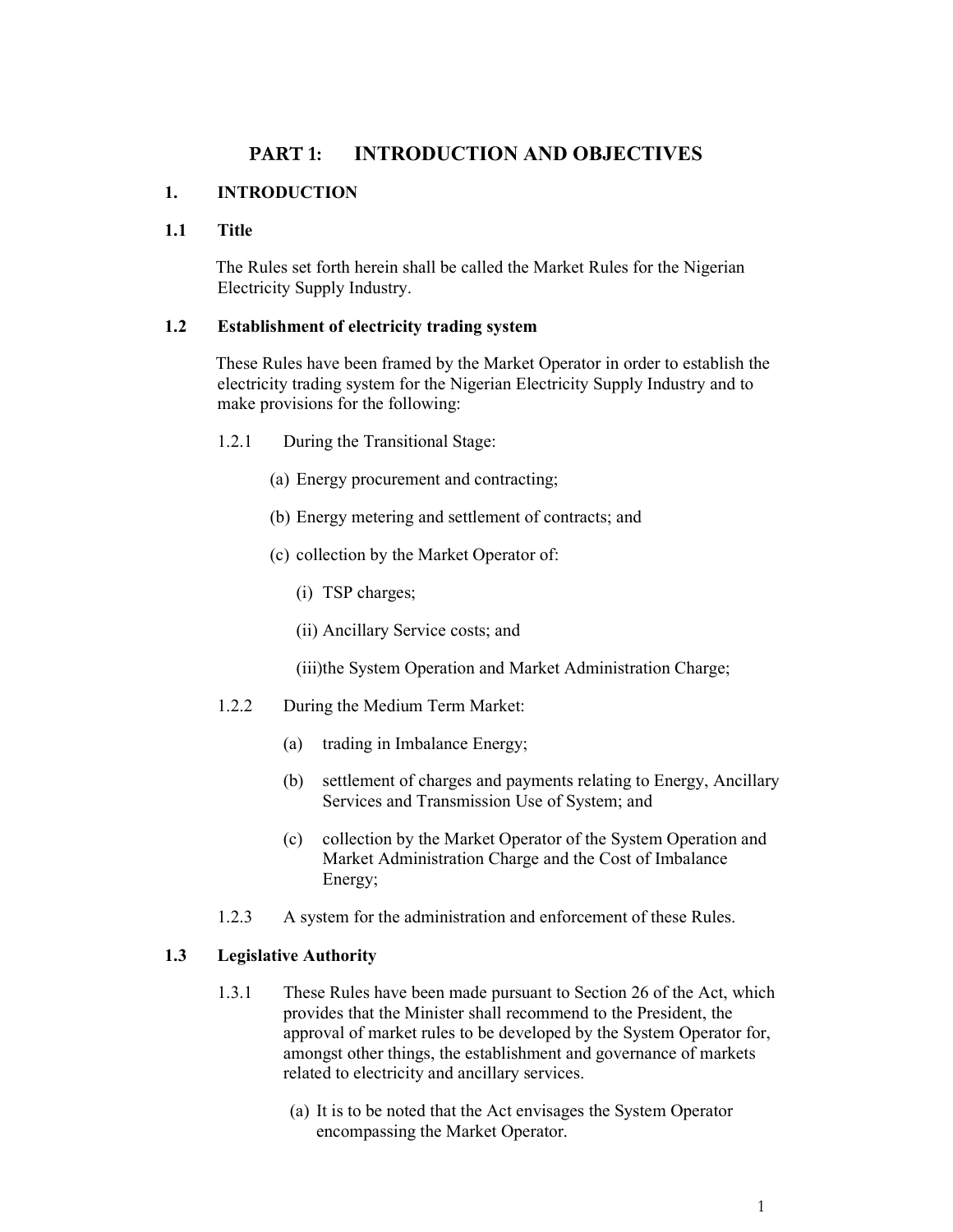- 1.3.2 Specifically, Section 26(3) of the Act provides that the market rules may, in respect of markets for electricity and ancillary services, include provisions:
	- (a) governing the making and publication of market rules;
	- (b) settlement of payments among different participants;
	- (c) authorising and governing the making of orders by the Market Operator, including orders:
		- (i) imposing financial penalties on Participants;
		- (ii) authorising a person to participate in the markets; or
		- (iii) terminating, suspending or restricting a person's right to participate in the markets; and
	- (d) concerning the administration and enforcement of the market rules, including provisions for amending the market rules, dispute resolution and penalties.
- 1.3.3 Pursuant to Section 26(2) of the Act, the Minister has recommended these Rules to the President and the President has approved same by order no. 3 of 2010, dated 15th February, 2010, published in the Federal Gazette of 17th February, 2010.

#### **1.4 Application of these Rules**

- 1.4.1 Section 71(11) of the Act provides that every Licence shall be deemed to contain a provision that the licensee complies with these Rules to the extent applicable to the licensee. Accordingly, these Rules shall apply to, and bind all Participants who hold a Licence, the TSP, the System Operator and the Market Operator.
- 1.4.2 These Rules shall also apply to and bind all persons who are registered with the Market Operator as Participants or Applicant Participant, notwithstanding that such persons do not hold a Licence.
- 1.4.3 The persons referred to in the preceding Rules 1.4.1 and 1.4.2 shall be deemed to have entered into a contract with one another under which each such person agrees to observe and perform these Rules so far as they are applicable to such person.
- 1.4.4 The Market Rules shall have the effect of a contract between each Participant and the Market Operator by virtue of the execution by the Market Operator and each Participant, of a Market Participation Agreement under which the Market Operator and each Participant shall agree to observe and perform the requirements of these Rules so far as they are applicable to the Market Operator and the Participant.
- 1.4.5 Nothing in these Rules shall derogate from the obligations imposed upon any person under any License.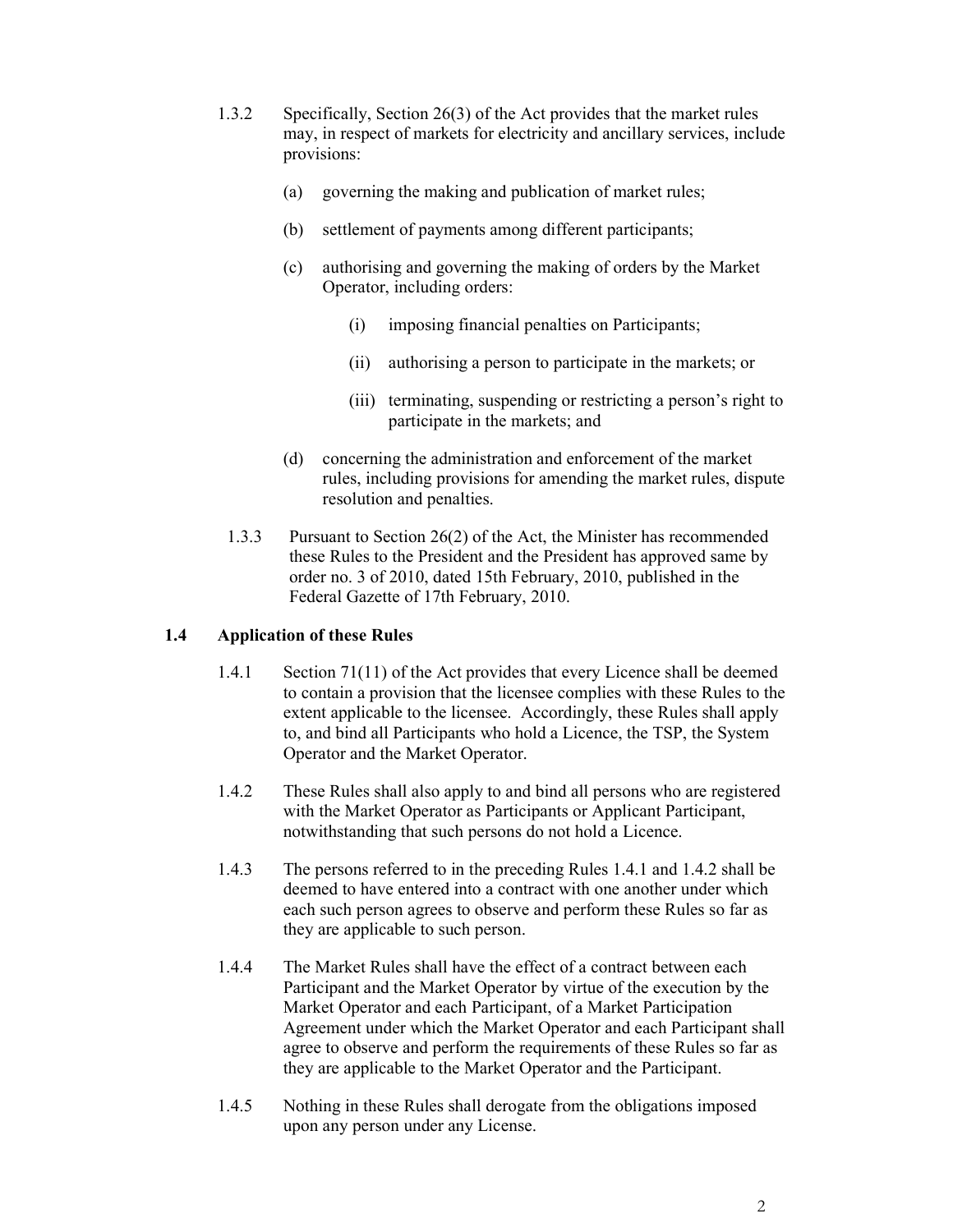#### **1.5 Relationship with the Grid Code and the Operating and Market Procedures**

- 1.5.1 These Rules complement and supplement the Grid Code and should be read in conjunction therewith. Together these two documents constitute the rules for the planning, dispatch and operation of the system and the administration of the Wholesale Electricity Market in Nigeria.
- 1.5.2 These Rules shall be interpreted so as to avoid, to the extent reasonably possible, findings of inconsistency between these Rules and the Grid Code; but where there is such an inconsistency and it relates to commercial issues these Rules shall prevail and where it relates to technical and/or engineering issues the Grid Code shall prevail.
- 1.5.3 Operating Procedures and Market Procedures complement and supplement these Rules. General provisions relating to Operating Procedures and Market Procedures are made in Rule 4.
	- 1.5.4 In the event of any inconsistency or conflict, the provisions of these Rules, excluding its Appendices, shall prevail over the provisions of the Appendices or the Market Procedures.

#### **2. OBJECTIVES, CONTENTS AND ADMINISTRATION**

#### **2.1 Objectives**

The objectives of these Rules are to establish and govern an efficient, competitive, transparent and reliable market for the sale and purchase of wholesale electricity and Ancillary Services in Nigeria and to ensure that the Grid Code and the Market Rules work together to secure efficient co-ordination and adequate participation.

#### **2.2 Contents**

Further to Rule 2.1 above, these Rules:

- 2.2.1 provide a framework for an efficient, competitive, transparent and reliable Wholesale Electricity Market;
- 2.2.2 set out the responsibilities of Participants, the TSP, the System Operator and the Market Operator in relation to trading, co-ordination, dispatch and contract nomination, pricing of imbalances and Ancillary Services, metering, settlement and payments;
- 2.2.3 set out the operation and pricing system of the Balancing Market;
- 2.2.4 ensure an efficient, transparent and predictable settlement system and set out the payment obligations;
- 2.2.5 establish a governance mechanism and a market monitoring system;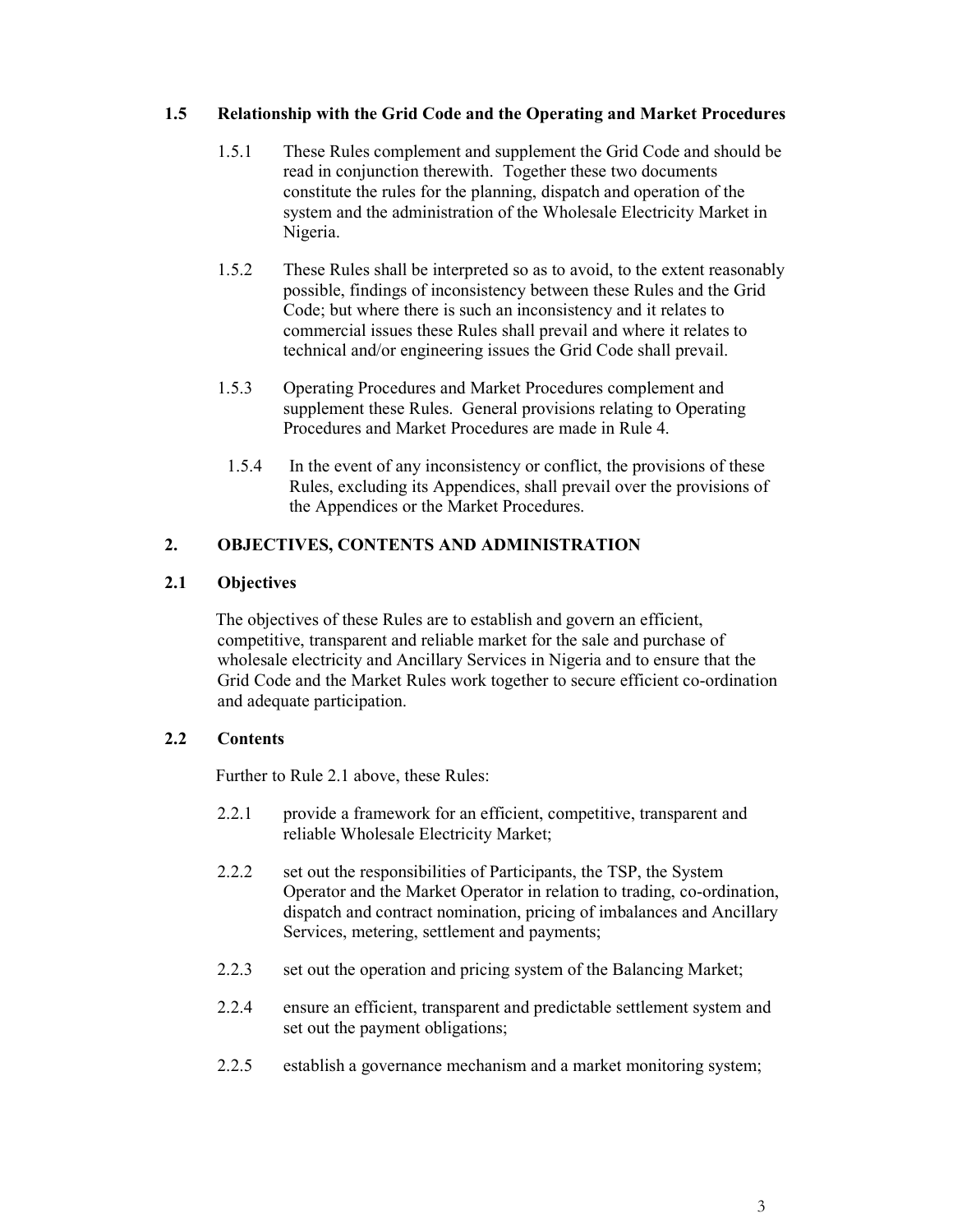- 2.2.6 provide a framework for resolution of disputes amongst Participants or between Participants on one hand and the System Operator or the Market Operator on the other, on matters relating to the Market Rules and the Grid Code; and
- 2.2.7 provide an efficient and transparent process for amending the Market Rules and the Grid Code.

#### **2.3 Amendments**

Any Amendment to these Rules or the Grid Code shall be done in accordance with the Amendment process defined in Rule44.

#### **2.4 Enforcement**

The Commission has the responsibility of ensuring the enforcement of these Rules and Grid Code in accordance with the provisions of these Rules.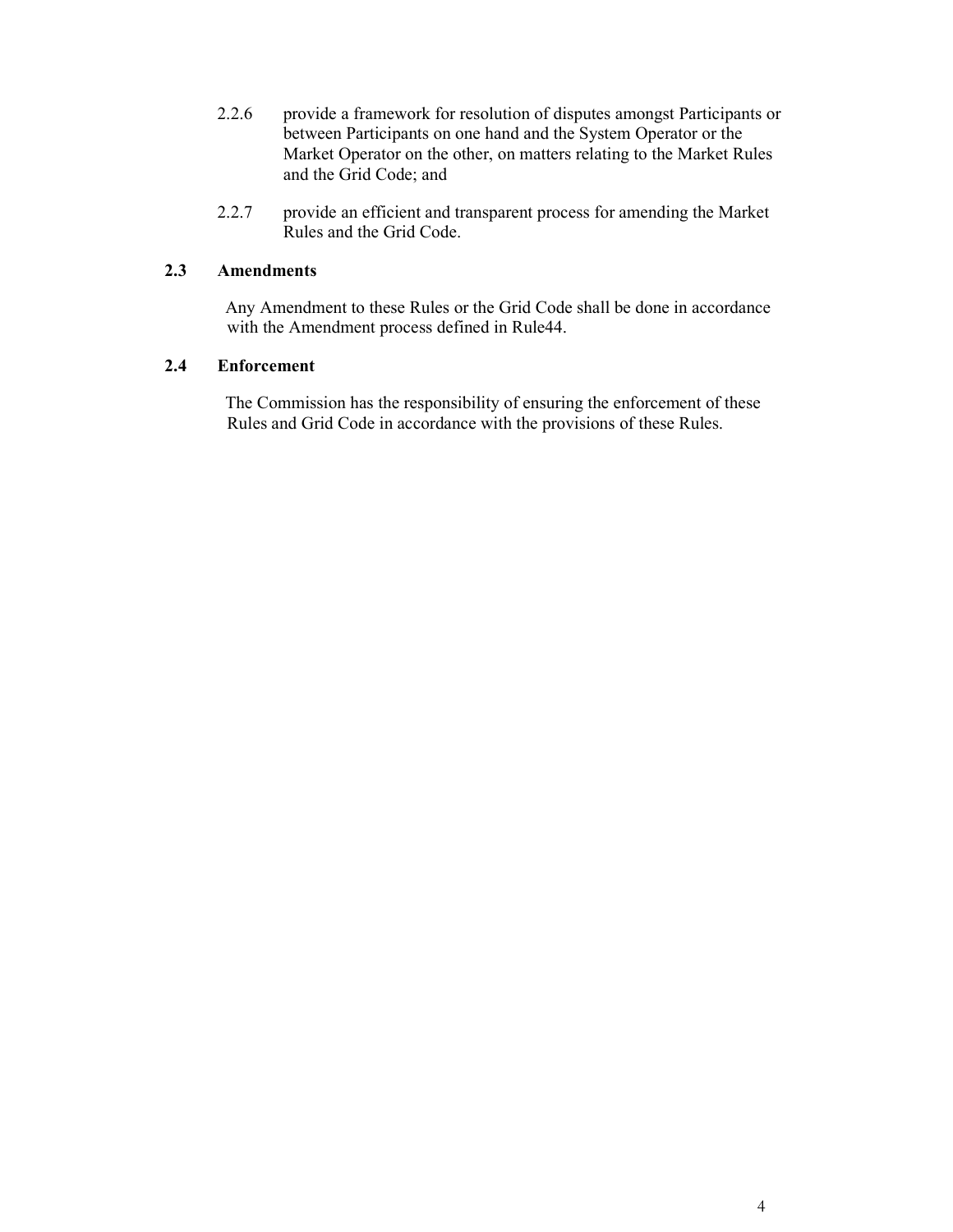### **PART 2: INTERPRETATION AND CONDITIONS PRECEDENT**

#### **3. INTERPRETATION**

#### **3.1 Definitions**

The words, terms and expressions used in these Rules shall have the same meaning as are assigned to them in the Act, unless otherwise specifically defined herein.

Capitalised words and expressions used in these Rules shall, unless the context otherwise requires, have the meaning assigned to them below.

| "Account"               | means a bank account held by the Payment Agent, the<br>Market Operator, a Participant or a Service Provider<br>used for the purpose of money flows associated with<br>these Market Rules;                                                                                                                                  |
|-------------------------|----------------------------------------------------------------------------------------------------------------------------------------------------------------------------------------------------------------------------------------------------------------------------------------------------------------------------|
| "Act"                   | means the Electric Power Sector Reform Act No. of<br>2005, as may be amended from time to time;                                                                                                                                                                                                                            |
| "Active Power"          | has the meaning given in the Grid Code;                                                                                                                                                                                                                                                                                    |
| "Admission Application" | means the document which an Applicant Participant,<br>must submit to the Market Operator when applying<br>for admission to participate in the Wholesale<br>Electricity Market pursuant to these Rules, in the<br>form set out in APPENDIX 2a or such other form as<br>the Market Operator may from time to time prescribe; |
| "Affiliate"             | has the meaning given in the Act;                                                                                                                                                                                                                                                                                          |
| "AGC Regulation"        | has the meaning assigned to the term in the Grid<br>Code;                                                                                                                                                                                                                                                                  |
| "Agreements"            | means conditions agreed between the Market<br>Operator and a Participant, or the System Operator<br>and a Participant such as Market Participation<br>Agreement, Reliability Must-Run Agreement, Black<br><b>Start</b><br>Agreement,<br>Interconnector<br>Capacity                                                         |
|                         | Entitlement Agreement<br>and<br>other<br>agreements<br>executed by the System Operator or the Market<br>Operator in connection with the provision of services,<br>or required for implementing, these Rules or the Grid<br>Code;                                                                                           |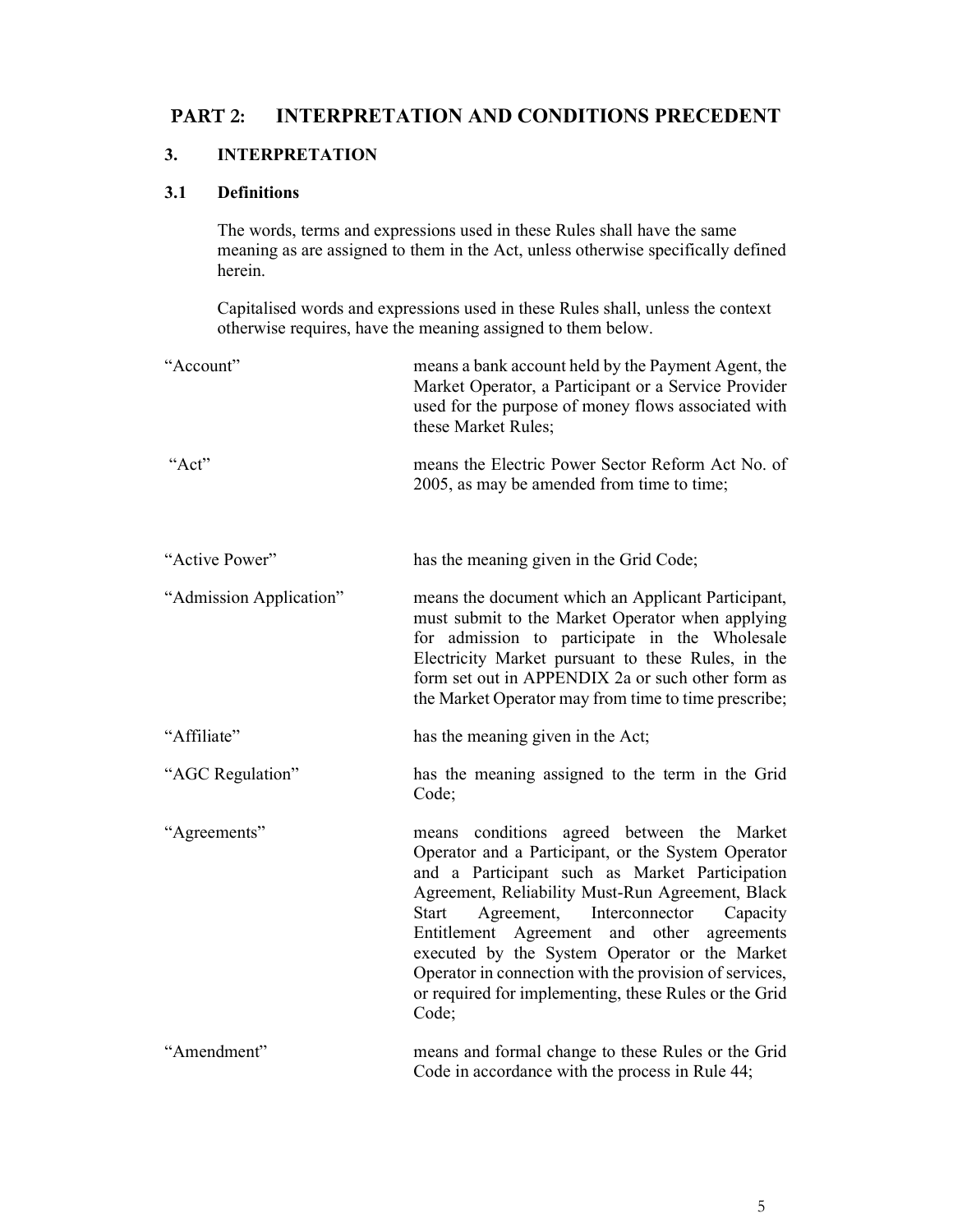| "Amendment Submission"            | means the requests for review or Amendment of the<br>Market Rules or the Grid Code in accordance with<br>these Rules;                                                                                                                                                                                                          |
|-----------------------------------|--------------------------------------------------------------------------------------------------------------------------------------------------------------------------------------------------------------------------------------------------------------------------------------------------------------------------------|
| "Amendment Submission Form"       | means the form required under Rule 44.2.3;                                                                                                                                                                                                                                                                                     |
| "Ancillary Service"               | has the meaning assigned to the term in the Grid<br>Code;                                                                                                                                                                                                                                                                      |
|                                   | "Ancillary Service Opportunity Cost" means the loss of profit to a Generator resulting<br>from a Generating Unit of such Generator being<br>scheduled to provide one or more Ancillary Services<br>while the capacity providing such Ancillary Service<br>or Ancillary Services could have been used for<br>Energy Generation; |
| "Annual Load Growth Forecast"     | means the load forecast for the next ten years<br>prepared by the System Operator for the Generation<br>Adequacy Plan as defined in Rule 21.1;                                                                                                                                                                                 |
| "Applicable Law"                  | means the law of Nigeria;                                                                                                                                                                                                                                                                                                      |
| "Applicable Reliability Criteria" | has the meaning assigned to the term in the Grid<br>Code;                                                                                                                                                                                                                                                                      |
| "Applicant"                       | means the party to a Dispute that issues a Notice of<br>Dispute and, where the context so requires, includes<br>a Respondent who files a crossclaim or<br>a<br>counterclaim;                                                                                                                                                   |
| "Applicant Participant"           | means any person who has initiated with the Market<br>Operator, the application process required to become<br>a Participant in accordance with PART 4: of these<br>Rules;                                                                                                                                                      |
|                                   | "Applicant Participants' Register" means the register maintained by the Market Operator<br>of Applicant Participants and their associated data;                                                                                                                                                                                |
| "Arbitration Tribunal"            | means a tribunal constituted pursuant to Rule 43.7 for<br>the resolution of a Dispute,                                                                                                                                                                                                                                         |
| "Arbitrator"                      | means a member of the Dispute Resolution Panel<br>appointed to the Arbitration Tribunal pursuant to<br>Rule 43.7 to arbitrate a Dispute;                                                                                                                                                                                       |
| "Audit Report"                    | means the audit report that presents audit results and<br>recommendations on the System Operator and the<br>Market Operator as established in Rule 13;                                                                                                                                                                         |
| "Automatic Voltage Regulator"     | has the meaning assigned to the term in the Grid<br>Code;                                                                                                                                                                                                                                                                      |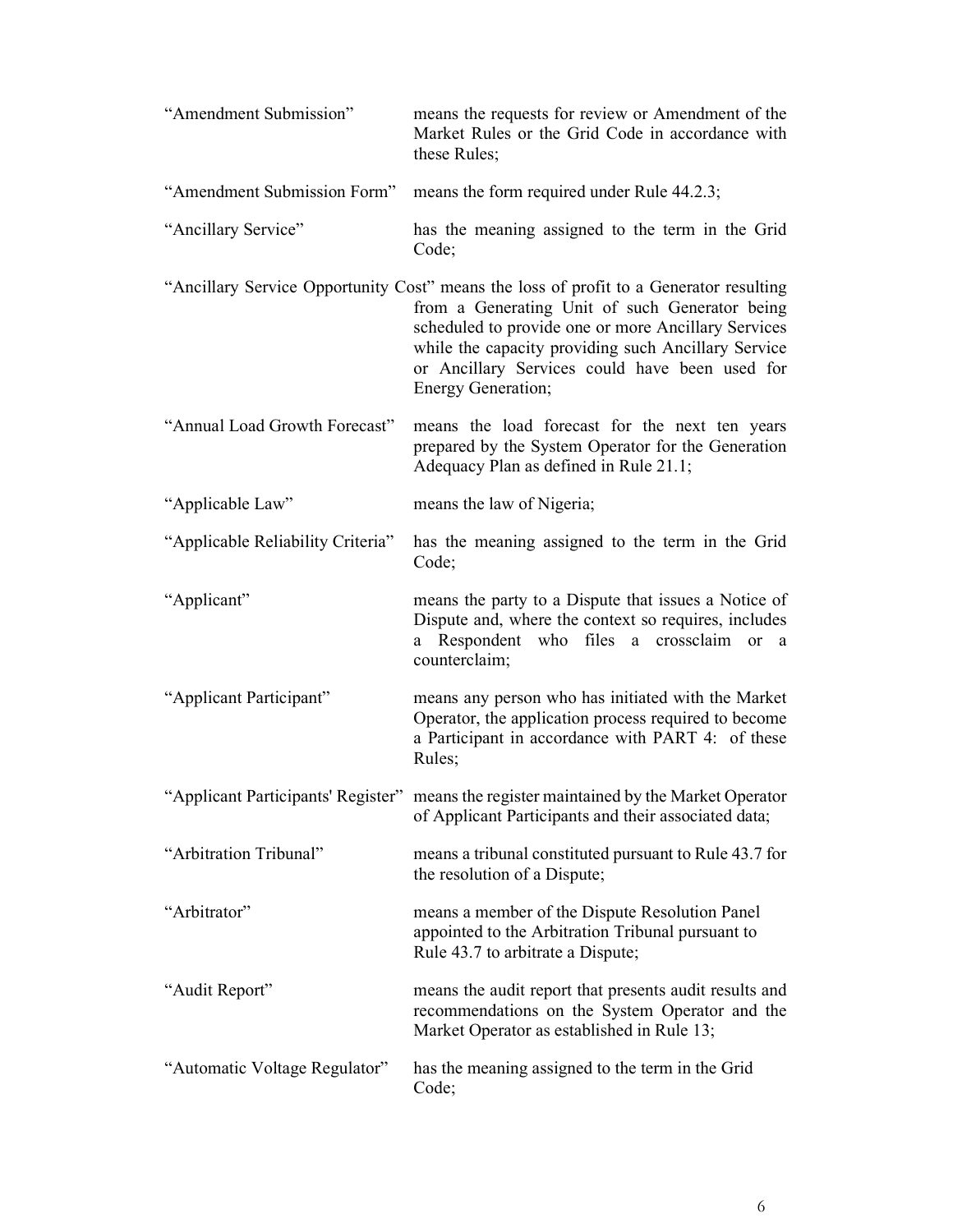| "Authorised Representative"               | means the Person identified by the Participant in<br>Appendix 3A;                                                                                                                                                                                                                                                                                                                                                                                                                                                                                             |
|-------------------------------------------|---------------------------------------------------------------------------------------------------------------------------------------------------------------------------------------------------------------------------------------------------------------------------------------------------------------------------------------------------------------------------------------------------------------------------------------------------------------------------------------------------------------------------------------------------------------|
| "Availability"                            | has the meaning assigned to the term in the Grid<br>Code;                                                                                                                                                                                                                                                                                                                                                                                                                                                                                                     |
| "Available Transfer Capacity"<br>or "ATC" | means Interconnector capacity made available to<br>allow trading of electricity between the Power System<br>and other Control Areas;                                                                                                                                                                                                                                                                                                                                                                                                                          |
| "Average Distributor Fixed Cost"          | means the average of the fixed O&M costs given in<br>the MYTO Distribution Order weighted by Under-<br>Delivery Quantity of all Distributors with a positive<br>Under-Delivery Quantity;                                                                                                                                                                                                                                                                                                                                                                      |
| "Average Monthly Generation Price"        | has the meaning given in Rule $28.1.2(i)$ ;                                                                                                                                                                                                                                                                                                                                                                                                                                                                                                                   |
| "Balancing Amount"                        | has the meaning given in Rule $28.1.2(1)$ ;                                                                                                                                                                                                                                                                                                                                                                                                                                                                                                                   |
| "Balancing Market:"                       | means the Spot Market centrally administered by the<br>Market Operator to settle the imbalances between the<br>Metered Quantities which measure each Participant's<br>real time Energy flows, and the related Participant's<br>Energy commitments (contracted quantities) in the<br>Contract Market;                                                                                                                                                                                                                                                          |
| "Bilateral Contract"                      | means an agreement between two parties for the sale<br>and purchase of a defined number of megawatt-hours<br>of Energy for one or more Dispatch Periods in a<br>Dispatch Day, which complies with conditions<br>established in the Market Rules.<br>During the<br>Transitional Stage, a bilateral contract with a<br>Distributor will require the authorization of the<br>Commission;                                                                                                                                                                         |
| "Bilateral Contract"                      |                                                                                                                                                                                                                                                                                                                                                                                                                                                                                                                                                               |
| Nomination"                               | means nomination made by the parties to a Bilateral<br>Contract in accordance with Rule 24.2;                                                                                                                                                                                                                                                                                                                                                                                                                                                                 |
| "Billing Period"                          | means a period commencing at 00.00 hours on the<br>first day of a calendar month, and ending at 00.00<br>hours on the first day of the following calendar<br>month, save that the first Billing Period shall<br>commence at 00.00 hours on the Effective Date and<br>end at 24.00 hours on the last day of the following<br>calendar month and the last Billing Period shall<br>commence at 00.00 hours on the first day of the last<br>calendar month prior to termination of these Rules<br>until 24.00 hours on the date of termination of these<br>Rules; |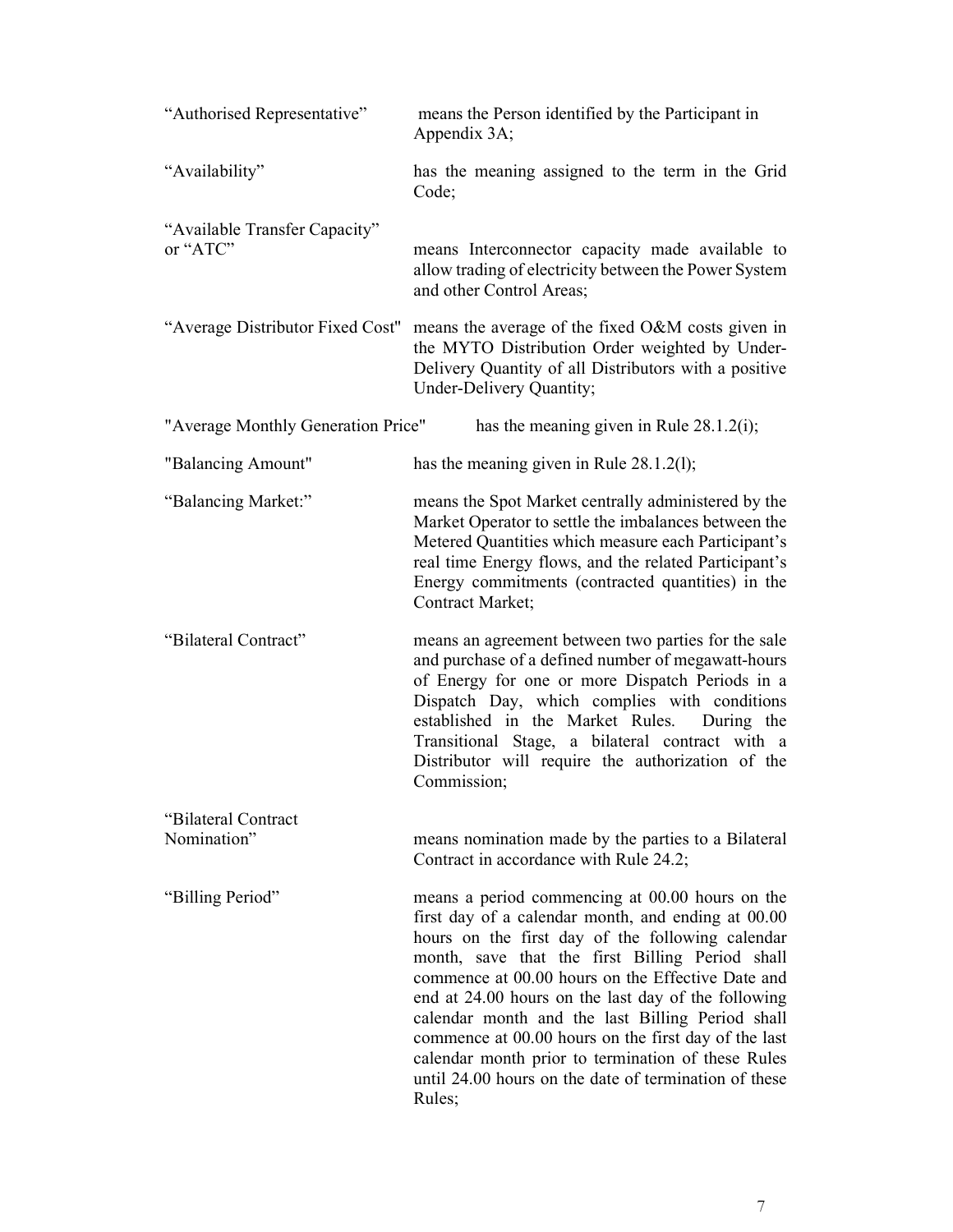| "Black Start Capability"           | has the meaning assigned to the term in the Grid<br>Code.                                                                                                                                                                                                                                                                                                                     |
|------------------------------------|-------------------------------------------------------------------------------------------------------------------------------------------------------------------------------------------------------------------------------------------------------------------------------------------------------------------------------------------------------------------------------|
| "Break Point"                      | has the meaning assigned to that term in Rule<br>23.1.4(c)(iii);                                                                                                                                                                                                                                                                                                              |
| "Bulk Purchase and Resale"         | means the wholesale purchase of electricity for resale<br>to a Distributor, Trader licensee, or an Eligible<br>Customer, or for the purpose of regional exports;                                                                                                                                                                                                              |
| "Business Day"                     | has the meaning assigned to the term in Rule 3.3;                                                                                                                                                                                                                                                                                                                             |
| "Calculation Day"                  | means the fifth Business Day following a Dispatch<br>Day;                                                                                                                                                                                                                                                                                                                     |
| "Close of Banking Business"        | means 4 p.m., Nigerian time;                                                                                                                                                                                                                                                                                                                                                  |
| "CMDS"                             | means the electronic communication system used by<br>the Market Operator and Participants to process and<br>communicate Settlement Quantity Meter Data;                                                                                                                                                                                                                       |
| "Commencement Date"                | means the date on which the Minister grants approval<br>for the start of the Medium Term Market;                                                                                                                                                                                                                                                                              |
| "Commercial Metering System (CMS)" | has the meaning given in the Metering Code;                                                                                                                                                                                                                                                                                                                                   |
| "Commission"                       | Nigerian Electricity Regulatory<br>the<br>means<br>Commission (NERC) created under the Act;                                                                                                                                                                                                                                                                                   |
| "Committee"                        | means, individually or collectively as the context may<br>require, a committee constituted by the Commission<br>pursuant to Rule 42.1.4;                                                                                                                                                                                                                                      |
| "Competent Authority"              | means any national, state or local agency, authority,<br>department, inspectorate, minister, official, court,<br>tribunal or public or statutory person (whether<br>autonomous or not) of any Government in Nigeria or<br>under the control of any Government in Nigeria,<br>which has jurisdiction over a Participant or the<br>subject matter of the Rule or the Grid Code; |
| "Conditions Precedent"             | means the conditions specified in APPENDIX 1<br>which must be fulfilled prior to effectiveness of these<br>Rules;                                                                                                                                                                                                                                                             |
| "Confidential Information"         | means information, other than information furnished<br>by a Participant as part of the application procedure<br>or information required to be published by the TSP,<br>the Market Operator or the System Operator by these<br>Rules which is:                                                                                                                                 |
|                                    | proprietary to the person disclosing it, and<br>a.<br>which that person has expressly or impliedly                                                                                                                                                                                                                                                                            |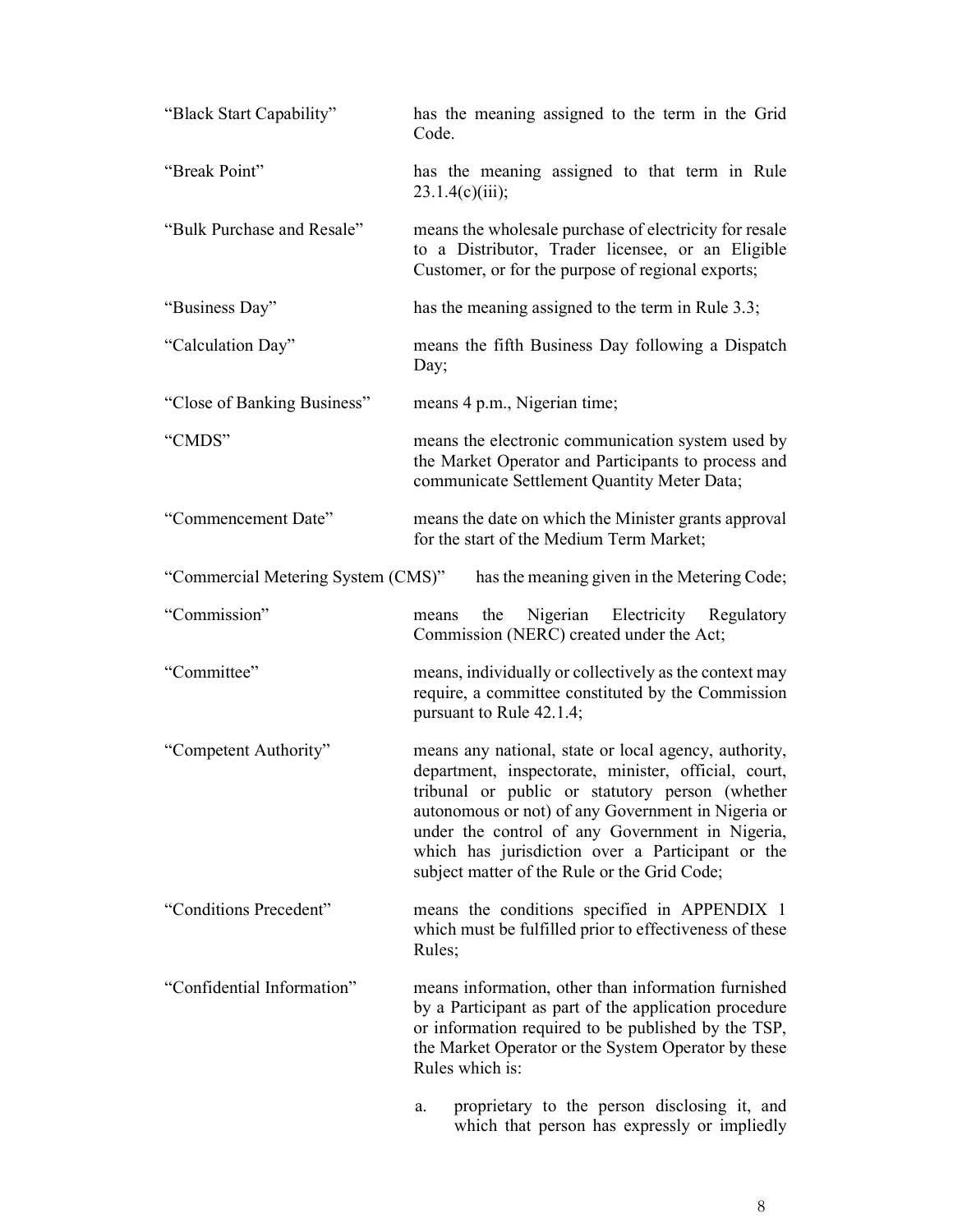|                               |                  | stated to be confidential, where disclosure can<br>reasonably be expected to:                                                                                                                                                                                                                                     |
|-------------------------------|------------------|-------------------------------------------------------------------------------------------------------------------------------------------------------------------------------------------------------------------------------------------------------------------------------------------------------------------|
|                               | (i)              | significantly prejudice the disclosing<br>person's competitive position;                                                                                                                                                                                                                                          |
|                               | (ii)             | result in material loss or gain to the<br>disclosing person or another person;                                                                                                                                                                                                                                    |
|                               |                  | (iii) compromise the efficiency of these Rules<br>or the Grid Code; or                                                                                                                                                                                                                                            |
|                               |                  | (iv) result in the disclosing person being in<br>breach of a bona fide arms-length<br>confidentiality agreement to which the<br>information is subject; and                                                                                                                                                       |
|                               | b.               | required by these Rules, the Grid Code or<br>Applicable Law to be kept confidential;                                                                                                                                                                                                                              |
| "Connect"                     |                  | means a form of physical link to or through the<br>Transmission System, and like terms shall be<br>construed accordingly;                                                                                                                                                                                         |
| "Connection Point"            | Energy metering; | means a point of connection between the<br>Transmission System and a Generation Facility or<br>Load Facility where a Participant connects to the<br>system to inject or extract, and which will be<br>considered its Wholesale Electricity Market entry or<br>exit point for the purpose of market settlement and |
| "Consumers"                   |                  | has the meaning assigned to the term in the Act;                                                                                                                                                                                                                                                                  |
| "Contract"                    | Agreement;       | means a Vesting Contract or a Power Purchase                                                                                                                                                                                                                                                                      |
| "Contract Imbalance Quantity" | 34.2.1(a);       | has the meaning assigned to that term in Rule                                                                                                                                                                                                                                                                     |
| "Contract Market"             | Participants;    | means the market for Bilateral Contracts between                                                                                                                                                                                                                                                                  |
| "Contract Nomination"         |                  | means the information submitted by a Participant to<br>the Market Operator in respect of the quantities for<br>which it has contracted for one or more days;                                                                                                                                                      |
| "Contract Register"           |                  | means the record established and maintained by the<br>Market Operator on the quantity of generation<br>capacity contracted in the Market Administrator<br>Administered Market;                                                                                                                                    |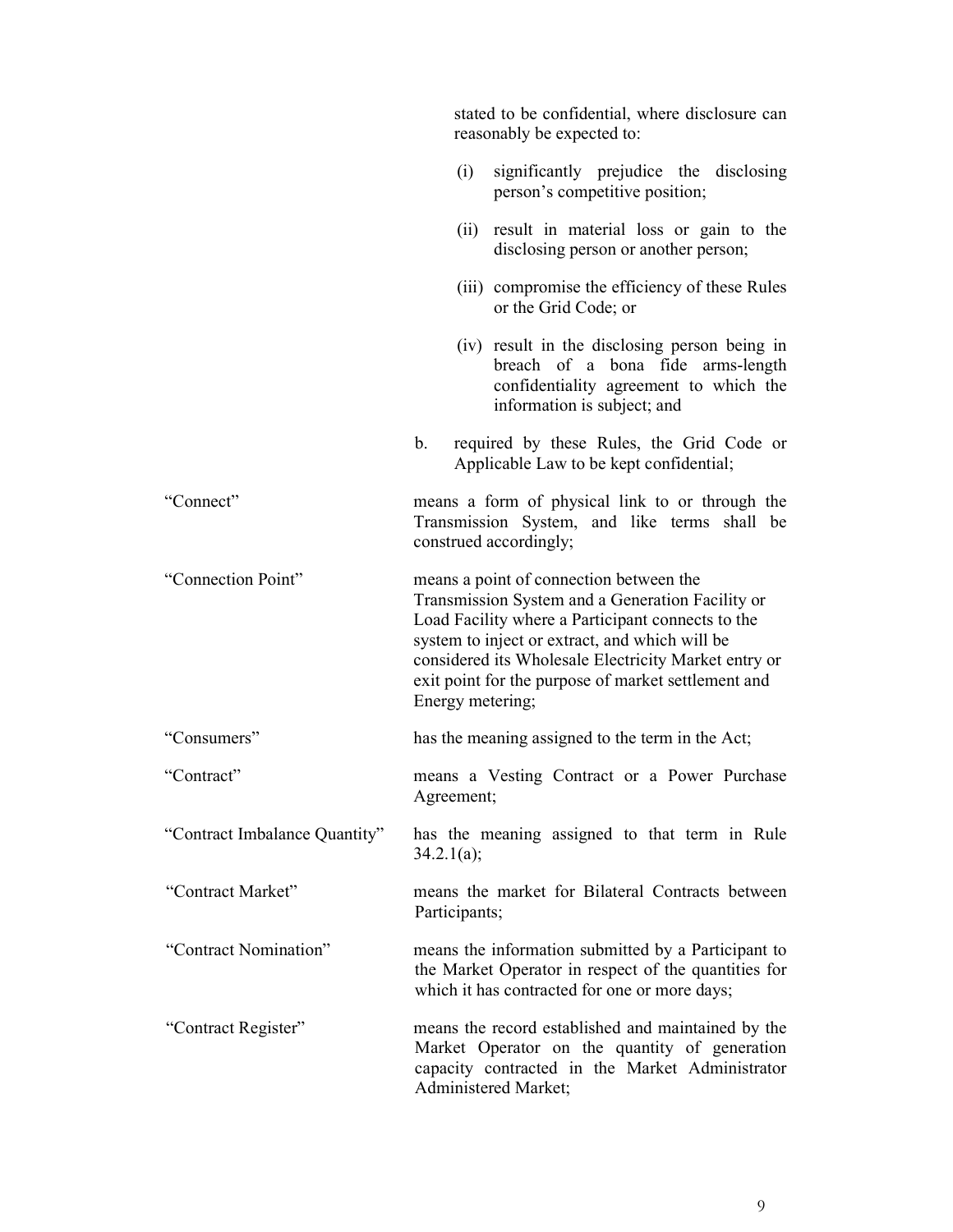| "Control Area"                  | has the meaning assigned to the term in the Grid<br>Code;                                                                                                                                                                                     |
|---------------------------------|-----------------------------------------------------------------------------------------------------------------------------------------------------------------------------------------------------------------------------------------------|
| "Control Area Operator"         | means the party responsible for operation of the<br>Control Area;                                                                                                                                                                             |
| "Cost of Imbalance Energy"      | means the net cost to the System Operator in relation<br>to Instructed Imbalance Energy and Uninstructed<br>Imbalance Energy and of Supplementary Cost<br>Recovery Payment;                                                                   |
| "Costs of the Arbitration"      | means fee of the Arbitrator and administrative costs<br>associated with the conduct of arbitration;                                                                                                                                           |
| "CNSD"                          | means electronic communication system used by the<br>Market Operator and System Operator<br>and<br>Participants to process and communicate information<br>regarding Demand Forecasts, Nominations<br>and<br>certain types of Settlement data; |
| "Counsellor"                    | means the Dispute Resolution Counsellor;                                                                                                                                                                                                      |
| "Credit Note"                   | means a note in like form to an invoice where the<br>money is due to flow from the issuer to the other<br>party;                                                                                                                              |
| "CWT System"                    | means the wire transfer system used by the Payment<br>Agent and by the Participants for electronic fund<br>transfers;                                                                                                                         |
| "Daily Interconnector Capacity" | means Interconnector capacity allocations requested<br>pursuant to Rule 25;                                                                                                                                                                   |
| "Day-ahead Nomination"          | means a Nomination made by a Generator on a Pre-<br>dispatch Day in accordance with these Rules in<br>respect of the next following Dispatch Day;                                                                                             |
| "Day-ahead Price"               | means the System Marginal Price forecasted by the<br>System Operator in respect of a Dispatch Day on the<br>Pre-dispatch Day, using forecast load and projected<br>generator availability;                                                    |
| "Day-ahead Schedule"            | means a schedule to be prepared by the System<br>Operator in accordance with the Grid Code on each<br>Pre-dispatch Day;                                                                                                                       |
| "Default Amount"                | means any amount which has become due from a<br>Participant on a Payment Date, but which the<br>Participant has failed to pay;                                                                                                                |
| "Default Interest Rate"         | means the NIBOR plus four percent;                                                                                                                                                                                                            |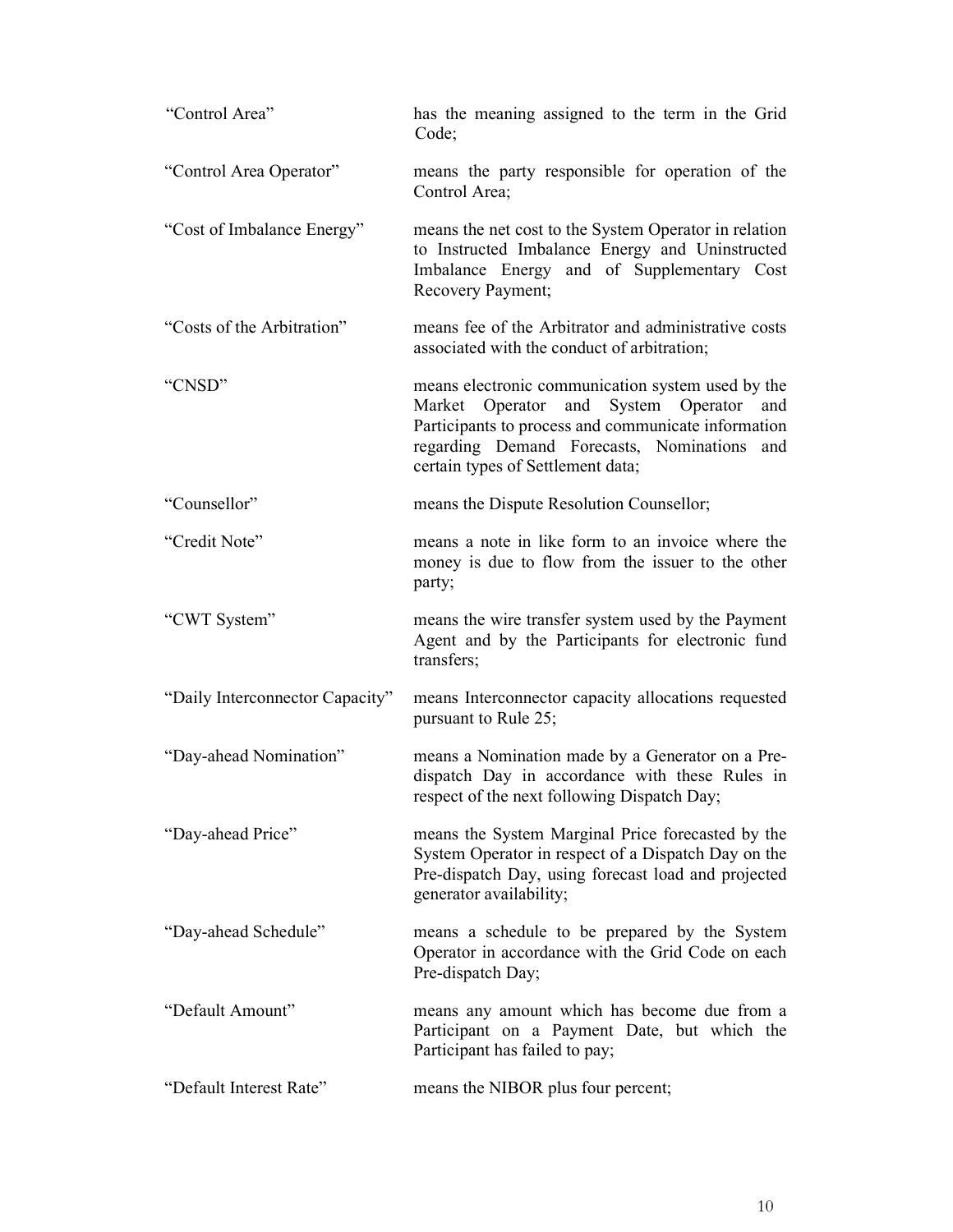| "Default Notice"                   | means the Notice issued by the Market Operator to a<br>defaulting Participant pursuant to Rule 45.3.3;                                                                                                  |
|------------------------------------|---------------------------------------------------------------------------------------------------------------------------------------------------------------------------------------------------------|
| "Demand"                           | has the meaning assigned to the term in the Grid<br>Code;                                                                                                                                               |
| "Demand Forecast"                  | has the meaning assigned to the term in the Grid<br>Code;                                                                                                                                               |
| "Desynchronise"                    | has the meaning assigned to the term in the Grid<br>Code;                                                                                                                                               |
| "Directly Connected Customer"      | has the meaning given in the Grid Code;                                                                                                                                                                 |
| "Disconnection Order"              | means an order issued by the Market Operator<br>pursuant to Rule 45.3;                                                                                                                                  |
| "Dispatch"                         | has the meaning assigned to the term in the Grid<br>Code;                                                                                                                                               |
| "Dispatch Compensation<br>Payment" | means, during the transitional stage, the monthly<br>Generator<br>which<br>payment<br>to<br>comprises<br>a<br>compensation for dispatch instructions minus charge<br>for Uninstructed Generation;       |
| "Dispatch Day"                     | means a period in the Dispatch process from 00.00<br>hours to 24.00 hours in the same calendar day;                                                                                                     |
| "Dispatch Instruction"             | means the physical operating instruction issued by the<br>System Operator to a Generating Unit for its Dispatch<br>in accordance with Section 21 of the Grid Code;                                      |
| "Dispatch Period"                  | means any one hour interval during a Dispatch Day,<br>the first of which shall commence at 00:00 hours of<br>the Dispatch Day and the last of which shall end at<br>24:00 hours of that Dispatch Day;   |
| "Dispatch Schedule"                | means the schedule developed by the System<br>Operator in accordance with the Grid Code for a<br>Dispatch Period not later than two hours prior to the<br>commencement of the relevant Dispatch Period; |
| "Dispute"                          | means a dispute referred between persons and<br>concerning subject matter referred to in Rule43.2;                                                                                                      |
| "Dispute Resolution Counsellor"    | means the individual appointed to that office by the<br>Commission pursuant to Rule 42.1.2;                                                                                                             |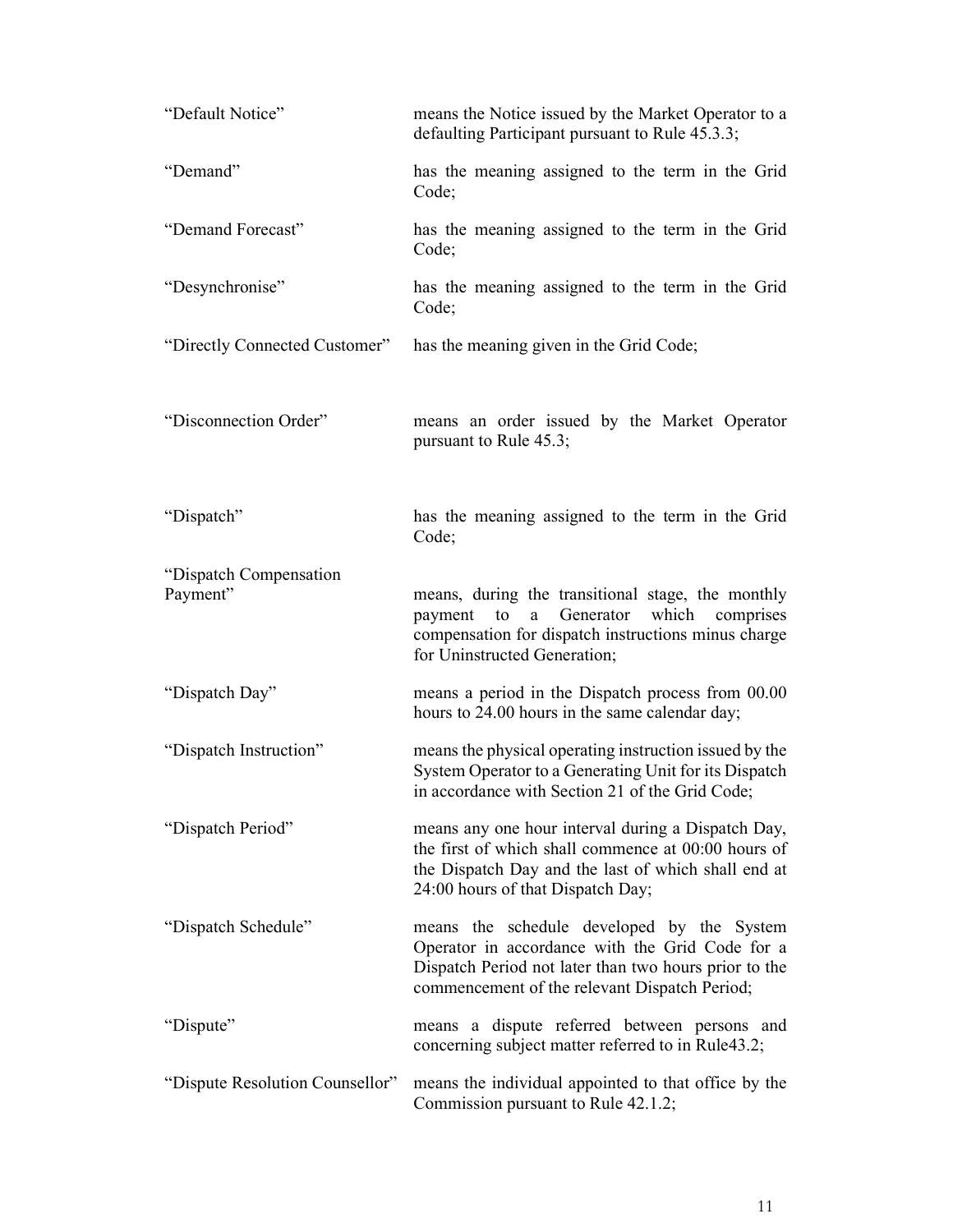| "Dispute Resolution Panel"   | means the panel of the same name established by the<br>Commission pursuant to Rule 42;                                                                                                                                                                                                                                     |
|------------------------------|----------------------------------------------------------------------------------------------------------------------------------------------------------------------------------------------------------------------------------------------------------------------------------------------------------------------------|
| "Distribution"               | has the meaning assigned to the term in the Grid<br>Code;                                                                                                                                                                                                                                                                  |
| "Distribution Embedded Unit" | Distribution<br>embedded<br>more<br>one<br><sub>or</sub><br>means<br>Generating Units, which may change from Dispatch<br>Day to Dispatch Day, which is connected to a<br>Distribution System, but not connected directly to the<br>Transmission System, in respect of which a Generator<br>chooses to tender a Nomination; |
| "Distribution Loss Factor"   | means the loss factor calculated in accordance with<br>Rule 34.2.2 to represent the reduction in distribution<br>losses;                                                                                                                                                                                                   |
| "Distribution System"        | has the meaning assigned to the term in the Grid<br>Code, however for the purposes of these Rules it is<br>deemed to include the Directly Connected Customers<br>in the Distributor's Licence Area;                                                                                                                        |
| "Distributor"                | a Participant holding a<br>Licence for<br>means<br>Distribution wires service and a Trading license for<br>sales to Consumers connected to the licensed<br>Distribution System;                                                                                                                                            |
| "Eligible Customer"          | has the meaning assigned to the term in the Act;                                                                                                                                                                                                                                                                           |
| "Embedded Generation"        | means the Generation Units directly connected to a<br>distribution network;                                                                                                                                                                                                                                                |
| "Emergency Operating State"  | has the meaning assigned to that term in the Grid<br>Code in Section 18.2.2 (c),                                                                                                                                                                                                                                           |
| "Energy"                     | means electrical Energy produced, flowing through or<br>supplied by Generation Facilities, the Transmission<br>System or Distribution Systems being the integral<br>with respect to time of the instantaneous power,<br>measured in units of watt hours or standard integers<br>or multiples thereof;                      |
| "Energy Cost"                | means the variable cost in the Generator's PPA<br>normally comprising an Energy element and a<br>variable operations and maintenance element;                                                                                                                                                                              |
| "Energy Price"               | means a price at which the Generator offers to supply<br>specified amount of Energy, other than in respect of<br>Ancillary Services, as a constituent of the Price Offer,                                                                                                                                                  |
| "Events of Default"          | means those events described in Rule $45.3.1$ (a)-(q)<br>as applicable;                                                                                                                                                                                                                                                    |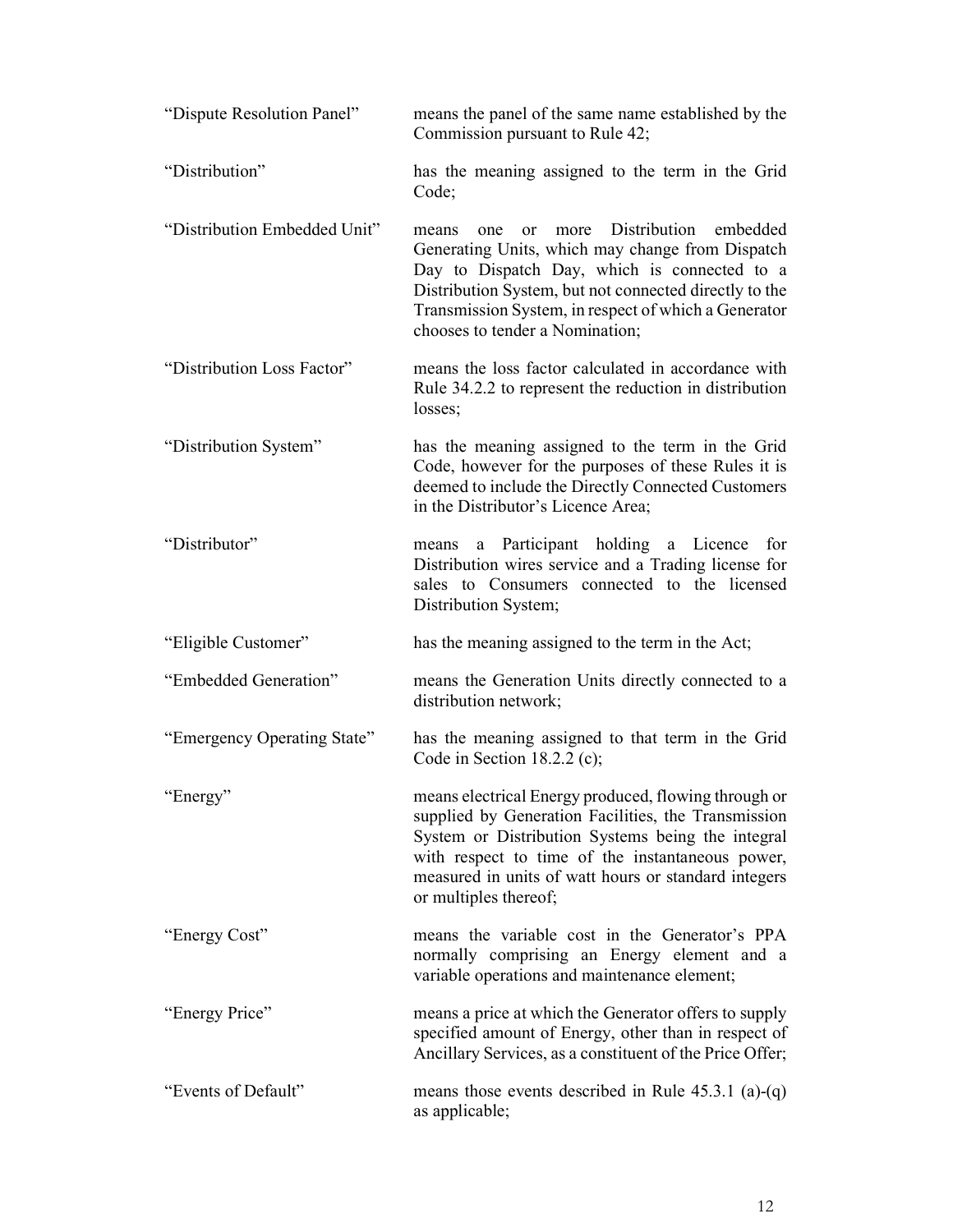| "Export"                                       | means a flow of Energy from Nigeria to another<br>Control Area;                                                                                                                                                                                                                                                                                                                                                                                                                                                                                                                                                                                                                                                                                                                                                                                                                                                                                                                                                                                                                                                                                                                                                                                                                                                                                                                     |
|------------------------------------------------|-------------------------------------------------------------------------------------------------------------------------------------------------------------------------------------------------------------------------------------------------------------------------------------------------------------------------------------------------------------------------------------------------------------------------------------------------------------------------------------------------------------------------------------------------------------------------------------------------------------------------------------------------------------------------------------------------------------------------------------------------------------------------------------------------------------------------------------------------------------------------------------------------------------------------------------------------------------------------------------------------------------------------------------------------------------------------------------------------------------------------------------------------------------------------------------------------------------------------------------------------------------------------------------------------------------------------------------------------------------------------------------|
| "Ex-post Unconstrained<br>Generation Schedule" | means a schedule to be prepared by the System<br>Operator on the Calculation Day, in accordance with<br>the Grid Code using the actual parameters of the<br>Generation Unit (as assumed in Dispatch) and<br>metered load inputs, and taking into account the<br>factors specified in Rule 33.2.2;                                                                                                                                                                                                                                                                                                                                                                                                                                                                                                                                                                                                                                                                                                                                                                                                                                                                                                                                                                                                                                                                                   |
| "Extreme Operating State"                      | has the meaning assigned to the term in the Grid Code<br>in Section 18.2.2 (d);                                                                                                                                                                                                                                                                                                                                                                                                                                                                                                                                                                                                                                                                                                                                                                                                                                                                                                                                                                                                                                                                                                                                                                                                                                                                                                     |
| "Facility"                                     | means Power Stations, Load Facilities, Transmission<br>Systems, Distribution Systems and or any other<br>equipment that is a component or part of the Power<br>System;                                                                                                                                                                                                                                                                                                                                                                                                                                                                                                                                                                                                                                                                                                                                                                                                                                                                                                                                                                                                                                                                                                                                                                                                              |
| "Final Settlement Statement"                   | means the statement described in Rule 36.2;                                                                                                                                                                                                                                                                                                                                                                                                                                                                                                                                                                                                                                                                                                                                                                                                                                                                                                                                                                                                                                                                                                                                                                                                                                                                                                                                         |
| "Final Stakeholder Advisory<br>Panel"          | means the Panel of the same name constituted by the<br>Commission during the Medium Term Stage of the<br><b>Wholesale Electricity Market;</b>                                                                                                                                                                                                                                                                                                                                                                                                                                                                                                                                                                                                                                                                                                                                                                                                                                                                                                                                                                                                                                                                                                                                                                                                                                       |
| "Fixed Cost Amount"                            | has the meaning given in Rule $28.1.2$ (m);                                                                                                                                                                                                                                                                                                                                                                                                                                                                                                                                                                                                                                                                                                                                                                                                                                                                                                                                                                                                                                                                                                                                                                                                                                                                                                                                         |
| "Force Majeure"                                | in relation to a party, means any event or<br>combination of events<br>circumstance,<br><sub>or</sub><br>or<br>circumstances, (a) that is beyond reasonable control<br>of the party; (b) that adversely<br>affects<br>the<br>performance by the party of its obligations under this<br>Agreement; and (c) the adverse effects of which could<br>not have been foreseen, prevented, overcome,<br>remedied or mitigated in whole or in part by the party<br>through the exercise of diligence and reasonable care<br>and includes, but is not limited to, acts of war<br>(whether declared or undeclared), invasion, armed<br>conflict or act of a foreign enemy, blockade, embargo,<br>revolution, riot, insurrection, civil disobedience or<br>disturbances, vandalism or acts of terrorism; strikes,<br>lockouts, restrictive work practices or other labour<br>disturbances; unlawful arrests or restraints<br>by<br>governments or governmental, administrative or<br>regulatory agencies or authorities; orders, regulations<br>restrictions imposed by governments<br>or<br><sub>or</sub><br>governmental, administrative or regulatory agencies<br>authorities unless such order, regulation or<br>or<br>restriction is imposed as a result of a violation by the<br>party of a permit, license or other authorization or of<br>any applicable law; and acts of God including |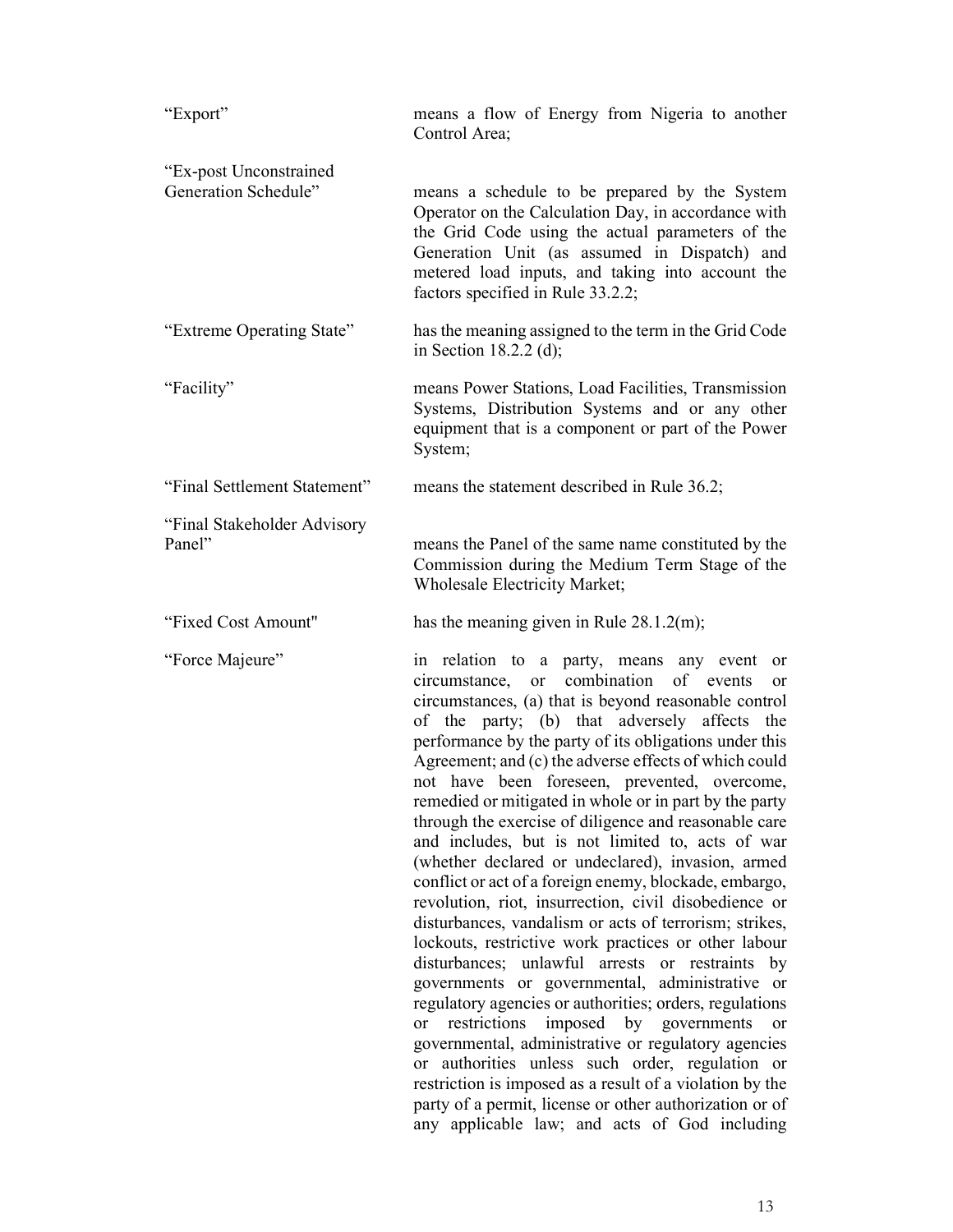lightning, earthquake, fire, flood, landslide, unusually heavy or prolonged rain or accumulation of snow or ice or lack of water arising from weather or environmental problems; provided however, for greater certainty, (i) the lack, insufficiency or nonavailability of funds shall not constitute a Force Majeure Event, (ii) an act of the System Operator or the Market Operator effected in accordance with these Rules shall not constitute a Force Majeure in respect of a Participant, (iii) an act of a Participant effected in accordance with these Rules shall not constitute Force Majeure in respect of the System Operator or the Market Operator; and (iv) the TSP, or the System Operator or the Market Operator shall not, for the purposes of this definition, be considered a governmental, administrative or regulatory agency or authority;

- "Forced Outage" has the meaning assigned to the term in the Grid Code;
- "Generate and Generation" means to produce Energy at a Power Station and deliver it to a Power System;

"Generating Unit" means any equipment that produces Energy, including the mechanical prime mover (e.g. turbine or engine) in the case of conventional hydro or thermal plant or any equivalent principal means of converting another form of Energy to electricity, in the case of unconventional generating units such as wind and solar Energy. In the case of a multi-generating unit combined cycle block, a generating unit is an alternator plus its associated prime mover within the combined cycle block;

- "Generation Adequacy Report" means the report prepared and submitted to the Commission by the Market Operator, showing the forecasted Load and the contracted generation capacity for the next 10 years, pursuant to Rule 21.2;
- "Generation Capacity" means the capability of a Generating Unit or a Power Station to produce electrical Energy being measured in units of power, being in these Rules MW;
- "Generator" means a Participant who is licensed to generate electricity under the Act, including Successor Generation Companies and Independent Power Producers, as well as self-generation authorised by the Commission;
- "Good Utility Practice" has the meaning assigned to the term in the Grid Code;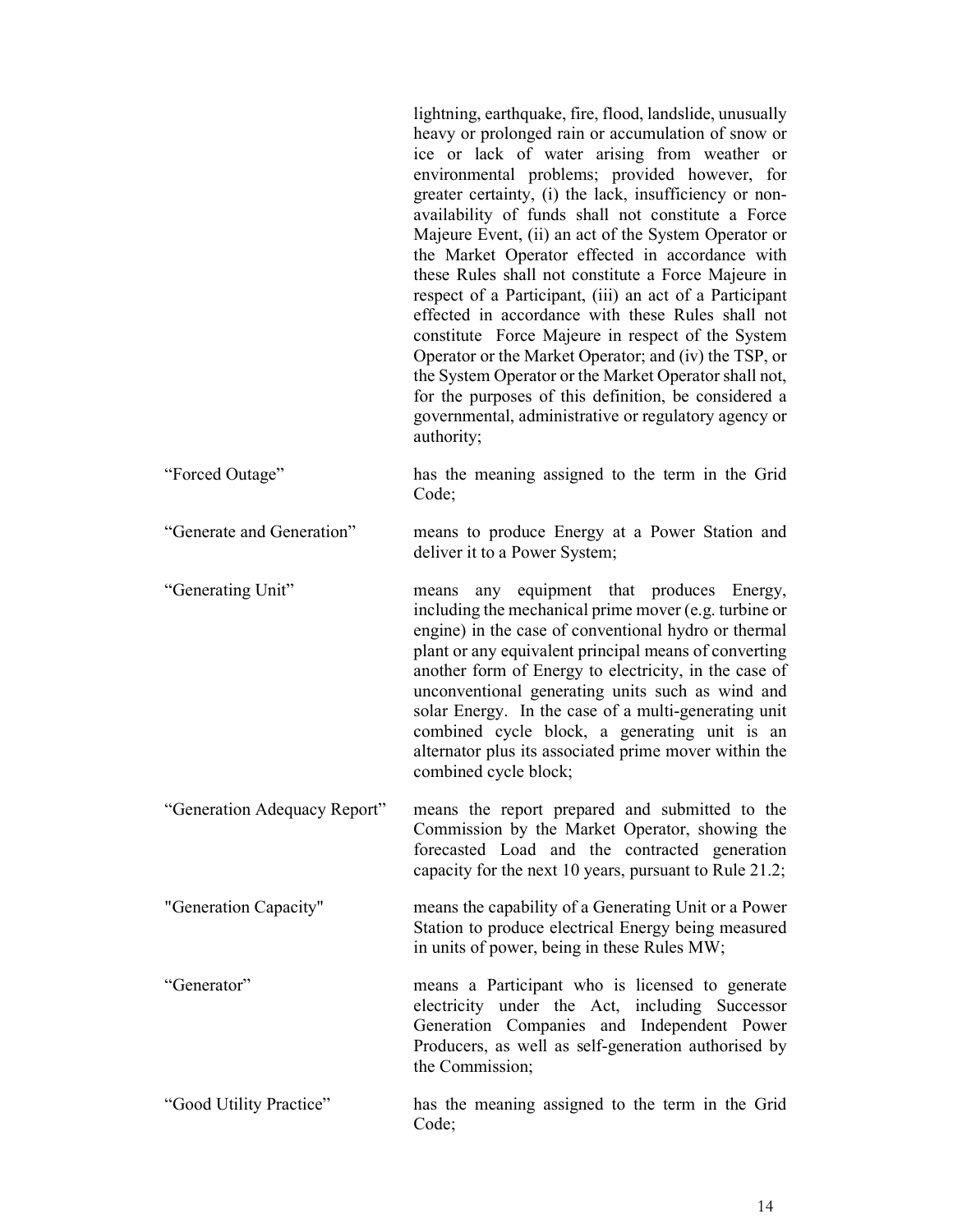| "Governor Droop"                        | has the meaning assigned to the term in the Grid<br>Code;                                                                                                                                                                                                                                                                      |
|-----------------------------------------|--------------------------------------------------------------------------------------------------------------------------------------------------------------------------------------------------------------------------------------------------------------------------------------------------------------------------------|
| "Grid Code"                             | means the instructions, rules, procedures, guidelines,<br>etc. for the operation and planning of an interconnected<br>power system and accounting requirements relating<br>thereto as prepared by the System Operator, as<br>amended from time to time in accordance with these<br>Rules, with the approval of the Commission; |
| "Grid Code Review Panel"                | means the panel constituted by the Commission in<br>accordance with appendix 9 of the Grid Code;                                                                                                                                                                                                                               |
| "Grid Connection Agreement"             | means an agreement, approved by the Commission,<br>between the TSP and an Applicant Participant for<br>Connection of the Facilities of the Applicant<br>Participant to the Transmission System;                                                                                                                                |
| "Hydro Opportunity Cost"                | means the revenue in NGN/MWh that a hydro<br>Generating Unit would receive if it generated at the<br>most optimal time in the yearly cycle;                                                                                                                                                                                    |
| "Imbalance Energy"                      | means Contract Imbalance Quantity, Instructed<br>Imbalance Quantity and Uninstructed Imbalance<br>Quantity of Energy;                                                                                                                                                                                                          |
| "Imbalance Energy Market"               | means the market provided for in Parts 4 and 5 of<br>these Rules in which obligations and prices for<br>Imbalance Energy are determined on the basis of<br>actual dispatch by the System Operator during a<br>Dispatch Day, pursuant to Section 21 of the Grid<br>Code based on Nominations;                                   |
| "Import"                                | means the flow of Energy into Nigeria from another<br>Control Area;                                                                                                                                                                                                                                                            |
| "Independent Power Producer"            | has the meaning given in the Act;                                                                                                                                                                                                                                                                                              |
| "Independent System Operator"           |                                                                                                                                                                                                                                                                                                                                |
| or "ISO"                                | has the meaning given in the Act;                                                                                                                                                                                                                                                                                              |
| "Initial Stakeholder Advisory<br>Panel" | means the Panel of the same name constituted by the<br>Commission during the Transitional Stage of the<br><b>Wholesale Electricity Market;</b>                                                                                                                                                                                 |
| "Instructed Imbalance Quantity"         | shall have the meaning assigned to the term in Rule<br>$34.2.1(b)$ ;                                                                                                                                                                                                                                                           |
| "Interconnector"                        | means Facilities used solely for conveying Energy<br>directly to or from a substation or converter station                                                                                                                                                                                                                     |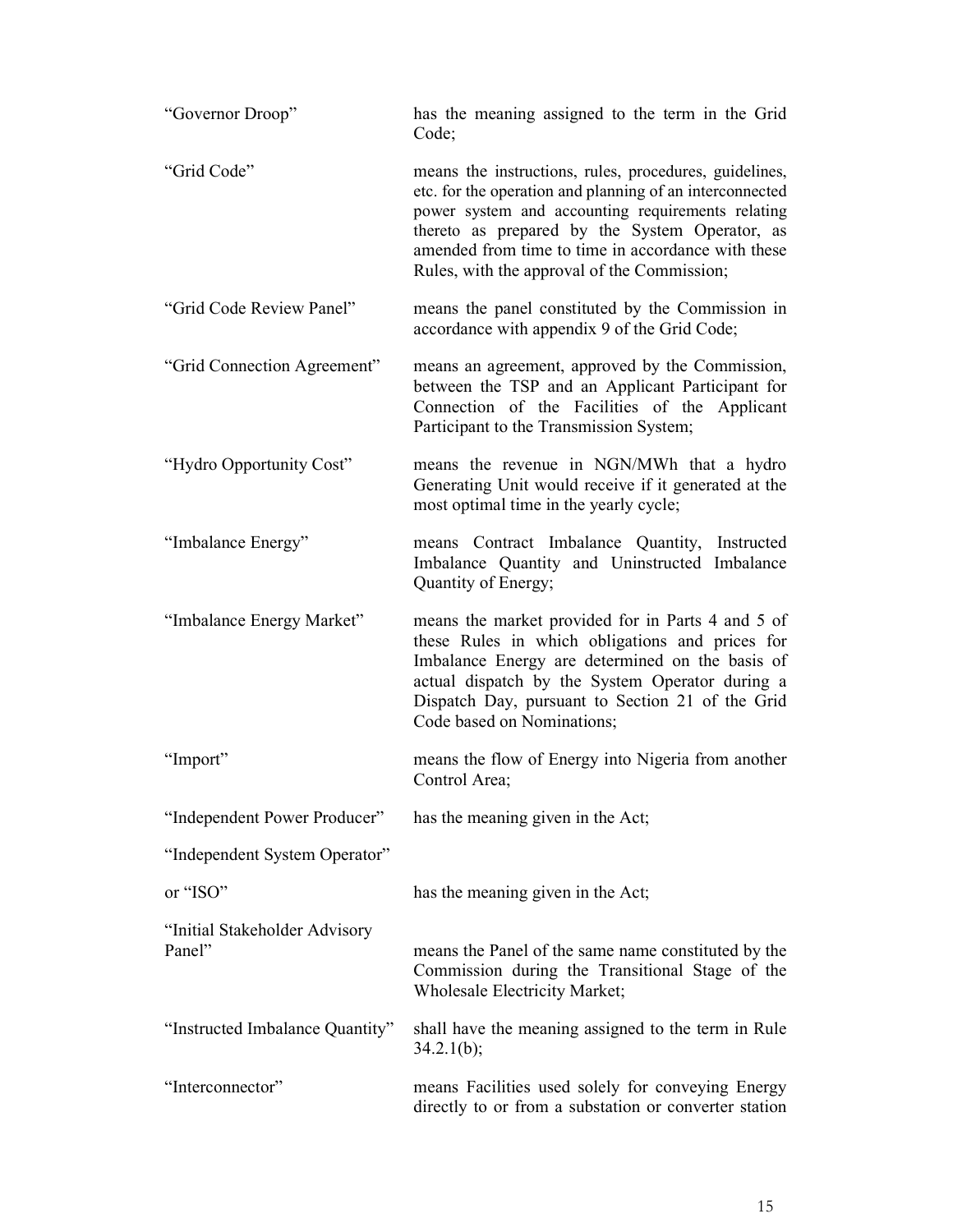|                                                    | within Nigeria, from or as the case may be, to<br>Facilities in another Control Area;                                                                                                                                                                                                                                                       |
|----------------------------------------------------|---------------------------------------------------------------------------------------------------------------------------------------------------------------------------------------------------------------------------------------------------------------------------------------------------------------------------------------------|
| "Interconnector Capacity"<br>Entitlement"          | means the capacity granted to a Participant to connect<br>to the Interconnector in accordance with Rule 25;                                                                                                                                                                                                                                 |
| "Interconnector Capacity<br>Entitlement Agreement" | means an agreement between the TSP and a Market<br>Participant<br>granting<br>Interconnector<br>Capability<br>Entitlement to a Generator;                                                                                                                                                                                                   |
| "Interconnector Energy Trade<br>Nomination"        | means the nomination for Import or Export of Energy<br>by a Participant pursuant to Rule 25.7;                                                                                                                                                                                                                                              |
| "Interim Licence"                                  | means temporary licence issued to an entity by the<br>Commission in accordance with the Act;                                                                                                                                                                                                                                                |
| "Invoice"                                          | means an invoice issued by the Market Operator in<br>accordance with these Rules in the format as<br>approved by the Commission as may be amended by<br>the Market Operator from time to time;                                                                                                                                              |
| "Invoice Amount"                                   | means, in relation to an Invoice, the amount<br>expressed to be payable thereunder;                                                                                                                                                                                                                                                         |
| "Legal Requirement"                                | means any licence or any present or future legislation,<br>instrument,<br>directive,<br>statutory<br>requirement,<br>regulation, instruction, direction or rule of any<br>Competent Authority, with which compliance is<br>generally required by law or custom;                                                                             |
| "Letter of Credit"                                 | means an unconditional and irrevocable standby letter<br>of credit, demand guarantee, charge or bond, in such<br>form as the Market Operator may reasonably<br>approve, issued for the account of a Participant in<br>favour of the Market Operator, allowing for partial<br>drawings and providing for payment forthwith on<br>demand, by: |
|                                                    | any Nigerian clearing bank; or<br>a.                                                                                                                                                                                                                                                                                                        |
|                                                    | such other financial institution as the Market<br>b.<br>Operator may approve;                                                                                                                                                                                                                                                               |
| "Licence"                                          | has the meaning given to that item in the Act and the<br>word "Licensee" will be construed accordingly;                                                                                                                                                                                                                                     |
| "Licensed Business"                                | means a business authorised to be carried out by a<br>Licensee pursuant to a Licence;                                                                                                                                                                                                                                                       |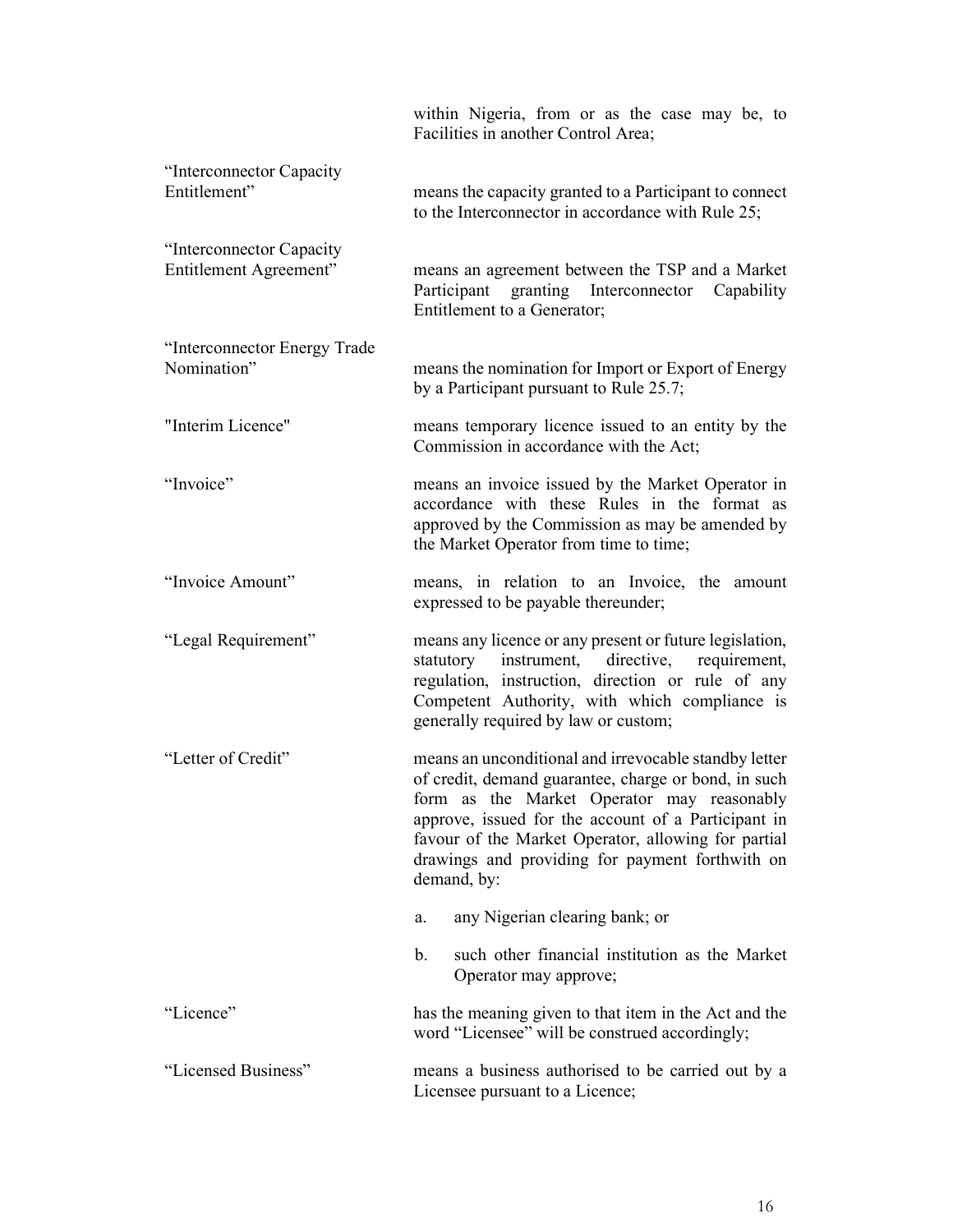| "Load"                                   | means the amount of electric power taken from or<br>required at any specified point or points on a System;                                                                                                                                                                                                                                                                                                                                                                                               |
|------------------------------------------|----------------------------------------------------------------------------------------------------------------------------------------------------------------------------------------------------------------------------------------------------------------------------------------------------------------------------------------------------------------------------------------------------------------------------------------------------------------------------------------------------------|
| "Load Database"                          | means the organised data base maintained by the<br>System Operator on metered and forecasted demand<br>at Connection Points<br>and Energy<br>of Load<br>Participants;                                                                                                                                                                                                                                                                                                                                    |
| "Load Participants"                      | means the Distributors, Eligible Customers, Trading<br>licensees that are Participants to the extent that they<br>have individual meters registered to them that take<br>Energy from the Transmission System on a net basis<br>over the month (for the avoidance of doubt this<br>includes the<br>Special Trader in<br>terms<br>οf<br>Interconnectors) and Generators to the extent that<br>take Energy from the Transmission System at an<br>individual Power Station on a net basis over the<br>month; |
| "Load Projection Report"                 | has the meaning assigned to the term in Rule 21.1;                                                                                                                                                                                                                                                                                                                                                                                                                                                       |
| "Marginal Generating Unit"               | means the Generating Unit that would increase output<br>if total load increased by a marginal amount;                                                                                                                                                                                                                                                                                                                                                                                                    |
| "Market Adjustment"                      | has the meaning given in Rule 27.13.1;                                                                                                                                                                                                                                                                                                                                                                                                                                                                   |
| "Market Clearing<br>Account"             | means the trust account established by the Market<br>Operator pursuant to Rule29.2.3(a);                                                                                                                                                                                                                                                                                                                                                                                                                 |
| Market Escrow Account"                   | means the trust account established by the Market<br>Operator pursuant to Rule 29.2.3(b);                                                                                                                                                                                                                                                                                                                                                                                                                |
| "Market Operator" or "MO"                | means the company or entity licenced to carry on<br>system operation under the Act, in so far as such<br>company or entity is engaged in the administration of<br>the Wholesale Electricity Market, including making,<br>publishing, amending, administering and or enforcing<br>these Rules and settlement of payments among<br>Participants pursuant to its Licence;                                                                                                                                   |
| "Market Operator<br>Administered Market" | means the Nigerian electricity markets and settlement<br>system administered by the Market Operator in<br>accordance with these Rules;                                                                                                                                                                                                                                                                                                                                                                   |
| $\boldsymbol{\zeta}$                     |                                                                                                                                                                                                                                                                                                                                                                                                                                                                                                          |
| "Market Operator Market<br>Accounts"     | includes the Market Clearing Account, the Market<br>Market Reserve Account<br>Escrow Account, the                                                                                                                                                                                                                                                                                                                                                                                                        |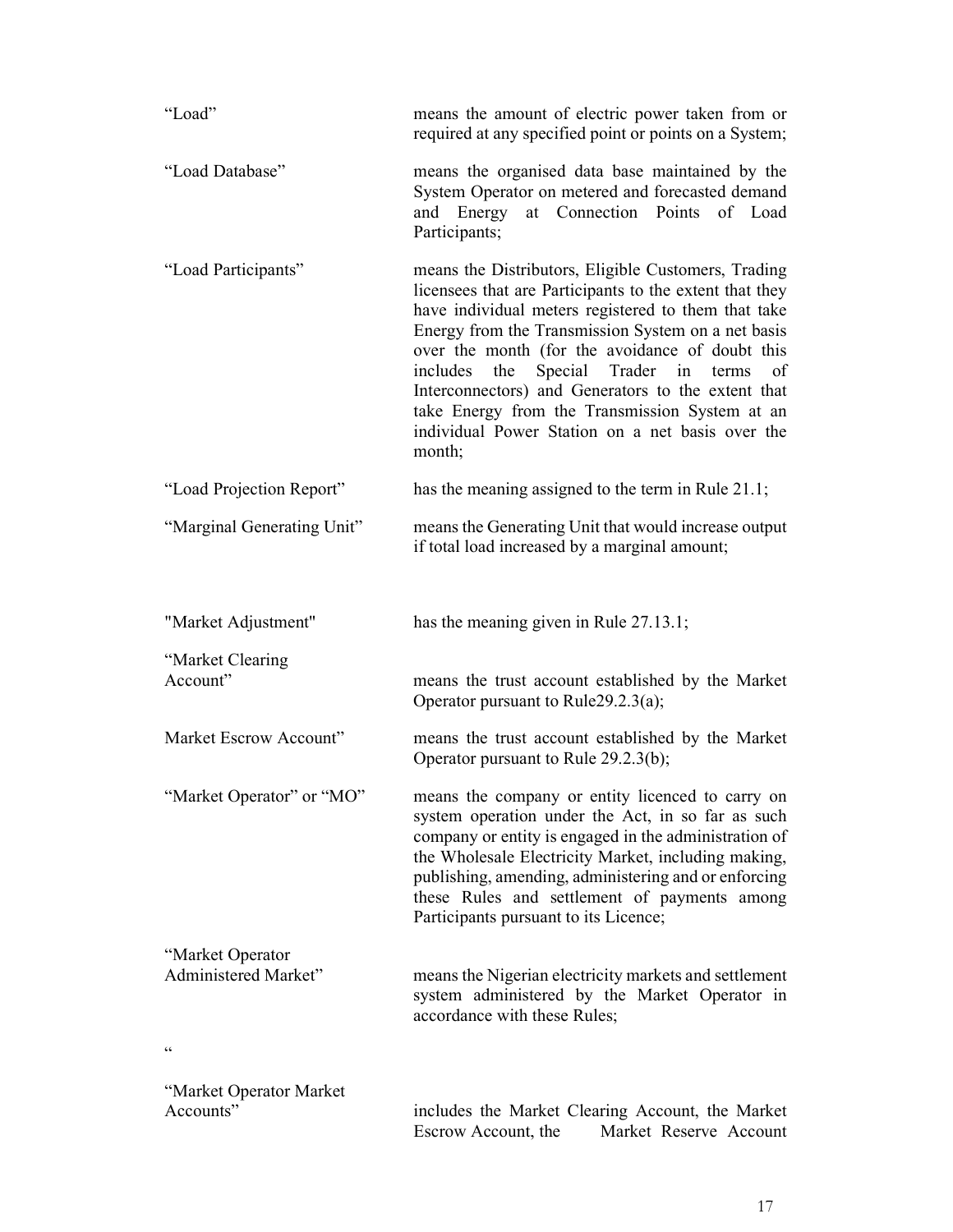|                                        | and any other account designated as such by the<br>Market Operator;                                                                                                  |
|----------------------------------------|----------------------------------------------------------------------------------------------------------------------------------------------------------------------|
| "Market Operator Payments<br>Calendar" | means the calendar issued by the Market Operator<br>pursuant to Rule 31.7, as amended from time to time<br>by the Market Operator in accordance with these<br>Rules; |
| "Market Operator Reserve<br>Account"   | means the trust account established by the Market<br>Operator pursuant to Rule 31.2.2(b);                                                                            |
| "Market Operator Surplus<br>Account"   | means the trust account established by the Market<br>Operator pursuant to Rule $31.2.2(c)$ ;                                                                         |
|                                        | "Market Participation Agreement" means the agreement pursuant to which these Rules<br>and Grid Code are made binding on a Participant;                               |
| "Market Procedures"                    | means the processes, methodologies and procedures<br>for data exchange and market administration<br>established by the Market Operator pursuant to these<br>Rules;   |
| "Market Reserve Account"               | means the trust account established by the Market<br>Operator pursuant to Rule29.2.3(c);                                                                             |
| "Market Suspension"                    | means the suspension of the Imbalance Energy<br>Market by the Market Operator in accordance with<br>Rule 40.5;                                                       |
| "Market Transaction"                   | means the buying and selling of Electricity (Energy<br>and/or Capacity) and procurement of Ancillary<br>Services and other market services;                          |
| "Maximum Ramp-down Rate"               | means the maximum rate measured in MW/minute by<br>which a Generating Unit can decrease the rate at<br>which it delivers Energy to the Power System;                 |
| "Maximum Ramp-up Rate"                 | means the maximum rate measured in MW/minute by<br>which a Generating Unit can increase the rate at<br>which it delivers Energy to the Power System;                 |
| "Medium Term Market"                   | means the stage for the implementation of a<br>competitive Wholesale Electricity Market as defined<br>in Rule 6;                                                     |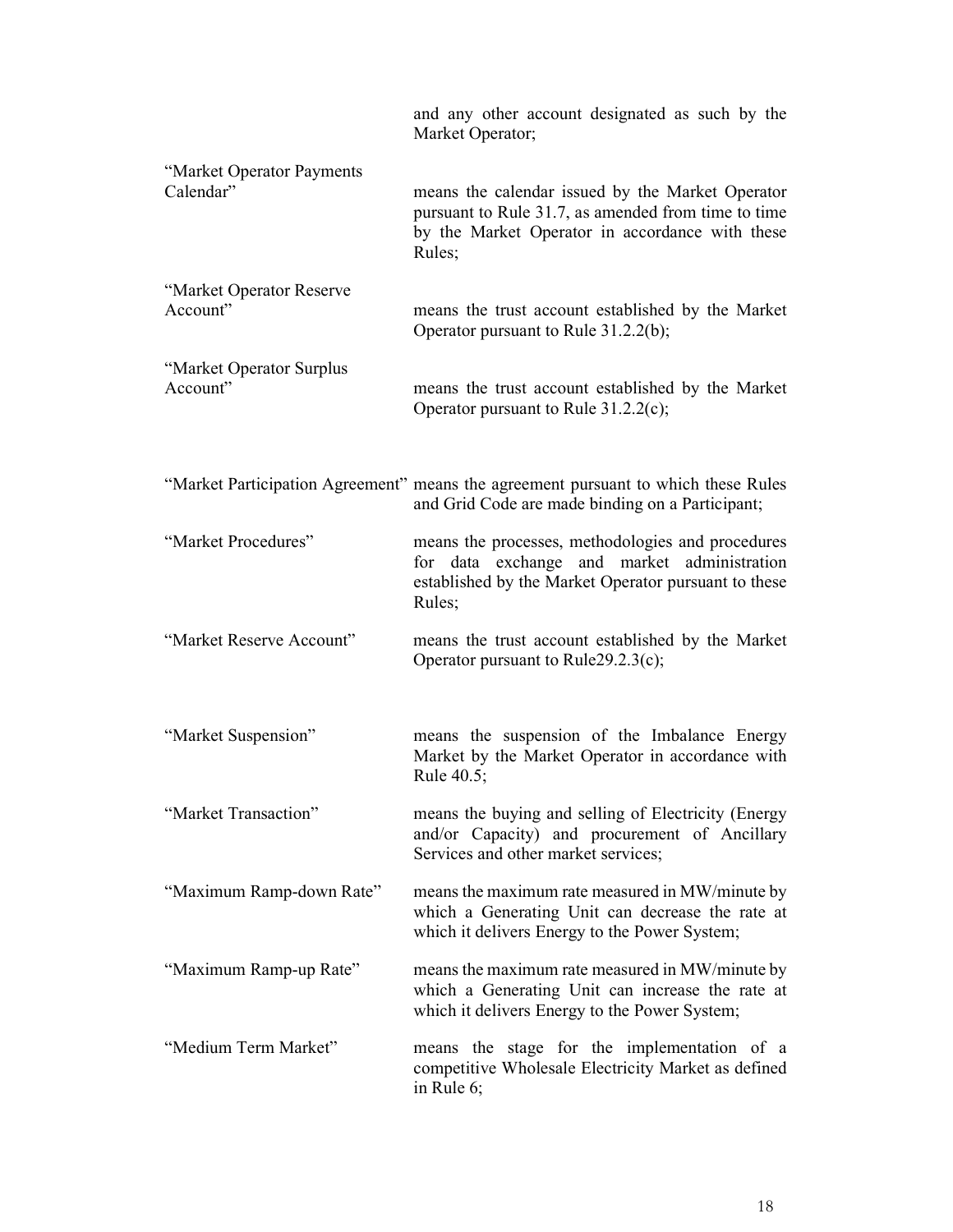| "Meter"                 | means a device that measures and registers the<br>integral active Energy or Reactive Power over a<br>metering interval and may include a data recorder, but<br>shall exclude instrument transformers;                                                                                                                                                |
|-------------------------|------------------------------------------------------------------------------------------------------------------------------------------------------------------------------------------------------------------------------------------------------------------------------------------------------------------------------------------------------|
| "Meter Data"            | means quantities of Energy measured and recorded by<br>a Metering Installation in accordance with the<br>provisions of Metering Code;                                                                                                                                                                                                                |
| "Metered Quantity"      | means the amount of Energy produced by a Power<br>Station or consumed by a Purchaser, as the case may<br>be, as measured by a Metering Installation at<br>Metering Points in accordance with the procedure<br>specified in the Metering Code;                                                                                                        |
|                         | "Metering Data Exchange Format" means the format for submitting Meter Data to the<br>Market Operator, which shall be published by the<br>Market Operator on the Website;                                                                                                                                                                             |
| "Metering Installation" | has the meaning assigned to the term in the Metering<br>Code;                                                                                                                                                                                                                                                                                        |
| "Metering Interval"     | means each of the successive thirty minute periods<br>over which period Meter Data is collected during a<br>Dispatch Day, the first of which shall commence at<br>00:00 hours on the Dispatch Day and the last of which<br>shall end at 24:00 hours of that Dispatch Day;                                                                            |
| "Metering Point"        | means the point in the Power System designated<br>between two Users where the Energy Meters are<br>located to meter the Energy exchanged between the<br>two parties. Typically the Metering Point is the same<br>as the Connection Point, but it could be different due<br>to physical constraints;                                                  |
| "Minister"              | has the meaning assigned to that term in the Act;                                                                                                                                                                                                                                                                                                    |
| "Minor Amendment"       | means an Amendment to these Rules or the Grid<br>Code:                                                                                                                                                                                                                                                                                               |
|                         | to correct typographical or grammatical errors;<br>a.                                                                                                                                                                                                                                                                                                |
|                         | b.<br>to effect a change of non-material procedural<br>nature; or                                                                                                                                                                                                                                                                                    |
|                         | to effect a change which in the opinion of the<br>C <sub>1</sub><br>Stakeholder Advisory Panel, will not have a<br>material<br>effect<br>on the conditions<br>for<br>participating<br>the<br>Market<br>Operator<br>in<br>Administered Market, the operation of the<br>Market Operator Administered Market or the<br>Reliability of the Power System; |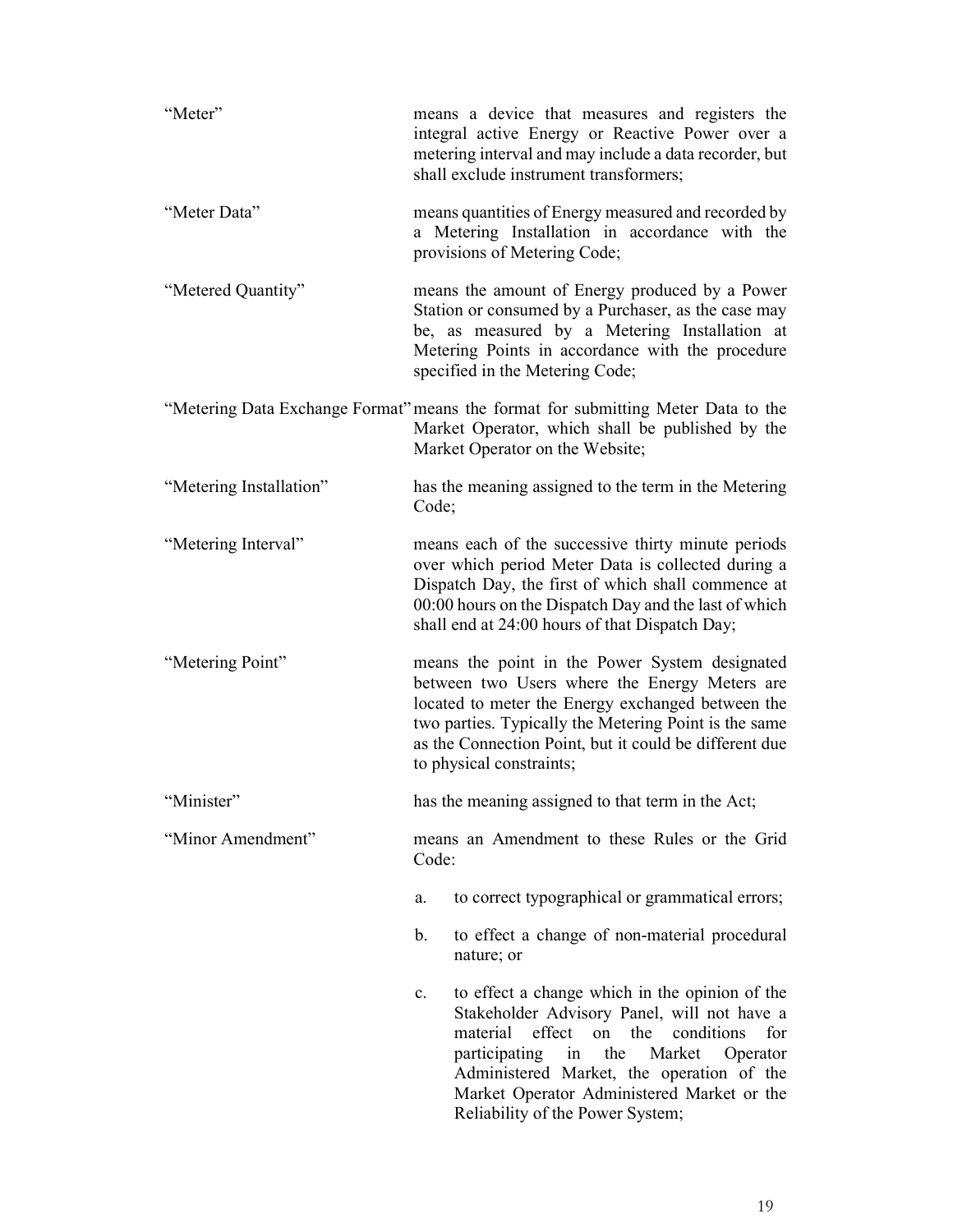| "Must Run Generation"             | means generation that is required to run for system<br>security reasons which may be paid by the SO outside<br>any contract price it has;                                                                                     |
|-----------------------------------|-------------------------------------------------------------------------------------------------------------------------------------------------------------------------------------------------------------------------------|
| "MW"                              | means megawatt (1,000,000 watts), the unit for<br>Active Power;                                                                                                                                                               |
| "MWh"                             | means megawatt hour;                                                                                                                                                                                                          |
| "MYTO"                            | means the multi-year tariff order issued by the<br>Commission as a framework for determining the<br>structure<br>for<br>Distribution,<br>industry<br>pricing<br>Transmission and Generation, as amended from time<br>to time; |
| "MYTO Distribution Order"         | means an order issued by the Commission as a<br>framework for determining the industry pricing<br>structure for Distribution, as amended from time to<br>time;                                                                |
| "NIBOR"                           | means the Nigeria Interbank Offer Rate;                                                                                                                                                                                       |
| "NIPP Generator"                  | means a generator whose construction has been<br>funded jointly by the three tiers of government;                                                                                                                             |
| "Node"                            | means the busbars at the end terminal of a branch of<br>the Transmission System;                                                                                                                                              |
| "Nomination"                      | means either Day-ahead Nomination or Standing<br>Nomination, as modified in accordance with these<br>Rules;                                                                                                                   |
| "Non-AGC Secondary<br>Regulation" | means the provision of Secondary Regulation by a<br>Generation Unit not subject to AGC;                                                                                                                                       |
| "Notice of Dispute"               | has the meaning ascribed thereto in Rule 43.5;                                                                                                                                                                                |
| "Operating Reserve"               | means the combination of Spinning Reserve, Slow<br>Reserve and Quick Reserve required to meet the<br>reliability requirements of the Power System;                                                                            |
| "Operational"                     | means that the Transitional Electricity Market is in<br>operation and that all settlement of electricity<br>transactions is by contract;                                                                                      |
| "Operational Date"                | means midnight at the start of the first day of a month<br>as decided in accordance with Rule 7;                                                                                                                              |
| "Outage"                          | has the meaning assigned to the term in the Grid<br>Code;                                                                                                                                                                     |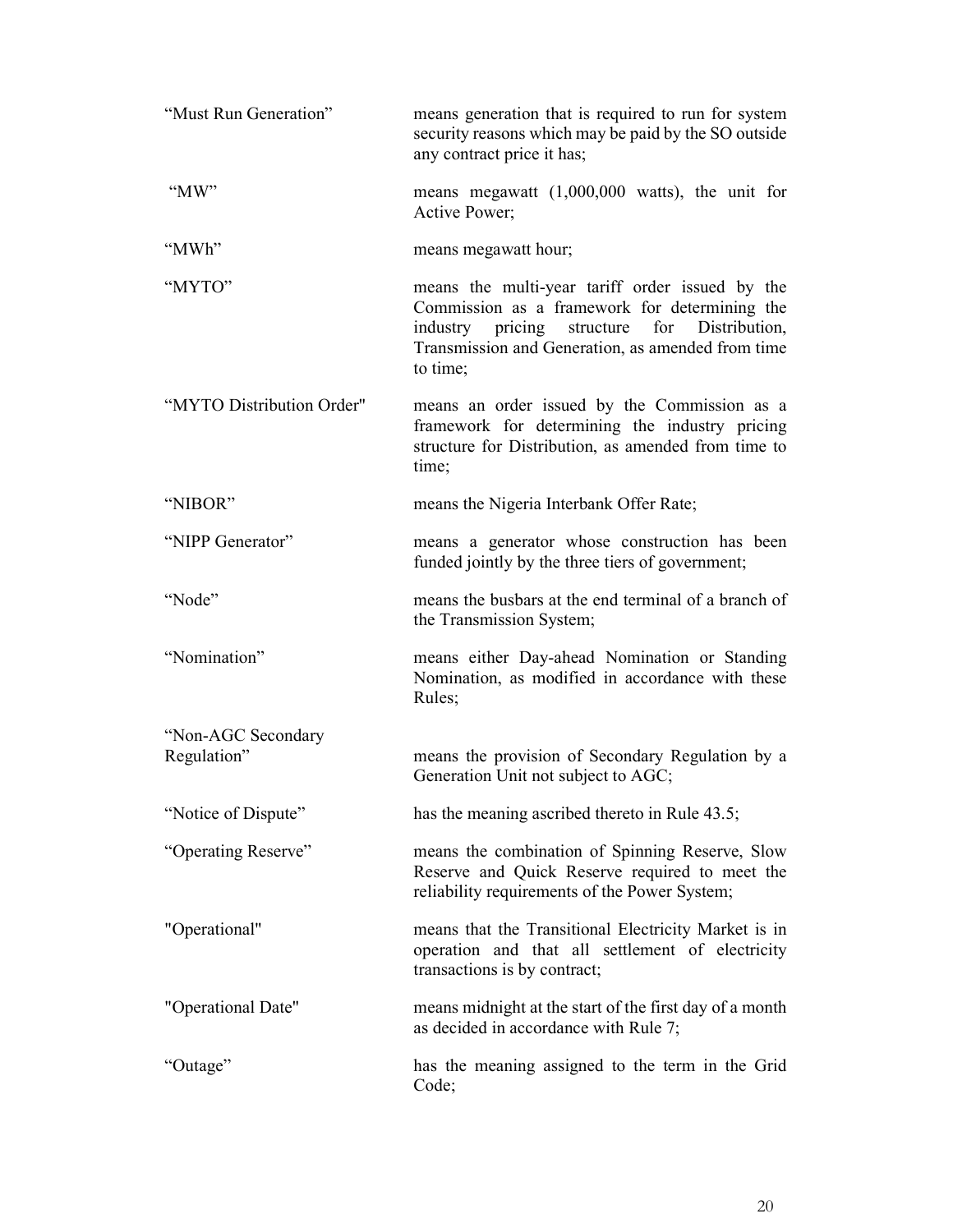| "Panel"                          | means individually or collectively as the context may<br>require, the Stakeholder Advisory Panel, or Dispute<br>Resolution Panel, or any other panel constituted by<br>the Commission pursuant to Rule 42.1.4;                                                                                                            |
|----------------------------------|---------------------------------------------------------------------------------------------------------------------------------------------------------------------------------------------------------------------------------------------------------------------------------------------------------------------------|
| "Participant"                    | means any person who is party to a Market<br>Participation Agreement, in addition to the Market<br>Operator;                                                                                                                                                                                                              |
| "Participant Accession Date"     | means the date on which the Applicant Participant<br>becomes a Participant pursuant to Rule $15.2.1(b)$ ;                                                                                                                                                                                                                 |
| "Participant Application Form"   | means the standard form of application issued by the<br>Market Operator for use by persons intending to<br>become Participants;                                                                                                                                                                                           |
|                                  | "Participant Discontinuance Date" means, in respect of a discontinuing Participant, the<br>date with effect from which that Participant ceases to<br>be a Participant, in accordance with Rule 15 or Rule<br>45, as the case may be;                                                                                      |
| "Participants' Register"         | means the register containing information on<br>Participants and Applicant Participants which is<br>organised and maintained by the Market Operator<br>pursuant to Rule 15.5;                                                                                                                                             |
| "Payment Agent"                  | means the payment agent appointed by the Market<br>Operator and approved by the Commission to<br>administer the payment mechanism in the Market<br>Operator Administered Market;                                                                                                                                          |
| "Payment Date"                   | means the date for payment of an Invoice in<br>accordance with the Settlement Calendar;                                                                                                                                                                                                                                   |
| "Planned Outage"                 | means an Outage which is planned and intentional;                                                                                                                                                                                                                                                                         |
| "Power Purchase Agreement (PPA)" | means the contracts for the sale of Active<br>Power and Ancillary Services between Generators<br>and buyers that include the Special Trader, other<br>traders or Discos;                                                                                                                                                  |
| "Power Station"                  | means a Registered Facility for the Generation of<br>Energy or providing Ancillary Services, other than<br>Ancillary Services provided by a Transmitter or<br>Distributor through the operation of the Transmission<br>System or Distribution System, and includes any<br>structures and equipment used for that purpose; |
| "Power System"                   | has the meaning assigned to the term in the Grid<br>Code;                                                                                                                                                                                                                                                                 |
| "Pre-dispatch Day"               | means the day immediately preceding the Dispatch<br>Day;                                                                                                                                                                                                                                                                  |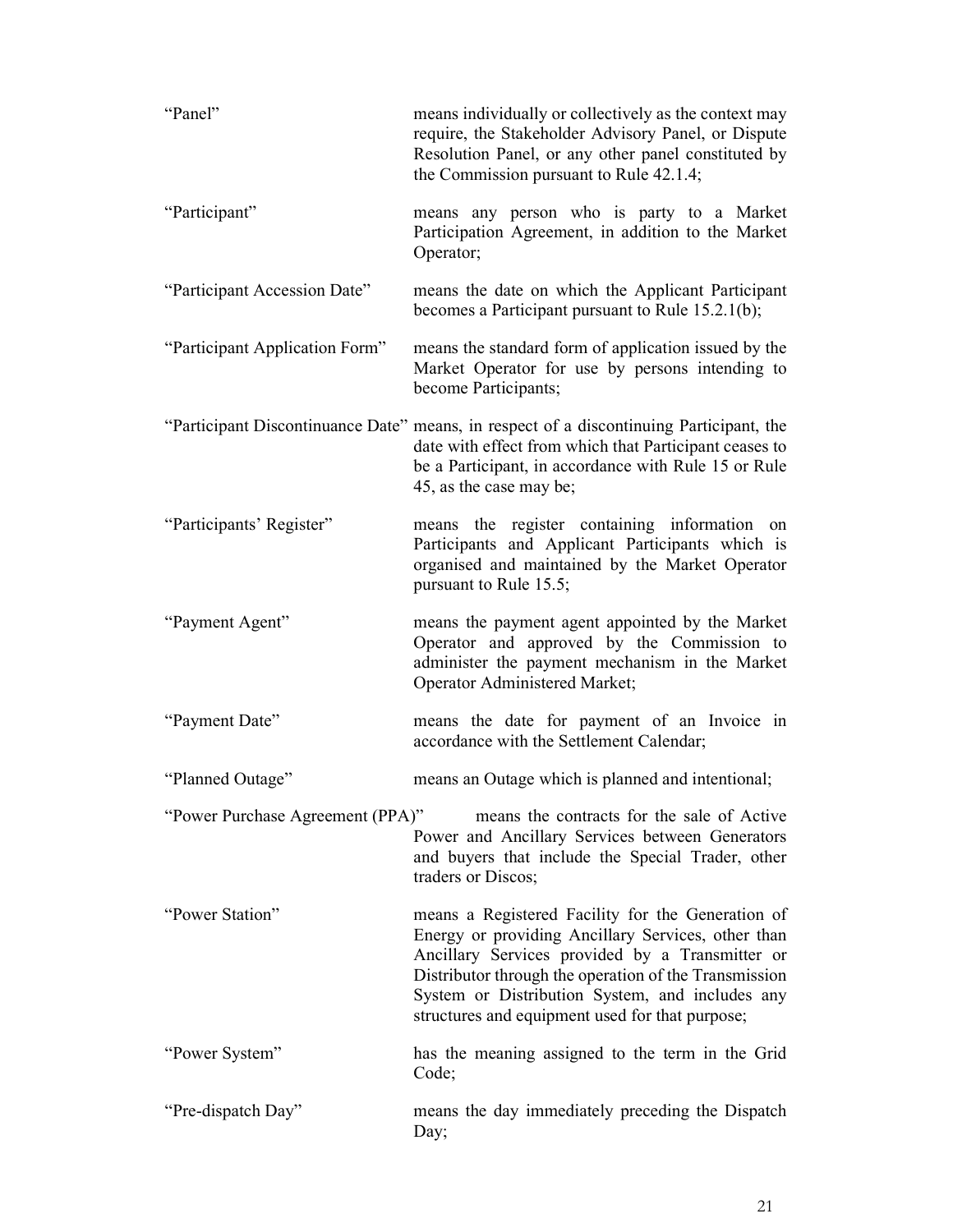| "Preliminary Settlement<br>Statement" | means the statement described in Rule 36.1;                                                                                                                                                                                                                                                                                                             |
|---------------------------------------|---------------------------------------------------------------------------------------------------------------------------------------------------------------------------------------------------------------------------------------------------------------------------------------------------------------------------------------------------------|
| "President"                           | means the President of the Federal Republic of<br>Nigeria;                                                                                                                                                                                                                                                                                              |
| "Price Offer"                         | means the price offered by a Generator to supply<br>Energy, other than Energy supplied in discharge of its<br>obligation to provide Ancillary Service or Reliability<br>Must-Run Services, during each Dispatch Period of a<br>Dispatch Day and comprising the elements detailed in<br>Rule23.1.4;                                                      |
| "Prudential Requirements"             | means the requirements for security cover such as is<br>required in section 15.3.3;                                                                                                                                                                                                                                                                     |
| "Publish"                             | means, subject to an express provision to the contrary<br>in these Rules and or the Grid Code, the posting of<br>information on a part of the Commission's website<br>that is accessible to the general public, and Published<br>shall be construed accordingly;                                                                                        |
| "Purchaser"                           | means a party authorised to buy Energy under the<br>Applicable Law and who is a Participant;                                                                                                                                                                                                                                                            |
| "Quantity Nomination"                 | means a nomination offering quantity of Energy on a<br>Dispatch Day in accordance with Rule 23.1;                                                                                                                                                                                                                                                       |
| "Quick Reserve"                       | has the meaning assigned to the term in the Grid<br>Code;                                                                                                                                                                                                                                                                                               |
| "Reactive Power"                      | has the meaning assigned to the term in the Grid<br>Code;                                                                                                                                                                                                                                                                                               |
| "Reactive Support Service"            | means a service provided by the TSP or a Distributor,<br>to enable the System Operator to maintain necessary<br>voltage levels on the Power System;                                                                                                                                                                                                     |
| "Record"                              | means a record of information however recorded,<br>whether in printed form, on film, by electronic means<br>or otherwise and includes:                                                                                                                                                                                                                  |
|                                       | correspondence, memoranda, books, plans,<br>a.<br>maps, drawings, diagrams, pictorial or graphic<br>works, photographs, films, microfilms, sound<br>videotapes, machine<br>recordings,<br>readable<br>records and any other documentary material<br>regardless of physical form or characteristics,<br>and includes a copy of any of the foregoing; and |
|                                       | b.<br>any record of information that it capable of<br>being produced or reproduced from a machine                                                                                                                                                                                                                                                       |

readable record under the control of a person by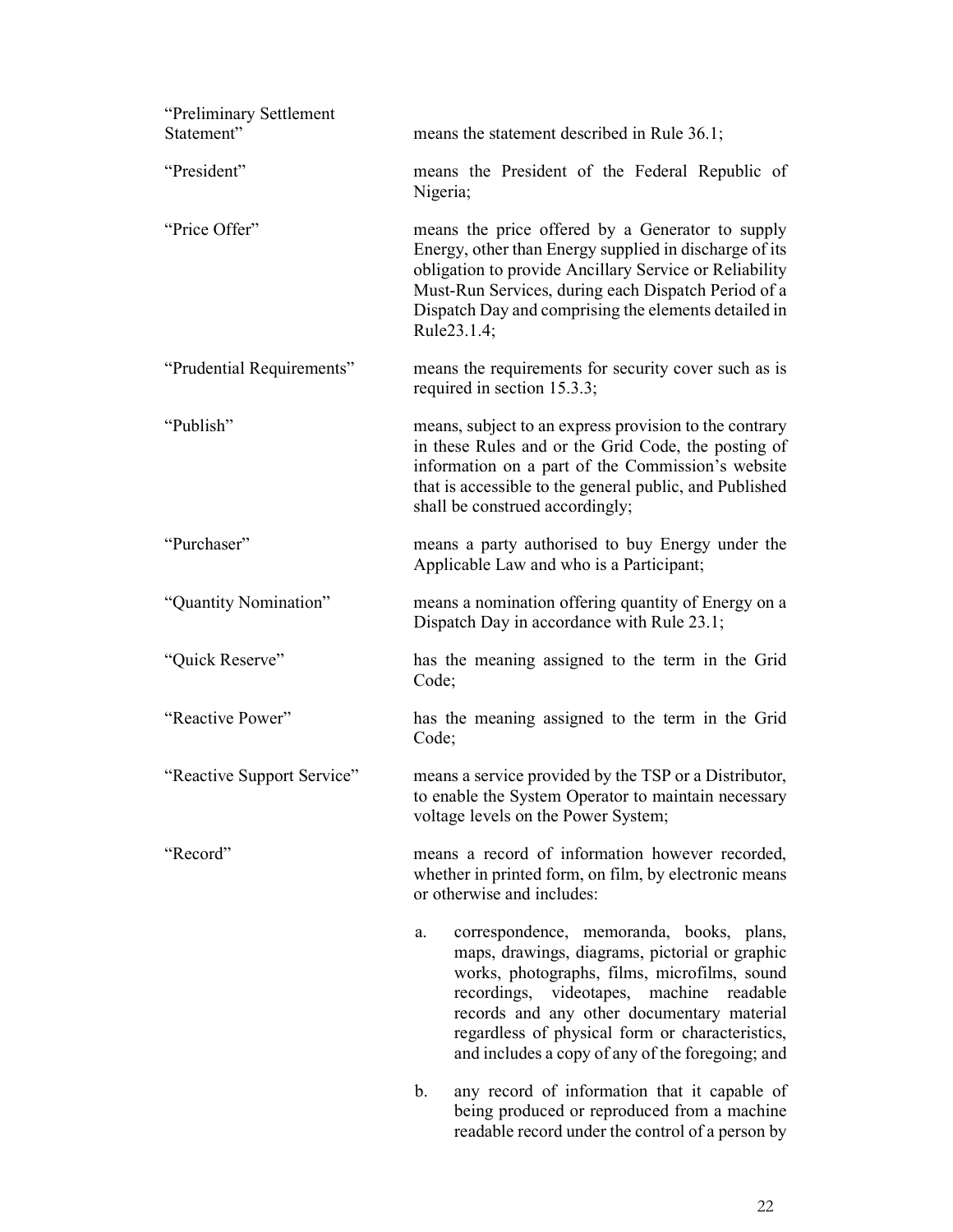|                                | means of computer hardware and software or<br>any other information storage and or retrieval<br>equipment;                                                                                                                                                      |
|--------------------------------|-----------------------------------------------------------------------------------------------------------------------------------------------------------------------------------------------------------------------------------------------------------------|
| "Regional Market or Pool"      | means the agreement between the electricity systems<br>of different countries for trading and wheeling<br>electricity;                                                                                                                                          |
| "Regional Trading"             | means buying or electricity from, or selling electricity<br>to, other systems or a regional electricity market or<br>pool through Interconnectors;                                                                                                              |
| "Regional Trading Nomination"  | means the information on Regional Trading for the<br>next day submitted to the Market Operator by<br>Participants;                                                                                                                                              |
| "Registered Information"       | means the information recorded by the Market<br>Operator in respect of a Participant and its Facility<br>pursuant to Rule 15.5, as updated from time to time<br>upon the submission updates to the relevant technical<br>data;                                  |
| "Registered Facility"          | means a Facility registered with the Market Operator<br>in accordance with Rule 15;                                                                                                                                                                             |
| "Registered Participant"       | means a Participant that is registered with the Market<br>Operator in relation to a Registered Facility;                                                                                                                                                        |
| "Regulatory Amount"            | means the total amount payable for the Regulatory<br>Charge in Naira in terms of the Participant's or<br>Service Provider's Energy flow into and/or out of the<br>Transmission System;                                                                          |
| "Release Notice"               | means a notice given pursuant to these Rules, by the<br>System Operator to a Generator whose Reliability<br>Must-run Unit is not acquired by the System Operator<br>for providing Reliability Must-run Services during<br>any Dispatch Period;                  |
| "Reliability"                  | has the meaning assigned to the term in the Grid<br>Code;                                                                                                                                                                                                       |
|                                | "Reliability Must-run Agreement" means an agreement between the Generator and the<br>System Operator for providing Reliability Must-run<br>Service during specified Dispatch Period from<br>designated Reliability Must-run Units of the<br>Generator;          |
| "Reliability Must-run Service" | means the provision by a Reliability Must-run Unit of<br>one or more of the following services in order to<br>maintain the Reliability of the Power System:<br>Regulation, Spinning Reserve, Slow Reserve, Quick<br>Reserve, Voltage Support and Energy supply; |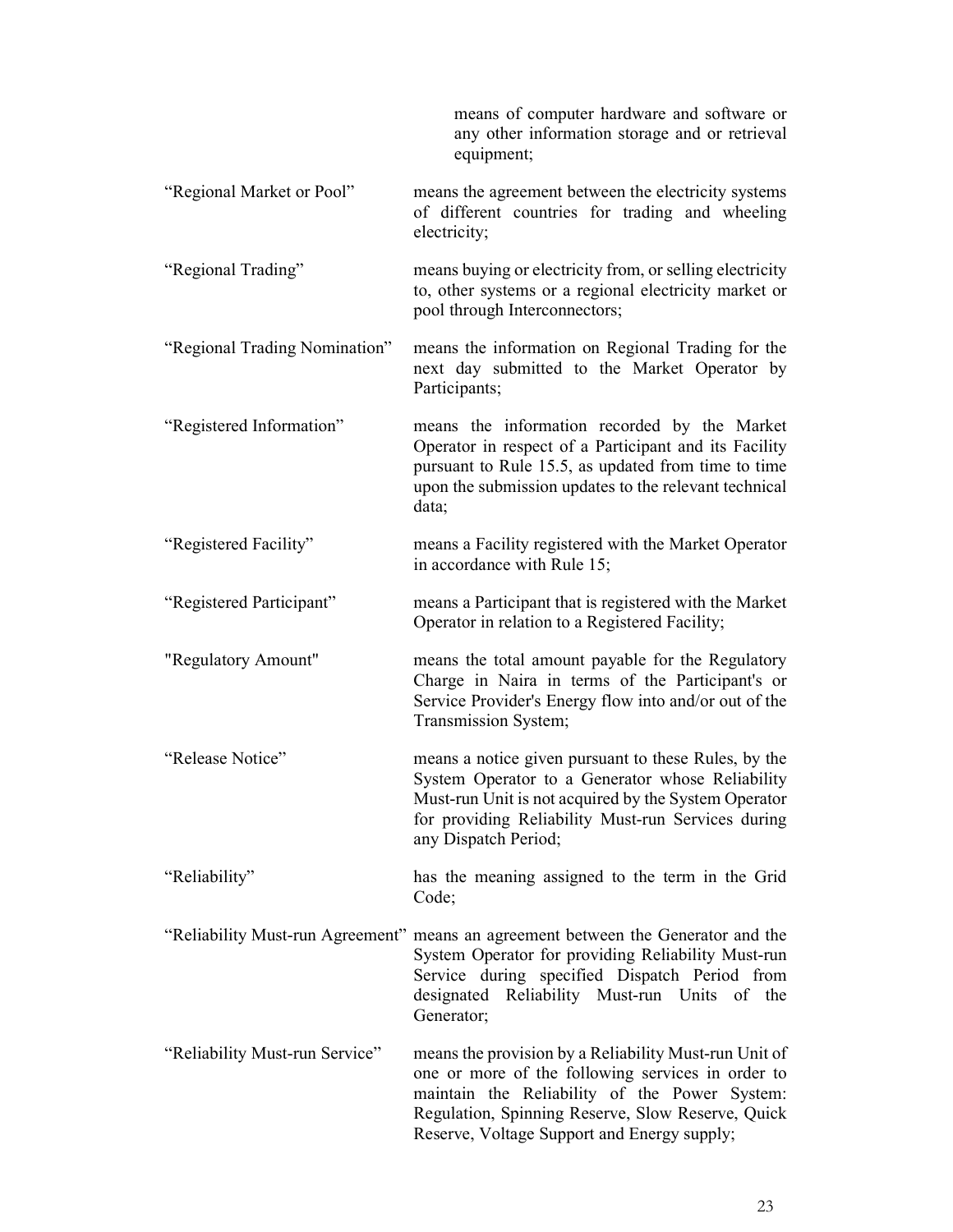| "Reliability Must-run Unit" | means a Generating Unit which the System Operator<br>for providing Reliability<br>identifies<br>Must-run<br>Services;                                                                                                                         |
|-----------------------------|-----------------------------------------------------------------------------------------------------------------------------------------------------------------------------------------------------------------------------------------------|
| "Respondent"                | means a person against whom a complaint is made in<br>a Notice of Dispute, a Response or a crossclaim or<br>counterclaim;                                                                                                                     |
| "Response"                  | has the meaning assigned to that term in Rule 43.5.5;                                                                                                                                                                                         |
| "RMR Period"                | means the Dispatch Periods of a Dispatch Day in a 12<br>month period during which a Reliability Must-run<br>Unit is identified as being available to provide<br>Reliability Must-run Services;                                                |
| "Rule"                      | means a rule, section or subsection of these Rules;                                                                                                                                                                                           |
| "Rule Communication"        | means any notice or communication to be given under<br>these Rules, the Grid Code or any Agreement, by a<br>Participant or the System Operator or the Market<br>Operator, as the case may be, to any of the persons<br>specified above;       |
| "Rules"                     | means these Rules, including the Appendices as<br>Modified from time to time in accordance with these<br>Rules with the approval of the Commission, or the<br>plural of Rule as the context dictates;                                         |
| "Rules Report"              | means the report prepared by the Market Operator<br>describing problems in the implementation of these<br>Rules and procedures;                                                                                                               |
| "Rules Working Group"       | means the group organised by the Market Operator<br>pursuant to Rule 44.4, to assess and review the<br>interpretation and implementation of the Market<br>Rules and its procedures;                                                           |
| "SCADA"                     | has the meaning assigned to the term in the Grid<br>Code;                                                                                                                                                                                     |
| "Section"                   | means any section of the Grid Code,                                                                                                                                                                                                           |
| "Security Cover"            | means the financial security to be provided and<br>maintained by a Participant in the form and amount<br>specified in Rule 15.3;                                                                                                              |
| "Seller"                    | means a party authorised to sell Energy under the<br>Applicable Law and who is a Participant;                                                                                                                                                 |
|                             | "Service And Correction Charges" means negative Market Adjustments, TUOS Charge,<br>Special Trader Charge, Ancillary Service Charge, the<br>Balancing Amount, the Fixed Cost Amount and<br>System Operation and Market Administration charge; |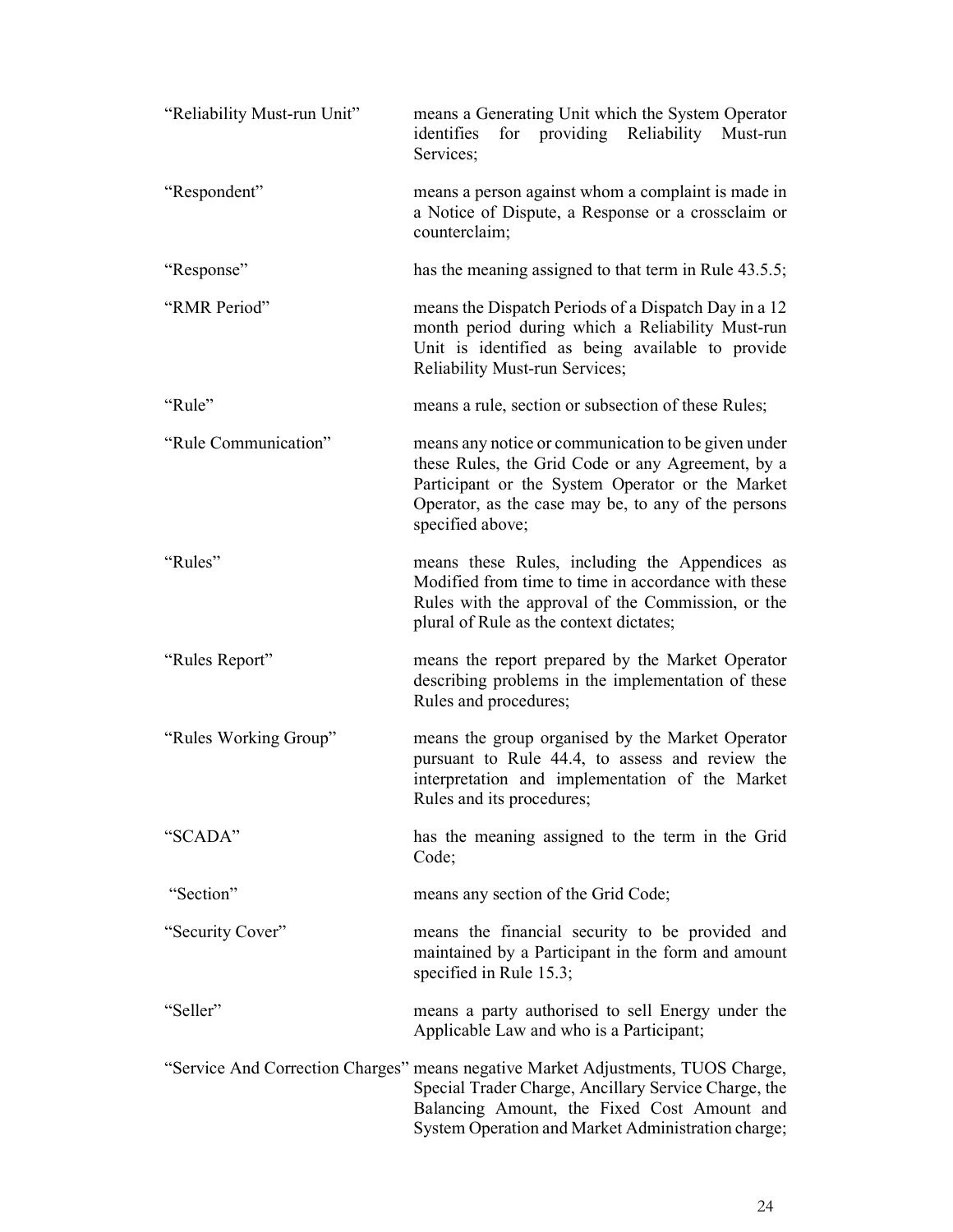| "Service And Correction Payments" | means positive Market Adjustments and<br>Ancillary Service payments;                                                                                                                                                                                                                                                                                     |
|-----------------------------------|----------------------------------------------------------------------------------------------------------------------------------------------------------------------------------------------------------------------------------------------------------------------------------------------------------------------------------------------------------|
| "Service Provider"                | means the TSP, System Operator, Market Operator<br>and/or Special Trader;                                                                                                                                                                                                                                                                                |
| "Settlement"                      | means the process of calculating charges, due from<br>Participants who are required to make payment, and<br>to be paid to Participants who are due to receive<br>payments, pursuant to these Rules;                                                                                                                                                      |
| "Settlement Agreement"            | has the meaning assigned to the term in Rule 20.4;                                                                                                                                                                                                                                                                                                       |
| "Settlement Calendar"             | means the set of dates each month that govern the<br>settlement and payment process as published by the<br>Market Operator in accordance with Rule28.4.3;                                                                                                                                                                                                |
| "Settlement Quantity Meter        |                                                                                                                                                                                                                                                                                                                                                          |
| Data"                             | means the processed data resulting from application<br>of the validation and collection process stipulated in<br>the Grid Code to Meter Data obtained from a<br>Metering Installation in respect of each Generating<br>Unit and a Purchaser, pursuant to Rule 32.3;                                                                                      |
| "Settlement Software"             | means the suite of computer programmes used by the<br>Market Operator to calculate the Settlement amounts<br>pursuant to these Rules;                                                                                                                                                                                                                    |
| "Settlement Statement"            | means the document prepared by the Market Operator<br>stating the Charges to be settled, or the payment to be<br>, by each Participant as a result of the trading and<br>activities on the Market Operator Administered<br>Market, and the Energy bought and sold in Bilateral<br>Contacts by Participants;                                              |
| "Shutdown"                        | means a situation when all Generation has ceased in<br>all or substantial part of the Transmission System and<br>there is no Energy supply from another Control Area<br>or other parts of the Transmission System leading to<br>cessation of flow of Energy through the whole or<br>substantial part, as the case may be, of the<br>Transmission System; |
| "Slow Reserve"                    | has the meaning assigned to the term in the Grid<br>Code;                                                                                                                                                                                                                                                                                                |
| "Special Trader"                  | means the trading Licensee holding a bulk purchase<br>and resale Licence or temporary Licence, authorised<br>to purchase Generation and Ancillary Services from<br>successor Generation Companies and Independent                                                                                                                                        |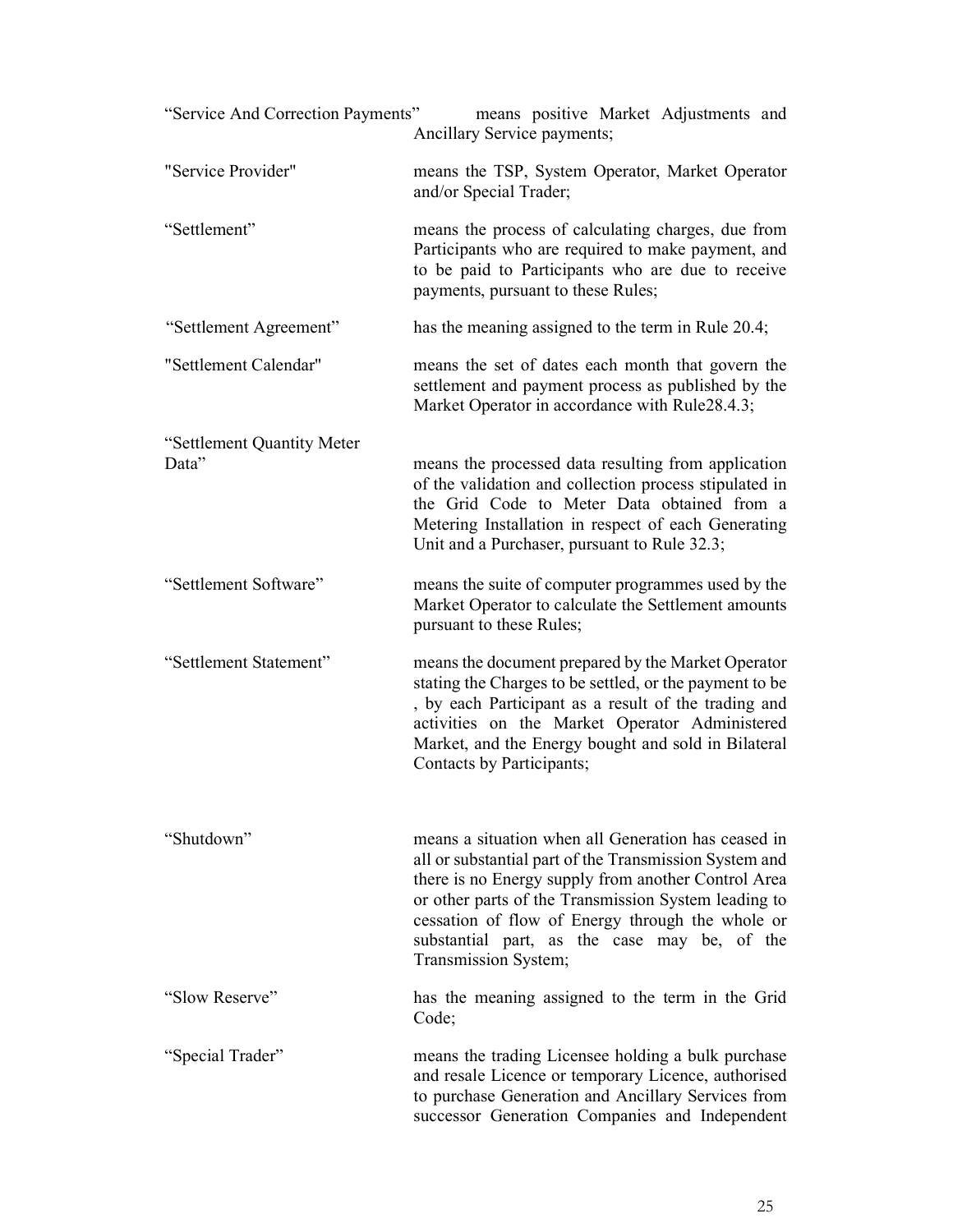|                                       | Power Producers, for resale to Distributors and<br>Eligible Customers pursuant to Part II of the Act;                                                                                                                                                                                                                                                                         |
|---------------------------------------|-------------------------------------------------------------------------------------------------------------------------------------------------------------------------------------------------------------------------------------------------------------------------------------------------------------------------------------------------------------------------------|
| "Special Trader Charge"               | means the charge established by the Special Trader<br>with the approval of the Commission and imposed by<br>the Market Operator on Distributors and the Special<br>Trader in terms of Interconnectors to recover<br>administration costs relating to the Special Traders<br>Operation;                                                                                        |
| "Spinning Reserve"                    | has the meaning assigned to the term in the Grid<br>Code;                                                                                                                                                                                                                                                                                                                     |
| "Stakeholder Advisory Panel" or "SAP" | means the Panel of the same<br>name<br>constituted by the Commission pursuant to Rule<br>42.1.1;                                                                                                                                                                                                                                                                              |
| "Standing Nominations"                | means a Day-ahead Nomination made for more than<br>one Dispatch Day in accordance with Rule 24.2;                                                                                                                                                                                                                                                                             |
| "Start-up"                            | means a start-up of a Generating Unit after any shut<br>down of that Generating Unit                                                                                                                                                                                                                                                                                          |
| "Successor Distributor"               | a Distributor created pursuant to the<br>means<br>restructuring of the National Electric Power<br>Authority of Nigeria;                                                                                                                                                                                                                                                       |
| "Successor Generator"                 | a Generator created pursuant to the<br>means<br>restructuring of the National Electric Power<br>Authority of Nigeria which shall also include Egbin,<br>Omotoso and Oloronsogo;                                                                                                                                                                                               |
| "Suspended Participant"               | is any Participant who has received and is the subject<br>of a valid and continuing Suspension Order;                                                                                                                                                                                                                                                                         |
| "Suspension Notice"                   | means the notification issued by the Market Operator<br>to inform a Participant that it is not fulfilling all the<br>for<br>eligibility<br>requirements<br>participation<br>the<br>Wholesale Electricity Market and notifying it that if<br>this situation remains unremedied, the Participant<br>will lose its rights to participate in the Wholesale<br>Electricity Market; |
| "Suspension Notification"             | means the notification issued by the Market Operator<br>to inform a Participant that it has been suspended<br>from the Wholesale Electricity Market and is no<br>longer allowed to participate therein;                                                                                                                                                                       |
| "Suspension Order"                    | means an order issued by the Market Operator<br>pursuant to Rule 45.3;                                                                                                                                                                                                                                                                                                        |
| "Synchronise"                         | has the meaning assigned to the term in the Grid<br>Code;                                                                                                                                                                                                                                                                                                                     |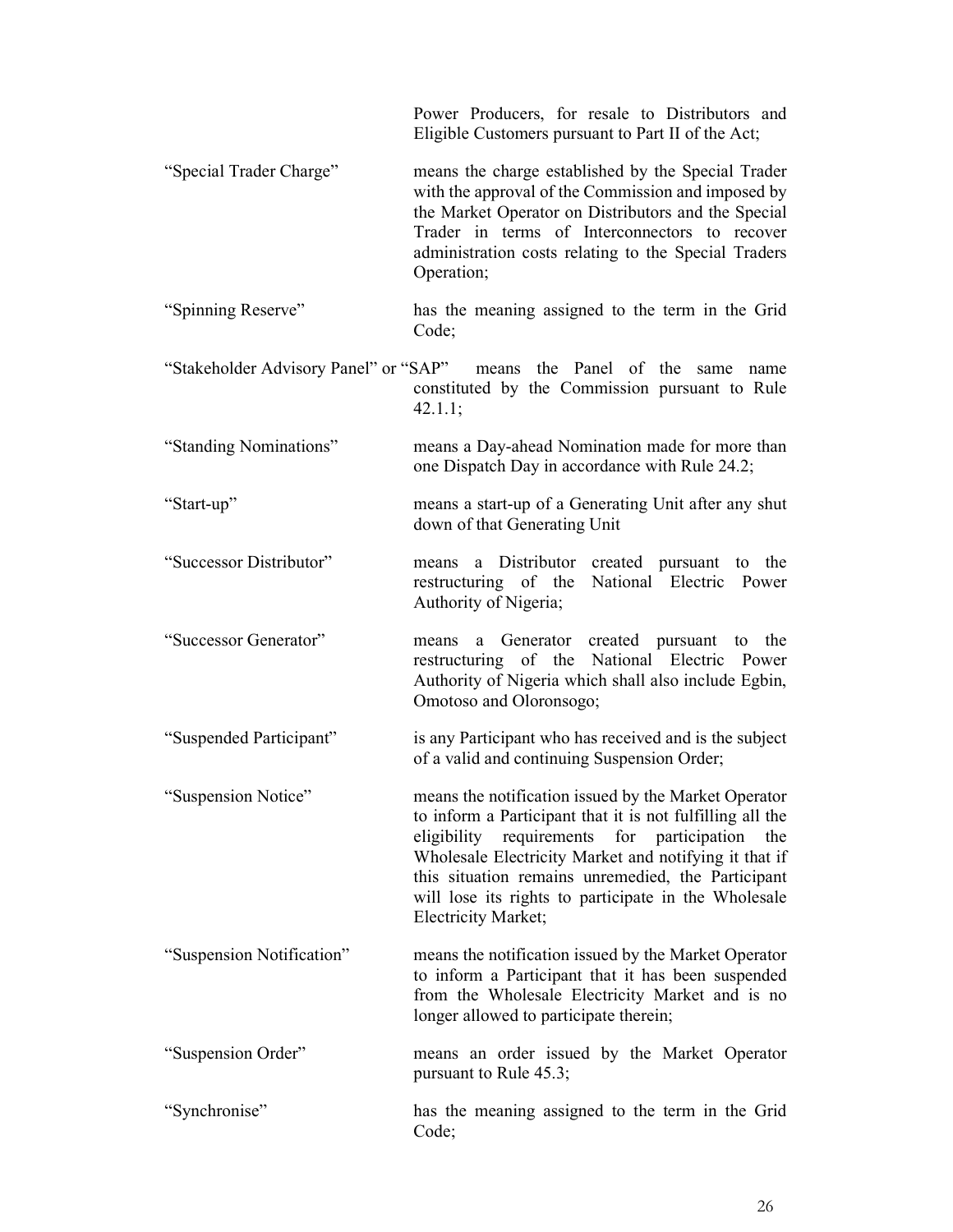| "System Marginal Price"                                        | means the Price Offer of the Marginal Generating<br>Unit dispatched to meet the Demand in the Ex-post<br><b>Unconstrained Generation Schedule;</b>                                                                                                                                                                                                                                                                       |
|----------------------------------------------------------------|--------------------------------------------------------------------------------------------------------------------------------------------------------------------------------------------------------------------------------------------------------------------------------------------------------------------------------------------------------------------------------------------------------------------------|
| "System Operator" or "SO"                                      | means the company or entity licenced to provide<br>system operation services under the Act, in so far as<br>the company or entity is engaged in systems operation<br>activities other than the administration of the<br>Wholesale Electricity Market, pursuant to its Licence;                                                                                                                                           |
| "System Operator and Market<br>Operator Administration Charge" | means the charge established by the System Operator<br>and the Market Operator with the approval of the<br>Commission and imposed by the Market Operator on<br>Participants to recover administration costs relating to<br>System Operation and Market Operation, including<br>any damages or other amount for which a Participant<br>may be held liable pursuant to Rule 43 or any part of<br>Costs of the Arbitration; |
| "System Operator Control Area"                                 | means the Grid in respect of which the System<br>Operator is the Control Area Operator;                                                                                                                                                                                                                                                                                                                                  |
| "TCN"                                                          | means the Transmission Company of Nigeria;                                                                                                                                                                                                                                                                                                                                                                               |
| "Terminated Participant"                                       | means a Participant whose authorisation to participate<br>in the Market Operator Administered Market has<br>been terminated pursuant to a Termination Order;                                                                                                                                                                                                                                                             |
| "Termination Order"                                            | means an order issued by the Market Operator<br>pursuant to Rule 45.4;                                                                                                                                                                                                                                                                                                                                                   |
| "Total Interconnector Capacity"                                | means capacity of an Interconnector determined by<br>the System Operator to be available for Export and<br>Import across the Interconnector during a Dispatch<br>Day, pursuant to Rule 25.4;                                                                                                                                                                                                                             |
| "Trader"                                                       | means any Participant, other than a Distributor, which<br>has a trading license and sells to Eligible Customers<br>or Distributors, buying from other Participants and/or<br>from the Wholesale Electricity Market, and/or<br>participates in Regional Trading;                                                                                                                                                          |
| "Transitional Stage"                                           | means the first stage in the implementation of the<br>Wholesale Electricity Market as defined in Rule 6;                                                                                                                                                                                                                                                                                                                 |
| "Transmission"                                                 | means conveying Energy over a Transmission<br>System at voltages equal to or in excess of 132kV;                                                                                                                                                                                                                                                                                                                         |
| "Transmission Constraint"                                      | means a limit imposed on power transfer across any<br>part of the Transmission System due to thermal<br>overload, voltage or stability considerations;                                                                                                                                                                                                                                                                   |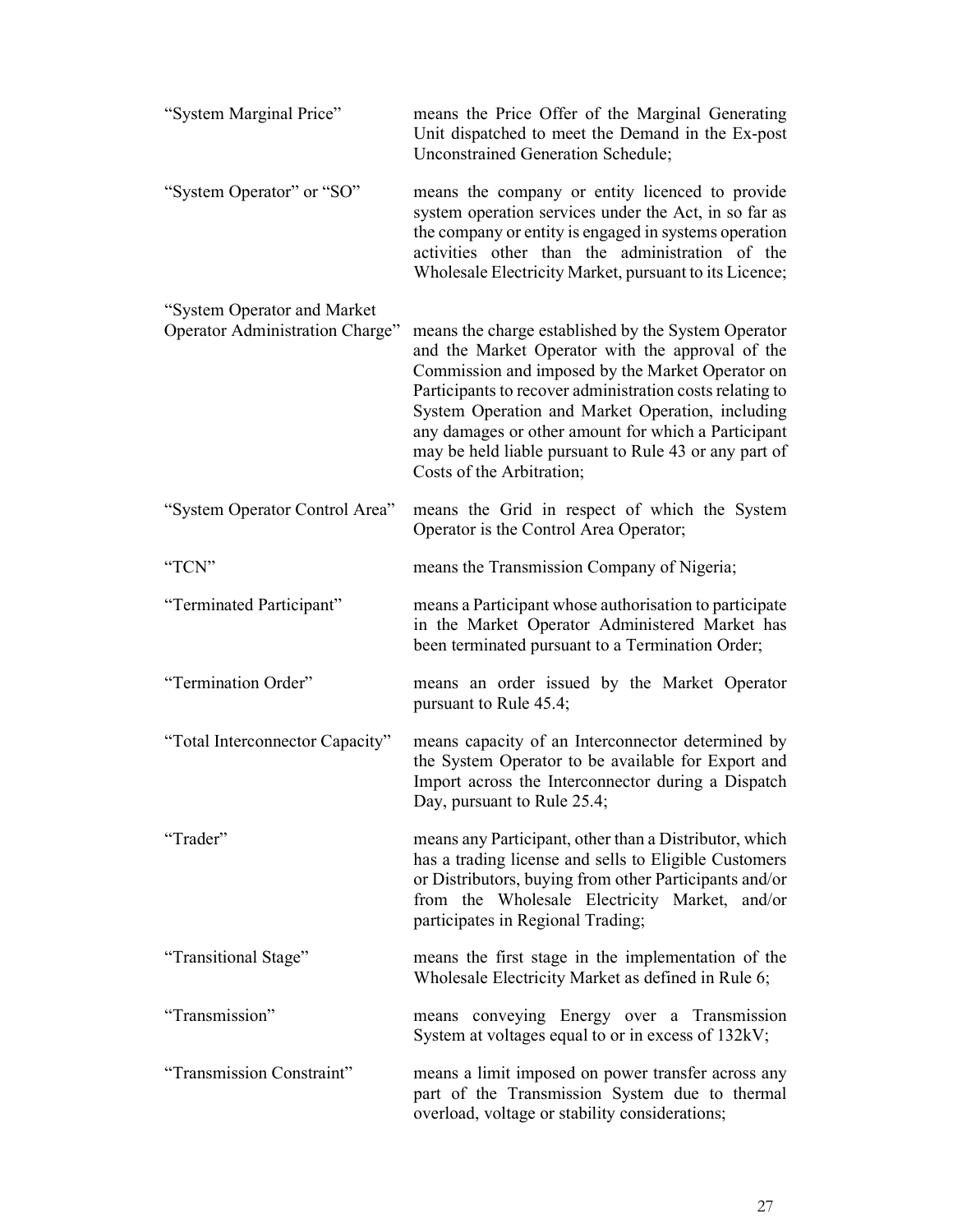| "Transmission Loss Percentage"       | means the sum of generation inputs into the<br>Transmission System<br>minus the sum of Load<br>Participant Loads from the Transmission System<br>divided by the sum of generation inputs into the<br>Transmission System for the month, expressed as a<br>percentage;                               |  |  |  |
|--------------------------------------|-----------------------------------------------------------------------------------------------------------------------------------------------------------------------------------------------------------------------------------------------------------------------------------------------------|--|--|--|
| "Transmission System"                | has the meaning assigned to the term in the Grid<br>Code;                                                                                                                                                                                                                                           |  |  |  |
| "Transmission Use of System Charge"  |                                                                                                                                                                                                                                                                                                     |  |  |  |
| or "TUOS Charge"                     | means the charges approved by the Commission for<br>the use of the Transmission System in N/MWh;                                                                                                                                                                                                    |  |  |  |
| "Transmitter"                        | a Licensee authorised to engage<br>means<br>in<br>Transmission of Energy and shall, where the context<br>requires, include the TSP,                                                                                                                                                                 |  |  |  |
| "TSP"                                | means the transmission licensee of the national<br>interconnected Transmission System of Nigeria,<br>which provides open access transmission services;                                                                                                                                              |  |  |  |
| "TSP Account"                        | means the TSP TUOS Charge Account;                                                                                                                                                                                                                                                                  |  |  |  |
| "TSP TUOS Charge Account"            | means the account established by the TSP pursuant to<br>Rule 31.2.3 for collection of the TUOS Charge;                                                                                                                                                                                              |  |  |  |
| "TUOS Charge Amount"                 | means the amount in Naira to be paid by a Load<br>Participant (barring a Generator), being its load<br>multiplied by the TUOS Charge;                                                                                                                                                               |  |  |  |
| "Under-Delivery Quantity"            | has the meaning given in Rule $28.1.2(k)$ ;                                                                                                                                                                                                                                                         |  |  |  |
| "Uninstructed Generation"            | means generation that is at least 5% more than the SO<br>instructed Generation or at least 5% less than the SO<br>instructed Generation in accordance with Rules<br>27.5.4 and 27.5.5 provided that the assigned Spinning<br>Reserve shall be considered in the determination of<br>this variation; |  |  |  |
| "Uninstructed Imbalance<br>Quantity" | has the meaning assigned to that term in Rule<br>$34.2.1(c)$ ;                                                                                                                                                                                                                                      |  |  |  |
| "Urgent Amendment"                   | means an Amendment required to be made to these<br>Rules and or Grid Code for one or more of the<br>following reasons:                                                                                                                                                                              |  |  |  |
|                                      | to avoid, mitigate or reduce the risk or effects<br>a.<br>of conditions that affect the ability of the<br>integrated power system to function normally;                                                                                                                                             |  |  |  |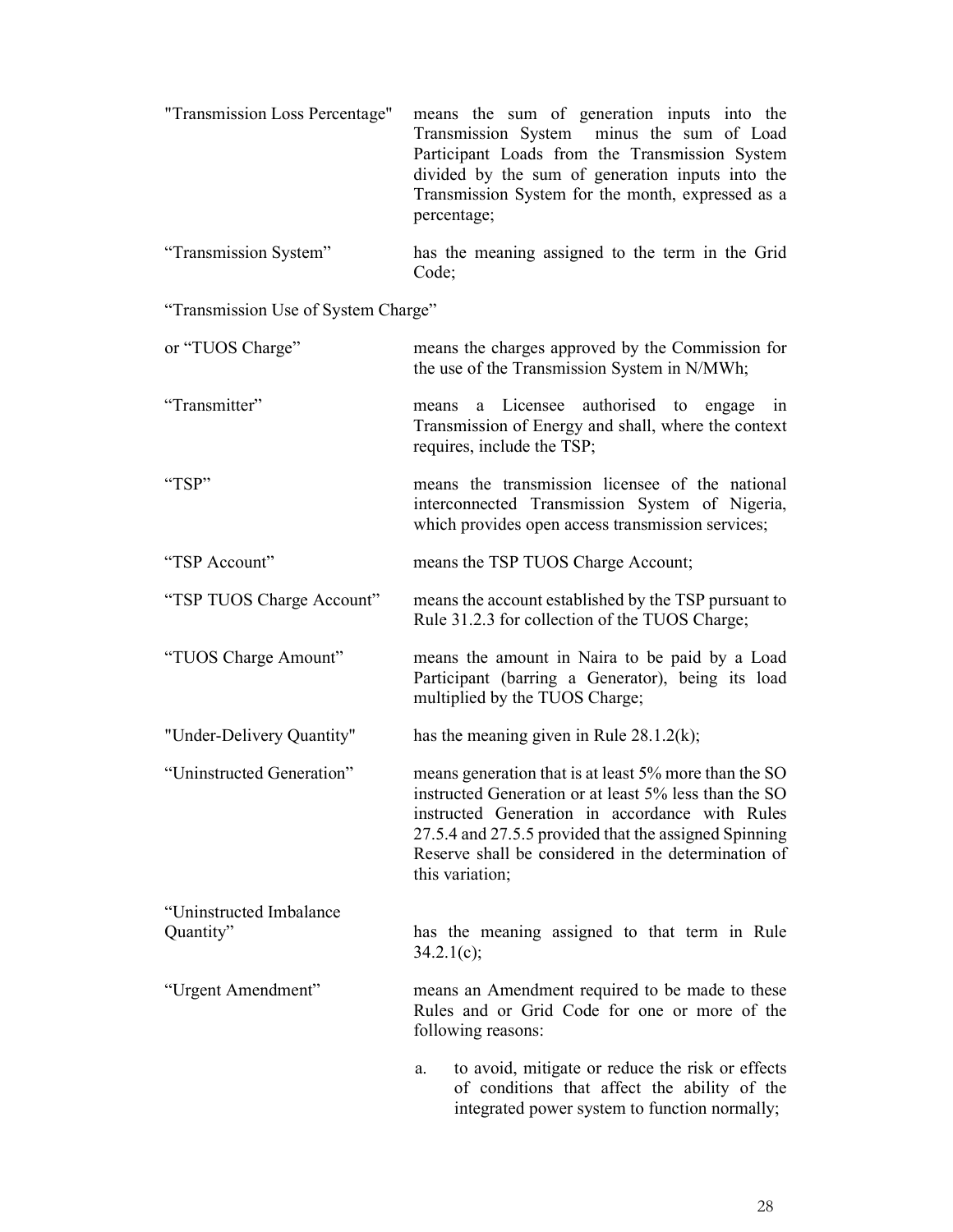|                                             | b.                                                                                                                                                                                                                                         | to avoid, reduce the risk of or mitigate the<br>efforts of the abuse of market power;                                                                                                                                                                                                                                                         |  |
|---------------------------------------------|--------------------------------------------------------------------------------------------------------------------------------------------------------------------------------------------------------------------------------------------|-----------------------------------------------------------------------------------------------------------------------------------------------------------------------------------------------------------------------------------------------------------------------------------------------------------------------------------------------|--|
|                                             | $\mathbf{c}$ .                                                                                                                                                                                                                             | implement<br>standards<br>the<br>fixed<br>by<br>to<br>Commission; or                                                                                                                                                                                                                                                                          |  |
|                                             | d.                                                                                                                                                                                                                                         | to avoid, reduce or mitigate the effects of an<br>unintended adverse effect of a Rule or Section;                                                                                                                                                                                                                                             |  |
| "Value Added Tax or VAT"                    | means the value added tax chargeable under the<br>provisions of the Value Added Tax Act, Cap. Laws<br>of the Federation of Nigeria, 1990 or any tax on the<br>supply of goods or services which is a substitute or<br>replacement thereto; |                                                                                                                                                                                                                                                                                                                                               |  |
| "Vesting Contracts"                         | means the contracts established to govern the trading<br>arrangements between the Special Trader and<br>Successor Distributors at the commencement of the<br>Transitional Stage;                                                           |                                                                                                                                                                                                                                                                                                                                               |  |
| "Voltage Support"                           | Code;                                                                                                                                                                                                                                      | has the meaning assigned to the term in the Grid                                                                                                                                                                                                                                                                                              |  |
| "Website"                                   |                                                                                                                                                                                                                                            | the site established by the Market Operator on the<br>world-wide web for the exchange of information<br>amongst the System Operator, the Market Operator,<br>the TSP, Participants, and other interested parties,<br>with such restrictions on access as may be determined<br>from time to time by the Market Operator and the<br>Commission; |  |
| "Wholesale Electricity Market"              | and                                                                                                                                                                                                                                        | means the wholesale electricity market for Nigeria;                                                                                                                                                                                                                                                                                           |  |
| "Zonal Transmission Loss Factor or<br>TLFG" | its.                                                                                                                                                                                                                                       | means a fraction and representing loss of Energy in<br>delivery over the Transmission System<br>as                                                                                                                                                                                                                                            |  |

**3.2 Interpretation** 

In these Rules, unless the context otherwise requires:

3.2.1 a reference to a particular Part, Rule, or Appendix is to a part or rule of, or Appendix to, these Rules;

determined by the System Operator on a daily basis.

- 3.2.2 a reference in a particular Rule or Appendix to a paragraph is to a paragraph of that Rule or Appendix;
- 3.2.3 the table of contents and the headings of Parts and Rules are for convenience only, and shall be ignored in construing these Rules;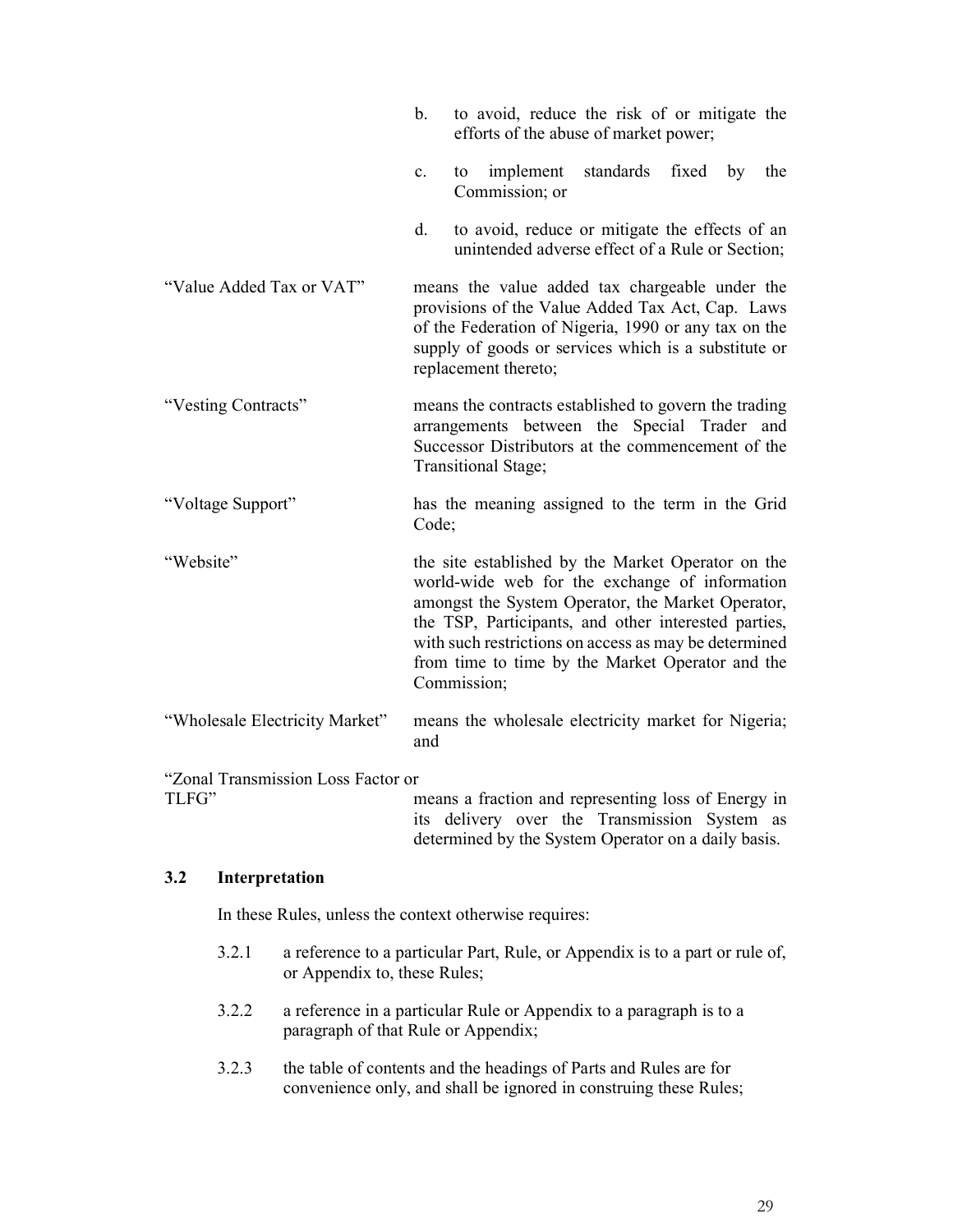- 3.2.4 references to the masculine include the feminine and references to the singular include the plural and vice versa;
- $3.2.5$  "N" means Naira;
- 3.2.6 the word "include" shall be construed to mean "include without limitation";
- 3.2.7 a reference to "person" includes any individual, partnership, firm, company, corporation (statutory or otherwise), joint venture, trust, association, organisation or other entity, in each case whether or not having separate legal personality;
- 3.2.8 a reference to law shall be construed, at any particular time, as including a reference to any modification, extension, re-enactment or replacement thereof then in force;
- 3.2.9 a derivative of any term or expression defined or interpreted in these Rules shall be construed in accordance with the relevant definition or interpretation; and
- 3.2.10 a reference to another agreement or any deed or other instrument shall be construed as a reference to that other agreement, deed or other instrument, as the same may have been, or may from time to time be, modified.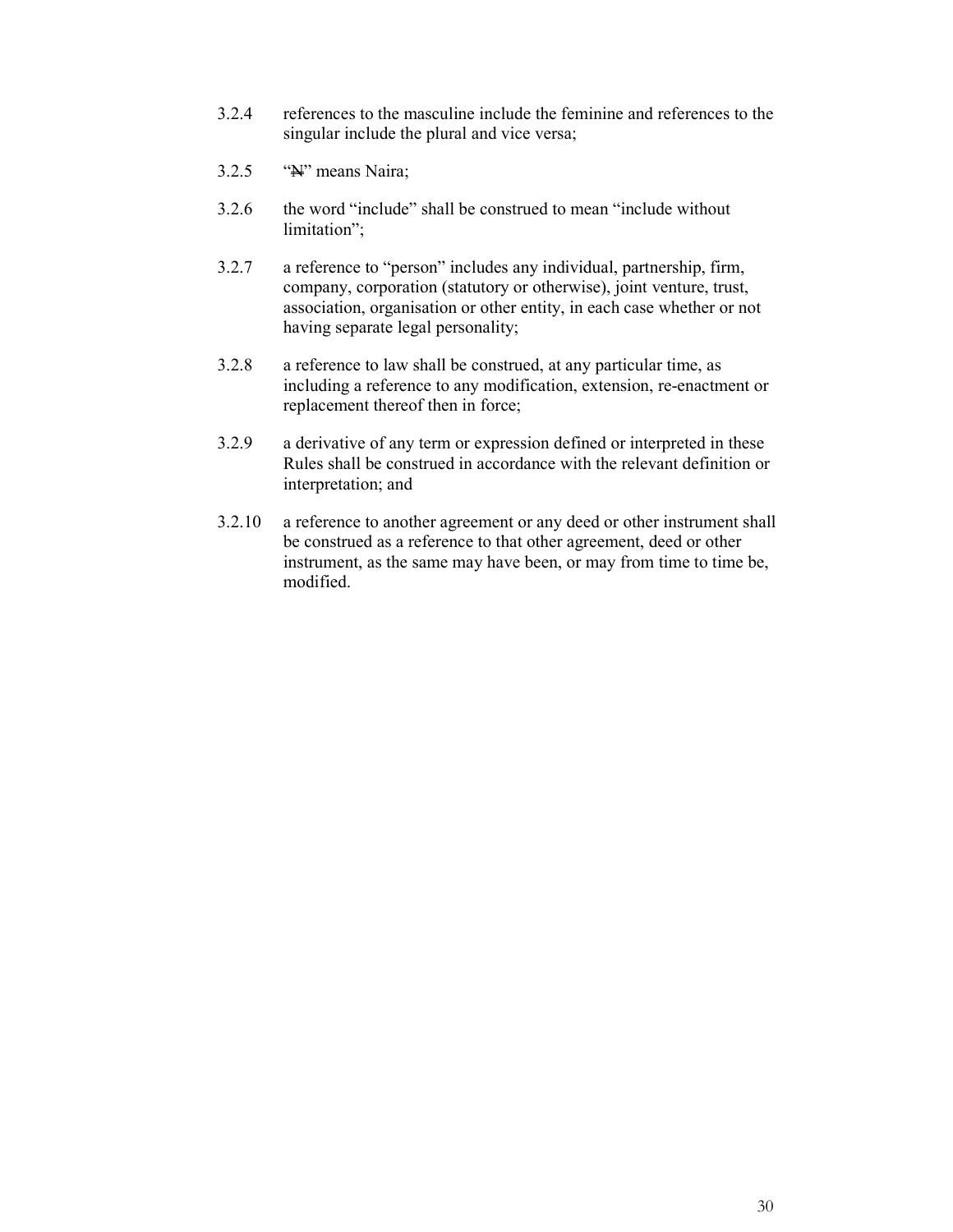### **3.3 Times and dates**

3.3.1 Business Day

For the purposes of these Rules, "Business Day" means a day other than:

- (a) a Saturday or a Sunday; or
- (b) a public holiday in Nigeria.
- 3.3.2 Time

References to times of the day in these Rules are to official time in Nigeria.

## **3.4 Application**

- 3.4.1 The Market Operator is responsible for the administration, supervision and interpretation of these Rules.
- 3.4.2 The Market Operator shall promptly notify the Stakeholder Advisory Panel of any interpretation of these Rules, together with the justification for such interpretation.
- 3.4.3 The Market Operator and the Stakeholder Advisory Panel shall discuss and agree on any interpretation of these Rules prior to the implementation of such interpretation, where such discussion and agreement is, in the opinion of the Market Operator, possible and practical.
- 3.4.4 Where the Market Operator and the Stakeholder Advisory Panel are unable to reach an agreement on an interpretation of any part of these Rules, the dispute resolution mechanism established in these Rules shall apply.
- 3.4.5 Notwithstanding anything in the foregoing Clauses, any interpretation of these Rules provided by the Market Operator shall be valid and binding on all Participants, System Operator and the TSP where:
	- (a) due to practical and operational considerations, the Market Operator has not been able to present the interpretation to the Stakeholder Advisory Panel before the implementation of the interpretation;
	- (b) the Market Operator has presented the interpretation to the Stakeholder Advisory Panel, which has agreed with the interpretation and the Commission has not notified the Market Operator that the interpretation is incorrect or invalid; or
	- (c) the Market Operator is yet to reach an agreement with the Stakeholder Advisory Panel on the interpretation, and a dispute exists which is yet to be resolved.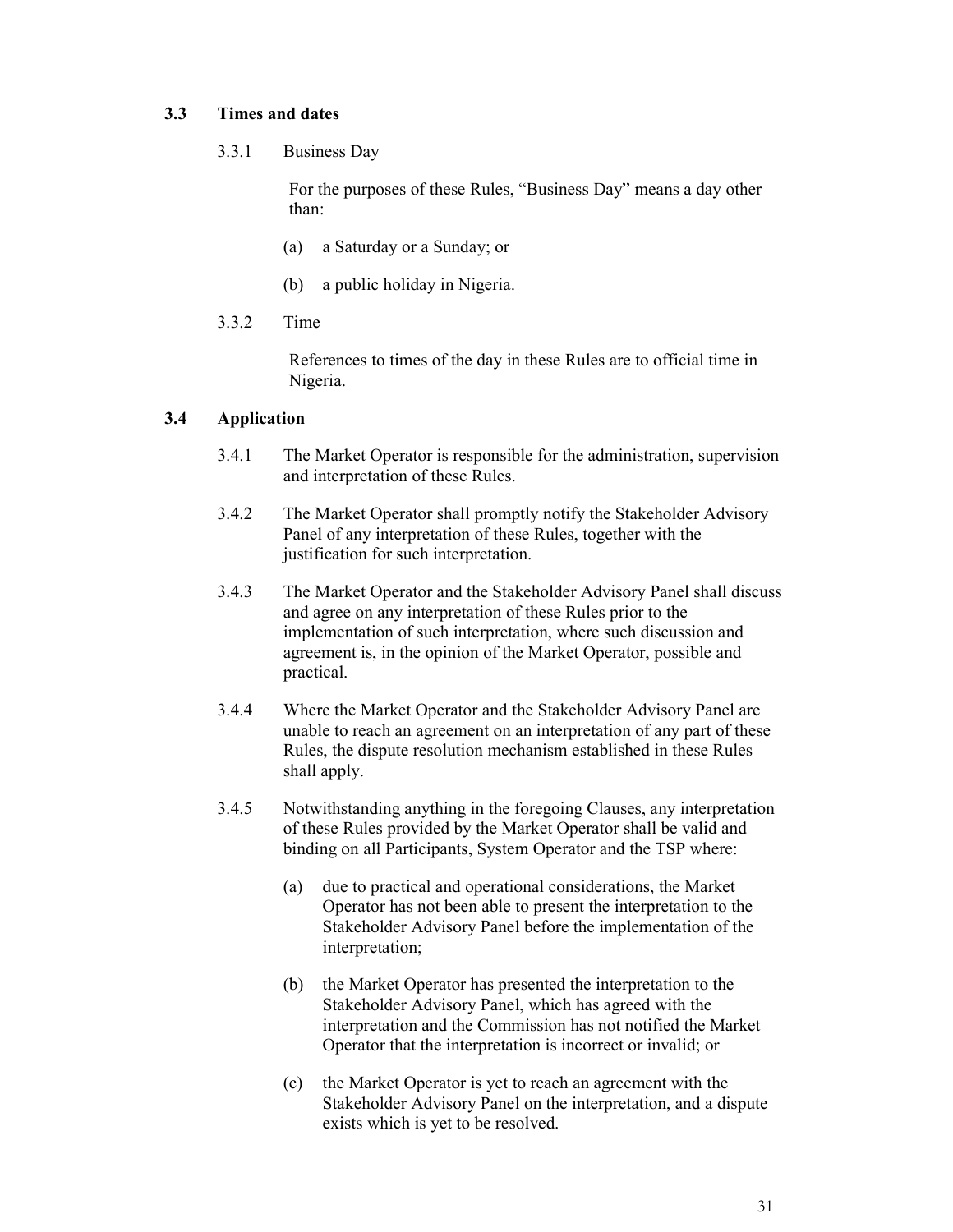3.4.6 Once agreement on an interpretation has been reached between the Market Operator and the Stakeholder Advisory Panel, the Market Operator shall draft or update as necessary, any Market Procedures that may be required for the purpose of giving effect to the interpretation, and shall inform all Participants and the Commission of the interpretation.

## **4. OPERATING PROCEDURES AND MARKET PROCEDURES**

### **4.1 Operating Procedures**

The System Operator shall from time to time draft, adopt and implement, and where necessary, amend such detailed Operating Procedures as it may consider necessary for:

- 4.1.1 implementation and application of the Grid Code;
- 4.1.2 operation of the Power System, including planning, maintenance coordination and scheduling and dispatch of Generation and Ancillary Services; and
- 4.1.3 clarifying interpretations and the methodologies connected with the Power System and the Grid Code.

### **4.2 Market Procedures**

The Market Operator shall from time to time draft, adopt and implement, and when necessary, amend such detailed Market Procedures as it may consider desirable for:

- 4.2.1 implementation and application of these Rules;
- 4.2.2 administration of the Wholesale Electricity Market, including the Market Operator Administered Market; and
- 4.2.3 clarification of interpretations and the methodologies to be adopted in the application of these Rules.

## **4.3 Consultation**

- 4.3.1 The Market Procedures referred to in Rule 4.2 shall be drafted after consultation with Participants and to this end, the Market Operator, may consult with or require the participation of the Stakeholder Advisory Panel in the process of drafting the Procedures.
- 4.3.2 The Operating Procedures referred to in Rule 4.1 shall be drafted after consultation with Participants and to this end the Systems Operator may consult with or require the participation of the Grid Code Review Panel in the process of drafting the Procedures.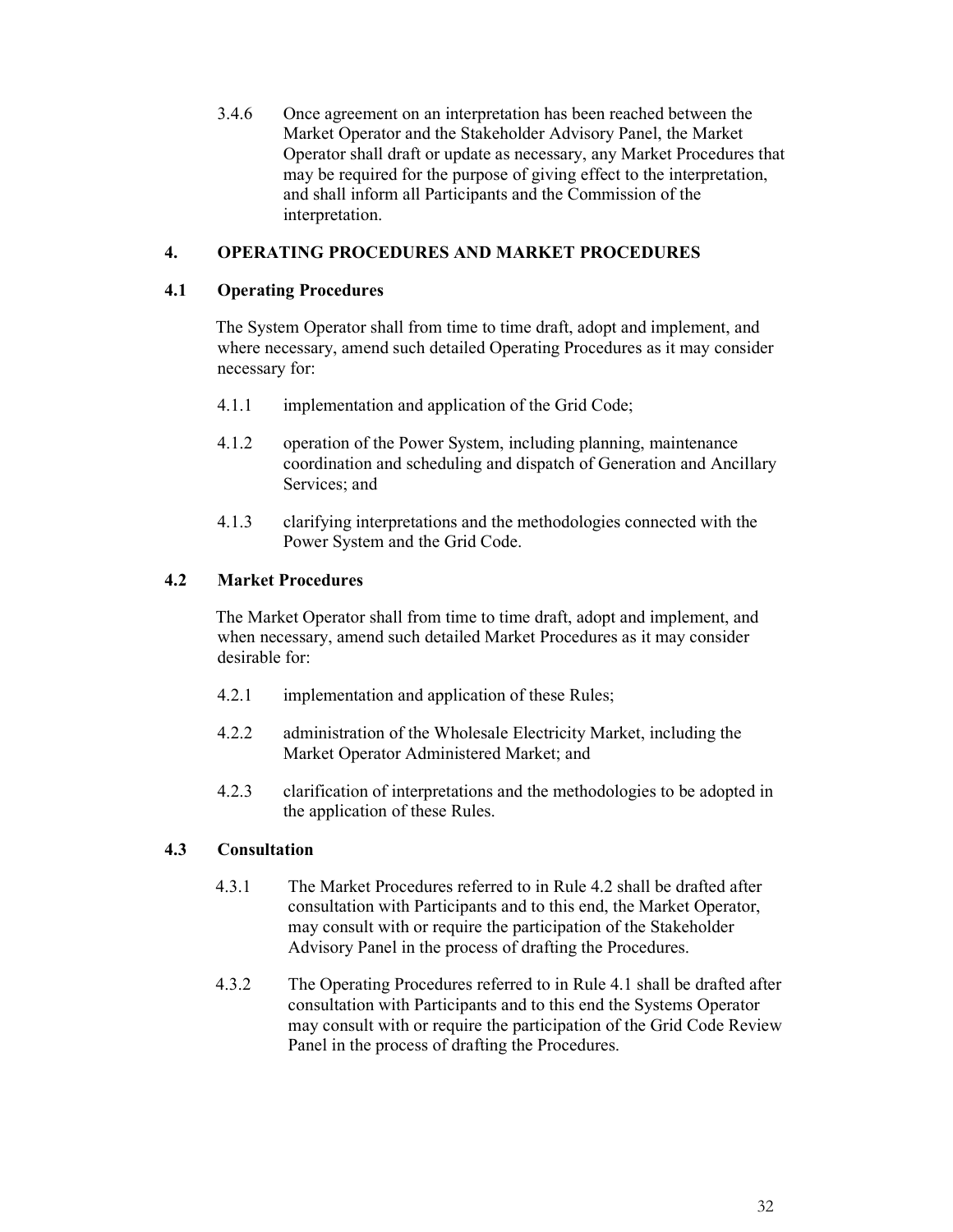## **4.4 Publication**

The Market Procedures will be published together with Market Rules on the Website and the Operating Procedures together with the Grid Code on the System Operator website, for open access to the public.

## **5. UNFORESEEN CONDITIONS**

### **5.1 Action to be taken in circumstances not anticipated by these Rules**

If circumstances arise which have not been foreseen in these Rules and in respect of which provisions have not been made therein, the Market Operator shall, if practicable and possible, consult promptly with the Stakeholder Advisory Panel with a view to reaching an agreement on the manner of dealing with the circumstances and any Amendment to these Rules that may be necessary to cover the unforeseen circumstances.

### **5.2 Cases in which urgent action is required**

In certain unforeseen circumstances it may not be possible or practicable to consult with the Stakeholder Advisory Panel within the time available for the Market Operator to do so. The Market Operator shall refer such circumstances and the measures taken, if any, to the Stakeholder Advisory Panel for review together with its proposals for amending these Rules to cover such unforeseen circumstances.

### **5.3 Disagreement between Market Operator and Stakeholder Advisory Panel**

In the event that the Market Operator and the Stakeholder Advisory Panel cannot reach an agreement on the manner of dealing with the unforeseen circumstances within the time available for the Market Operator to perform its functions, the Market Operator shall decide the action to be taken. In such cases, all Participants, the System Operator and the TSP shall comply with any instructions and or Settlement Statements issued by the Market Operator.

### **5.4 Resolution of differences**

When the Market Operator and the Stakeholder Advisory Panel fail to agree on any matter relating to this Rule, the dispute resolution mechanism established in these Rules shall apply.

## **6. MARKET DEVELOPMENT**

## **6.1 Market Stages**

The competitive market for electricity in Nigeria will evolve through the following stages:

- 6.1.1 Pre Transitional Stage, during which:
	- (a) preparation will be made for physical unbundling and future privatisation of PHCN;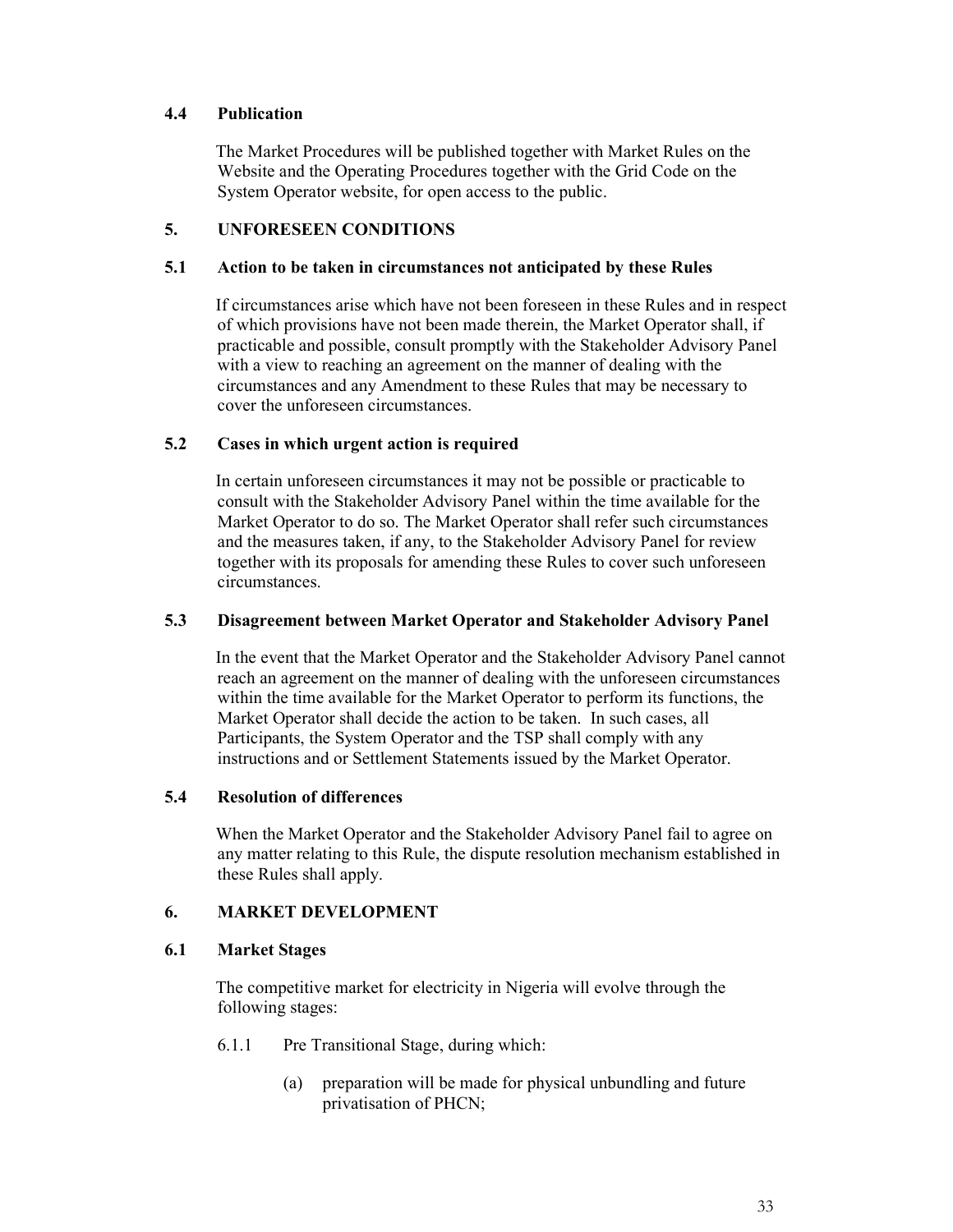- (b) performance incentives for distribution and generation activities will be established; and
- (c) the Grid Code and these Rules will be implemented and tested.
- 6.1.2 Transitional Stage, characterised by contract based arrangements for electricity trading and the introduction of competition for entry into the Market.
- 6.1.3 Medium Term Market, with the introduction of generation competition within the Wholesale Electricity Market and a centrally administered balancing mechanism for the Wholesale Electricity Market.

### **6.2 Preparations for initiation of the Transitional Stages**

- 6.2.1 During the pre-transitional stage, the System Operator or the department of TCN responsible for system operation services will:
	- (a) Commence application and implementation of the Grid Code, with a view to:
		- (i) testing feasibility, coordination, data exchange, reliability and quality parameters and standards;
		- (ii) identifying any problems or gaps; and
		- (iii) drafting such Amendments as may be required to the Grid Code;
	- (b) Develop and implement the initial operating procedures;
	- (c) Prepare monthly Grid Code implementation reports; and
	- (d) Train future Participants on the Grid Code.
- 6.2.2 During the pre-transitional stage, the Market Operator or the department of TCN responsible for market administration will:
	- (a) Commence application and implementation of the Market Rules to the extent that these Rules apply during the Transitional Stage with a view to:

(i) enable it to review feasibility, coordination, timing, metering problems or gaps; and

- (ii) draft such Amendments as may be required to the Rules;
- (b) Develop and implement initial Market Procedures;
- (c) Prepare monthly Market Rules implementation reports;
- (d) Train future Participants on the Market Rules;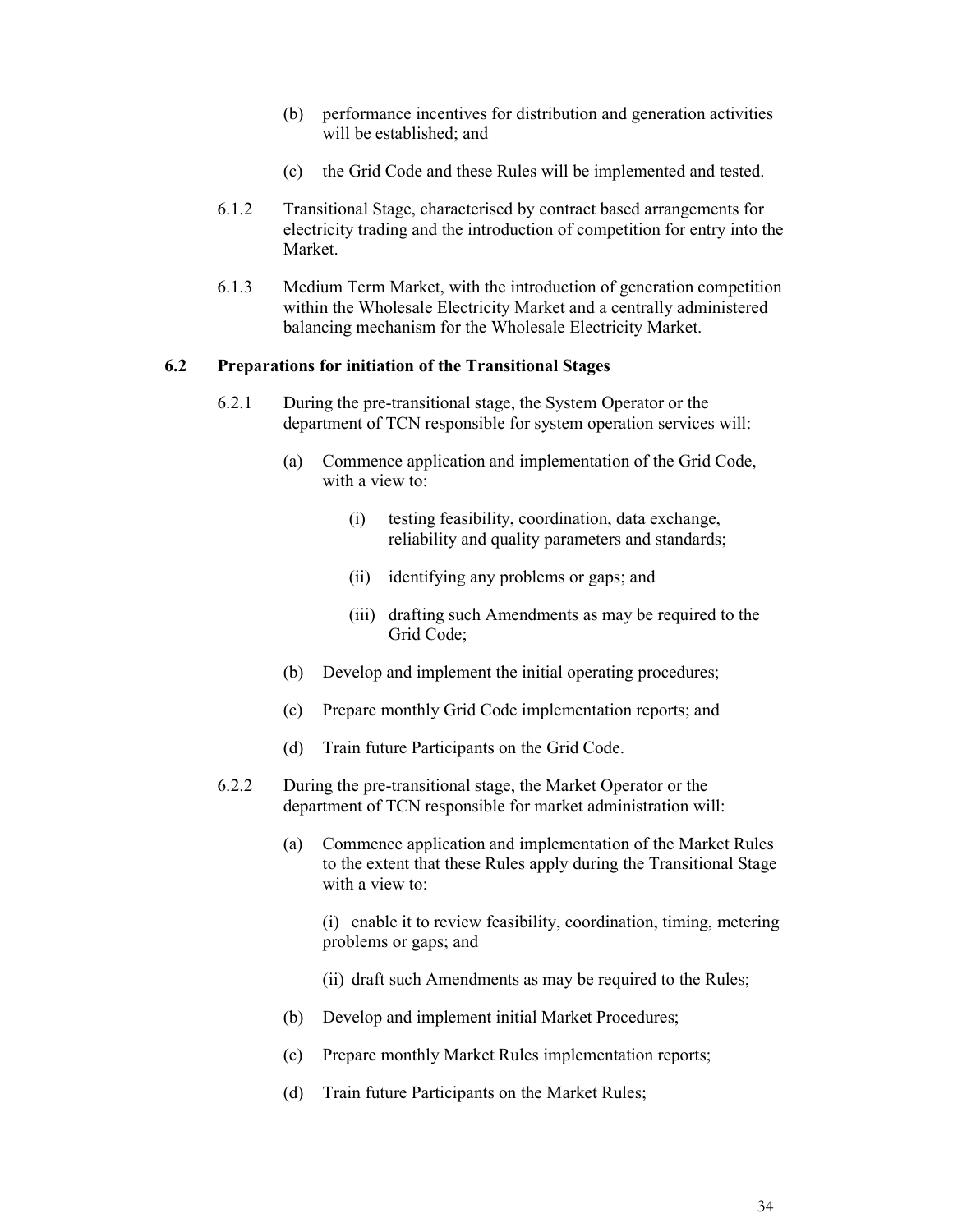- (e) Implement as a transitional governance system, the Initial Stakeholder Advisory Panel;
- (f) Implement workable metering arrangements and settlement procedures in order to test existing metering systems; and
- (g) Implement and or maintain adequate data bases and procedures for the settlement process and issuance of Settlement Statements.

### **6.3 Transitional Stage**

- 6.3.1 All electricity trading arrangements during the Transitional Stage will be consummated through contracts, and there will be no centrally administered balancing mechanism for the Transitional Stage Market.
- 6.3.2 The Market Operator shall develop a Market Procedure for the management of inadequate supply and shortage conditions during the Transitional Stage. This Market Procedure will allocate generation shortages proportionally among Load Participants and will be tested and improved during the Transitional Stages, and shall become part of the Grid Code at the start of the Medium Term Market.
	- (a) This allocation of generation shortages shall take account of Load Participants' contractual rights.

### **6.4 Preparations for initiation of the Medium Term Market**

- 6.4.1 Prior to the commencement of the Medium Term Market, the System Operator shall prepare an Operation Procedure to manage shortages due to insufficient generation or transmission congestion. Such Operation Procedure shall be based upon the Market Procedure developed by the Market Operator pursuant to Rule 6.3.2 above.
- 6.4.2 Prior to the commencement of the Medium Term Market, the Market Operator, shall:
	- (a) ensure that all necessary arrangements for proper functioning of the Medium Term Market are in place, including the necessary models, settlement software and data bases; and
	- (b) ensure that all market Connection Points have adequate metering and communication systems.
- 6.4.3 Prior to the commencement of the Medium Term Market, the Market Operator shall, in consultation with the Stakeholder Advisory Panel, develop and publish the procedures for the determination of Energy prices in the Balancing Market, particularly during shortages or unexpected constraints, provided that the Commission shall give prior approval to the procedures.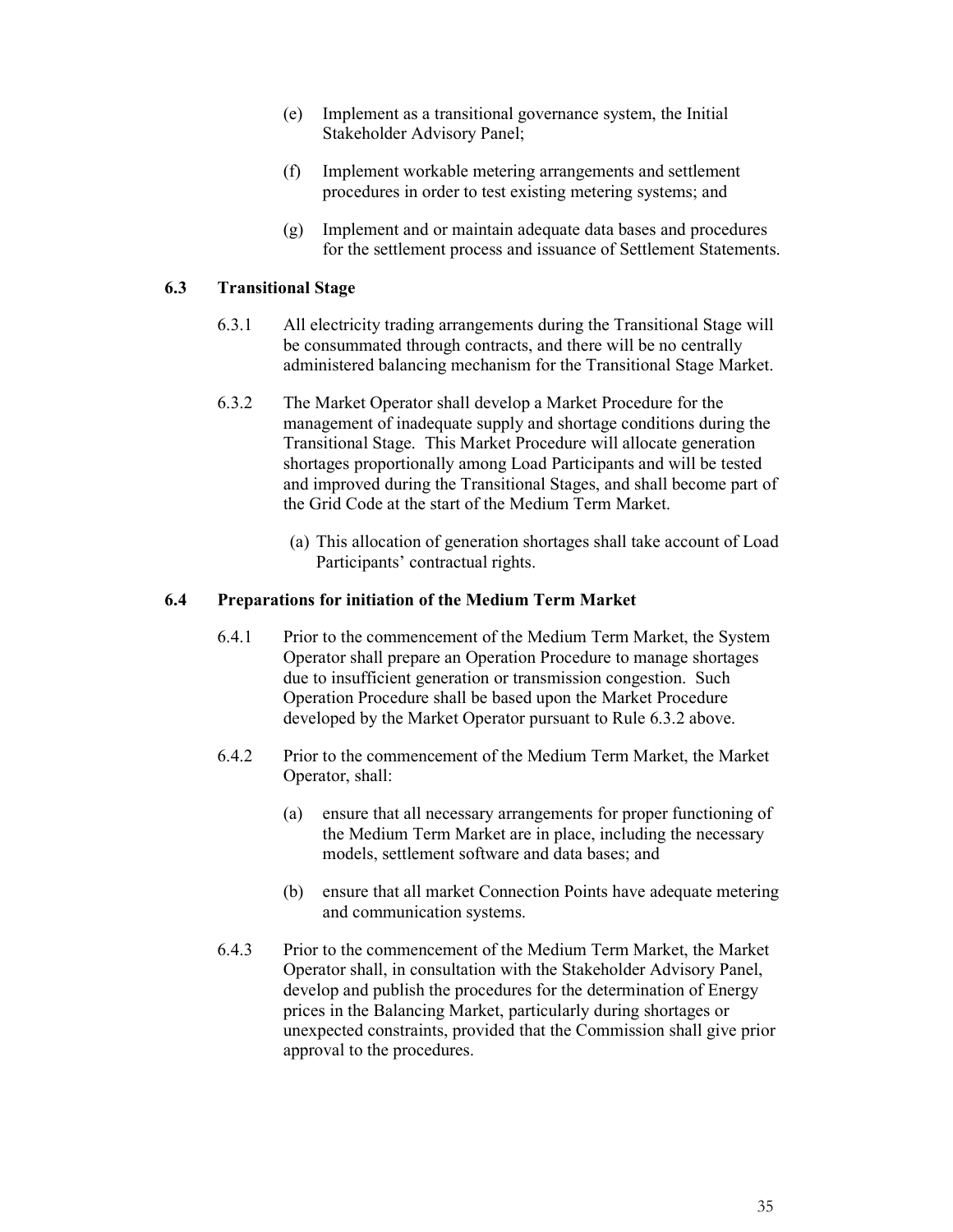- 6.4.4 Upon the request of Participants, the Market Operator shall organise meetings to explain and demonstrate the software, models and systems for the operation of the Balancing Market, and pricing and settlement therein.
- 6.4.5 Prior to the scheduled initiation of the Medium Term Market, the Market Operator shall carry out the following activities:
	- (a) At least twelve months prior to the scheduled initiation of the Medium Term Market, develop and implement the requisite software, metering and settlement systems for the for Medium Term Market;
	- (b) At least twelve months prior to the scheduled initiation of the Medium Term Market, publish on the Website, a schedule to dry run and test the operation of the Balancing Market and implement a shadow trial Balancing Market and trial software for the Medium Term Market in order to:
		- (i) test the pricing mechanism in the Balancing Market and rules and procedures for settlement therein; and
		- (ii) review feasibility, timing, metering systems, software and identify any problems or gaps therein.
	- (c) As part of the activities in the immediately preceding paragraph (b) above, the Market Operator shall calculate and publish on the Website the prices of the shadow Balancing Market, to show short-term opportunity prices or system marginal prices notwithstanding that Participants have not commenced trading at these prices and:
		- (i) The System Operator shall evaluate the calculated prices and the results of the shadow Balancing Market to identify and implement improvements in the System Operator dispatch software and models; and
		- (ii) The Market Operator shall develop and publish on the Website the preliminary draft of the Market Procedure showing the detailed methodology for the calculation of Balancing Market prices and operation of the Balancing Market, including all aspects on pricing and deviations during shortage periods, load curtailment or emergencies.
	- (d) At least six months prior to the scheduled initiation of the Medium Term Market, the Market Operator shall commence training of Participants on the Medium Term Market Rules and procedures, to enable Participants practice and understand the new mechanisms.
	- (e) Commencing six months prior to the scheduled initiation of the Medium Term Market, the Market Operator shall prepare and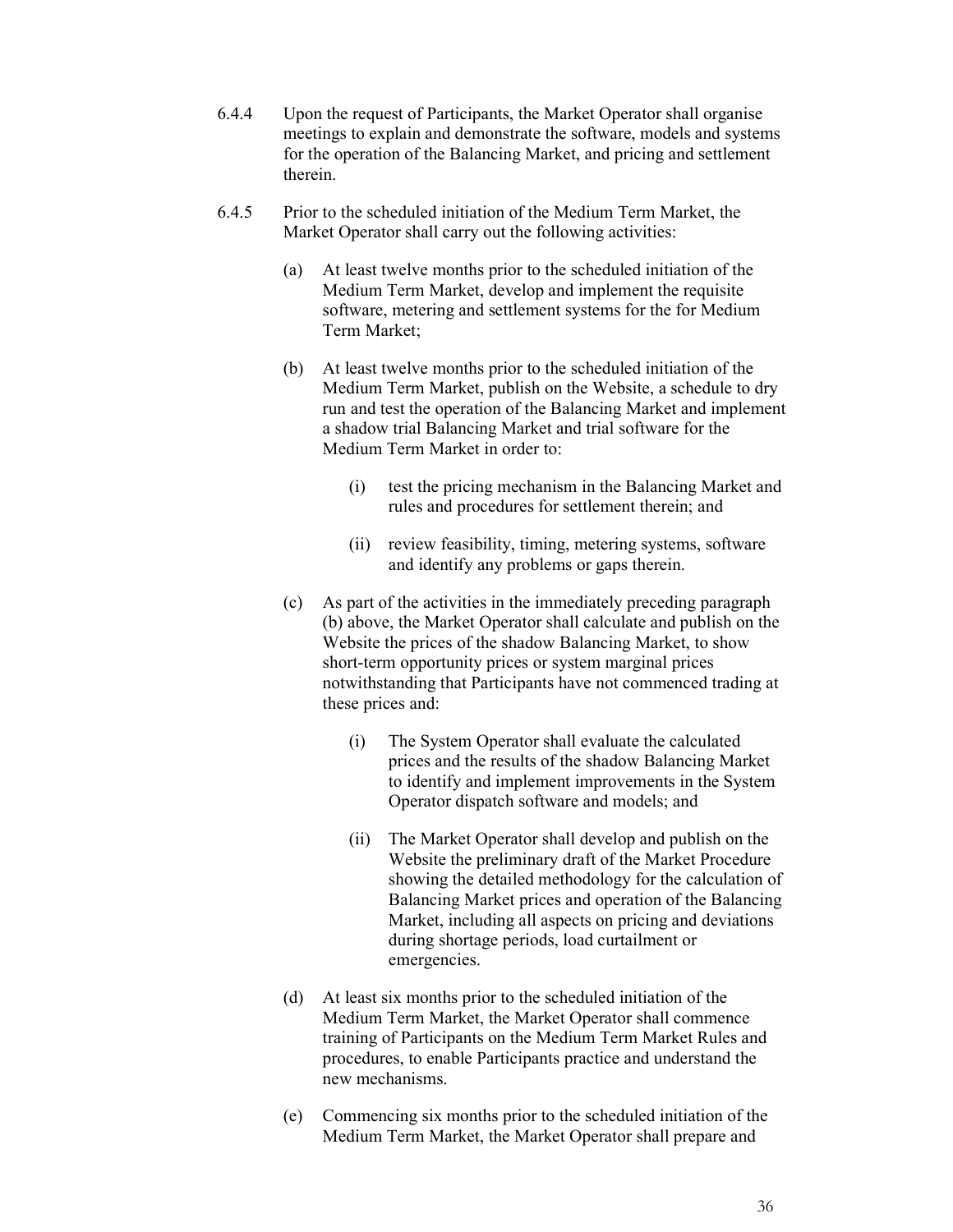submit monthly Medium Term Market Rules Implementation Reports to the Commission and all Participants, and shall publish same on the Website. The Report shall describe:

- (i) the tests performed on models, settlement software and data base management and the results thereof in the trial period;
- (ii) adjustments and corrections implemented in systems, models and software; and.
- (iii) proposals for any Amendments to the Market Rules that may be required.
- (f) At least three months prior to the scheduled initiation of the Medium Term Market, develop and or as the case may be, amend all the necessary Market Procedures for the Medium Term Market in consultation with the Stakeholder Advisory Panel, and conclude preparations for its implementation.
- (g) At least one month prior to the scheduled initiation of the Medium Term Market, prepare a report demonstrating that all systems, software and procedures required for the Medium Term Market are ready and have been adequately tested and that the Market Operator and Participants are ready to commence activities on the Balancing Market.

## **6.5 Medium Term Market:**

- 6.5.1 In the Medium Term Market, the Balancing Market will be a spot market, allowing efficient opportunity trading and efficient contracts to cover and or hedge price risk and while maintaining a security constrained economic merit order dispatch.
- 6.5.2 The Medium Term Market will, among other things, reflect flexibility in the design of bilateral contracting through the implementation of the Balancing Market where each Participant will be able to buy and sell the difference between Metered Quantities and contracted quantities at fair and efficient market-determined prices. The Balancing Market will be an open and non-discriminatory market of last resort for Participants whose contracts do not cover the electricity that they produce or, as the case may be, consume.
- 6.5.3 The main features characterising the design and structure of the Medium Term Market are as follows:
	- (a) several Distributors, each with a monopoly over retail sales to customers within its franchise region;
	- (b) each Distributor may enter into bilateral contracts for purchase and or sale of Energy;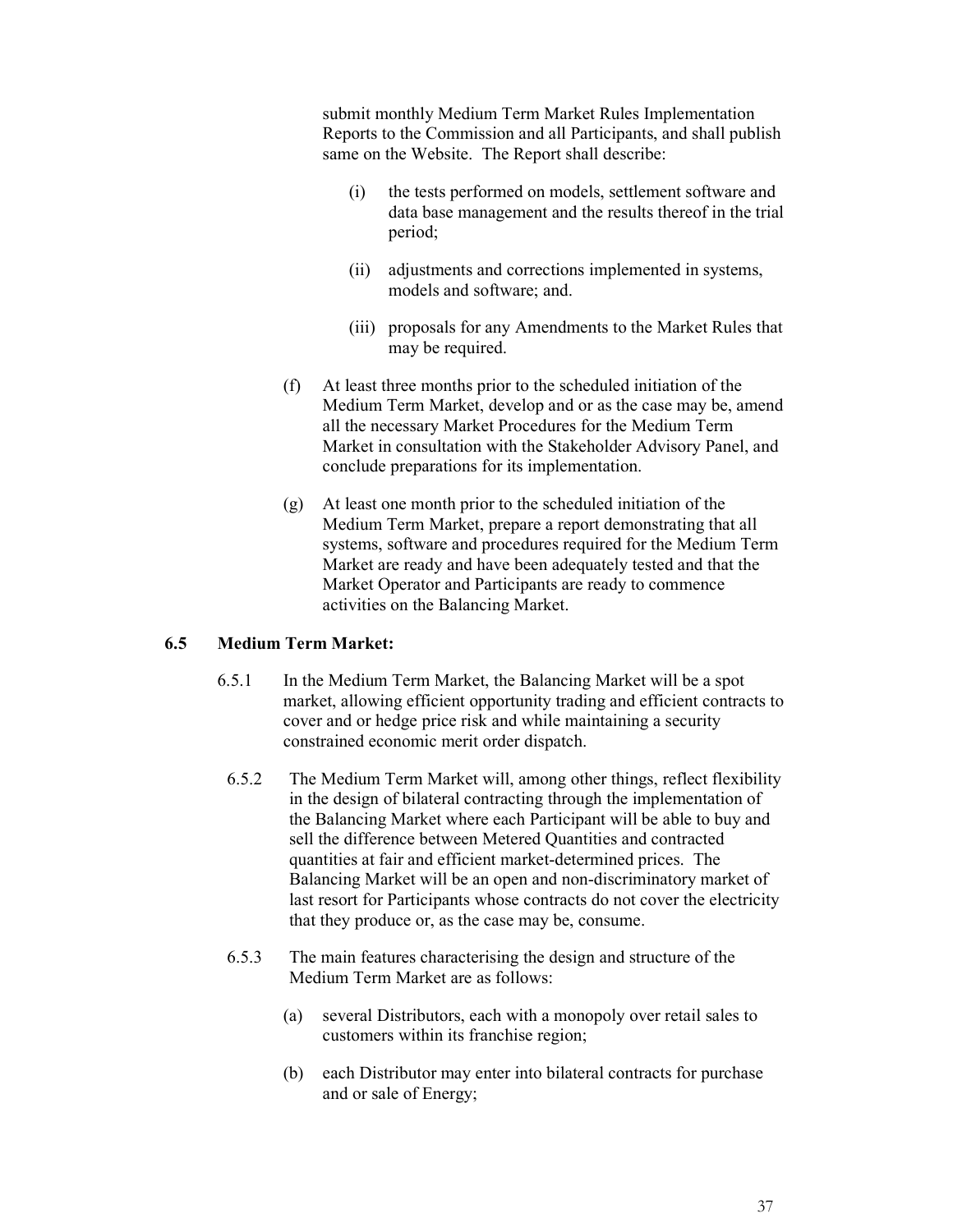- (c) open entry to the Wholesale Electricity Market and, subject to technical and environmental obligations, and within the Energy policy defined by the Government, investors can decide the timing, location and type of new Generation Capacity to construct;
- (d) competition in Dispatch; and
- (e) flexibility in electricity trading arrangements through the implementation of a Balancing Market.

### **7. EFFECTIVENESS AND CONDITIONS PRECEDENT**

The Commission shall confirm that the events and circumstances set out or referred to in APPENDIX 1 (the "Conditions Precedent for the operation of the Transitional Stage have been met") have been satisfied.

The Commission shall then advise the Minister of this fact and recommend an Operational Date in relation to TEM. The Minister shall then specify the date on which these Rules shall become Operational and publish the Operational Date at least one month in advance.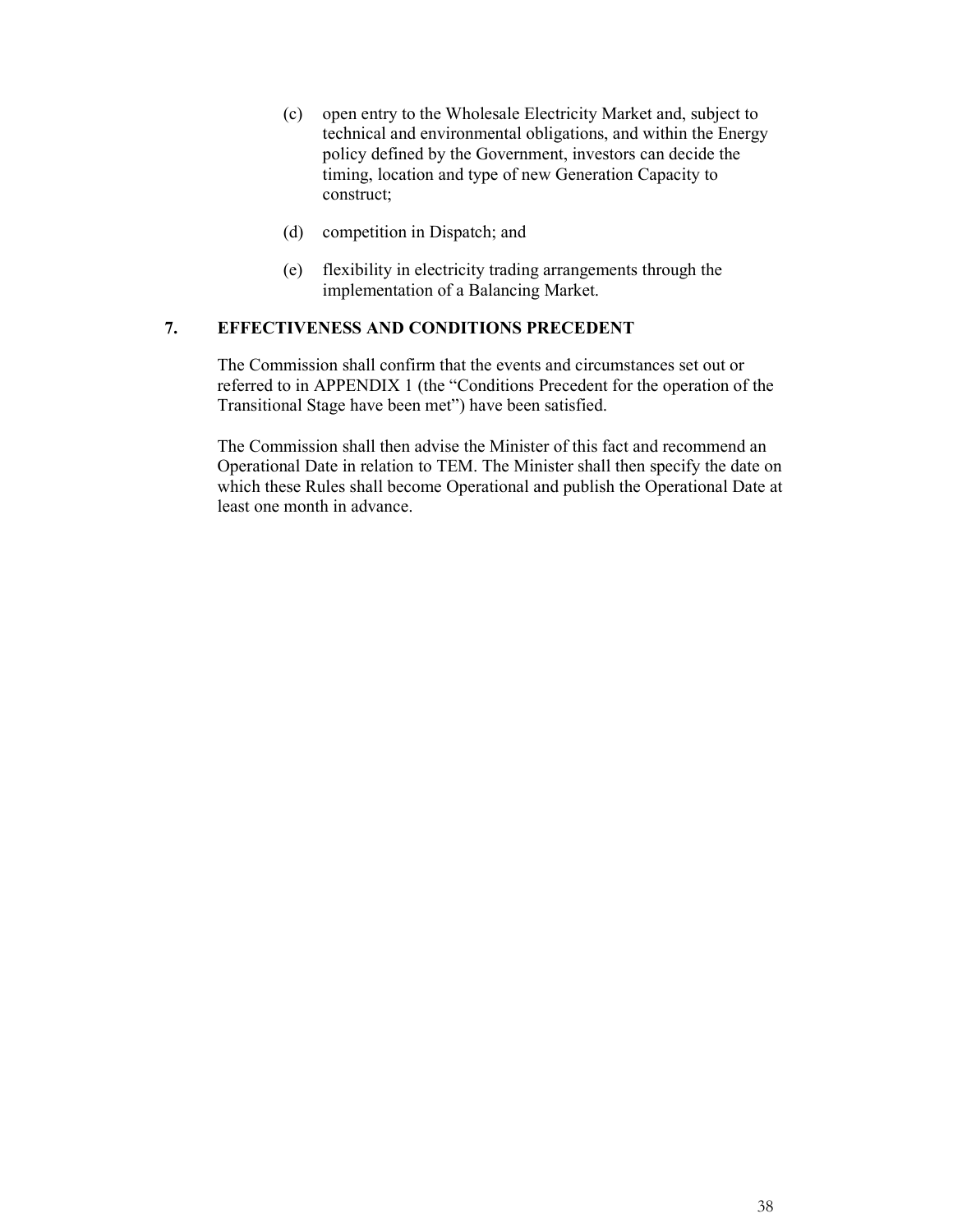# **PART 3: THE SYSTEM OPERATOR AND THE MARKET OPERATOR**

### **8. GENERAL CONDITIONS**

#### **8.1 System Operation and Market Administration**

The System Operator and the Market Operator shall provide non-discriminatory and efficient system operation and market administration services to all Participants.

### **8.2 Compliance with Market Rules and Grid Code**

In the discharge of their respective functions, the System Operator and the Market Operator shall comply with the provisions of both the Grid Code and Market Rules.

### **8.3 Delegation**

Subject to the Commission's approval, the System Operator and or the Market Operator may delegate one or more of their functions to any committee or control centre in circumstances in which such delegation is reasonable.

## **9. ROLE OF THE SYSTEM OPERATOR**

### **9.1 System Operation**

The System Operator shall be responsible for planning, dispatch and operation of the Power System and implementation of open access and new connections of equipment or loads in collaboration with TSP, to the Transmission System in line with the functions established in the Grid Code, and in accordance to its licence. To this end, the System Operator shall:

- 9.1.1 Implement and enforce Grid Code, and shall draft and implement such Operating Procedures as may be required for the proper functioning of the Power System;
- 9.1.2 Undertake system planning of both generation and transmission;
- 9.1.3 Implement and supervise open access to the Transmission System in collaboration with TSP;
- 9.1.4 Provide demand forecasts;
- 9.1.5 Undertake operation planning and maintenance outages;
- 9.1.6 Undertake dispatch and generation scheduling;
- 9.1.7 In the event that available Generation is not sufficient to satisfy all Loads, schedule Energy allocated to each Load Participant;
- 9.1.8 Ensure Reliability and availability of Ancillary Services;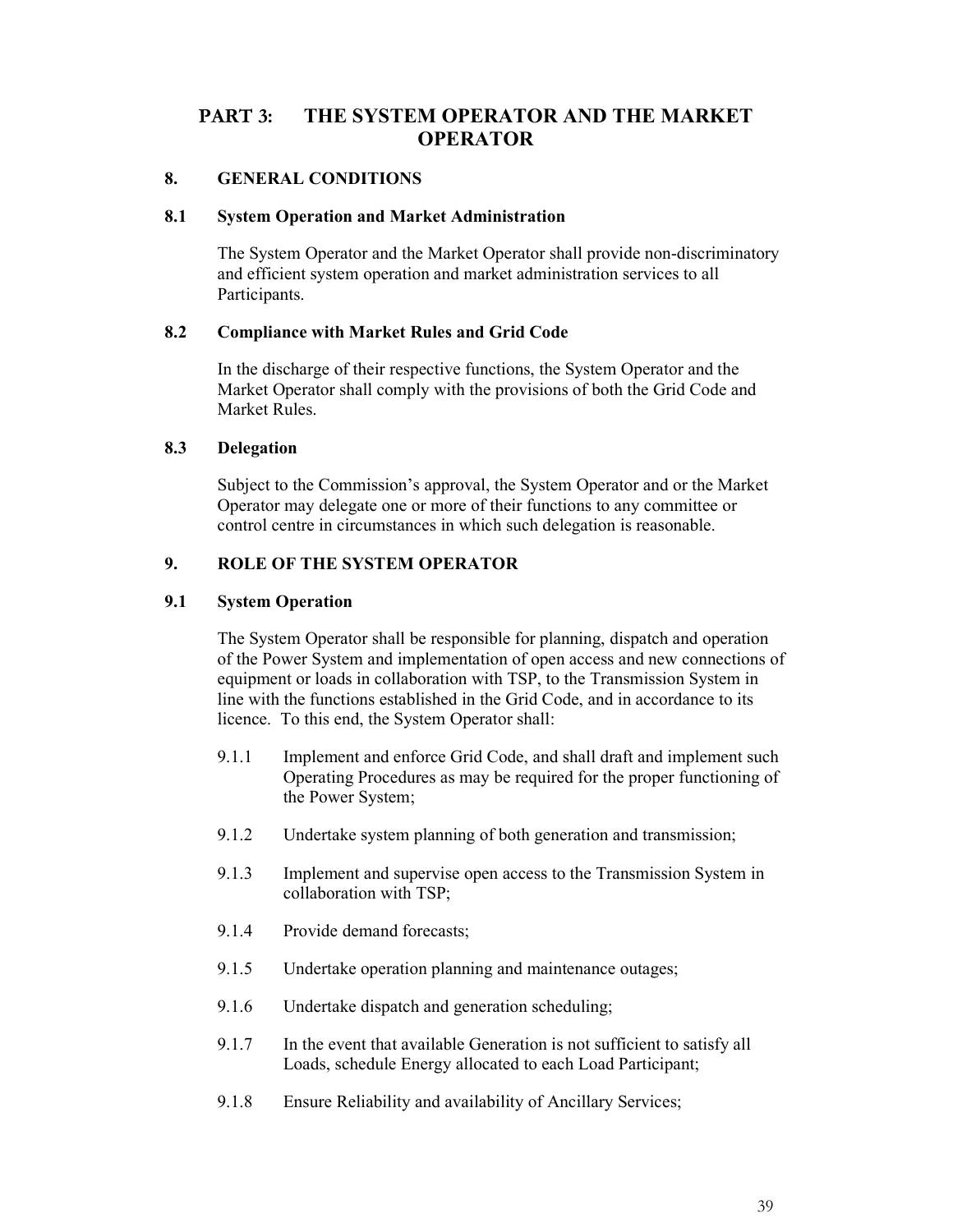- 9.1.9 Undertake real time operation and SCADA system;
- 9.1.10 Under take administration of system constraints (congestion), emergencies and system partial or total recovery; and
- 9.1.11 Undertake coordination of regional Interconnectors.

#### **9.2 Implementation of the Grid Code**

The System Operator shall implement the Grid Code and may draft such Amendments thereto as may be required to:

- 9.2.1 guarantee an efficient, predictable and non-discriminatory system operation service and open access to all Participants;
- 9.2.2 adapt the Grid Code to regional Wholesale Electricity Markets or Regional Interconnector Agreements;
- 9.2.3 improve the procedures including those for Demand forecast, planning and Dispatch in the system; and
- 9.2.4 maintain Reliability and quality in the Power System.

#### **9.3 Market Rules**

The System Operator shall perform the following functions in relation to the Market Rules<sup>-</sup>

- 9.3.1 Receive and validate Dispatch Nominations by Generators, and dispatch in accordance with the Grid Code;
- 9.3.2 Confirm and/or report on Generating Unit Availability;
- 9.3.3 Confirm and/or report on Generating Unit Start-up;
- 9.3.4 During the Transitional Stage, provide the Market Operator with forecast Load projections for the Generation Adequacy Report; and
- 9.3.5 During the Medium Term Market, decide and order Market Suspension.

### **10. ROLE OF THE MARKET OPERATOR**

#### **10.1 Market Administration**

The Market Operator shall implement and operate the Market in a manner designed to:

- 10.1.1 guarantee an efficient, transparent and non-discriminatory market administration service to all Participants,
- 10.1.2 facilitate the development of a sustainable competitive Wholesale Electricity Market; and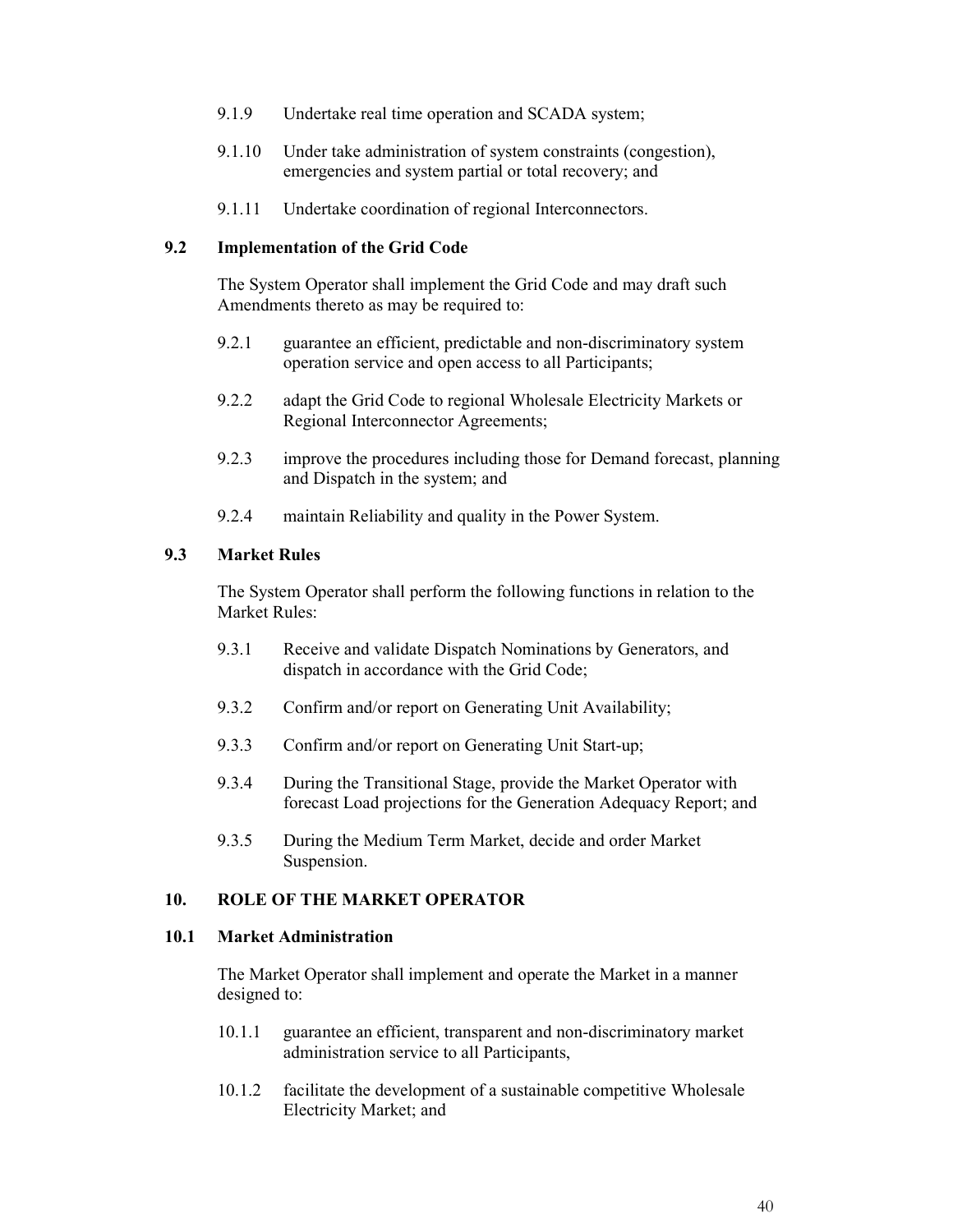10.1.3 adapt to regional Wholesale Electricity Markets or regional electricity trading agreements.

### **10.2 Implementation of the Market Rules**

The Market Operator shall perform the following functions in relation to these Rules:

- 10.2.1 Implement the Market Rules and draft and implement any and all requisite Market Procedures;
- 10.2.2 Review the efficiency and adequacy of Market Rules and Market Procedures and propose such Amendments as may be required to ensure their efficacy and adequacy;
- 10.2.3 Admit and register Participants;
- 10.2.4 Organise and maintain a Participants' Register;
- 10.2.5 Centralise the information required for market administration, and organise and maintain the related data bases;
- 10.2.6 Verify that each Connection Point where a Participant injects or extracts Energy has proper commercial metering related to physical exchange of Energy and other necessary commercial transactions;
- 10.2.7 Calculate and recover Ancillary Service and Must Run Generation costs, when necessary;
- 10.2.8 Centralise and process commercial metering data;
- 10.2.9 Administer the Wholesale Electricity Market settlement process and Wholesale Electricity Market payment system;
- 10.2.10 Settle payments in respect of Ancillary Services and other costs of operating the system and administering the Wholesale Electricity Market;
- 10.2.11 Calculate and settle payments in respect of Transmission charges;
- 10.2.12 During the Transitional Stage:
	- (a) Receive contract information and maintain Contract Register;
	- (b) Prepare the Generation Adequacy Report; and
	- (c) Calculate Contract Imbalance Quantities in aggregate, by contract and by Participant, using Metered Quantities adjusted as necessary for losses in each month;
- 10.2.13 During the Medium Term Market:
	- (a) Calculate Contract Imbalance Quantities, Uninstructed Imbalance Quantities and Instructed Imbalance Quantities in aggregate and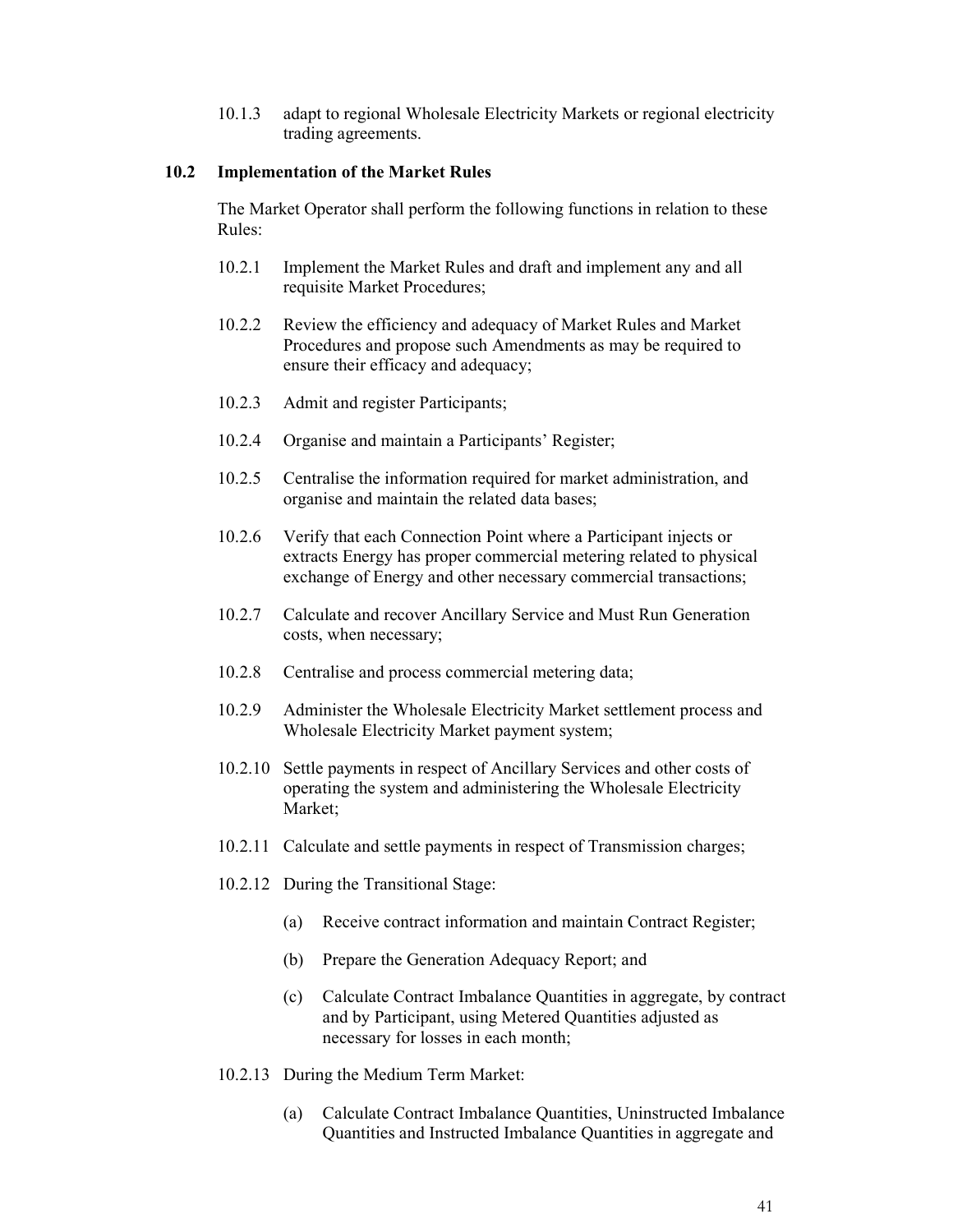by Participant - adjusted as necessary for losses in each and every Dispatch Period;

- (b) Determine the System Marginal Price for each and every Dispatch Period; and
- (c) Issue Invoices and arrange recovery and payments of charges for Imbalance Energy and Ancillary Services and the System Operation and Market Administration Charge from, and to, the Participants;
- 10.2.14 Manage Wholesale Electricity Market billing including issuance of Invoices and operating the settlement and payment system in accordance to these Rules;
- 10.2.15 Recover the TUOS Charge from the Participants and remit it to TSP and other Transmitter(s), if any; and
- 10.2.16 supervise Participants compliance with, and enforce the Market Rules and Grid Code.

### **11. WORKING GROUPS**

### **11.1 Establishment of Working Groups**

- 11.1.1 The System Operator and the Market Operator may organise working groups, that would incorporate such number of representatives of Participants and the TSP as the System Operator and the Market Operator may deem necessary.
- 11.1.2 The members of any working groups organised pursuant to the foregoing Rule 11.1.1shall have such skills and expertise appropriate for the discharge of their functions under these Rules.

### **11.2 Meetings**

The System Operator and the Market Operator will organise and hold periodic meetings with the following working groups:

- 11.2.1 The Rules Working Group, to assist the Market Operator in the implementation, revision and Amendment of the Market Rules and drafting procedures, in accordance with Rule 44; and
- 11.2.2 The Operations Working Group, to assess and review technical matters and systems, in relation to the Grid Code.

#### **11.3 Role of Operations Working Group**

The Operations Working Group shall: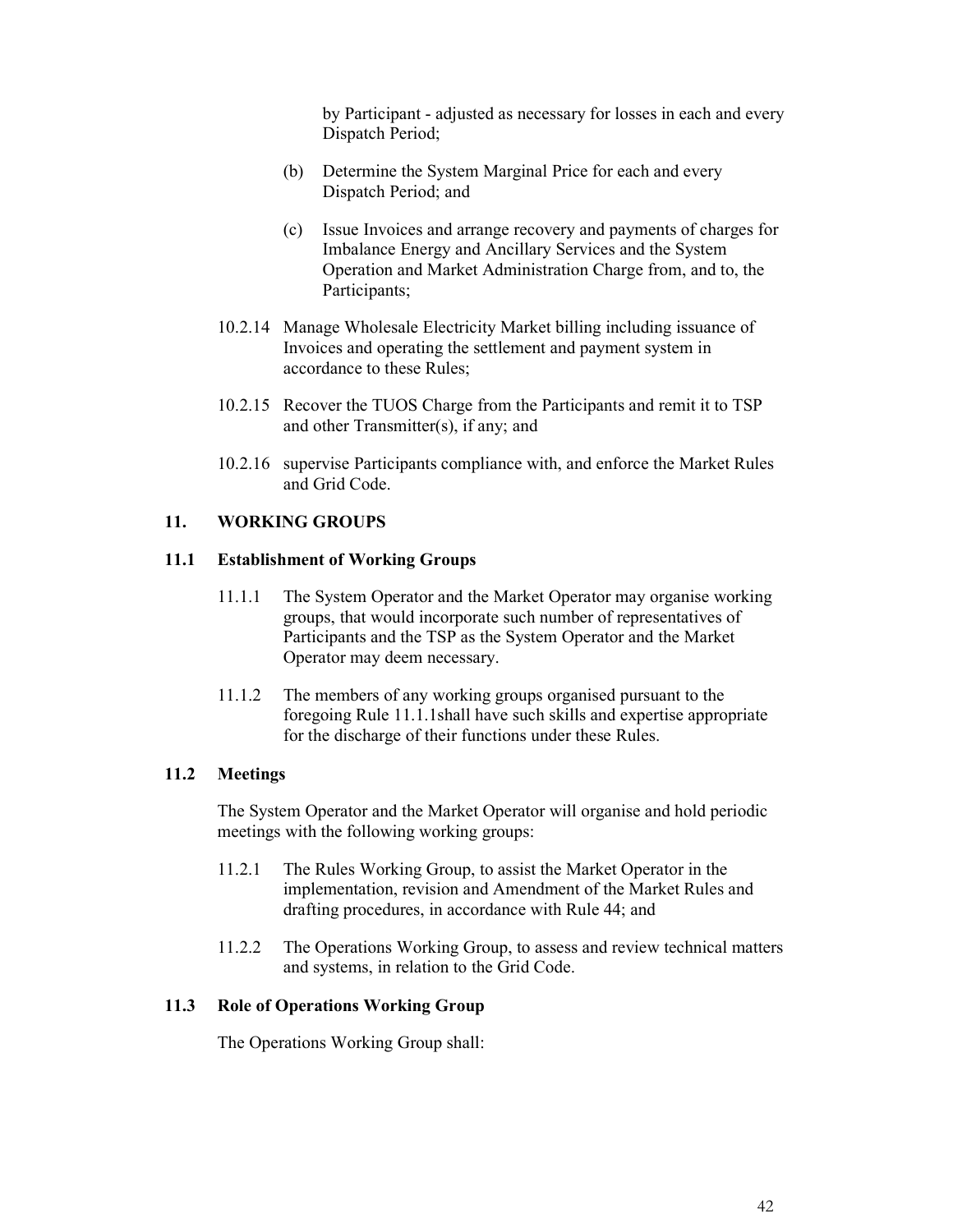- 11.3.1 Periodically, and upon the request of the System Operator or the Grid Code Review Panel, review technical matters in relation to system operation, planning, maintenance co-ordination, dispatch, Ancillary Services, Transmission constraints, disturbances and real time operation;
- 11.3.2 Assist the System Operator in relation to technical requirements and performance of operational metering and other systems;
- 11.3.3 Assist the System Operator in the development of Operating Procedures, as required for the implementation of the Grid Code;
- 11.3.4 From time to time as it deems necessary or appropriate propose Amendments to the Grid Code to the Grid Code Review Panel in relation to technical matters for improving the reliability, security and quality of service in system planning and system operation taking into account economic efficiency; and
- 11.3.5 Assist the Grid Code Review Panel in relation to the assessment of proposals of a technical nature to amend the Grid Code.

## **12. PERFORMANCE**

### **12.1 Performance Standards**

In performing their obligations under the Market Rules and the Grid Code, the Market Operator and the System Operator shall at all times:

- 12.1.1 act in accordance with any performance standards stipulated by any Licence and any regulation or condition to which the System Operator and the Market Operator are subject;
- 12.1.2 act in a reasonable and prudent manner; and
- 12.1.3 act in good faith and without discrimination towards each Participant.

## **12.2 Record of Performance**

The System Operator and the Market Operator shall keep separate records of their performance with respect to any performance standards applicable to them under any applicable Licence and shall render reports of such records to the Commission in line with the provisions of the applicable Licence.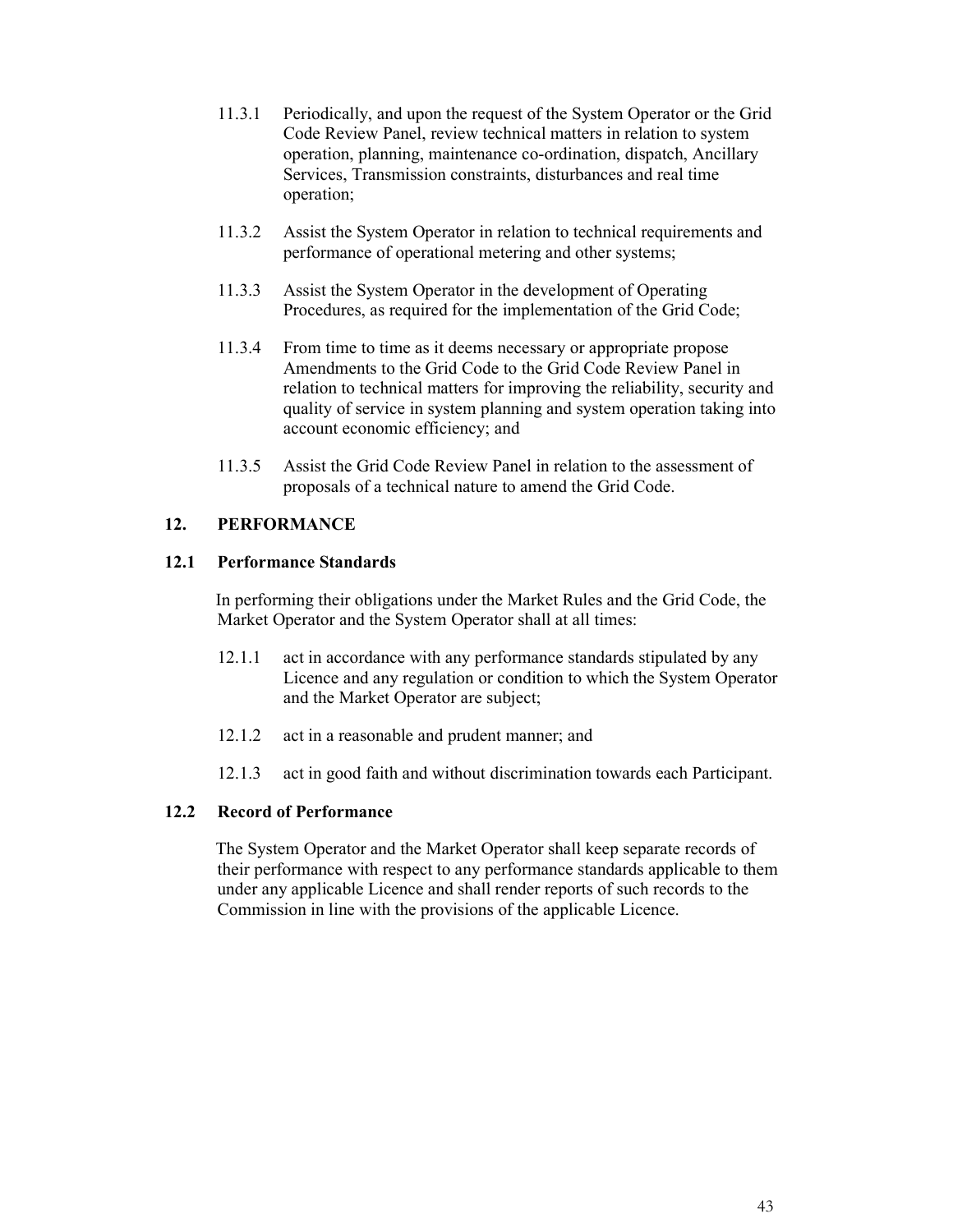### **13. AUDITS**

### **13.1 Annual Audits**

- 13.1.1 Once every year, the System Operator and the Market Operator shall contract an independent auditor to conduct an operational audit of the system operation and the market operation services, including the Settlement system, price calculation, dispatch and any procedures relevant to the Market Operator Administered Market and System Operator controlled grid, in order to verify compliance with the Market Rules, Grid Code and any other applicable codes.
	- (a) The Commission shall carry out the first operational audit in place of TCN/ISO.
- 13.1.2 If in any year an independent auditor is not contracted as required in 13.1.1, the Stakeholder Advisory Panel shall contract an auditor to conduct the audit required by the preceding Rule 13.1.1 and SO and/or MO shall be responsible for the remuneration of the auditor so appointed.
- 13.1.3 The auditor shall employ an independent and qualified team to carry out the audit.
- 13.1.4 The purpose of the periodic operational audit of the System Operator and the Market Operator will be to:
	- (a) Assess the neutrality, efficiency, transparency and predictability of the System Operator and the Market Operator services;
	- (b) Assess the processes and systems employed by the System Operator and the Market Operator in undertaking dispatch, load forecasts, price calculation, metering data management and Settlement; and
	- (c) Review the efficiency and consistency of the Market Procedures, Operating Procedures and other practices employed by the Market Operator and the System Operator in relation to trading, pricing and settlement systems, Ancillary Services, security and quality of service which are covered by these Rules, the Grid Code and other applicable codes, and make recommendations on problems and improvements.
- 13.1.5 The scope of each successive audit after the first audit will include a review of changes or actions taken by the System Operator and the Market Operator, upon the recommendations and observations of the auditor during the previous audit.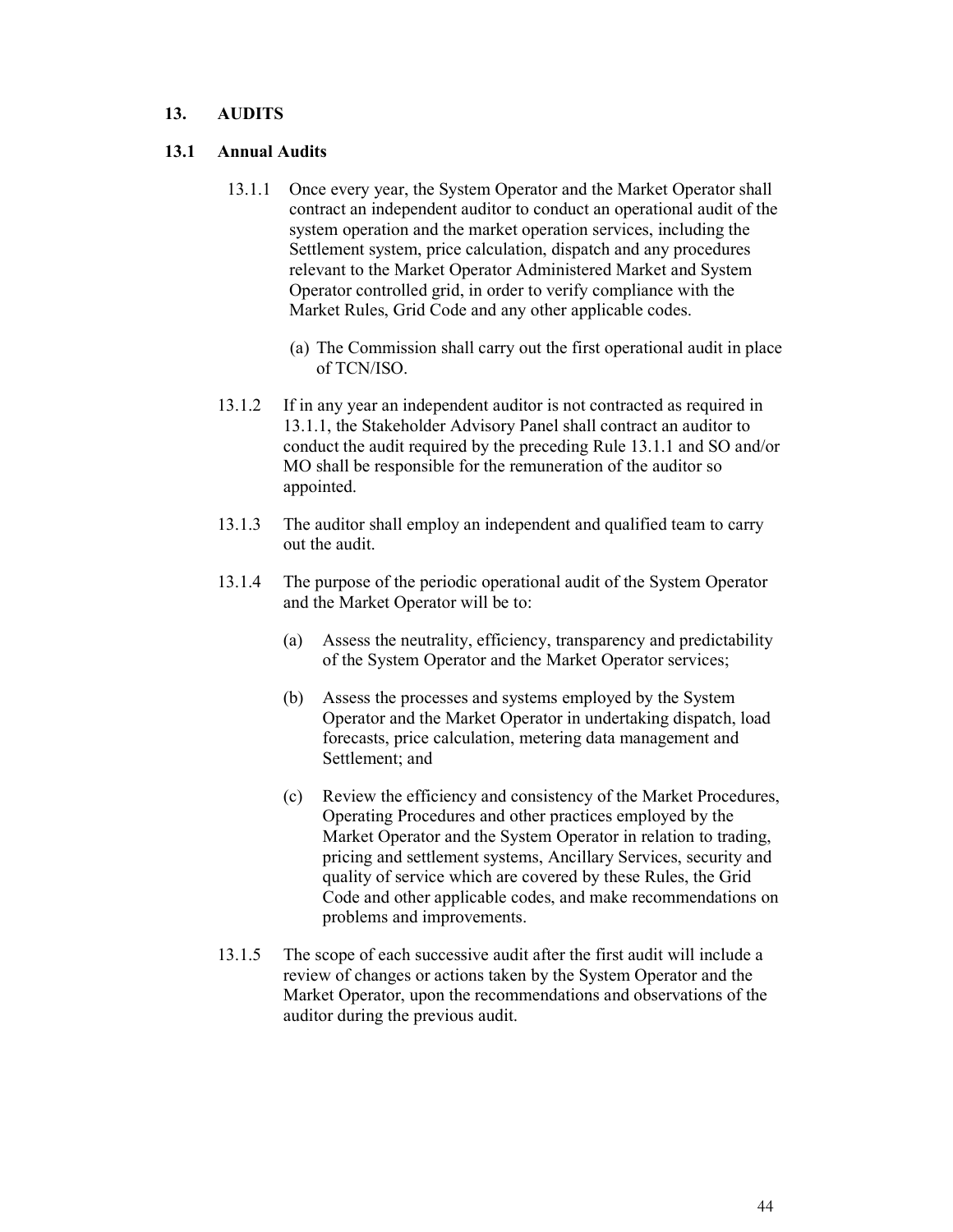## **13.2 Publication of Audit Reports**

- 13.2.1 After each audit, the auditor shall prepare an Audit Report containing its findings on the matters outlined in Rule 13.1.4 above, together with its recommendations. This report will be sent to the Commission, the Stakeholder Advisory Panel, System Operator, Market Operator and published on the Website for access by all Participants and the TSP.
- 13.2.2 SAP shall review the Audit Report and make comments and recommendations and submit these to the Commission.

### **13.3 Implementation of Audit Report Recommendations**

- 13.3.1 The Commission shall review the recommendations.
- 13.3.2 Where the Commission disagrees with a recommendation it shall reject the recommendation publishing the reasons why.
- 13.3.3 The Commission shall instruct the System Operator or the Market Operator as appropriate to implement the Audit recommendations that it has accepted and shall do this within forty (40) days.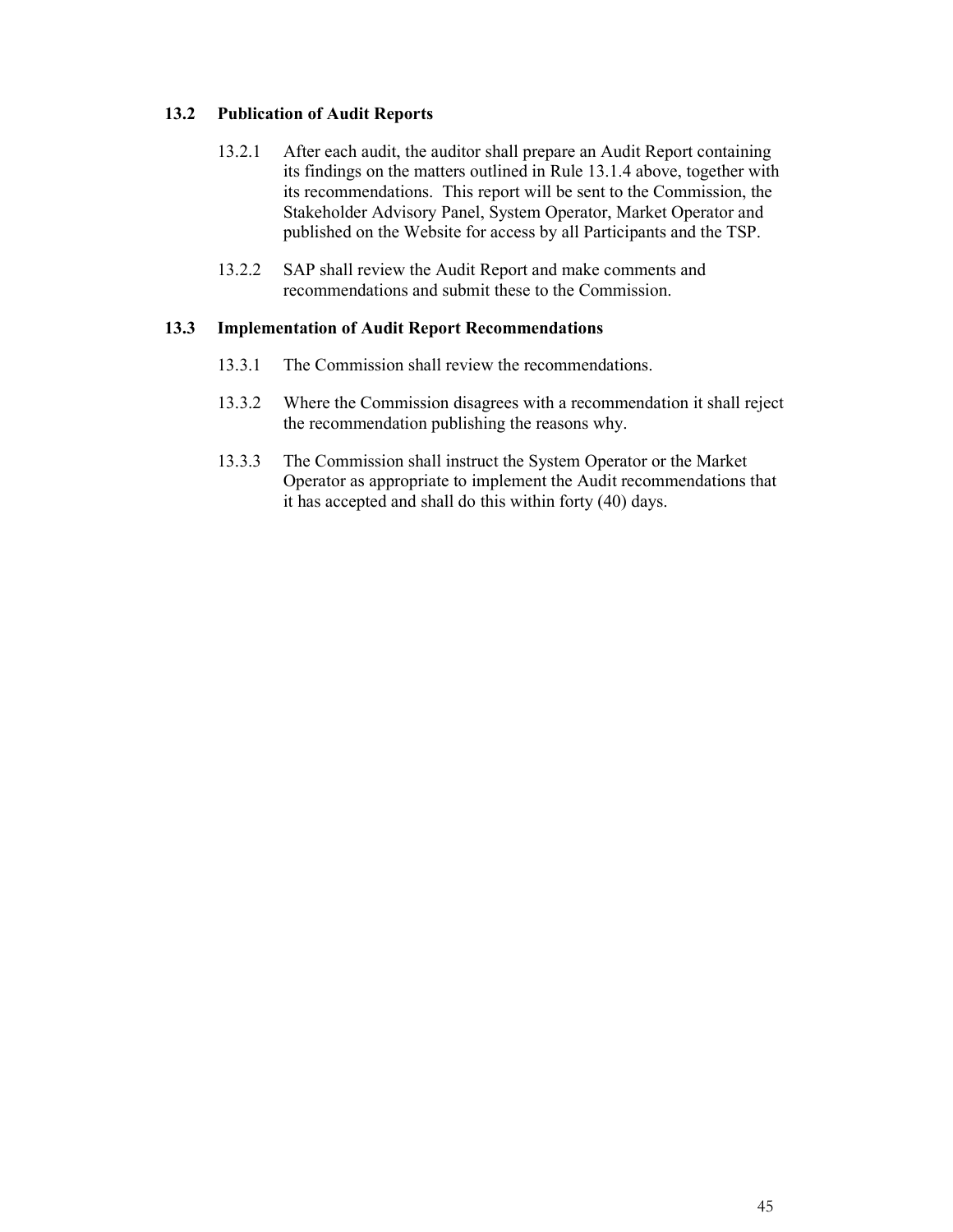# **PART 4: PARTICIPATION: ADMISSION, WITHDRAWAL AND TERMINATION**

### **14. PARTICIPANTS ELIGIBILITY REQUIREMENTS**

#### **14.1 Application for Registration as a Participant**

Any person, who wishes to trade or participate in the Wholesale Electricity Market, shall apply to the Market Operator for registration as a Participant in accordance with this Part of these Rules.

### **14.2 Eligibility Requirements**

A Participant is a person who has entered into a Market Participation Agreement with the Market Operator, upon fulfilment of the following requirements:

- 14.2.1 The person:
	- (a) holds a License authorising the conduct of Generation or Distribution business or is otherwise authorised by the Commission to carry on business as a Generator or Distributor; or
	- (b) holds a License authorising the conduct of business as a Trader or is otherwise authorised by the Commission to carry on business as a Trader; or
	- (c) owns small Generation or Self-Generation and is authorised by the Commission as a Generator; or
	- (d) is an Eligible Customer; or
	- (e) is a Transmitter that owns Commercial Metering Systems through which another Participant's Energy flows are measured;
	- (f) is an authorised company from another country that participates in Regional Trading through a contract with a Participant located in Nigeria; or
	- (g) is, at any time after the Wholesale Electricity Market becomes part of a Regional Pool, a member of the Regional Pool and has been authorised by the Commission to Participate in the Wholesale Electricity Market.
- 14.2.2 The Participant has installed a Commercial Metering System at each Connection Point, in accordance with these Rules and the metering requirements.
- 14.2.3 The Participant has submitted an Application to the Market Operator for admission into the Wholesale Electricity Market and has obtained registration as a Participant.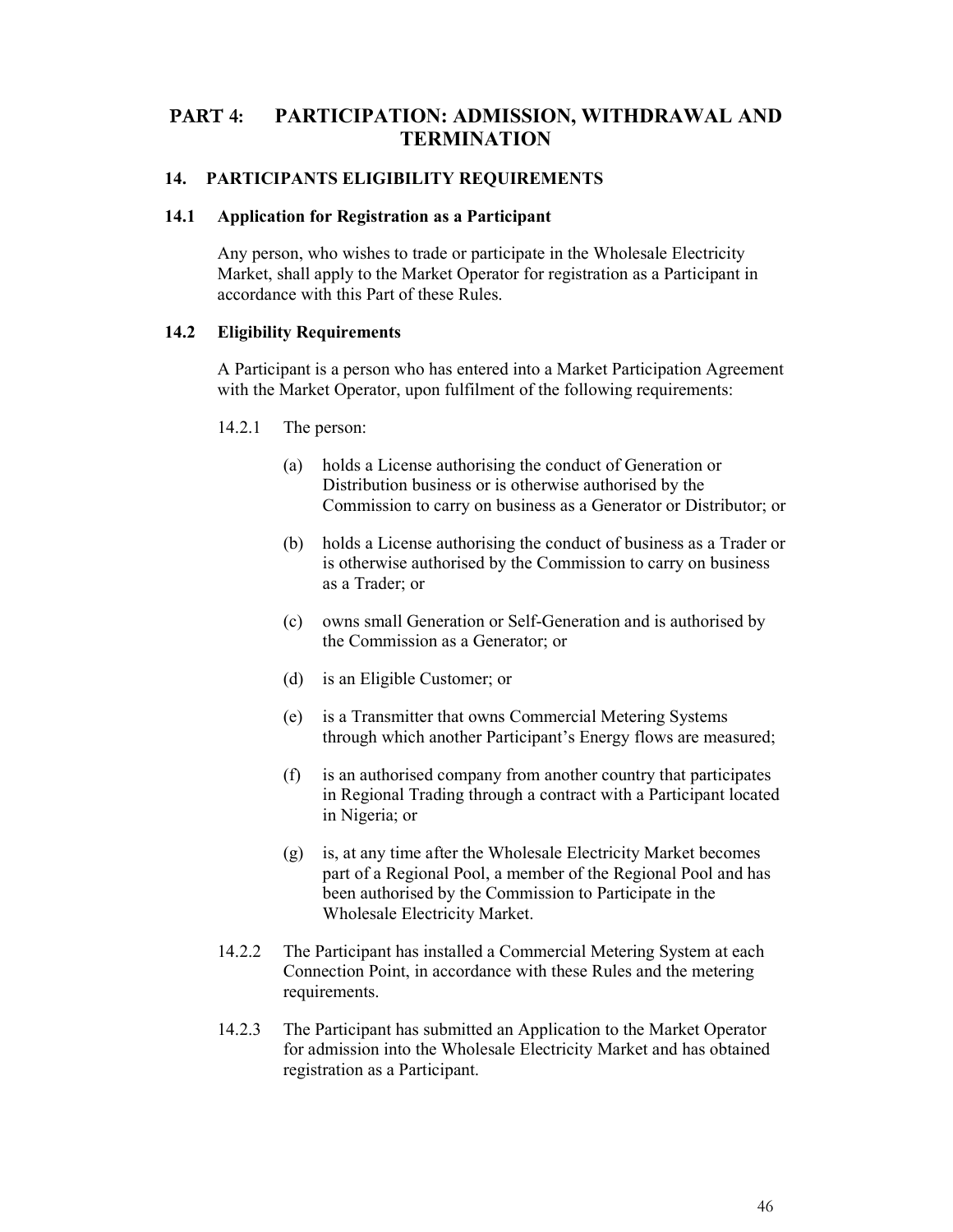### **14.3 Disqualification of Participants**

If at any time after application for registration as a Participant, a person ceases to be eligible to be registered as a Participant in accordance with this Rule 14, the person shall immediately notify the Market Operator of that fact, and within ten (10) Business Days the Market Operator shall issue a Suspension Notice in respect of such person in accordance with these Rules.

### **15. ADMISSION**

#### **15.1 Procedure for becoming a Participant**

15.1.1 Publication of Participant information by the Market Operator.

The Market Operator shall make the following information publicly available on the Website in their most current form:

- (a) form of the Admission Application;
- (b) these Rules and the Grid Code, and the associated Market and Operating Procedures;
- (c) standard forms of all Agreements; and
- (d) the non-refundable fee that the Market Operator charges Applicant Participants for processing Admission Applications.
- 15.1.2 Form of the Application for Admission

The Market Operator shall develop and publish on the Website, an Admission Application Form, which shall require the disclosure of the following information amongst others:

- (a) Identity of the Applicant Participant or its legal or operational representative;
- (b) Proof that the Applicant Participant has obtained the Licence required for the activity in respect of which admission as a Participant is sought or has obtained an Interim Licence or any other authorisation from the Commission;
- (c) Technical data and information on the equipment it owns, in accordance with the Grid Code;
- (d) drafts of agreements between the Applicant Participant and TSP for the use of the Transmission System, or in the event that the Applicant Participant is directly connected to the distribution network, between the Applicant Participant and the relevant Distributor for use of its distribution network;
- (e) Description of the Applicant Participant's metering system and communication system; and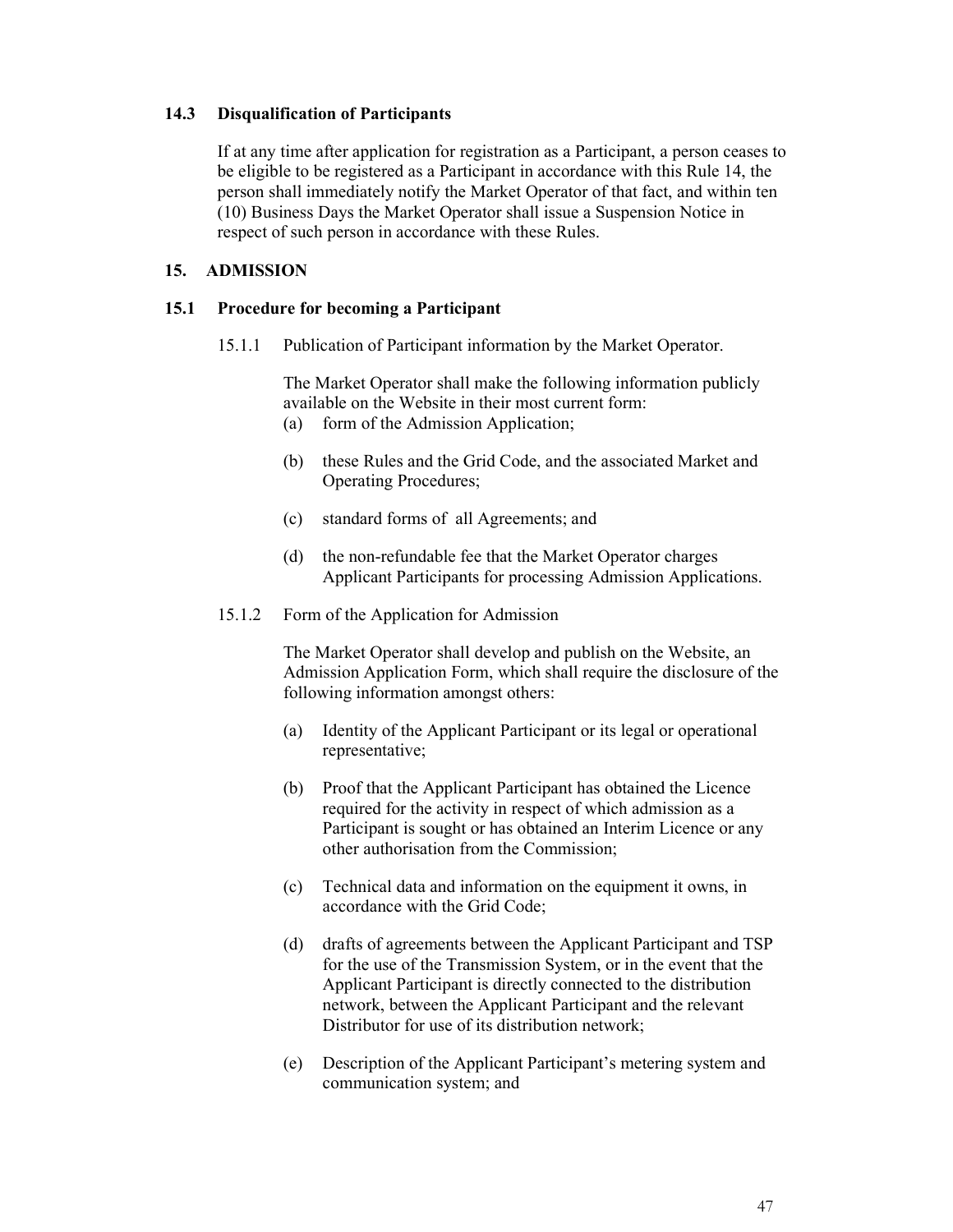(f) Information on the bank account nominated by the Market Operator for administration of the payment system in accordance with these Rules.

#### 15.1.3 Application Process

An Applicant Participant wishing to become a Participant shall submit the following documents to the Market Operator, with a copy to the Commission:

- (a) a completed Admission Application Form set out in APPENDIX 2a;
- (b) the information set out in APPENDIX 2;
- (c) evidence of payment of a non-refundable application processing fee, as approved by the Commission, in cash or by demand draft payable to the Market Operator;
- (d) drafts of Agreements, if any, to be initialled by an authorised official of the Participant, which are required to be executed with the System Operator or the TSP, and
- (e) where appropriate, initialled draft of a Grid Connection Agreement or a declaration that the Relevant Facility of the Applicant Participant is connected to the Transmission System or a Distribution System as the case may be.
- 15.1.4 Notice of Receipt of Application
	- (a) Within 3 Business Days of receiving an Admission Application and the other information specified in these Rules, the Market Operator shall notify the Applicant Participant in writing:
		- (i) that it has received the Admission Application and accompanying draft Agreements, if any, and the nonrefundable processing fee; and
		- (ii) the estimated amount of the Security Cover required pursuant to Rule 15.3.
	- (b) Within 5 Business Days of receipt of notification of the estimated amount of the Security Cover required to be furnished by the Applicant Participant pursuant to paragraph15.1.4(a)(ii), the Applicant Participant shall furnish a proposal for a provision of the Security Cover to the Market Operator.
- 15.1.5 Review of Admission Application by the Market Operator

Within 14 Business Days after receipt of the Applicant Participant's proposal for the provision of the Security Cover pursuant to Rule 15.1.4(b), the Market Operator shall either accept the Admission Application in line with Rule 15.1.9 below, or shall notify the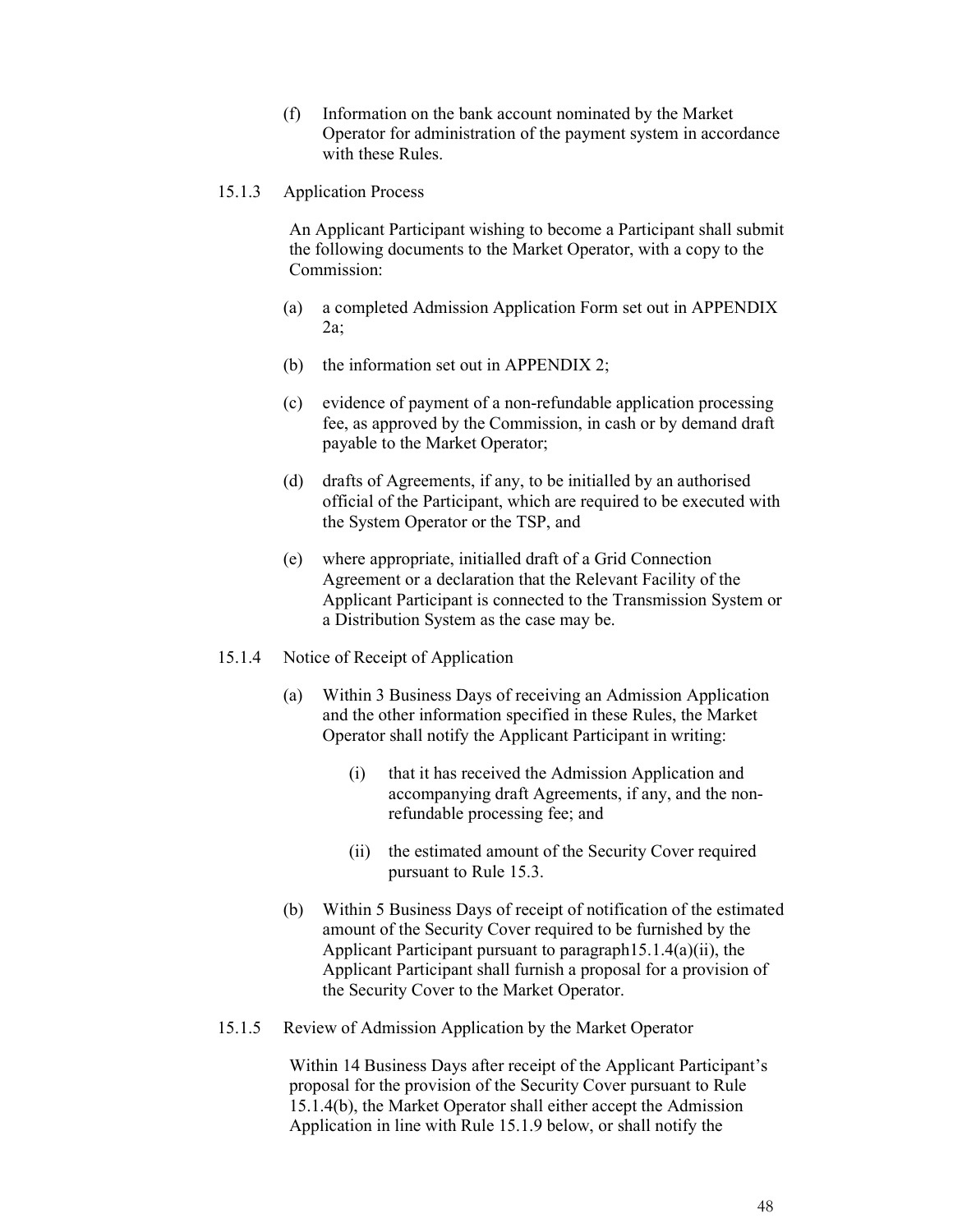Applicant Participant of any of the following shortcomings in its application:

- (a) the Applicant Participant's Admission Application does not comply with any of the requirements specified in Rule 15.1.3;
- (b) the Applicant Participant has not supplied all the requisite Agreements, documents and information pursuant to Rule 15.1.3;
- (c) the Applicant Participant is required to supply any additional information in connection with its Admission Application;
- (d) the Applicant Participant's proposal regarding Security Cover is not in accordance with Rule 15.3; and or
- (e) the Applicant Participant's application fails to meet any other requirement that the Market Operator may reasonably impose upon Applicant Participants, provided that any such requirement shall be impartially imposed on all Applicant Participants of the same class.
- 15.1.6 Request for Additional Information
	- (a) In the case where the Market Operator notifies the Applicant Participant of an incomplete Admission Application pursuant to paragraph 15.1.5(a) the Market Operator may request the Applicant Participant to supply additional information or documents in connection with its Admission Application.
	- (b) If the Market Operator requests additional information or documents in accordance with paragraph 15.1.5(a) or notifies the Applicant Participant that its proposal for the Security Cover is not acceptable, the Applicant Participant shall provide such additional information, documents, or submit a revised proposal for a Security Cover or re-submit a completed Admission Application, as the case may be, as soon as is practicable.
- 15.1.7 Automatic Termination of Application Process

If an Applicant Participant has not submitted the additional information, documents or a proposal for the Security Cover, as the case may be as are required to be submitted to the Market Operator pursuant to Rule 15.1.6, within 3 months of notification of the need therefor by the Market Operator pursuant to Rule 15.1.5, the Applicant Participant's Admission Application shall automatically lapse, provided that such lapse of the Admission Application shall not prevent such Applicant Participant from submitting a fresh Admission Application to the Market Operator in accordance with this Rule 15, and the fresh Admission Application submitted by such Applicant shall be treated as a new Admission Application.

15.1.8 Grounds for the Market Operator's Rejection of Admission Application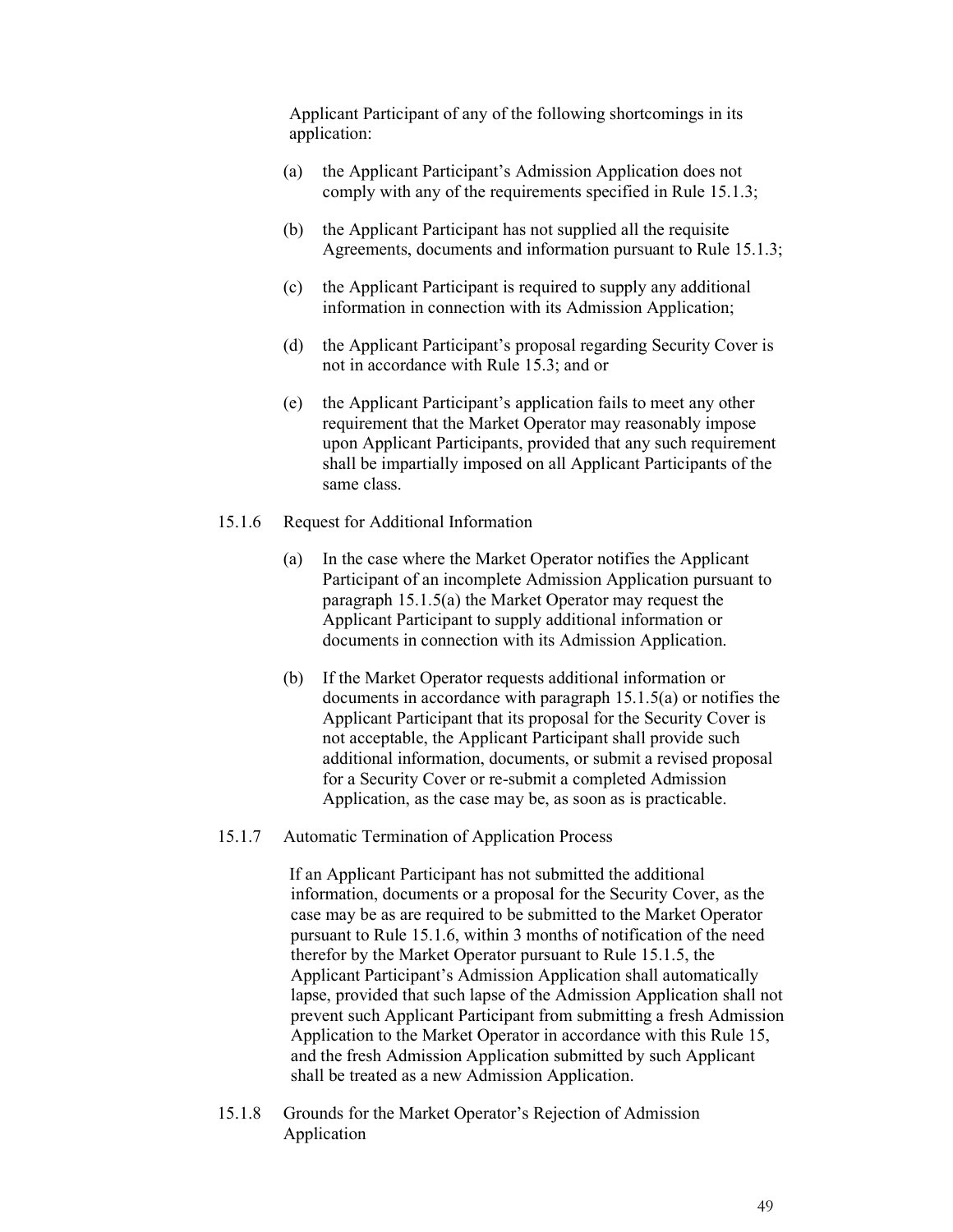The Market Operator may reject an Admission Application where:

- (a) A Licence is required for the activity that the Applicant Participant intends to carry on in the Market and the Applicant Participant does not possess such Licence;
- (b) the Applicant Participant has not supplied any information or documentation required to be submitted in support of the Admission Application pursuant to APPENDIX 2 within 3 months of the initial application made pursuant to Rule 15.1.3;
- (c) the Applicant Participant has not supplied a proposal for the Security Cover pursuant to Rule 15.1.4 within 30 days of notification of the amount to the Applicant Participant pursuant to Rule 15.1.4;
- (d) the revised proposal of the Applicant Participant for the provision of the Security Cover is not, in the Market Operator's sole discretion, in accordance with the requirements specified in Rule 15.3 and the Market Operator has notified the Applicant Participant of the reason for the rejection of the provision of the Security Cover;
- (e) the conditions of the Agreements, if any, to which the Applicant Participant is a party, conflict with the provisions of these Rules to such an extent that in the Market Operator's opinion, in its sole discretion, the Applicant Participant would not be able to comply with these Rules, and the Market Operator informs the Applicant Participant of the conditions of the Agreements to which the Applicant Participant is a party and that conflict with the provisions of these Rules or the Grid Code;
- (f) subject to any direction by the Commission to the contrary, the conditions of the Grid Connection Agreement are not acceptable to the Market Operator or the System Operator;
- (g) the Applicant Participant has not submitted a copy of the Admission Application to the Commission; and or
- (h) the Commission notifies the Market Operator of its objection to admission of the Applicant Participant as a Participant, and of the reasons(s) for such objection.

### 15.1.9 Acceptance of Application

If the Applicant Participant fulfils the requirement specified in this Rule15, the Market Operator shall accept the Admission Application of the Applicant Participant, and shall forward to the Applicant Participant a Market Participation Agreement. The Market Operator shall also send the approved form in which Security Cover must be furnished by the Applicant Participant and copies of such other Agreements, if any, submitted by the Applicant Participant, as the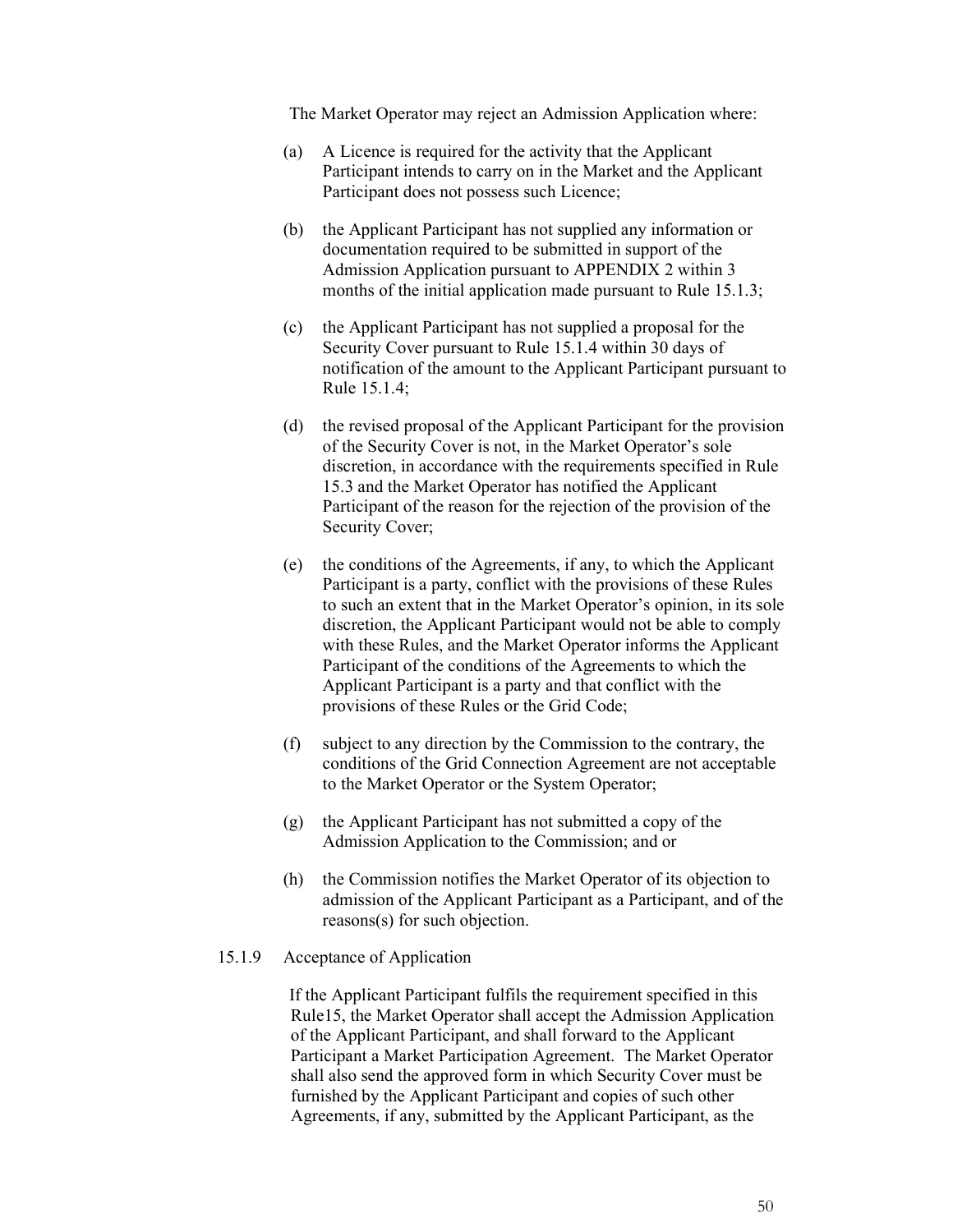Market Operator agrees to enter into, in final form for the Applicant Participant to execute and return to the Market Operator.

### **15.2 Market Operator's Response**

- 15.2.1 Final Steps for Assumption of Participant Status
	- (a) Upon receipt of the Market Participation Agreement, the approved form and amount of the Security Cover, and other Agreements, if any, forwarded to the Applicant Participant for execution by the Market Operator pursuant to Rule 15.1.9 for, the Applicant Participant shall:
		- (i) execute such Market Participation Agreement and other Agreement(s) as are provided by the Market Operator, and return them to the Market Operator;
		- (ii) where appropriate, execute a Grid Connection Agreement with the TSP; and
		- (iii) furnish to the Market Operator, the requisite Security Cover, in the event that the Applicant Participant elects to provide the Security Cover in the form specified in Rule 15.3.2(a), furnish evidence of having secured the required Security Cover on terms satisfactory to the Market Operator.
	- (b) On receipt of such Market Participation Agreement and other Agreement(s), if any, duly executed by an authorised representative of the Applicant Participant, and the Security Cover or other proof of procurement of the Security Cover in accordance with paragraph 15.2.1(a), the Market Operator shall, no later than 15 Business Days from the date of receipt of the documents under paragraph 15.2.1(a), notify the Applicant Participant of its qualification to be accepted as a Participant.
	- (c) Concurrent to the Market Operator's issuance of the notification referred to in paragraph 15.2.1(b), the Market Operator shall issue a unique identification number to the Participant and shall notify:
		- (i) the Participant of the names of all other Participants and their details for the issuance of notices; and
		- (ii) all other Participants of the name of the newly admitted Participant, its details for the issuance of notices as specified in APPENDIX 2 or APPENDIX 2a and its Participant Accession Date.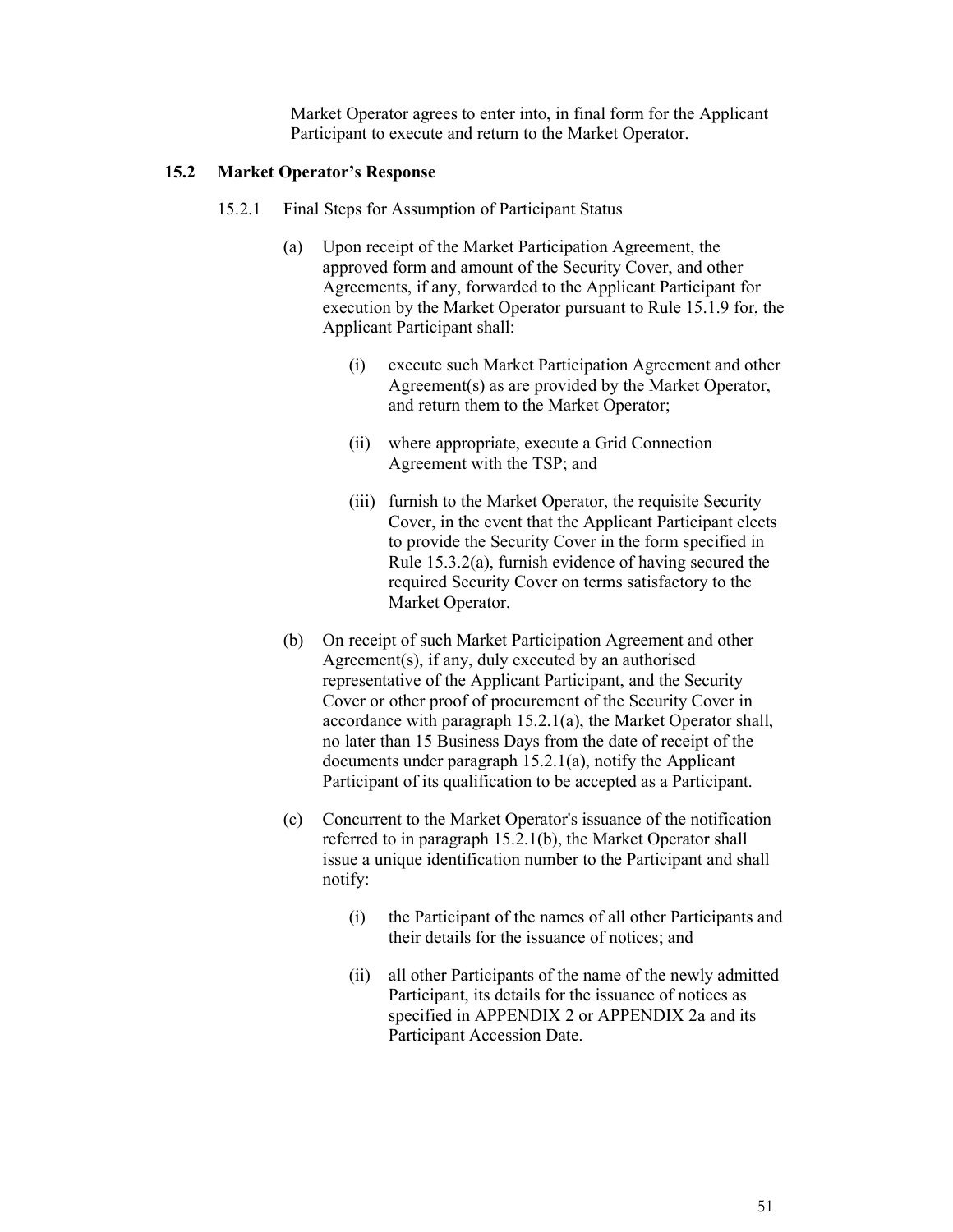### 15.2.2 Appeal against Rejection of Application

An Applicant Participant may challenge a decision by the Market Operator to reject its Admission Application pursuant to Rule 15.1.8, and for this purpose, may utilise the dispute resolution procedures set out in Rule 43.

### **15.3 Prudential Requirements**

### 15.3.1 Notification by the Market Operator

The Market Operator shall notify each Applicant Participant of the amount of Security Cover that the Applicant Participant must provide pursuant to Rule 15.1. In accordance with Rule 15.3.2, the Market Operator shall estimate such amount within 3 Business Days of receipt of the Admission Application pursuant to Rule 15.1.3.

15.3.2 Form of Security Cover

Once approved as a Participant, each Applicant Participant shall provide and maintain the Security Cover in any of the following forms:

- (a) Cash on deposit in an interest bearing escrow or trust account maintained at a bank or other financial institution acceptable to the Market Operator, provided that the terms of deposit will include a condition that the funds are payable to the Market Operator upon demand; or
- (b) An irrevocable direct pay Letter of Credit, or other guarantee of payment that shall be executable on demand to the interest of the Market Operator, provided by a bank or financial institution acceptable to the Market Operator; or
- (c) An unconditional and irrevocable guarantee of payment on demand to the Market Operator by any financial rating agency acceptable to the Market Operator.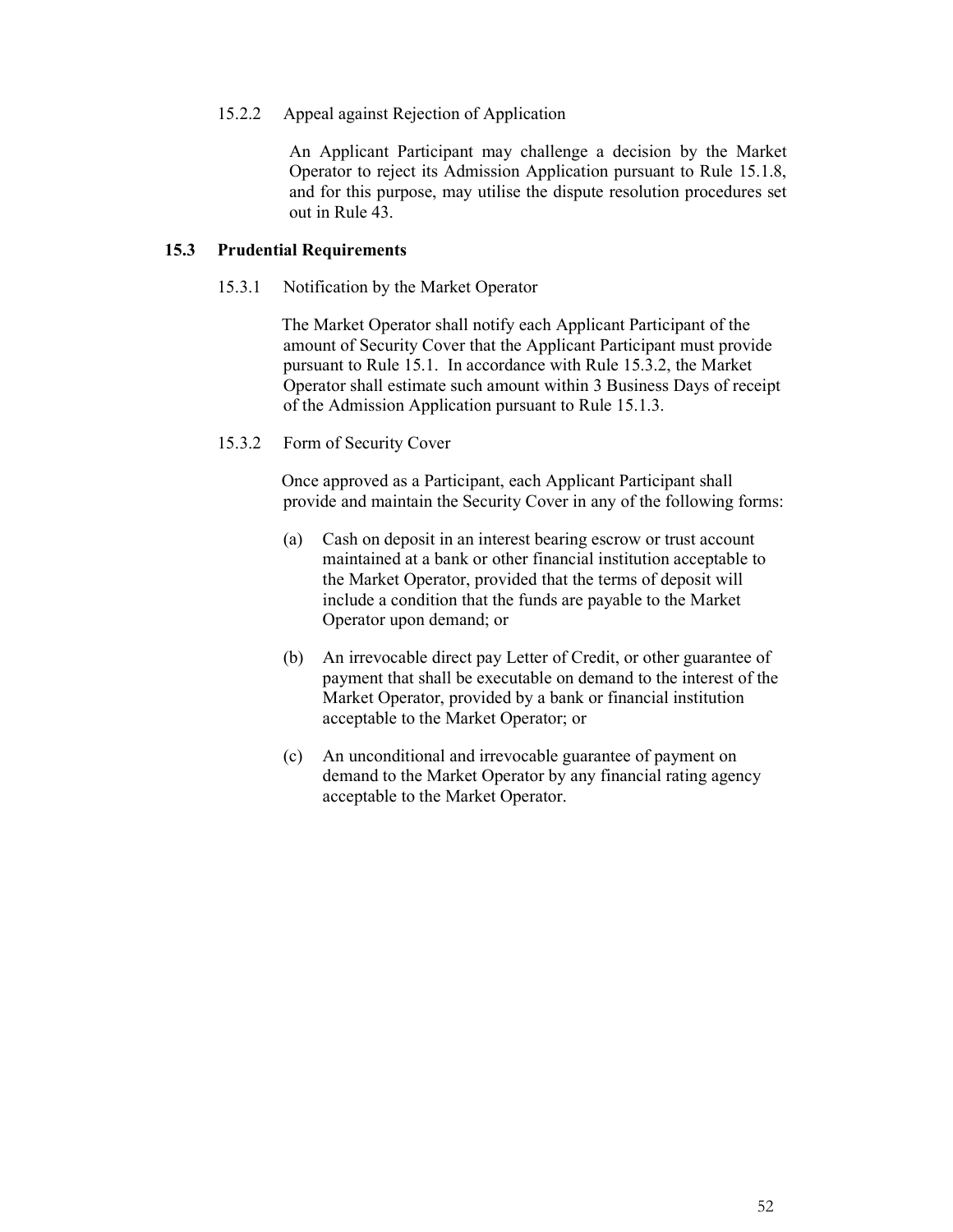- 15.3.3 Amount of Security Cover
	- (a) During the Transitional Stage, the amount of the Security Cover to be provided by each Applicant Participant or, as the case may be, maintained by the Participant pursuant to these Rules shall be the estimated total amount due from such person for the next three (3) Billing Periods, for payment of the TUOS Charge, the System Operator and Market Operator Administration Charge, and payment for any applicable Ancillary Services if directly provided to the System Operator.
	- (b) During the Medium Term Market, the amount of the Security Cover to be provided by each Applicant Participant or, as the case may be, maintained by each Participant pursuant to these Rules shall be the estimated total amount due from such person for the next two (2) Billing Periods towards the purchase by such Participant, of Imbalance Energy, Ancillary Services and Reliability Must Run Services and payment towards the TUOS Charge, the Cost of Imbalance Energy and the System Operator and Market Operator Administration Charge.
	- (c) The initial amount of Security Cover to be provided by an Applicant Participant under paragraphs (a) and (b) above shall be estimated by the Market Operator on the basis of the information provided to the Market Operator by the Applicant Participant during the admission procedure undertaken in accordance with Rule 15.1 and the Market Operator's estimates of relevant charges and payments that are attributable to the Applicant Participant;
	- (d) Once the Applicant Participant is confirmed by the Market Operator as a Participant, the Participant shall maintain the amount of Security Cover identified under paragraph (c)above until such time that the Market Operator revises such amount under paragraphs (e) and (f) below;
	- (e) The Market Operator shall monitor, during each Billing Period, the estimated amounts payable to the Wholesale Electricity Market by a Participant, based on the Final Settlement for that Billing Period as compared to the amount of Security Cover supplied to the Market Operator by that Participant. If the total of the estimated amounts payable to the Market Operator at any time during the Billing Period is more than 80% of the amount of Security Cover provided by the Participant, the Market Operator shall notify the Participant of the same. Within 5 Business Days of receiving notification from the Market Operator, the Participant shall make a prepayment to the Market Operator in an amount sufficient to reduce the remaining estimated amount payable by the Participant to the Market to 50% of the Security Cover provided or, the Participant shall provide additional Security Cover to the Market Operator in an amount sufficient to reduce the estimated amount payable by the Participant to the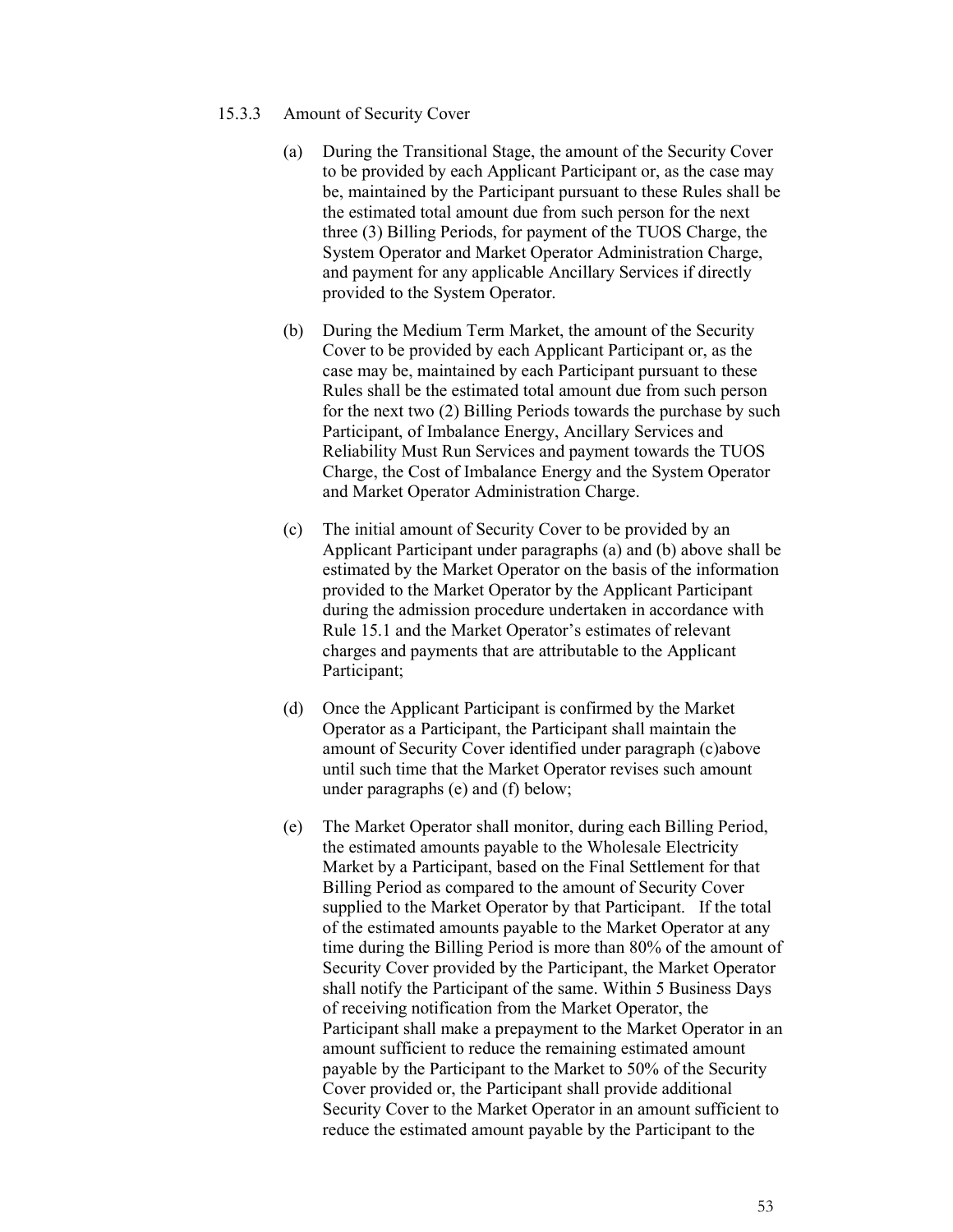Wholesale Electricity Market to 50% of the increased Security Cover provided. The increased Security Cover shall thereafter be maintained by the Participant until the amount of such Security Cover is revised in accordance with this Rule15.3.3

- (f) The Market Operator shall monitor, on a rolling 2 month basis, the amounts payable to the Market Operator by the Participant on the basis of the Final Settlement Statements and any Invoice that may be outstanding, as compared to the Participant's Security Cover supplied to the Wholesale Electricity Market. If the amount payable to the Wholesale Electricity Market for the any period of two months is more than 70% of the existing Security Cover, the Market Operator shall notify the Participant, in writing, informing the Participant to increase the Security Cover to the extent that the actual payments do not exceed 50% of the Security Cover, subject to paragraph (e) above. Within 5 Business Days after receipt of a notification to increase Security Cover, the Participant shall provide to the Market Operator evidence of such increased Security Cover as requested by the Market Operator in one of the forms specified in Rule 15.3.2. The Participant shall thereafter maintain the increased Security Cover until the amount of such Security Cover is revised in accordance with this Rule 15.3.
- (g) If a Participant fails to respond to any notifications received under paragraph (e) or paragraph (f) above within the time specified therein, the Market Operator may suspend all rights and privileges afforded to the Participant under these Rules in accordance with Rule 45.

### **15.4 Participant's Ongoing Reporting Obligations**

- 15.4.1 Participant's Obligation to Report Changes in Registered Information
	- (a) Each Participant has an ongoing obligation to inform the Market Operator of any material changes to:
		- (i) the assets or circumstances disclosed in its Admission Application made under Rule 15.1.3; or
		- (ii) to any of the details appearing in APPENDIX 2; or
		- (iii) any modification to the technical and operational characteristics of any of its equipment that is connected to the Transmission System.
	- (b) The Participant shall provide such information in the form specified in APPENDIX 2.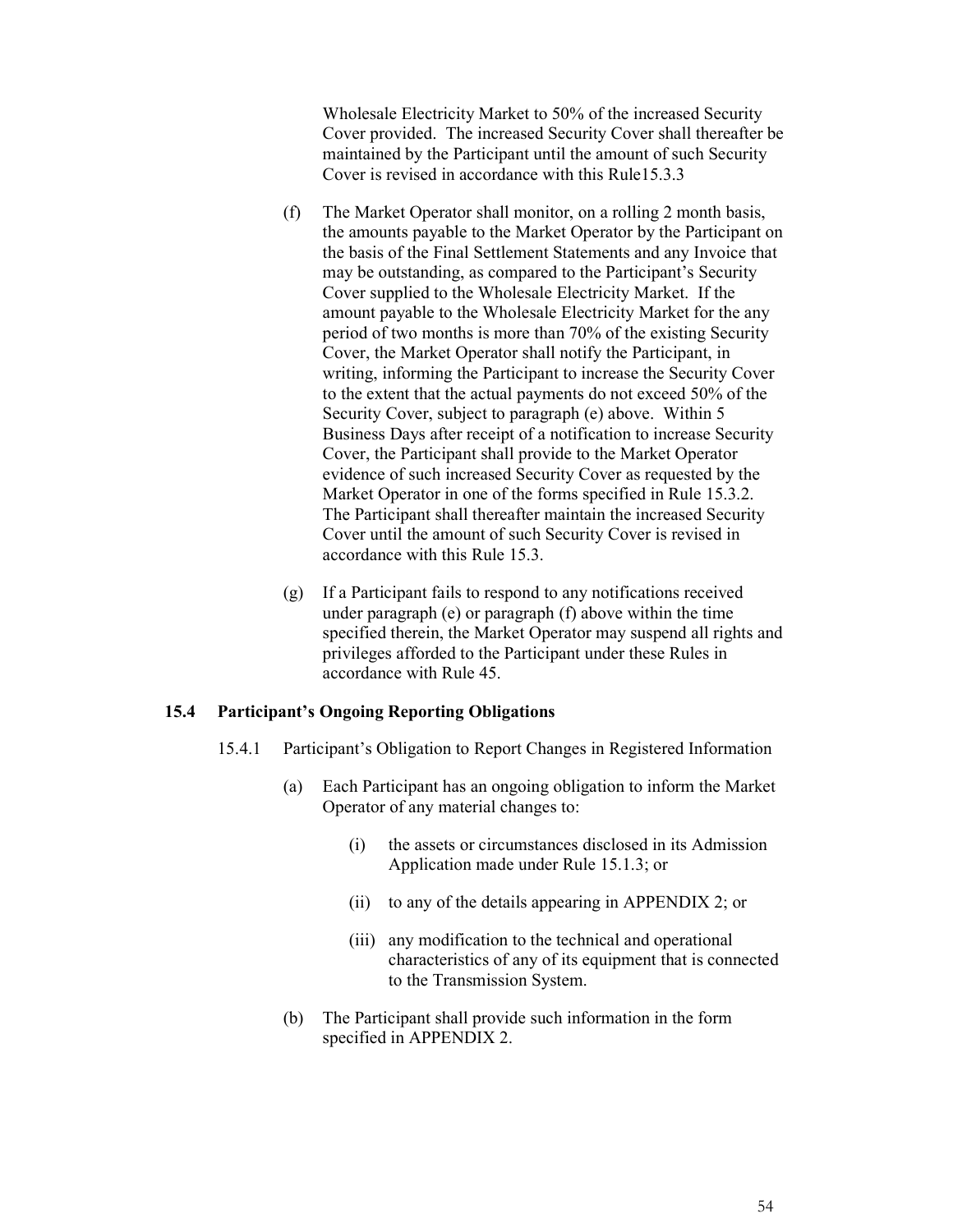### 15.4.2 Failure to Report Changes

If a Participant fails to inform the Market Operator of any material change in the information provided with its Admission Application in compliance with Rule 15.4.1, which material change may affect the Reliability or safety of the Power System, or have a materially adverse effect on the trading obligations of other Participants, the Market Operator, may impose a penalty and/or suspend or terminate the Participant's rights in accordance with Rule 45.

### **15.5 Maintenance of Participant Information**

- 15.5.1 Participants' Register
	- (a) The Market Operator shall organise, maintain and publish the Participants' Register on the Website. The Participants' Register shall, amongst other things, state whether or not a Participant has been suspended from the Wholesale Electricity Market or has notified the Market Operator of its intention to withdraw therefrom.
	- (b) Upon admitting a Participant, the Market Operator shall enter in the Participants' Register, the Participant's information contained in the Participant's Admission Application and the information furnished by the Participant pursuant to the admission requirements in APPENDIX 2. The Market Operator shall allocate a unique identification code to each Generating Unit of a Participant who is a Generator, which shall be utilised by the System Operator for issuing Dispatch Instructions pursuant to Section 21 of the Grid Code. The Market Operator shall update the Participants' Register upon the occurrence of any of the following events:
		- (i) admission of a new Participant;
		- (ii) suspension of a Participant, to indicate the Suspension Notification; and
		- (iii) cessation of participation in the Wholesale Electricity Market by a Participant for any cause whatsoever, to remove the Participant from the Participants' Register.
- 15.5.2 Applicant Participants' Register
	- (a) The MO shall keep a register of Applicant Participants.
	- (b) In relation to Applicant Participants, the Market Operator will include in the Applicant Participants' Register the date in which the application form was presented and current status of the application process.
- 15.5.3 Updates to the Participants' Register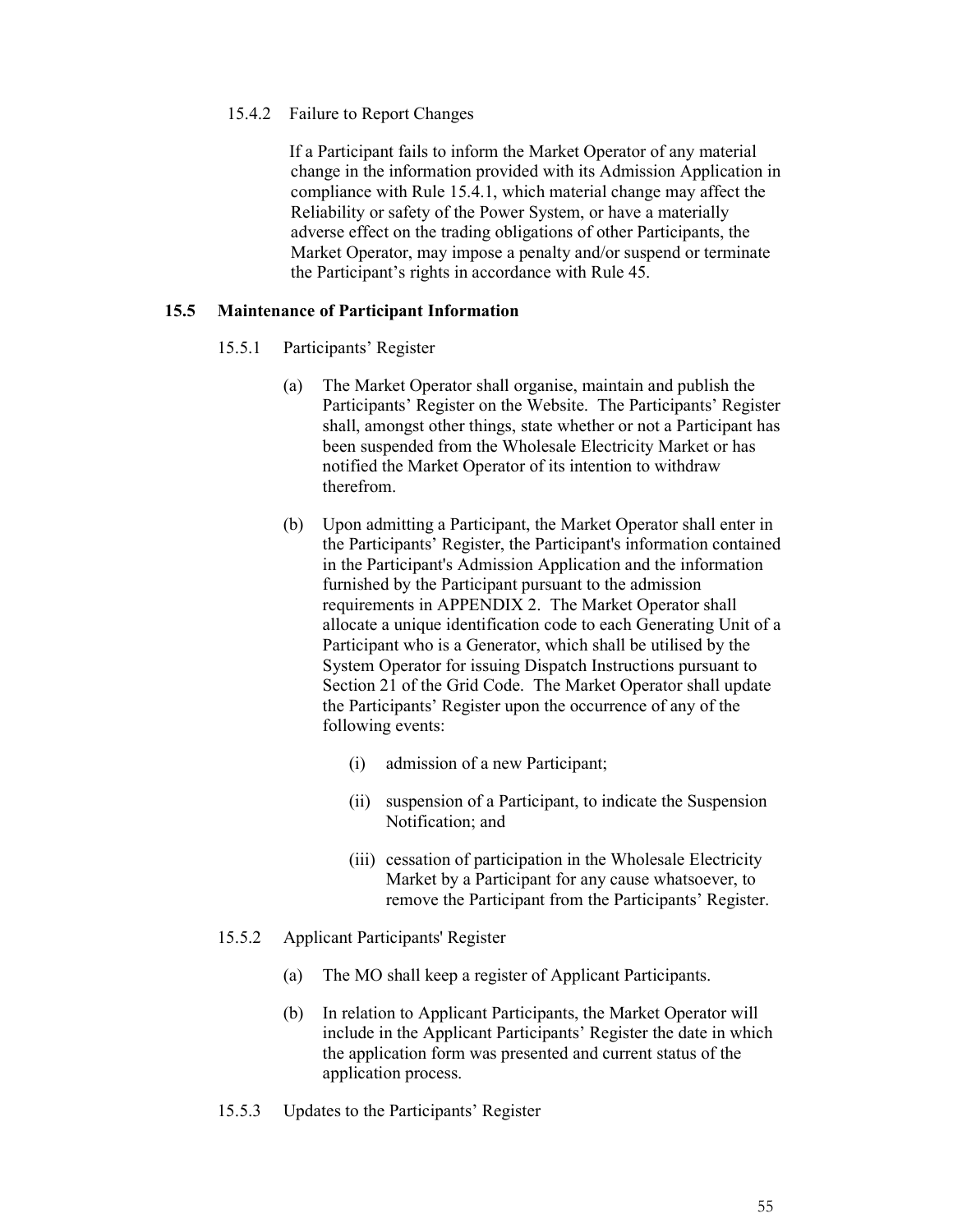On being informed of a change in the information filed by a Participant pursuant to Rule 15.4.1, the Market Operator shall update the Participant's entry in the Participants' Register within 2 Business Days.

### **15.6 Termination of Participation**

A Participant may cease to be a Participant in accordance with Rule 15.7 or Rule 45.

### **15.7 Withdrawal by a Participant**

- 15.7.1 A Participant may at any time voluntarily cease its participation in the Wholesale Electricity Market upon:
	- (a) giving not less than two months notice in writing to the Market Operator of its intention to withdraw from the Wholesale Electricity Market;
	- (b) complying with the requirements of Rule 15.7.3; and
	- (c) obtaining the prior written consent of the Commission to the cessation of its participation.
- 15.7.2 The Participant's withdrawal shall only take effect on such terms and conditions as the Commission shall determine.
- 15.7.3 The conditions to be fulfilled by the Participant prior to its withdrawal pursuant to Rule 15.7.1 are:
	- (a) payment in full of all amounts due and payable by the Participant under these Rules and the Grid Code before the Participant Discontinuance Date;
	- (b) demonstration, to the satisfaction of the Market Operator that the withdrawal shall not constitute a breach of any Legal Requirement or any other obligation of the Participant in relation to the Wholesale Electricity Market; and
	- (c) undertaking remedial action in respect of any outstanding breach by the Participant of these Rules, the Market Participation Agreement or the Grid Code which is capable of remedy.
- 15.7.4 Notwithstanding compliance with paragraph 15.7.3(b), the Participant shall remain subject to and liable for all obligations and liabilities which it incurred as Participant or which accrued to it in that capacity prior to the Dispatch Day on which it ceases to be a Participant regardless of the date on which any claim relating to the respective obligations or liabilities may be made.
- 15.7.5 Withdrawal by a Participant shall result in the automatic termination of that Participant's Market Participation Agreement.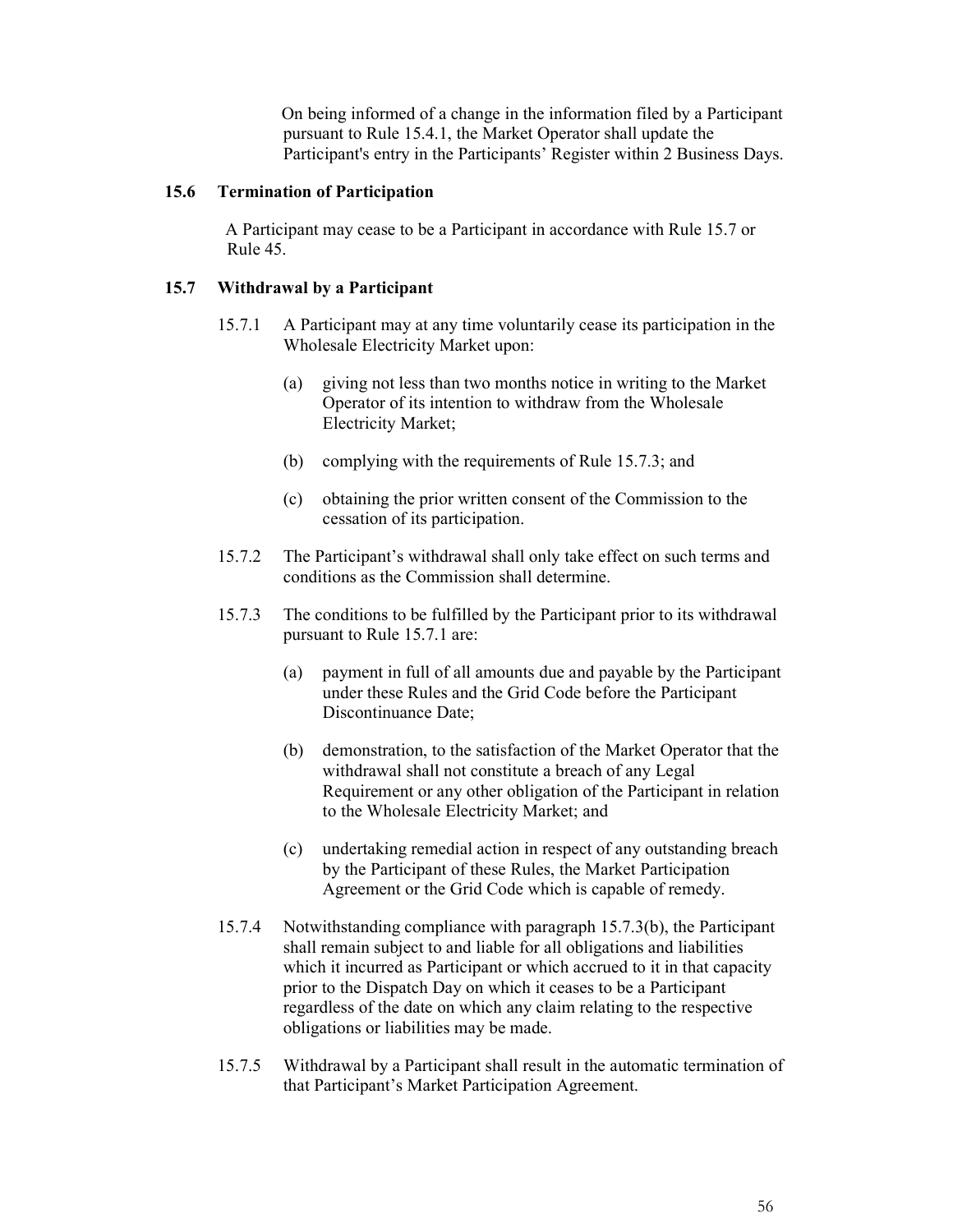### **16. CONNECTION POINTS AND TRADING NODES**

### **16.1 Designation of Connection Points**

- 16.1.1 Each Applicant Participant shall indicate in its Admission Application, the Connection Point(s) to the transmission system for injection of Energy into or extraction of Energy from the Wholesale Electricity Market.
- 16.1.2 A Participant may have more than one Connection Point, and each Connection Point will be a trading node and shall have a Commercial Metering System to measure Energy taken from or injected into the Transmission System at the Connection Point.
- 16.1.3 The Market Operator shall identify each Participant's trading node(s) with the corresponding Commercial Metering System for collation of billing information to be utilised by the Market Operator in the settlement process.

### **16.2 Regional Trading Nodes**

- 16.2.1 For the purpose of Regional Trading, the Interconnector shall be the trading node with the Wholesale Electricity Market except where these Rules or codes of any relevant Regional Electricity Market requires a different arrangement of trading nodes.
- 16.2.2 The owner of the Interconnector shall provide a Commercial Metering System to measure Energy taken from or injected into the Wholesale Electricity Market and the payment for this metering system shall be included in the use of Interconnector charge.

## **17. GENERAL RIGHTS AND OBLIGATIONS OF PARTICIPANTS**

## **17.1 Obligations of Participants**

- 17.1.1 Each Participant shall:
	- (a) Implement and maintain at all times, all necessary systems and processes required to receive, acknowledge and implement dispatch and operation instructions issued by the System Operator and shall employ reasonably qualified personnel for this purpose;
	- (b) Obey instructions of the System Operator, except when such instructions may endanger its equipment or safety of its personnel;
	- (c) Promptly submit to the System Operator and the Market Operator, the information required to be submitted thereto by the Grid Code and the Market Rules, as well as any additional information that the System Operator and the Market Operator may deem necessary for the proper discharge of their functions, and in this regard: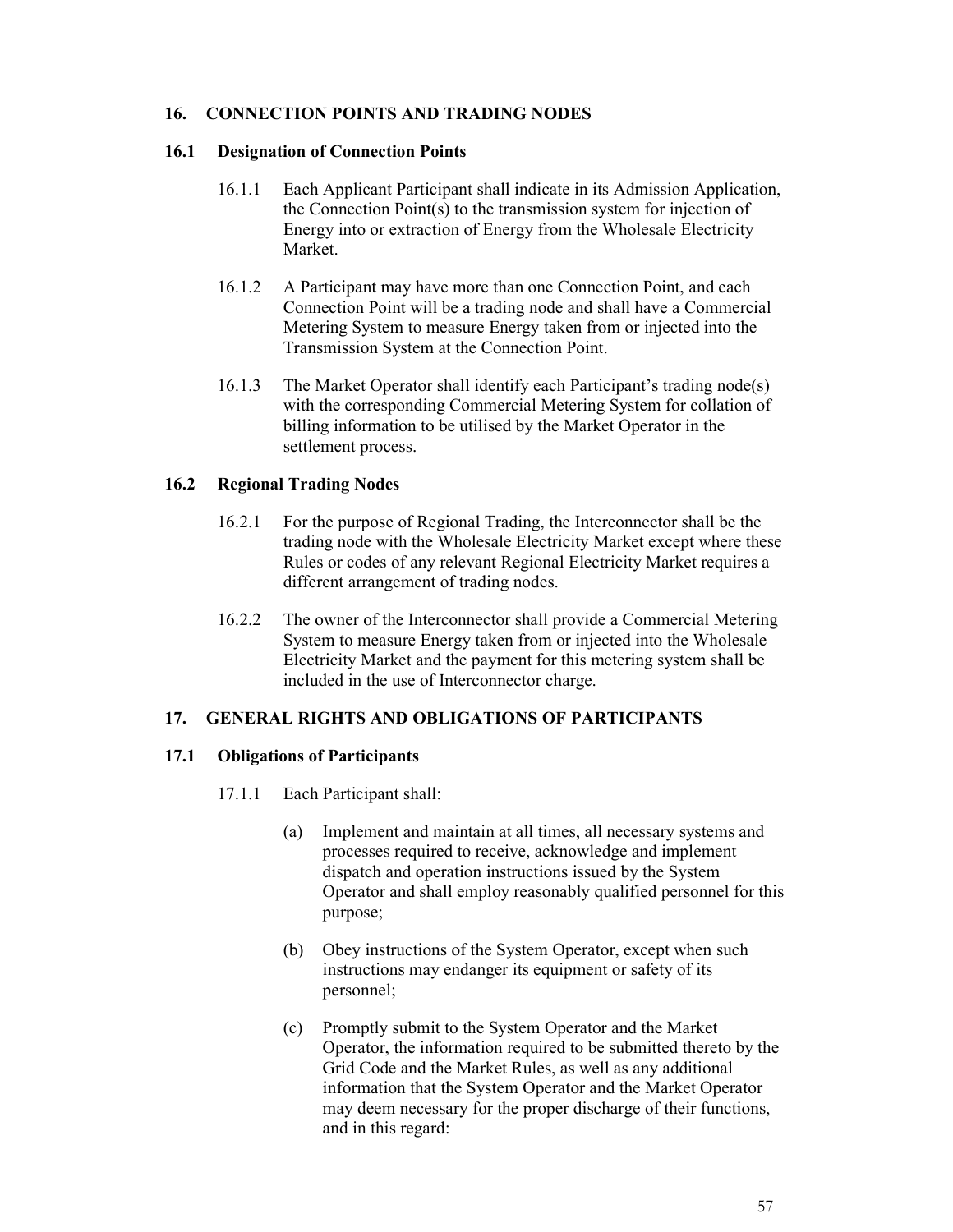- (i) ensure that any information so submitted is, to the best of its knowledge, true and accurate; and
- (ii) notify the System Operator and the Market Operator of any change in such information as soon as possible.
- (d) Promptly pay any charges that accrue to it as a result of the Wholesale Electricity Market's settlement and billing process in accordance with these Rules.
- (e) At all times, maintain a Security Cover of an amount not less than the quantity notified to the Participant by the Market Operator pursuant to Rule 15.3; and
- (f) Maintain a bank account for the administration of the Wholesale Electricity Market payment system.
- 17.1.2 Each Load Participant must accept and comply with:
	- (a) the curtailment schedule in case of shortages or expected shortages for all loads that qualify and are accepted as curtailable loads;
	- (b) the load shedding plans in case of shortages; and
	- (c) any Dispatch instructions issued by the System Operator during real time operation in order to curtail loads or to carry out any load shedding required to maintain the integrity of the system under or during emergencies and/or to restore the system to normal operation after disturbances or emergencies.

### **17.2 Rights of Participants**

Each Participant shall be entitled to:

- 17.2.1 Open access to non-discriminatory transmission services, in accordance with the Grid Code;
- 17.2.2 Access to non-discriminatory system operation and market operation services by the System Operator and the Market Operator;
- 17.2.3 Access to reports and non-confidential information on the Website; and
- 17.2.4 Submit complaints to the System Operator or to the Market Operator or to the Stakeholder Advisory Panel when the Participant considers that the System Operator or the Market Operator is not complying with the Market Rules or the Grid Code.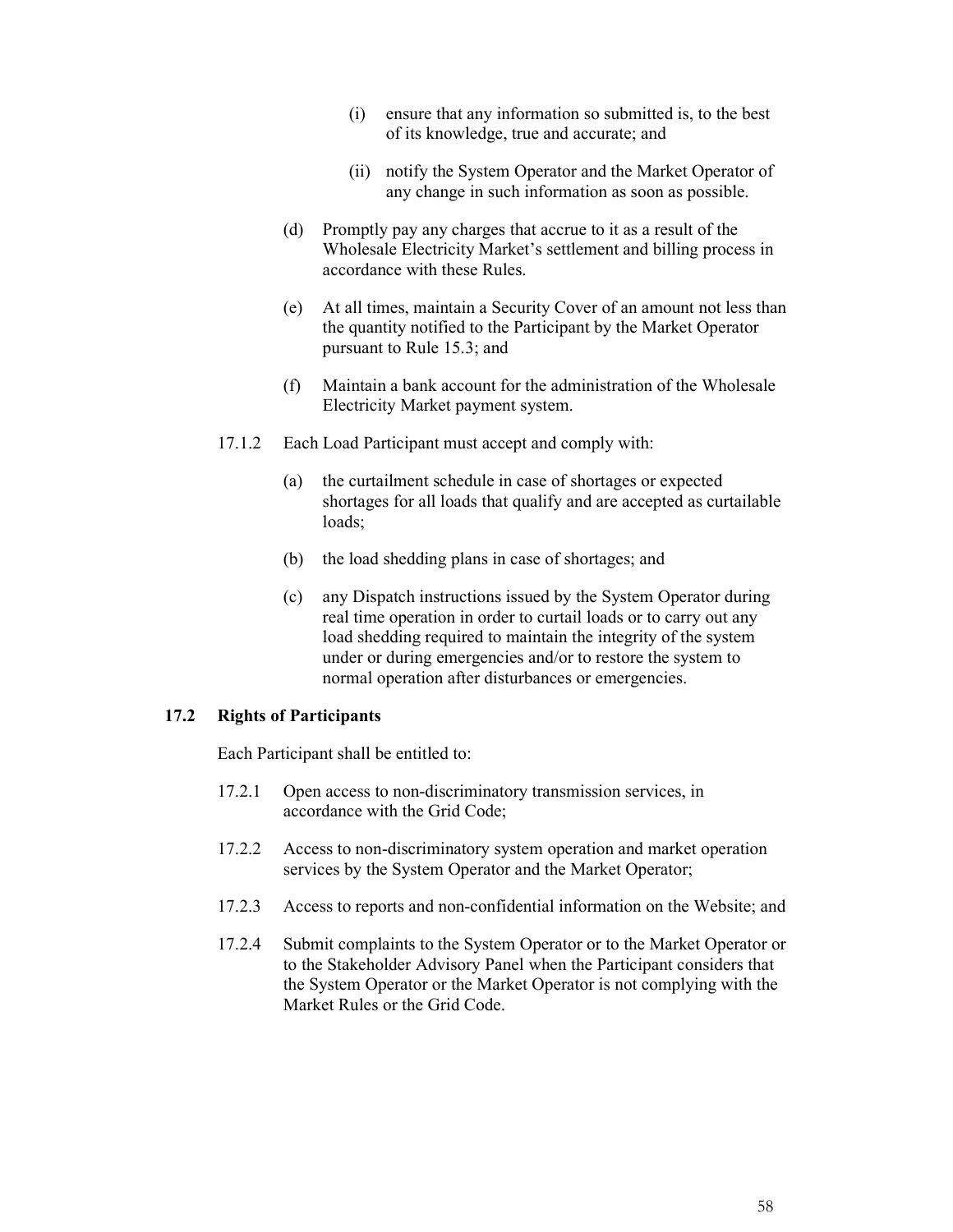### **18. COMPLIANCE**

#### **18.1 Compliance with these Rules**

Each Participant, the System Operator and the Market Operator, the TSP, and all Panels and Working Groups shall comply with the provisions of these Rules and the Grid Code.

### **19. DURATION OF THESE RULES AND MARKET PARTICIPATION AGREEMENT**

### **19.1 No fixed duration**

- 19.1.1 The Market Participation Agreement and these Rules shall have no fixed duration, and the Market Participation Agreement shall continue to bind the Market Operator and each Participant until such time as the Participant ceases to be a Participant in line with these Rules.
- 19.1.2 The relevant Market Participation Agreement shall terminate at any time that the Participant ceases to be a Participant.

#### **19.2 Termination and Continuity of Obligations**

- 19.2.1 These Rules shall continue to subsist unless and until terminated by order issued by the Minister on the occurrence of the following circumstances:
	- (a) adoption of new electricity market arrangements for the Wholesale Electricity Market, and:
		- (i) such arrangements cannot be implemented under the framework provided by these Rules, without replacing them or substantially amending them; and
		- (ii) these Rules have not been amended in accordance with the Amendment provisions to accommodate such market structure; and
	- (b) the Commission has recommended a new set of market rules to the Minister for approval.
- 19.2.2 The termination of these Rules shall not, in any way, affect existing rights and liabilities that have accrued to Participants, the TSP, the System Operator and the Market Operator prior to such termination.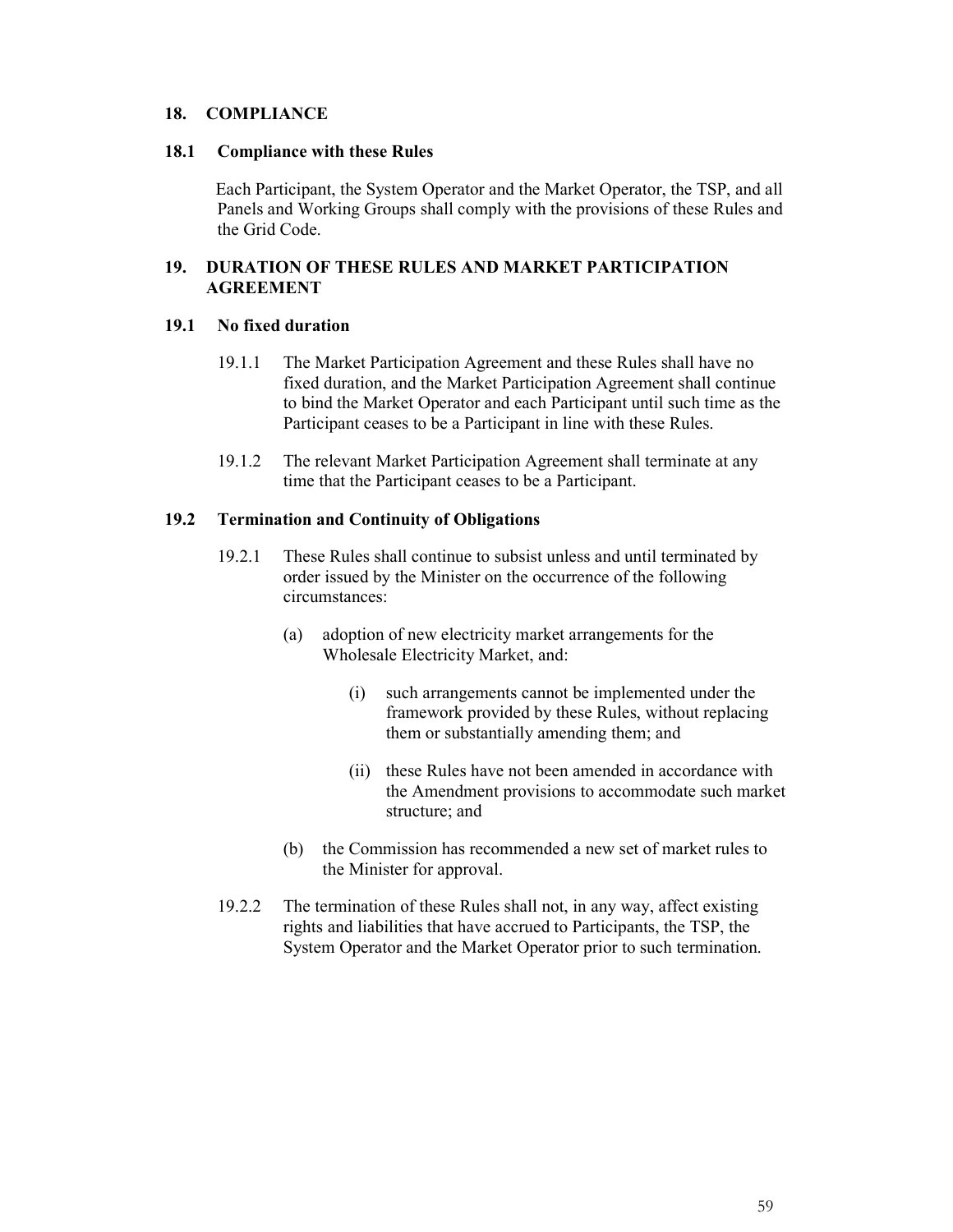# **PART 5: CONTRACTS, GENERATION ADEQUACY AND POWER PROCUREMENT DURING THE TRANSITIONAL STAGE**

## **20. CONTRACT MARKET**

### **20.1 General Conditions**

- 20.1.1 PART 5: of these Rules shall only apply during the Transitional Stage.
- 20.1.2 The Contract Market shall include all bilateral trading arrangements between Participants including Participants in another electricity market or Regional Pool which buy or sell Energy from the Wholesale Electricity Market.
- 20.1.3 The Market Operator shall prepare a Contract Market Procedure describing the timetable, format and mechanisms for exchange of information and Contract Nomination in the Contract Market in accordance with these Rules.
- 20.1.4 All contracts executed in the Wholesale Electricity Market during the Transitional Stage shall be designed in a manner which ensures that all Energy traded in the Wholesale Electricity Market is bought or sold through bilateral contracts.
- 20.1.5 In the event of energy imbalances the Market Operator shall ensure with Participants the implementation of a balancing mechanism to settle differences, in which case the balancing mechanism shall be implemented after:
	- (a) the Commission approves the mechanism; and
	- (b) necessary consequential Amendments are made to these Rules to incorporate a balancing mechanism for the Wholesale Electricity Market during the Transitional Stage.
- 20.1.6 Contracts may incorporate availability performance incentives through a two-part design, incorporating monthly Generation Capacity payments subject to target availability, or a single price contract with Energy payment reductions if performance is below target availability.

## **20.2 Obligatory Provisions in Contracts**

- 20.2.1 All contracts for the purchase and sale of Energy and Ancillary Services in the Wholesale Electricity Market during the Transitional Stage shall include provisions to the effect that:
	- (a) both parties accept to be bound by these Rules and the Grid Code;
	- (b) the Seller accepts to provide all mandatory Ancillary Services defined in the Grid Code during the Transitional Stage, and this obligation shall be deemed to be incorporated in all contracts;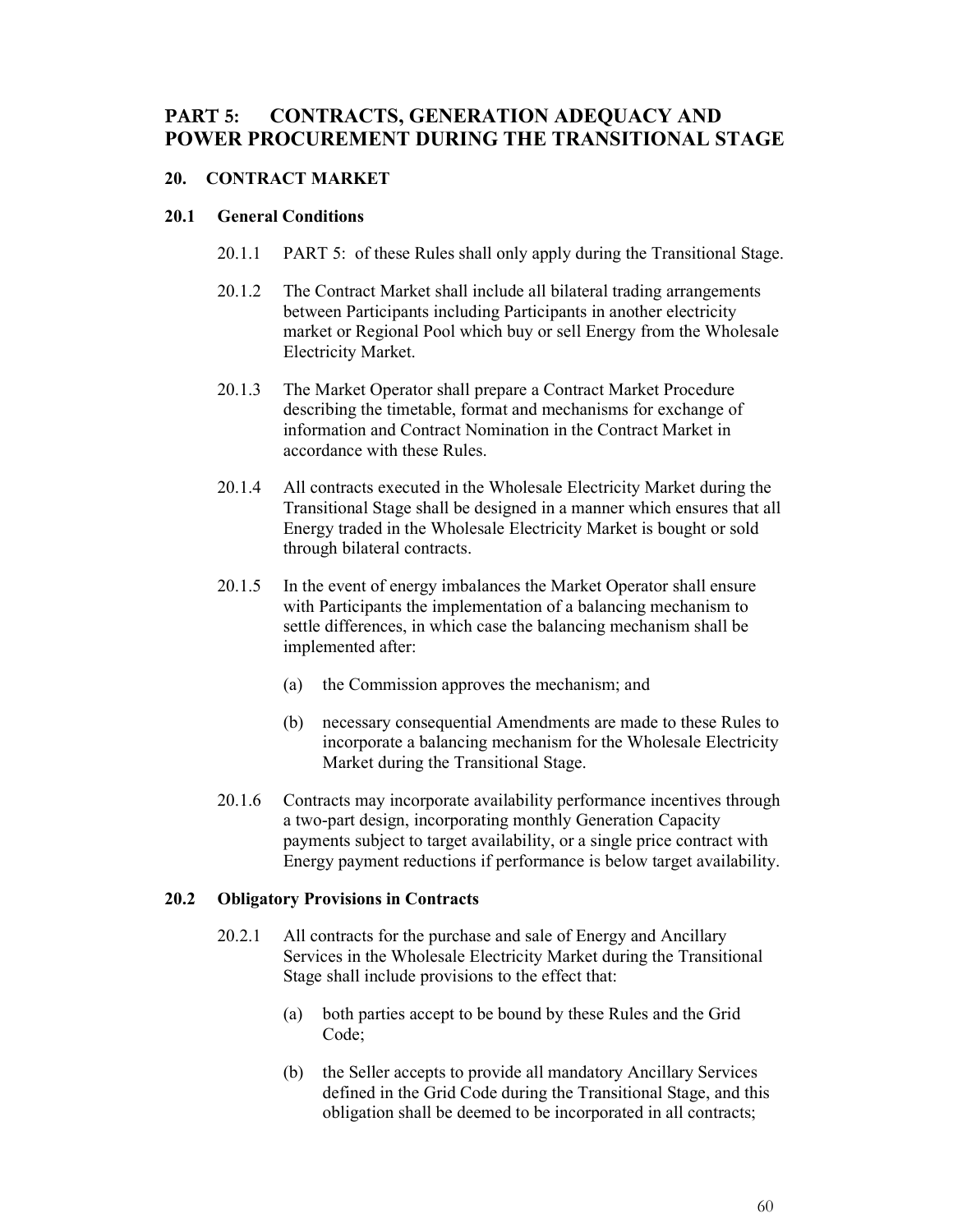- (c) both parties accept to adopt the Settlement data and quantities in the Market Operator's Settlement Statement as contract quantities, in accordance with these Rules; and
- (d) both parties agree to adopt the procedures stipulated in these Rules for the review of the Settlement data and documents and for the resolution of any dispute related thereto.

### **20.3 Contract Register**

- 20.3.1 The Market Operator shall establish and maintain a Contract Register in which it will keep contract information disclosed to it by Participants pursuant to this Rule 20.3 for the purpose of:
	- (a) keeping a record of Generation Capacity and contracted quantities in order to evaluate generation adequacy; and
	- (b) assisting the Commission in evaluating the load covered by contracts entered into by each Distributor.
- 20.3.2 The Contract Register shall not contain any price or other commercially sensitive information.
- 20.3.3 The Contract Register shall document the power contracted from each Generator and bought by each Participant and for this purpose, shall record:
	- (a) for each Contract:
		- (i) contracting parties, identifying Seller and Purchaser;
		- (ii) duration of the Contract;
		- (iii) profile of the contracted Generation Capacity over the duration of the contract;
		- (iv) profile of the contracted Energy over the duration of the Contract; and
		- (v) the mechanism or formula for calculating the contracted Energy;
	- (b) for each Generator or the Special Trader, total Generation Capacity sold in Contracts; and
	- (c) for each Distributor, Eligible Customer and the Special Trader total Generation Capacity bought in Contracts.
- 20.3.4 Upon entering into a new contract in the Wholesale Electricity Market, each Participant must notify the Market Operator of the contract and request registration thereof.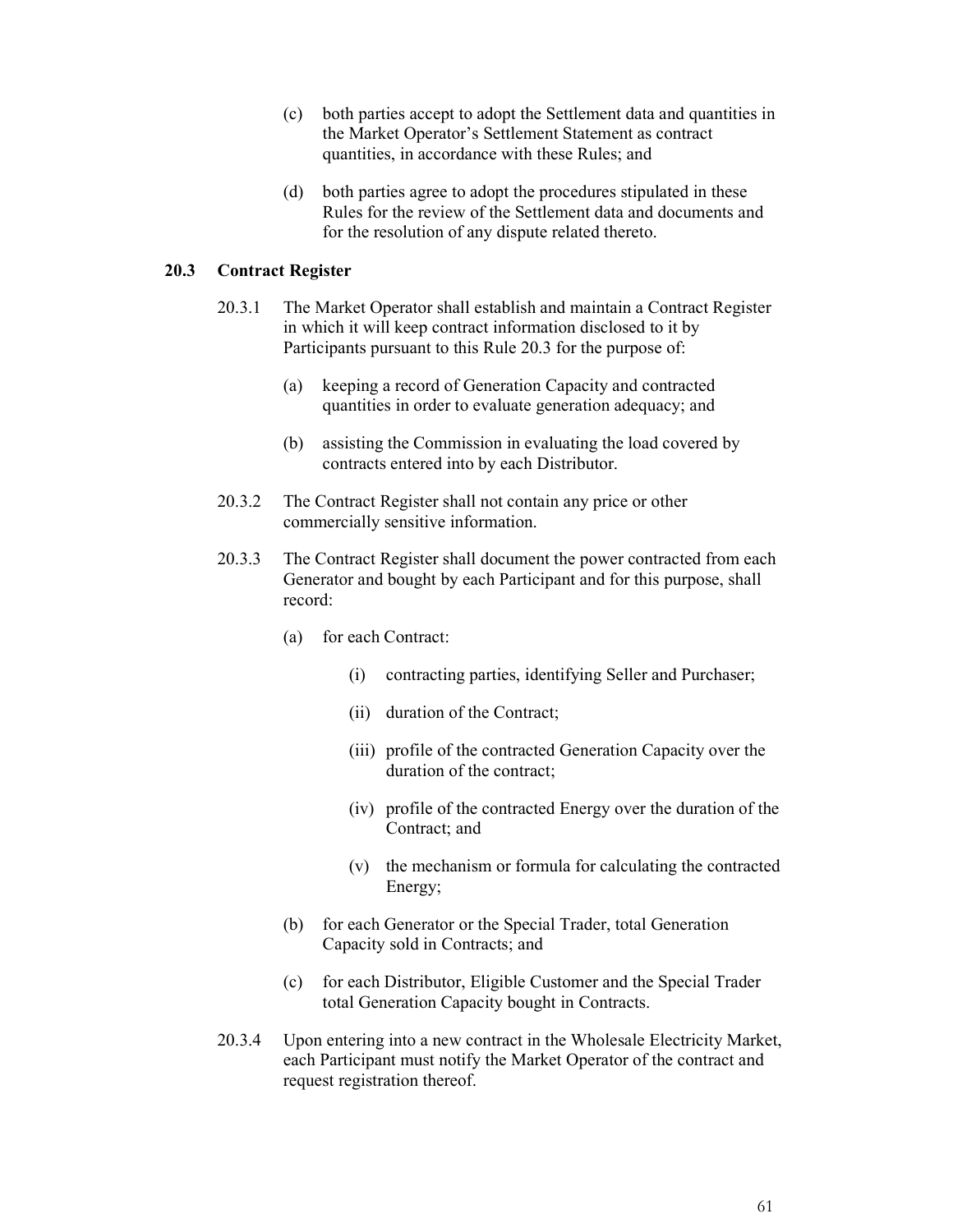- 20.3.5 A Participant shall notify the Market Operator of any Regional Trading contract that it entered into and shall submit to the Market Operator, relevant information related to Regional Trading and expected schedule in the Interconnector.
- 20.3.6 Each Participant must notify the Market Operator of any modification to the contracted quantities stipulated in any registered contract not later than three days after the Participant agrees to such modification and not later than one week before the time that Market Operator is required to initiate the calculations for the monthly settlement process.
- 20.3.7 The Market Operator shall publish on the Website, the form to be utilised by Participants in requesting registration of a contract or notifying the Market Operator of changes to a registered contract. The form shall request all the information required by the Market Operator for proper discharge of its functions, including:
	- (a) the contracting parties, identifying Seller and Purchaser;
	- (b) duration of the contract; and
	- (c) the contract Energy nomination, that is, the mechanism or formula to be applied in determining the Energy sold in the contract, to enable the Market Operator calculate the contracted Energy for the settlement process in accordance to these Rules, and the information shall, in the case of:
		- (i) a new contract, describe the mechanism or formula as well as the metering points over the duration of the Contract; and
		- (ii) modification to a registered contract, describe the changes to the mechanism or formula or metering points, and the dates from which the change take effect;
	- (d) the contracted Generation Capacity nomination and the information shall, in the case of:
		- (i) a new contract which contracts Energy and Generation Capacity, contain a profile of the contracted Generation Capacity over the duration of the Contract;
		- (ii) modification to a registered contract which contracts Energy and Generation Capacity, describe the changes in the profile of the contracted Generation Capacity and the dates from which the changes take effect; and
		- (iii) a contract that does not contract Generation Capacity, the average contracted Energy which shall serve as the monthly Generation Capacity of the contract for the purpose of these Rules and for the Contract Register; and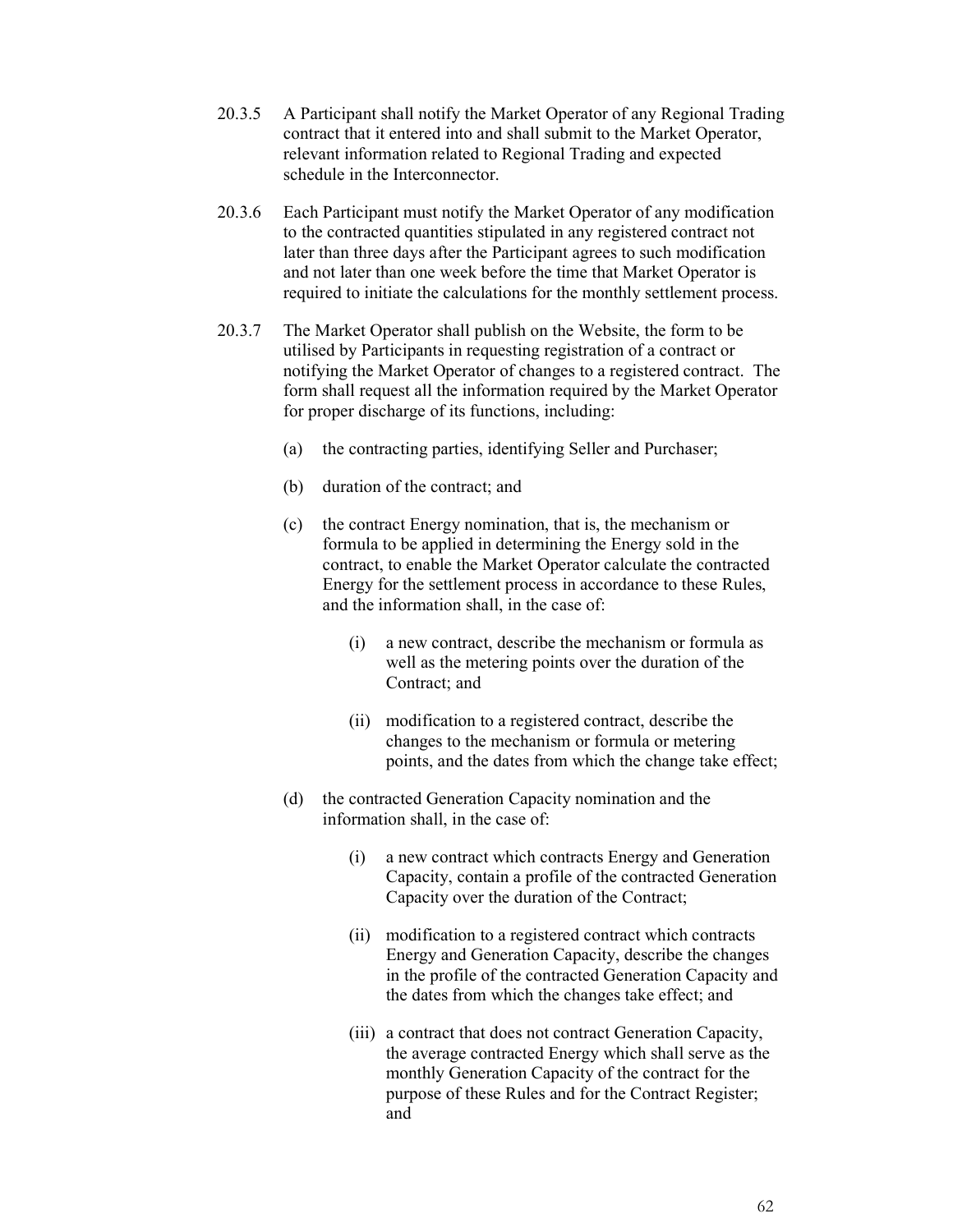- (e) Any other information required by the Market Operator for the settlement process in accordance to these Rules.
- 20.3.8 The contracted Energy may be nominated as:
	- (a) a fixed quantity (MWh); or
	- (b) a percentage of metered consumption, if the Purchaser is a Load Participant; or
	- (c) a percentage of metered generation of the Seller; or
	- (d) any other formula that clearly establishes the method of computation PROVIDED THAT the Market Operator obtains all the necessary data for the computation before initiation of the settlement process.
- 20.3.9 Except in the case of a contract for Regional Trading, the two parties to a contract may present a single notification of, and request for registration of a new contract or modification of an existing contract, provided that representatives of both Participants sign the notification. In that event, the Market Operator shall treat the notification as if both presented a notification with the same information.
- 20.3.10 The following Rules shall apply when one or both parties to a contract present a notification thereof to the Market Operator:
	- (a) Upon receipt of a request to register a contract, the Market Operator shall acknowledge receipt and inform the party submitting it whether or not the other party has also submitted a notification and request for registration.
	- (b) If each party submits a request for registration but material differences exist in the information submitted by them, the Market Operator shall reject the request for registration and request the Participants to resubmit the request for registration, indicating the differences in the information presented for registration.
	- (c) If only one party has submitted the request for registration and the request is not signed also by the other party, the Market Operator shall notify the other party requesting confirmation within the next five (5) Business Days. If the Market Operator does not receive a response from the other party within this deadline, or the other party informs Market Operator that it disagrees with the information submitted, the Market Operator shall reject the registration and inform the Participant that submitted the request, indicating its reasons for rejecting the request for registration.
	- (d) Upon verifying that both parties agreed on the information and terms notified, the Market Operator shall, within five (5)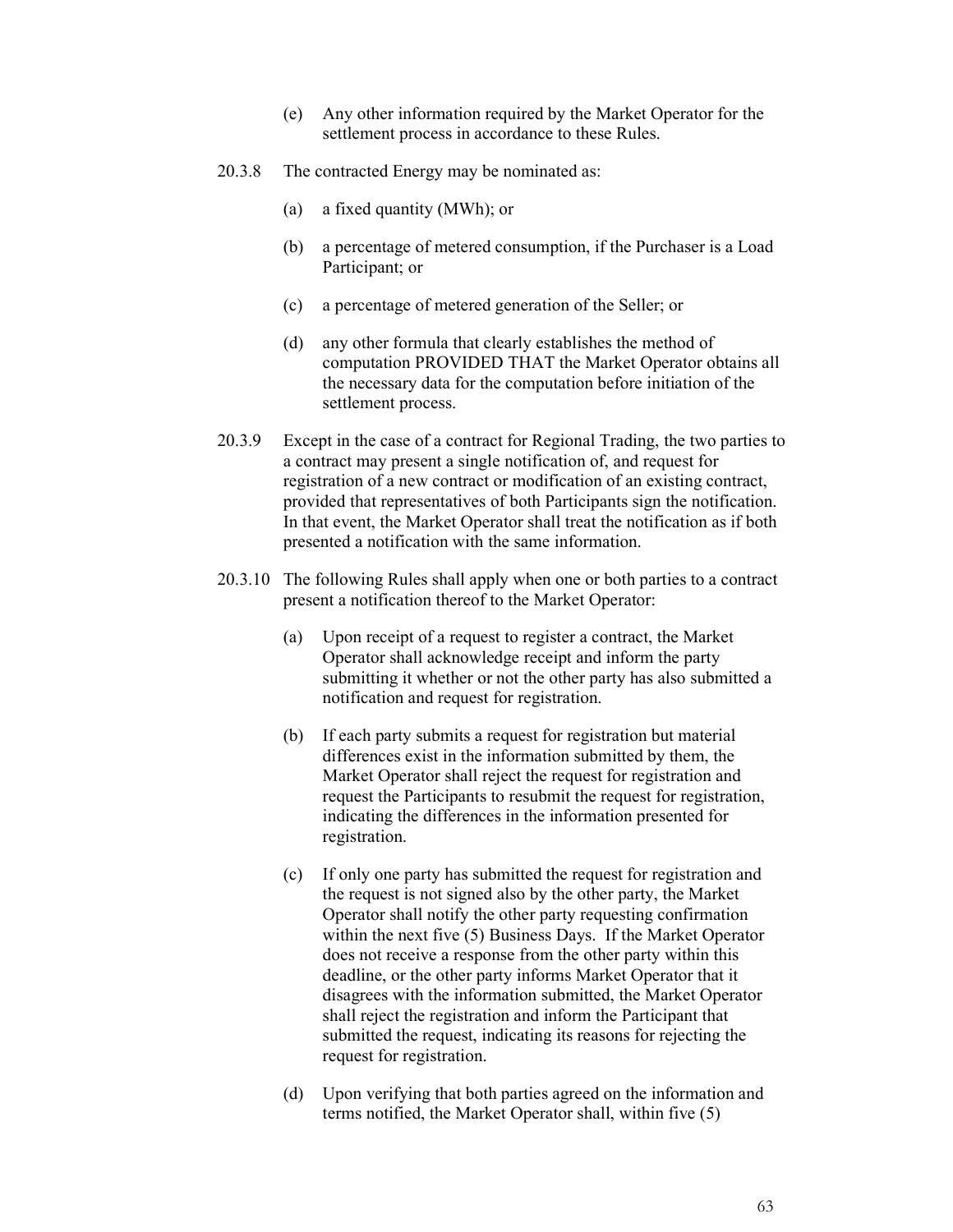Business Days, register the contract and notify both parties of the registration.

- 20.3.11 The Market Operator shall update the Contract Register when:
	- (a) a new contract is notified to it by Participants;
	- (b) it is notified by Participants of a modification to a registered contract; or
	- (c) a registered Contract ends.

#### **20.4 Who Settles Contracts**

- 20.4.1 Successor Generators and NIPP Generators shall have their outputs paid for by the MO under a Settlement Agreement.
	- (a) The Settlement Agreement shall end when the Successor Generator or NIPP Generator has been privatised.
	- 20.4.2 Successor Distributors shall pay for their offtakes to the MO under a Settlement Agreement.
		- (a) The Settlement Agreement shall end when the Successor Distributor has been privatised.

#### **20.5 Vesting Contracts**

- 20.5.1 Vesting Contracts are a group of individual contracts between the Special Trader on the one hand and a Distributor on the other, under which each Distributor would agree to purchase generation from the Special Trader on the same conditions and prices as the other Distributors. Each Vesting Contract shall define the procedure for administration and settlement thereof.
- 20.5.2 Vesting Contracts are designed to share Generation between all Distributors during the Transitional Stage and for this purpose; each Distributor will have its own contract with the Special Trader.
- 20.5.3 Vesting Contracts shall have the following features:
	- (a) All contracts with the Special Trader will have the same conditions and pricing system.
	- (b) Contract quantities sold to each Distributor shall be calculated by assigning the Energy purchased by the Special Trader to each Distributor's contract proportionally to the total Energy requirements of each Distributor.
	- (c) The calculation of the contract quantity for each Distributor shall be administered by the Market Operator as part of the Wholesale Electricity Market settlement process.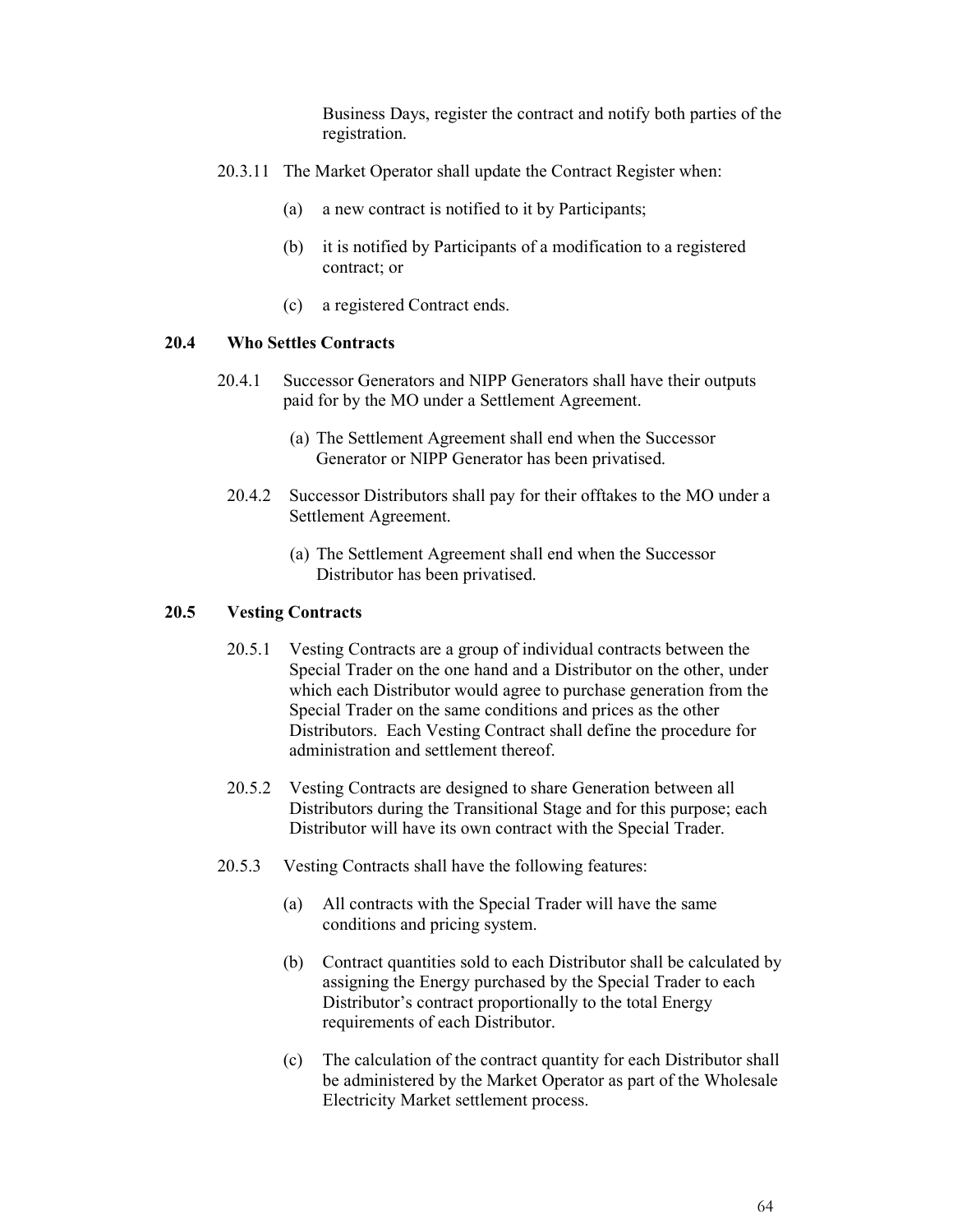(d) Each Vesting Contract shall define the manner in which contract quantities shall be calculated for the purpose of novation at the start of the Medium Term Market, to enable the Vesting Contracts transform into bilateral contracts when the Balancing Market is established.

#### **20.6 Power Purchase Agreements**

20.6.1 All other contracts for the purchase of electricity from Generators shall be through Power Purchase Agreements.

## **21. GENERATION ADEQUACY**

#### **21.1 Annual Load Projections Report**

- 21.1.1 Before the end of October in each year, the System Operator shall prepare a report, to be known as the Load Projection Report, of the monthly Energy and system peak load forecast for the next ten (10) years. The forecast shall identify projections for each Distributor and total for the system under three growth projection scenarios as follows:
	- (a) expected (average) scenario;
	- (b) low growth scenario; and
	- (c) high growth scenario.
- 21.1.2 In preparing the Load Projection Report, the System Operator shall use adequate load forecast models and inputs that represent, to the best of its knowledge, the future load growth given available information, macroeconomic parameters and expected new connections. The System Operator shall use available information, considering:
	- (a) data and hypotheses provided by Load Participants, verifying the consistency of these forecasts and its compatibility with expected and historical growth;
	- (b) historical data and trends with respect to Load growth;
	- (c) past trends, day type, and special events; and
	- (d) other variables (economic growth, weather forecast, and macroeconomic parameters, etc.) and hypothesis that may affect load.
- 21.1.3 Before finalising the Load Projection Report for each year, the System Operator will publish the preliminary Load Projection Report on its website for the purpose of consultation with Participants.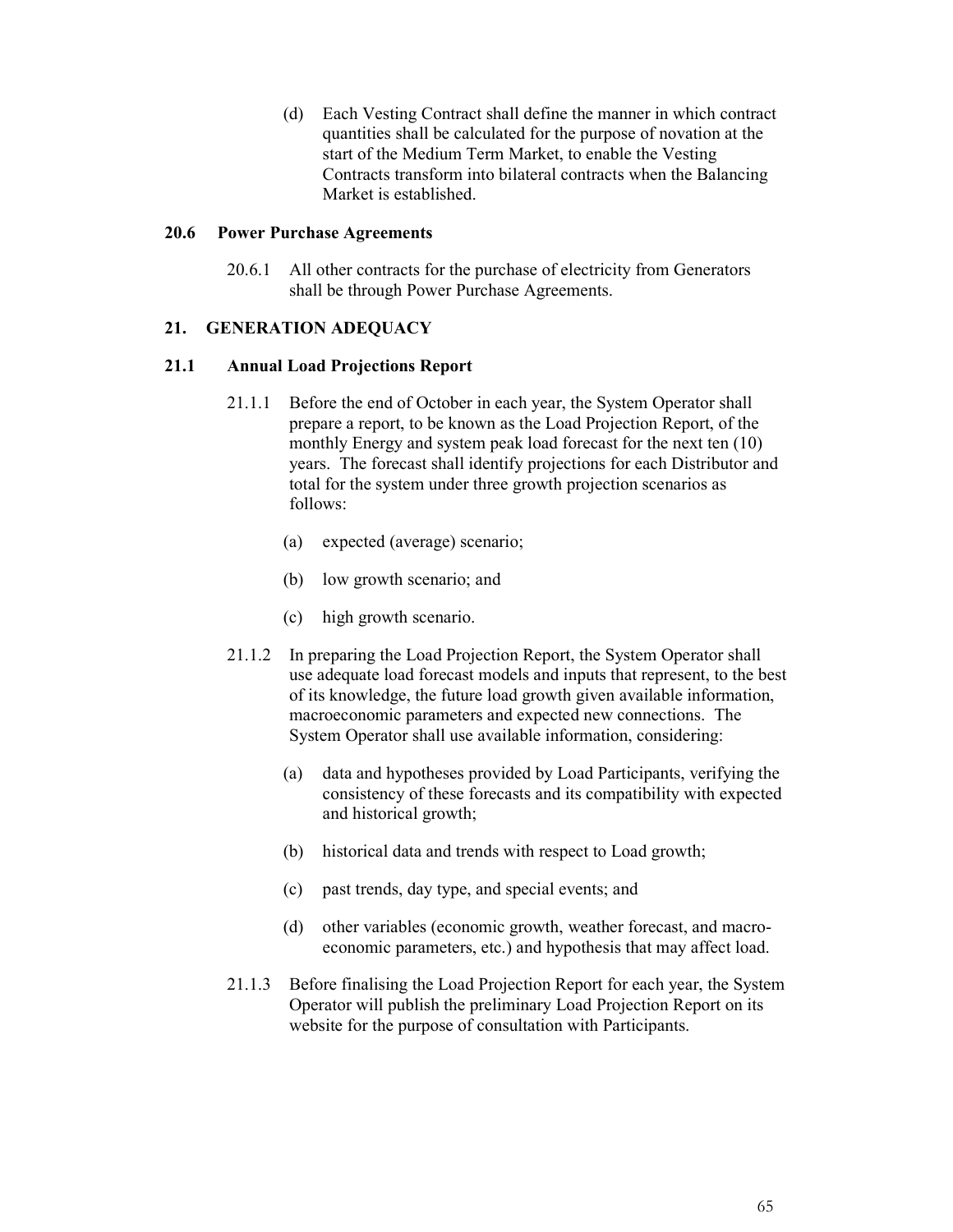- 21.1.4 If a Load Participant or the Special Trader believes that the system load forecast contained in the preliminary Load Projection Report published by the System Operator is not adequate, the Participant may notify the System Operator of its concerns, providing information to justify and validate those concerns. The System Operator shall analyse the observations and information provided and if necessary, adjust the Load forecast and for this purpose:
	- (a) the System Operator shall answer the concerns of the Participant;
	- (b) the System Operator may organise meetings to further discuss and explain the proposed corrections, if any, to the Load Projection Report; and
	- (c) in the event that the System Operator and the Participant are unable to reach an agreement on the objection or observation, the System Operator will make the decision which, to the best of its knowledge, is correct, provided that in all such cases, the Load Projection Report shall include the rejected observations and objections.
- 21.1.5 The System Operator must define the reserve requirement in MW that will ensure adequacy of Generation in the Wholesale Electricity Market. The System Operator may determine the maximum size of Generating Units to avoid the need for excessive Spinning Reserve to cover the loss of that Generating Unit and for this purpose, may require extension, repowering or reconfiguration of a Power Station during the procurement process.
- 21.1.6 The System Operator shall review the Transmission system plan and projected new connections, taking into consideration Transmission constraints and weaknesses, planned improvements and expansion, in order to identify the best location for additional generation and available capacity for Interconnectors for Regional Trading.
- 21.1.7 Each Load Projection Report shall describe for each month of the ten year period covered therein:
	- (a) forecast system peak Load and Energy consumption for each month of the year;
	- (b) the system Generation Capacity requirement for the forecasted system peak Load, including reserves;
	- (c) forecast Energy consumption of each Distributor;
	- (d) expected new connections;
	- (e) need for Generation Capacity reserve, if any, in each region due to expected Transmission constraints;
	- (f) best location for new Generation Capacity; and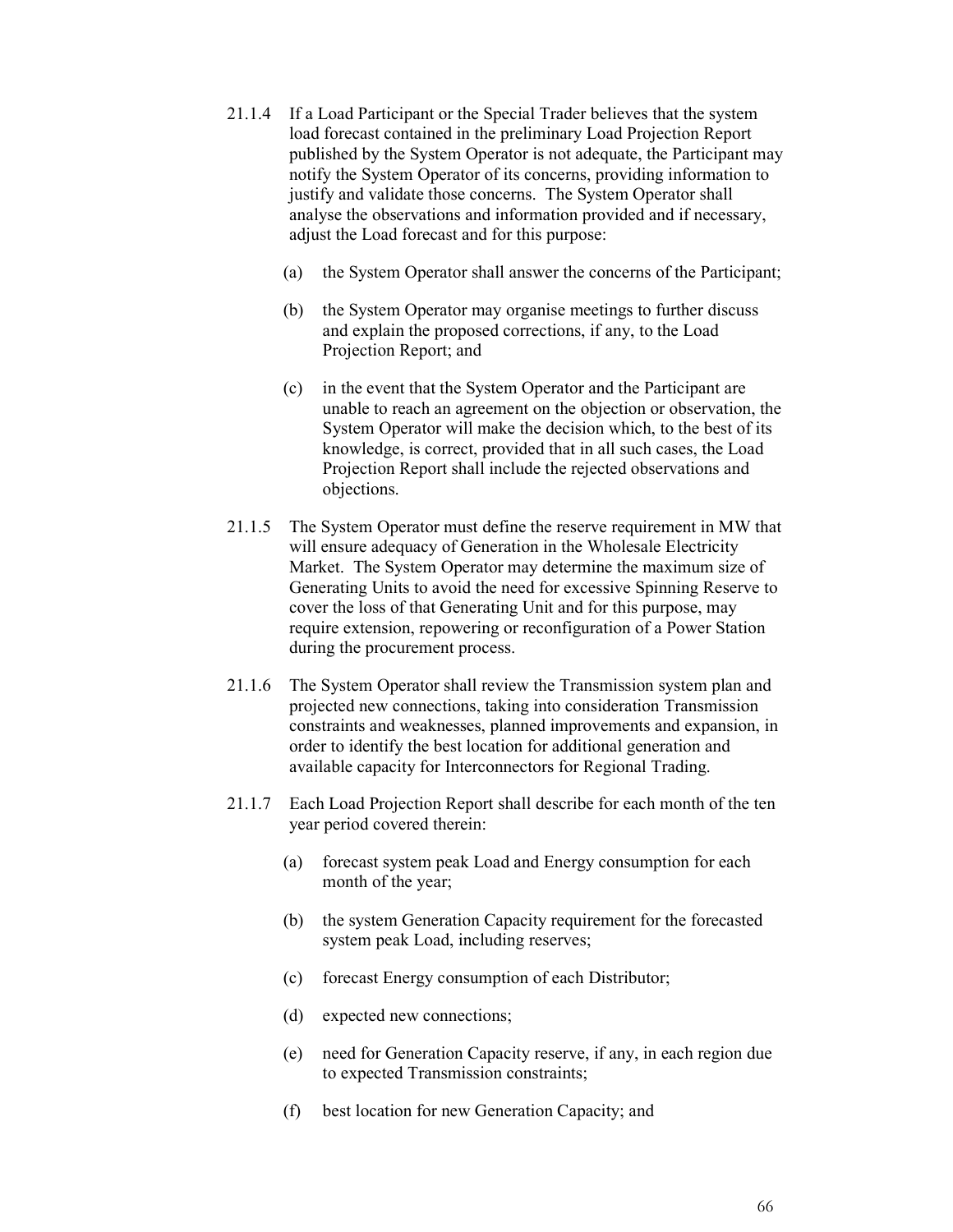- (g) available free capacity in international Interconnectors.
- 21.1.8 The System Operator shall send the proposed Load Projection Report, including an annexure with the rejected observations and objections of Load Participants, to the Commission for review and approval before publication in each year. The Commission may, if necessary require corrections to load forecast assumptions, and shall approve the Load growth forecast contained in the Load Projection Report before publication. The System Operator shall copy the Load Projection Report to the Market Operator.
- 21.1.9 The System Operator shall publish the approved Annual Load Projection Report on its website.

#### **21.2 Generation Adequacy Report**

- 21.2.1 Before the end of November in each year, the Market Operator shall evaluate the risk of shortages, if any, to cover the system Generation Capacity requirement, computed on the basis of the approved Load Projection Report and the information on contracted Generation Capacity in the Contract Register and shall prepare a Generation Adequacy Report containing the result of the evaluation.
- 21.2.2 The Generation Adequacy Report shall describe for each month of the next 10 years:
	- (a) the forecasted monthly Generation Capacity requirement; for each Distributor and total for the system;
	- (b) the Generation Capacity bought in contracts by each Distributor, Eligible Customers and the Special Trader, using the information in the Contract Register and information submitted by Participants on Contracts that are in the procurement or negotiation stage;
	- (c) the generation adequacy, reflecting any expected shortfall or available reserve, which shall be calculated by subtracting the Generation Capacity contracted for as determined in paragraph (b) from the forecasted monthly Generation Capacity determined in accordance with paragraph (a), for each Distributor and total for the system.
- 21.2.3 The Market Operator shall submit the preliminary version of the Generation Adequacy Report to the Commission for review and approval. The approved report shall be published on the Website.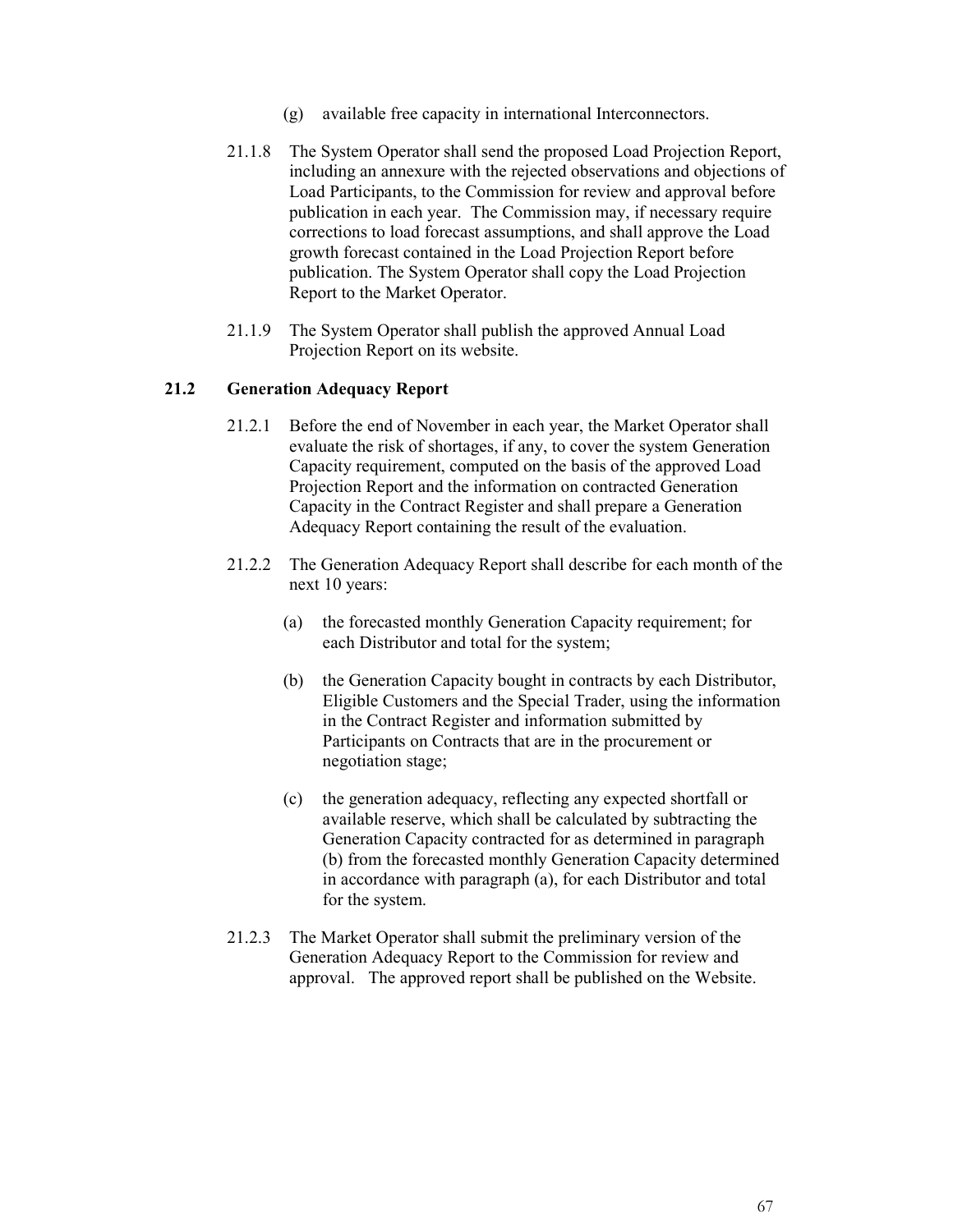# **21.3 Interim Provisions**

21.3.1 Until at such time as a Load Projection Report and a Generation Adequacy Report as defined herein are available, the Commission shall specify interim provisions to provide for a reasonable forecast of Load and Generation adequacy to be made by the System Operator and Market Operator respectively for the purposes of procurement of power under these Rules.

## **22. NEW CONTRACTS**

#### **22.1 Quantities Authorized for new Power Procurement**

- 22.1.1 The quantities to be traded in new contracts between the Special Trader and Distributors shall be decided by the Commission on the basis of the Generation Adequacy Report. Based upon the Generation Adequacy Report, the Commission shall evaluate the need for additional Generation Capacity and perform a tariff affordability test to, amongst other things, estimate the impact on tariffs of new power procurement.
- 22.1.2 Before the end of each year, the Commission shall notify the Market Operator and the Special Trader of the quantity authorized for new power procurement by each Distributor. This notice shall, amongst other things, specify:
	- (a) the annual quantity authorized for procurement in the Wholesale Electricity Market;
	- (b) the allocation of this annual quantity between each Distributor, which shall be proportional to the shortage or reserve calculated for each Distributor in the approved Generation Adequacy Report; and
	- (c) any other special provision or conditions established by the Commission.
- 22.1.3 The Market Operator shall inform the System Operator and all Participants of the authorization given by the Commission for new power procurement. The System Operator and all Participants shall have the right to send to the Market Operator within the next ten (10) Business Days their comments, observations and recommendations on the authorisation and on alternatives for new Generation or regional imports. In particular, if any Distributor is or is considering or is in the process of entering into a bilateral contract for power procurement, the Distributor shall inform the Market Operator of the power procurement to be traded in the proposed contract.
- 22.1.4 The Market Operator shall collect and summarise the comments and recommendations received on alternatives for new Generation or regional imports, and thereafter, submit the summary to the Commission and the Special Trader.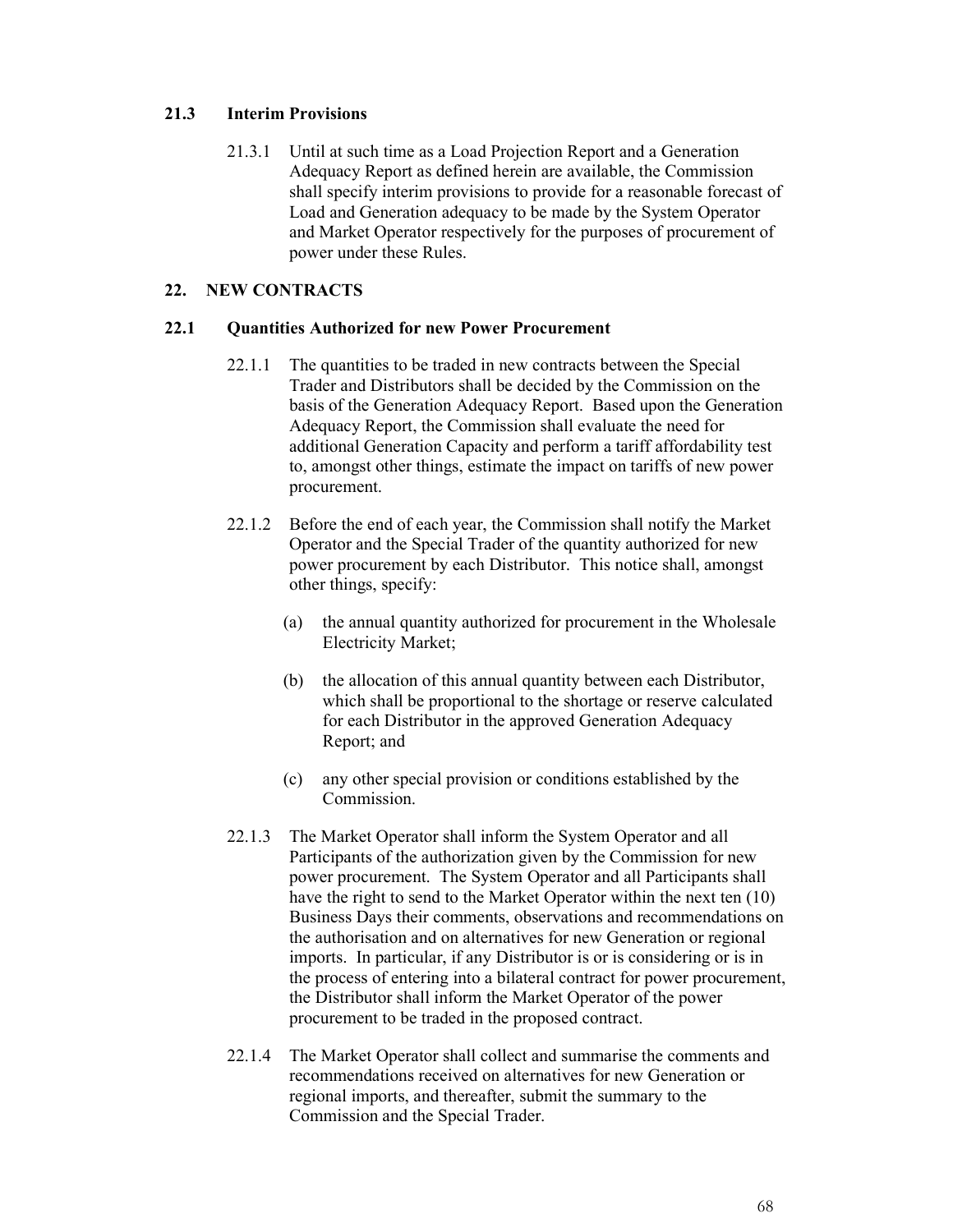# **22.2 Competitive Procurement**

- 22.2.1 Upon authorisation by the Commission, the Special Trader can initiate a procurement process for additional power up to the quantity so authorised.
- 22.2.2 When authorised by the Commission to procure additional power, the Special Trader shall be subject to a transparent and competitive procurement process. The Commission shall define procurement procedures or regulations to govern the competitive procurement process and, amongst other things, ensure transparency and selection of the least cost alternative. The Special Trader must comply with these procedures in the design, implementation and execution of the procurement documents and award of the relevant power procurement contracts.
- 22.2.3 Before the solicitation for the power procurement is published and advertised, the Commission shall be entitled to review the procurement documentation and power procurement contracts in order to ensure their compliance with the relevant procedures and regulations.
- 22.2.4 Taking into consideration Government Energy policy, alternative resources, including Nigerian generation and regional opportunities, and proposals for new generation or regional imports submitted by Participants and the System Operator, the Special Trader shall initiate a competitive power procurement process following the competitive procedures or regulations established and supervised by the Commission, using a standardized power procurement contract. The award criteria shall be based on selection of the least cost bid that may be adjusted by risk factors defined by the Special Trader and preapproved by the Commission.
- 22.2.5 The Commission shall certify that the competitive procurement solicitation and the bid selection criteria are based on selection of the least cost bid.

# **22.3 New Contracts by the Special Trader and Distributors**

- 22.3.1 The Special Trader shall inform the System Operator and the Market Operator of its proposal for Generation Capacity development with regard to the location, planning and the procurement of new Generation Capacity.
- 22.3.2 Before initiating a power procurement process, the Special Trader shall consult with Distributors on tender design and power procurement contracts, and will request certification of the procurement process by the Commission in accordance with Rule 22.2.5.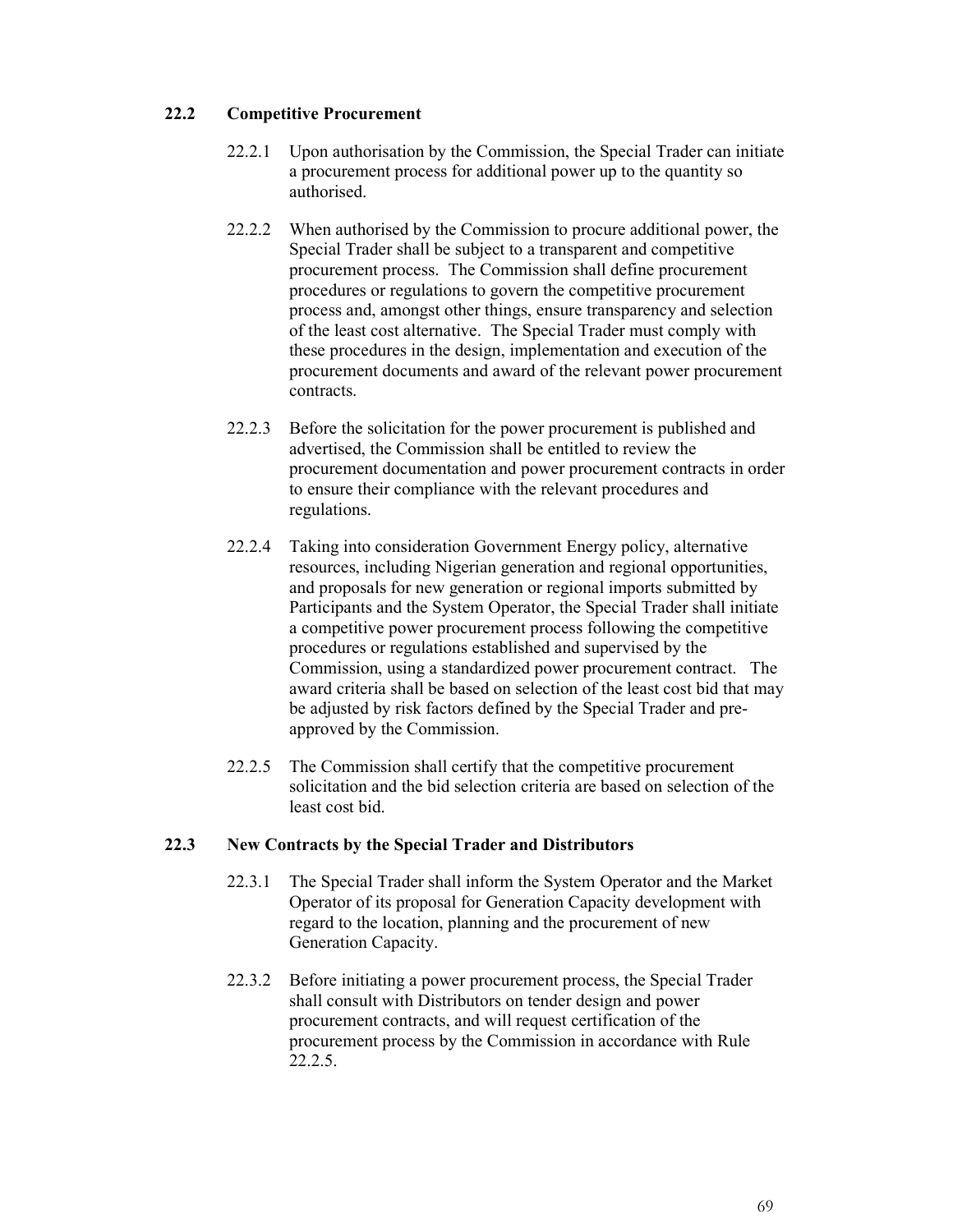- 22.3.3 The new contracts for the procurement of additional Generation Capacity by the Special Trader in the Transitional Stage shall include the following characteristics:
	- (a) The contract design shall assign construction risks as well as risk of cost overruns to the generation investor.
	- (b) Effective dates and prices or price formula shall be defined clearly at the time that the new contract is signed.
	- (c) If any capacity charges are included in the contract, it shall be based on an availability target that shall not be lower than a standard availability defined by the Commission.
	- (d) In order to simulate future bilateral contracts, the quantity assignment in the contracts shall be proportional to Energy consumption of each Distributor.
	- (e) Each contract will include the provisions for novation thereof, to enable its transformation into a bilateral contract between the Generator and the Distributor when the Commission declares that the conditions for the novation have been fulfilled, when the Special Trader shall be eliminated from the procurement arrangement.
- 22.3.4 The Special Trader shall procure new power and Ancillary Services in an open, transparent, and competitive manner, and shall evaluate procurement bids and prepare a bid selection report in accordance with the competitive procedures defined by the Commission pursuant to Rule 22.2, unless the circumstances require otherwise and the Commission allows or requires an alternative method.
- 22.3.5 The Special Trader shall inform the Commission and Distributors of proposed generation projects, and shall provide them with details of the financial proposals for the tendered power procurement contracts, including the sales prices to Distributors. The sales price from the Special Trader to the Distributors shall include, in addition to the contract price, administrative costs approved by the Commission.
- 22.3.6 On receiving this information from the Special Trader, one or more Distributors may request the Commission to approve bilateral contracts for additional power procurement, if the conditions and sales prices proposed by the Special Trader in the new power procurement would lead to higher regulated tariffs for Consumers than the bilateral contracts proposed by the Distributor(s).
- 22.3.7 If the Commission, for reasons it shall state in writing:
	- (a) rejects the proposal by the Distributor(s); and
	- (b) approves the competitive power procurement by the Special Trader;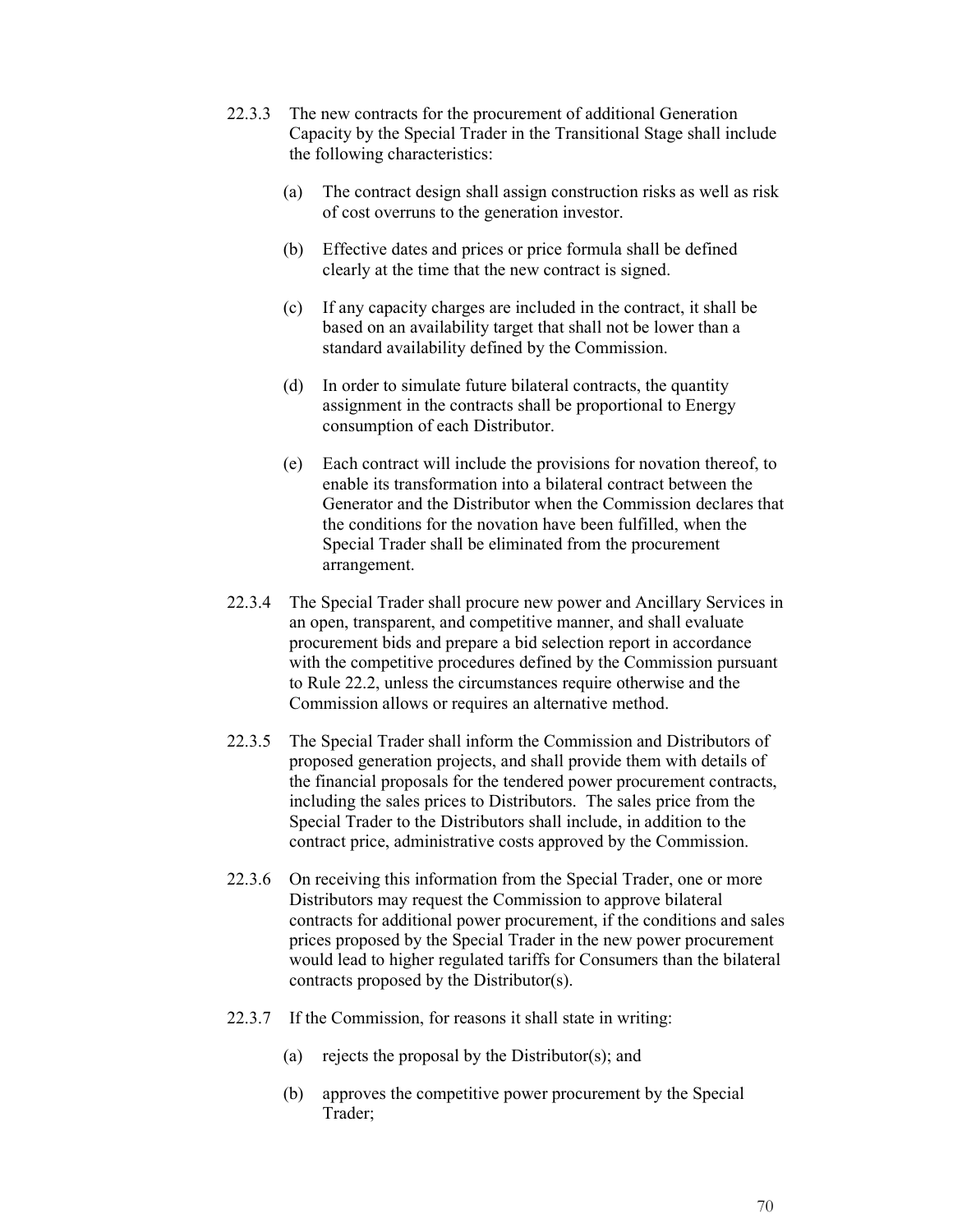all Distributors shall accept the new power procurement proposed by the Special Trader, and the Special Trader shall sign the tendered contract with the selected bidder provided that the condition in paragraph (a) shall not apply on the event that no Distributor requests the Commission to approve a bilateral contract under Rule 22.3.6.

- 22.3.8 The Commission shall ensure that the competitive procurement and selected bid complies with the tender conditions and competitive procedures, and shall authorize the transfer of procurement costs to Consumers through regulated end-consumer tariffs.
- 22.3.9 When the Commission declares that the conditions for novation have been fulfilled, the Special Trader will start the novation to Distributors or eligible customers of its purchasing contracts agreed during the Transitional Stage.

## **22.4 Bilateral Contracts by Distributors**

- 22.4.1 A Distributor may purchase Embedded Generation following the regulations defined in Rule 22.2 mutatis mutandis. Prior to such purchase, the Commission shall request an evaluation by the System Operator to verify that such local purchase does not endanger the Grid.
- 22.4.2 Subject to the immediately preceding Rule 22.4.1, a Distributor shall not enter into a bilateral contract with a Generator unless of the following conditions have been satisfied:
	- (a) Upon receipt of a proposal for power procurement by the Special Trader, the Distributor, acting alone or in conjunction with other Distributors, proposes an alternative bilateral contract at lower prices than the prices of the new power procurement proposed by the Special Trader and the Distributor(s)'s proposal is approved by the Commission, pursuant to Rule 22.3.6.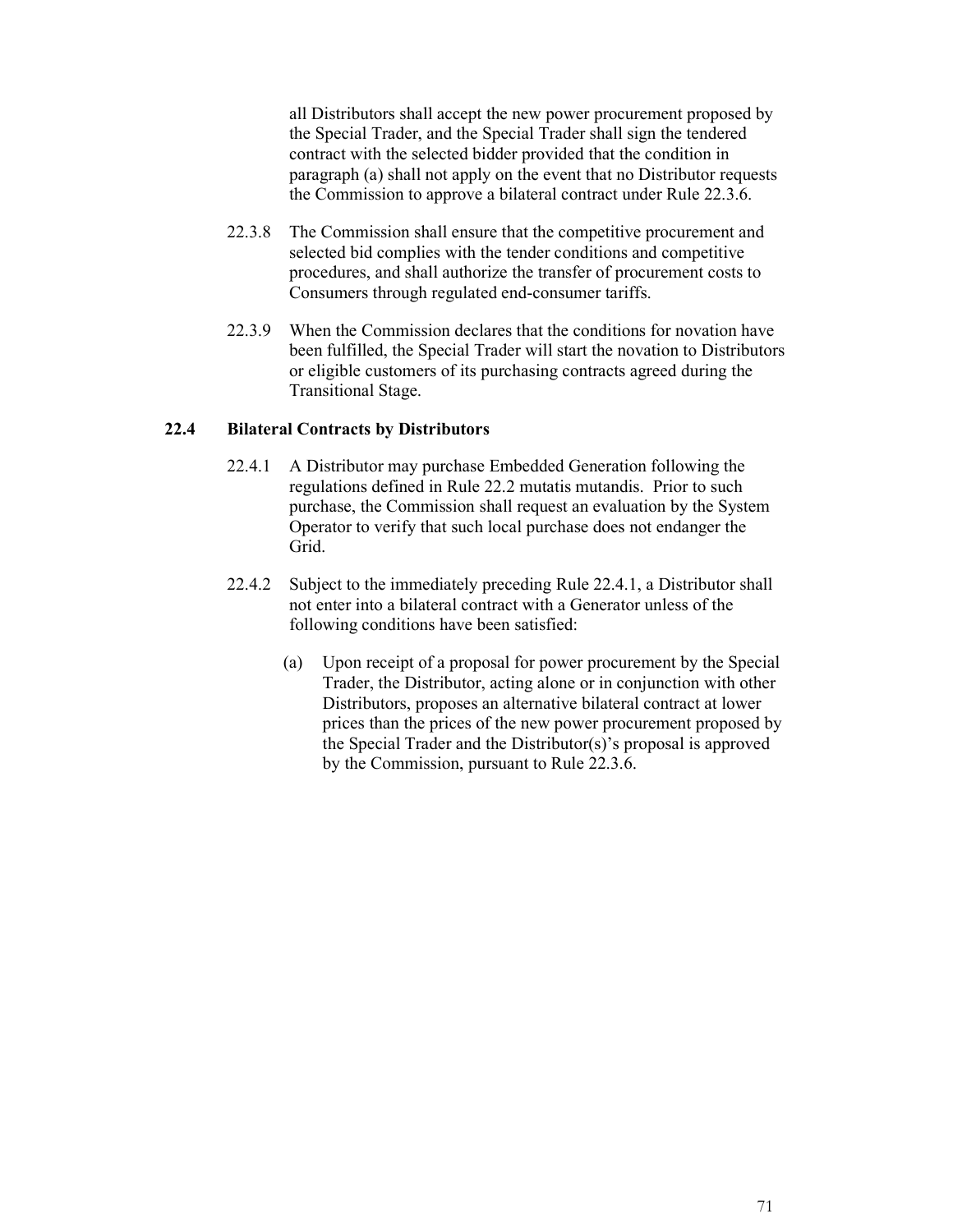# **PART 6: SUBMISSION OF SCHEDULING AND DESPATCH DATA, AND CONTRACT NOMINATION**

# **23. DESPATCH DATA**

#### **23.1 Ex-Ante Day Ahead Nominations**

#### 23.1.1 Generator's Nominations

Subject to Rules 23.1.6, 23.1.7 and 24.3.1, each Generator shall make a Day-ahead Nomination in accordance with this Rule 23, in respect of each Generating Unit comprised in a Power Station. Unless a notice to the contrary is contained in a Nomination, each Nomination shall be consistent with the operating characteristics of the Generator's Generating Units as contained in its Registered Information, and shall comprise a:

- (a) Quantity Nomination; and
- (b) Price Offer.
- 23.1.2 Contents of Quantity Nomination in respect of a non-Hydro Generating Unit

A Quantity Nomination by a Generator in respect of each Generating Unit, other than a hydro Generating Unit, shall contain:

- (a) an identification of the Generator responsible for the Generating Unit;
- (b) an identification of the Generating Unit(s) comprising the Power Station in respect of which the Quantity Nomination is made;
- (c) an availability declaration specifying:
	- (i) any unavailability or changes to the minimum and maximum capacity in MW due to technical constraints; and
	- (ii) the minimum and maximum available output from the Generating Unit that can be dispatched for the production of Energy, for each Dispatch Period of the next Dispatch Day;

Provided that the Generator shall not include in any Nomination, the capacity contracted by it with the System Operator to provide Ancillary Services or Reliability Must-Run Services from such Generating Unit;

(d) any daily Energy constraints due to fuel availability or environmental restrictions;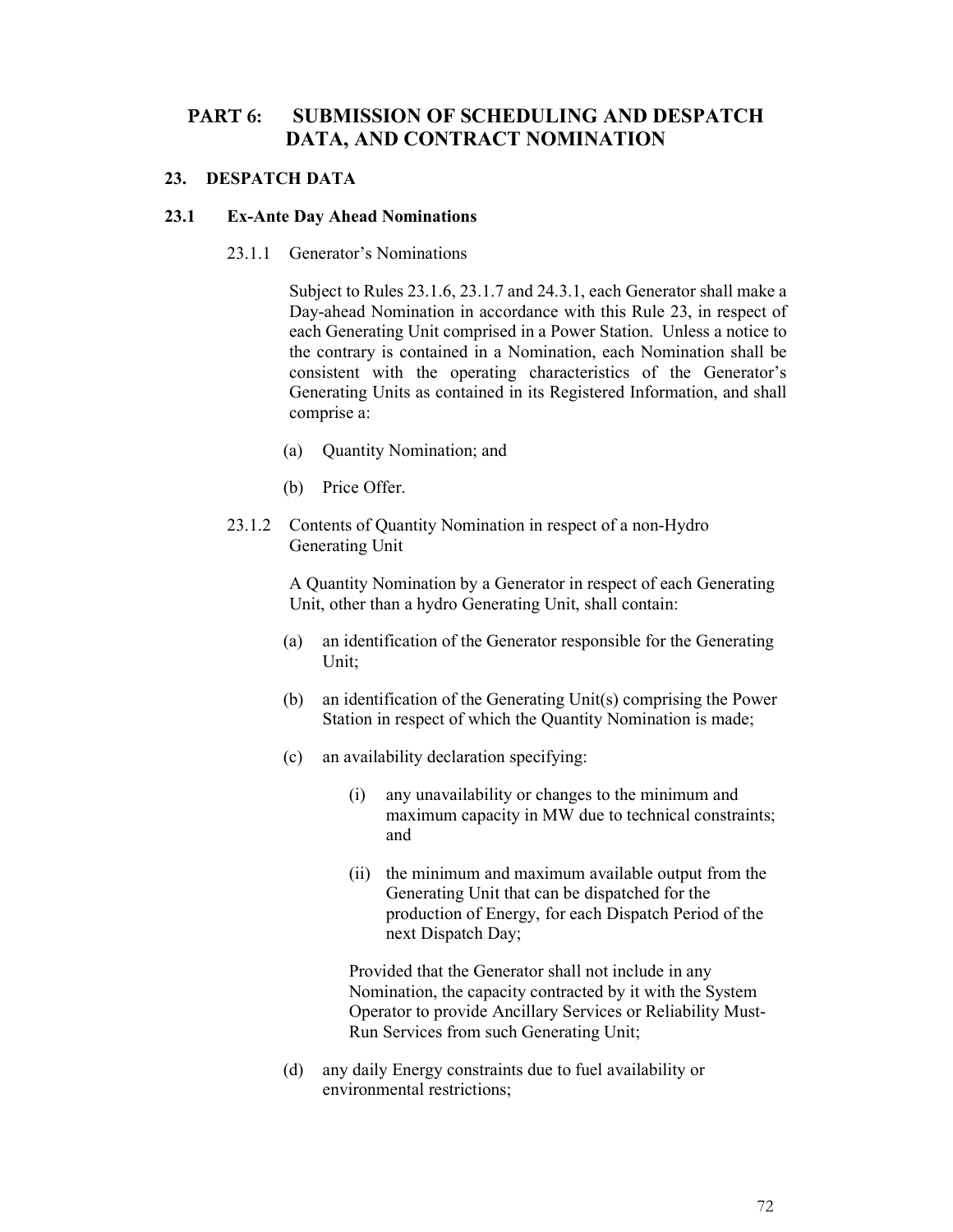- (e) any changes to the information on operation constraints relating to start up time, minimum run time and ramp rates, which was submitted by the Generator on admission and the updates made thereto from time to time; and
- (f) any other variation to the information provided by the Generator pursuant to Rule 15.1.3 on matters specified in APPENDIX 2.
- 23.1.3 Contents of Quantity Nomination in respect of a Hydro Generating Unit

A Quantity Nomination by a Generator in respect of each hydro Generating Unit shall contain:

- (a) an identification of the Generator responsible for the Generating Unit;
- (b) identification of the Generating Unit(s) comprising the Power Station in respect of which the Quantity Nomination is made;
- (c) an availability declaration specifying:
	- (i) the minimum and maximum Capacity in MW that, due to technical or reservoir constraints, is available from the Generating Unit for the production of Energy, for each Dispatch Period of the next Dispatch Day;
	- (ii) the minimum amount of Energy in MWh that must be generated hourly due to environmental or other commitments in respect of downstream water use, such as irrigation; and
	- (iii) the maximum and minimum amount of Energy in MWh that can be generated by the Generating Unit over the Dispatch Day due to environmental constraints or reservoir management,

Provided that the Generator shall not include in any Nomination, the capacity contracted by it with the System Operator to provide Ancillary Services or Reliability Must-Run Services from such Generating Unit;

- (d) any changes to the information on operation constraints or reservoir operation restrictions relating to start up time, minimum run time and ramp rates, that was submitted by the Generator on admission and the updates made thereto from time to time to; and
- (e) any variation to the information provided by the Generator pursuant to Rule 15.1.3 on matters specified in APPENDIX 2.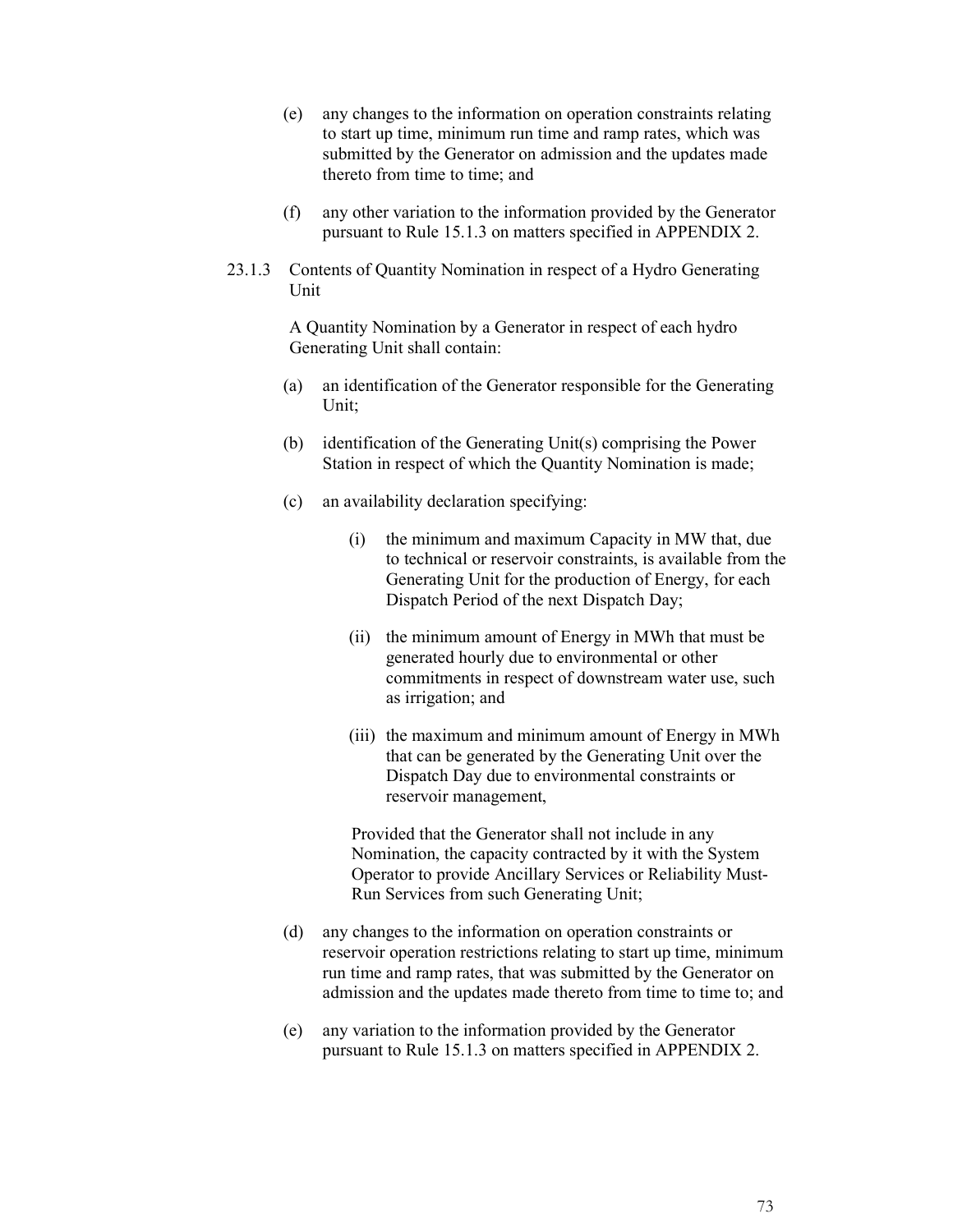- 23.1.4 The Price Offer for Thermal Generating Units
	- (a) During the Medium Term Market, each Generator shall submit a Price Offer, indicating an offer to generate Energy at a stated price in respect of each of its thermal Generating Units. The price shall reflect variable costs, taking into consideration fuel costs, heat rate, costs of operation and maintenance and environmental costs, if any.
	- (b) If, during the Transitional Stage, a Generator has entered into a contract to sell the generating capacity of a thermal plant, and the contract defines the values or formulas to be utilised in calculating one or more of the prices or cost elements comprised in the Price Offer, the Generator must notify both the Market Operator and the System Operator of the prices agreed in the contract.
	- (c) The Generator shall provide the Price Offer in the form and substance prescribed by the System Operator.
	- (d) A Price Offer in the Medium Term Market, made by a Generator in relation to a thermal Generating Unit of a Power Station in respect of which it has made a Quantity Nomination in accordance with Rule 23.1.2, shall, subject to Rule 23.1.6, consist of the following:
		- (i) One each of a "Hot Start Price", a "Warm Start Price" and a "Cold Start Price", given in  $\mathbb{H}/\mathsf{Start}$ , each corresponding to the period for the Generating Unit has been off-load;
		- (ii) up to three (3) monotonically increasing Energy Prices in  $N/MWh$  expressed as a function of MW output over the range of capacity, that is, minimum to maximum output, declared by the Generator pursuant to Rule  $23.1.2(c)$  or Rule  $23.1.3(c)$ , as the case may be;
		- (iii) the Break Points, that is the MW levels between which a given Energy Price applies; and
		- (iv) a No-Load Price in N/hour, being the hourly fixed price required to run the Generating Unit.
- 23.1.5 The Price Offer for Hydro Generating Units
	- (a) During the Medium Term Market, each Generator shall submit a Price Offer, indicating an offer to generate Energy at a stated price in respect of each of its hydro Generating Units. The price shall reflect the Hydro Opportunity Costs of hydro generation provided that the System Operator shall dispatch the Energy offered in the Quantity Nomination economically within system constraints to minimise the total daily thermal cost plus Hydro Opportunity Costs.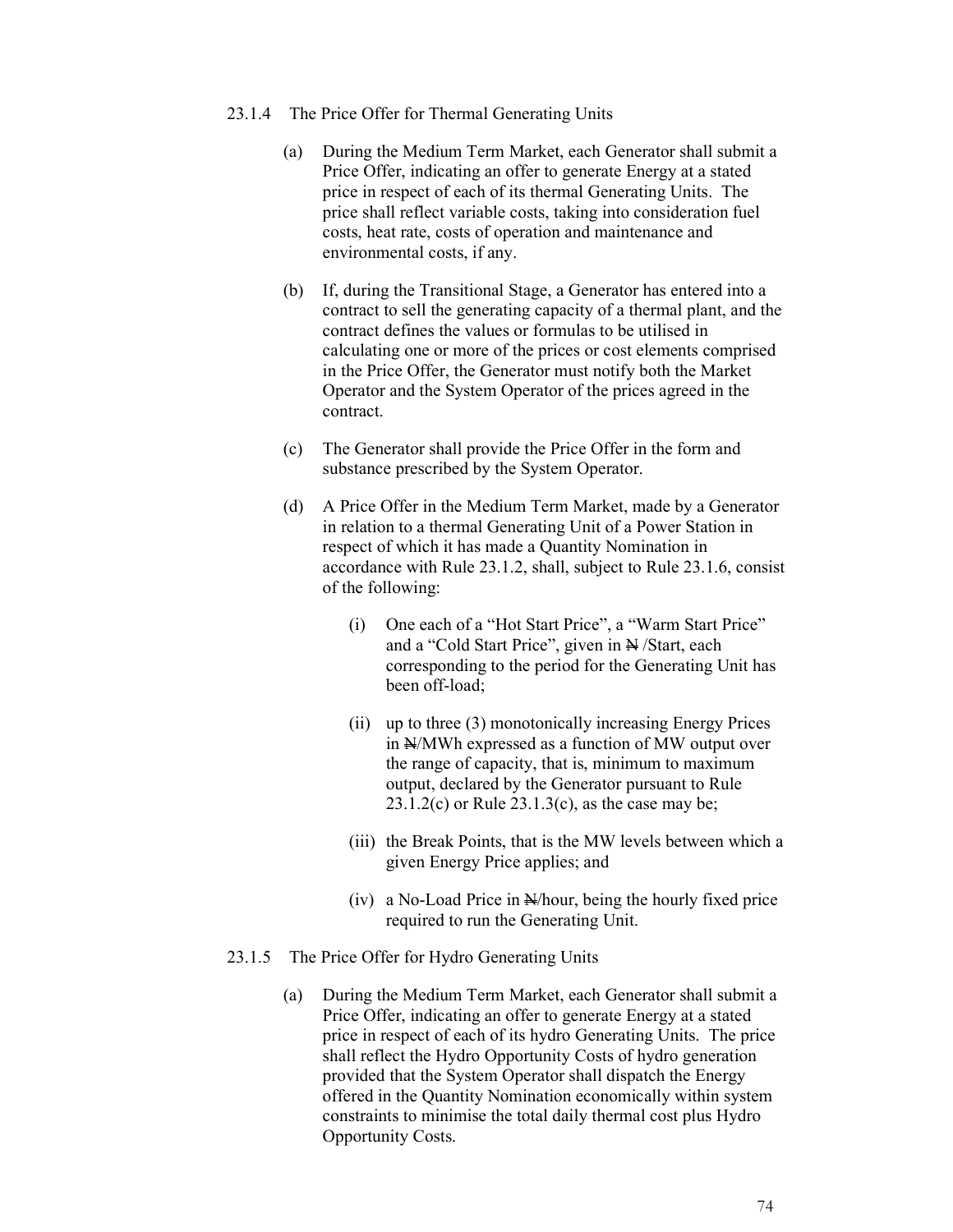(b) During the Transitional Stage, Generators shall not include a Price Offer in the Day Ahead Nomination for hydro generation provided that the System Operator shall dispatch the Energy offered in the Quantity Nomination economically within system constraints to minimise the total daily thermal cost plus Hydro Opportunity Costs.

#### 23.1.6 Restrictions on Price Offer

The Price Offer submitted pursuant to Rules 23.1.3 and 23.1.4 shall be no more than the Energy Cost in the Generator's PPA.

#### 23.1.7 Permitted Nominations

A Generator shall not submit, and the System Operator shall not accept, any Nomination with respect to a Generating Unit unless:

- (a) the Generating Unit is or is part of a Registered Facility for the provision of Energy to which the Nomination relates;
- (b) the Generator is a Registered Participant for that Registered Facility; and
- (c) the Nomination is consistent with:
	- (i) the Registered Information, as revised in accordance with these Rules;
	- (ii) the operating characteristics specified in the Participant's Registered Information, unless the Nomination indicates any variation to those operating characteristics; and
	- (iii) the Participant's reasonable expectations of the current actual capabilities of the Generating Unit; and
- (d) the Nomination is made within the time limit prescribed by this Rule 23.

#### **23.2 Submission and Validation of Contract and Dispatch Data**

23.2.1 Mode of Submission

Each Generator shall submit its Nomination, in accordance with the format prescribed by System Operator, to System Operator and Distributor in accordance with this Rule 23.

23.2.2 Acknowledgement of Submission

The System Operator shall:

(a) record the receipt of a Nomination, indicating the time that the Notification was received by the System Operator; and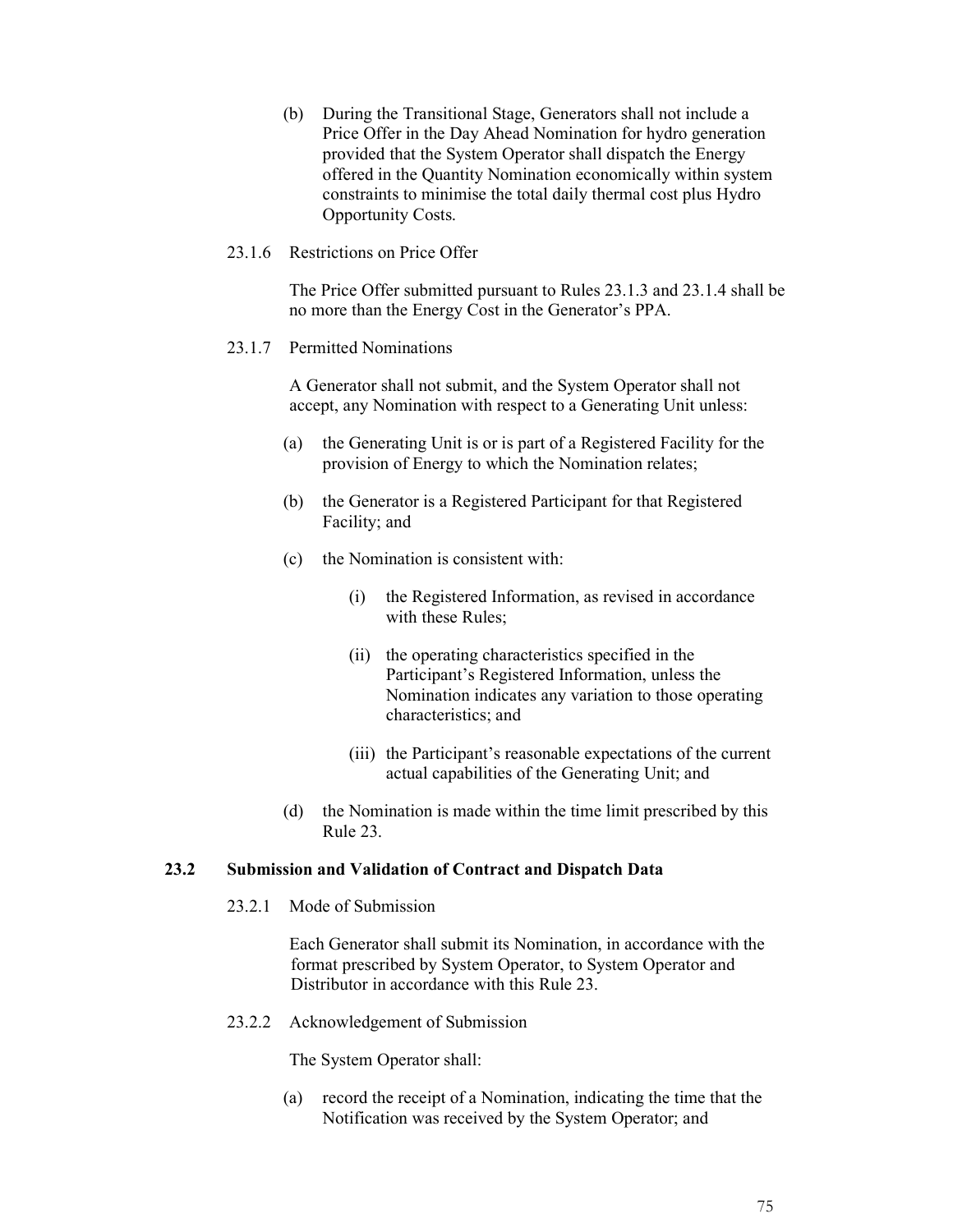- (b) confirm receipt of Nomination to the Generator that submitted same within thirty minutes of receipt of a Nomination.
- 23.2.3 Validation of Submitted Scheduling and Dispatch Data

If a Generator submits a modified Quantity Nomination, pursuant to Rule 23.5.3, the System Operator shall re-validate the Nomination received in accordance with Rule23.2.4.

- 23.2.4 Validation Process
	- (a) The System Operator shall verify the proper content, format and syntax of any Nomination submitted by a Generator, in order to:
		- (i) ensure its compliance with this Rule 23; and
		- (ii) verify the identity of the Generator and that of the Registered Facility, if applicable.
	- (b) The System Operator may also perform a technical validation to verify that the submitted Nomination does not violate the technical and operating limits applicable to the Generating Unit, as recorded in its Registered Information, subject to any modifications contained in the Quantity Nomination.

#### 23.2.5 Acceptance

Following validation of the Nomination by System Operator, the System Operator shall forward a copy of the Nomination as validated to the relevant Generator, provided that the copy of the validated Nomination shall be forwarded to the relevant Generator within 60 minutes of receipt of the Nomination by the System Operator, with a copy to the Distributor. Such communication by the System Operator shall constitute acceptance of the Scheduling and Dispatch Data.

#### 23.2.6 Rejection

- (a) The System Operator shall reject a Nomination, which:
	- (i) does not comply with the provisions of this Rule 23; or
	- (ii) violates any technical and operative limits specified in the Generator's Registered Information, unless such limits have been modified by the Quantity Nomination.
- (b) The System Operator shall provide to the Generator the reasons for rejection, not later than 60 minutes after receipt by System Operator of the Nomination and inform the quantities and prices to be used for dispatch, in accordance with these Rules.
- 23.2.7 Re-submission in Case of Rejected Data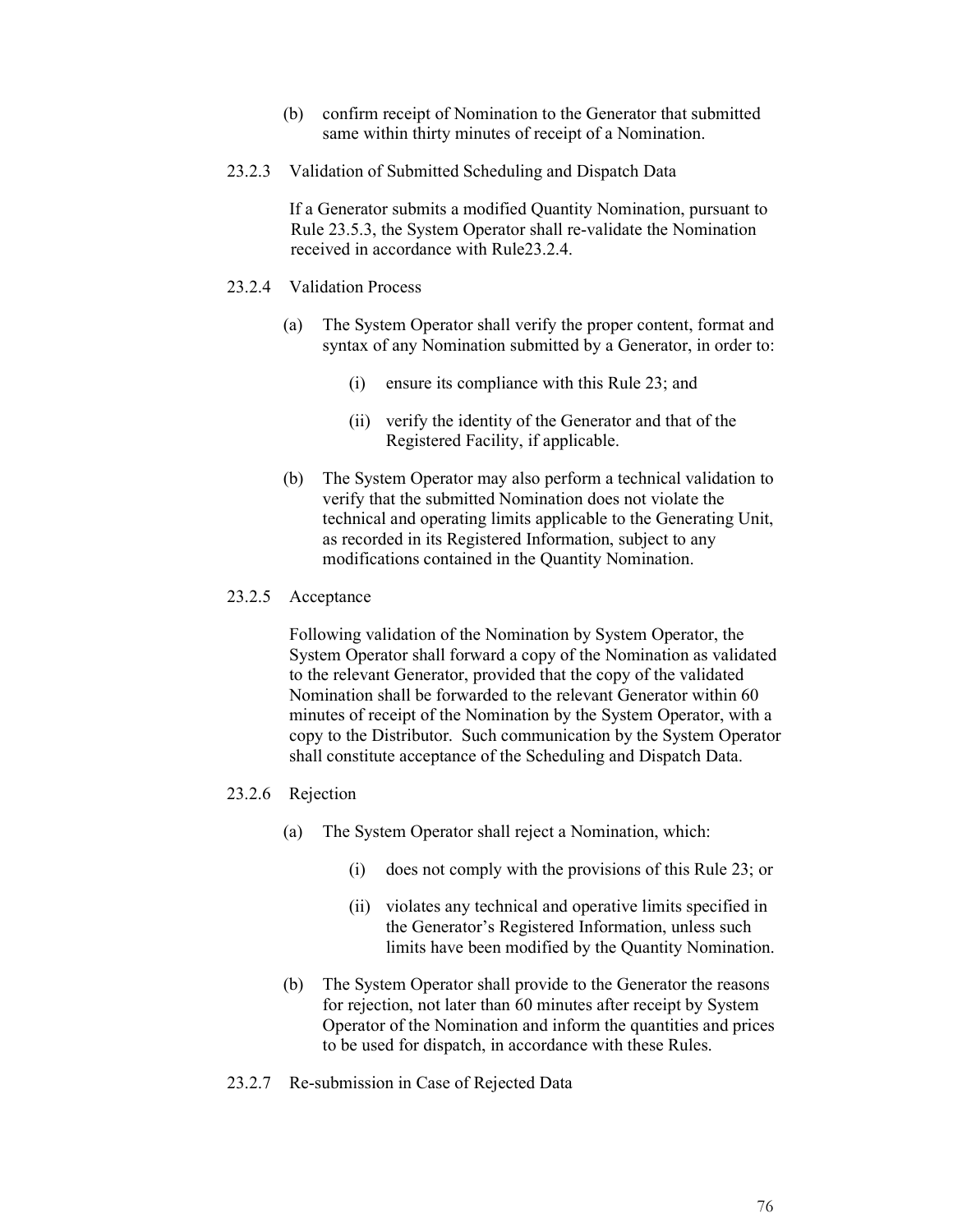- (a) A Generator may resubmit a Nomination rejected by System Operator in accordance with these Rules, unless the rejection of the Nomination occurred due to contravention of Rule 23.1.6 and the System Operator shall notify the Generator of the mode of resubmission when notifying the rejection.
- (b) A Nomination resubmitted by a Participant pursuant to paragraph (a) should be received by System Operator no later than 30 minutes from the time the notice of rejection was received by the Generator.

## **23.3 Timing of Day Ahead Nominations and Standing Nominations**

Subject to Rules 23.2.7 and 24.3, a Generator shall submit a Day-ahead Nomination or a Standing Nomination, no later than 12:00 hours on the relevant Pre-dispatch Day. Such Nomination may thereafter be revised only as permitted by Rules 23.4 and 23.5.

## **23.4 Modification to Nomination**

- 23.4.1 Restriction on Modification
	- (a) Subject to Rule 23.6.3, no Generator shall be permitted to modify a Quantity Nomination made by it pursuant to Rules 23.1, 23.6 or 23.2.7, as the case may be, provided that a Generator shall modify its Quantity Nomination if, the Generating Unit in respect of which such Nomination was made:
		- (i) is unavailable at the original level specified by the Nomination, pursuant to Rule 23.1.2 as a result of:
			- (1) Force Majeure; or
			- (2) rescheduling of the Outages of such Generating Unit(s) with the consent of the System Operator; or
		- (ii) is incapable of operating in the manner described in the Quantity Nomination; or
		- (iii) is affected by a material change arising for any reason whatsoever in:
			- (1) the average minimum or maximum capacity in MW that is available from the Generating Unit for the production of Energy; or
			- (2) the Maximum Ramp-up Rate or the Maximum Ramp-down Rate;
	- (b) While modifying the Quantity Nomination pursuant to paragraph (a), the Generator shall restate the modified Quantity Nomination in accordance with Rule 23.1.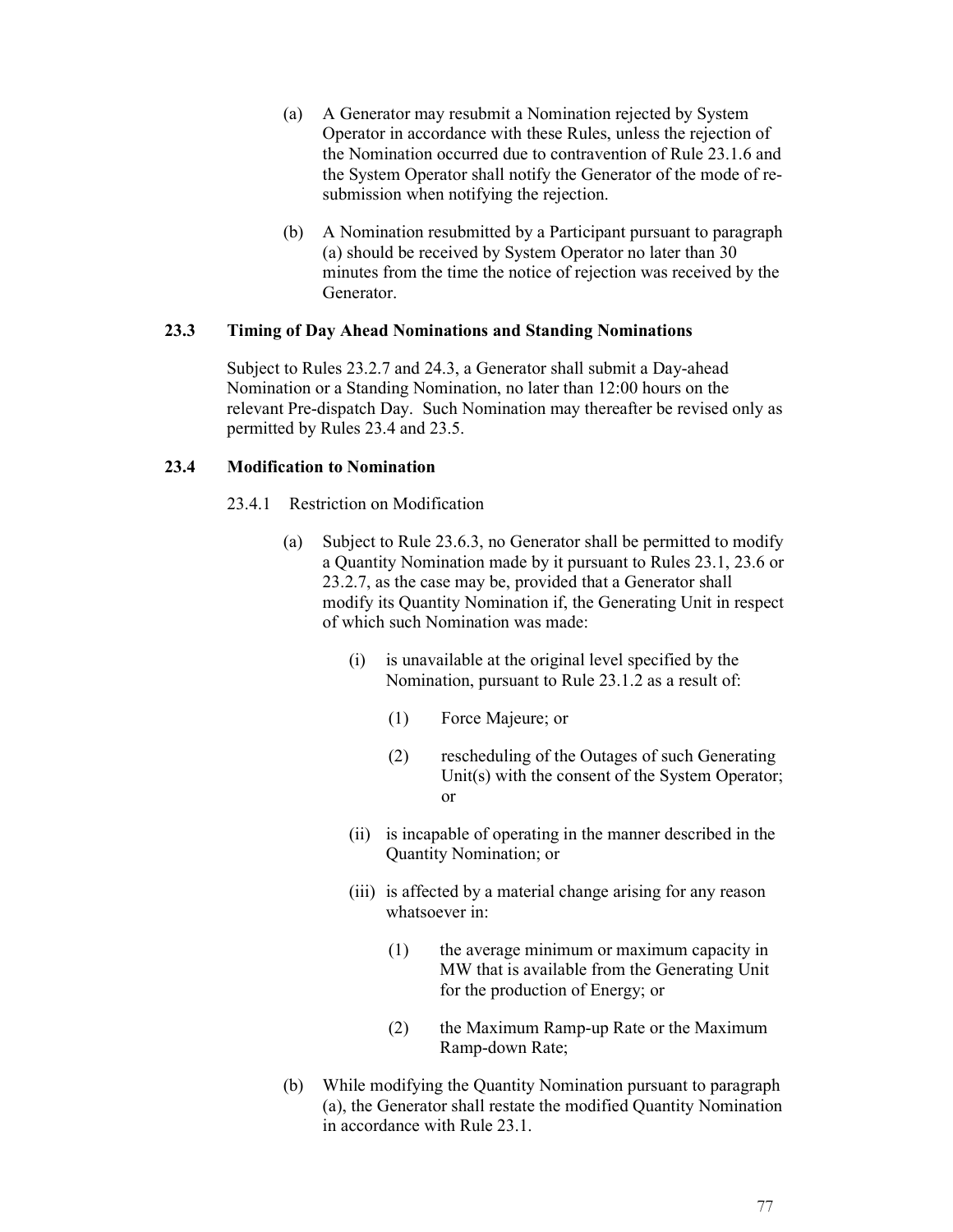- (c) Notwithstanding the restatement of a Quantity Nomination pursuant to paragraph 23.4.1(a) and 23.4.1(b), the Generator shall, during the Medium Term Market, continue to be liable for Uninstructed Imbalance Amounts determined by the Market Operator pursuant to Rule 34.2.1(c), with reference to the Instructed Quantity not complied with by the Generator.
- (d) Notwithstanding anything to the contrary contained in these Rules, the Generator shall not be allowed to alter any Price Offer accompanying a Quantity Nomination, including those modified pursuant to paragraphs 23.4.1(a) and 23.4.1(b).

## **23.5 Consequences of Restatement**

- 23.5.1 Subject to Rule23.4.1(c), restatement of a Quantity Nomination pursuant to Rule 23.4 shall be treated by the System Operator as a modified Quantity Nomination submitted in accordance with Rule 23.1 for the purpose of issuing Dispatch Instructions.
- 23.5.2 Completing Nomination Information
	- (a) If no Dispatch Quantity Nomination is submitted for a Generating Unit or the Dispatch Quantity Nomination submitted in respect thereof is incomplete or is rejected by the System Operator in accordance with these Rules, the System Operator will provide or complete the Dispatch Quantity Nomination will be defined or completed with the following information:
		- (i) If there is a Standing Nomination, the corresponding quantity in the Standing Nomination; or
		- (ii) If there is no Standing Nomination, the relevant technical data submitted by the Generator on admission or subsequent informed updates to these information.
	- (b) In all cases, the System Operator shall, on the basis of informed technical data, consider the maximum output less unavailability that may result from planned maintenance outages. The System Operator may correct the quantities in a Quantity Nomination if it is higher than the maximum output so calculated in order to limit availability to the calculated maximum output. In all such cases, the System Operator shall notify the Generator of the change in available maximum output and the justification for the change.
	- (c) Except for hydro during the Transitional Stage, which does not require a Price Offer, if a Generating Unit does not submit a Price Offer within the stipulated deadline or the Generator submits an incomplete Price Offer, or the Price Offer submitted is rejected by the System Operator in accordance with these Rules, the System Operator shall adopt as a Price Offer:
		- (i) If there is a Standing Nomination, the corresponding prices in the Standing Nomination, or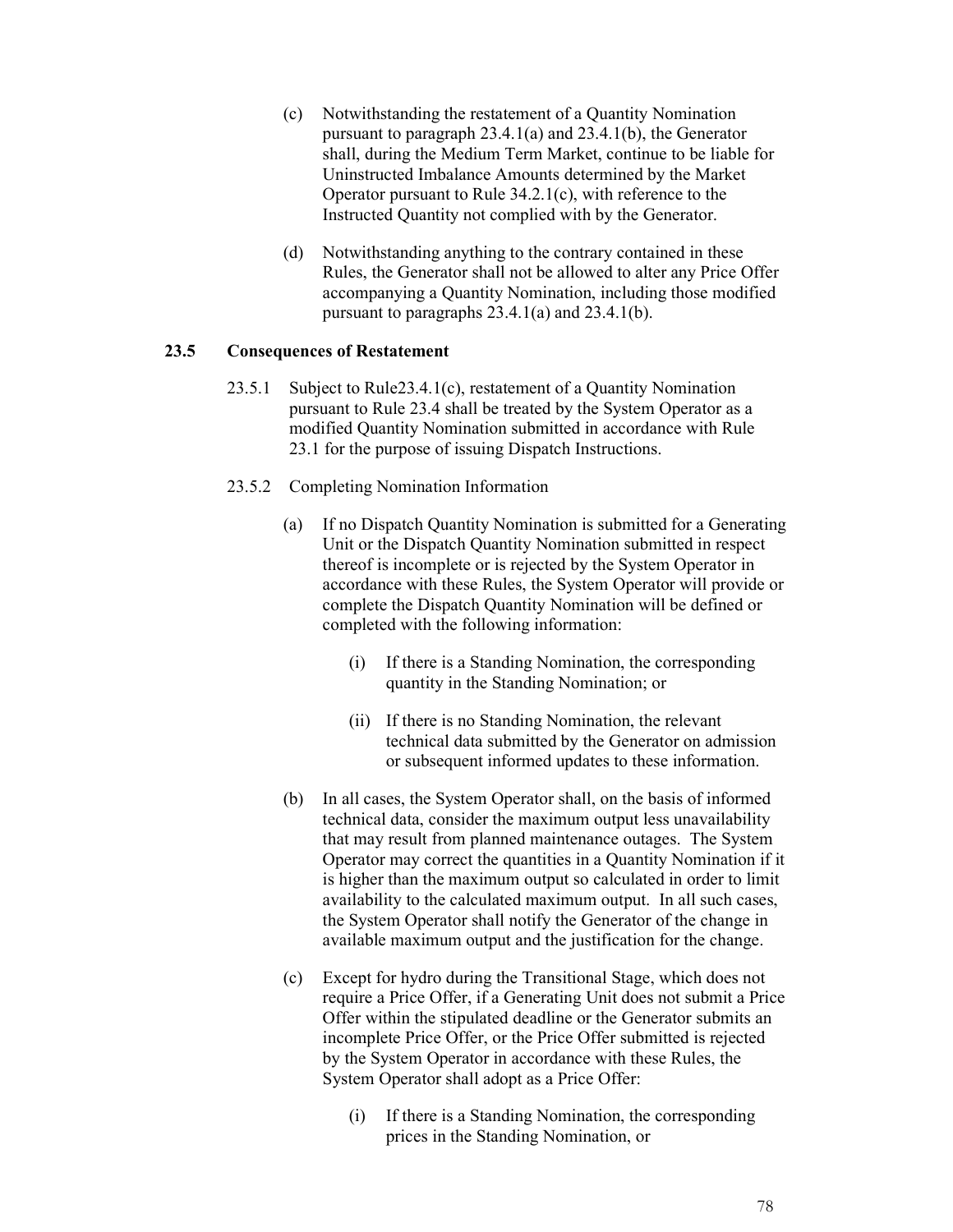- (ii) If there is no Standing Nomination, the last valid Price Offer submitted for the Generating Unit.
- (d) The System Operator shall use the Quantity Nominations and prices that result from this Rule 23.5.2 for the economic dispatch of the system and scheduling of generation. The System Operator shall state the Quantity Nominations and prices used for dispatch in the Day-ahead Schedule.
- 23.5.3 Modifications to Quantity Nomination
	- (a) During real time operation, Generators shall inform the System Operator of any unexpected condition or faults that may occasion the modification of the Quantity Nomination submitted in the Day-ahead Nomination as soon as possible.
	- (b) Quantity Nomination may be modified by a Generator during a Dispatch Day in the event of:
		- (i) unexpected changes in availability; or
		- (ii) operational constraints due to technical unexpected conditions; or
		- (iii) in the case of hydro generation, unanticipated changes in inflows or downstream emergencies.

#### **23.6 Standing Nominations**

If the Day-ahead Nomination for a Generating Unit will not change from day to day, the Generator that owns that Generating Unit may submit a Standing Nomination for the Generating Unit. Such Standing Nominations:

- 23.6.1 shall comply with the requirements of Rule 23.1;
- 23.6.2 shall remain in effect until the expiration date specified in the Standing Nomination, unless earlier withdrawn or revised by the Participant in accordance with this Rule 23;
- 23.6.3 may be amended or withdrawn, provided that the effective time for the change is not later than 12:00 hours on the relevant Pre-dispatch Day; and
- 23.6.4 shall not be valid for a period exceeding one year.

# **24. CONTRACT DATA**

#### **24.1 Contract Nomination for the Transitional Stage**

In the case of Participants who have signed a Settlement Agreement with the Market Operator, the Market Operator shall, for each settlement period, use the information in the Settlement Agreement and in MYTO to calculate the Energy bought and sold by each Participant.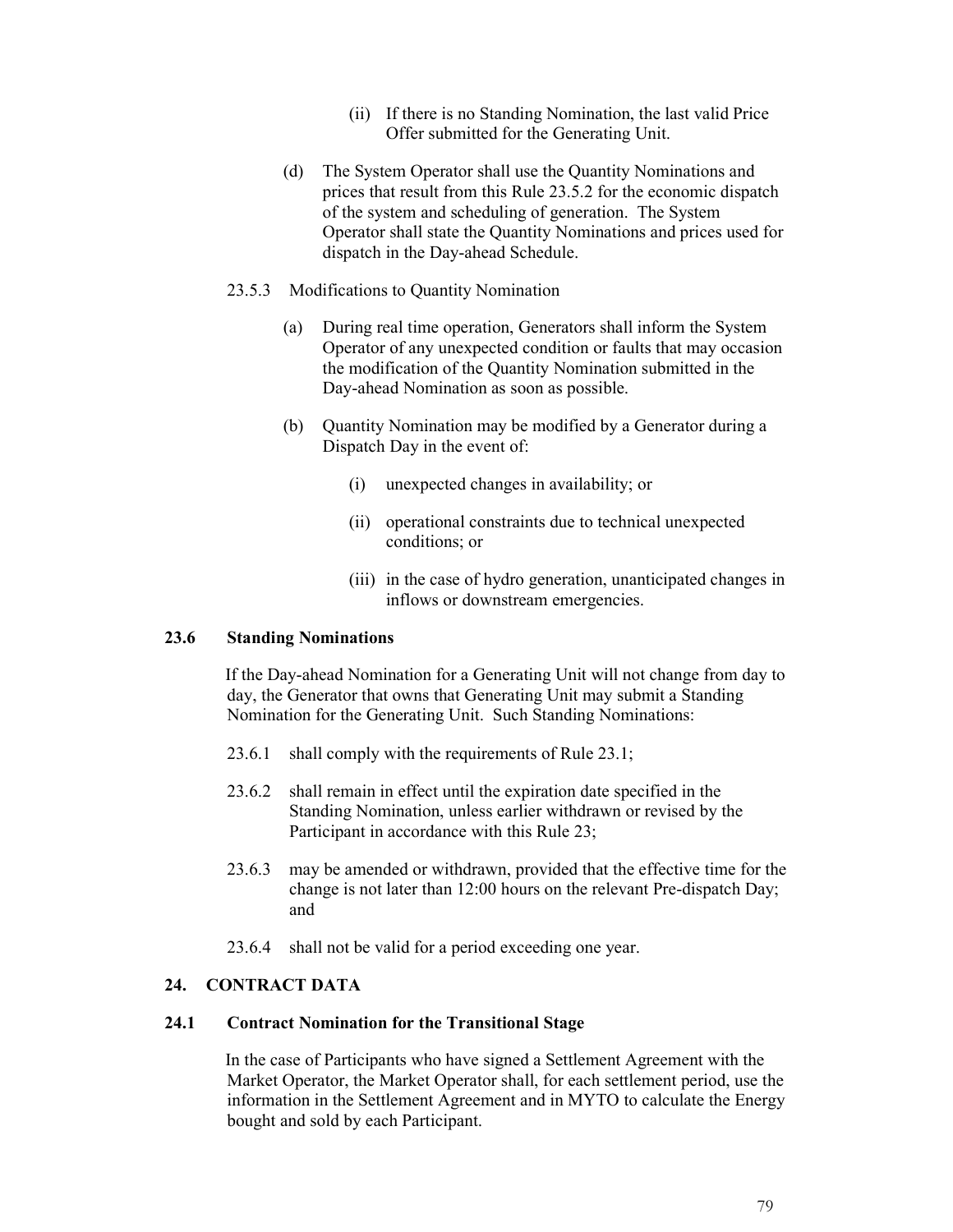# **24.2 Bilateral Contract Nominations for the Medium Term Market**

- 24.2.1 Form of Bilateral Contract Nomination
	- (a) Both parties to a Bilateral Contract, other than a contract for Import or Export of Energy shall make a Bilateral Contract Nomination to the Market Operator. The Bilateral Contract Nomination shall be made on or before 16:00 hours on the Business Day preceding the Calculation Day. A Bilateral Contract Nomination shall contain the following information:
		- (i) name of the Purchaser;
		- (ii) name of the Seller;
		- (iii) the Dispatch Day to which it applies; and
		- (iv) for each Dispatch Period of that Dispatch Day, the MWh covered by the Bilateral Contract.
	- (b) A Participant engaged in Import or Export of Energy shall make the Bilateral Contract Nomination to the System Operator, and the System Operator shall submit this information to the Market Operator. Such Bilateral Contract Nomination shall be made on the Day-ahead together with the Dispatch Nomination and shall contain the following information:
		- (i) in the case of an Import, name of the seller in the neighbouring country;
		- (ii) in the case of an Export, the name of the purchaser in the neighbouring country;
		- (iii) the Dispatch day to which it applies;
		- (iv) for each Dispatch Period of that Dispatch Day, the MWh covered by the Bilateral Contract.
- 24.2.2 Inconsistencies in Bilateral Contract Nomination:

In the event of an inconsistency between Bilateral Contract Nomination pursuant to Rule 24.2.1(a) by the parties to a Bilateral Contract, the Bilateral Contract Nomination submitted by the Purchaser shall prevail.

## **24.3 Nominations by Generation Facilities Designated as Reliability Must-Run Units for the Medium Term Market**

24.3.1 Contracted Reliability Must-Run Periods: Quantity Nominations Only

Where: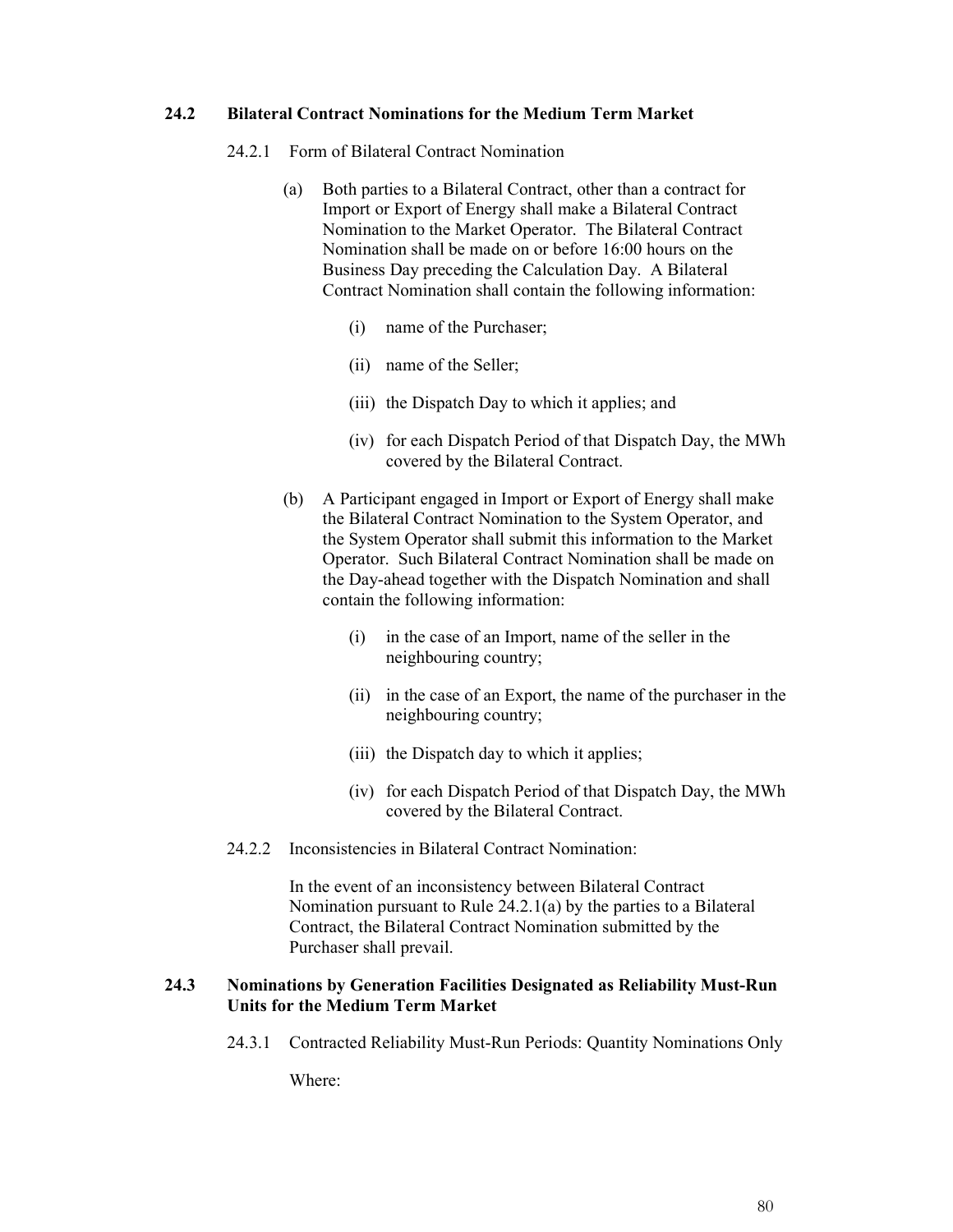- (a) a Generating Unit(s) of a Power Station has been dedicated to maintaining Reliability pursuant to a Reliability Must-run Agreement executed by the System Operator in accordance with the Grid Code; and
- (b) the Generator whose Power Station includes such Reliability Must-run Unit has not received a Release Notice from System Operator in respect of such Reliability Must-Run Unit;

that Generator shall, for the Dispatch Periods for which it has contracted to provide Reliability, only make Quantity Nominations in respect of the full capacity specified for the Reliability Must-run Unit in the Reliability Must-run Agreement and the Generator shall not be required to make a Price Offer in respect thereof.

- 24.3.2 Contracted Must-Run Periods: Release Notices
	- (a) If the System Operator ascertains that it does not require a Generating Unit to provide Reliability Must-run Services in any particular Dispatch Period for which such Generating Unit is contracted to be a Reliability Must-run Unit, the System Operator shall issue a Release Notice to the Generator whose Generation Facilities include that Reliability Must-run Unit.
	- (b) The Release Notice shall specify the Reliability Must-run Unit to which it relates and the Dispatch Periods during which System Operator does not require Reliability Must-run Services from the Reliability Must-run Unit, and shall be issued for the full capacity specified for the Reliability Must-run Unit in the related Reliability Must-run Agreement.
- 24.3.3 Contracted Must-Run Periods: Operating Constraints

In considering whether a Reliability Must-run Unit is required to provide Reliability Must-run Services in any particular Dispatch Period for which it has been contracted to do so, the System Operator shall observe the following operational constraints as detailed in the relevant Reliability Must-run Agreement:

- (a) minimum generation;
- (b) maximum output;
- (c) minimum up time;
- (d) minimum down time;
- (e) Maximum Ramp-down Rate;
- (f) Maximum Ramp-up Rate;
- (g) time to Synchronise;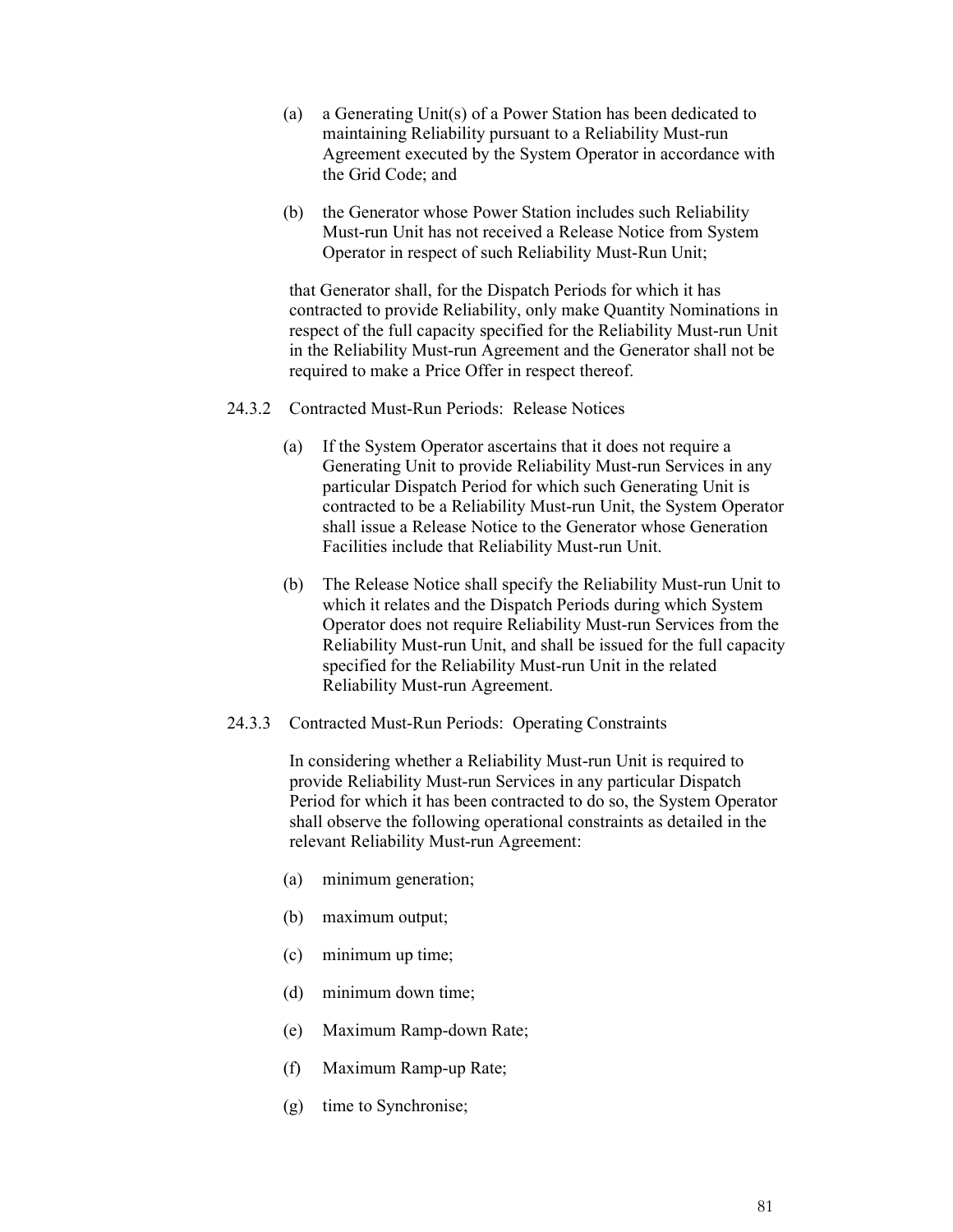- (h) contracted capacity;
- (i) environmental limitations; and
- (j) Transmission Constraints.
- 24.3.4 Contracted Must-Run Periods: Price Nominations

Following receipt of a Release Notice issued pursuant to Rule 24.3.2, the Generator shall submit a Quantity Nomination and Price Offer in respect of the capacity contracted with System Operator for the Reliability Must-run Unit for the Dispatch Periods to which the Release Notice relates.

24.3.5 Non-Contracted Periods

For the periods of time for which a Generating Unit(s) comprising a Reliability Must-run Unit is not contracted to be a Reliability Mustrun Unit in accordance with the appropriate Reliability Must-run Agreement, a Generator may submit Nominations in respect of such Generating Unit in accordance with Rule 23.1 and the provisions set out in Rules 24.3.1, 24.3.2 and 24.3.4 shall not apply to the Reliability Must-run Units in such periods.

## **24.4 Submission and Validation of Contract Data**

24.4.1 Mode of Submission

Each Generator shall submit its Contract Nomination to the Market Operator in the format prescribed by the Market Operator in accordance with Rule 41.

24.4.2 Acknowledgement of Submission

The Market Operator shall:

- (a) record the receipt of a Nomination with the time that it was received by the Market Operator; and
- (b) within one day after receiving a Contract Nomination, the Market Operator shall confirm the receipt of Nomination.

# **25. TRADE ACROSS THE INTERCONNECTOR**

#### **25.1 Purpose and Application**

- 25.1.1 This Rule 25 sets out the arrangements for allocation of capacity on an Interconnector, together with arrangements for dealing with any resulting Imbalance Energy.
- 25.1.2 Rule 25 shall not apply during the Transitional Stage.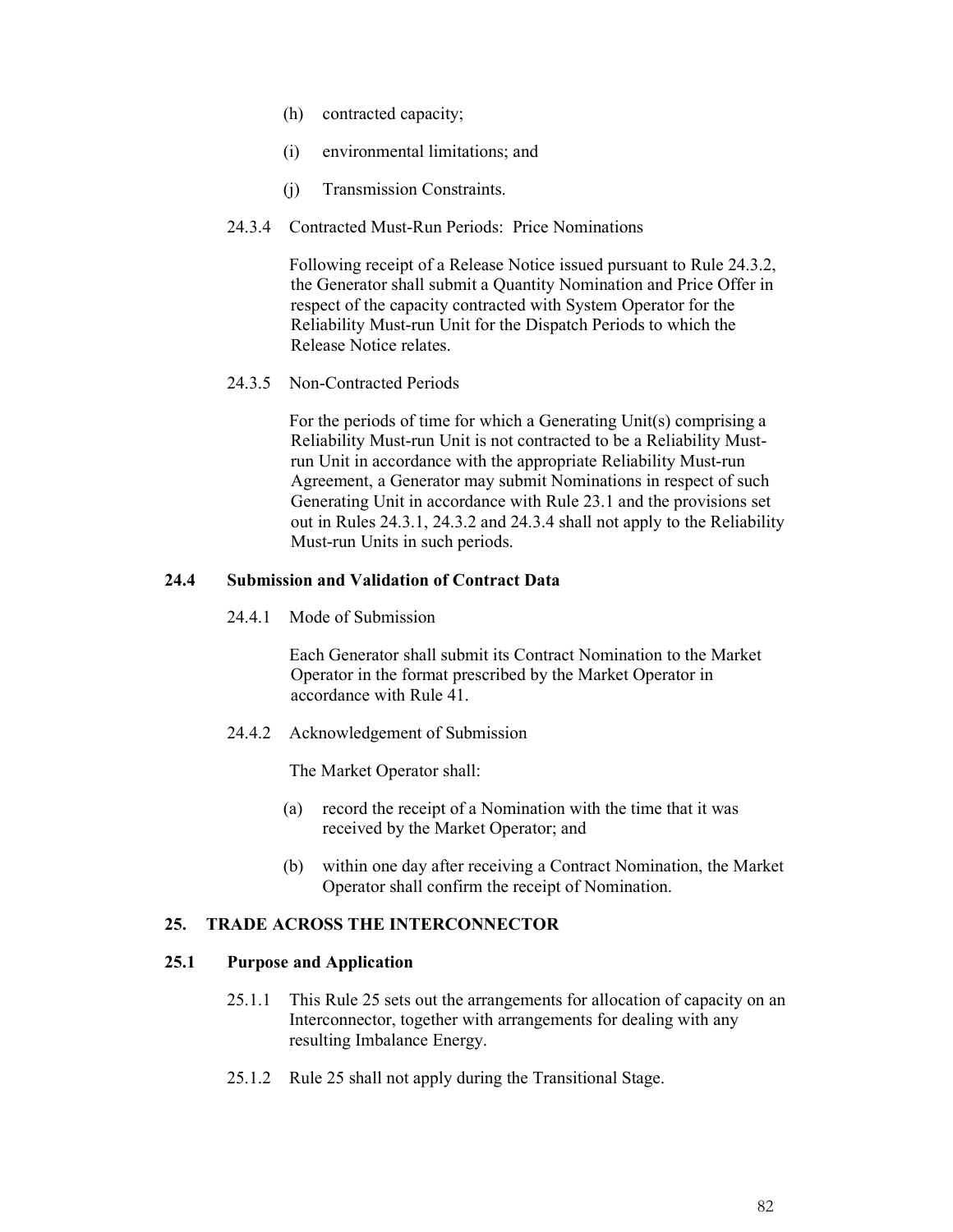## **25.2 Contracted Interconnector Capacity Arrangements**

- 25.2.1 A Participant, who intends to Import or Export Energy across an Interconnector, shall obtain an Interconnector Capacity Entitlement or a Daily Interconnector Capacity allocation granted pursuant to this Rule 25.
- 25.2.2 An Interconnector Capacity Entitlement may be procured pursuant to
	- (a) an Interconnector Capacity Entitlement Agreement; or
	- (b) an assignment from a holder of such Interconnector Capacity Entitlement pursuant to Rule 25.6.
- 25.2.3 Each Participant possessing Interconnector Capacity Entitlement in accordance with Rules25.2.2(a) or 25.2.2(b) shall notify the System Operator of the Interconnector Capacity Entitlement no later than 10:00 hours, two days ahead of the Dispatch Day on which it intends to utilise the Interconnector Capacity Entitlement.
- 25.2.4 In the event a Participant possessing an Interconnector Capacity Entitlement does not intend to utilise the entire Interconnector Capacity Entitlement on the same Dispatch Day, the Participant may assign the rights to unutilised Interconnector Capacity Entitlement in accordance with Rule 25.6 or, in the absence of such assignment, the System Operator may allocate the unutilised Interconnector Capacity Entitlement to any other Participant in accordance with the Interconnector Capacity Entitlement Agreement, or in the event that the Interconnector Capability Entitlement Agreement does not provide for allocation of unutilised capacity to a third party in accordance with the provisions of Rule 25.4.

# **25.3 Daily Interconnector Capacity Allocations**

- 25.3.1 A Generator not possessing an Interconnector Capacity Entitlement pursuant to an Interconnector Capacity Entitlement Agreement or an assignment in accordance with Rule 25.2.4 may submit to the System Operator, a request for access to the Interconnector in units of 1 MW for a full Dispatch Day.
- 25.3.2 The request referred to in Rule 25.3.1 shall be submitted to the System Operator no later than 10:00 hours, two days ahead of the relevant Dispatch Day.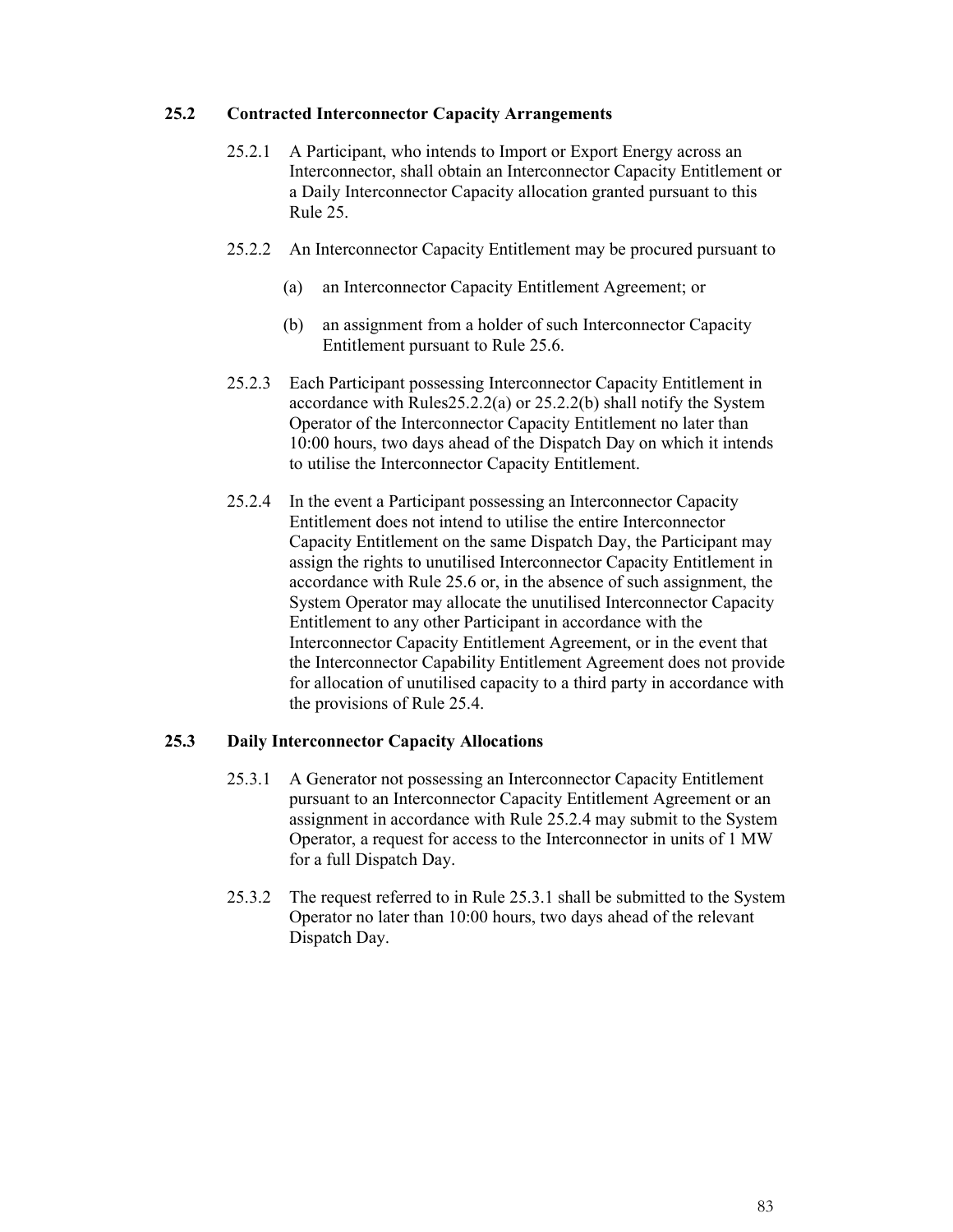## **25.4 Interconnector Capacity Allocation**

- 25.4.1 In respect of each Dispatch Day, the System Operator and the Control Area Operator of the neighbouring Control Area or the operator of a Regional Market as the case may be, shall no later than 12.00 hours, two days prior to the Dispatch Day, agree the Total Interconnector Capacity available to be allocated in respect of the Interconnector in question. The Total Interconnector Capacity so determined shall form the basis of allocation pursuant to this Rule 25.4. The System Operator shall publish on its website the available Interconnector capacity so determined.
- 25.4.2 In the event that congestion would result from over-subscription in any direction, of the capacity of the Interconnector as determined in accordance with Rule 25.4.1,the System Operator shall allocate the Interconnector capacity in accordance with Rule 25.4.3 such that the total capacity allocated to all Generators does not exceed the Total Interconnector Capacity.
- 25.4.3 In cases of over-subscription, the Total Interconnector Capacity shall be distributed amongst the Participants on the basis of the following rules:
	- (a) The System Operator shall not allocate any Interconnector capacity in response to any request for allocations of Daily Interconnector Capacity pursuant to Rule 25.3 until all the requirements for Interconnector Capacity Entitlement have been fulfilled.
	- (b) In the event that the Total Interconnector Capacity is insufficient to meet the total requirements for Interconnector Capacity Entitlement that have fulfilled the condition in paragraph (a), the System Operator shall consider the capacity available on the Interconnector, together with each Participant's notification of use of their Interconnector Capacity Entitlements.
	- (c) On the basis of the factors referred to in paragraph 25.4.3(b), the System Operator shall either:
		- (i) make a pro-rata allocation of Interconnector Capacity Entitlement to each Participant; or
		- (ii) allocate to each Participant, such percentage of the Interconnector Capacity Entitlement requested by the Participant, as may be specified by the Commission.
	- (d) If additional capacity is available on the Interconnector after the System Operator has satisfied all requests for Interconnector Capacity Entitlements, the System Operator shall accept all requests for allocation of Daily Interconnector Capacity, provided that if the capacity available on the Interconnector is insufficient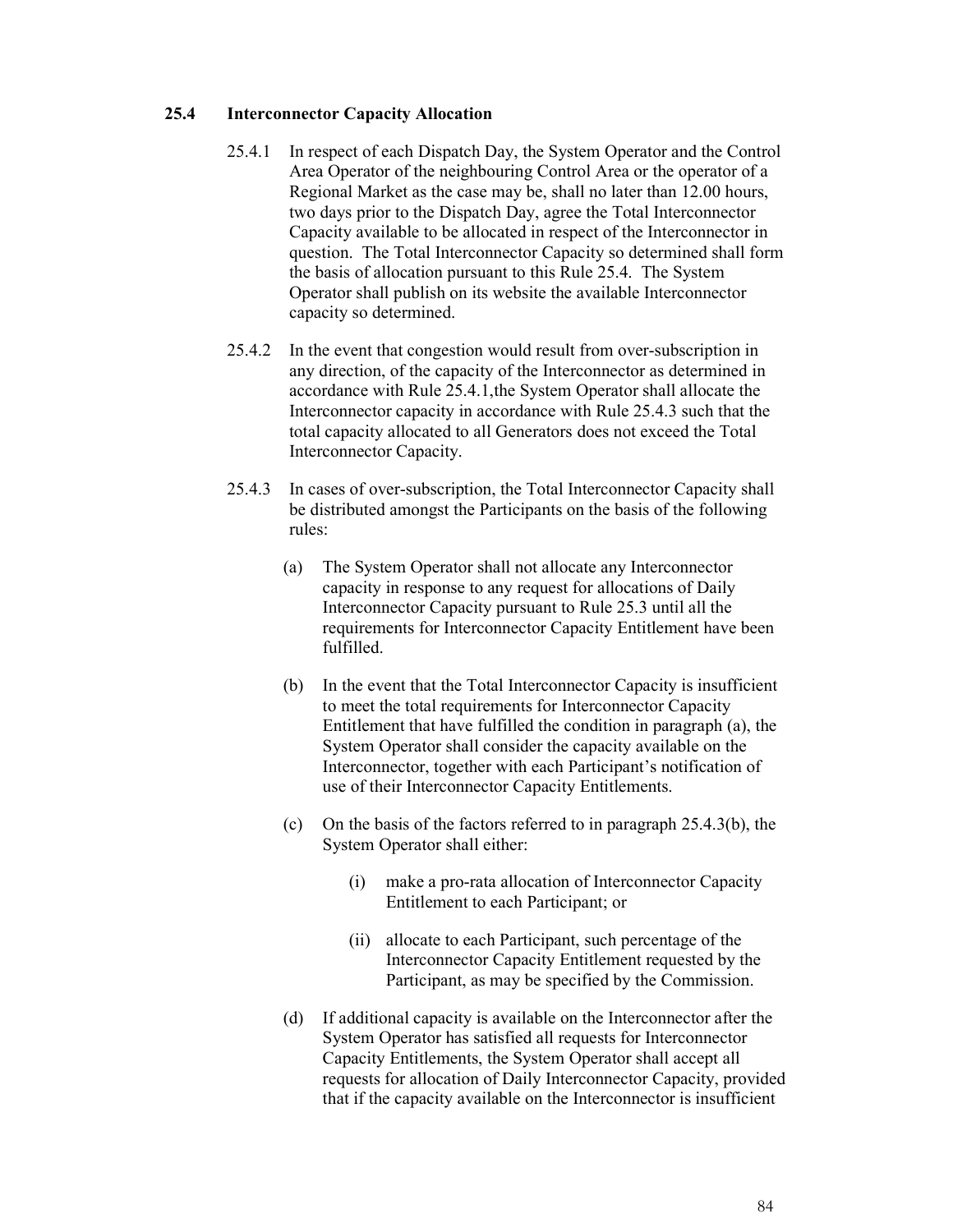to meet all requests for Daily Interconnector Capacity, the provisions of paragraph 25.4.3(e) shall apply.

- (e) In the event that there is insufficient capacity on the Interconnector to meet all requests for allocation of Daily Interconnector Capacity, the System Operator shall consider the capacity available on the Interconnector, together with each Participant's request for Daily Interconnector Capacity, and on the basis of these two factors, shall either:
	- (i) make a pro-rata allocation of Daily Interconnector Capacity to each Participant; or
	- (ii) allocate to each Participant, such percentage of the Daily Interconnector Capacity requested by the Participant, as may be specified by the Commission.
- (f) In all cases super-positioning will not be considered.

## **25.5 Confirmation of Access requests**

No later than 14:00 hours two days ahead of the relevant Dispatch Day, the System Operator shall notify each Participant to whom capacity on the Interconnector has been granted by virtue of an Interconnector Capacity Entitlement or a Daily Interconnector Capacity, of the extent of the access granted provided that such notification shall be indicative only and shall not bind the System Operator.

#### **25.6 Capacity Assignment**

- 25.6.1 A Participant holding Interconnector Capacity Entitlement pursuant to an Interconnector Capacity Entitlement Agreement may assign all or part of its Interconnector Capacity Entitlement, for a short term not exceeding 10 Dispatch Days by submitting a request in that regard to the System Operator, in the form and manner prescribed by the System Operator, no later than 10:00 hours two days ahead of the Dispatch Day. The System Operator shall take a decision on the request no later than 12:00 hours on the same day.
- 25.6.2 An assignment of an Interconnector Capacity Entitlement for a term which exceeds ten (10) Dispatch Days may only be made according to the terms of the relevant Interconnector Capacity Entitlement Agreement, provided that such assignment shall not become effective unless and until it is approved by the System Operator.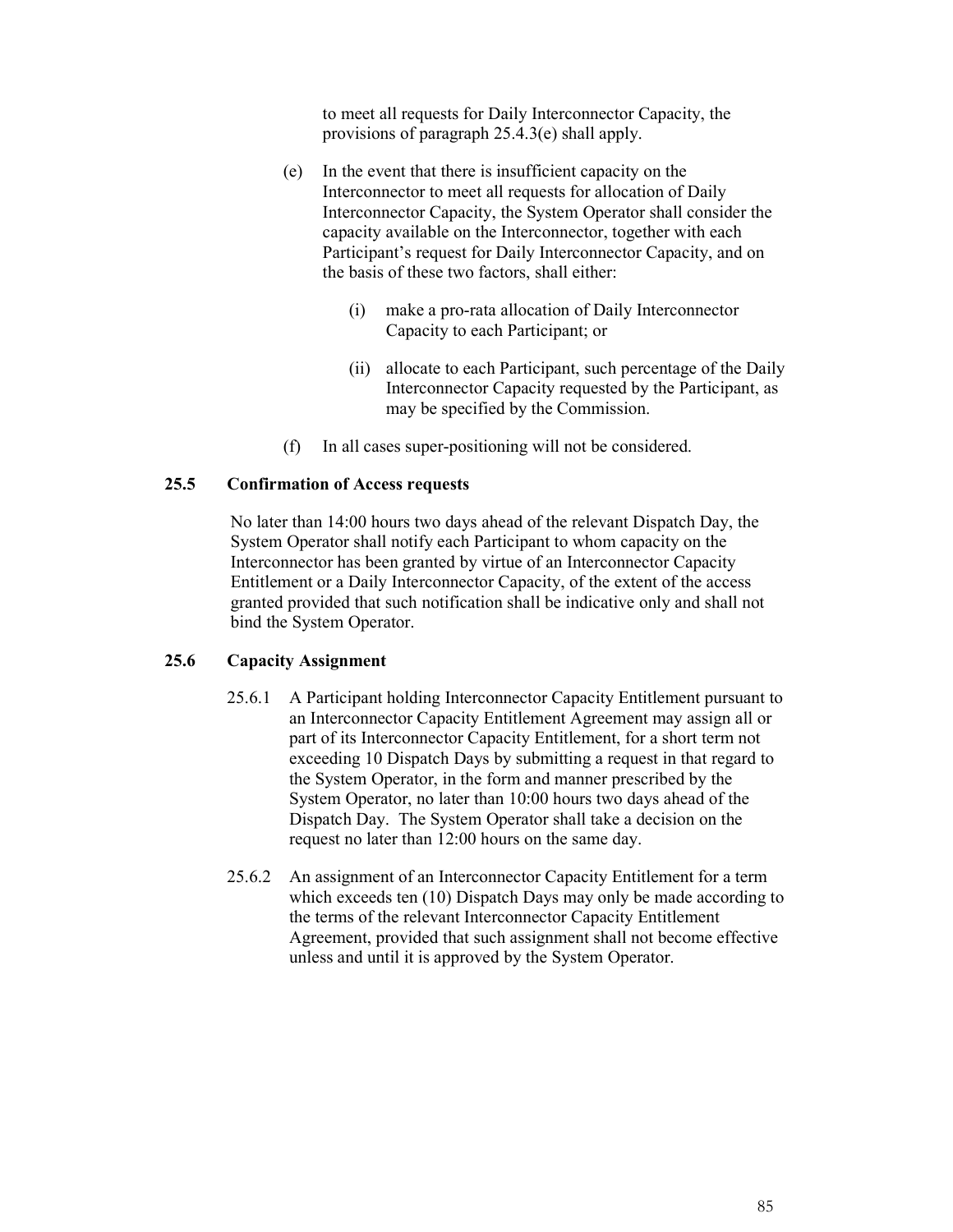## **25.7 Nominations for Import and Export of Energy**

- 25.7.1 A Participant in possession of an Interconnector Capacity Entitlement and Daily Interconnector Capacity Allocation shall submit an Interconnector Energy Trade Nomination in respect of their desired Import or Export of Energy to the System Operator no later than 10:00 hours on the day immediately preceding the Dispatch Day to which the nomination applies. The Interconnector Energy Trade Nomination shall apply to all Dispatch Periods of the Dispatch Day.
- 25.7.2 A Participant shall submit separate Nominations in respect of Imports and Exports during a Dispatch Day and shall make no more than one Nomination for an Import and one Nomination for an Export in the same Dispatch Day. Where the Interconnector Energy Trade Nomination is made in respect of an Import, the Nomination shall identify the seller and its location in the neighbouring Control Area and where the Nomination is made in respect of an Export, it shall identify the purchaser and its location in the neighbouring Control Area. The Energy amount nominated in any one Dispatch Period shall be no greater than the total Interconnector capacity allocated to the Participant pursuant to Rule 25.4.
- 25.7.3 To the extent applicable, the Interconnector Energy Trade Nomination by a Generator shall comply with the requirements of Rules 23.1.2 and 23.1.3.
- 25.7.4 In respect of each Interconnector, the System Operator and the Control Area operator in the neighbouring Control Area shall agree an Interconnector Transfer Schedule by 16:00 hours on the day immediately preceding the Dispatch Day. In determining the Interconnector Transfer Schedule, the System Operator and the relevant Control Area operator shall ensure that any Import to one Control Area shall be matched by an Export from the other Control Area. In the event that there is a mismatch, the System Operator and the relevant Control Area Operator shall agree such changes to the Import or Export quantities, or both, as are reasonably necessary to achieve the necessary match.

# **25.8 Actual Available Transfer Capacity**

In the event that in any Dispatch Period the actual Available Transfer Capacity in any direction is less than the total Interconnector Energy Trade Nominations in that direction, the System Operator shall reduce the Interconnector capacity allocated to each Participant pursuant to Rule 25.4 pro-rata on the basis of their individual Interconnector Energy Trade Nominations, until the sum of the revised Interconnector capacities allocated by the System Operator equals the actual Available Transfer Capacity.

#### **25.9 Interconnector Usage Charge**

25.9.1 Upon submission of a request for allocation of Daily Interconnector Capacity, a Participant shall pay to the System Operator: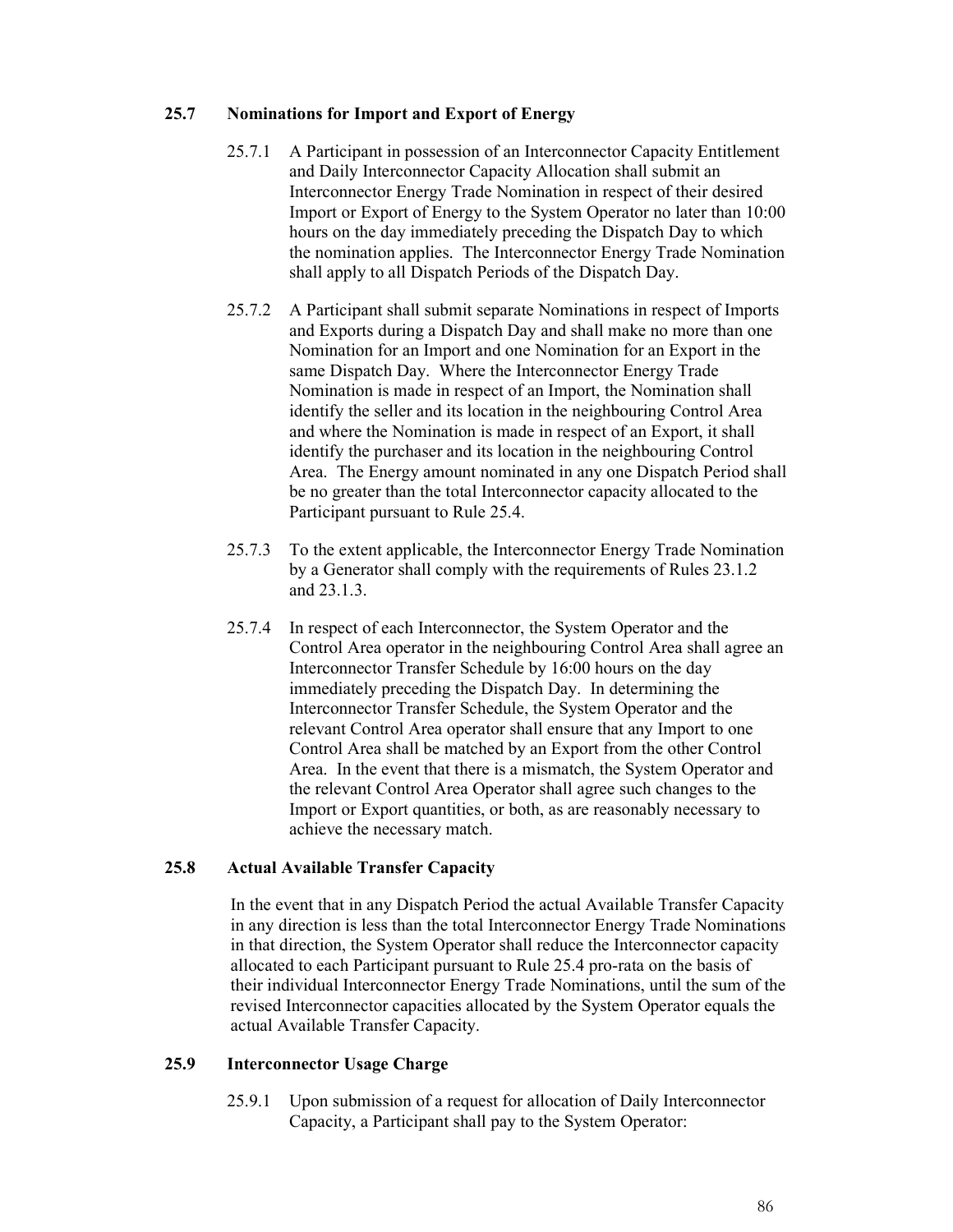- (a) an Interconnector Capacity Charge in respect of actual Interconnector Capacity to which the Participant is entitled; and
- (b) an Interconnector Usage Charge on the basis of the metered units of Energy imported or exported across the Interconnector.
- 25.9.2 Participants who acquire Interconnector capacity by any process other than those specified in these Rules shall pay for that capacity in accordance with an agreement reached with the System Operator in that regard.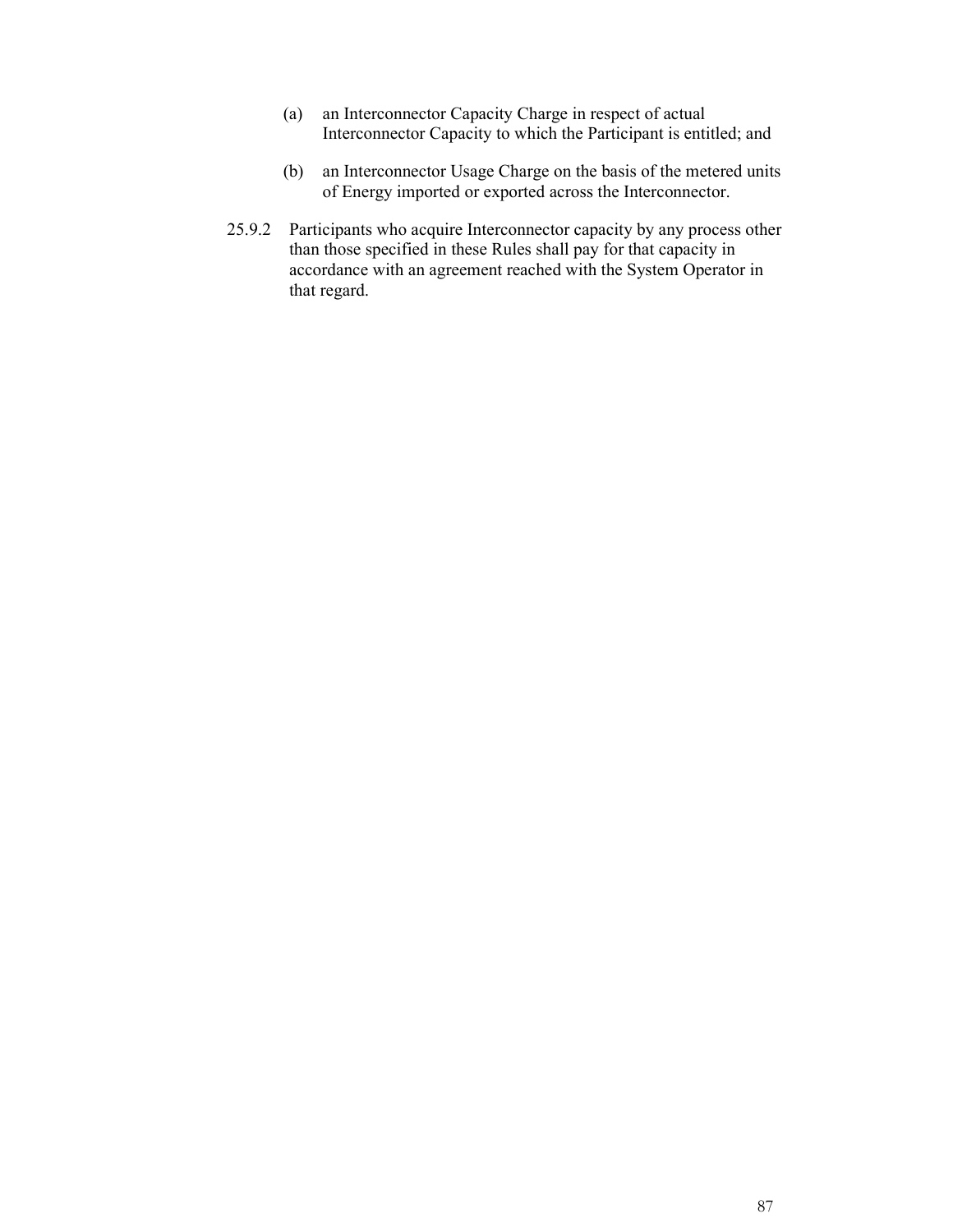# **PART 7: SETTLEMENT AND PAYMENT SYSTEM DURING THE TRANSITIONAL STAGE**

## **26. GENERAL**

## **26.1 Timing**

Market Settlements and payments shall be made on a monthly basis according to the Market Operator's Settlement Calendar.

# **26.2 Payments to Generators**

During the Transitional Stage, the payments due to each Generator shall be based on the prices agreed in the contracts in which the Generator is a Seller, including inter alia, payment for Energy, payment for Generation Capacity and supplementary charges, such as Ancillary Services.

## **27. MARKET SETTLEMENT**

## **27.1 Market Settlement System**

- 27.1.1 The market settlement system shall include facilities to enable the:
	- (a) Calculation of Energy and, when applicable, Generation Capacity sold and bought in the Contract Market;
	- (b) where applicable or agreed between the Participants and the Market Operator, payments due from contracts based on contract prices;
	- (c) Settlement of the compensation mechanism for Uninstructed Generation;
	- (d) Settlement of Transmission Use of System fees; and
	- (e) Settlement of System Operator and Market Operator Administration Charges
	- (f) Settlement of Ancillary Services
	- (g) Settlement of Special Trader services;
- 27.1.2 The Market Operator shall administer the market settlement system on a monthly basis and shall develop and maintain the requisite software, acquire the data and record the results of the market settlement system.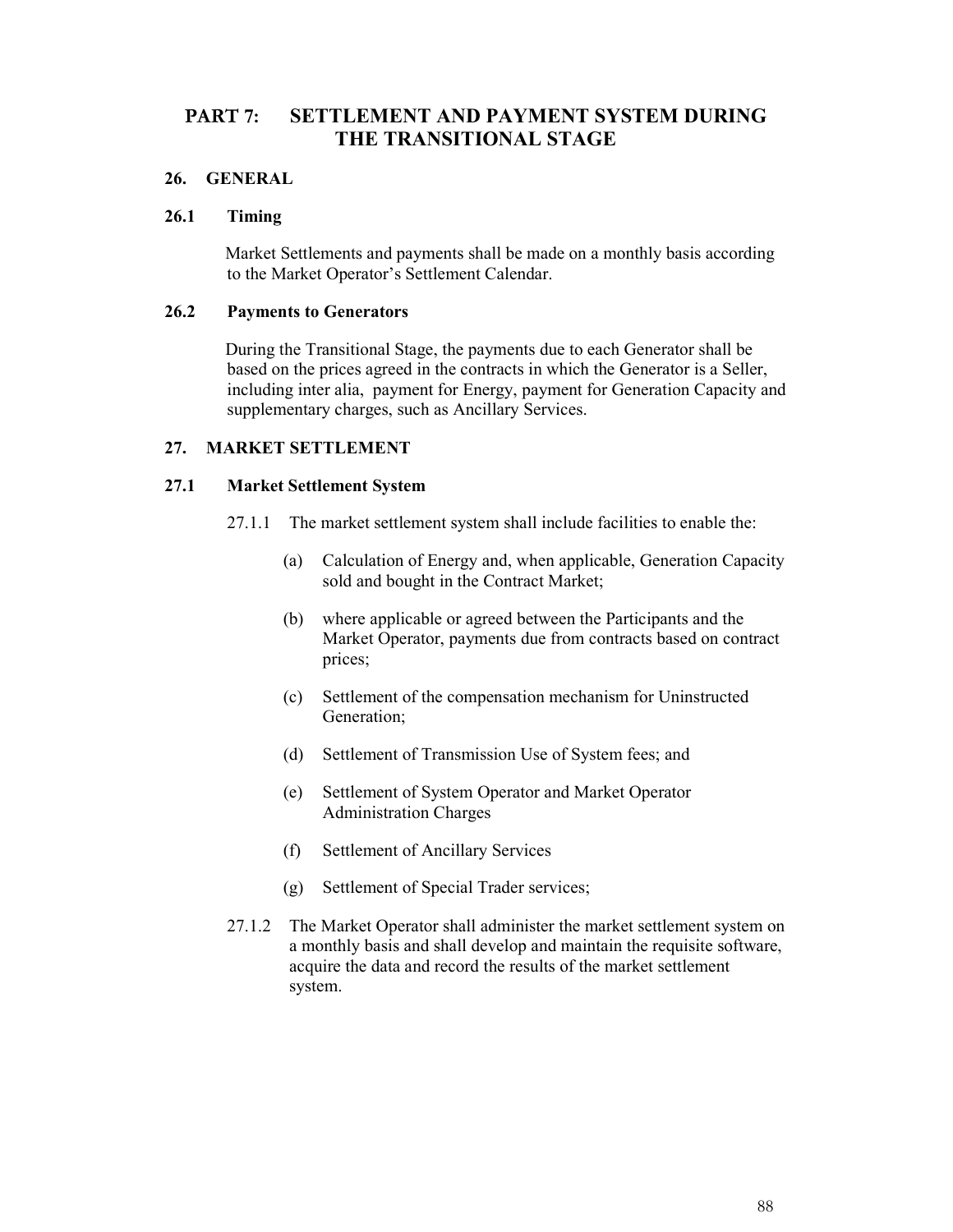# **27.2 Exceptional Conditions**

- 27.2.1 In the case of emergencies or failure of the settlement software, the Market Operator shall issue an estimated settlement and or modify the schedule of the settlement process. In this case, the Market Operator shall provide prior information on the changes to all Participants by publishing the information on the Website.
- 27.2.2 The Market Operator must consult with Participants to use the best possible estimated data.

# **27.3 Contract Market Quantities**

- 27.3.1 At the end of each month, the Market Operator shall calculate:
	- (a) For each Participant:
		- (i) the Energy, and if applicable, the generation capacity bought during the month in each Contract where the Participant is a Purchaser, including the corresponding Energy Contract Nomination quantities; and
		- (ii) the Energy, and if applicable, the Generation Capacity sold during the month in each Contract where the Participant is the Seller, including the corresponding Energy Contract Nomination quantities.
	- (b) The Energy bought and sold in Regional Trading contracts during the month and the Energy scheduled in the Interconnector for accepted Regional Trading Nominations, for that month; and
	- (c) The contracted generation capacity in each Contract, using the information in the Contract Register and in cases where the contract is for Energy only, the Market Operator shall calculate and consider as contracted Generation Capacity, the average amount of Energy bought and sold in the contract.

# **27.4 Availability**

- 27.4.1 At the end of each month, the System Operator shall inform the Market Operator of the daily and monthly Availability of contracted generation for the relevant periods.
- 27.4.2 The Market Operator shall include the Availability information in the Settlement Statements for Generation Capacity payments or, as the case may be, compensation for actual availability below the contracted target Availability, in order to provide a reference for the contracting parties.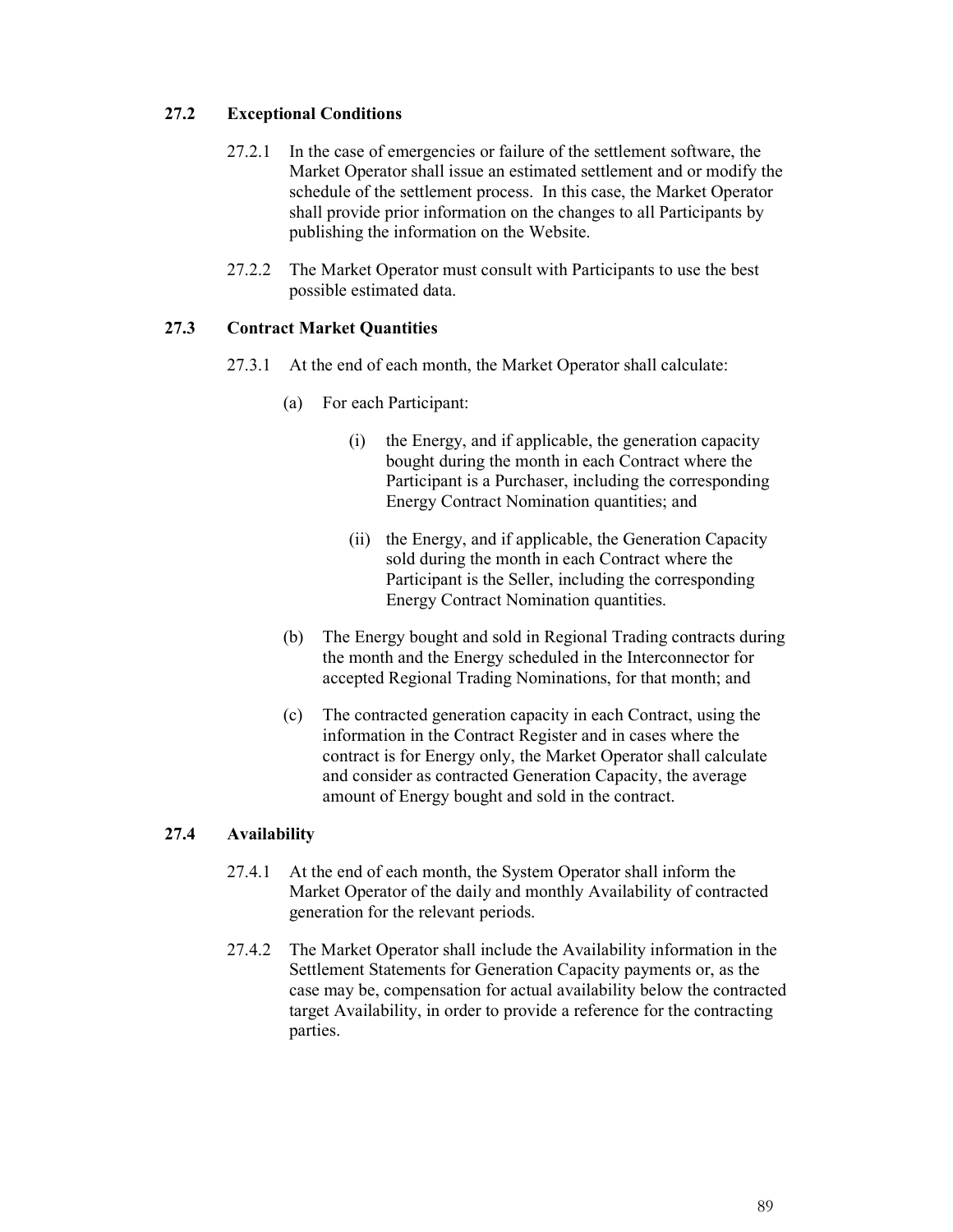# **27.5 Settlement of Uninstructed Generation**

- 27.5.1 During the Transitional Stage, the Market Operator shall implement a mechanism through which Generators shall pay compensation for Uninstructed Generation. The System Operator shall implement a monitoring system to verify hourly generation in order to ensure that it complies with the Dispatch Schedule or operational instructions of the System Operator. The System Operator shall provide the Market Operator with complete results of this monitoring.
- 27.5.2 The monitoring system and compensation mechanism shall be developed and tested by the System Operator and Market Operator respectively during the first six months of the Transitional Market, and shall be implemented and maintained from the seventh month of the Transitional Market.
- 27.5.3 In developing and implementing the monitoring system, the System Operator shall record, in respect of each Generating Unit, the hourly actual generation and the hourly dispatched or instructed generation. The System Operator shall determine the hourly actual generation in accordance with the following procedure:
	- (a) in the case of Generating Units with hourly metering, using the hourly meters or in their absence the SCADA information; and
	- (b) in the case of Generating Units without hourly metering or SCADA, by manually registering the hourly generation notified through telephone or radio by the power station operator using available power meters in the units.
- 27.5.4 For a Dispatch Period, Energy generated shall be considered unscheduled generation if:
	- (a) in relation to the Start up or Shut down instructions issued by the System Operator, the Generation had an early Start-up or late Shutdown; or
	- (b) the Energy generated in the Dispatch Period varies by more than 5%, from the Energy scheduled or instructed by the System Operator provided that the assigned Spinning Reserve shall be considered in the determination of this variation.
- 27.5.5 Any unscheduled generation shall be considered Uninstructed Generation, unless the Generator demonstrates that the failure to follow the System Operator's Dispatch Schedule or instructions was beyond the reasonable control of the Generator, and was not due to lack of attention on the part of the Generator's personnel, or inadequate metering, or unwillingness to obey the instructions or comply with the Dispatch Schedule.
- 27.5.6 A Generator that has Uninstructed Generation shall pay a compensation calculated as follows: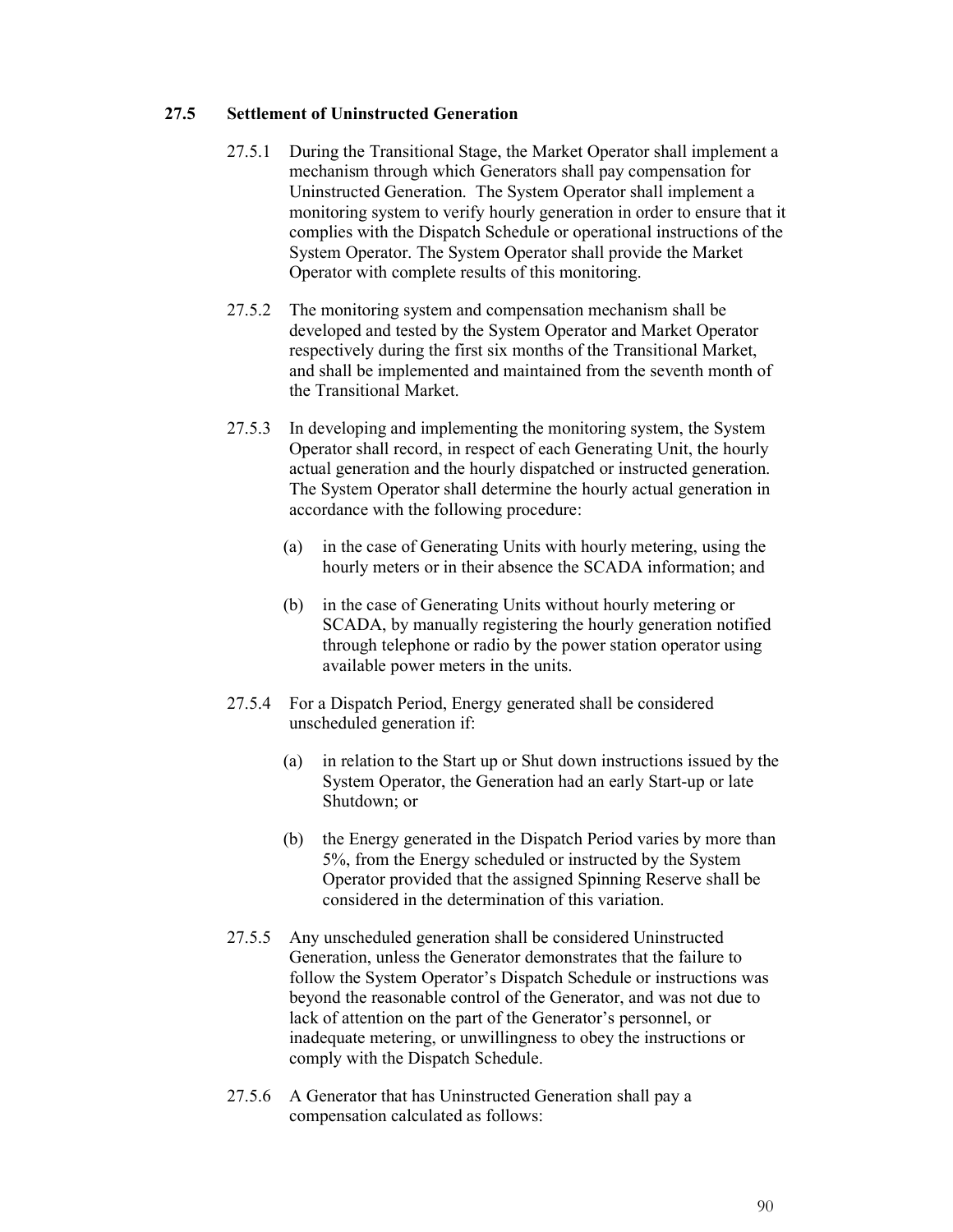- (a) if the Energy generated was higher than instructed, the surplus Energy, valued at its average contract price; or
- (b) if the Energy generated was less than instructed, the Energy not generated, valued at two times the average contract price.
- 27.5.7 After the end of each Dispatch Day, the System Operator shall verify the compliance by each dispatchable generation of the instructed schedule and inform each Generator the Uninstructed Generation, if any.
- 27.5.8 After the end of each week, the System Operator shall send the data obtained from the monitoring system to the Market Operator. The data shall include, in respect of each Generating Unit, the hourly data for the previous week and shall state dispatched or instructed generation and monitored hourly generation.
- 27.5.9 After the end of each month, the Market Operator shall calculate the uninstructed Energy charge of each Generator in accordance with Rule 27.5.6. This charge shall be allocated as a compensation payment to all Load Participants, proportionally to the Energy purchased in the month.
- 27.5.10 During the first six months of the Transitional Market, during which the compensation mechanism and monitoring system are being implemented and tested, the Market Operator shall include the results of the compensation mechanism tests in the Settlement Statement provided that no payments will be made in respect thereof for this period.
- 27.5.11 As from the seventh month of the Transitional Market, the compensation mechanism for Uninstructed Generation shall apply, and the Market Operator shall include the compensation payment as part of the market settlement process for each Generator, and for each Load Participant shall be entitled to receive as compensation, an amount calculated in line with Rule 27.5.9 the amount to be received as compensation.

#### **27.6 Metering System**

- 27.6.1 The Commercial Metering System shall include the following:
	- (a) Meters located at the Connection Points of Participants and Interconnectors;
	- (b) Mechanisms implemented by the Market Operator, to collect, validate and organise Meter Data; and
	- (c) Mechanisms to test, calibrate or audit metering.
- 27.6.2 Wherever possible, each Connection Point shall have two Meters, one of which shall be the official Meter and the other, a back-up Meter.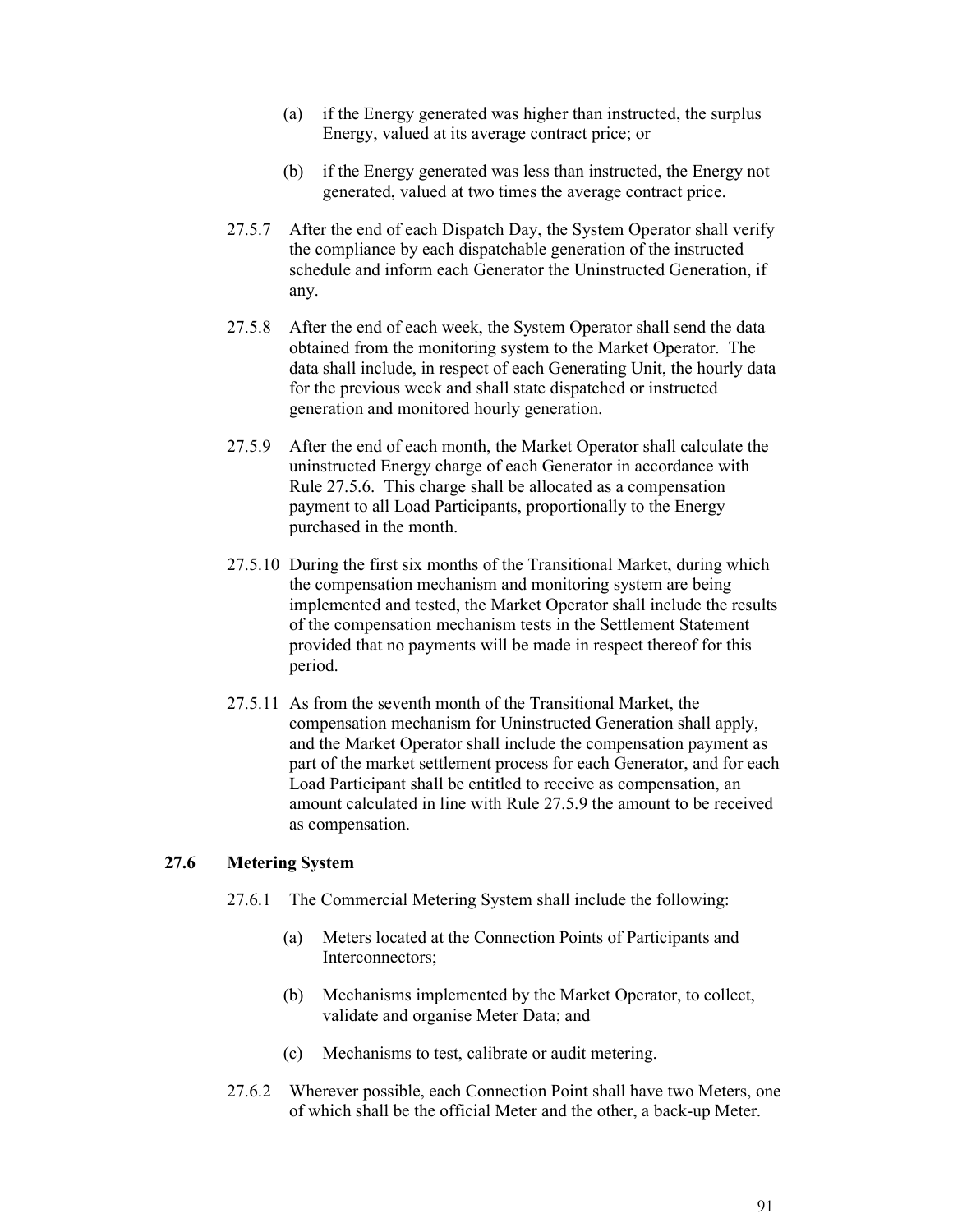- 27.6.3 During the Transitional Stage, the Market Operator shall draft and implement the metering Market Procedure in accordance with Rule 27.6.10 detailing, amongst other things, the methodology and timetable for reading and submitting Meter Data. All Participants shall be obliged to follow the metering Market Procedure and shall submit Meter Data to the Market Operator within the deadlines stipulated therein and in accordance with the provisions thereof.
- 27.6.4 Each Participant shall ensure that the Meter Data is submitted to the Market Operator within the time and in the format specified in the metering Market Procedure. Failure to submit the Meter Data within the time or in the format stipulated may result in financial consequences for the Participant concerned.
- 27.6.5 On receipt of the Meter Data in accordance with the metering Market Procedure, the Market Operator shall organise, validate and, where necessary, correct the Meter Data received from Participants, in order to establish the Metered Quantities applicable to each Participant for the settlement process. Such verification and correction shall be carried out in accordance with the procedures for validating, editing and estimating Meter Data established in the metering Market Procedure. At the request of the Market Operator, Participants shall assist it in correcting or replacing defective Meter Data and in detecting and correcting the causes of for such defects.
- 27.6.6 Participants shall arrange to test their Metering Installations at least once in every calendar year. The Market Operator may, at its own expense, require that the Participant initiate testing and inspection of the Metering Installations. The Participants shall allow a representative of the Market Operator to witness and verify such inspections and tests, in accordance with the metering Market Procedure. Participants shall provide the Market Operator with copies of any periodic or special inspection or testing reports relating to the metering devices.
- 27.6.7 Every Participant shall immediately notify the Market Operator of any failure, inaccuracy or defect in a Metering Installation and shall take immediate steps to repair, replace, and/or recalibrate the metering device at its own expense.
- 27.6.8 If in the testing, collection and or validation of the metering system, device or procedure, a problem or failure is detected in a Meter at a Connection Point, the Market Operator shall utilise the following information as commercial data for the settlement process in relation to the Connection Point:
	- (a) If the Connection Point has a backup Meter in accordance with Rule 27.6.2, the data metered by the back-up, except when such back up also has a quality problem or error or failure; or
	- (b) If the connection does not have a back-up Meter or there is a back-up meter but such meter has a quality problem or error or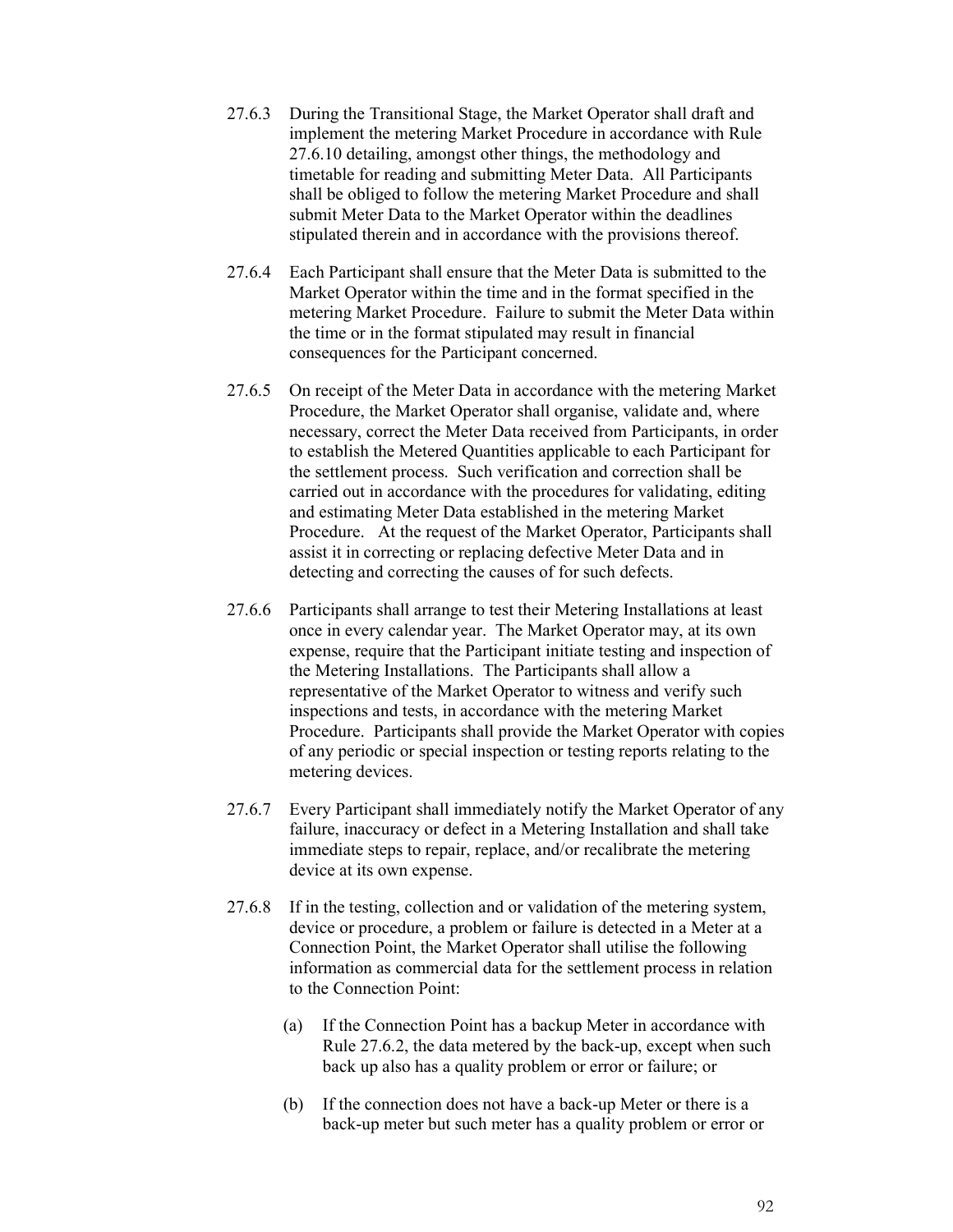failure, Energy calculated by the System Operator in its hourly reading.

- 27.6.9 The Market Operator shall record all problems, errors or failures in the metering system in the Settlement Statement, and shall also include in each case, the replacement data used to calculate the Energy for the Settlement Statement.
- 27.6.10 The Market Operator shall draft a metering Market Procedure describing the metering system applicable during the Transitional Stage in detail. This metering Market Procedure shall apply until the adequate commercial metering required for the Medium Term Market is available, and shall include:
	- (a) the transition plan, detailing timelines and features, until all metering complies with the specified requirements;
	- (b) Participants' obligations;
	- (c) Market Operator's obligations;
	- (d) collection of metered Energy, indicating periodicity and mechanisms for certification of, and agreement on values;
	- (e) procedures for validation in, and administration of special circumstances such as insufficient data or failures in meters;
	- (f) organization, quality control and security of data bases holding metering data; and
	- (g) special conditions, emergencies and exemptions.
- 27.6.11 In admitting new Participants or authorising a new Connection Point, the Market Operator shall ensure that:
	- (a) each Connection Point has an adequate Metering Installation and an associated communication system;
	- (b) each metering and communication system complies with the characteristics and requirements for the Medium Term Market as established in these Rules and the Grid Code, or the Participant submits a reasonable plan to comply with these requirements within the next six months and the plan is approved by the Market Operator.
- 27.6.12 All Energy calculations for Settlement in the Wholesale Electricity Market shall be measured through the Commercial Metering System.
- 27.6.13 For Power Purchase Agreements or bilateral agreements contracted prior to start-up of the Transitional Market, the metering administration shall be performed in the manner established in the preexisting agreement.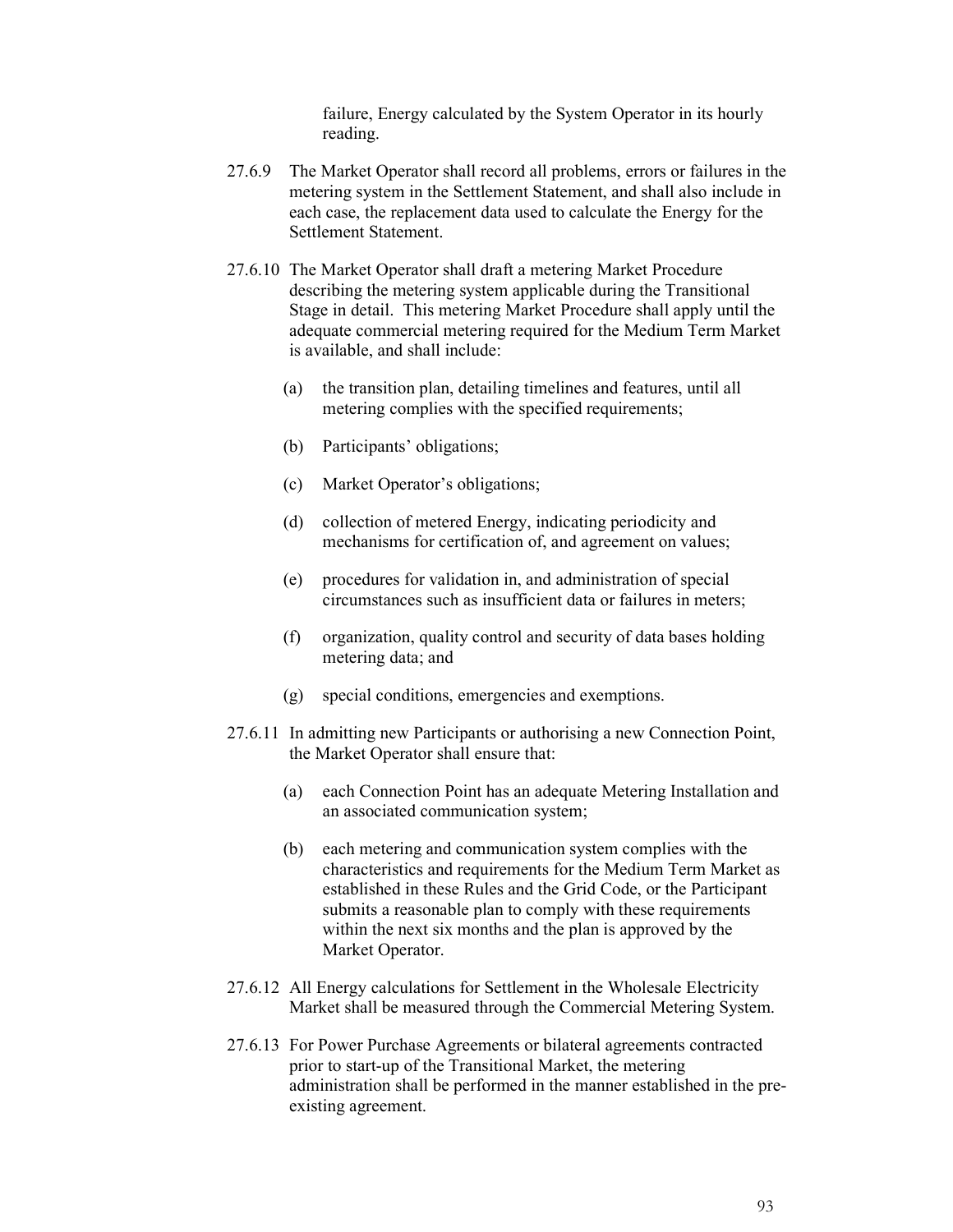# **27.7 Zonal Transmission Loss Factor**

- 27.7.1 Initially, the Zonal Transmission Loss Factors in each Connection Point will be considered equal to one (1).
- 27.7.2 The System Operator shall, in consultation with the Stakeholder Advisory Panel, draft an Operating Procedure describing the methodology for calculating the Zonal Transmission Loss Factors in each zone, including loss factors at Interconnectors for Exports. Zonal Transmission Loss Factors shall be derived so that the Load weighted average over the Transmission System is one (1) and representing losses in the delivery of Energy over the Transmission System.
	- (a) Zones shall be chosen by the System Operator in such a manner that each participant can be considered to be in a single zone.
- 27.7.3 Once the Operating Procedure for the Zonal Transmission Loss Factor has been drafted, the System Operator shall test the methodology contained therein for six months. At the end of each month in this period, the System Operator shall notify the Market Operator and Participants of the Zonal Transmission Loss Factor that would have resulted for each zone if the Operating Procedure had been applied. During this test period, the System Operator and Participants shall evaluate the adequacy of the calculation methodology and may develop improvements to the Operating Procedure.
- 27.7.4 Upon expiration of the test period, the System Operator shall prepare and submit to the Commission and the Stakeholder Advisory Panel, a report describing the proposed methodology, the results of the test and the expected impact of transmission losses on each Distributor's procurement and payments.
- 27.7.5 The Commission will evaluate the report and, based upon the results of the test, shall approve a date on which the Operating Procedure shall become operational and the System Operator shall start applying differentiated Zonal Transmission Loss Factors to various zones on the Transmission System.
- 27.7.6 Until the Commission authorizes the Operating Procedure and use of differentiated Zonal Transmission Loss Factors, all Connection Points will be considered to have the same Zonal Transmission Loss Factor of one  $(1)$ .

#### **27.8 Adjustment for Zonal Transmission Loss Factors**

27.8.1 In calculating the Meter Quantity the purpose of settlement, the Market Operator shall take the Meter Data and the Zonal Transmission Loss Factor at the relevant zone into account.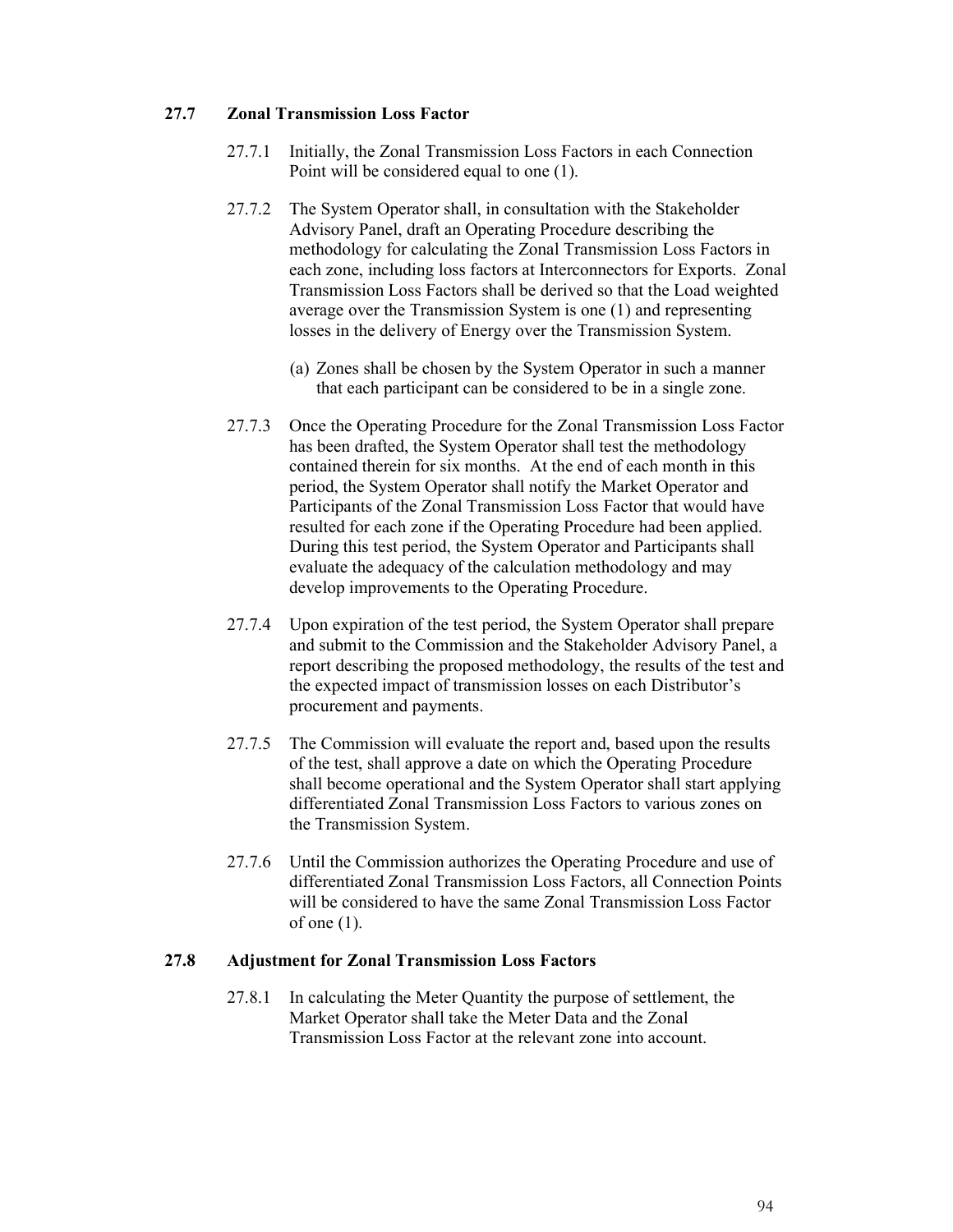27.8.2 In making settlement calculations, the Market Operator shall derive Energy consumed by each Purchaser, or comprised in Exports during each month by adjusting the Meter Quantity with the Zonal Transmission Loss Factors, in accordance with the following equations:

For a Purchaser (p):

 $EPTL_{pm} = (MQ_{pm} * TLF_{z})$ 

For Export,

 $EXPTL<sub>xm</sub> = (MQ<sub>xm</sub> * TLF<sub>z</sub>)$ 

Where:

| $MQ_{pm} =$ | the Meter Quantity recorded for Purchaser<br>$(p)$ during month m;                                                                                                   |
|-------------|----------------------------------------------------------------------------------------------------------------------------------------------------------------------|
| $MQ_{xm} =$ | the Meter Quantity for export during month<br>m;                                                                                                                     |
| $TLF =$     | the Zonal Transmission Loss Factor for<br>consumption of Energy in zone z where the<br>Purchaser is located or, for Exports, where<br>the Interconnector is located; |

#### **27.9 Transmission Charges**

- 27.9.1 The TSP shall inform the Market Operator of the Distributor Transmission Use of System Charge in N/MWh;
- 27.9.2 The Market Operator shall calculate the monthly TUOS Charge Amounts payable by each Load Participant, which shall be the TUOS charge Amount for the month, adjusted for errors in or corrections in previous payments as established or approved in previous Final Settlement Statements.
- 27.9.3 The Market Operator shall state the TUOS Charge Amount payable by each Load Participant, together with the supporting data in the Settlement Statement.
- 27.9.4 The Market Operator shall invoice each Load Participant for the applicable TUOS Charge Amounts.

#### **27.10 System Operation and Market Administration Budgets**

27.10.1 Three months before the commencement of each financial year, System Operator and the Market Operator shall prepare a preliminary budget report specifying the manner in which they intend to cover their costs for the coming year and detailing, amongst other things: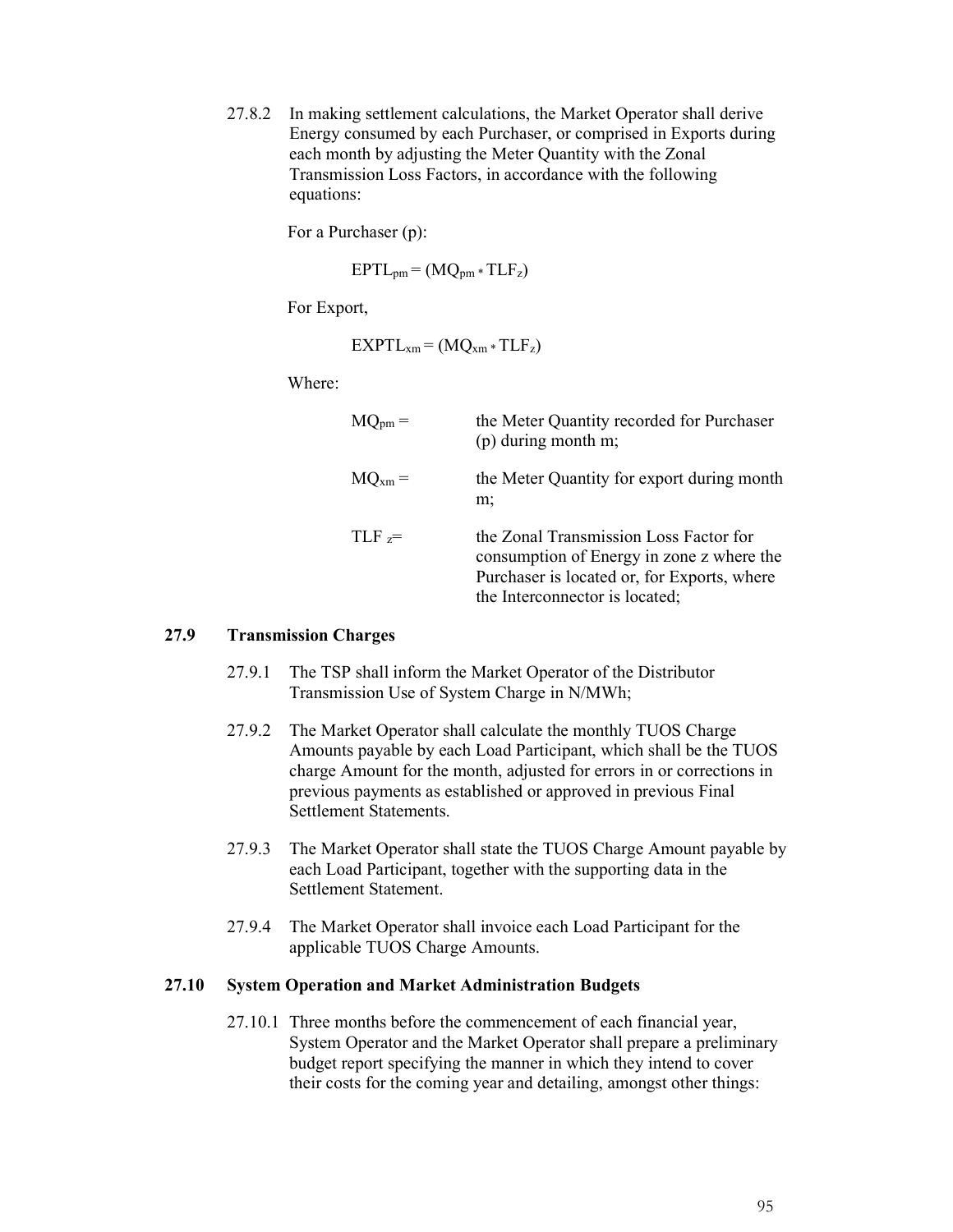- (a) the expected results of the current financial year, showing with respect to System Operator and the Market Operator, the current budget, actual expenditures and actual revenues, and explaining any significant variation between budgeted and actual expenditures and revenues, and
- (b) the System Operator and the Market Operator's budgeted expenditures and budgeted revenues for the next financial year.
- 27.10.2 The System Operator and the Market Operator shall forward the preliminary budget report to the Stakeholder Advisory Panel, which shall review the report and make its comments thereon within 10 Business Days. Upon receipt of the comments made by the Stakeholder Advisory Panel, System Operator and the Market Operator shall analyse the comments and prepare a final budget report detailing:
	- (a) the expected results for the current financial year;
	- (b) the proposed budget for the next financial year; and
	- (c) a description of the consultation process and the submissions received.
- 27.10.3 The System Operator and the Market Operator shall send the final budget report to the Commission for approval and shall send a copy to the Stakeholders Advisory Board.
- 27.10.4 Before approving the budget report, the Commission may request additional information from or consultation with the System Operator and the Market Operator and or the Stakeholder Advisory Panel.
- 27.10.5 If the budget has not been approved at the commencement of a financial year, the System Operator and the Market Operator shall continue to use the budget approved for the prior year until the new budget is approved.
- 27.10.6 Once the budget is approved, the Market Operator shall calculate and publish on the Website, the System Operation and Market Administration fee for each monthly Settlement period, which shall be the annual amount approved by the Commission in the budget report, divided by twelve.

#### **27.11 System Operation and Market Administration Charges**

27.11.1 Each month, the Market Operator shall allocate among Participants the System Operation and Market Administration fee for the corresponding Settlement period, in proportion to the monthly Meter Quantity of each Participant, as a monthly System Operator and the Market Administration N/MWh charge.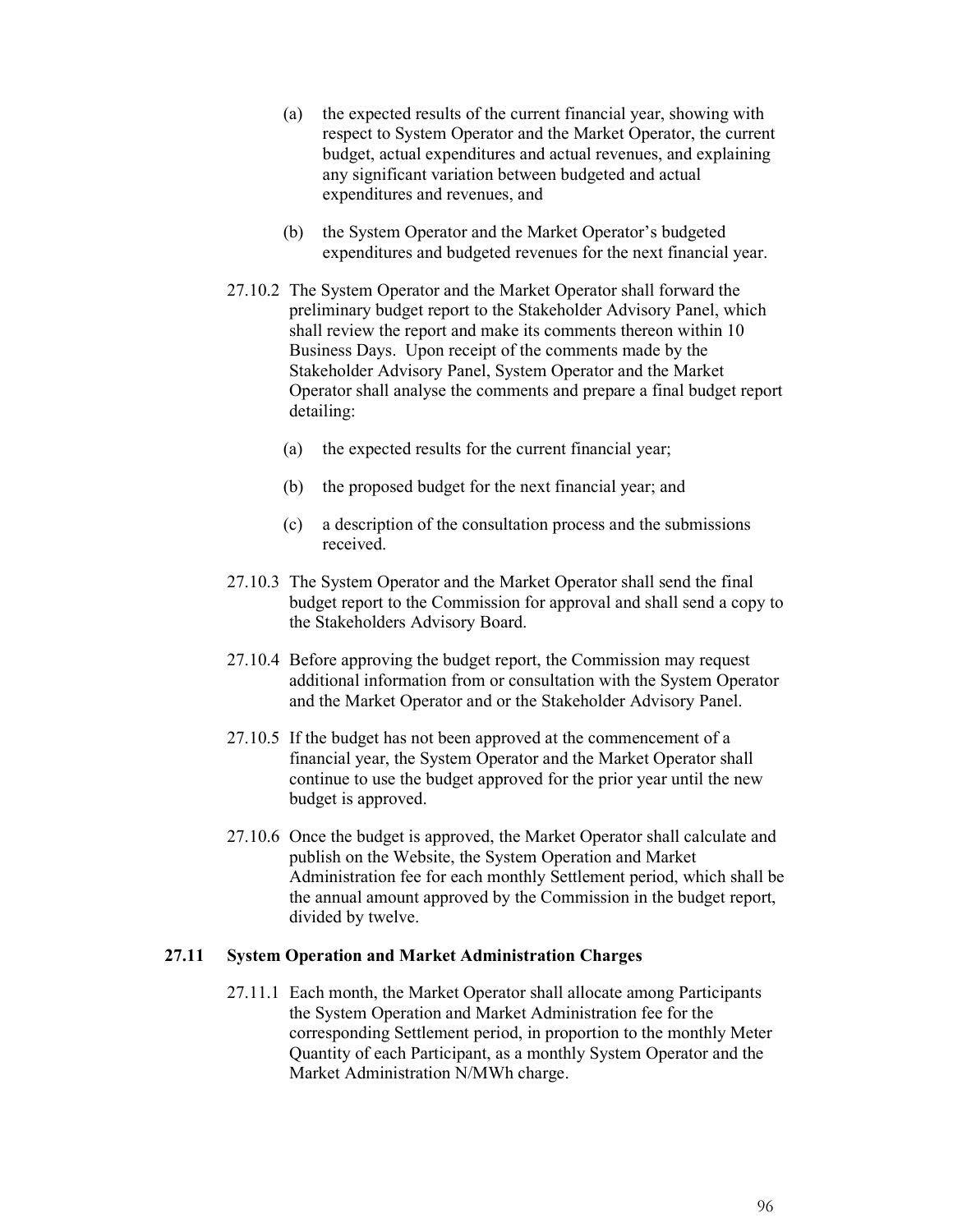- 27.11.2 The Market Operator shall calculate the System Operation and Market Administration Charge to be paid by each Participant and shall include this information in the Settlement Statement.
- 27.11.3 In calculating the System Operation and Market Administration Charge, the Market Operator shall adjust the charge for each month for errors in or corrections to the System Operation and Market Administration Charge for the previous month as established or approved in previous Final Settlement Statements.
- 27.11.4 The Market Operator shall state the System Operation and Market Administration Charge payable by each Participant, together with the supporting data in the Settlement Statement.
- 27.11.5 The Market Operator shall invoice each Participant for the applicable System Operation and Market Administration Charge.

## **27.12 Special Trader Charges**

- 27.12.1 Each month, the Market Operator shall allocate among Distributors the Special Trader fee for the corresponding Settlement period, in proportion to the monthly Meter Quantity of each Distributor, as a monthly Special Trader Charge.
- 27.12.2 The Market Operator shall calculate the Special Trader Charge to be paid by each Distributor and shall include this information in the Settlement Statement.
- 27.12.3 In calculating the Special Trader Charge, the Market Operator shall adjust the charge for each month for errors in or corrections to the Special Trader Charge for the previous month as established or approved in previous Final Settlement Statements.
- 27.12.4 The Market Operator shall state the Special Trader Charge payable by each Distributor, together with the supporting data in the Settlement Statement.
- 27.12.5 The Market Operator shall invoice each Distributor for the applicable Special Trader Charge.

#### **27.13 Market Adjustments**

- 27.13.1 The Market Adjustment, being a payment compensation associated with Uninstructed Generation, of each Participant for each month equals:
	- (a) the Uninstructed Generation compensation payment to the Participants if it is a Load Participant; less
	- (b) the Uninstructed Generation compensation payment by the Participants if it is a Generator; plus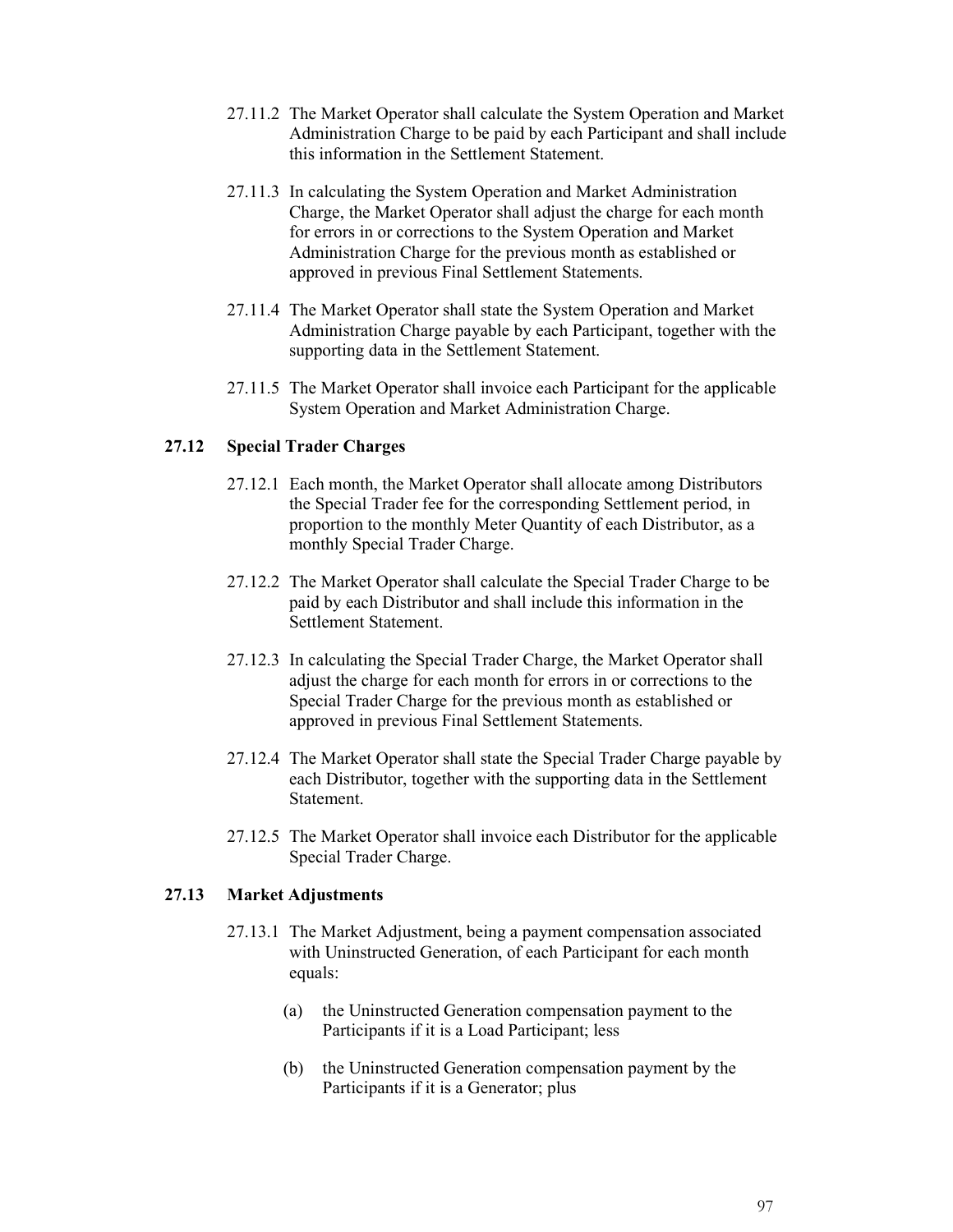- (c) any amount payable to the Participant due to corrections to Market Adjustments in previous Final Settlement Statements; less
- (d) any amount payable by the Participant due to corrections that are agreed or approved to Market Adjustments in previous Final Settlement Statements.
- 27.13.2 Where the Market Adjustment calculated for a Participant is positive, it shall result in a payment to the Participant.
- 27.13.3 Where the Market Adjustment calculated for a Participant is negative, it shall result in a charge payable by the Participant.

#### **27.14 Ancillary Services**

- 27.14.1 During the Transition Market the following process shall apply to the payment of and charging for Ancillary Services.
- 27.14.2 All contracts for generation shall include payments by the Purchaser for the capacity costs incurred in the provision of Ancillary Services to the System Operator.
- 27.14.3 Ancillary Services contracts will cover payments from the System Operator to the Generator for increased losses, lost efficiency, increased maintenance, and in the case of Black Start, operational administrative costs and capacity cost of the Black Start equipment.
- 27.14.4 These costs shall be agreed between the System Operator and the Generators and approved by the Commission.
- 27.14.5 Alternatively the Special Trader may pay for Ancillary Services costs within Power Purchase Agreements with Generators and recover the costs in Vesting Contracts with Distributors.
- 27.14.6 The System Operator shall propose the required amounts of Ancillary Services for the year ahead (or shorter period if necessary) in accordance with the Grid Code and submit these requirements to the Commission for approval.
- 27.14.7 The System Operator shall sign Ancillary Services contracts with all the Generators covering Ancillary Services, except:
	- (a) Where the Generator has received a derogation under the Grid Code for one or more Ancillary Services, these shall be excluded; or
	- (b) The PPA covers the requirements to provide the Ancillary Services and the associated costs of increased losses, lost efficiency and increased maintenance.
- 27.14.8 The System Operator shall instruct the provision of Ancillary Services by the Generators in accordance with the Grid Code.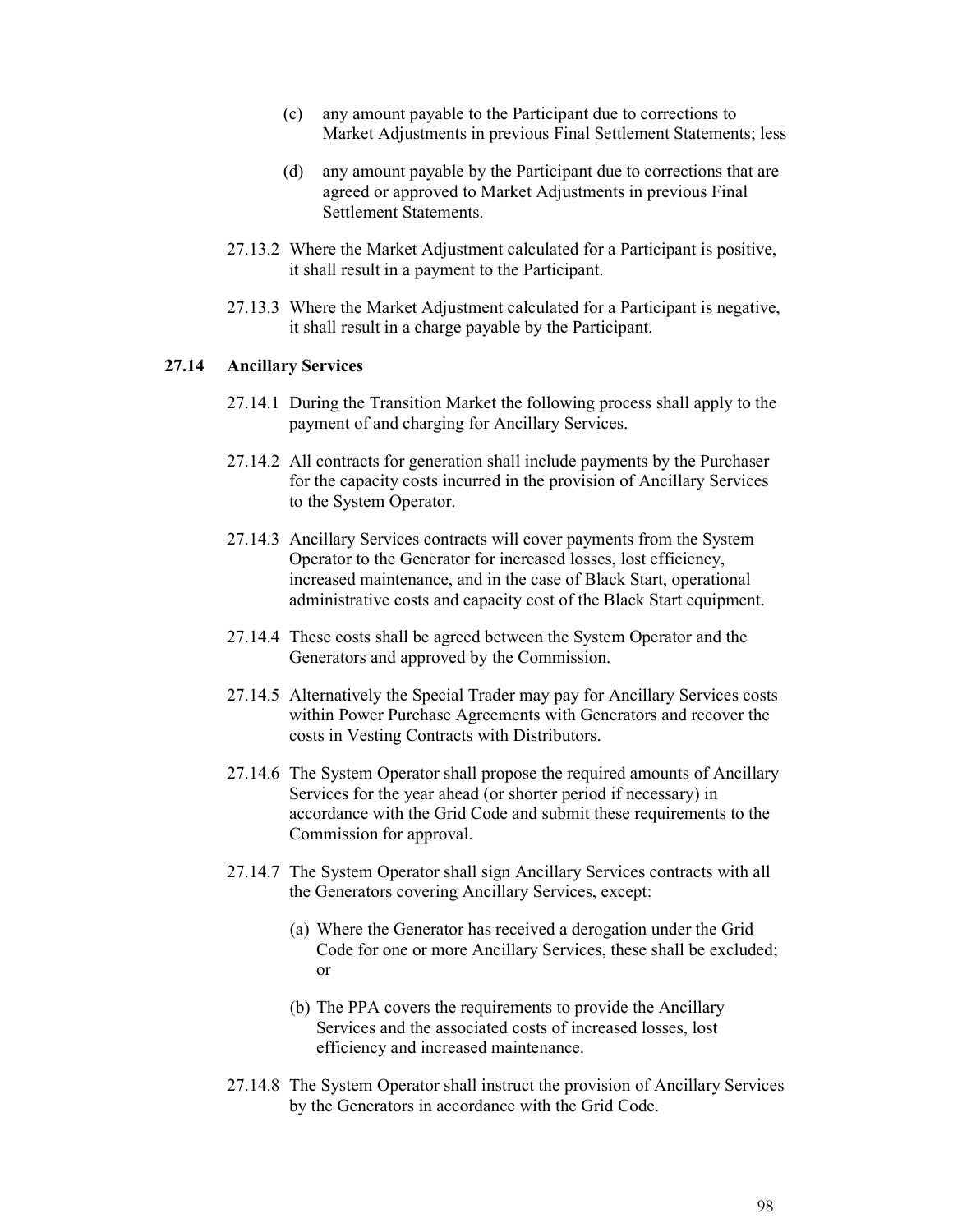- 27.14.9 The System Operator shall monitor and measure the delivery of Ancillary Services in accordance with its capability, the Ancillary Services contracts and the Grid Code.
- 27.14.10Each month (in accordance with the Settlement Calendar) the Generator shall invoice the System Operator for the Ancillary Services provided.
- 27.14.11The System Operator shall check the correctness of the invoice and
	- (a) If the invoice is incorrect, return it to the Generator for correction; or
	- (b) If the invoice is correct, submit it to the Market Operator for payment confirming that it is correct.
- 27.14.12When the Market Operator receives a confirmed Ancillary Services invoice it shall pay it in accordance with the standard payment timetable.
- 27.14.13The Market Operator shall sum the costs of all Ancillary Services for the month. The costs incurred by the System Operator on procuring Ancillary Services shall be recovered from all Load Participants through a charge, in  $N/MWh$ , which shall be calculated for each Billing Period. The applicable charge for every Billing Period shall be collected from each Load Participant in the ratio that the Meter Quantity of that Load Participant bears to the total Meter Quantity of all the Load Participants during the Billing Period.

#### **28. SETTLEMENT STATEMENTS**

#### **28.1 Preliminary Settlement Statement**

- 28.1.1 Not later than ten (10) Business Days after the beginning of each month, the Market Operator shall send the preliminary Settlement Statement to each Participant through electronic mail.
- 28.1.2 The preliminary Settlement Statement shall include:
	- (a) the Zonal Transmission Loss Factors in each Participant's Connection Point(s);
	- (b) Contracted Quantities, which shall be the total Energy, Generation Capacity or Generating Unit Start-ups bought or sold in contracts by the Participants provided that these shall be differentiated by contract, to enable Participants determine quantities to be invoiced in each of its contracts;
	- (c) where applicable, the TUOS Charge Amount due from the Participant;
	- (d) The System Operator and Market Administration Charge;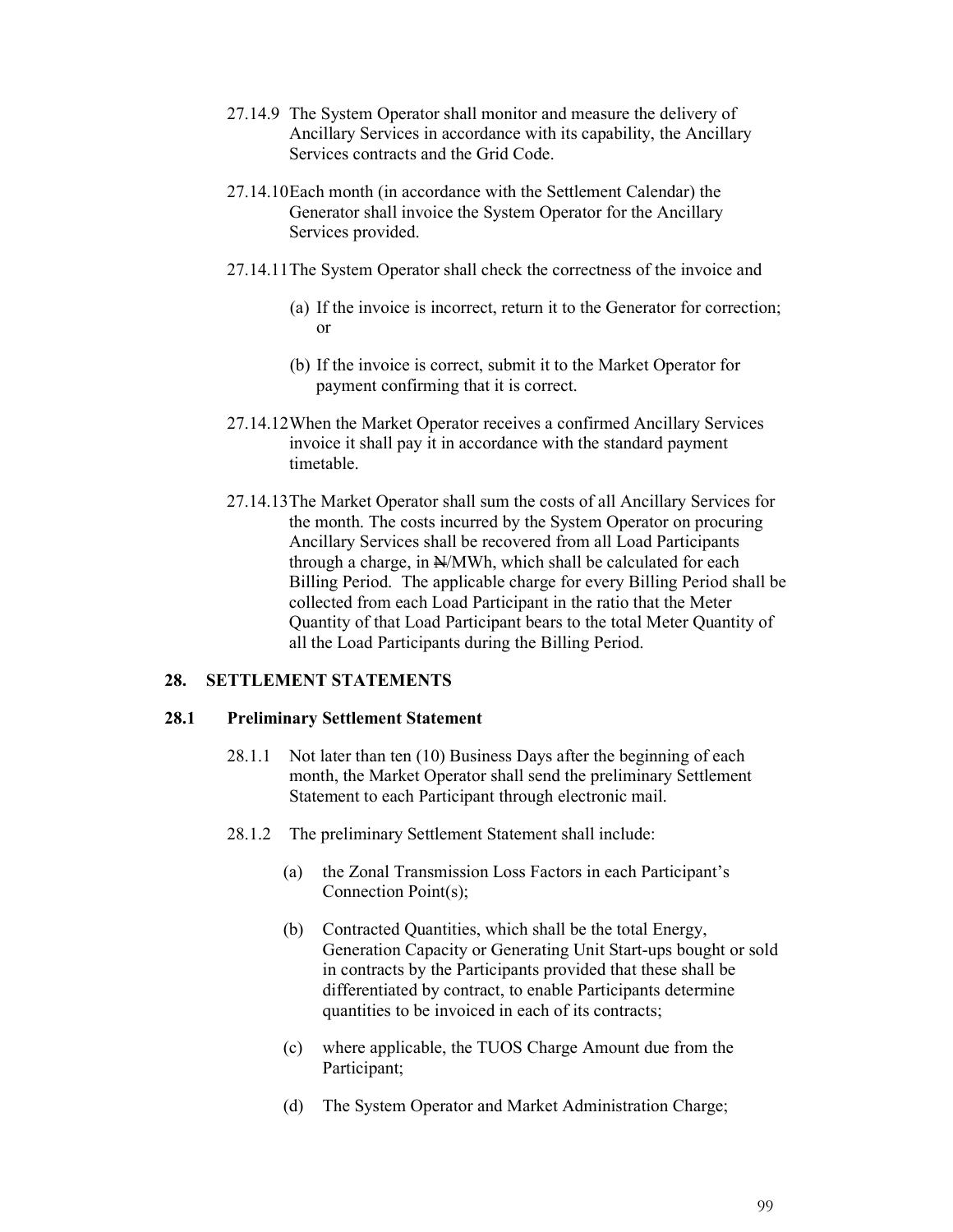- (e) Where applicable the Ancillary Services payment;
- (f) Where applicable the Ancillary Services charge;
- (g) The Special Trader Charge;
- (h) the payment or charge for Market Adjustments in the month;
- (i) the Average Monthly Generation Price being the sum of all capacity and Energy payments to Generators divided by their total Energy sent-out for the month;
- (j) if the Market Operator does not have the data to calculate this number it shall be provided by the Special Trader for its own generation purchases;
- (k) for each Load Participant, the Under-Delivery Quantity for the month, being the sum of its contractual rights decreased for Transmission Losses i.e. divided by (1 - Transmission Losses percentage) minus its total Metered Load;
- (l) for each Load Participant, its Balancing Amount due being the product of the Average Monthly Generation Price and its Under-Delivery Quantity;
- (m) for each Distributor the Fixed Cost Amount due being either:

i) For Distributors with a positive Under-Delivery Quantity the product of the Distributor Fixed Cost and the Under-Delivery Quantity for the month; or

ii) For Distributors with a negative Under-Delivery Quantity the product of the Average Distributor Fixed Cost and the Under-Delivery Quantity for the month.

- (n) sufficient supporting data to enable each Participant to verify the Settlement calculations.
- 28.1.3 If a Participant reasonably believes that there is an error or discrepancy in the preliminary Settlement Statement, the Participant shall notify the Market Operator within five (5) Business Days of receiving the preliminary Settlement Statement.
- 28.1.4 If the Market Operator receives a complaint of an error or discrepancy in a preliminary Settlement Statement, the Market Operator shall review the preliminary Settlement Statement. If the Market Operator considers that the complaint is well founded and that the preliminary Settlement Statement contains an error or discrepancy, the Market Operator shall notify all Participants whose final statements will be affected by any Amendments made to rectify the error or discrepancy within five (5) Business Days of the date on which the error or discrepancy first came its attention. The Market Operator shall correct the error or discrepancy in the Final Settlement Statement.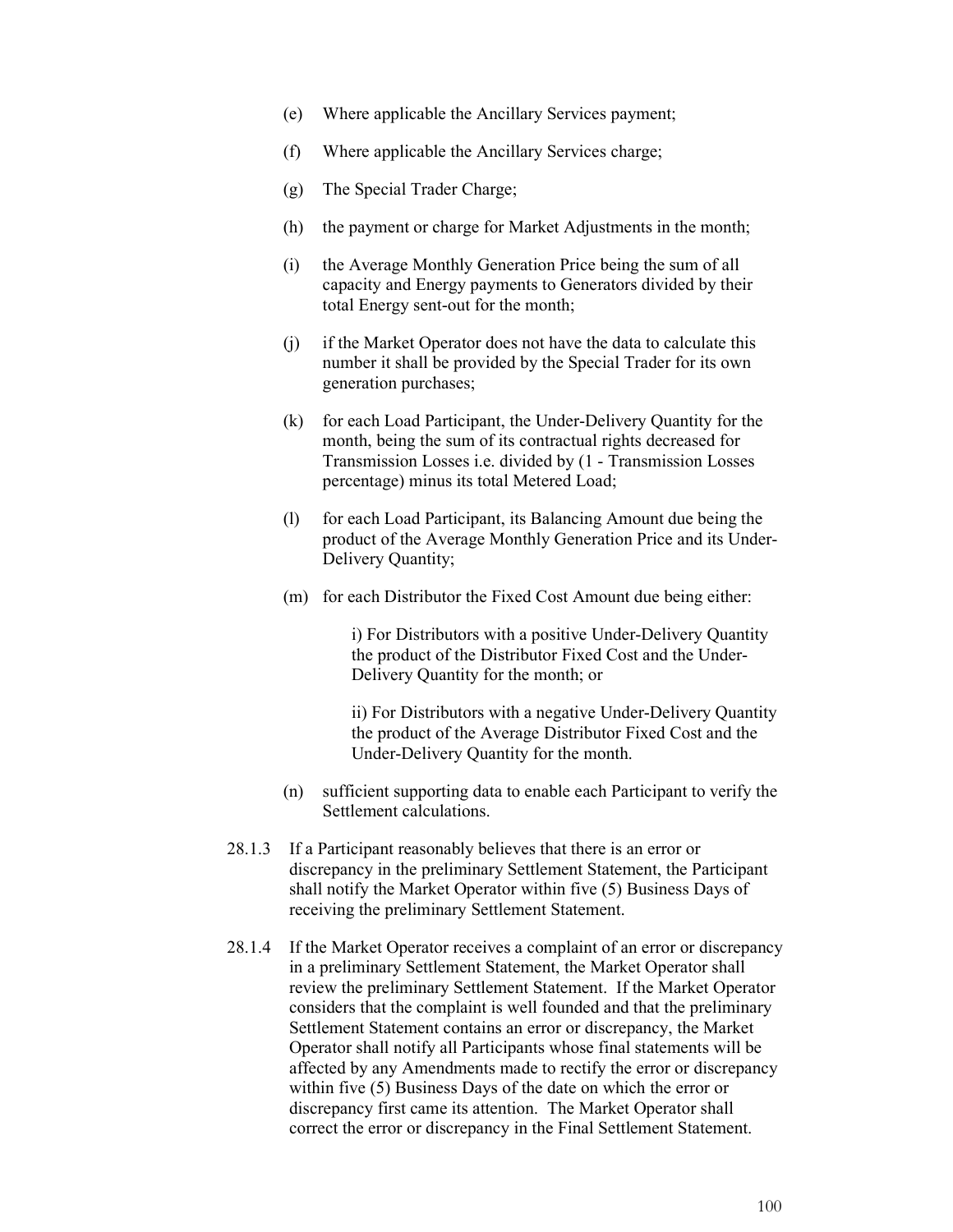# **28.2 Final Settlement Statement**

Not later than twenty (20) Business Days after the commencement of each month, the Market Operator shall send to each Participant, the Final Settlement Statement, which shall contain the same information as contained in the preliminary Settlement Statement, but adjusted to rectify any errors or discrepancies in accordance with Rule 28.1.4.

## **28.3 Complaints on the Final Settlement Statement**

- 28.3.1 At any time within sixty (60) days of receiving a Final Settlement Statement, a Participant may notify the Market Operator of any complaint or dispute relating to its contents, concerning either:
	- (a) the contract quantities, or
	- (b) the settlement amount in respect of Service And Correction Charges, or
	- (c) the settlement amount in respect of Service And Correction Payments.
- 28.3.2 The Market Operator and the Participant shall use reasonable endeavours to resolve the complaint within fifteen (15) Business Days. If the Market Operator and the Participant do not reach an agreement within this period, the dispute shall be resolved in accordance with the dispute resolution mechanism contained in these Rules.
- 28.3.3 If the amount arrived at upon resolution of the dispute in accordance with Rule 28.3.2 is different from the amount stated in the disputed Final Settlement Statement, the Market Operator shall adjust the settlement amount in the Settlement Statement of the month immediately following the month in which dispute was resolved, to accommodate the difference, including interest on the payment delayed for the period from the date that but for the dispute, payment would have been due, until the payment date of the Final Settlement Statement in which the adjustment is reflected.
- 28.3.4 If within sixty (60) days of sending a Final Settlement Statement, the Market Operator becomes aware of an error in the Settlement amount stated therein, the Market Operator shall notify the affected Participants and adjust for the error in the Final Settlement Statement of the month in which the error was discovered.

# **28.4 Settlement Market Procedure**

28.4.1 The Market Operator shall draft a Settlement Market Procedure, reflecting the timetable and detailed mechanisms for exchanging settlement information and administering complaints. This procedure will also describe the Settlements Calendar for each calendar year showing the dates on which: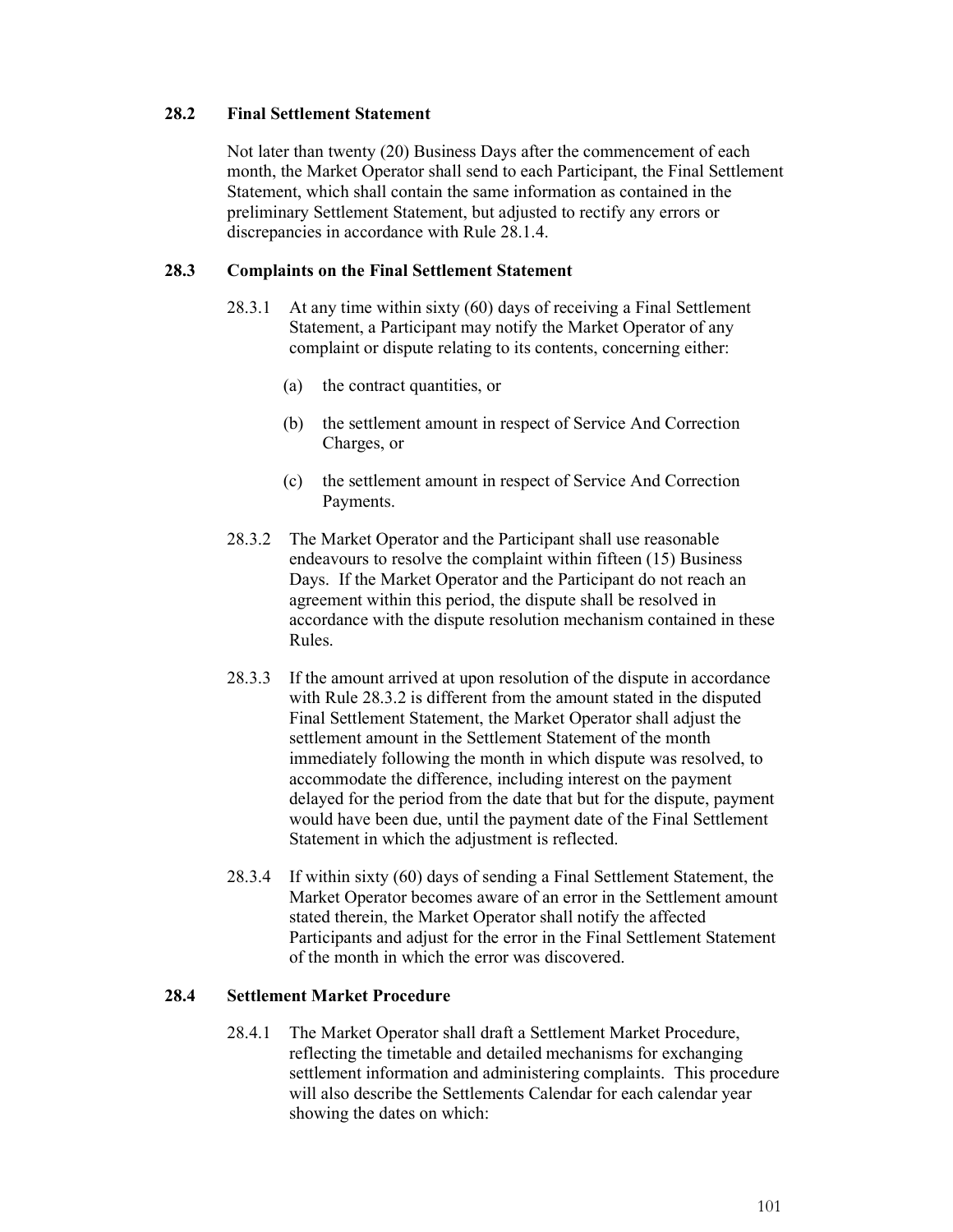- (a) the Market Operator will issue Preliminary Settlement Statements to all Participants;
- (b) all Participants are required to notify the Market Operator of any dispute in relation to their Preliminary Settlement Statement;
- (c) Market Operator will issue Final Settlement Statements to all Participants pursuant to Rule 36.2;
- (d) the Market Operator will issue Invoices in respect of charges due from Participants that have negative Market Adjustments;
- (e) the Participants referred to in paragraph (d) are required to make payments into the Account of the Payment Agent, in accordance with the Invoices; and
- (f) Participants that have positive Market Adjustments shall receive payment from the Market Escrow Account in accordance with Invoice.
- 28.4.2 The Market Operator may change the content or format of the Settlement Market Procedure upon prior written notification to Participants and approval of the Stakeholder Advisory Panel.
- 28.4.3 On the first day of October in each year, the Market Operator shall publish on the Website, the Payment Dates in the Settlement Calendar for the following calendar year.

# **29. BILLING AND PAYMENT**

#### **29.1 Billing**

- 29.1.1 Within Fifteen (15) Business Days of the issuance of the Final Settlement Statement in each month, the Market Operator shall issue:
	- (a) an Invoice to relevant Participants for Service and Correction Charges. The Invoice shall indicate the charge due from the Participant. This amount shall be the same as the amount reflected in the Final Settlement Statement, which shall provide the detailed description and calculation of the amount invoiced.
	- (b) a letter of credit to relevant Participants for Service and Correction Payments. The letter of credit shall indicate the payment due to the Participant. This amount shall be the same as the amount reflected in the Final Settlement Statement, which shall provide the detailed description and calculation of the payment due.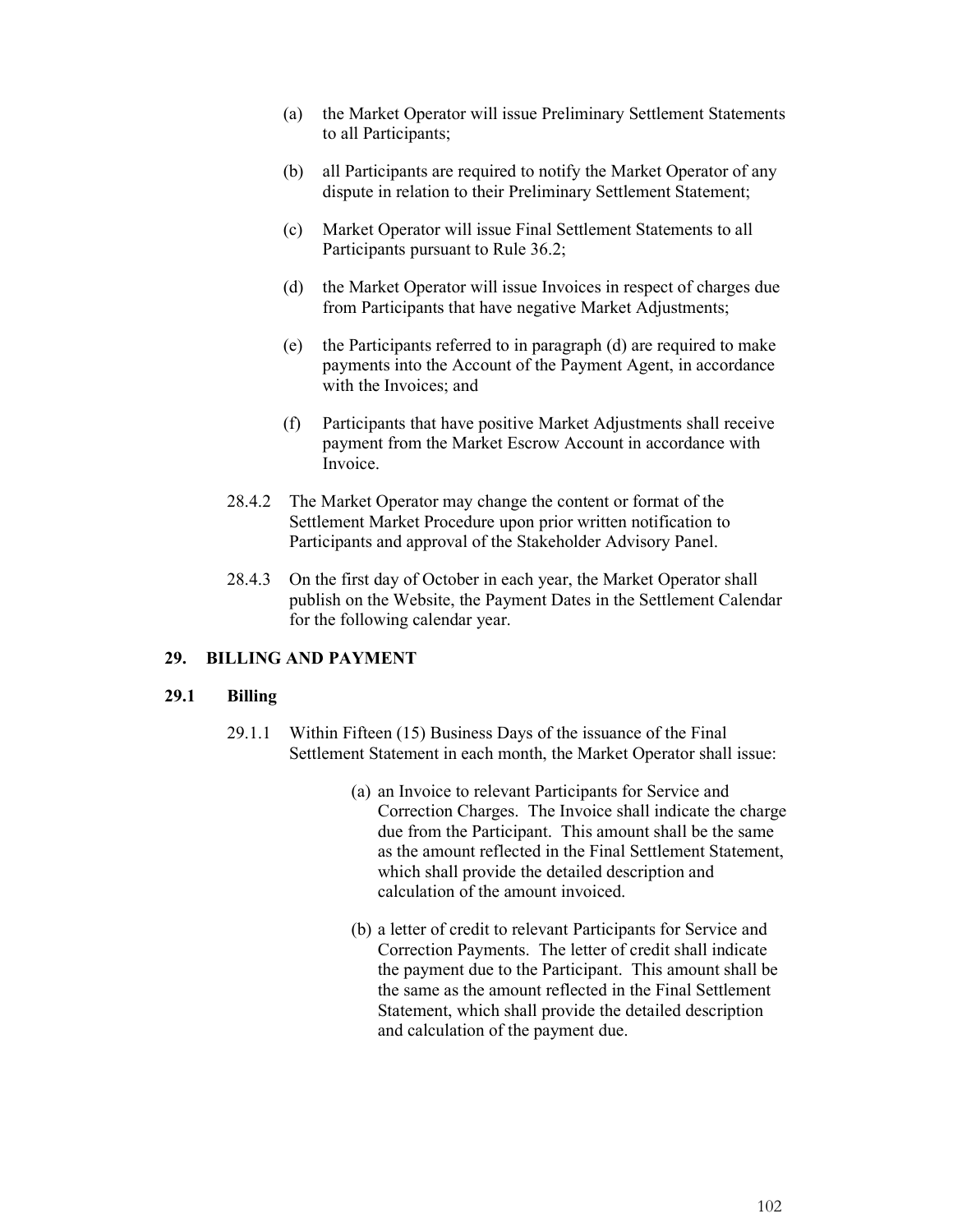29.1.2 In administering the billing and payment process, the Market Operator shall represent the Participants, but shall not assume payment responsibilities. Any debts and credits shall remain rights and obligations of the respective Participants and the Market Operator shall not be liable for non-payment by any Participant.

## **29.2 Payment System**

- 29.2.1 The payment system shall consist of bank accounts belonging to a Payment Agent, the Market Operator and the Participants and a transfer mechanism administered by a Payment Agent contracted by the Market Operator for the purpose of facilitating payment and or collection of amounts due on:
	- (a) Market Adjustments;
	- (b) TUOS Charges;
	- (c) Ancillary Service Charges and Payments;
	- (d) The Balancing Amount due and the Fixed Cost Amount due;
	- (e) Special Trader Charges; and
	- (f) the System Operation and Market Administration Charge.
- 29.2.2 Each Participant shall maintain an account in the bank appointed by the Market Operator to administer the payment mechanism. Each Participant must inform the Market Operator of the name and number of this account before registration as a Participant. No Participant shall effect any change to any particulars of this bank account without giving a prior written notice of at least 30 Business Days to the Market Operator.
- 29.2.3 The Market Operator shall maintain three accounts in the bank appointed to administer the payment system as follows:
	- (a) a Market Clearing Account into which the Payment Agent shall pay for market services and transfer all payments due;
	- (b) a Market Escrow Account, into which the Payment Agent shall pay Market Adjustment charges and any payments made by Participants for noncompliance with these Rules. These noncompliance payments shall form a reserve so that in cases of non-payment by one or more Participants, the reserve in this Account shall be transferred to the Market Clearing Account to cover any payment shortfall; and
	- (c) a Market Reserve Account into which the Payment Agent will deposit any payment that is a subsidy from FGN or other sources. The Payment Agent shall when necessary pay these monies into the Market Clearing Account.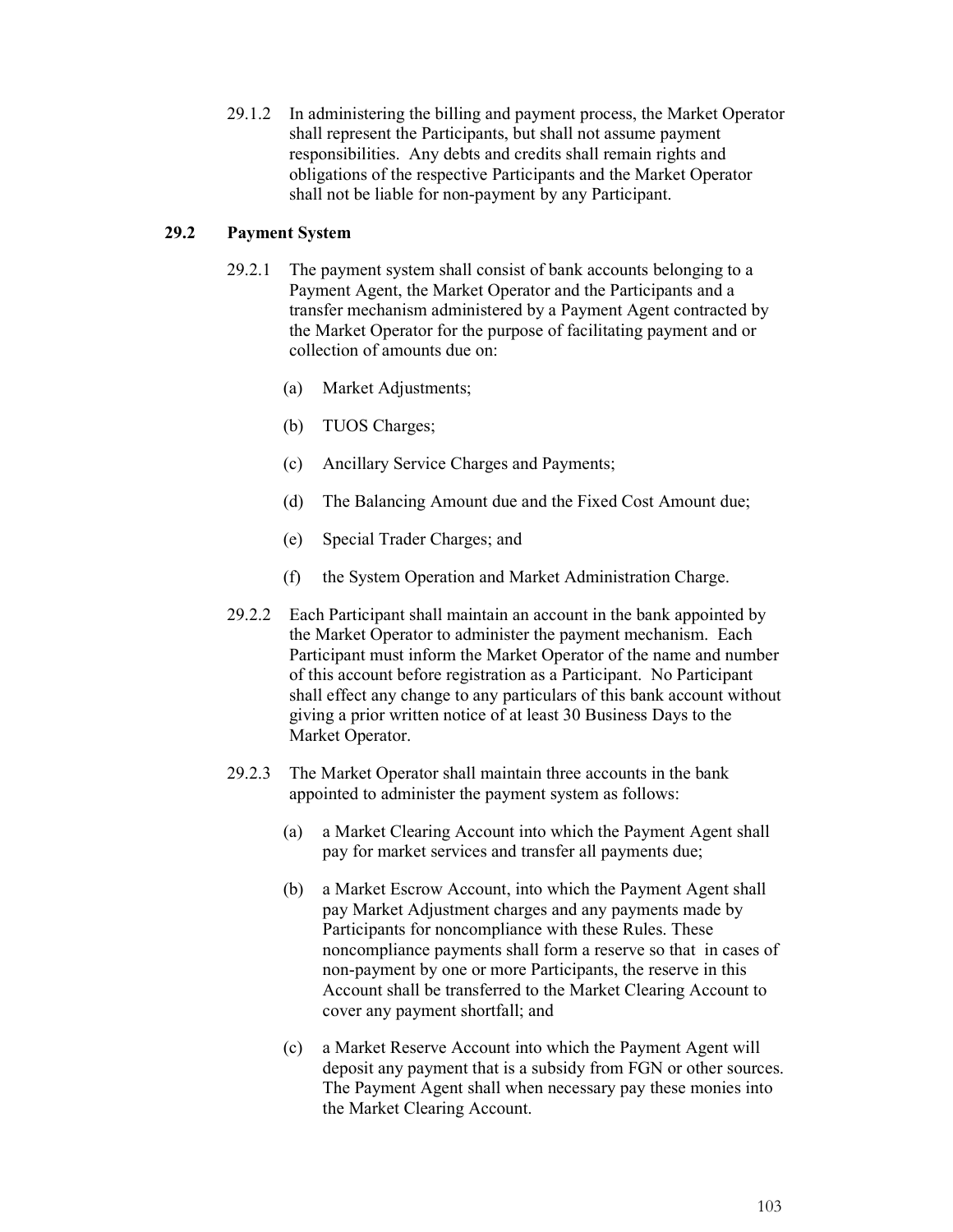- 29.2.4 In addition to the foregoing, the Market Operator may agree with the parties to a contract to utilise the Wholesale Electricity Market payment system for settling the amounts due under their contracts, provided that:
	- (a) The relevant Participants sign a Settlement Agreement with the Market Operator, which shall contain a term to the effect that the parties will utilise the Wholesale Electricity Market payment system entirely at their own risk and the Market Operator shall not be liable for any error or problem arising in the course of settling the payments due under the respective contracts; and
	- (b) The Commission approves the arrangement, after ensuring that this additional function neither creates any additional liability to the Market Operator nor negatively affects its performance or independence.

# **29.3 Transfer System**

- 29.3.1 Once every month, the Market Operator shall send a summary of the final invoice to the Payment Agent appointed to settle the payment system. In respect of each Participant, the summary shall specify:
	- (a) amount due for TUOS Charges;
	- (b) payment due for the System Operation and Market Administration Charge;
	- (c) amount due from Load Participants for Ancillary Services;
	- (d) amount due to Generators for Ancillary Services;
	- (e) amount due from Load Participants for Special Trader Charges; and
	- (f) any amounts due in respect of Market Adjustments:
		- (i) if the Participant has a negative Market Adjustment, the payment due to be made into the Account of the Payment Agent by that Participant; or
		- (ii) if the Participant has a positive Market Adjustment, the factor stating the proportion of the monies deposited in the Account of the Payment Agent that the Payment Agent will transfer into that Participant's account.
	- (g) any Market Transaction amount that shall be debited or credited to the Participant.
- 29.3.2 The Market Adjustment payment for a Load Participant will be the total of Generator Market Adjustment payments allocated according to Load Participant Loads.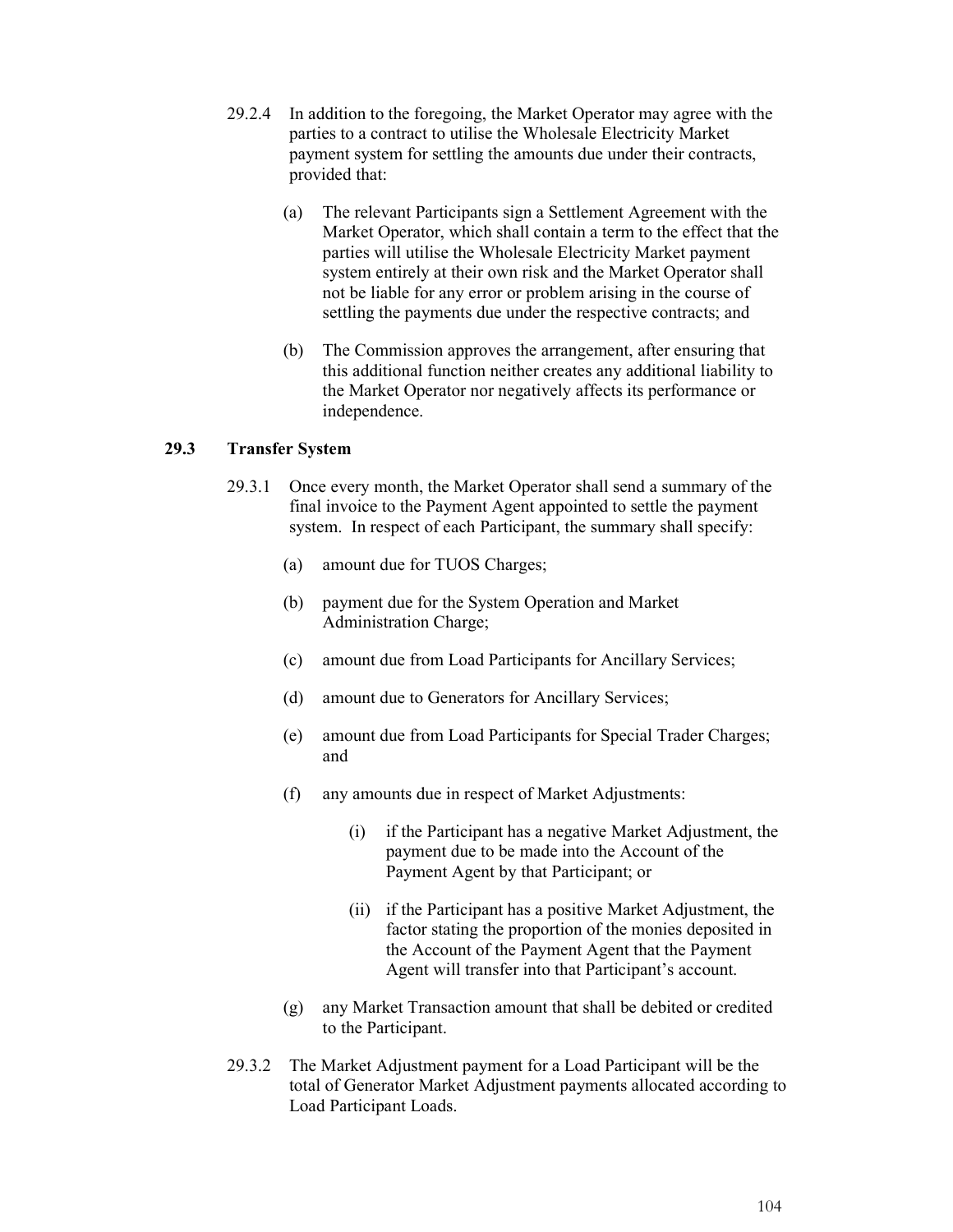- 29.3.3 The Market Operator shall calculate the factor referred to in the Rule 29.3.2 for distributing to each Participant "i" that has a positive Market Adjustment, the Market Adjustment charges due from other Participants "k" as:
	- (a) Load Participant Load<sub>i</sub> /  $\Sigma_k$  Load Participant Load<sub>k</sub>

Where k represents all the Load Participants.

- 29.3.4 No later than 2.00 p.m. on the fifth (5th) Business Day after a Participant receives an Invoice assigning a Market Adjustment charge to it in accordance with a Final Settlement Statement, the Participant shall deposit the charge stated in the invoice in Account of the Payment Agent, whether or not the Participant disputes or continues to dispute the amount payable.
- 29.3.5 The Payment Agent shall apply the factor calculated in Rule 29.3.2 in making transfers from its Account to the accounts of Participants with positive Market Adjustments, provided that such transfers shall only be made, and shall become due after:
	- (a) The Market Operator has issued Final Settlement Statements to Participants;
	- (b) The Participants with positive Market Transactions and Corrections have received a Credit Note from the Market Operator;
	- (c) The Participants with negative Market Transactions and Market Adjustments have transferred the charges due into the Account of the Payment Agent.
- 29.3.6 No later than 2.00 p.m. on the fifth  $(5<sup>th</sup>)$  Business Day after a Participant receives an Invoice assigning a Service and Correction Charge (barring a Market Adjustment charge) to it in accordance with a Final Settlement Statement, the Participant shall deposit the charge stated in the invoice in the Account of the Payment Agent, whether or not the Participant disputes or continues to dispute the amount payable.

# **29.4 Non Payment**

- 29.4.1 The Payment Agent shall notify the Market Operator of:
	- (a) Payments made into the its Account; and
	- (b) Participants that defaulted, in full or in part, in settling the charges stated in the final Invoice.
- 29.4.2 Upon receiving notification of non-payment from the bank, the Payment Agent shall instruct any Participant that is yet to discharge its payment obligations to do so not later than the next Business Day.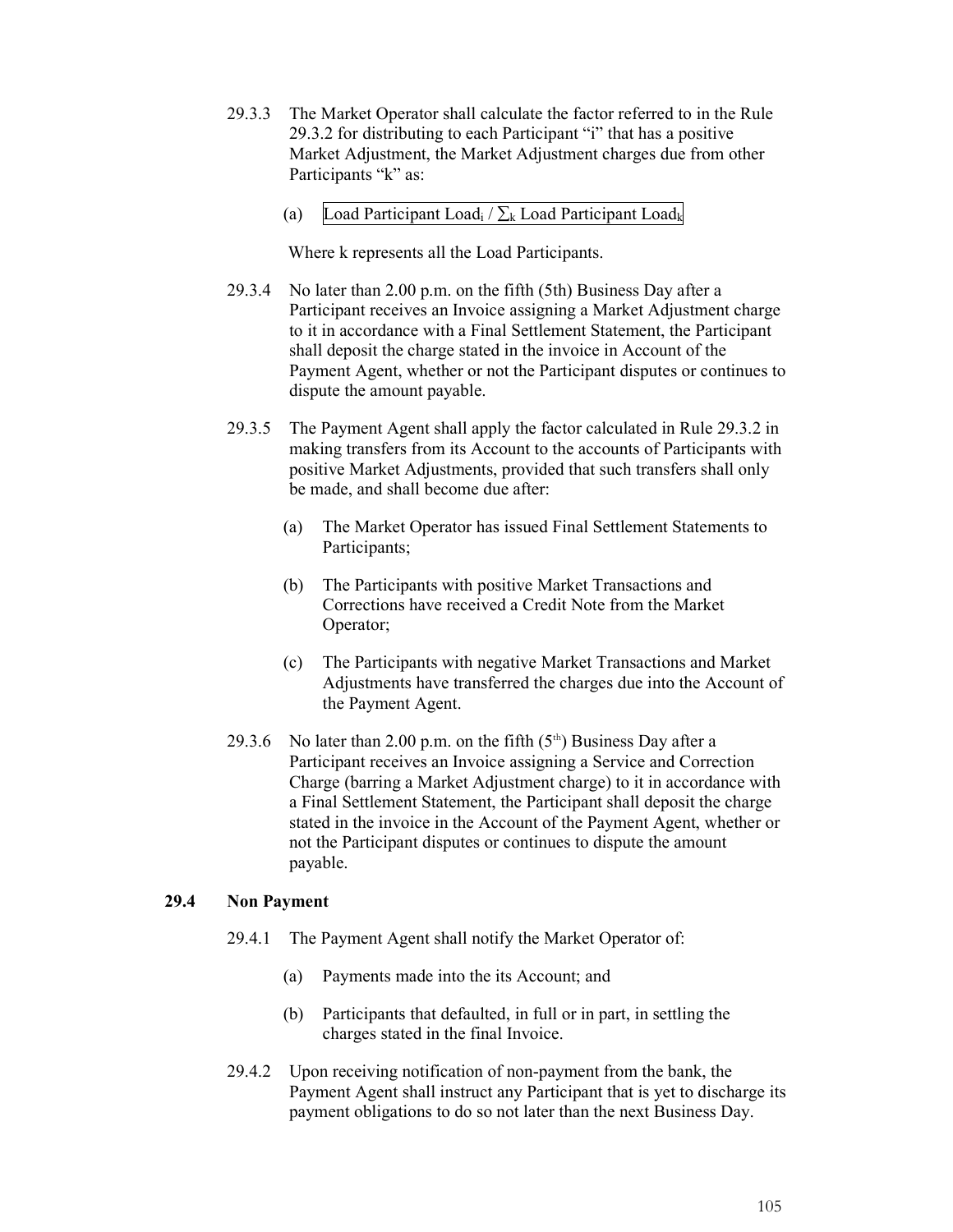- 29.4.3 If after this deadline expires without the Participant depositing or transferring the full amount due into the Account of the Payment Agent, the Market Operator shall implement the following procedure:
	- (a) The Market Operator shall enforce the Security Cover in respect of any outstanding payment, and shall transfer to the Account of the Payment Agent, the lesser of:
	- (i) the amount due under the final Invoice; or
	- (ii) the amount of the security.
	- (b) If the Security Cover is insufficient to cover the amount due, the Market Operator shall instruct its bank to transfer from the Escrow Account to the Account of the Payment Agent, the lesser of:
	- (i) the amount required to cover the shortfall; or
	- (ii) all the money standing to the credit of the Market Escrow Account.
	- (c) If the money standing to the credit of the Market Escrow Account is insufficient to cover the amount due, the Market Operator shall instruct its bank to transfer from the Reserve Account to the Account of the Payment Agent, the lesser of:
	- (i) the amount required to cover the shortfall; or
	- (ii) all the money standing to the credit of the Market Reserve Account.
- 29.4.4 The Market Operator shall inform the Stakeholder Advisory Panel and the Commission of all incidences of default in payment of charges.
- 29.4.5 A Participant shall pay interest on any unpaid Settlement amount due and payable under the Market Rules. The rate of interest payable shall be the Default Interest Rate calculated on a daily basis from the date payment was due, up to and including the date on which payment is made.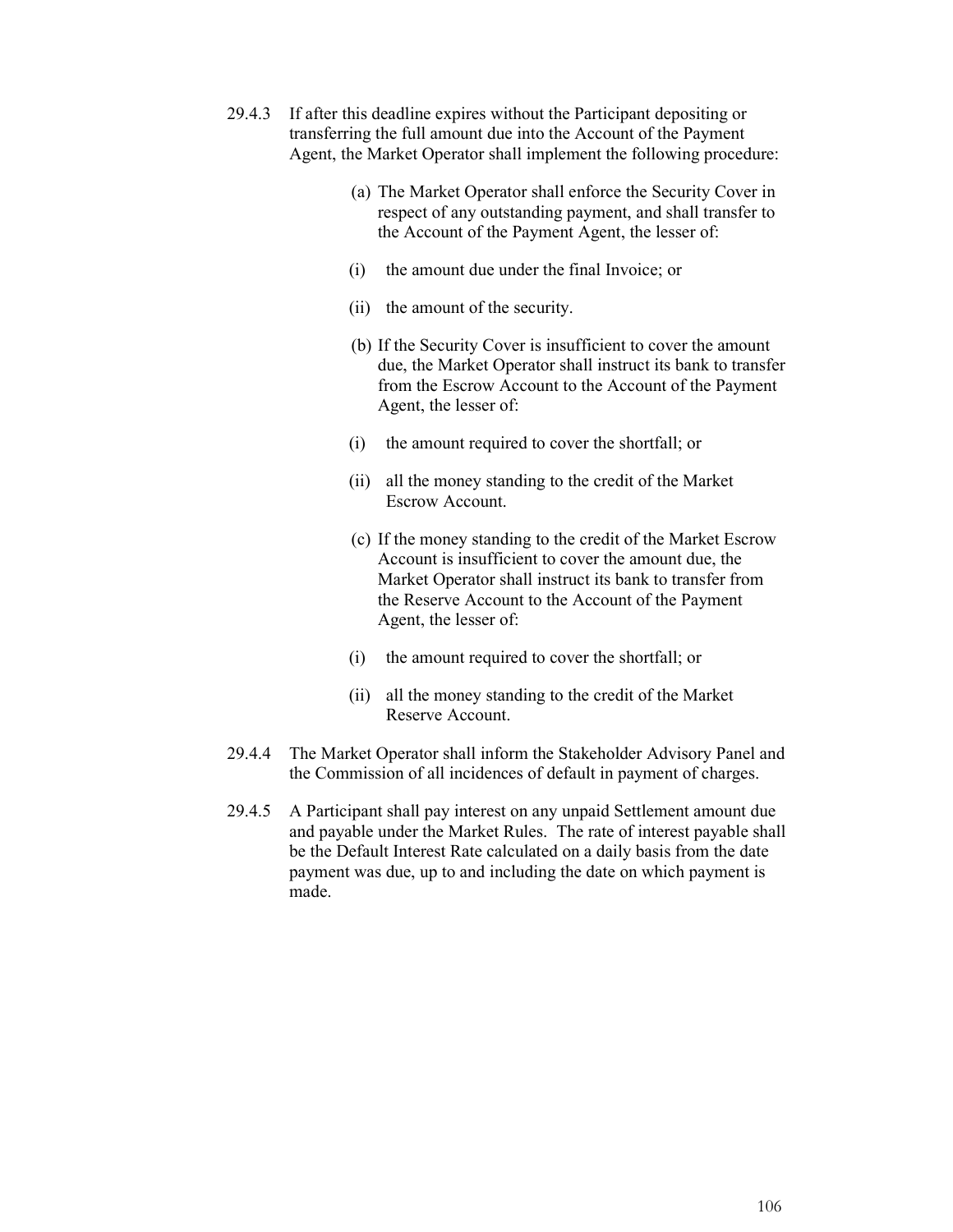# **PART 8: SETTLEMENT AND BILLING DURING THE MEDIUM TERM MARKET**

The Conditions Precedent for the Medium Term Market are unlikely to be fulfilled for a few more years. Hence given the Amendment process within the MR it is likely that there will be significant changes to the MR before this happens and that this PART 8: will need significant revision before it is applied.

## **30. GENERAL**

## **30.1 Financial Transaction Conventions**

In this Part, the following conventions shall apply in the definition of sums of money to be remitted to or received by the Market Operator:

- (a) where a sum of money calculated with reference to a Participant is negative, it shall represent such sum as being payable by the Participant into the relevant Market Operator Account. Such sum of money is referred to in these Rules as a "Charge";
- (b) where a sum of money calculated with reference to a Participant is positive, it shall represent such sum as being payable to a Participant from the relevant Market Operator Account. Such sum of money is referred to under these Rules as a "Payment".

# **30.2 Currency**

Unless otherwise specified, all financial transactions are denominated in Nigerian Naira ("N").

# **31. SETTLEMENT SOFTWARE AND MARKET OPERATOR ACCOUNTS**

# **31.1 Settlement Software**

- (a) The Market Operator shall not modify the Settlement Software without giving prior notice of its intention to undertake the modification to the Participants and shall implement the same only after the amended Settlement Software is audited in accordance with paragraph (b) below.
- (b) On June 1 each year, or prior to implementation of any modification to the then existing Settlement Software, the Settlement Software shall be audited by an independent auditor competent to carry out audits of such software to determine its consistency with these Rules and the Grid Code. In any dispute regarding Settlement calculations, a certificate of such auditor that the Settlement Software is consistent with these Rules shall be evidence that the Charges or Payments shown in a Settlement statement have been calculated by a method consistent with these Rules.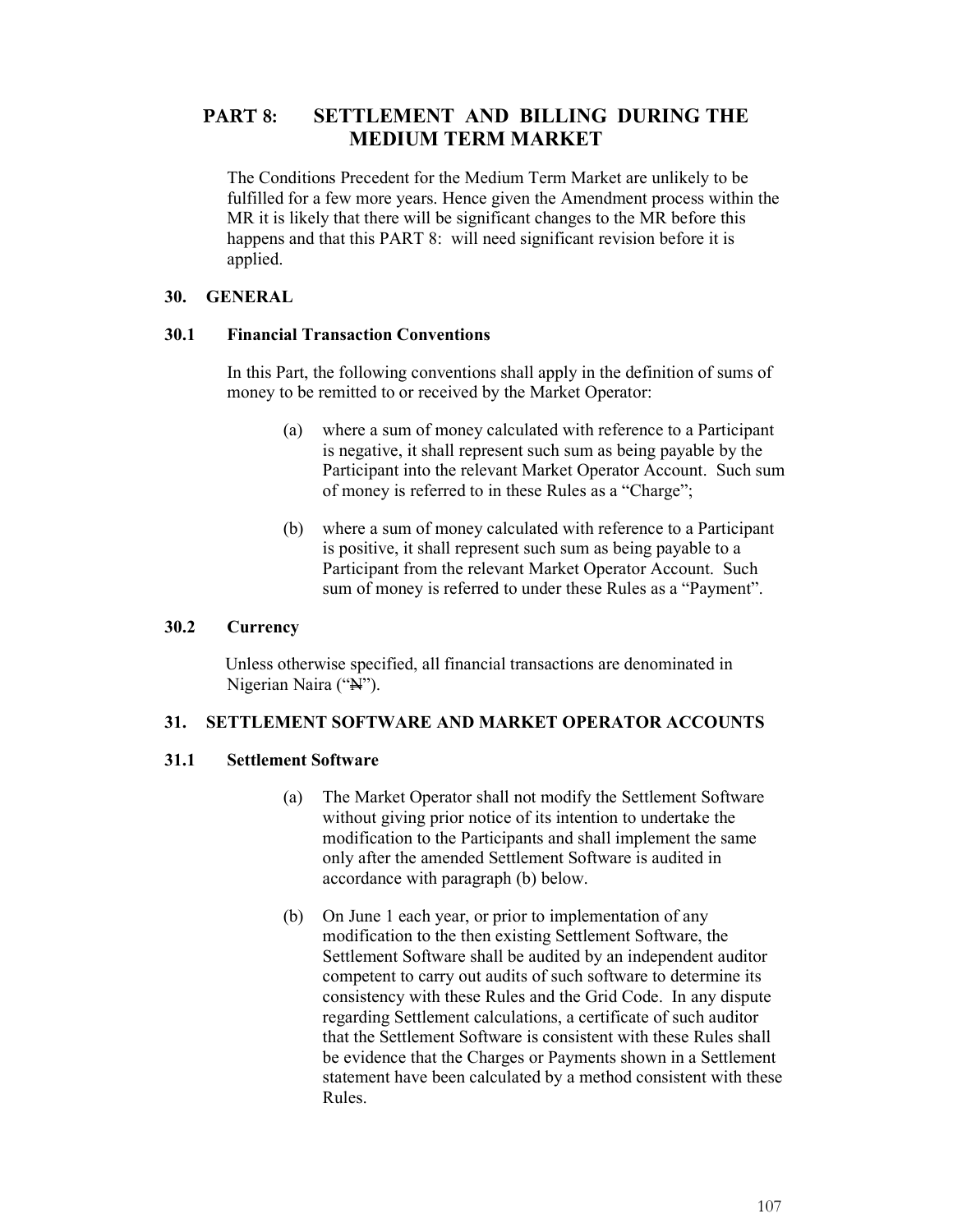## **31.2 Market Operator Accounts**

The Market Operator will hold ledger trust accounts specified in Rule 31.2.2, which will be held on trust for the Participants for the purposes of these Rules. A separate ledger account shall be opened for each of the accounts referred to in Rule 31.2.2.

31.2.1 Costs Associated with the Market Operator Accounts

Unless otherwise specified in this Part, the Market Operator will recover all costs incurred in connection with opening, maintaining and administering the Market Operator Accounts through the System Operation and Market Administration Charge.

31.2.2 The Market Operator Market Accounts

The Market Operator will hold and operate the following separate trust accounts:

- (a) Market Clearing Account, to and from which payments relating to the following are made in accordance with these Rules:
	- (i) Imbalance Energy;
	- (ii) Ancillary Services;
	- (iii) Reliability Must-run Services;
	- (iv) System Operation and Market Administration Charge;
	- (v) Penalties for Participant's non-compliance with the provisions of these Rules;
	- (vi) credit costs and Default Interest in accordance with Rule 35.6;
	- (vii) Default Interest in accordance with Rule 38.11;
	- (viii)Cost of Imbalance Energy; and
	- (ix) other amounts included in an Invoice issued by the Market Operator in accordance with this Part.
- (b) Market Operator Reserve Account, from which any debit balances on the Market Clearing Account at the close of banking business are settled pursuant to Rule 38.3;
- (c) the Market Operator Surplus Account, in accordance with Rule 31.5; and
- (d) such other accounts as the Market Operator may wish to establish.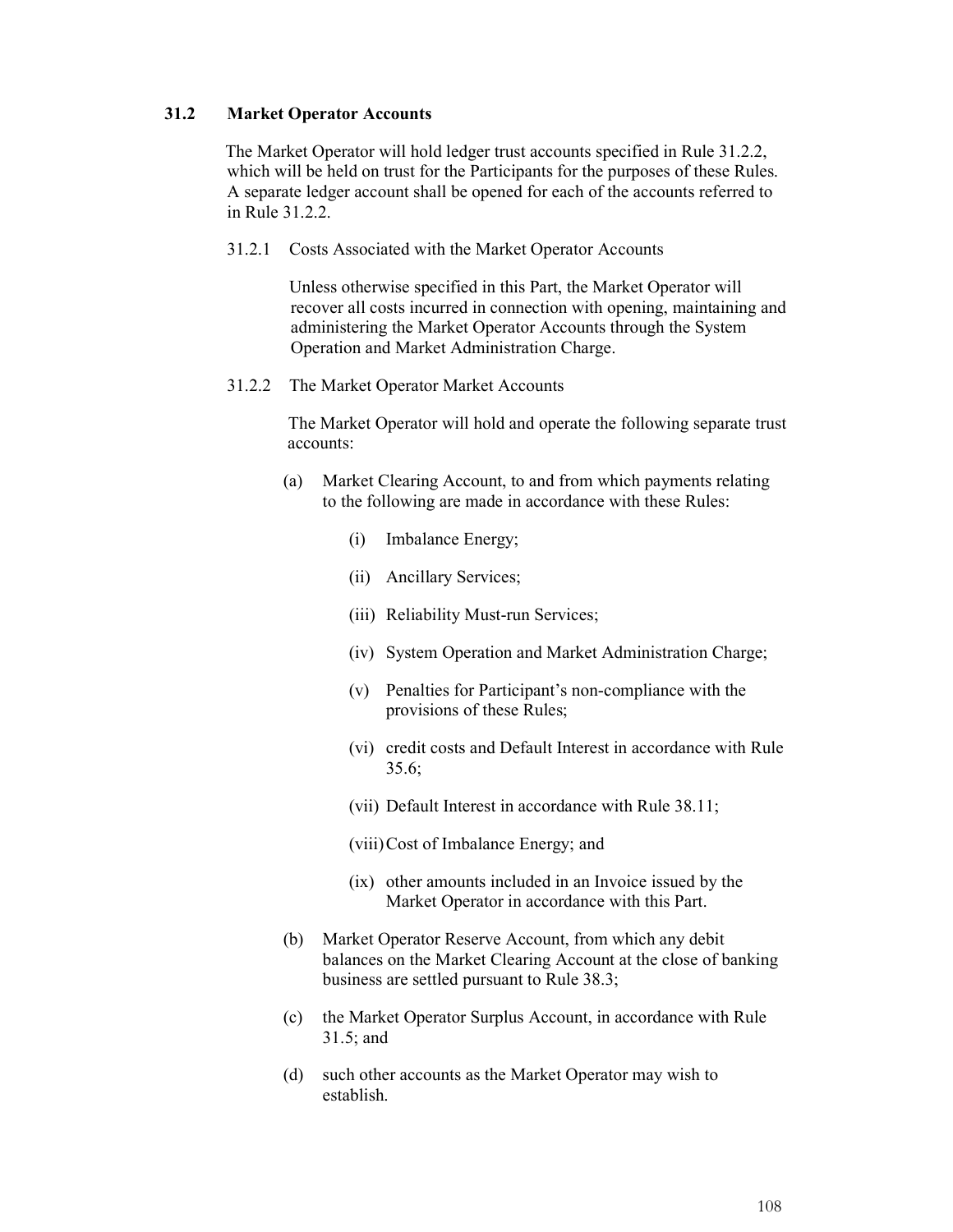- 31.2.3 The Market Operator shall notify Participants of the establishment of such accounts in accordance with Rule 41.
- 31.2.4 TSP Account
	- (a) The Market Operator shall maintain a TSP Account, which shall not form one of the Market Operator Market Accounts, for the purpose of collecting the TUOS Charges Amounts in accordance with these Rules.
	- (b) Notwithstanding anything contained in these Rules, the Market Operator or the TSP shall not utilise any monies in the Market Operator Markets Accounts for recovering payment of any amount towards the TUOS Charges.

## **31.3 Market Clearing Account**

31.3.1 Participants

Participants shall make all due payments, other than the Usage Charge, to the Market Clearing Account in accordance with the related Invoice by 10:00 hours on the Payment Date. The Market Operator shall pay Participants from the Market Operator Clearing Account in accordance with Final Settlement Statements by Close of Banking Business on the Payment Date.

31.3.2 The Market Operator

The Market Operator shall pay all amounts due towards Default Interest, or financial penalties referred to in these Rules into the Market Operator Clearing Account.

## **31.4 Market Operator Reserve Account**

The Market Operator shall operate the Market Operator Reserve Account as follows:

- (a) drawings under any line of credit or other credit facility credited to the Market Operator Reserve Account shall be used to cover debit balances in the Market Operator Clearing Account; and
- (b) if the funds in the Market Operator Clearing Account is insufficient to satisfy all the Payments due to Participants and the Market Operator intends to employ the funds in the Market Operator Reserve Account to meet the shortfall in accordance with Rule 38.3, any amounts standing to the credit in the Market Operator Reserve Account shall be held on trust for the Market Operator and all Participants to whom payments are due from the Market Operator Clearing Account.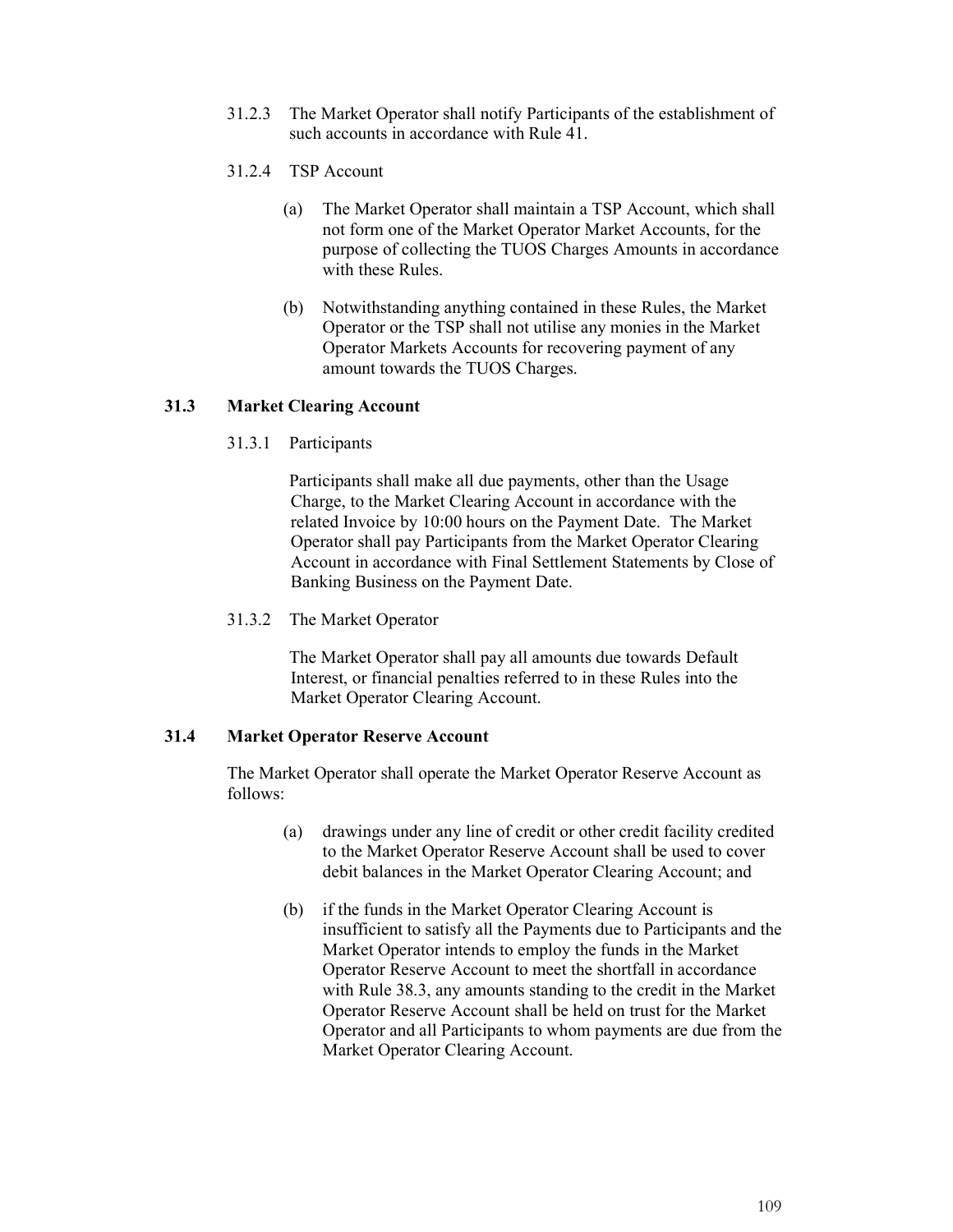## **31.5 Market Operator Surplus Account**

The Market Operator shall operate the Market Operator Surplus Account as follows:

- 31.5.1 Any amounts credited to the Market Operator Clearing Account in respect of non-compliance with Dispatch Instructions, default interest, financial penalties referred to in these Rules or the Grid Code shall, subject to Rule 31.5.2, be transferred to the Market Operator Surplus Account.
- 31.5.2 The funds referred to in paragraph 31.5.1 shall first be applied towards any expenses, losses or costs incurred by the Market Operator in relation to the functions discharged by it pursuant to these Rules and the Grid Code. For avoidance of doubt, these funds shall not be applied towards expenses, losses or costs incurred in relation to the Transmission System.
- 31.5.3 In the event that there are funds in the Market Operator Surplus Account in excess of an amount to be determined by the Commission, the amount of such excess will be used to reduce the System Operation and Market Administration Charge.

#### **31.6 Participant's Account**

Each Participant shall maintain a bank account with the Bank from which payments to, and from, the Market Operator shall be made pursuant to these Rules. No Participant shall effect any change in its account with the bank without giving at least 15 Business Days prior written notice to the Market Operator.

#### **31.7 Settlement Calendar**

31.7.1 Contents of the Settlement Calendar

Each year, the Market Operator will prepare a draft of the Settlement Calendar for the following calendar year showing:

- (a) the dates on which the Market Operator will issue Preliminary Settlement Statements to all Participants;
- (b) the dates by which all Participants are required to notify the Market Operator of any dispute in relation to their Preliminary Settlement Statement pursuant to Rule 36.3;
- (c) the dates on which the Market Operator will issue Final Settlement Statements to all Participants pursuant to Rule 36.2;
- (d) the dates on which the Market Operator will issue Invoices to Participants in respect of moneys owed to the Market Operator;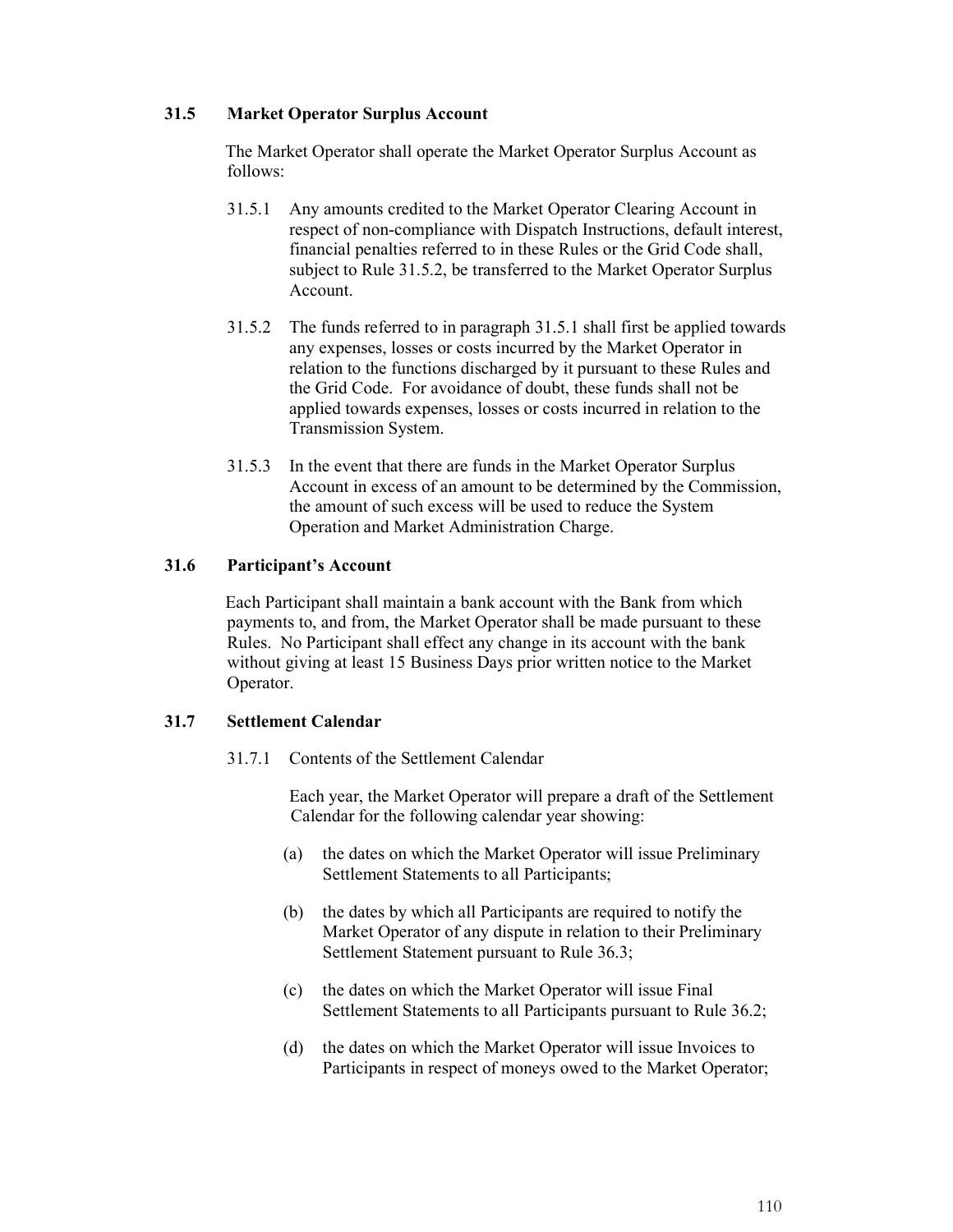- (e) the dates on which Participants from whom Payments are due are required to make payments into the Market Operator Clearing Account, in accordance with the Invoices; and
- (f) the dates on which the Participants to whom money is owed in accordance with Invoices issued pursuant to paragraph (d) below will receive payments from the Market Operator Clearing Account,
- 31.7.2 Notwithstanding the foregoing, the Settlement Calendar for the first calendar year following the Commencement Date shall be established pursuant to Rule 31.7.7.
- 31.7.3 Calendar Content and Format

The Market Operator may change the content or format of the Settlement Calendar for future years, provided that prior written notification of the change is given to Participants. The Market Operator may also produce a summarised outline of the Settlement and billing cycles.

31.7.4 Draft Payments Calendar

Subject to Rule 31.7.7, the Market Operator shall publish a draft of the Settlement Calendar for the following calendar year on the Website provided that the publication shall be made no later than July 1 in each year. Any Participant may submit comments and objections to the Market Operator within two weeks of such publication of the draft of the Settlement Calendar.

31.7.5 Final Payments Calendar

Subject to Rule 31.7.7, the Market Operator shall publish the final draft of the Settlement Calendar for the following calendar year on the Website after considering the comments and objections received from Participants pursuant to Rule 31.7.4 provided that the publication shall be made no later than September 1<sup>st</sup> in each year.

31.7.6 Effect of Final Calendar

The final draft of the Settlement Calendar, published in accordance with Rule 31.7.5 or Rule 31.7.7 shall be binding on the Market Operator and on all Participants for the calendar year to which it relates.

- 31.7.7 Initial Market Operator Settlement Calendar
	- (a) Within 15 Business Days of the approval of these Rules by the President pursuant to section 26 of the Act, the Market Operator shall publish the Settlement Calendar on the Website. This Settlement Calendar shall be implemented by the Market Operator and the Participants for: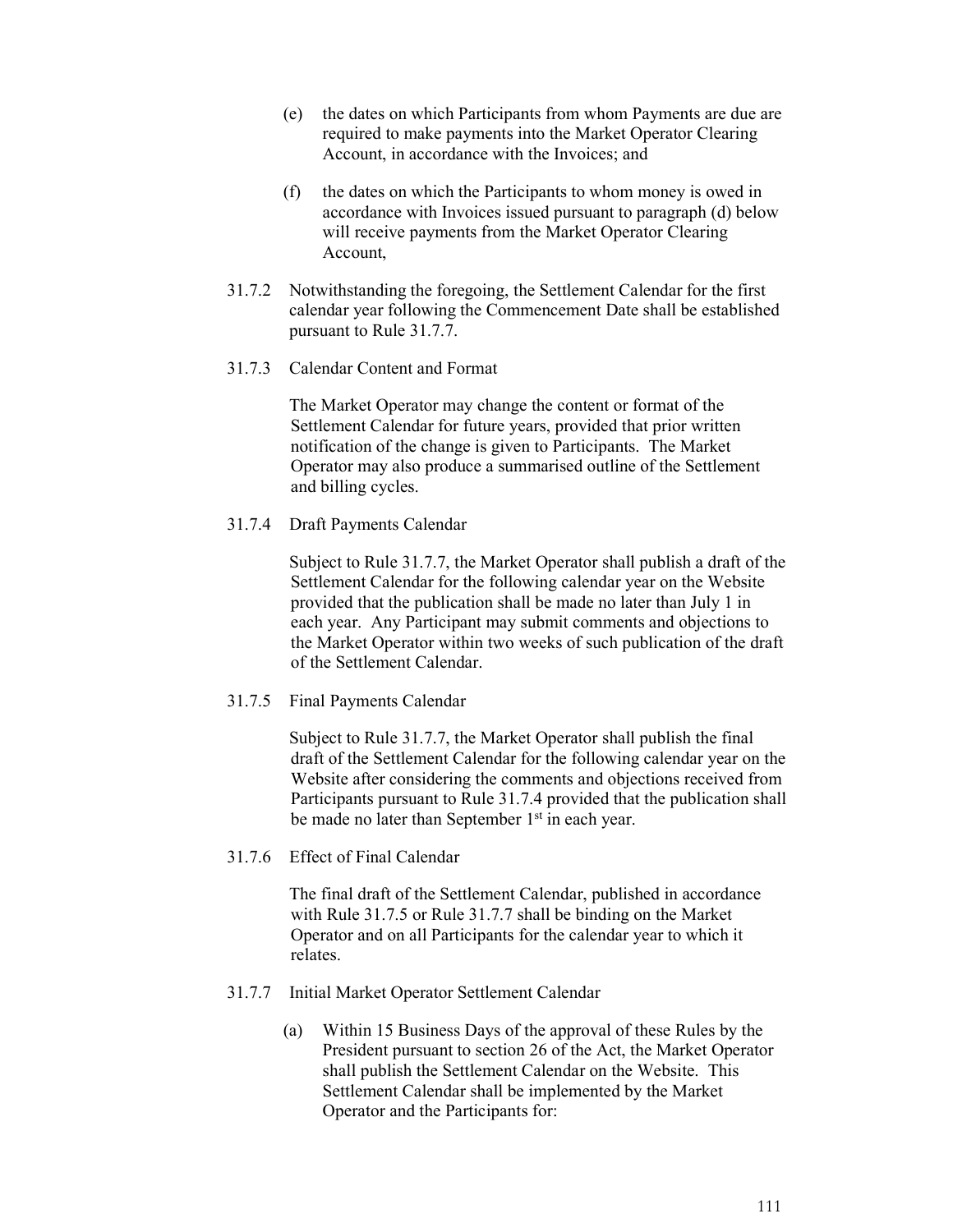- (i) a period of 2 months from the date of its publication in the event that the publication is made more than 2 months before the end of the calendar year; or
- (ii) the rest of the calendar year, in the event that the publication is made less than 2 months before the end of the calendar year.
- (b) Within 15 Business Days after the publication of the Settlement Calendar pursuant to paragraph (a), the Participants shall submit their comments on suitability of the Settlement Calendar for the adoption of same for the rest of the calendar year and the next calendar year.
- (c) Within 30 Business Days of receiving comments from the Participants pursuant to paragraph (b), the Market Operator shall if necessary, amend the Settlement Calendar, taking into account Participants' comments and observations if required, and shall publish the Settlement Calendar for the rest of the calendar year and the next following calendar year.

## **32. SETTLEMENT DATA COLLECTION AND MANAGEMENT**

#### **32.1 Metering and Metering Responsibilities**

Every Meter utilised for determining Settlement amounts in accordance with this Rule must satisfy the requirements specified in the Grid Code in relation to its class, calibration, testing and certification.

#### **32.2 Meter Data Recording and Collection Frequency**

32.2.1 Data Recording

All Meter Data must be recorded for each Dispatch Period.

- 32.2.2 Provision of Meter Data
	- (a) Generator Meter Data

Each Generator shall provide to the Market Operator, at least once daily, complete and correct Meter Data, which shall be provided separately for each Dispatch Period that has elapsed since the last provision of Meter Data.

(b) Purchaser Meter Data

Each Purchaser shall provide to the Market Operator, once daily, separate Meter Data for each Dispatch Period that has elapsed since the last provision of Meter Data, in accordance with Rule 41.

32.2.3 Failure by Generator(s) to Provide Meter Data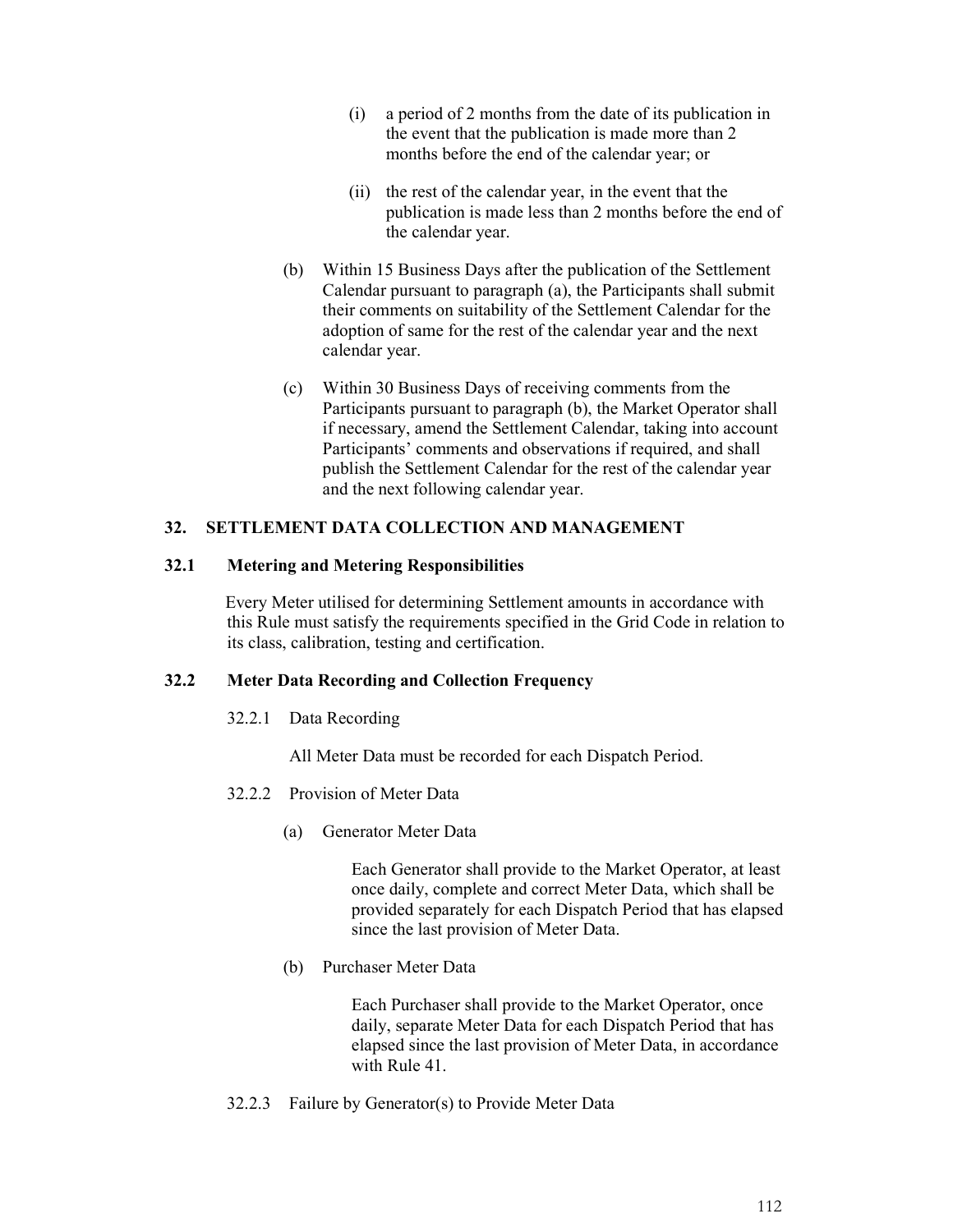- (a) In the event a Generator fails to fulfil its obligations to supply Meter Data in accordance with Rule 32.2.2(a), the Meter Quantity in respect of all Generating Units of such Generator shall, for the purposes of Rule 34 and for the purposes of settlement of payments of Energy supplied in connection with its obligations to provide Ancillary Services, be deemed to be zero during the period for which Meter Data was not supplied, unless the Market Operator determines that such failure to provide Meter Data was due to equipment failure beyond the reasonable control of the Generator or cannot be attributed to an act or omission or failure to act by the Generator.
- (b) In the event that the Market Operator determines that such failure is due to equipment failure beyond the reasonable control of the Generator or was otherwise not due to an act, or failure to act, by the Generator, then:
	- (i) in the case of a single Generator, the Meter Quantity for the purposes of Rule 34.2.1 and for the purposes of Settlement of payments for Energy supplied in connection with its obligations to provide Ancillary Services, shall be estimated by the Market Operator taking into account the Meter Data provided by other Generators and by Purchasers, the Dispatch Instructions issued by the System Operator, and the Zonal Transmission Loss Factor at the relevant Node; or
	- (ii) in the case of failure by more than one Generator to provide the Meter Data, the Market Operator shall estimate the Meter Quantity for the purposes of Rule 34.2.1 and for the purposes of Settlement of payments for Energy supplied in connection with its obligations to provide Ancillary Services, for each such Generator. Such estimation shall be determined by the Market Operator using the methodology established in the relevant Market Procedure and taking into account the Ex-post Unconstrained Generation Schedule and the Zonal Transmission Loss Factor at the relevant Node.
- 32.2.4 Failure by Purchaser to Provide Meter Data
	- (a) Save as provided in paragraph (b) below, any Purchaser that fails to fulfil its obligations to supply Meter Data in accordance with Rule 32.2.2(b) shall, for the purpose of Settlement, be deemed to have consumed such quantity of Energy that the Market Operator will estimate based on historical data, the Purchaser's Bilateral Contract and the Imbalance Energy that the Market Operator evaluates from the other Meter readings it has received during the period for which Meter Data was not supplied. Such estimated quantity of Energy shall constitute the Meter Quantity for the purposes of Rule 34.3 and shall be used by the Market Operator to arrive at a Settlement amount for such Purchaser.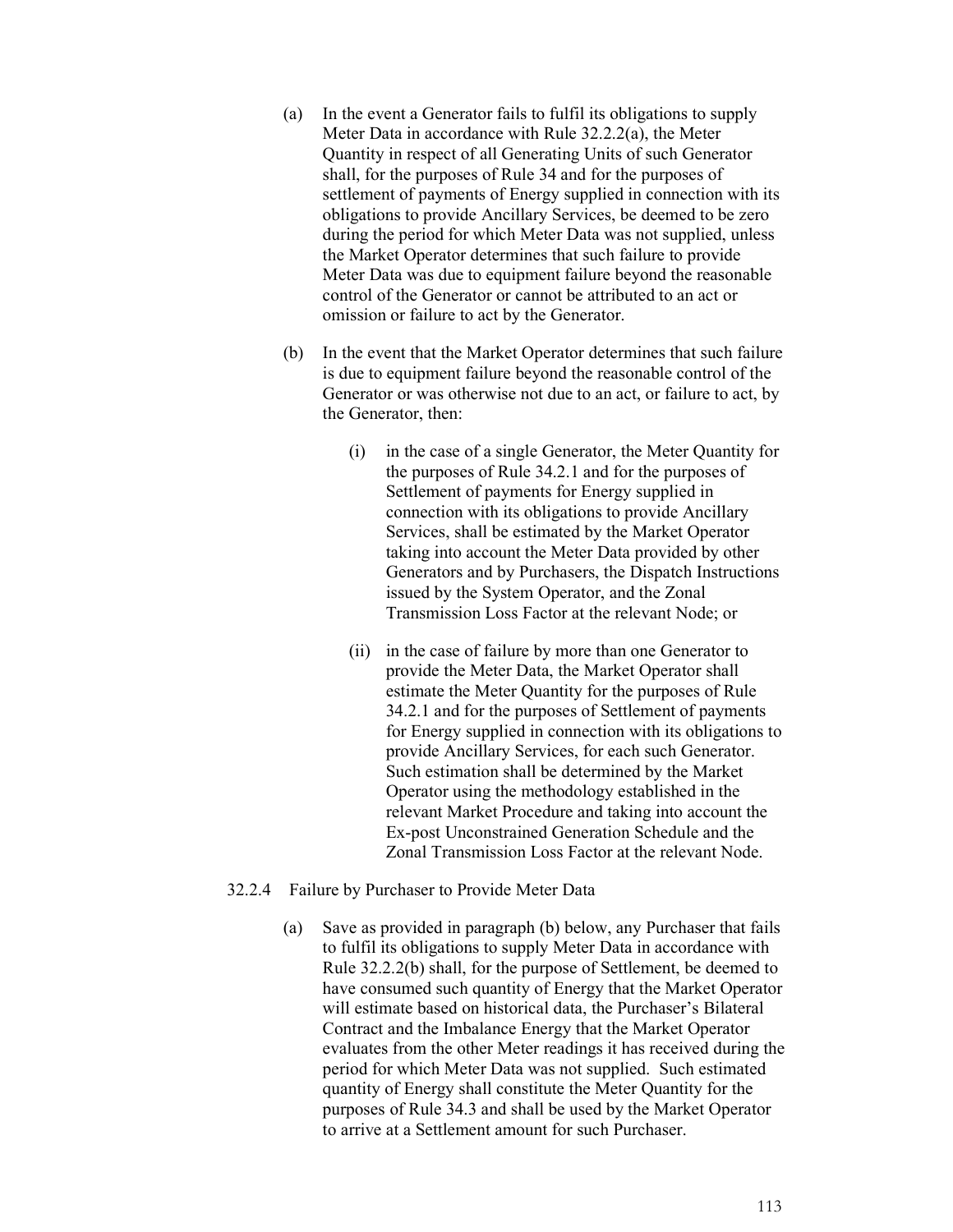(b) In the event that the Market Operator determines that such failure is due to equipment failure not beyond the reasonable control of the Purchaser or was otherwise due to an act, or omission of the Purchaser, then the Purchaser shall, in addition to the Settlement amount estimated in accordance with paragraph (a) above and other charges payable to the Market Operator pursuant to these Rules, be charged for each Dispatch Period "t" of a Dispatch Day "d" that it fails to supply Meter Data, an amount equal to:

 ${CQ_{pt} - MQ_{pt} \cdot TLFG_{nt}} \cdot SMP_{t};$ 

 $CQ_{pt}$  = the quantity of Energy in MW contracted by such Purchaser p during the Dispatch Period "t" of the Dispatch Day "d";  $MQ<sub>pt</sub>$  = the Meter Quantity recorded for such Purchaser "p" during the Dispatch Period "t" of the Dispatch Day "d";  $SMP_t =$  System Marginal Price during Dispatch Period "t" of the Dispatch Day "d";  $TLFG<sub>nt</sub> = Zonal Transmission Loss Factor for$ consumption of Energy at Node "n", in Dispatch Period "t" of the Dispatch Day "d".

#### **32.3 Collection and Validation of Meter Data**

32.3.1 Receipt of "Unprocessed" Data

The Market Operator shall receive the Meter Data provided by Participants in accordance with Rule 32.2.2 or Rule 41, as the case may be, which data, prior to the validation of such data in accordance with the validation and correction processes specified in the Grid Code.

32.3.2 Validation of Meter Data

The unprocessed Meter Data received by the Market Operator shall be subjected to the validation and correction processes stipulated in the Grid Code.

#### **32.4 Collection of Ancillary Service Data**

32.4.1 The Market Operator shall obtain the relevant data from agreements for the provision of Ancillary Services, and from the daily Dispatch process in order to determine payments due for Ancillary Services in accordance with Rules 34.4, 34.6, 34.8, 34.9 and 34.10, and to facilitate Settlement.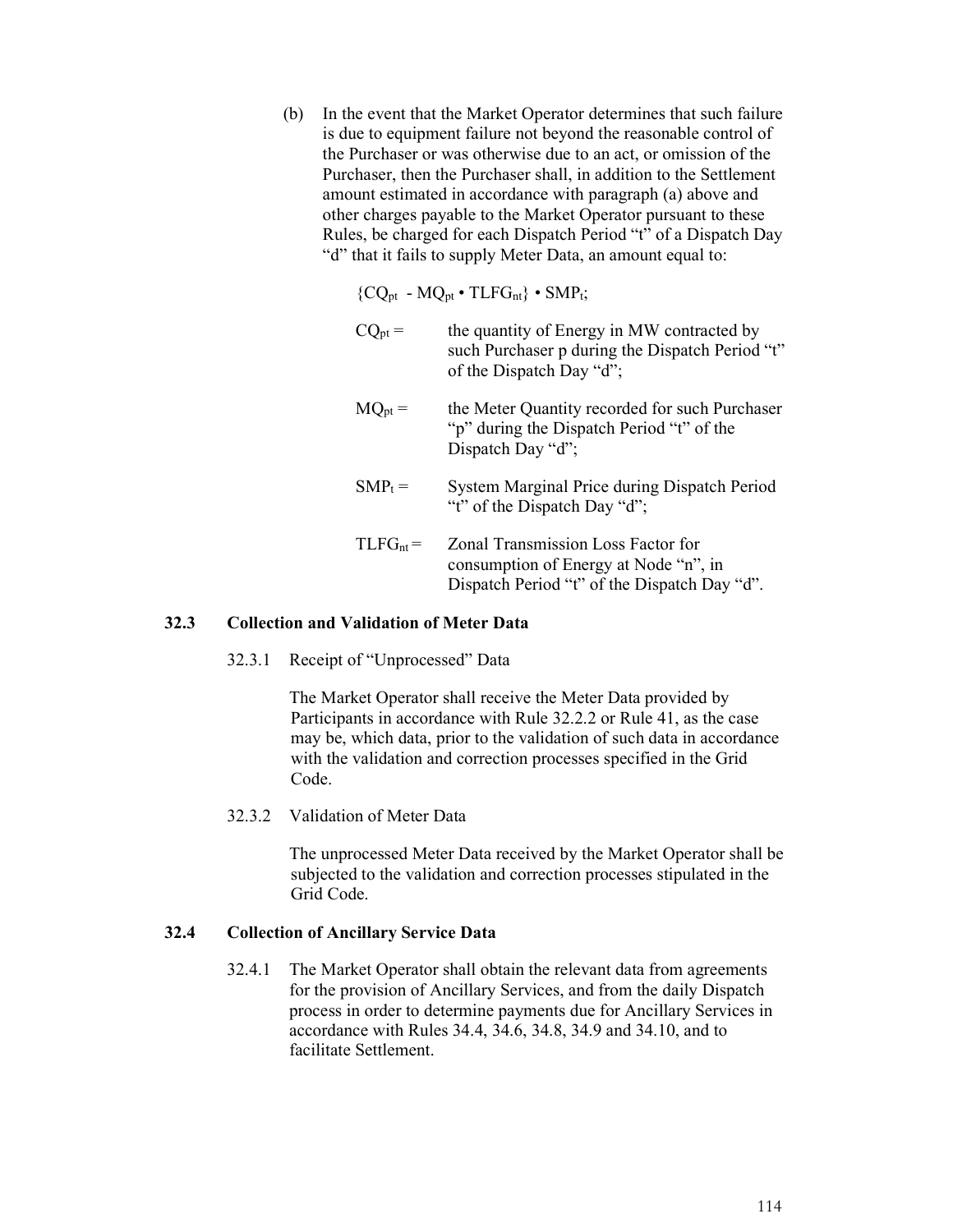32.4.2 Subject to Rule 32.2.3, the Market Operator shall utilise the Meter Data for the purposes of Settlement of payments for Energy supplied by Generators in discharge of their obligations to provide Ancillary Services.

## **32.5 Confidentiality**

The Market Operator shall safeguard any Settlement information that is Confidential Information.

# **33. DETERMINATION OF DAY-AHEAD PRICE AND SYSTEM MARGINAL PRICE**

## **33.1 Day-ahead Price**

- 33.1.1 No later than 16:00 hours on the Pre-dispatch Day, the Market Operator shall publish the Day-ahead Price for each Dispatch Period of the Dispatch Day as a forecast of the Dispatch Price in a Dispatch Day.
- 33.1.2 For avoidance of doubt, the Day-ahead Price shall not form the basis of Settlement for Imbalance Energy traded during the relevant Dispatch Day.

# **33.2 System Marginal Price**

33.2.1 Determination

After Metered Quantities have been determined in respect of each Dispatch Period of a Dispatch Day, the Market Operator shall determine the System Marginal Price no later than 16:00 hours on the Calculation Day.

- 33.2.2 Principles for determination of the System Marginal Price
	- (a) Subject to Rule 33.2.3, the Market Operator shall determine the System Marginal Price for each Dispatch Period of the Dispatch Day by calculating an Ex-post Unconstrained Generation Schedule.
	- (b) In calculating the Ex-post Unconstrained Generation Schedule, the Market Operator shall schedule Price Offers so as to minimise the offered cost of total Load, including losses, taking into account the following factors:
		- (i) the Price Offers and Quantity Nominations in respect of Generating Units in the System Operator Control Area;
		- (ii) the actual maximum net availability of each Generating Unit in the System Operator Control Area in the relevant Dispatch Period;
		- (iii) Operating Reserve requirement;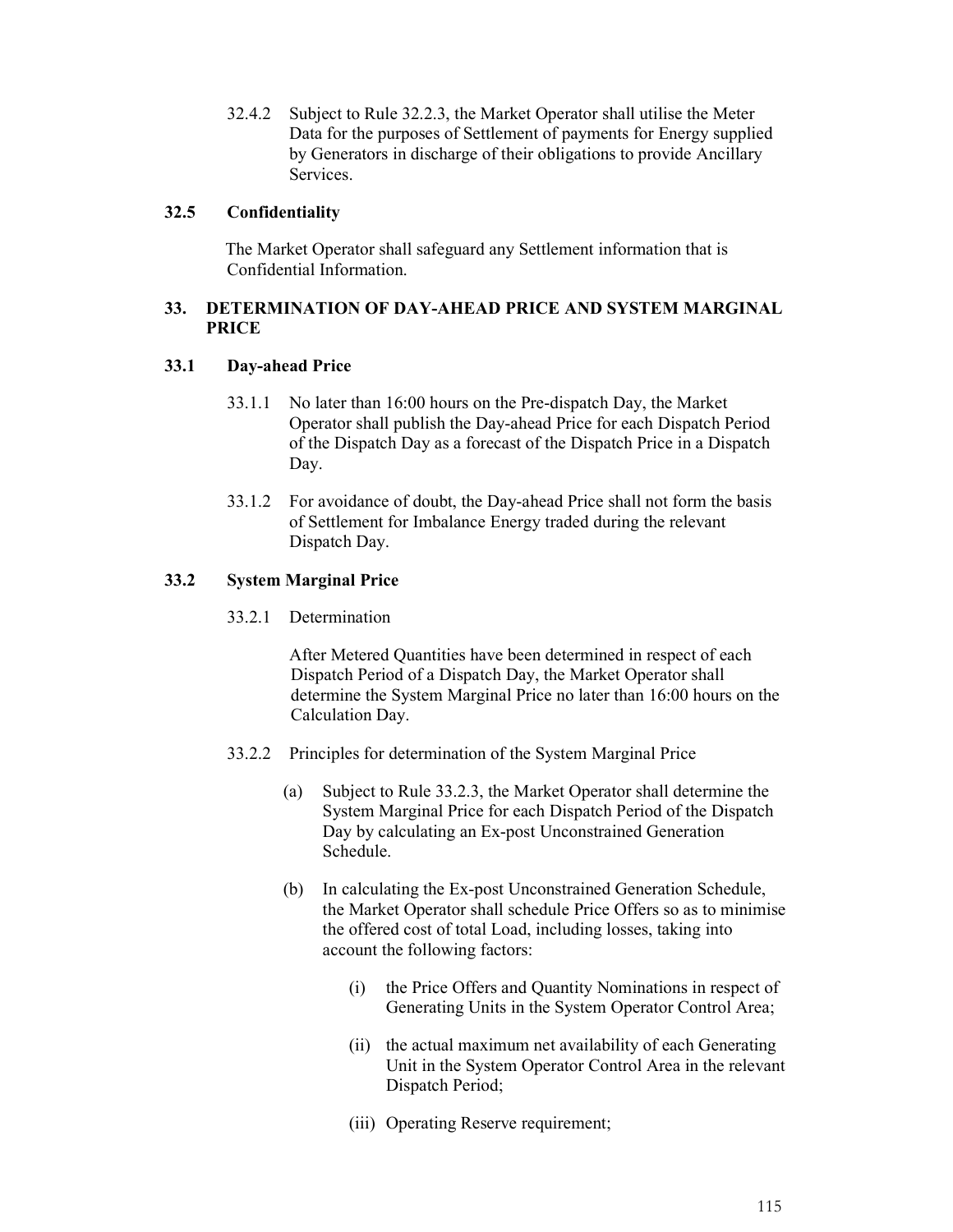- (iv) technical parameters of Generating Units as contained in the relevant Registered Information;
- (v) when applicable and approved by the Commission, a capacity support mechanism to create economic incentives for adequate availability and entry of new generation.
- (c) The Market Operator shall not take into account Transmission Constraints in the calculation of the System Marginal Price.
- 33.2.3 System Marginal Price during Shortage of Generation

In the event load is shed by the Market Operator, otherwise than pursuant to an agreement with a Purchaser, the Market Operator shall take the VoLL as approved by the Commission from time to time and the Market Procedures for the calculation of Balancing Market prices in shortages conditions into consideration when fixing the System Marginal Price.

# **34. PAYMENTS AND CHARGES**

# **34.1 Half Hourly Settlement Variables and Date**

The Market Operator shall determine Settlement amounts using the price and quantity variables and data described in this Rule 34. Subscripts used in the designations and formulae in this Rule 34 shall have the following meaning:

- $d =$  Dispatch Day;
- $g =$  the Generation Unit g of a Generator in respect of which the Settlement amounts are to be determined;
- $i =$  an Import;
- $n =$  a Node, "n";
- $p =$  a Purchaser, "p";
- $t =$  a Dispatch Period, "t";
- $u = a$  Distribution Embedded Unit, "u"; and
- $x =$  an Export.

# **34.2 Settlement Amounts**

34.2.1 Energy Sales

For each Dispatch Period of a Dispatch Day, the Market Operator shall determine the following Settlement amounts for trade of Energy in respect of each Generator's Generating Unit(s) included in the Dispatch Schedule: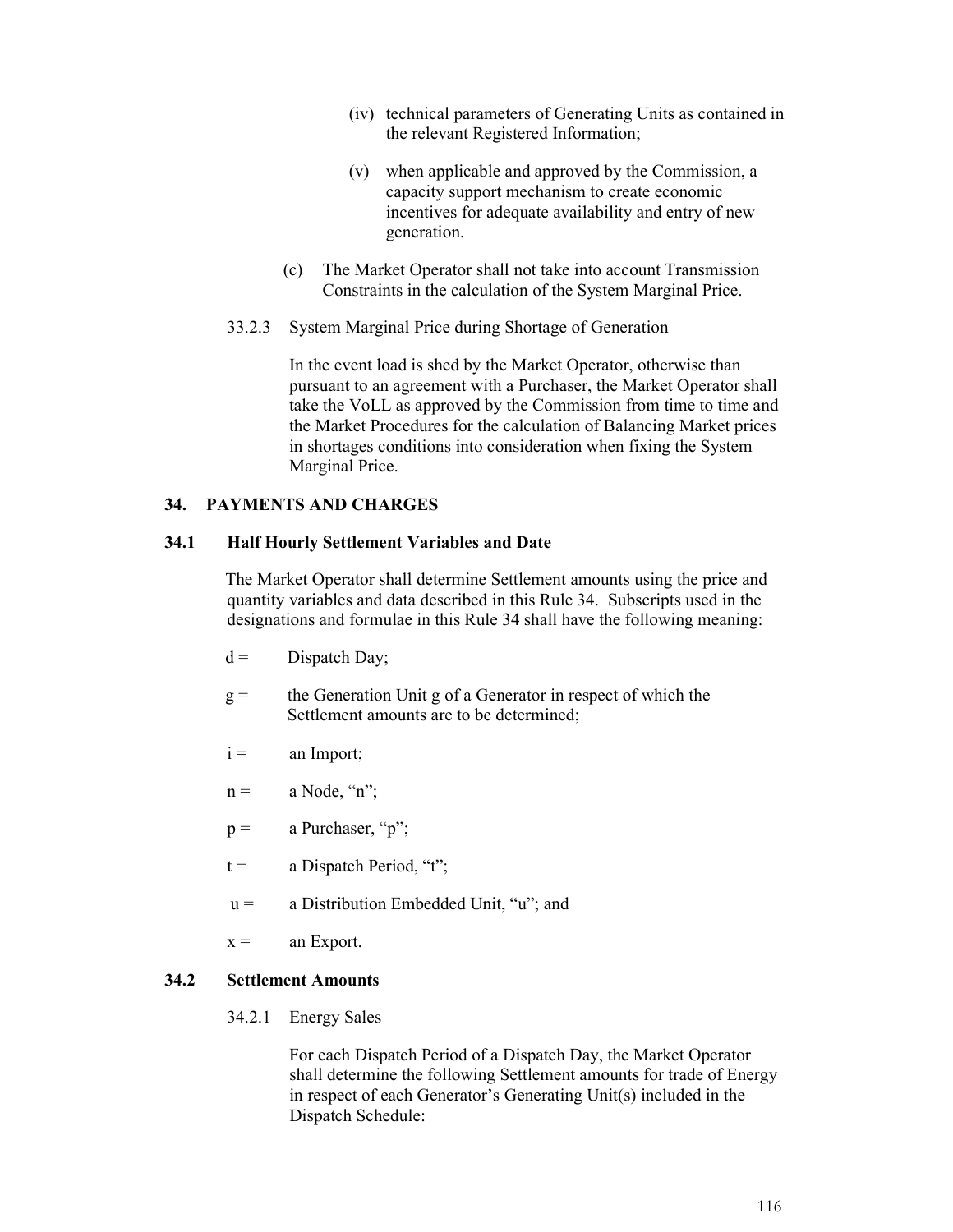# (a) Contract Imbalance Quantity

In respect of any Contract Imbalance Quantity, the amount shall be calculated as follows:

$$
CIA_{gd} = \sum_{t=1}^{48} \quad CIQ_{gt} \bullet \text{ SMP}_{t}
$$

where

 $CIA_{gd}$  = amount payable by or to a Generator in respect of Contract Imbalance Quantity (CIQ), if any, during Dispatch Day d;

For a Generating Unit, other than a Distribution Embedded Unit:

$$
CIQ_{gt} = (EPUSQ_{gt} . TLFG_{nt})) + (IMQ_{git} . TLFG_{nt}) - (EXPQ_{gxt} . TLFG_{nt}) - CQ_{gt}
$$

For a Distribution Embedded Unit:

| $CIQ_{gt} = (EPUSQ_{gt} \cdot \frac{1}{1-DLEu} + (IMQ_{gt} \cdot TLFG_{nt}) - (EXPQ_{gt} \cdot$<br>$.TLFGnt$ ) - $CQgt$ |                                                                                                                                                                                                                  |
|-------------------------------------------------------------------------------------------------------------------------|------------------------------------------------------------------------------------------------------------------------------------------------------------------------------------------------------------------|
| $EPUSQ_{gt}$                                                                                                            | the amount of electricity in MWh which a<br>Generating Unit "g" is scheduled to<br>generate during Dispatch Period t of<br>Dispatch Day of according to the Ex-post<br><b>Unconstrained Generation Schedule;</b> |
| $TLFG_{nt} =$                                                                                                           | the Zonal Transmission Loss Factor for<br>delivery of Energy to Node, "n", in<br>Dispatch Period t;                                                                                                              |
| DLF <sub>u</sub>                                                                                                        | Distribution Loss Factor for Distribution<br>Embedded Unit "u";                                                                                                                                                  |
| $IMQ_{git} =$                                                                                                           | (min $[MQ_{git}$ , IMPC <sub>git</sub> x TPD <sub>d</sub> ]) x ILF <sub>t</sub>                                                                                                                                  |
| $IMPC_{gid} =$                                                                                                          | Interconnector capacity allocated to<br>Generator for Import during Dispatch Day<br>"d" pursuant to Rule 25.4;                                                                                                   |
| $ILF_t =$                                                                                                               | the import loss factor for Dispatch Period<br>"t" of Dispatch Day "d", approved by the<br>Commission and published by the Market<br>Operator on the Website;                                                     |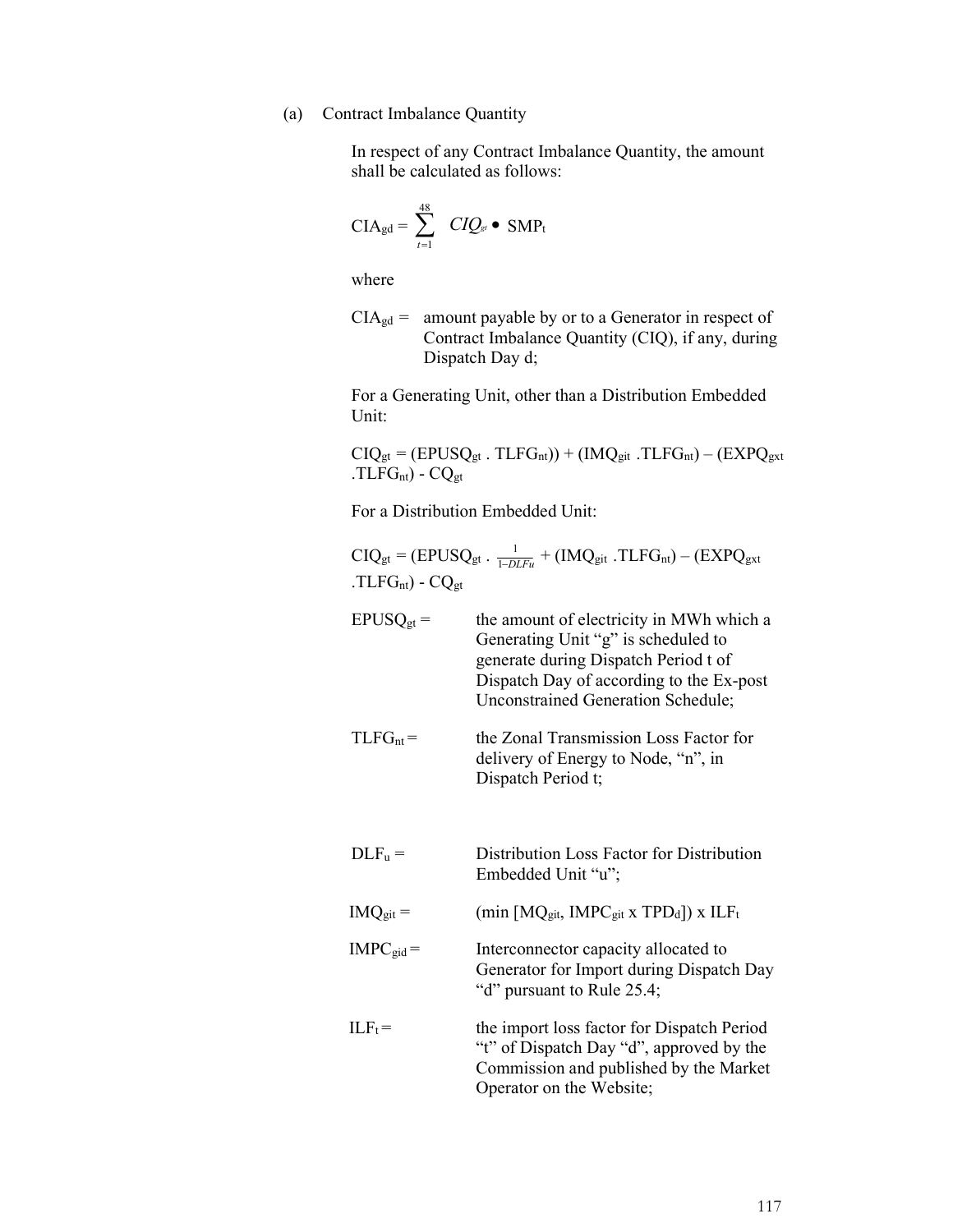| $MQ_{git} =$          | metered imported quantity for Dispatch<br>Period "t" of Dispatch Day "d" recorded in<br>accordance with the principles set out in<br>Section 19 of the Grid Code;                                                                    |
|-----------------------|--------------------------------------------------------------------------------------------------------------------------------------------------------------------------------------------------------------------------------------|
| $EXPQ_{\text{gxt}} =$ | (min $[MQ_{\text{gxt}}$ , EXPC <sub>gxd</sub> .TPD <sub>d</sub> ]) .XLF <sub>t;</sub>                                                                                                                                                |
| $MQ_{\text{gxt}} =$   | metered exported quantity for Dispatch<br>Period t of Dispatch Day "d" recorded for<br>such Generator g in accordance with the<br>principles set out in Section 19 of the Grid<br>Code;                                              |
| $EXPC_{\text{gxd}} =$ | Interconnector capacity allocated to the<br>Generator g for Export during Dispatch<br>Day "d", pursuant to Rule 25.4;                                                                                                                |
| $XLF_t =$             | the export loss factor during Dispatch<br>Period "t" of Dispatch Day "d", approved<br>by the Commission and published the<br>Market Operator on the Website;                                                                         |
| $TPD_d =$             | duration of Dispatch Day "d";                                                                                                                                                                                                        |
| $CQ_{gt}$             | the quantity of electricity in MWh that had<br>to be generated by the Generator from<br>Generating Unit "g" during Dispatch Period<br>t of Dispatch Day "d" in accordance with<br>the relevant Bilateral Contract Nomination;<br>and |
| $SMP_t =$             | the System Marginal Price calculated for<br>the applicable Dispatch Period "t" of<br>Dispatch Day "d".                                                                                                                               |

# (b) Instructed Imbalance Quantity

In respect of Instructed Imbalance Quantity, the amount shall be calculated as follows:

$$
\text{IIA}_{\text{gd}} = \sum_{t=1}^{48} \text{IIQ}_{\text{gr}} \cdot O_{\text{gr}}
$$

where

 $IIA_{gd} =$  the amount payable by or to a Generator "g" in respect of Instructed Imbalance Quantity (IIQ), if any, during Dispatch Day  $\alpha$ <sup>"</sup>d";

$$
IIQ_{gt} = (IQ_{gt} - EPUSQ_g)
$$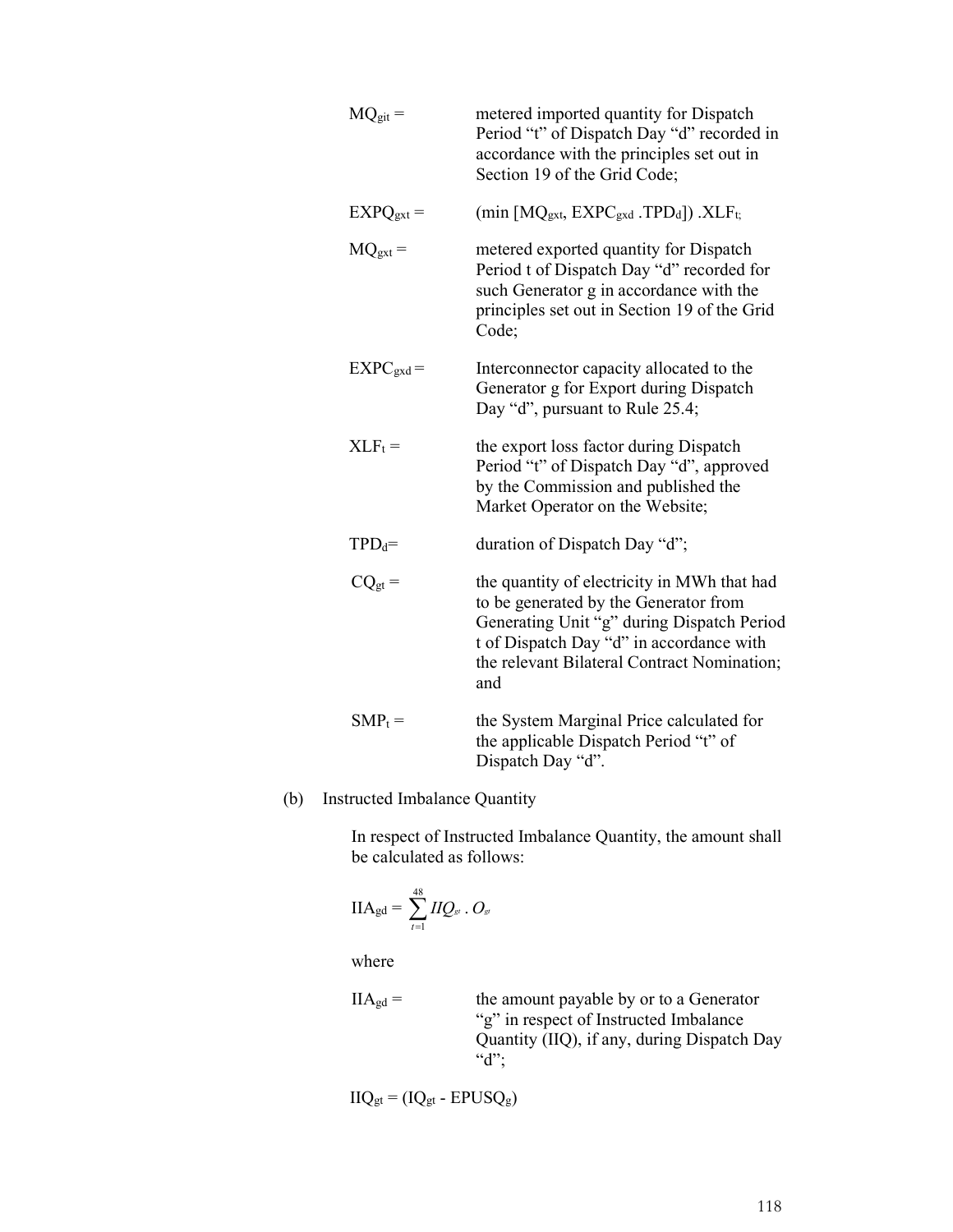|              | the quantity of electricity in MWh required<br>to be generated by the Generating Unit "g"<br>during each Dispatch Period "t" of the<br>Dispatch Day "d" pursuant to the System<br>Operator's Dispatch Instructions. |
|--------------|---------------------------------------------------------------------------------------------------------------------------------------------------------------------------------------------------------------------|
| $EPUSQ_{gt}$ | the amount of electricity in MWh which a<br>Generating Unit "g" is scheduled to<br>generate during Dispatch Period "t"<br>according to the Ex-post Unconstrained<br>Generation Schedule; and                        |
| $U_{gt}$ =   | the Energy Price nominated by the<br>Generator for Generating Unit "g" for<br>Dispatch Period "t" of the Dispatch Day<br>"d" in the Price Offer corresponding to<br>EPUSQ <sub>gt</sub> .                           |

(c) Uninstructed Imbalance Quantity

In respect of Uninstructed Imbalance Quantity, if any and subject to Rule 34.5, the amount shall be calculated as follows:

$$
UIA_{gd} = \sum_{t=1}^{48} UIQ_{st} \bullet (SMP_t - PP_t); \text{ if } UIQ_{st} > 0;
$$
  

$$
UIA_{gd} = \sum_{t=1}^{48} UIQ_{st} \bullet (SMP_t + PP_t); \text{ if } UIQ_{st} < 0;
$$

where

| $UIA_{gd} =$ | the amount payable by or to a Generator for  |
|--------------|----------------------------------------------|
|              | Uninstructed Imbalance Quantity (UIQ) in     |
|              | respect of a Generating Unit "g", if any and |
|              | subject to Rule 34.5, during Dispatch Day    |
|              | " $d$ ":                                     |

 $UIQ<sub>gt</sub> = MQ<sub>gt</sub> - IQ<sub>gt</sub>;$ 

| $\mathrm{MO}_{\mathrm{gt}}$ = | the Meter Quantity of Energy generated by  |
|-------------------------------|--------------------------------------------|
|                               | Generating Unit "g" during Dispatch Period |
|                               | $4$ <sup>2</sup>                           |

- $IQ_{gt}$  = the quantity of electricity in MWh required to be generated by the Generating Unit "g" during Dispatch Period "t" pursuant to the System Operator's Dispatch Instructions;
- $SMP_t =$  the System Marginal Price applicable for Dispatch Period "t";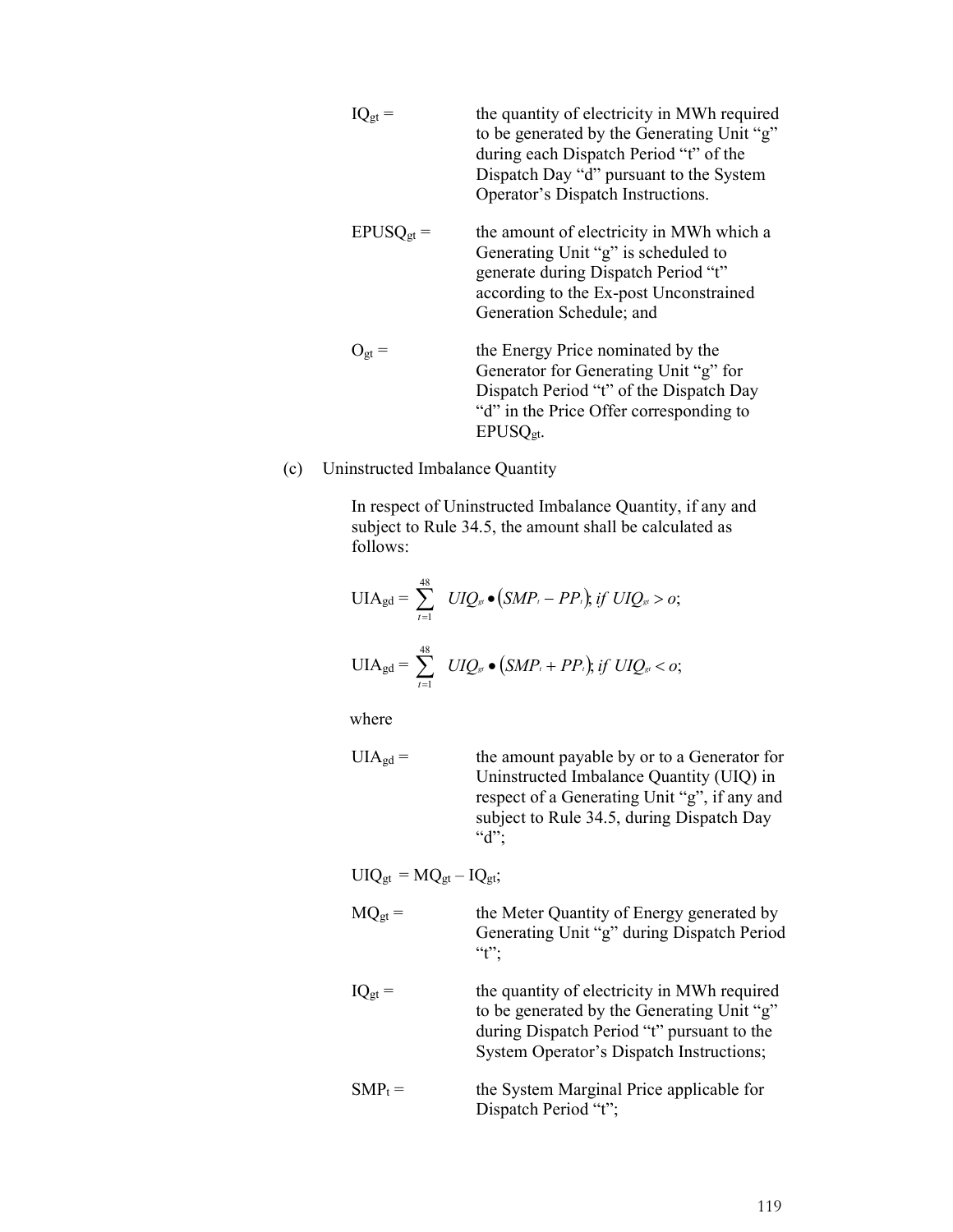- PP is the Penalty Payment, which, subject to Rule 34.5.2, shall be equivalent to:
- (i) where  $[(MQ<sub>gt</sub> IQ<sub>gt</sub>)/IQ<sub>gt</sub>] < (-5%)$  but more than (-10%), 75% the System Marginal Price during Dispatch Period "t";
- (ii) where  $[ (MQgt IQgt)/IQgt] < (-10\%)$ , 100% of the System Marginal Price during Dispatch Period "t";
- (iii) where  $[(\underline{MQ}_{gt} IQ_{gt}/1Q_{gt})] > 5\%$ ), 100% of the System Marginal Price during Dispatch Period "t"; and
- (iv) For avoidance of doubt, if the Generating Unit produces Energy within the range specified in Rule 34.5.1, then PP shall be equivalent to zero.

#### (d) If:

- (i) the Generating Unit in question was instructed by System Operator to start-up and Synchronise in a given Dispatch Day "d"; and
- (ii) the Generating Unit in question produced Energy within the range specified in Rule 34.5.1 during each Dispatch Period in that Dispatch Day, then the Generator of such Generating Unit will be paid a supplementary cost recovery payment for the Dispatch Day, equal to:

$$
SCRP_{gd} = Max (0, (SU_{gd} NIS_{gd}) + (NLD_{gd} IT_{gd}) + \sum_{t=1}^{48}
$$
  
(EPUSQ<sub>gt</sub>) O<sub>gt</sub>) -  $\sum_{t=1}^{48}$  (EPUSQ<sub>gt</sub> (TLFG<sub>nt</sub>) SMP<sub>t</sub>)

where:

 $SCRP_{gd}$  = the daily Supplementary Cost Recovery Payment for the Generating Unit "g" for Dispatch Day " $d$ ";

- $SU<sub>gd</sub>$  = the Start Up price of the Generating Unit "g" (in  $\mathbb{H}$ ) for the Dispatch Day "d";
- $NIS_{gd} =$  the number of times the Generating Unit "g" was instructed to Start up during Dispatch Day "d";
- $NLD<sub>gd</sub>$  = the No Load price of the Generating Unit "g" (in N/hour) for the Dispatch Day "d";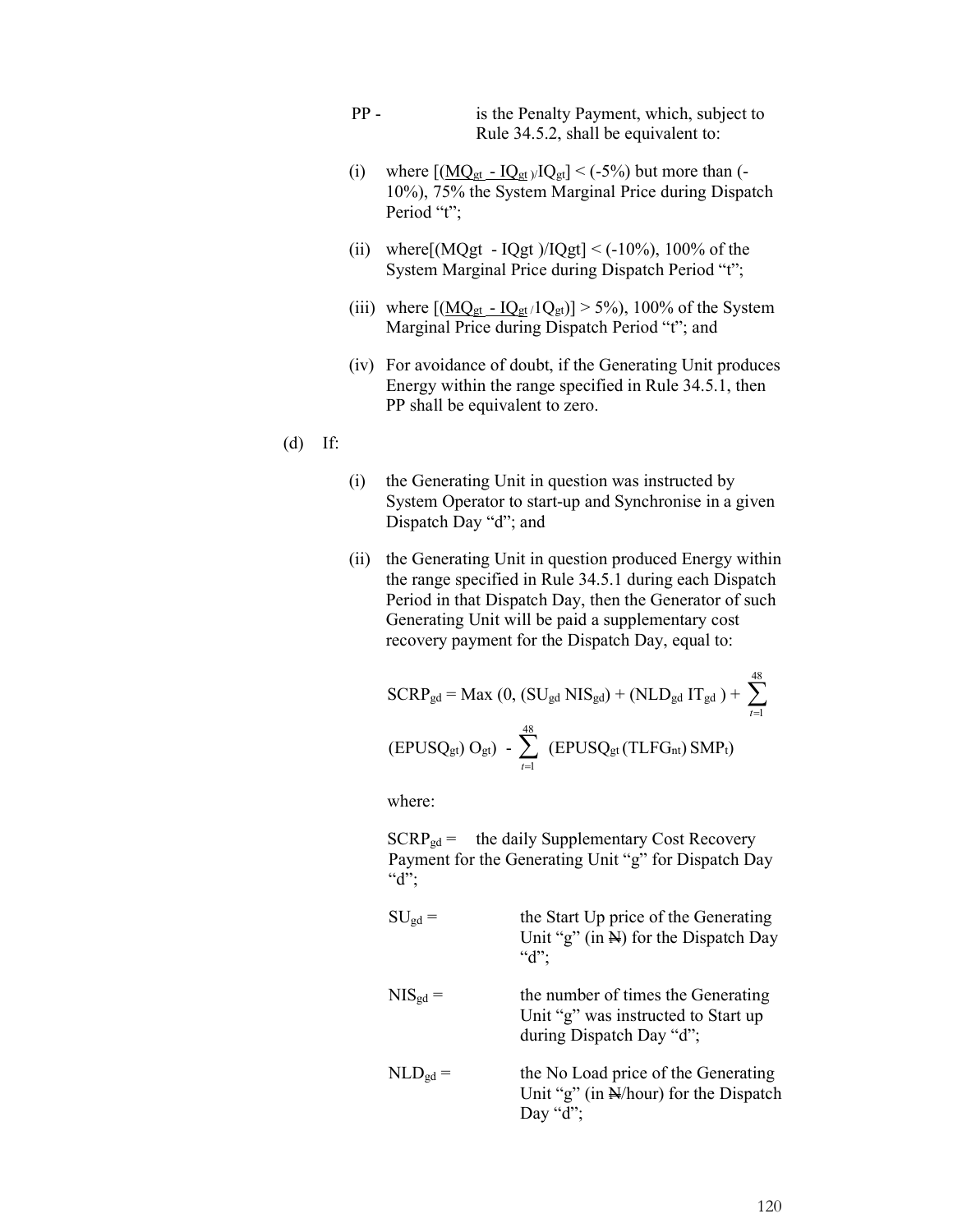| $IT_{gd} =$   | the time in hours for which the<br>Generating Unit "g" was instructed to<br>run during Dispatch Day "d".                                                                                           |
|---------------|----------------------------------------------------------------------------------------------------------------------------------------------------------------------------------------------------|
| $EPUSQgt =$   | the amount of electricity in MWh<br>which a Generating Unit "g" is<br>scheduled to generate during<br>Dispatch Period "t" according to the<br><b>Ex-post Unconstrained Generation</b><br>Schedule; |
| $TLFG_{nt} =$ | Zonal Transmission Loss Factor for<br>delivery of Energy at node "n" in<br>Dispatch Period "t";                                                                                                    |
| $O_{gt} =$    | the Energy Price nominated by the<br>Generator in the Price Offer for<br>Generating Unit "g" for Dispatch<br>Period t of Dispatch Day "d"<br>corresponding to $EPUSQ_{gt}$ ,                       |

34.2.2 Distribution Embedded Units

Prior to the commencement of each month, the System Operator shall designate, in respect of each Distribution Embedded Unit, a loss factor as follows:

| $DLF_u =$ | the ratio of the reduction in         |
|-----------|---------------------------------------|
|           | Distribution Losses within the        |
|           | Distribution System of a Purchaser,   |
|           | holding a Distribution Licence, due   |
|           | to the Generation of a Distribution   |
|           | Embedded Unit "u", to the             |
|           | Distribution Losses within the        |
|           | Distribution System of such a         |
|           | Purchaser incurred in the delivery of |
|           | power in the absence of the           |
|           | Generation of the Distribution        |
|           | Embedded Unit "u".                    |

#### **34.3 Purchasers**

34.3.1 Contract Imbalance

Pursuant to Rule 35, the Market Operator shall calculate the Settlement amount for Energy consumed by each Purchaser during a Dispatch Day, in accordance with the following equation:

$$
SA_{pd} = \sum_{\mathit{t} = 1}^{48} \{CQ_{pt} - (MQ_{pt} \cdot \text{TLFG}_{it} + EXPQ_{pxt} \cdot \text{TLFG}_{it} \text{-}IMQ_{pit} \bullet \text{TLFG}_{it})\}.
$$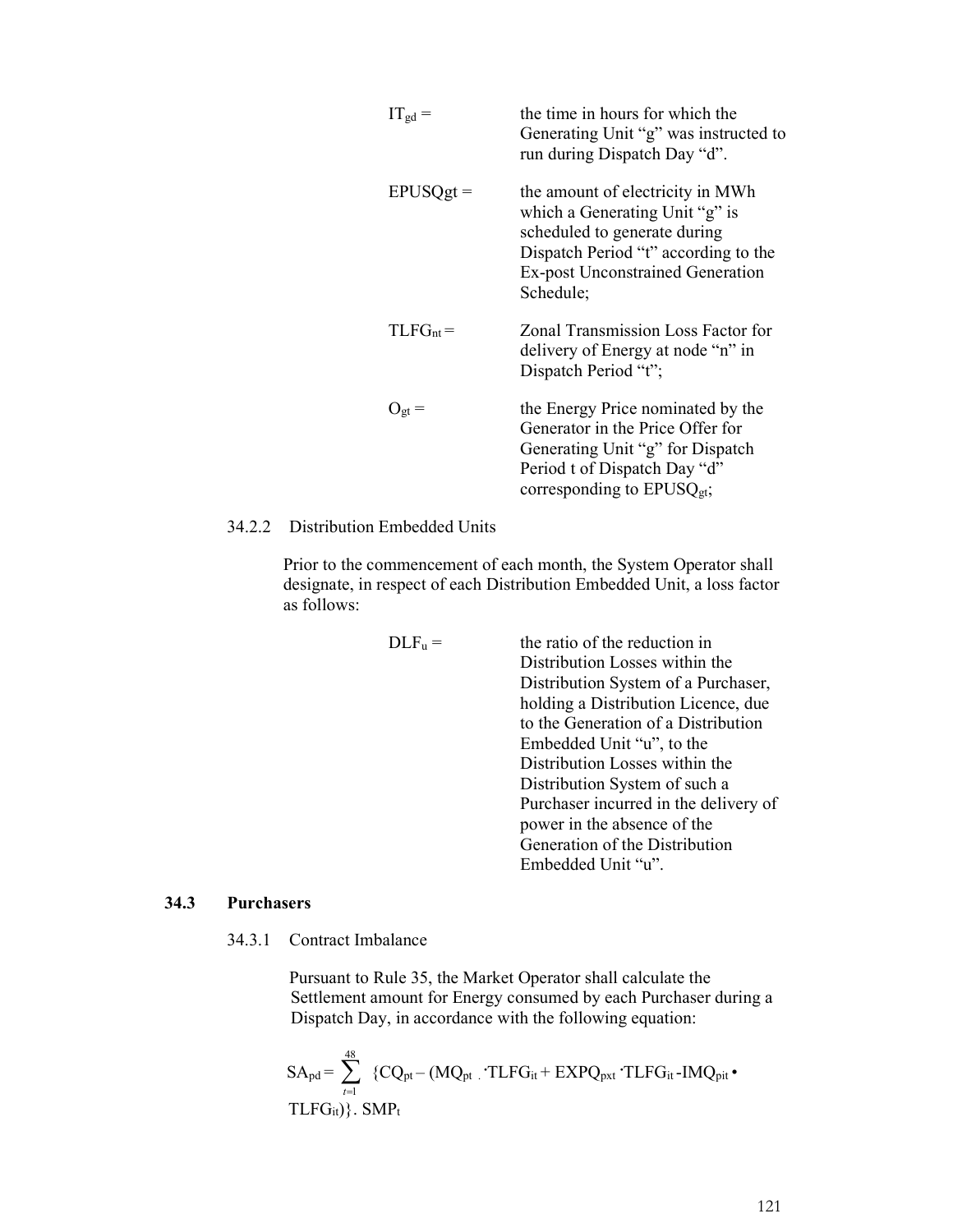| $SA_{pd} =$         | the Settlement Amount in respect of the Purchaser<br>"p" for Energy consumed during Dispatch Day "d";                                                                    |
|---------------------|--------------------------------------------------------------------------------------------------------------------------------------------------------------------------|
| $CQ_{pt} =$         | the quantity of Energy in MW contracted by such<br>Purchaser "p" during Dispatch Period "t";                                                                             |
| $MQ_{pt} =$         | the Meter Quantity recorded for such Purchaser "p"<br>during Dispatch Period "t" of the Dispatch Day "d";                                                                |
| $SMP_t =$           | System Marginal Price during Dispatch Period "t" of<br>the Dispatch Day "d";                                                                                             |
| $TLFG_{it} =$       | Zonal Transmission Loss Factor for consumption of<br>Energy at Node "i", in Dispatch Period "t".                                                                         |
| $EXPQpxt =$         | (min [MQ <sub>gxt,</sub> EXPC <sub>gxd</sub> TPD <sub>d</sub> ]) • XLF <sub>t</sub>                                                                                      |
| $MQ_{\text{pxt}} =$ | metered exported quantity recorded for such<br>Purchaser "p" in accordance with the principles<br>specified in Section 19 of the Grid Code;                              |
| $EXPC_{pxt}$ =      | Interconnector capacity allocated to Purchaser "p" for<br>export pursuant to Rule 25.4 during Dispatch Hour<br>"t" of Dispatch Day "d";                                  |
| $XLF_t =$           | Export Loss Factor for Dispatch Hour "t" of Dispatch<br>Day "d" approved by the Commission and published<br>by the Market Operator on the Website;                       |
| $IMQ_{pit} =$       | (min [MQ <sub>pit</sub> , IMPC <sub>gid</sub> , $\cdot$ TPD <sub>t</sub> ]) x ILF <sub>t</sub> ; where:                                                                  |
| $MQ_{pit} =$        | the metered imported quantity recorded for Dispatch<br>Hour "t" for such Purchaser "p" in accordance with<br>the principles specified in Section 19 of the Grid<br>Code; |
| $IMPC_{pid} =$      | Interconnector capacity allocated to the Purchaser for<br>Import during Dispatch Day d pursuant to Rule 25;                                                              |
| $TPD_d =$           | duration of the Dispatch Day "d";                                                                                                                                        |
| $ILF_t =$           | Import Loss Factor for Dispatch Hour to approved<br>by the Commission and published by the Market<br>Operator on the Website;                                            |

# 34.3.2 Cost of Imbalance Energy

The Market Operator shall also recover the net cost incurred by it in relation to Instructed Imbalances, Uninstructed Imbalances and Supplementary Cost Recovery Payment during a Dispatch Period, collectively designated for the purposes of these Rules as Cost of Imbalance Energy. The Market Operator shall recover from each Purchaser the amount of Cost of Imbalance Energy in respect of a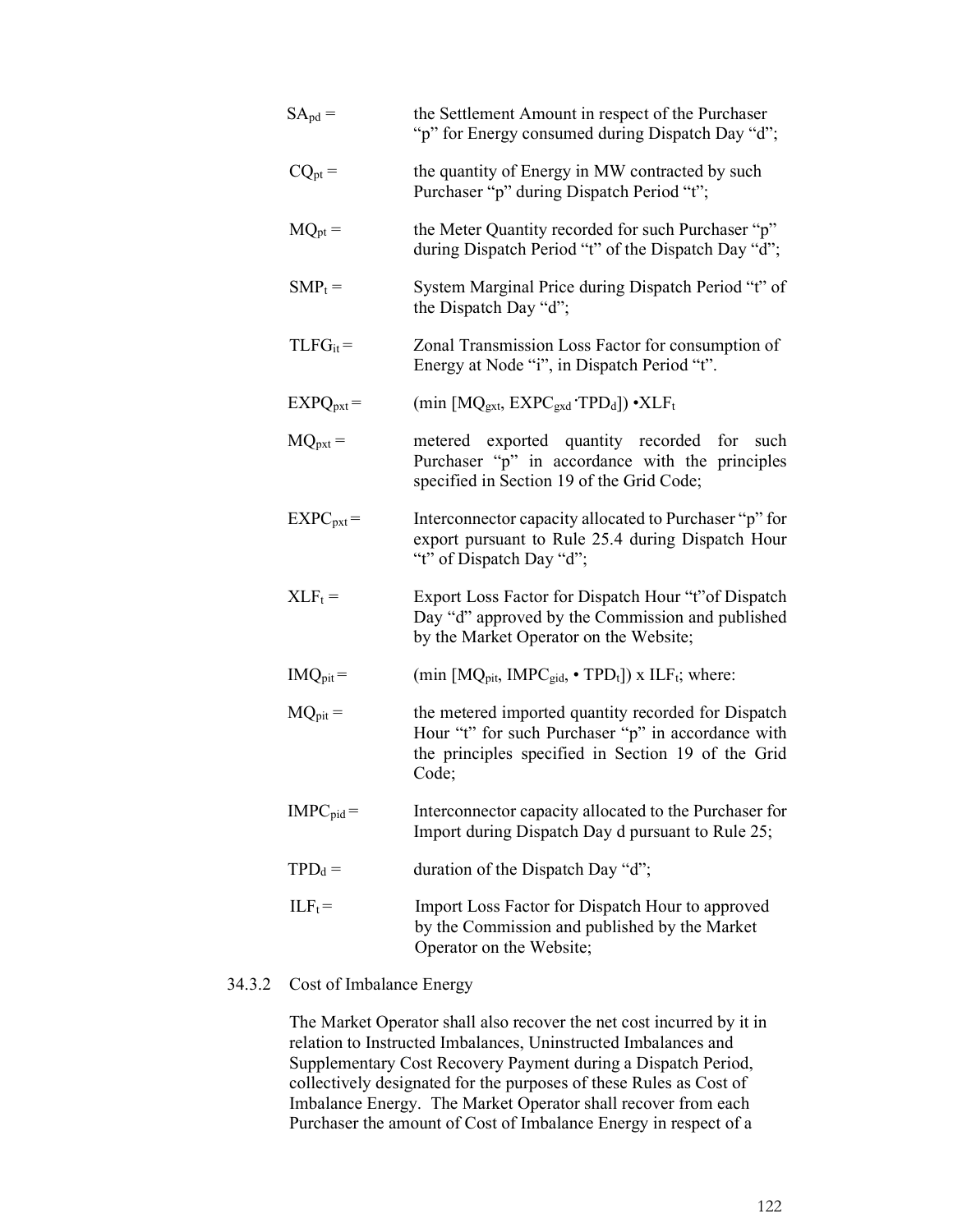Billing Period in the ratio that the Meter Quantity of such Purchaser bears to the total Meter Quantity of all the Purchasers during the Billing Period.

# **34.4 Reliability Must-Run**

- 34.4.1 The Market Operator shall calculate a monthly Settlement Payment in respect of the RMR Period of a Reliability Must-run Unit in accordance with the Reliability Must-Run Agreement with the Generator which owns the Reliability Must-run Unit.
- 34.4.2 Notwithstanding anything contained in a Reliability Must-Run Agreement, settlement payments due to a Generator in respect of Generating Units designated by the System Operator as Reliability Must-run Units, and not required by the System Operator in any particular Dispatch Period of that Reliability Must-run Unit's RMR Period, shall be deducted from the monthly Settlement payment calculated in accordance with paragraph (a).
- 34.4.3 The cost to the System Operator during each Billing Period of procuring Reliability Must-run Services shall be recovered from all Purchasers. This charge in respect of each such Purchaser shall be collected from each Purchaser in the ratio that the Meter Quantity of such Purchaser bears to the total Meter Quantity of all the Purchasers during the Billing Period.

# **34.5 Compliance and Non-compliance with Dispatch Instructions**

34.5.1 Compliance

A Participant will be deemed to have complied with Dispatch Instruction issued in a Dispatch Period, in respect of Energy produced by a Generating Unit registered for it, if such Generating Unit is operating within a band of  $\pm 5\%$  of the quantity instructed to be generated in the Dispatch Instruction.

# 34.5.2 Non-compliance

# (a) Non-compliance in normal conditions

If a Generator fails to meet the threshold stipulated for compliance with a Dispatch Instruction in respect of one of its Generating Units pursuant to Rule 34.5.1 and at the time of the issuance of the Dispatch Instruction, the Power System is not in an Emergency Operating State or an Extreme Operating State, then subject to paragraph (b) below, the Settlement amount due to or owed by the Generator in respect of the Generating Unit in question, for the excess or shortfall in generation, as the case may be, shall be determined in accordance with Rule 34.2.1(c).

(b) Non-compliance in an Emergency Operating State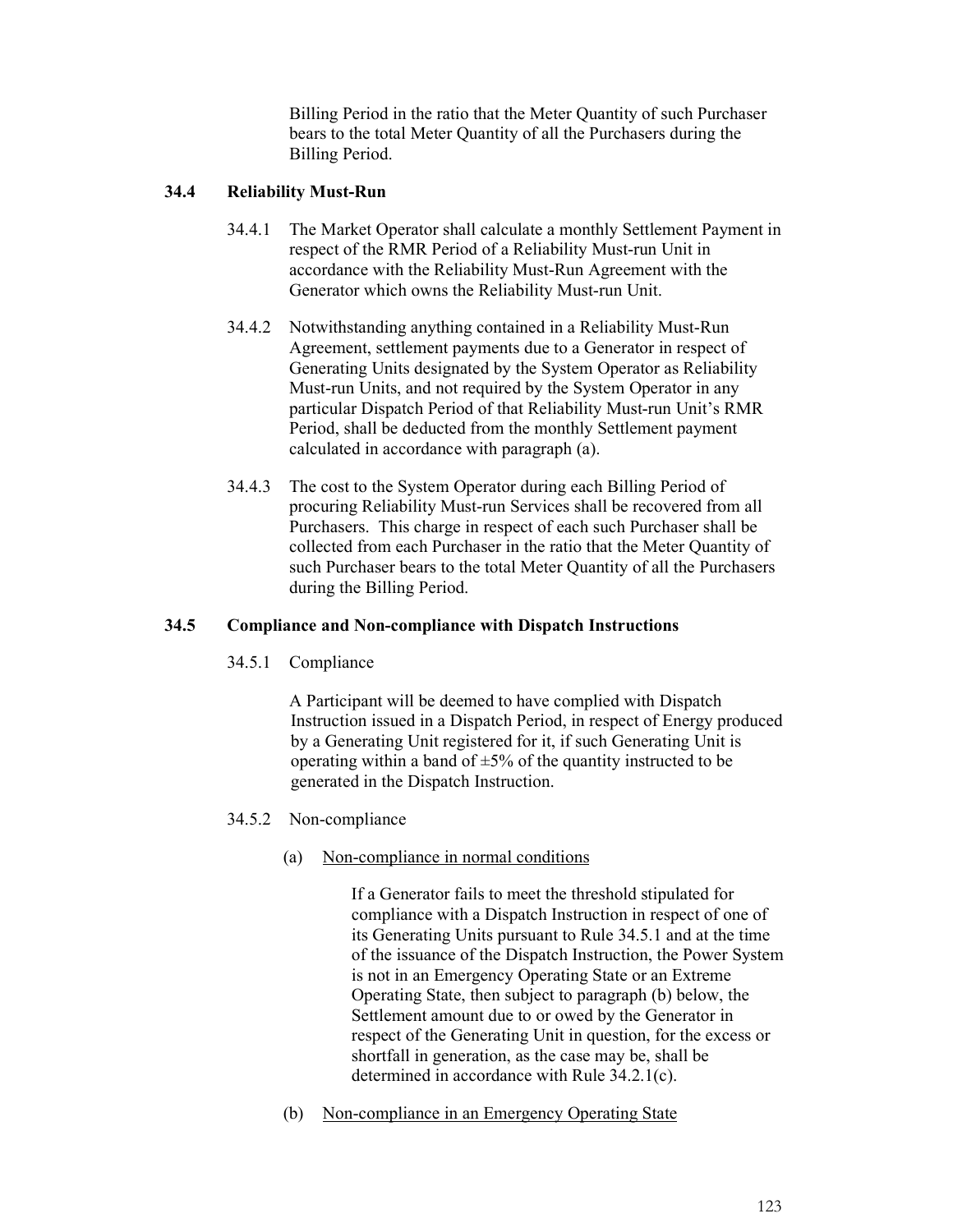The Settlement amount for a Generator which fails to meet the threshold stipulated in Rule 34.5.1 for compliance with a Dispatch Instruction in respect of one of its Generating Units, shall be determined in accordance with Rule 34.2.1 (c) if:

- (i) at the time of the issuance of the Dispatch Instruction, the Power System is in an Emergency Operating State or Extreme Operating State; or
- (ii) at the time of the issuance of the Dispatch Instruction, the Power System is not in an Emergency Operating State or Extreme Operating State but the System Operator determines, in its sole discretion, that noncompliance with the Dispatch Instruction could lead to the declaration of an Emergency Operating State or Extreme Operating State.

#### 34.5.3 Excess Revenue

Where, as a result of the application of Rule 34.5.2, the amounts paid by Purchasers for Energy exceeds the amounts paid to Generators for such Energy, the excess amount shall be credited to the Market Operator Surplus Account pursuant to Rule 31.5.

## **34.6 Failure to Convert Operating Reserve into Energy Production**

Failure by a Generator to convert the Operating Reserve of a Generating Unit in the time specified in the relevant agreement shall be treated, for the purposes of Settlement, in accordance with the provision of Rule 34.2.1(c). In addition, amounts due to the Generator for Operating Reserve provided by the Generating Unit in question shall be cancelled for all the Dispatch Periods in of the Dispatch Day during which this failure was logged by the Market Operator. Any resulting excess revenues shall be treated in accordance with Rule 34.5.3.

# **34.7 Transmission Tariff Charges**

- 34.7.1 The Market Operator shall collect the Usage Charges from Participants, provided that the Market Operator shall indicate the Usage Charge as a separately identified item in the Invoice and shall remit such amount to the TSP Usage Charge Account.
- 34.7.2 The Market Operator shall comply with any directives issued by the Commission in collecting the Usage Charge.

# **34.8 Black Start Capability**

34.8.1 The System Operator shall determine, with the approval of the Commission, the cost of procuring Black Start Capability pursuant to Section 8 of the Grid Code.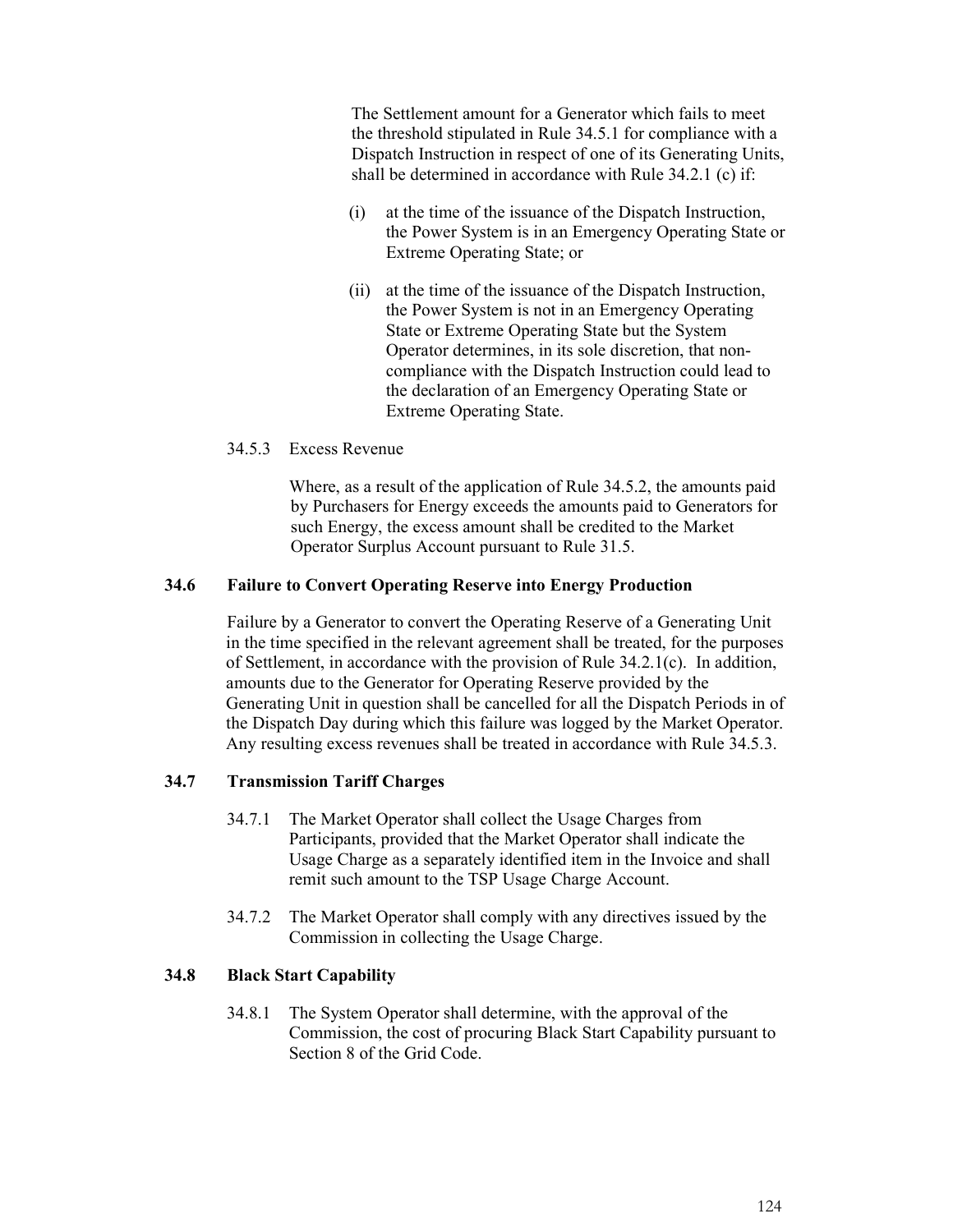34.8.2 The costs incurred by the System Operator on procuring Black Start Capability during any Billing Period shall be recovered from all Load Participants through a charge, in  $\frac{N}{M}$  Wh, which shall be calculated for each Billing Period. The applicable charge for every Billing Period shall be collected from each Load Participant in the ratio that the Meter Quantity of that Participant bears to the total Meter Quantity of all the Load Participants during the Billing Period.

## **34.9 Secondary Regulation, Slow Reserve and Quick Reserve**

- 34.9.1 The Market Operator shall collect, from all Load Participants, the amounts paid in respect of the provision over the Billing Period, of AGC Regulation, Non-AGC Secondary Regulation, Slow Reserve and Quick Reserve.
- 34.9.2 In each Billing Period, this charge shall be collected from each Load Participant in the ratio that the Meter Quantity of such Load Participant bears to the total Meter Quantity of all the Purchasers during the Billing Period. The price for each of these services shall be approved by the Commission, and:
	- (a) in the case of AGC Regulation and Non-AGC Secondary Regulation, shall comprise of a fee for the provision of the service and a payment reflecting the Ancillary Service Opportunity Cost of providing the service; and
	- (b) in the case of Slow Reserve and Quick Reserve, shall comprise only of a fee for the provision of the service.

#### **34.10 System Operation and Market Administration Charge**

- 34.10.1 The Market Operator shall, no later than the Commencement Date, determine a methodology for calculating the System Operation and Market Administration Charge during the Medium Term Market, provided the methodology so determined shall be approved by the **Commission**
- 34.10.2 The Market Operator shall collect the System Operation and Market Administration Charge from all Participants and the charge payable by each Participant in respect of any Billing Period shall be determined in accordance with the ratio that the Meter Quantity of that Participant bears to the total Meter Quantity of all the Participants during the Billing Period.

#### **35. COMPUTATION OF CHARGES AND PAYMENTS**

#### **35.1 Calculation of Daily and Monthly Charges and Payments**

35.1.1 On the Calculation Day, the Market Operator shall calculate the daily charges payable to, and payments due from, each Participant in respect of the relevant Dispatch Day, pursuant to Rule 35.2and 35.3.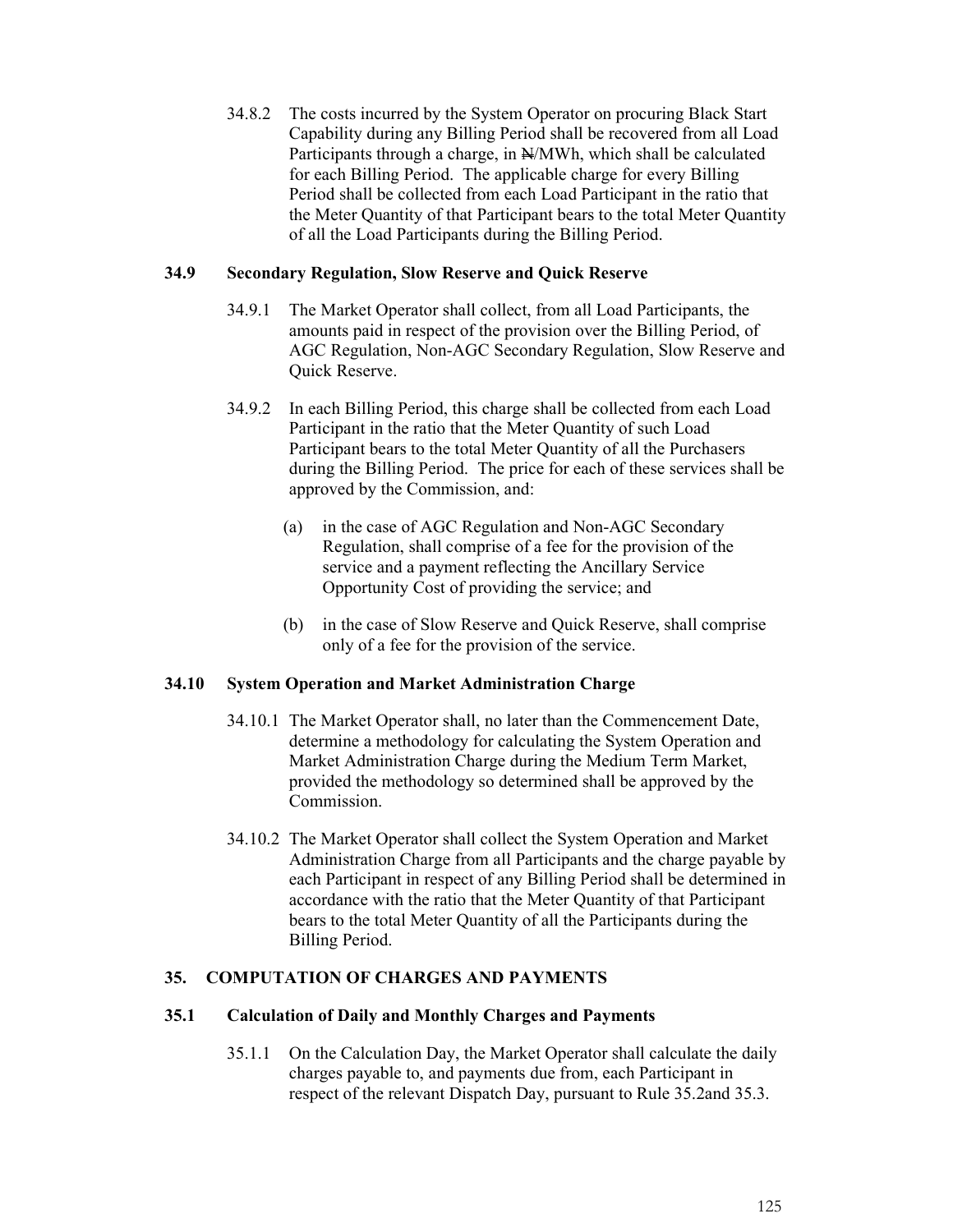35.1.2 On the fifth day after the end of each Billing Period, the Market Operator shall calculate the charges payable and payments due to each Participant in respect of such Billing Period pursuant to Rule 35.4 and Rule 35.5.

## **35.2 Description of Daily Amounts to be Settled for Purchasers**

Subject to Rule 32.2.4, the Market Operator shall utilise the Settlement Quantity Meter Data to calculate the amounts due to or from each Purchaser in connection with the Energy consumed during the relevant Dispatch Day in accordance with Rule 34.3. The Market Operator shall calculate these amounts using the Settlement Software, except in cases of system breakdown, when the Market Operator shall apply the provisions set out in Rule 41.

# **35.3 Description of Daily Amounts to be Settled for Generators**

- 35.3.1 Subject to Rule 32.2.3, the Market Operator shall utilise the Settlement Quantity Meter Data it possesses to calculate:
	- (a) the amount due to or from each Generator, as the case may be for Energy supplied during the relevant Dispatch Day, pursuant to Rule 34.2; and
	- (b) subject to Rule 34.6, the amounts due to a Generator for Energy supplied in connection with providing AGC Regulation, Non-AGC Secondary Regulation, Slow Reserve and Quick Reserve during the relevant Dispatch Day.
- 35.3.2 The Market Operator shall calculate these amounts using the Settlement Software, except in cases of system breakdown, when the Market Operator shall apply the provisions set out in Rule 41.

# **35.4 Description of Monthly Charges to be settled**

- 35.4.1 Subject to Rule 32.2.4, the Market Operator shall calculate the following for each Billing Period:
	- (a) the amount due from each Participant as its share of the System Operation and Market Administration Charge for the Billing Period, in accordance with Rule 34.10;
	- (b) the amount due from each Purchaser as for the charge for AGC Regulation, Non-AGC Secondary Regulation, Slow Reserve and Quick Reserve for the Billing Period, in accordance with Rule 34.9;
	- (c) the amounts due from each Purchaser, arising from the System Operator's payment to Generators for the Billing Period in respect of Generating Units designated as Reliability Must-run Units, in accordance with Rule 34.4; and
	- (d) the amounts due from each Participant, arising from the System Operator payment to a Generator for the Billing Period in respect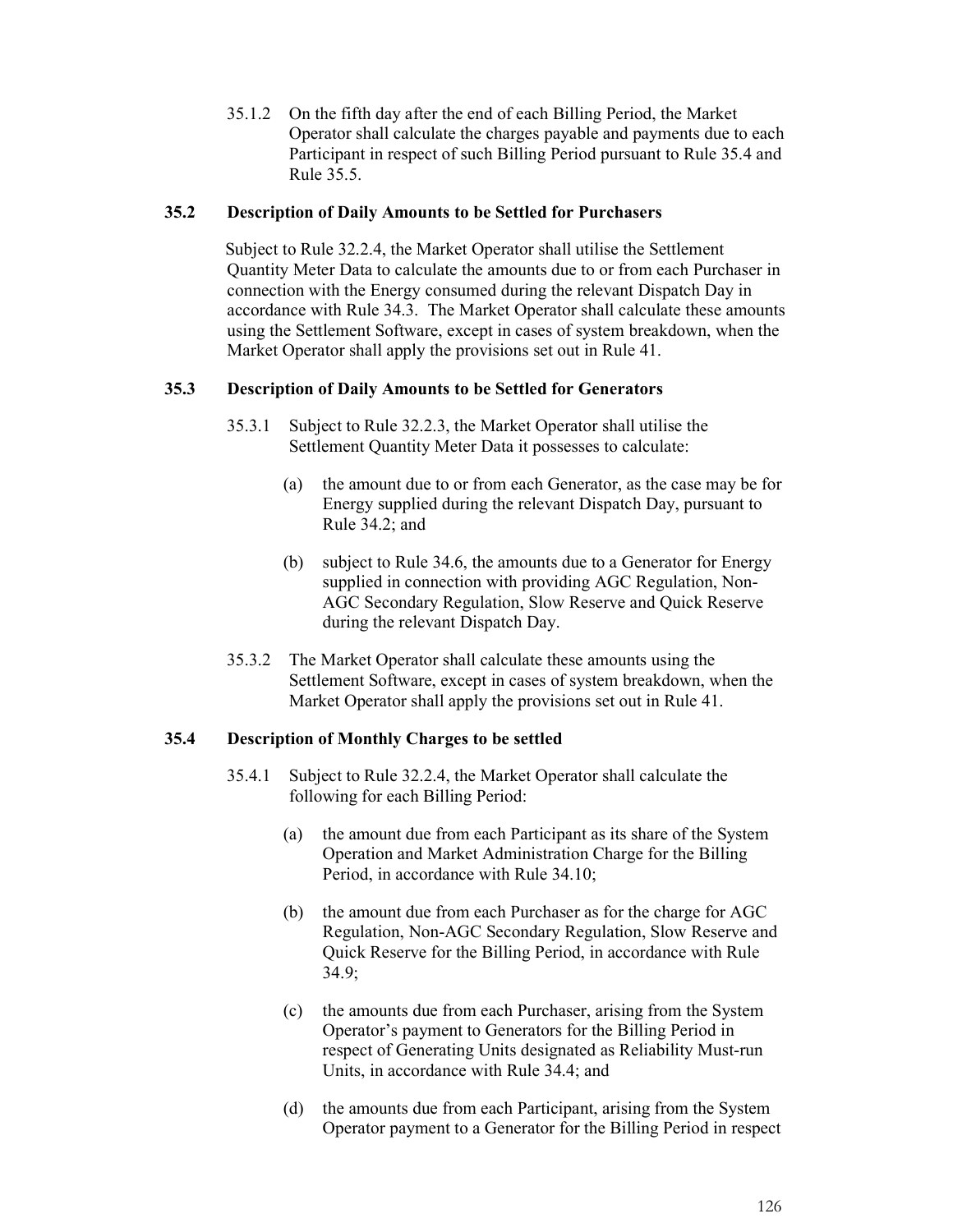of the provision of Black Start Capability, in accordance with Rule 34.8.

- (e) the amounts due from each Purchaser towards the Cost of Imbalance Energy in accordance with Rule 34.3.2;
- 35.4.2 The Market Operator shall calculate these amounts using the Settlement Software except in cases of system breakdown, when the Market Operator shall apply the provisions set out in Rule 41.

#### **35.5 Description of Monthly Payments to be settled**

- 35.5.1 Subject to Rule 33.2.3, the Market Operator shall utilise the Settlement Quality Meter Data it receives to calculate the following for each Billing Period:
	- (a) subject to Rule 34.6, the amounts due to each Generator for the provision of AGC regulation, Non-AGC Secondary Regulation, Slow Reserve and Quick Reserve during the Billing Period;
	- (b) the amounts due to each Generator for provision of Reliability Must-run Service from Generating Units designated as Reliability Must-run Units in accordance with Rule 34.4 during the Billing Period; and
	- (c) the amounts due to each Generator for the Billing Period pursuant to a Black Start Agreement in respect of the provision of Black Start Capability.
- 35.5.2 The Market Operator shall calculate these amounts using the Settlement Software, except in cases of system breakdown, when The Market Operator shall apply the provisions set out in Rule 40.

## **35.6 Additional Charges and Payments**

The Market Operator shall be authorised to levy additional charges or payments as special adjustments in respect of:

- 35.6.1 amounts required to round up any billed amount to the nearest whole Naira amount in order to clear the Market Operator Clearing Account. These charges will be allocated amongst the Participants of that Dispatch Day, proportional to their net payments and charges;
- 35.6.2 amounts in respect of penalties or fines which may be levied by the System Operator in accordance with the Agreements. These charges will be levied on the Participants liable for payment of the penalty or fine;
- 35.6.3 amounts required to reach an accounting trial balance of zero in the course of the Settlement process in the event that the charges calculated as due from Participants in respect of a Dispatch Day are lower than payments calculated as due to the Participants for the same Dispatch Day;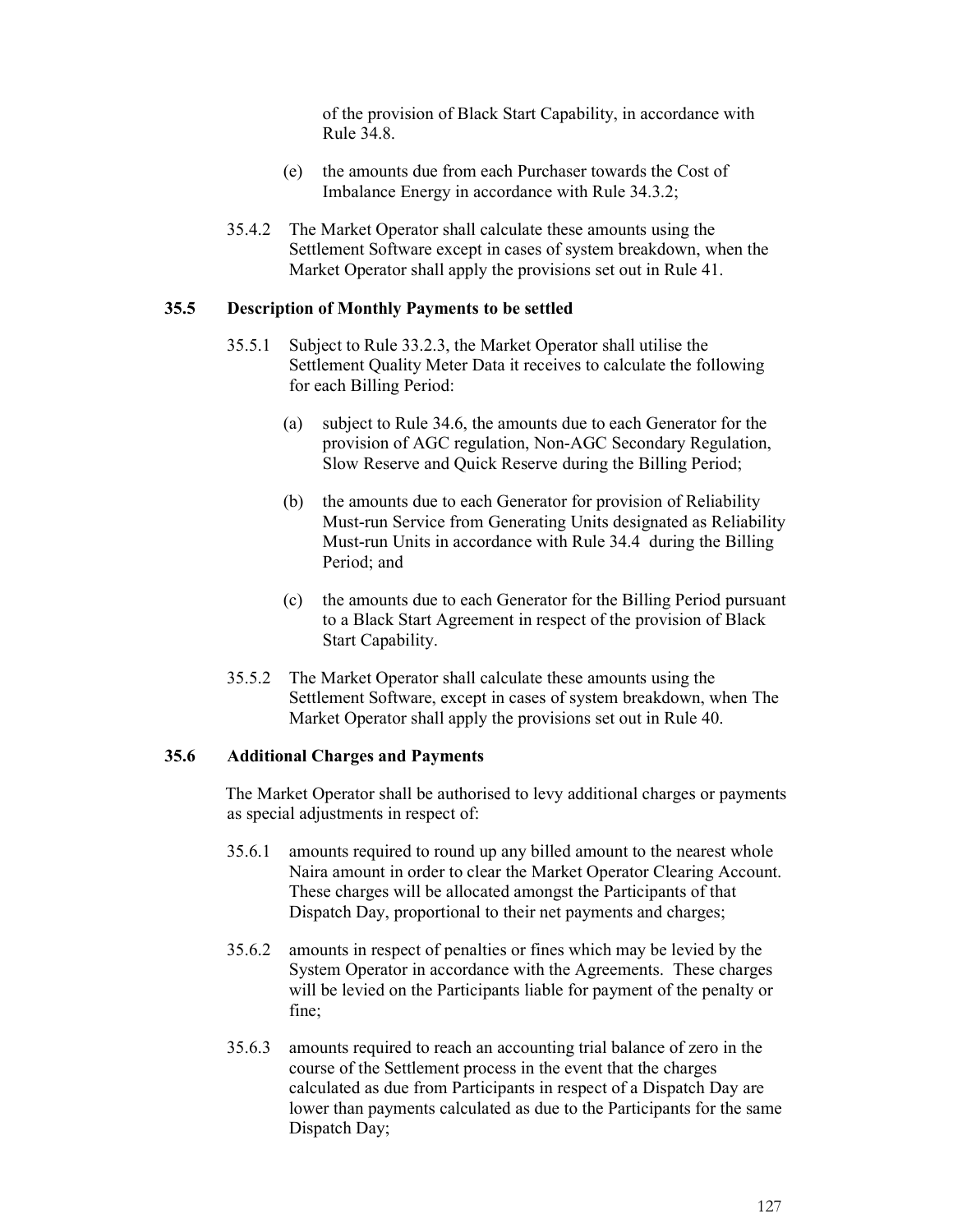- 35.6.4 costs incurred and interest charged to the Market Operator as a consequence of obtaining credit facilities. These costs shall be allocated to the Participant(s) responsible where default resulted in such costs or interest arising. In the absence of default by Participant(s) the costs incurred and interest charged shall be allocated to Purchasers proportional to net charges to be paid to the Market Operator on the relevant Payment Date;
- 35.6.5 additional charges to Participants arising from an inability to recover a Default Amount, or any part of it, or Default Interest, in accordance with Rule 38.5.4; and
- 35.6.6 payments due to Generators in reimbursement of previous reductions made to amounts payable to them in accordance with Rule 38.5.5 or Rule 38.8.

# **35.7 VAT**

35.7.1 Collection of VAT from Purchasers

In respect of each Purchaser, the Market Operator shall be entitled to collect VAT in respect of the Ancillary Services, Reliability Must-run and Black Start Capability at the appropriate rate on the basis of the ratio which the Meter Quantity of each Purchaser bears to the total Meter Quantity of all the Purchasers during the Billing Period.

35.7.2 VAT in respect of Imbalance Energy

#### **35.8 Settlement of Charges and Payment**

Any amount calculated by the Market Operator pursuant to this Rule 35 will appear as charges and payments in the Final Settlement Statement that the Market Operator will provide to Participants pursuant to Rule 36.

#### **36. SETTLEMENT STATEMENTS**

#### **36.1 Preliminary Settlement Statements**

36.1.1 Timing of Preliminary Settlement Statements

The Market Operator shall provide to each Participant, for validation, a Preliminary Settlement Statement for each Billing Period in accordance with the Settlement Calendar.

36.1.2 Contents of Preliminary Settlement Statements

Each Preliminary Settlement Statement will include an individual statement of:

(a) the total amount payable by the Participant for each charge referred to in Rule 35.2 in respect of each Dispatch Period in the relevant Dispatch Day of the Billing Period in question;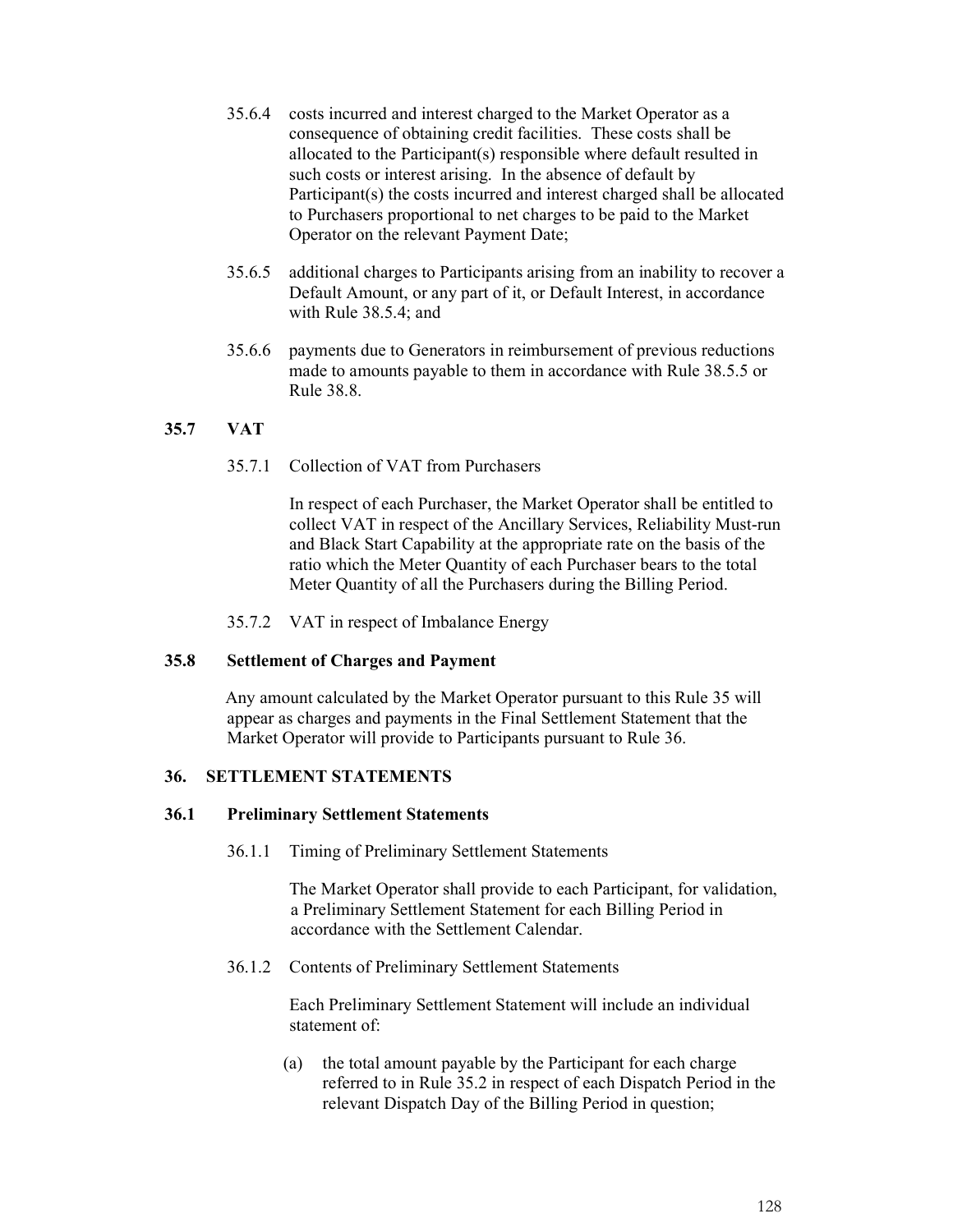- (b) the total amount receivable by the Participant for each payment referred to in Rule 35.3, for each Dispatch Period in the relevant Dispatch Day of the Billing Period in question;
- (c) the total amount payable by the Participant for each charge referred to in Rule 35.4 for the Billing Period in question;
- (d) the total amount receivable by the Participant for each payment referred to in Rule 35.5 for the Billing Period in question;
- (e) adjustments, if any, to any amounts payable or receivable by that Participant, pursuant to Rule 35.6; and
- (f) the total amount payable or receivable by the Participant for each Dispatch Day during the Billing Period in question, after the amounts payable under paragraphs (a) and (c) and the amounts receivable under paragraphs (b) and (d) have been netted off, and after any adjustments under paragraph (e) have been made.

## **36.2 Final Settlement Statements**

The Market Operator shall provide to each Participant a Final Settlement Statement in accordance with the Payments Calendar. The Final Settlement Statement shall be in a format similar to that of the Preliminary Settlement Statement and shall include all the information provided in the Preliminary Settlement Statement, as amended pursuant to Rule 36.3 where applicable, and shall be consistent with the VAT requirements specified by the relevant revenue authorities in accordance with the Applicable Law.

#### **36.3 Resolution of Disputes Relating to Preliminary Settlement Statements**

36.3.1 Notice of Disputes

If a Participant disputes any item or calculation set forth in its Preliminary Settlement Statement, it shall provide the Market Operator with a written notice of its objection(s) within 10 Business Days of the date of issue of the Preliminary Settlement Statement.

36.3.2 Contents of Notice

The notice of dispute shall state clearly the Billing Period, Dispatch Day, the issue date of the Preliminary Settlement Statement, the item disputed, the reasons for the dispute, the amount claimed, if any, and shall be accompanied by all available evidence supporting the claim.

36.3.3 Amendment

If the Market Operator agrees with the matters set out in the notice of dispute, it shall recalculate the Preliminary Settlement Statement and if required for this purpose, re-run the Settlement Software.

36.3.4 Attempts to Resolve Disputes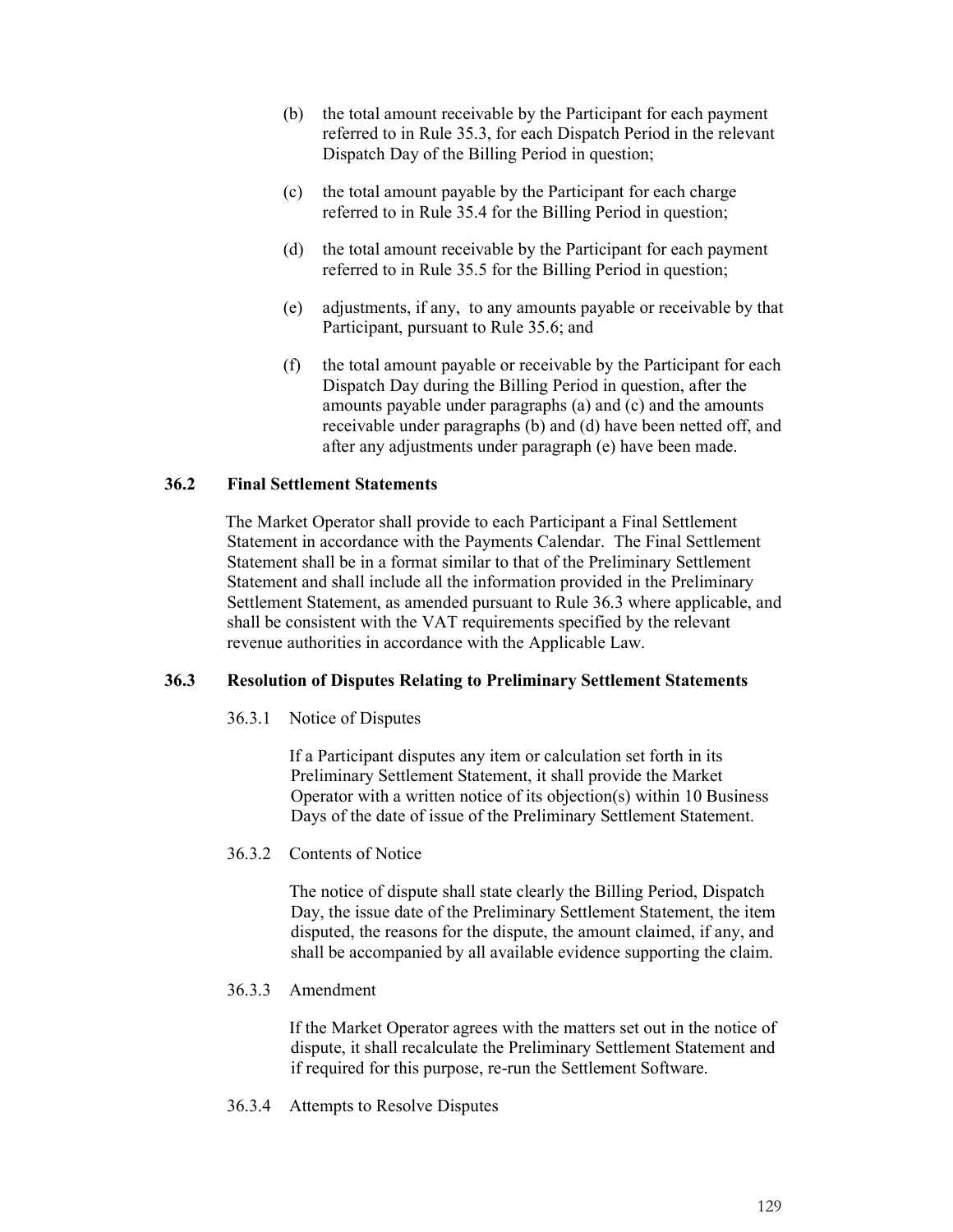- (a) If the Market Operator does not agree with the matters set out in the notice of dispute it shall make reasonable efforts, taking into account the time it received the notice of dispute and the complexity of the issue involved, to resolve the issue with the relevant Participant before issuing the Final Settlement Statement. The Market Operator may request the relevant Participant to provide additional information in respect of disputed items.
- (b) If it is not possible to contact the relevant Participant, or the requested additional information is not provided, or the dispute is not resolved, on or before the date specified in the Settlement Calendar for issue of the Final Settlement Statement, The Market Operator shall issue the Final Settlement Statement without taking into account the objections contained in the notice of dispute

## 36.3.5 Payment Pending Dispute

- (a) Each Participant who receives an Invoice shall pay any net Charges, and shall be entitled to receive any net Payments shown in the Invoice on the Payment Date, whether or not there is any dispute regarding the amount of the Charge or Payment.
- (b) The payment of the amount by the Participant or the Market Operator, as the case may be, pursuant to paragraph (a) shall not prejudice the right of the Participant to seek resolution of the dispute pursuant to Rule 43.

#### **36.4 Settlement Statement Re-runs**

If a Participant, having made reasonable efforts to resolve any dispute relating to a Preliminary Settlement Statement with the Market Operator pursuant to Rule 36.3, requires a Preliminary Settlement Statement re-run, it shall send to The Market Operator a notice in writing requesting a re-run of the Settlement Software and shall pay a fee of  $\frac{N100,000.00}{N}$ . This fee shall be refunded if the re-run of the Settlement Software indicates an error in the disputed Preliminary Settlement Statement.

# **37. INVOICES**

- 37.1.1 On the day specified in the Settlement Calendar, the Market Operator shall issue an invoice in the format set out in APPENDIX 4 to each Participant.
- 37.1.2 The Invoice shall be issued together with the Final Settlement Statement for the relevant Billing Period and shall show:
	- (a) amounts which, according to the Final Settlement Statement of that Billing Period are due from or to that Participant; and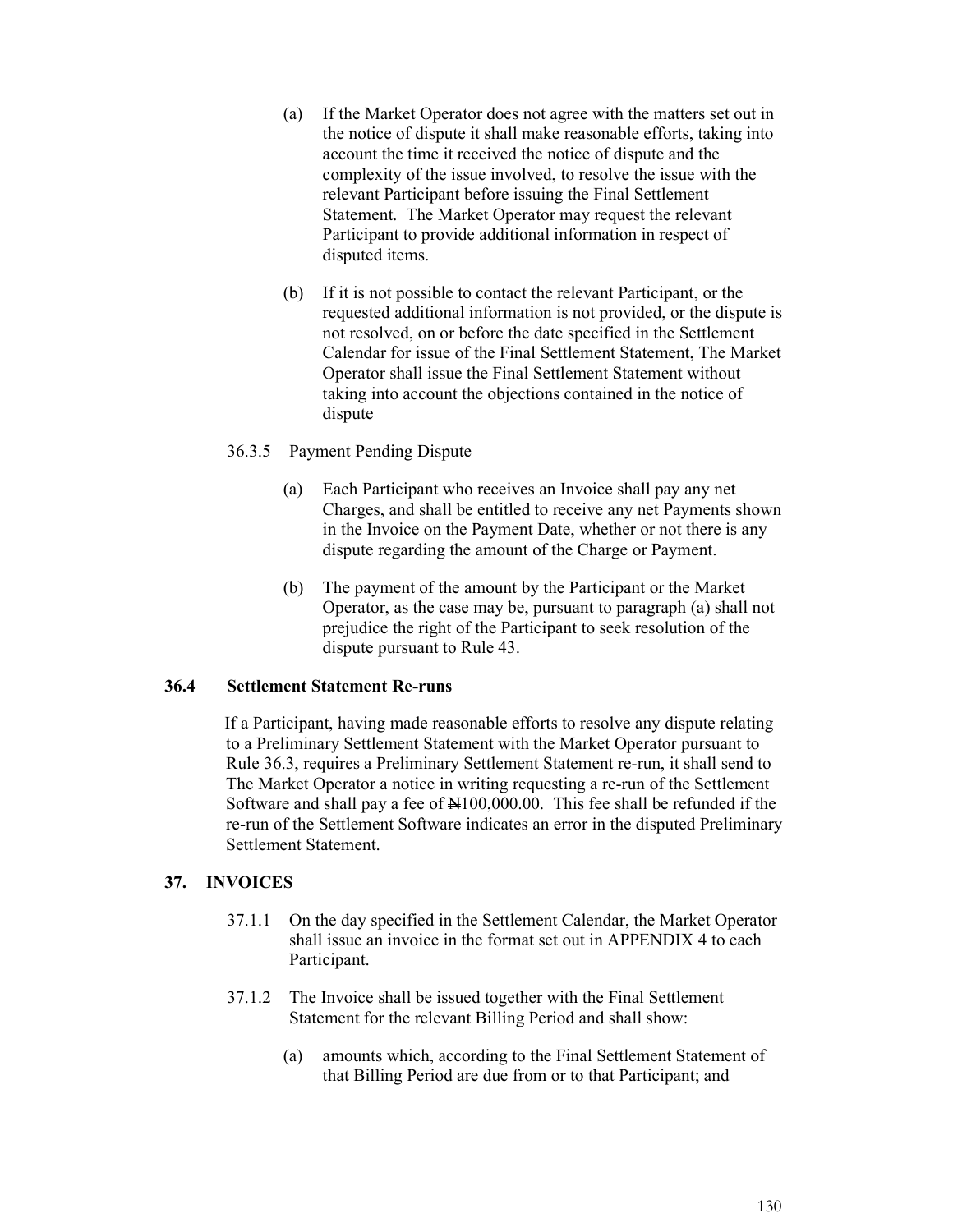(b) details, including the account number and bank name, of the Market Operator Clearing Account to which any amounts owed by that Participant are to be paid.

## **38. PAYMENT PROCEDURES**

#### **38.1 Time of Payment**

Payment shall be made by Participants at 10.00 hours on the Payment Date.

#### **38.2 Payment Process**

- 38.2.1 Use of the Market Operator Clearing Account
	- (a) Each Participant shall remit to the Market Operator Clearing Account, the amount(s) stated on the Invoice to be payable by that Participant, other than the Usage Charge no later than the time specified in Rule 38.1.
	- (b) Each Participant shall remit the Usage Charge to the Market Operator Usage Charge Account no later than the time specified in Rule 38.1.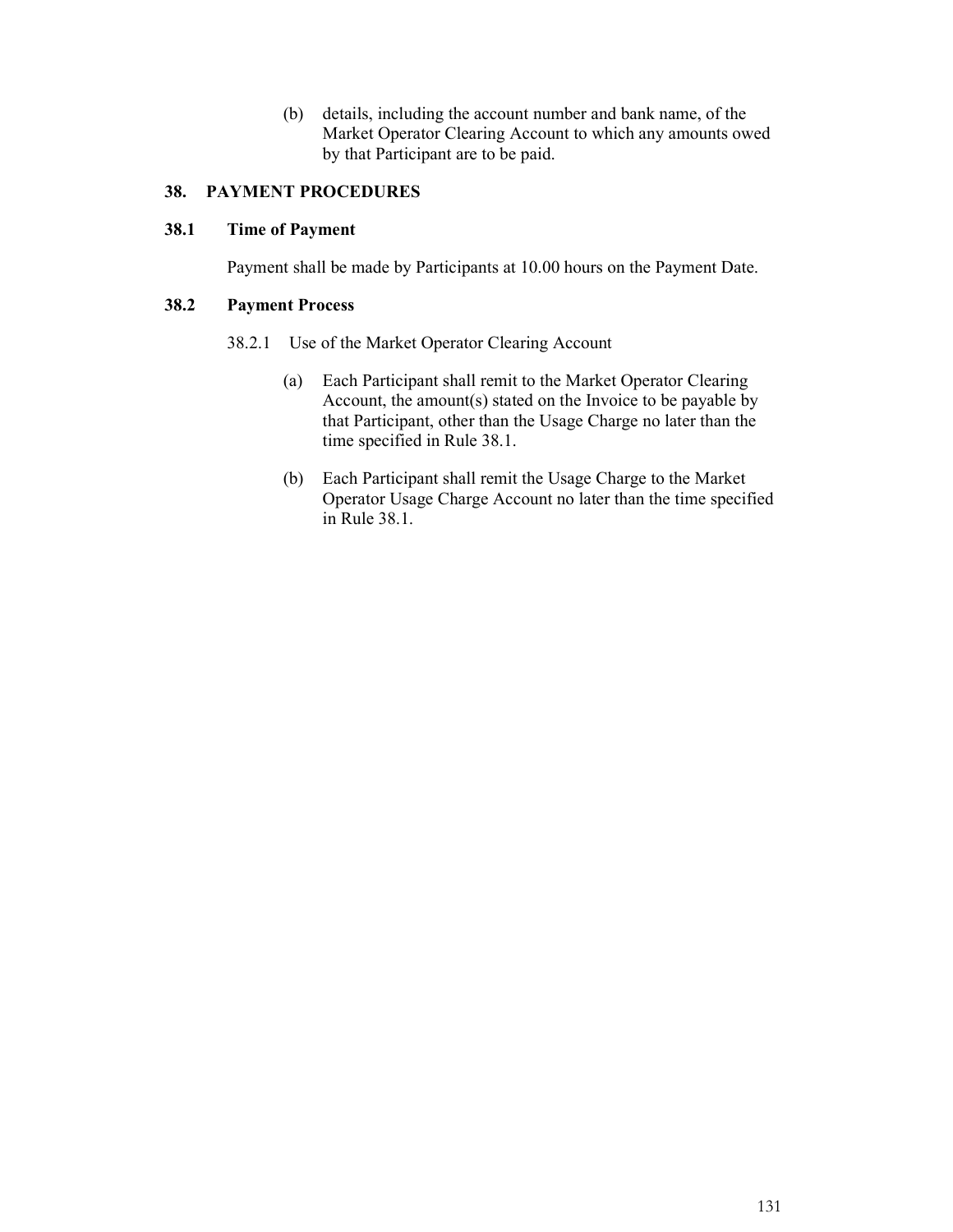#### 38.2.2 Distribution of funds to Participants to whom payments are due

Subject to Rule 31.2.3(b), the Market Operator shall calculate the amounts available in the Market Operator Clearing Account for distribution to Participants to whom payments are due on the Payment Date, and shall remit to the relevant Settlement Account maintained by each Participant to whom payments are due, the amount due to that Participant from the funds available with in the Market Operator Clearing Account, no later than the time specified in Rule 31.3.1.

### **38.3 Use of the Market Operator Reserve Account**

If, due to default in making payment by one or more Participants on any Payment Date, there are insufficient funds in the Market Operator Clearing Account to settle the amounts due to Participants and clear the account, the Market Operator shall transfer funds from the Market Operator Reserve Account to the Market Operator Clearing Account in order to clear the Market Operator Clearing Account by Close of Banking Business on that Payment Date.

### **38.4 Payment Delay**

If any Participant becomes aware that, for any reason, it will not or is unlikely to remit any amount due to be remitted to the Market Operator by 10:00 hours on the relevant Payment Date, it shall immediately communicate this fact to the Market Operator by voice communication over a telephone line, giving full details of the delay, including the reasons therefor. Such information shall be confirmed in writing within 24 hours of the telephone communication. The Participant shall make all reasonable efforts to remit the amount due as soon as possible, and by an alternative method, if necessary, to ensure that funds are received as soon as possible after 10:00 hours on the Payment Date.

#### **38.5 Payment Default**

- 38.5.1 If by 10:00 hours on a Payment Date, the Market Operator, in its reasonable opinion, believes that all or any part of any amount due to be remitted to the Market Operator Clearing Account by any Participant has or will not been remitted, the Market Operator shall, notwithstanding the efforts of the Participant to pay the amount as soon as possible pursuant to Rule 38.4, take the actions set out in this Rule 38.5 to enable the Market Operator Clearing Account to clear not later than the Close of Banking Business on the relevant Payment Date, unless the Market Operator deems it fit to postpone the enforcement of Security Cover pursuant to Rule 38.6.
- 38.5.2 Enforcing the Security of a Defaulting Participant

The Market Operator shall make reasonable endeavours to enforce, as quickly as possible, the defaulting Participant's Security Cover, to the extent necessary to pay the Default Amount.

38.5.3 Use of the Market Operator Reserve Account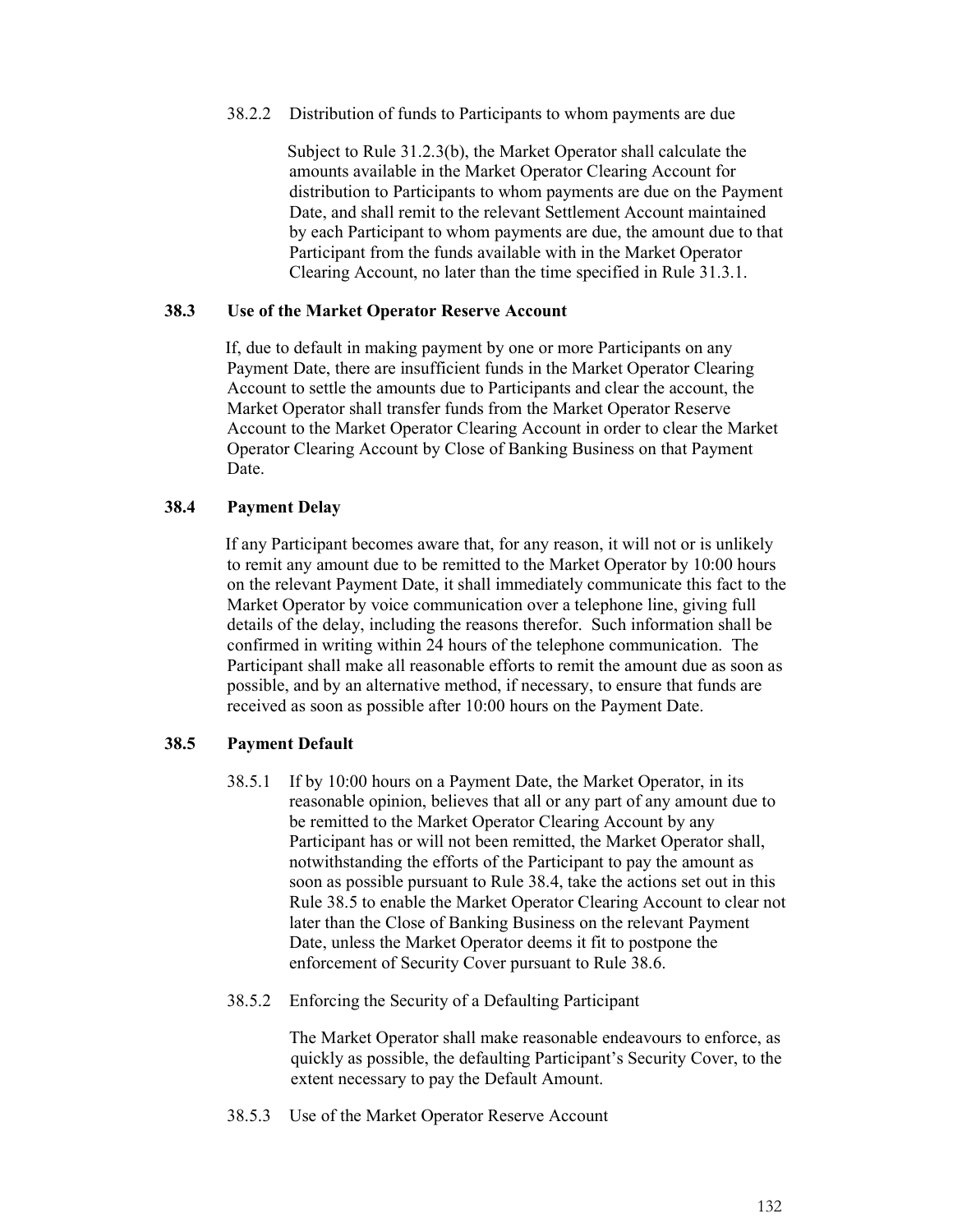If there are funds standing to the credit of the Market Operator Reserve Account, including the proceeds of drawings under credit facilities pursuant to Rule 31.4, the Market Operator shall debit the Market Operator Reserve Account with the Default Amount in order to clear the Market Operator Clearing Account and effect payment to Participants.

## 38.5.4 Action against a Defaulting Participant

If the Market Operator is not able to recover the Default Amount and the Default Interest, if any, pursuant to Rule 38.5.1, the Market Operator shall, as soon as possible after taking action under Rule 38.5.1, take any steps it deems appropriate in its sole discretion, including those specified in Rule 45, against the defaulting Participant to recover the Default Amount and any Default Interest.

## 38.5.5 Reduction of Payments to Participants

If there are insufficient funds standing to the credit of the Market Operator Reserve Account, the Market Operator shall reduce payments to Participants to whom payments are due, and to the TSP and itself towards Usage Charge and the System Operation and Market Administration Charge, on that Payment Date, on a proportional basis, to the extent necessary to clear the Market Operator Clearing Account by the close of Banking Business on the Payment Date. Such Participants shall be paid the shortfall in accordance with Rule 38.8 as and when funds are received.

#### **38.6 Postponement of Enforcement of Security Cover**

In the event that the Market Operator reasonably believes that an outstanding amount, which has not been paid by 10:00 hours on the relevant Payment Date, is likely to be paid by no later than the Close of Banking Business on the next Business Day then the Market Operator may, but shall not be obliged to, delay enforcing that Participant's Security Cover or taking other measures to recover payment until after the Close of Banking Business on the next Business Day, provided that, notwithstanding such delay, the defaulting Participant shall continue to be liable to pay Default Interest on the outstanding amount pursuant to Rule 38.11.

# **38.7 Replenishing Reserve Account Following Payment Default**

Where the Market Operator has debited the Market Operator Reserve Account as provided in Rule 38.5.3 then:

> (a) if, after debiting the Market Operator Reserve Account, the Market Operator receives a remittance from a Participant which has not been credited, but which should have been credited to the Market Operator Clearing Account by 10:00 hours on the Payment Date, had it been received as at when due, and default in remittance of which necessitated the debit to the Market Operator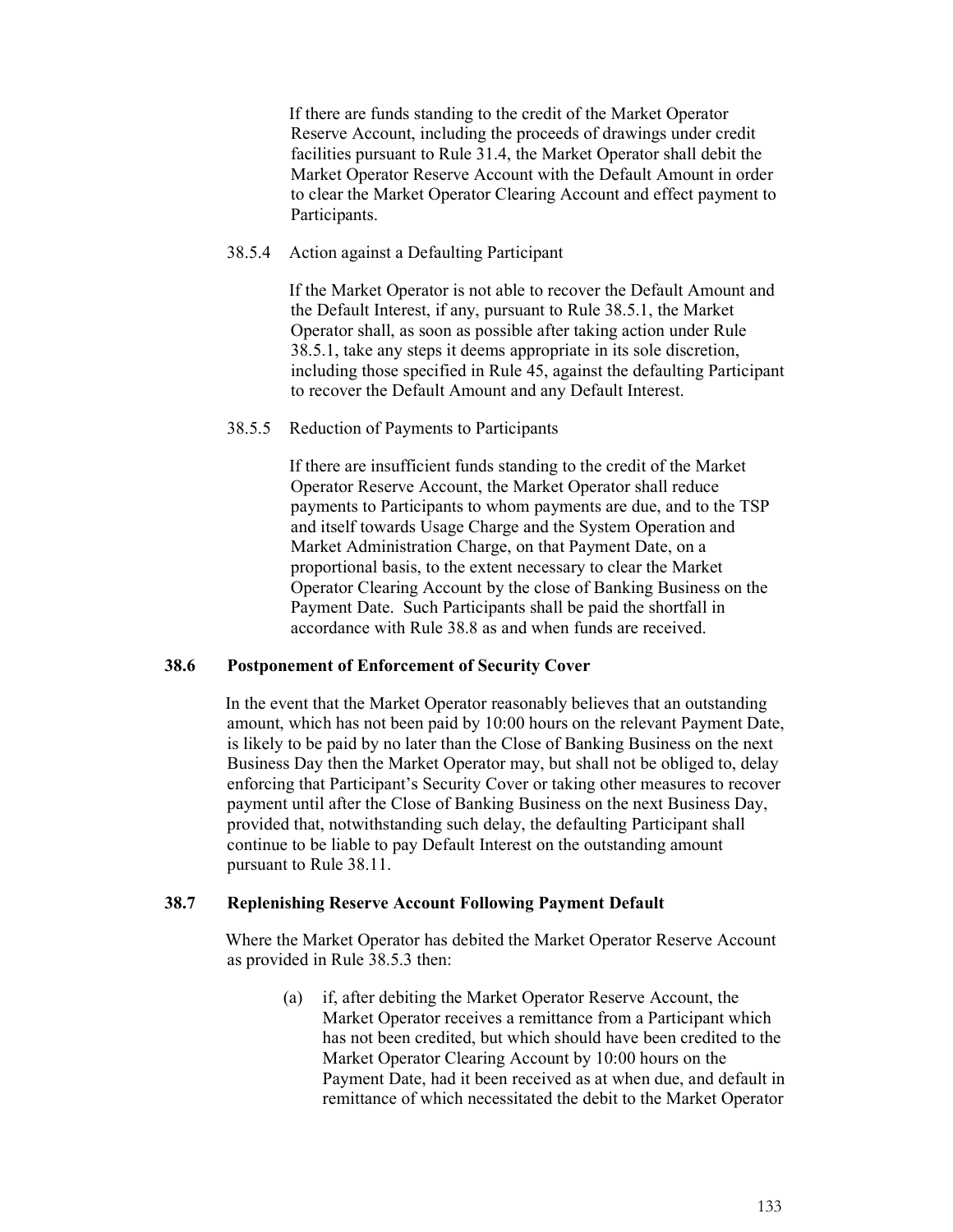Reserve Account, such remittance shall be credited to the Market Operator Reserve Account in accordance with Rule 38.8;

- (b) the proceeds of any enforcement of the Security Cover pursuant to Rule 38.5.1 shall be credited to the Market Operator Reserve Account;
- (c) if, after taking reasonable action, the Market Operator determines that the Default Amount or Default Interest referred to in Rule 38.11 cannot be recovered even by the enforcement of the Security Cover, such amounts shall be deemed to be owing by Participant in default, and shall be accounted for by way of a Charge in the next Final Settlement Statements of the Participant. Such charge shall be credited to the Market Operator Reserve Account.

#### **38.8 Application of Funds Received**

Amounts credited to the Market Operator Clearing Account following payment of a Default Amount, or as a result of the enforcement of the defaulting Participant's Security Cover, shall be applied to the Market Operator Reserve Account to reduce amounts outstanding under any of the Market Operator credit facilities used to fund the Market Operator Reserve Account on the relevant Payment Date, and the balance, if any, shall be applied towards payment of the balance due to any Participant, who has either received no payment or whose payment has been reduced pursuant to Rule 38.5.5 on account of the default, in the same proportion as that in which payments to such Participant had been reduced. Such reimbursement, if any, shall be made on the Business Day next following the receipt of funds in the Market Operator Reserve Account.

#### **38.9 Set-Off**

The Market Operator is authorised to recoup, set off or apply any amount to which any defaulting Participant is, or will be, entitled, for or towards the satisfaction of any of that Participant's debts arising under the Settlement and billing process in accordance with Part 7 and 8, or any penalty imposed on the Participant by the Market Operator pursuant to Rule 45.

#### **38.10 Order of Payments**

The Market Operator shall apply payments received in respect of amounts owing to Participants to repay the relevant debts in the order in which such debts were created and the first debt to be created shall be settled first and so on thereafter.

### **38.11 Default Interest**

Without prejudice to the ability of the Market Operator to enforce the Security Cover, if any, provided by the defaulting Participant, such Participant shall pay Default Interest on Default Amounts for the period commencing from the relevant Payment Date to the date in which the payment is received by the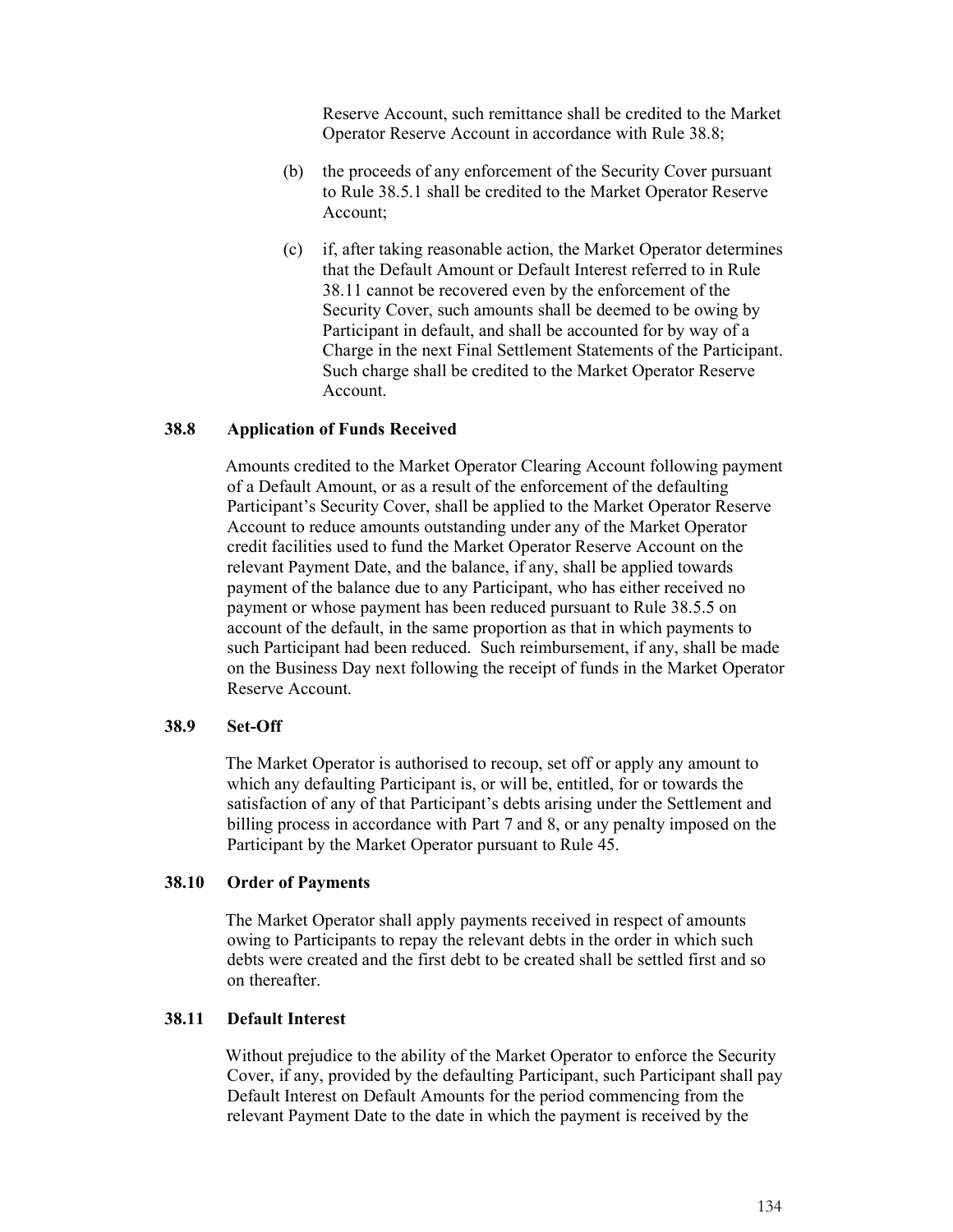Market Operator, together with any related costs incurred by the Market Operator to remedy the default in accordance with this Rule 38.

## **38.12 Interest Accruing while Enforcing the Security Cover**

If the Market Operator has debited the Market Operator Reserve Account, as provided in Rule 38.5.3, and the Market Operator subsequently succeeds in enforcing the Security Cover provided by the defaulting Participant, the Market Operator shall be entitled to withdraw from the proceeds of such security, all costs incurred and Default Interest accrued to the Market Operator as a result of debiting the Market Operator Reserve Account from the date of such debit to the date of enforcement of the security, in addition to the Default Amount in accordance with Rule 38.8.

## **39. PAYMENT ERRORS**

## **39.1 Overpayments**

39.1.1 Notification

If a Participant receives an overpayment on any Payment Date, it shall notify the Market Operator of such overpayment by voice communication over a telephone line. Such communication shall be confirmed in writing within 24 hours of receipt of an overpayment.

- 39.1.2 Interest on Overpayment
	- (a) Subject to paragraph (b), if an overpayment is repaid by a Participant within 10 days from the Payment Date in respect of which the overpayment was made, the Market Operator shall be entitled to interest on the amount of the overpayment at the [Nigerian Prime Interest Rate] plus [one] present from the date the overpayment was received to the time that the repayment is credited to the Market Operator Clearing Account.
	- (b) If a Participant has received the overpayment as a result of error on the part of the Market Operator and such overpayment has not been repaid by the Participant within 10 days of the Payment Date, interest shall be payable by the Participant on the overpayment on and from 10 days after the Payment Date.
	- (c) Save in the circumstances specified in paragraph (b), if the overpayment, or any part of it, is not repaid by a Participant, within 10 days from the Payment Date, the Market Operator shall be entitled to Default Interest on the amount of the overpayment on and from the third day following the Payment Date, until the repayment is credited to the Market Operator Clearing Account, and the Market Operator will be entitled to treat the overpayment, and any interest accruing thereon, as a Default Amount to which Rules 38.5.1 and 38.5.4 shall apply.
- 39.1.3 Treatment of Amounts Outstanding as a Result of an Overpayment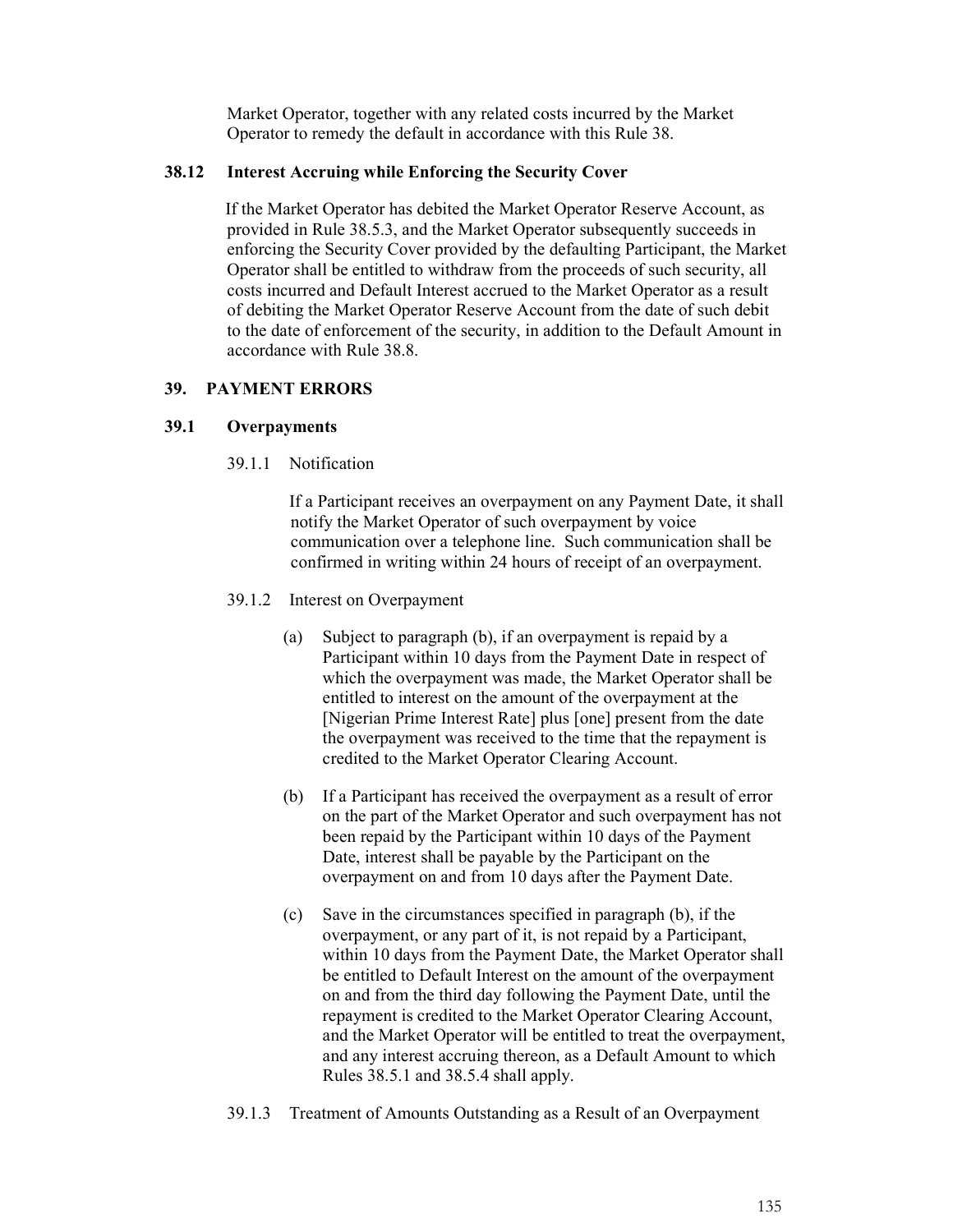The Market Operator shall apply the amount of any overpayment repaid, including interest received, to credit any underpaid Participants and itself, proportional to the amounts of the respective underpayments pursuant to Rule 38.5.5, on the same day of receipt, or if not practicable, on the following Business Day.

## **40. SETTLEMENT IN THE EVENT OF EMERGENCY AND MARKET SUSPENSION**

## **40.1 Use of Estimated Data**

- 40.1.1 In the event that the Power System is in an Emergency Operating State or Extreme Operating State, or for any other reason, there is a failure of any of the Settlement Software or the Market Operator's business systems, the Market Operator may make reasonable estimates for Preliminary Settlement Statements and Final Settlement Statements, and may implement any temporary variation of the timing requirements relating to the Settlement and billing process outlined in Rules 36and 37.
- 40.1.2 Prior to the Effective Date, the Market Operator shall establish a Market Procedure outlining the varied timing requirements and the methodology to be adopted in the circumstances outlined in Rule 40.1.1, including details of the variation to produce estimated data, Preliminary Settlement Statements and Final Settlement Statements and Invoices. The Market Operator shall publish such requirements and methodology on the Website.

### **40.2 Payment of Estimated Statements and Invoices**

A payment made pursuant to an Invoice issued by the Market Operator on the basis of a Final Settlement Statement that was estimated pursuant to Rule 40.2 shall be deemed to have been made on an estimated basis. Failure to make such estimated payments shall result in the consequences specified in Rule 38 in respect of a failure to make payments calculated in accordance with the usual requirements and methodology.

### **40.3 Validation and Correction of Estimated Statements and Invoices**

The Market Operator shall use its best efforts to verify the estimated data employed for billing and settlement purposes pursuant to Rule 40.1 and to make the necessary corrections as soon as practicable. Such corrections will be based on actual data and shall be reflected in the next Preliminary Settlement Statements and Final Settlement Statements issued by the Market Operator after the verification.

### **40.4 Estimated Statements to be Final**

In the event that the Market Operator is of the opinion that, despite its best efforts, it is not possible for it to verify the estimated data employed for billing and settlement purposes because actual data is not reasonably expected to become available to the Market Operator in the foreseeable future, the Market Operator shall consult with the Participants in order to develop the most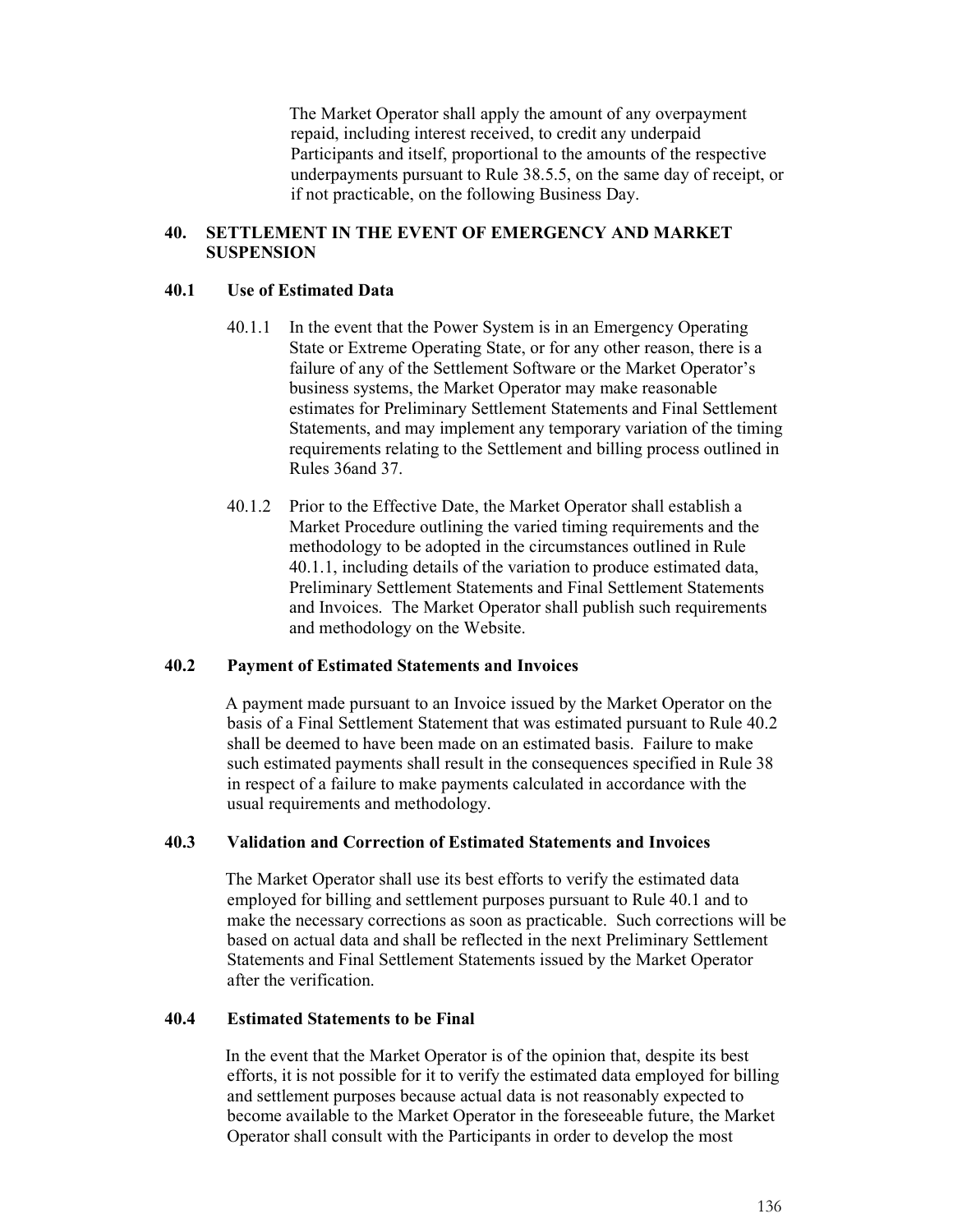appropriate substitute data, including using data provided by Participants. Following such determination of substitute data, the Market Operator shall send revised Preliminary Settlement Statements, Final Settlement Statements and Invoices to the Participants. The provisions of Rule 38 shall apply to payment of revised Invoices issued in accordance with this Rule 40.4. Failure to make payments of such revised Invoices shall result in the same consequences as specified in Rule 38 in respect as a failure to make calculated payments.

## **40.5 Market Intervention and Suspension**

40.5.1 Purpose of Rule

This Rule 40.5 defines the conditions that must be met in order for the Market Operator to suspend the operation of the Imbalance Energy Market and the actions that may be taken pursuant to such suspension.

40.5.2 Conditions for Suspension

The System Operator shall monitor the Power System to detect any emergency system conditions and shall employ its best efforts to prevent such emergency system conditions prior to the occurrence thereof. In the event that any such Emergency System Condition actually occurs, the Market operator may declare a Market Suspension in accordance with Rule 40.5.3 and the System Operator shall take immediate action to remedy the condition as soon as possible. Market Suspension will continue until the remedy has been effected successfully or the SO considers that it is possible to restart normal operation.

### 40.5.3 Declaration of Market Suspension

- (a) The Market Operator is authorised to make a determination that emergency system conditions exist and declare a Market Suspension when, in the judgment of the System Operator, the following conditions are present:
	- (i) widespread systemic failure in telecommunication hardware or software or other System Operator hardware or software occur, which make it impossible for the System Operator to receive or process Nominations or dispatch Generating Units in accordance with these Rules;
	- (ii) widespread generation unavailability or transmission equipment failures occur, which make it impossible for the System Operator to dispatch Generating Units in accordance with these Rules;
	- (iii) the Power System is in imminent danger of instability, voltage collapse or uncontrollable cascading outages and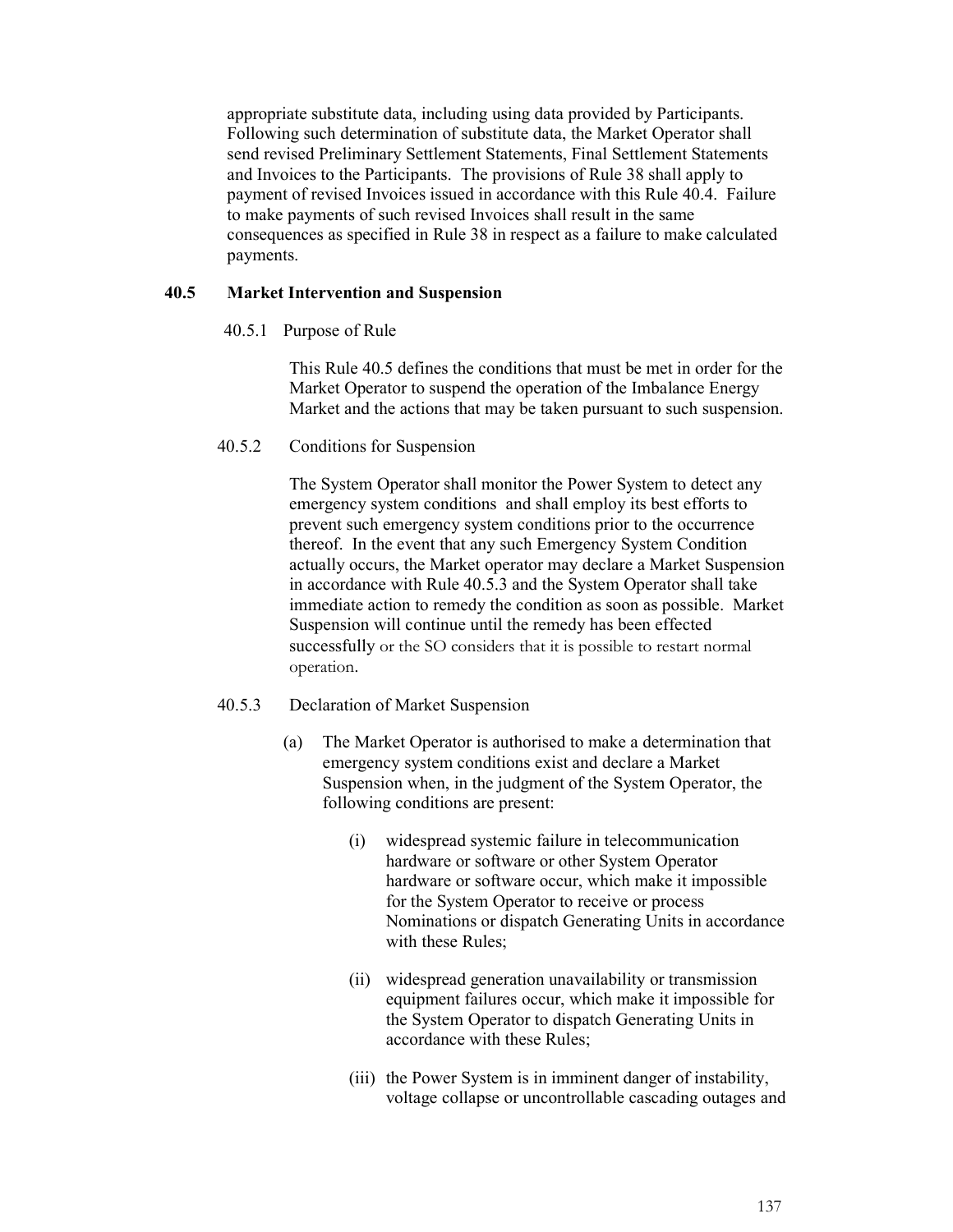such danger cannot be dealt with by the issuance of normal Dispatch Instructions; or

- (iv) there is a shutdown of the whole or substantial part of the Transmission System.
- (b) The System Operator's declaration of a Market Suspension shall be issued to the Market Operator and all Participants simultaneously, through the Website or through such other means as are established for communicating information during a system emergency. The System Operator shall also promptly notify the Commission of the declaration of a Market Suspension and shall seek direction from the Commission in relation to matters specified in Rule 40.5.4(b).
- (c) If it is not possible to notify all Participants of a Market Suspension simultaneously, the System Operator shall attempt to notify all affected Participants as soon as practicable after the declaration of the Market Suspension, and shall subsequently notify all Participants of the declaration, together with an explanation for any delays in making the notification.
- (d) The notification issued by the System Operator to Participants in respect of a Market Suspension shall, as far as practicable, state the nature, extent and expected duration of the Emergency System Condition that triggered the Market Suspension. During the Market Suspension, the System Operator shall provide, as far as practicable, periodic updates to the Market Operator and all Participants of actions taken to remedy the Emergency System Condition.
- 40.5.4 Procedures During Market Suspension
	- (a) In the event that Market Suspension prevents the System Operator from receiving Nominations necessary to Dispatch Generating Units, the System Operator will, subject to any direction of the Commission to the contrary pursuant to paragraph (b), Dispatch Generating Units using the last valid Quantity Nomination submitted for each Generating Unit where applicable, and in all other cases, will Dispatch Generating Units as closely as possible to the manner contemplated by these Rules and the Grid Code.
	- (b) The System Operator shall determine the System Marginal Price and the Settlement procedure on the basis of determination made by the Commission in that regard.
	- (c) The System Operator will post a notice of the Commission's decisions pursuant to paragraph (b) on the Website as soon as practicable. This notice will also describe any special procedures for submission of Nominations during the period of the Market Suspension.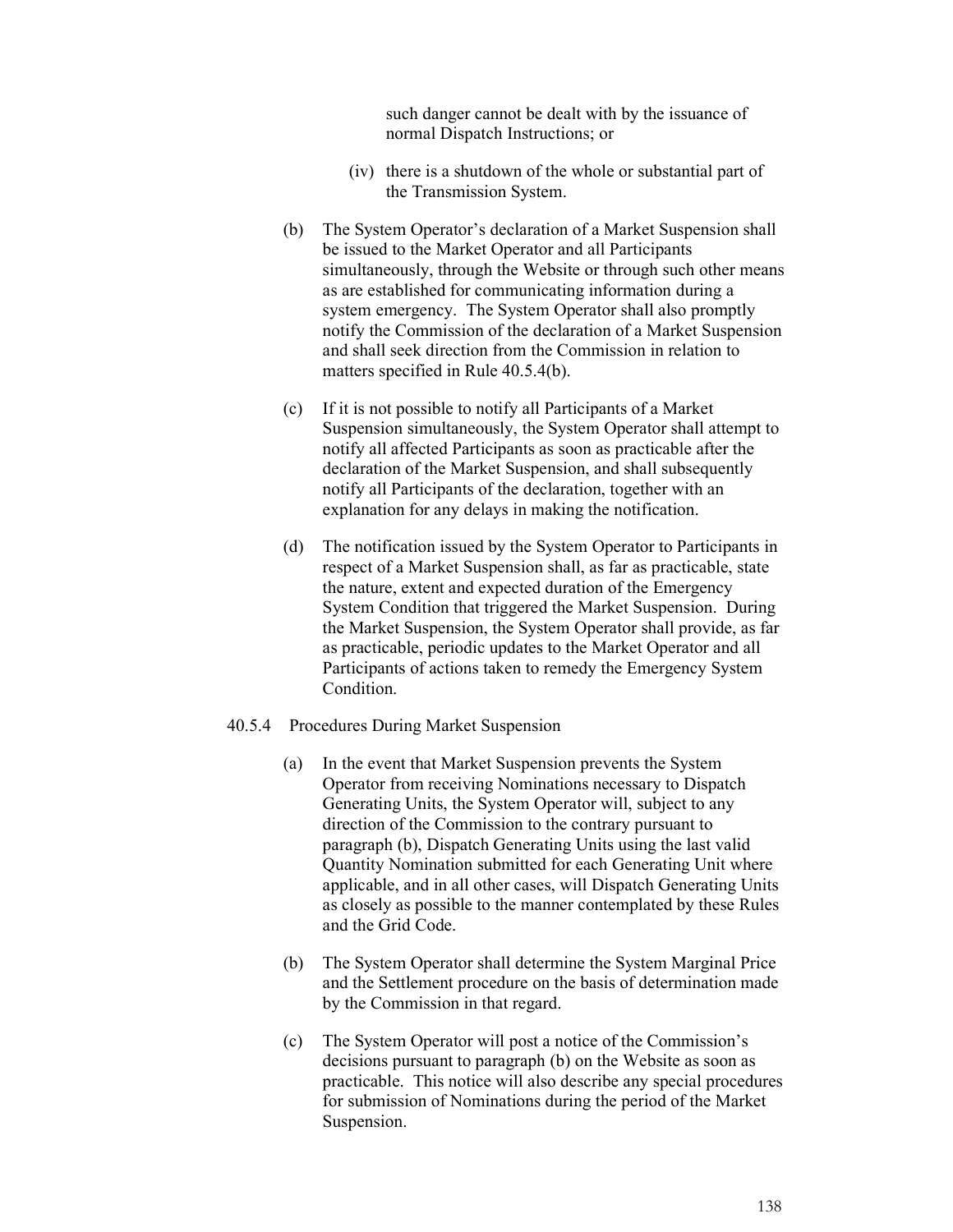# **PART 9: COMMUNICATIONS**

### **41. COMMUNICATIONS**

#### **41.1 Communications in Respect of the Submission of Nomination**

- (a) Each Generator submitting Nominations to the System Operator in accordance with Part 6 shall do so through a Central Nomination and Settlement Data System ("CNSD system"). The System Operator shall, in turn, communicate confirmation of receipt of such Nomination and information on the validity thereof to Participants, in accordance with the provision of Part 6 through CNSD system.
- (b) If a Generator is unable to submit a Nomination to the System Operator due to a localised failure of CNSD system, the Generator must notify the System Operator by telephone. When so notified, the System Operator shall provide instructions regarding the submission of Nominations and the issuance by the System Operator of confirmations and information on the validity thereof, by facsimile or e-mail.
- (c) In the event that a functioning CNSD system has not been implemented when the Transitional Market is initiated, or it appears that will be the case, the System Operator may apply to the Commission for a derogation from the provisions in paragraphs (a) and (b) above, and the Commission may instruct that alternative processes for communication should be used for a specified period of time. In the event that it appears that a functioning CNSD system will not be implemented by the date set by the Commission, the System Operator may apply to the Commission for a further derogation.

### **41.2 Communications in Respect of the Settlement and Billing procedure during the Medium Term Market**

41.2.1 Payments Calendar

The Market Operator will publish the draft and final Settlement Calendars and any modifications made thereto in accordance with Rule on the Website.

41.2.2 Meter Data

Each Participant shall provide Meter Data required pursuant to Rule 32.2.2 to the Market Operator through a Central Metering Data System (CMD System). In the event of a localised failure of the CMD system, the Participant shall notify the Market Operator by telephone. When so notified, the Market Operator will provide instructions regarding the submission of Meter Data by facsimile or email.

41.2.3 Settlement Statements and Invoices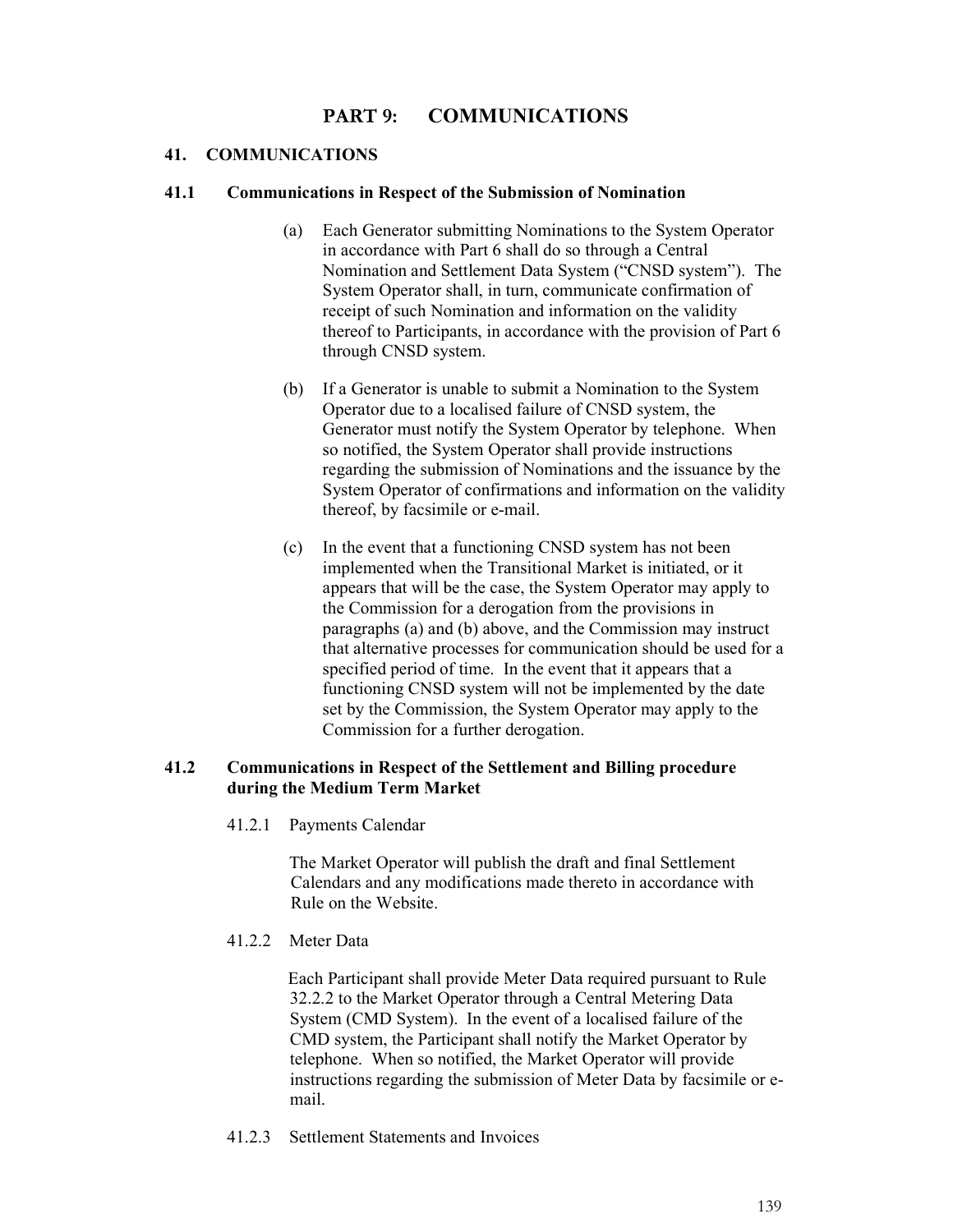The Market Operator shall provide Preliminary Settlement Statements, Final Settlement Statements and Invoices, pursuant to Parts 7 and 8 by CNSD system. If a Participant is unable to receive Preliminary Settlement Statements, Final Settlement Statements or Invoices from the Market Operator by the date identified in the Settlement Calendar due to a localised failure of CNSD system, the Participant shall promptly notify the Market Operator by telephone. When so notified, the Market Operator will provide instructions regarding the communication of Preliminary Settlement Statements, Final Settlement Statements and Invoices by facsimile or e-mail.

### 41.2.4 Payments to the Market Operator

All payments made to the Market Operator pursuant to Rule 38 shall be through a Central Wire Transfer System (CWT System). If a Participant is unable to transfer funds to or from the Market Operator due to a localised failure of CWT System, the Participant must notify the Market Operator by telephone. When so notified, the Market Operator shall provide instructions regarding the transfer of funds by an alternative wire-transfer system.

## 41.2.5 Communication Procedures in Emergency Conditions

In the event of a widespread or general failure of CNSD, CMDS or CWTS, the communications arrangements set out in Section 9.6 of the Grid Code shall be utilised.

### **41.3 Rule Communications**

41.3.1 General

Save for communications dealt with in Rules 41.1 and 41.2, and unless otherwise specified elsewhere in these Rules or the Grid Code, Rule Communications may be delivered by hand, post, electronic mail and or telephone.

- 41.3.2 Rule Communications other than by telephone
	- (a) This Rule 41.3.2 applies to Rule Communications to be given through a medium other than telephone.
	- (b) Any Rule Communication shall be in writing and shall be addressed to the recipient at its address (including electronic mail address) or facsimile number, and in case of a Participant, shall be the address or addresses originally provided in the Admission Application, or modified in accordance with these Rules, as published by the Market Operator from time to time on the Website. Such Rule Communications shall be marked for the attention of the Authorised Representative identified by the Participant in the Admission Application, or changed in accordance with these Rules, and published by the Market Operator from time to time on the Website (identified by name or title), or to such other address (including electronic mail address)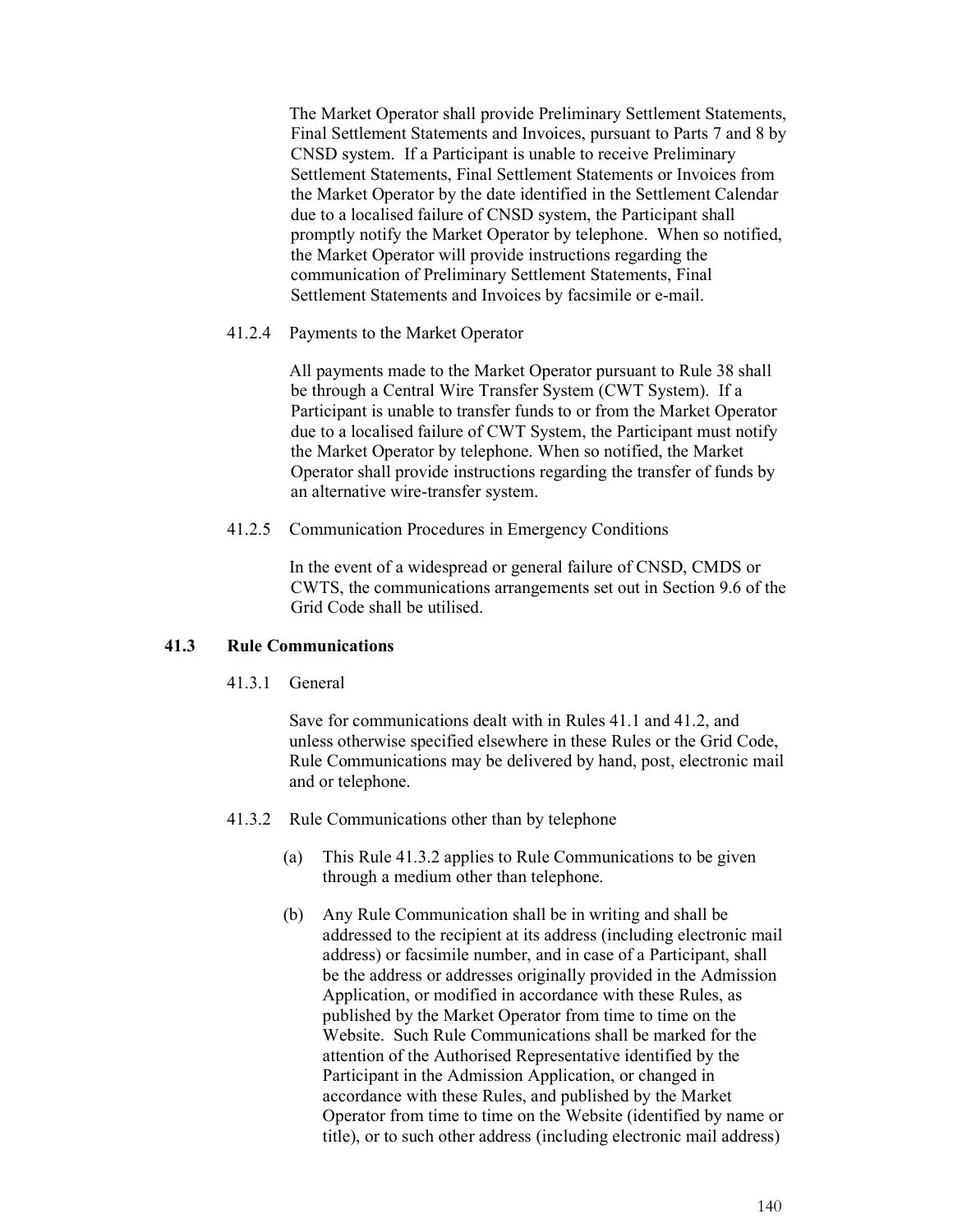or facsimile number and/or marked for the attention of such other person as the recipient person may from time to time specify in writing in accordance with this Rule 41.3.2 to the person giving the notice.

- (c) Any Rule Communication given in writing shall be delivered by hand or sent by prepaid registered post (airmail if overseas), facsimile or electronic mail. Any Rule Communication by facsimile or electronic mail shall be confirmed by forwarding a copy of the same by pre-paid registered post (airmail if overseas), provided that failure to receive such confirmation shall not invalidate delivery of the Rule Communication in any of the circumstances specified in Rule 41.3.2(d).
- (d) Any Rule Communication in writing shall be deemed to have been received:
	- (i) in the case of delivery by hand, when delivered; or
	- (ii) in the case of delivery by prepaid registered post, on the fifth Business Day following the day of posting or (if sent by airmail overseas or from overseas) on the fifth Business Day following the day of posting; or
	- (iii) in the case of facsimile or electronic mail, on receipt by the party giving such Rule Communication of a report showing that the Rule Communication has been delivered, provided that if the facsimile or electronic mail was received on a day other than the Business Day, it shall be deemed to have been received on the next following Business Day.
- (e) A party may specify different addresses (including electronic mail addresses) or facsimile numbers and representatives in accordance for the purpose of receiving different categories of Rule Communications or Rule Communications relating to different matters.
- 41.3.3 Rule Communications by telephone
	- (a) This Rule 41.3.3 applies to Rule Communications which are required or expressly permitted by these Rules or the Grid Code to be given by telephone.
	- (b) Unless otherwise agreed between the relevant parties, a Rule Communication shall not be validly delivered by telephone if it is communicated as a text message or recorded on a telephone answering device.
	- (c) For a Rule Communication made pursuant to this Rule41.3.3, a Participant shall use the telephone numbers specified by the Market Operator or the System Operator, as applicable, on the Website and the System Operator or Market Operator, as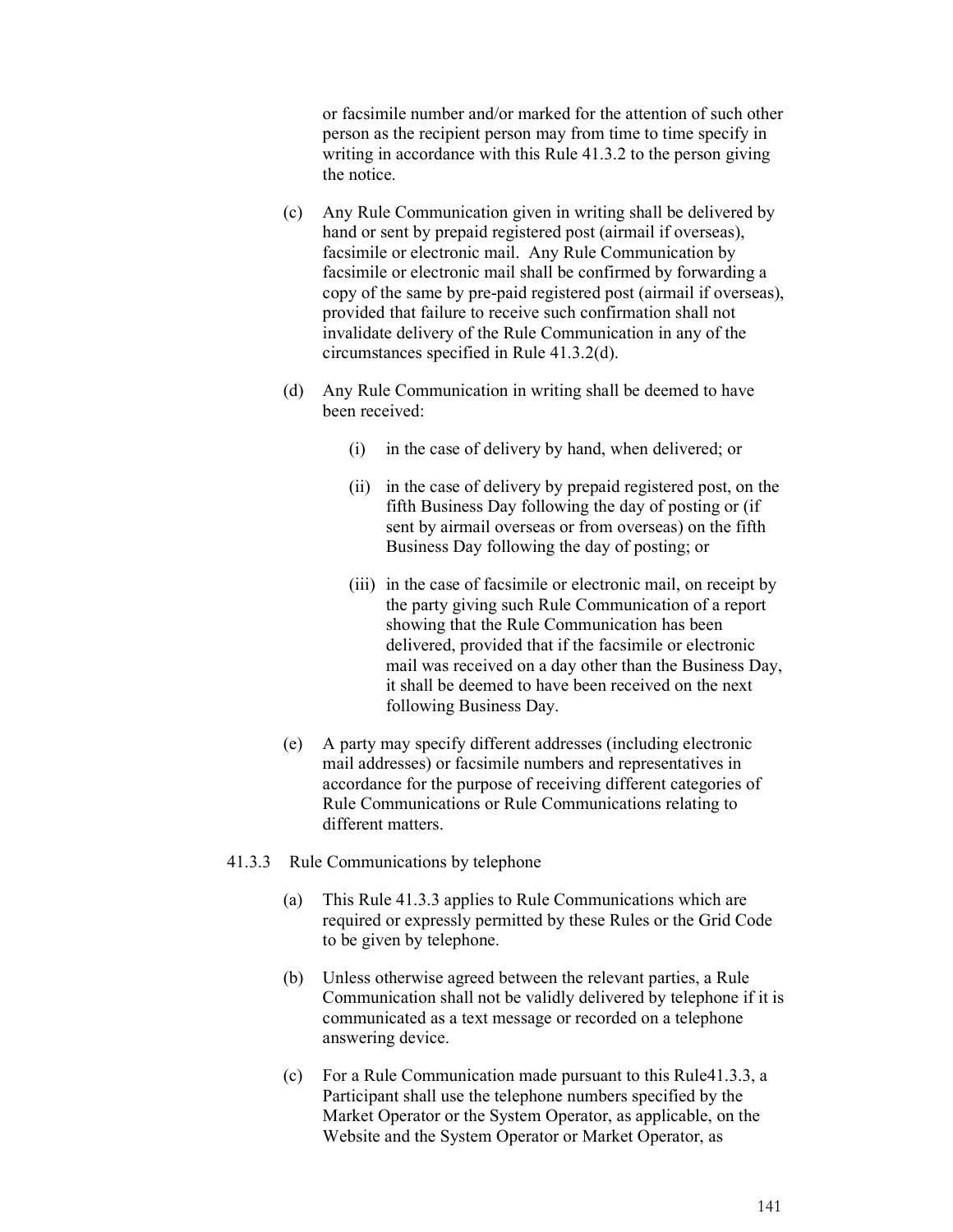applicable, shall use the telephone numbers of a Participant as specified on the Admission Application, or if modified in accordance with these Rules those numbers.

- (d) Where a Rule Communication is given by telephone:
	- (i) unless otherwise specified in these Rules or the Grid Code, the relevant parties shall make a record of the time and content of a Rule Communication made by telephone immediately after the telephone communication is completed and shall keep and maintain such record; and
	- (ii) the Rule Communication shall be treated as having been given at the time at which the telephone communication is completed.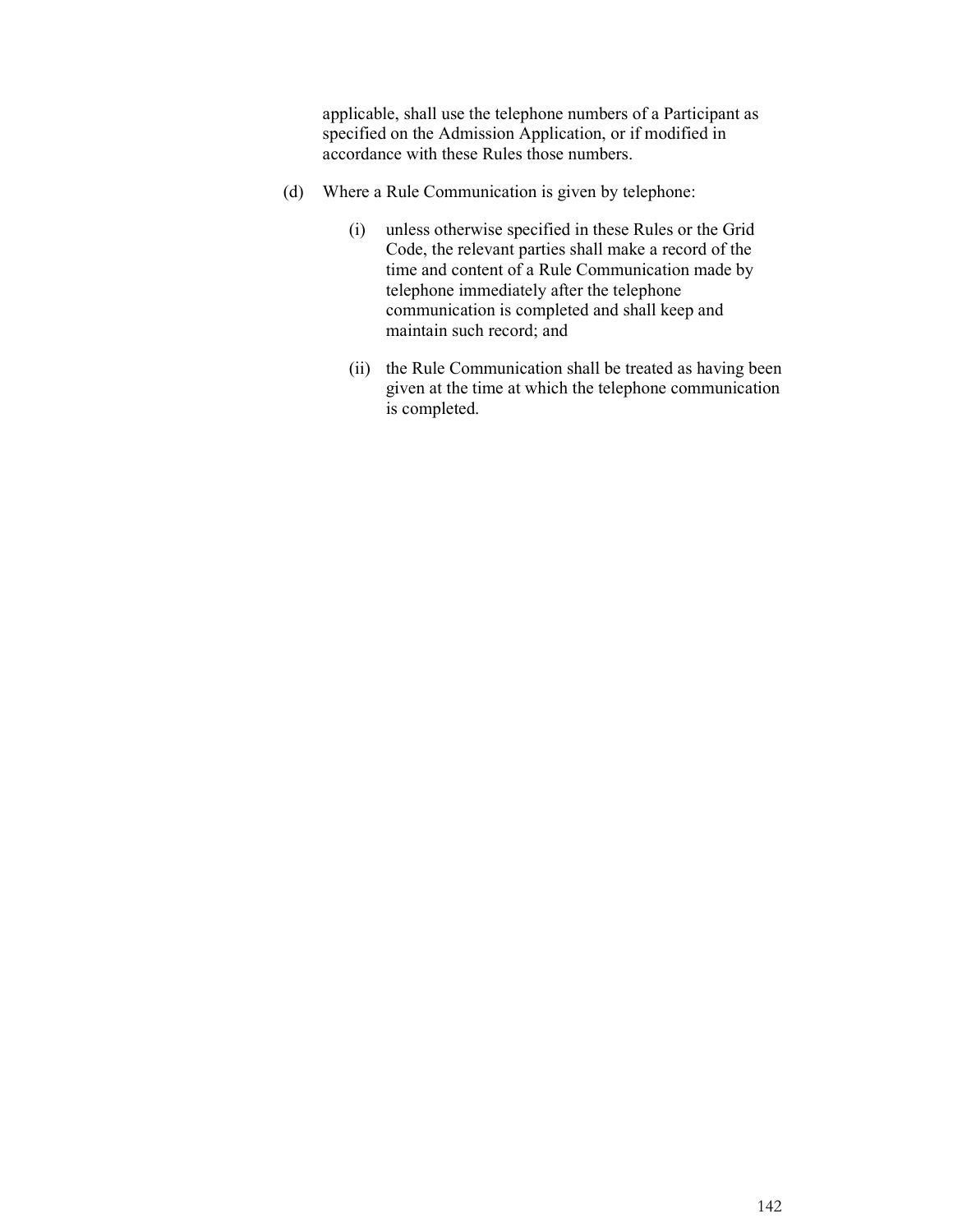# **PART 10: GOVERNANCE, ADMINISTRATION AND ENFORCEMENT**

## **42. PANELS, COMMITTEES AND COUNSELLOR – CONSTITUTION, APPOINTMENT, POWERS AND DUTIES**

### **42.1 Constitution of Panels and Appointment of Counsellor**

### 42.1.1 Stakeholder Advisory Panel

- (a) The Commission shall constitute a Stakeholder Advisory Panel, which shall have the functions, powers and responsibilities specified in these Rules and the Grid Code.
- (b) The members of the Stakeholder Advisory Panel shall be appointed in accordance with Rule 42.2.
- 42.1.2 Dispute Resolution Counsellor

The Commission shall appoint a Dispute Resolution Counsellor in accordance with Rule42.3, which shall have the functions, powers and responsibilities specified in these Rules.

- 42.1.3 Dispute Resolution Panel
	- (a) The Commission shall constitute a Dispute Resolution Panel, which shall have the functions, powers and responsibilities specified in these Rules and the Grid Code.
	- (b) The members of the Dispute Resolution Panel shall be appointed in accordance with Rule 42.3.
- 42.1.4 Grid Code Review Panel
	- (a) The Commission shall constitute the Grid Code Review Panel which shall have the functions, powers and responsibilities specified in these Rules and the Grid Code (specifically Appendix 9).
	- (b) The members of the Grid Code Review Panel shall be appointed in accordance with Appendix 9 of the Grid Code.
- 42.1.5 Other Panels and Committees

The Commission may from time to time create one or more other panels or committees as it may determine, to supplement the Panels constituted pursuant to this Rule 42, and such panels or committees shall have such powers and responsibilities as the Commission may specify, provided that the powers and responsibilities of such panels or committees shall not conflict with the functions, powers and responsibilities of the Panels and Committees constituted pursuant to this Rule 42.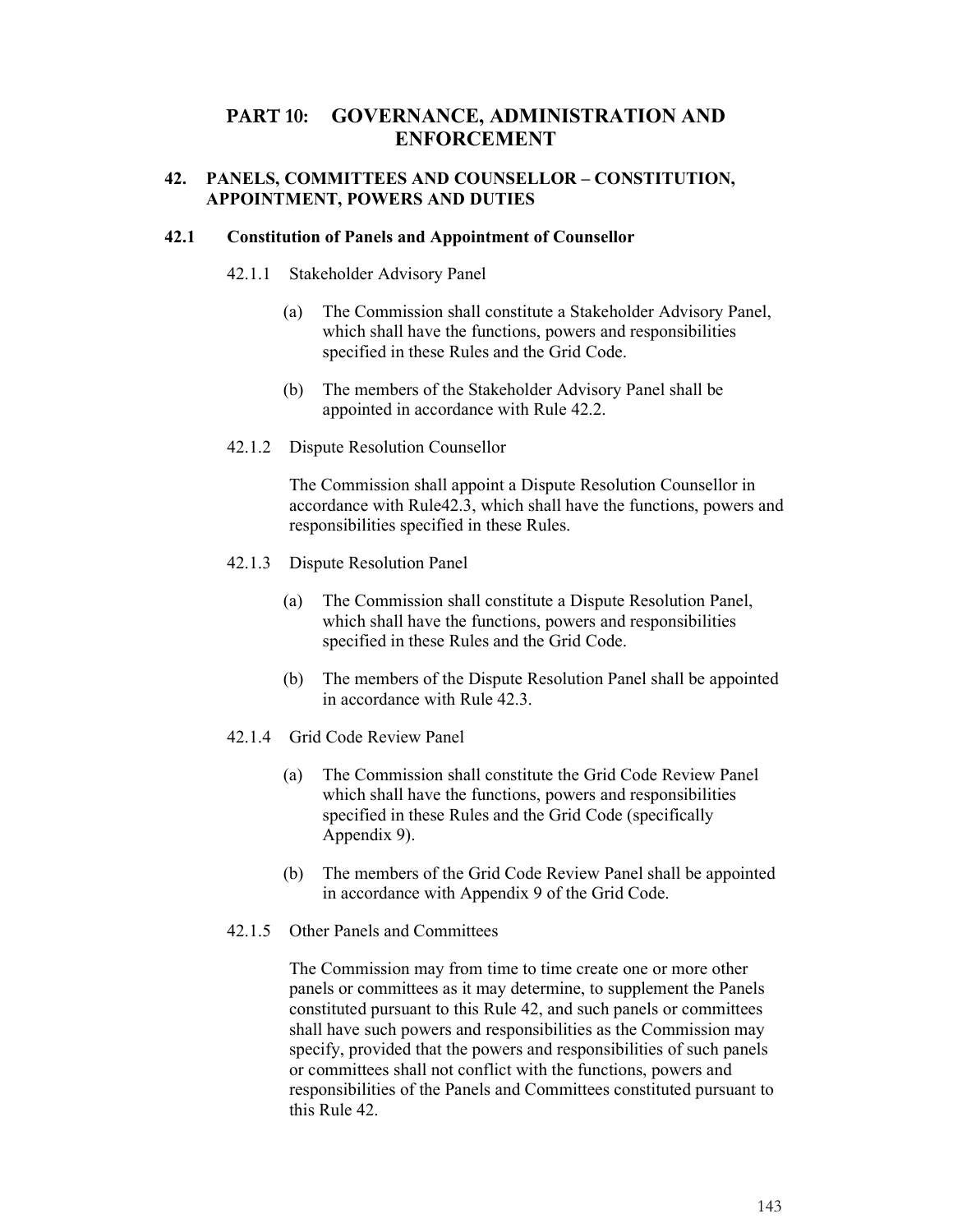## **42.2 Stakeholder Advisory Panel**

- 42.2.1 Functions relating to the Market Rules, Grid Code and the Market Operator Administered Market:
	- (a) The duties of the Stakeholder Advisory Panel in respect of these Rules, the Grid Code and the Market Operator Administered Market shall include the following:
		- (i) reviewing these Rules and the Grid Code and proposing and or approving Amendments thereto on an on-going basis; and
		- (ii) advising the Commission on such specific technical issues relating to the operation of the Market Operator Administered Market, as may be referred to the Stakeholder Advisory Panel by the Commission.
	- (b) In exercising its powers and performance of its duties, the Stakeholder Advisory Panel shall comply with all applicable provisions of these Rules.
	- (c) The Stakeholder Advisory Panel hereby delegates its duties with respect to Grid Code Amendments to the Grid Code Review Panel. The Stakeholder Advisory Panel shall, however, retain responsibility for submitting Grid Code Amendments to NERC.
	- (d) For Grid Code Amendments the Grid Code Review Panel will be bound by the duties ascribed to the Stakeholder Advisory Panel in this Section 42, provided that their recommendations on Amendments shall be submitted to the Stakeholder Advisory Panel.
	- (e) The Stakeholder Advisory Panel will consider and make recommendations to NERC on Grid Code Amendments with all due consideration of the Grid Code Review Panel recommendations.
- 42.2.2 Number of Members and Quorum
	- (a) The Initial Stakeholder Advisory Panel shall consist of 12 members, while the Final Stakeholder Advisory Panel shall consist of 11 members.
	- (b) The quorum for the transaction of business at any meeting of the Stakeholder Advisory Panel shall be a majority of such persons as are members at the time of the meeting, other than the member specified in Rules $42.2.5(a)(vi)$  and  $42.2.5(b)(vii)$ .
	- (c) Where there is a vacancy or vacancies in the Stakeholder Advisory Panel, the remaining members may exercise all the powers of the Stakeholder Advisory Panel, so long as there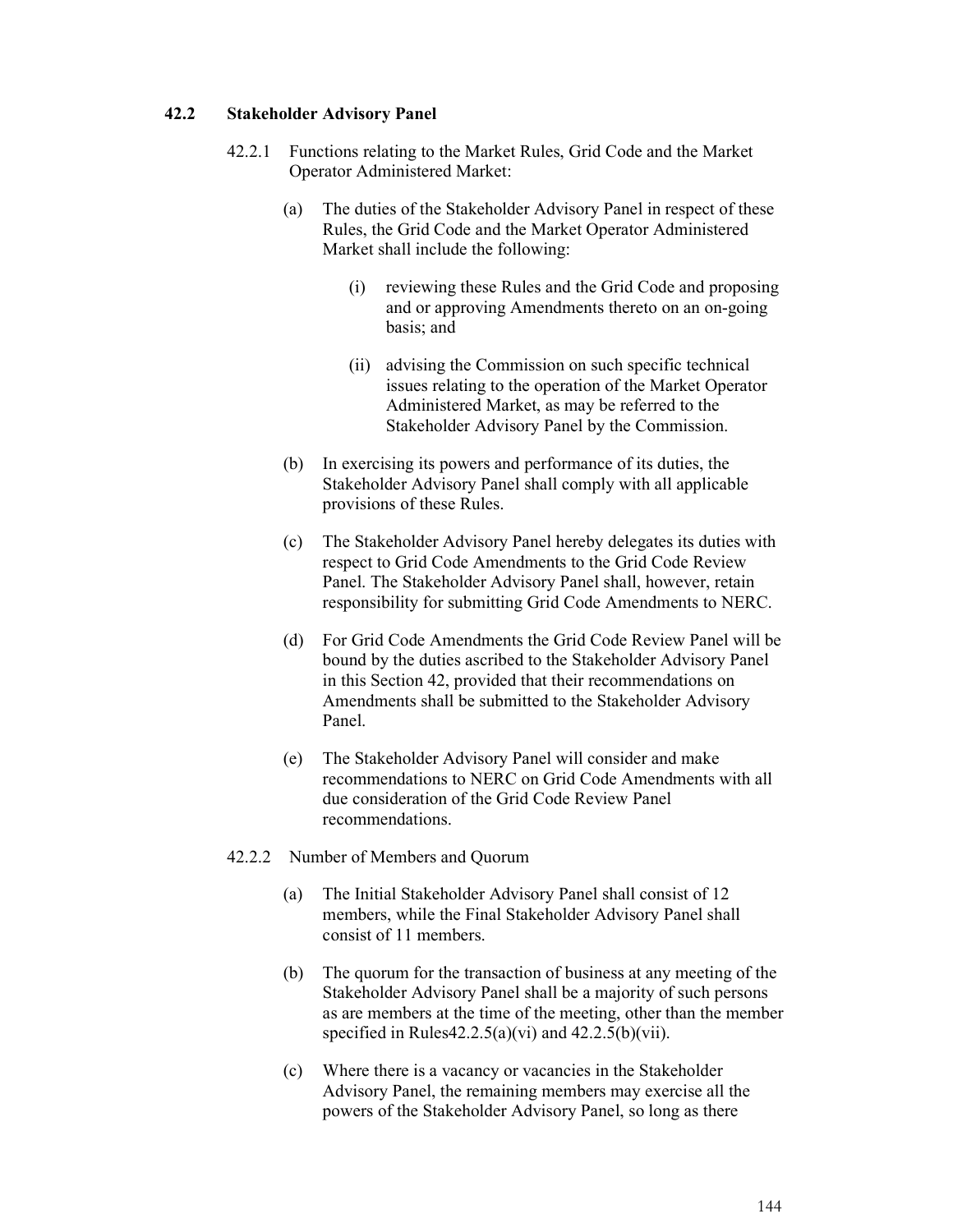remains in office sufficient number of members to form a quorum in accordance with Rule 42.2.1(b).

#### 42.2.3 Qualification

Members of the Stakeholder Advisory Panel shall:

- (a) have a level of technical or commercial knowledge and expertise in the operation of power systems and electricity markets that is acceptable to the Commission;
- (b) in the case of members representing a class of Participants or the TSP and the System Operator and the Market Operator, be a member, officer, employee, or agent of such class of Participants, the TSP, the System Operator and the Market Operator, respectively, provided that:
	- (i) members representing a class of Participants shall not be a member, officer, employee or agent of a person in another class of Participants, or of the TSP or the System Operator or the Market Operator or of an Affiliate of such person;
	- (ii) members representing the TSP or the System Operator or the Market Operator may be members, officers, employees or agents of each other for such periods as the same company holds both a Transmission Licence and a System Operation Licence;
- (c) in the case of members representing Consumers, be a duly authorised representative of registered bodies of Consumers;
- (d) in the case of a member appointed by the Commission as the independent representative specified under Rule 42.2.5, not be a member, officer, employee or agent of any other category specified in the composition of the Panel; and
- (e) not have already served for two terms as a member of the Stakeholder Advisory Panel provided that the period spent by any member appointed to replace a predecessor member whose term had less than two (2) years to run shall not be counted as part of such terms.

#### 42.2.4 Disqualification

The following persons are disqualified from being a member of the Stakeholder Advisory Panel:

- (a) a person who is of unsound mind and has been so found by a court of competent jurisdiction in Nigeria or elsewhere;
- (b) a person who is not an individual;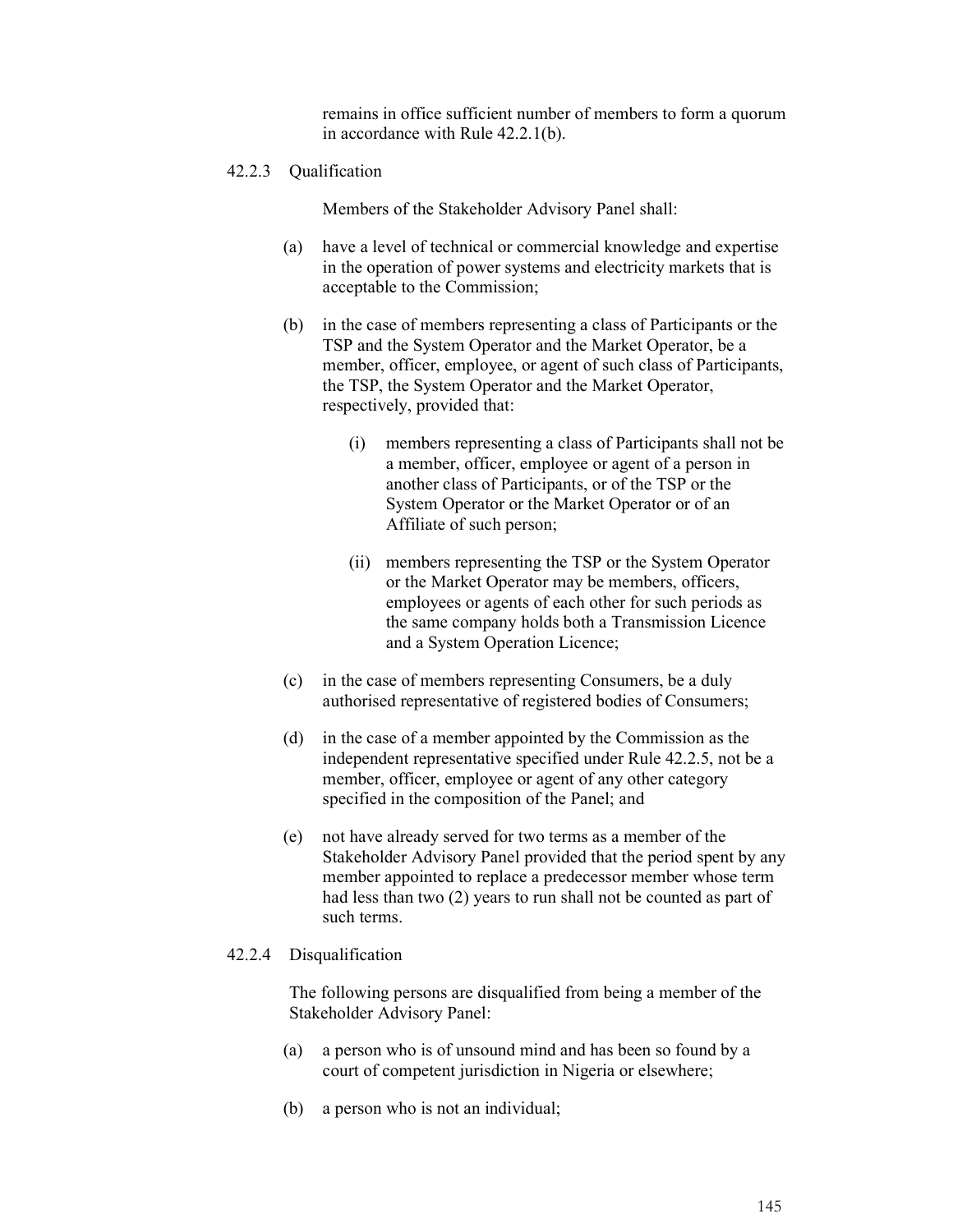- (c) an undischarged bankrupt;
- (d) a person who is an employee of any Government in Nigeria, provided that such disqualification shall not apply to employees of the TSP, or the System Operator or Market Operator, or Special Trader or a Generator or Distributor owned or controlled by the Government of Nigeria; and
- (e) a person who is a member of the Commission.

#### 42.2.5 Composition

- (a) The Initial Stakeholder Advisory Panel shall have the following members:
	- (i) three (3) persons representing Generation Companies (two (2) of whom shall be thermal and one (1) shall be hydro);
	- (ii) one (1) person representing the TSP;
	- (iii) three (3) persons representing Distribution companies;
	- (iv) one (1) person representing the Special Trader provided that the term of this representation will end on the initiation of the Medium Term Market;
	- (v) one (1) person representing the System Operator, and one (1) person representing the Market Operator, both of whom shall have no voting rights; and
	- (vi) two (2) independent representatives.
- (b) The Final Stakeholder Advisory Panel, shall upon its full composition, comprise of:
	- (i) two (2) persons representing Generators;
	- (ii) one (1) person representing the TSP;
	- (iii) one (1) person representing the System Operator, and one (1) person representing the Market Operator, both of whom shall have no voting rights;
	- (iv) two (2) persons representing Distributors;
	- (v) one (1) person representing Eligible Customers;
	- (vi) one (1) person representing the Traders; and
	- (vii) two (2) independent persons to be appointed by the Commission
- 42.2.6 First Members of the Initial Stakeholder Advisory Panel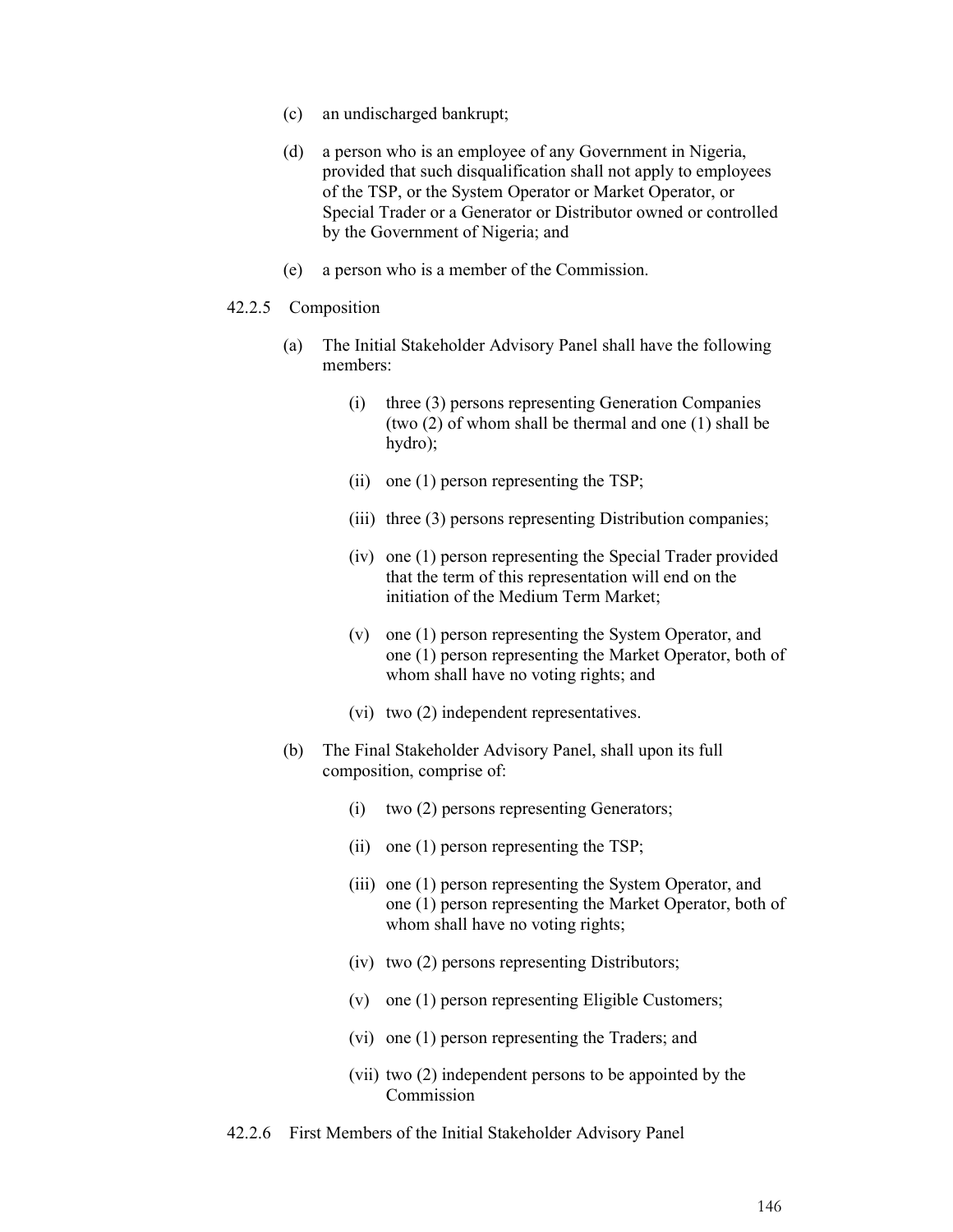- (a) The Commission shall determine the members of the Initial Stakeholder Advisory Panel in consultation with Participants, provided that each class of Participants shall present lists of proposed representatives for their respective classes of Participants;
- 42.2.7 Members of the Final Stakeholder Advisory Panel
	- (a) The Commission shall in its discretion, but subject to paragraph (d), appoint the first members of the Final Stakeholder Advisory Panel, which shall comprise the members specified in Rule 42.2.5, provided that members other than representatives of the System Operator and the Market Operator or the independent member appointed by the Commission shall be selected from the list(s) or further list(s) provided in accordance with paragraph (b) or (c) below.
	- (b) The members of each class of Participants, acting through a registered organisation representing the class of Participants shall furnish to the Commission, a list of one or more qualified nominees, together with the signed declaration referred to paragraph (c) below and the Commission shall select the initial members of the Stakeholder Advisory Panel, other than the independent representative appointed by the Commission or members representing the System Operator and the Market Operator from such lists, provided that:
		- (i) the representative of each class of Participants shall be selected from the list furnished by the registered organisation;
		- (ii) the members of each class of Participants shall organise themselves as a registered body under Applicable Law and any nomination by an unregistered organisation of such members shall not be valid; and
		- (iii) at the request of the Commission, the organisation representing the affected class of persons shall provide the Commission with one (1) or more further lists of qualified nominee(s), together with the signed declarations referred to in paragraph (c) below.
	- (c) Each person nominated in a list referred to in paragraph (b) above, and each person nominated for appointment as independent representative or representative of the System Operator or the Market Operator shall provide to the Commission a declaration in the form set forth in APPENDIX 3, signed by the nominee.
	- (d) No person, other than a company which holds both a Transmission and a system operation licence, may alone or in combination with its Affiliates have more than one (1) member,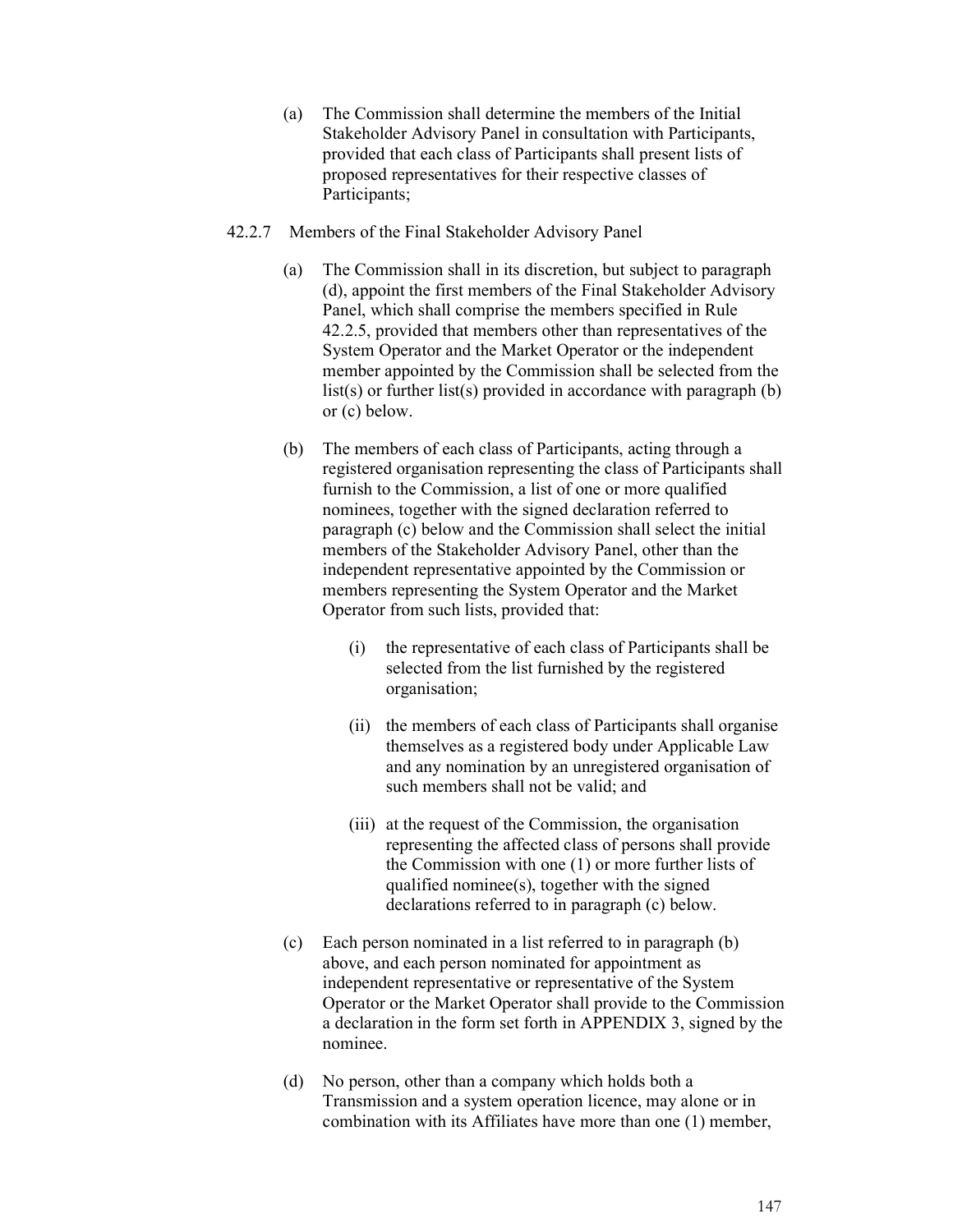officer, employee or agent as a member of the Final Stakeholder Advisory Panel, provided, for the avoidance of doubt, that the person holding both a Transmission and a system operation licence shall be entitled to nominate representatives of the TSP, and of the System Operator and the Market Operator.

- (e) The Commission shall select each initial member of the Final Stakeholder Advisory Panel to hold office for a period of three (3) years. The selection shall be made in accordance with such procedure and terms as shall be determined by the Commission.
- 42.2.8 Vacancies in the Stakeholder Advisory Panel
	- (a) In the event that a vacancy occurs in the Stakeholder Advisory Panel at any time after the appointment of first members under Rule 42.2.6, persons shall be appointed to fill the vacancies in accordance with the following procedure:
		- (i) for the Initial Stakeholder Advisory Panel, if the vacancy occurs in relation to members other than the independent representative appointed by the Commission, the Market Operator shall appoint a member from nominations provided by Participants in the relevant class and after consultation with them.
		- (ii) for the Final Stakeholder Advisory Panel, if the vacancy occurs in relation to members other than the independent representative appointed by the Commission, the organizations representing the affected class of persons, or the TSP, the System Operator or the Market Operator, as the case may be, shall promptly provide the Commission with a list of one (1) or more qualified nominees, together with the signed declaration(s) set out in APPENDIX 3, and if so requested by the Commission, shall furnish such further list or lists and signed declaration(s) as may be required. The Commission shall promptly appoint, at its discretion, a person nominated from such list or further list(s) to fill the vacancy; and
		- (iii) if the vacancy occurs in relation to the independent member of the Stakeholder Advisory Panel, the Commission shall appoint another person to fill the vacancy in accordance with such procedures as shall be determined by the Commission, provided that such procedures shall require any potential appointee to provide the signed declaration set out in APPENDIX 3.
	- (b) Any person appointed to fill a vacancy in the Stakeholder Advisory Panel pursuant to Rule 42.2.7(a) shall, subject to reappointment, only serve on the panel for the unexpired term of the member that he replaces.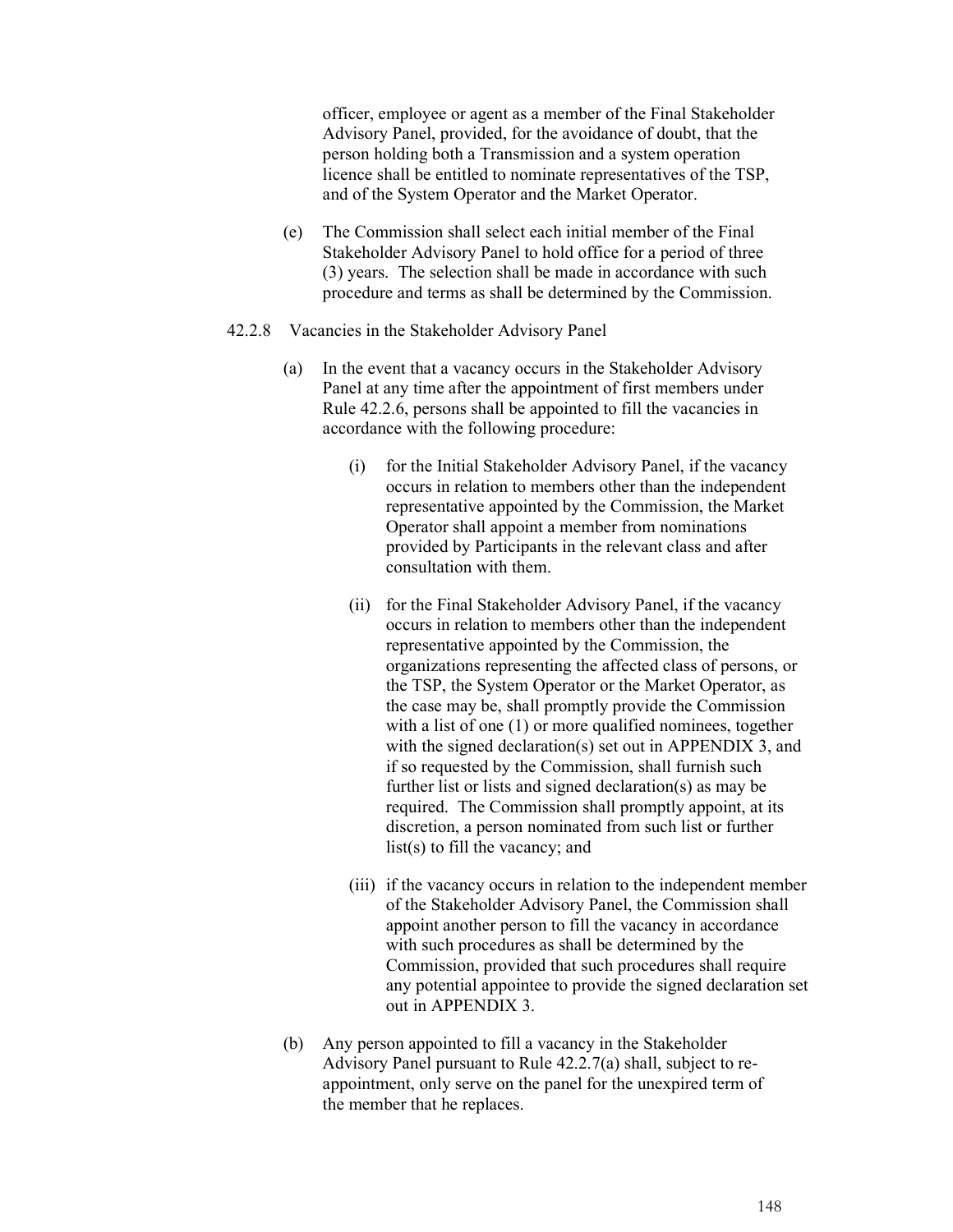- 42.2.9 Chairperson of the Stakeholder Advisory Panel
	- (a) The chairperson of the Stakeholder Advisory Panel shall be elected by the members from their number.
	- (b) The chairperson shall be elected for a term of one year.

### 42.2.10 Term of Membership and Reappointment

- (a) Subject to Rules 42.2.7(c), the term of members of the Stakeholder Advisory Panel other than the initial members appointed pursuant to Rule 42.2.6, the term of each member of the Stakeholder Advisory Panel shall be three (3) years.
- (b) Subject to Rule 42.2.4, a member of the Stakeholder Advisory Panel, whose term has expired, shall be eligible for reappointment by the Commission for a further term not exceeding three years.
- 42.2.11 Cessation of Office

A member of the Stakeholder Advisory Panel shall cease to hold office whenever he or she:

- (a) dies or resigns;
- (b) is removed in accordance with Rule 42.2.13;
- (c) no longer meets the applicable qualification requirements contained in these Rules;
- (d) becomes disqualified pursuant to Rule 42.2.4; or
- 42.2.12 Voting

At any meeting of the Stakeholder Advisory Panel, every question shall be decided by a majority of the votes cast on the question. The member appointed as independent representative by the Commission shall not have any vote and shall attend meetings as an observer. In case of an equality of votes, the chairperson shall be entitled to a second or casting vote.

### 42.2.13 Additional Matters

- (a) The Commission may from time to time issue regulations prescribing:
	- (i) conflict of interest guidelines or codes of conduct to be observed by members of the Stakeholder Advisory Panel;
	- (ii) the terms of any confidentiality agreement to be entered into by members of the Stakeholder Advisory Panel;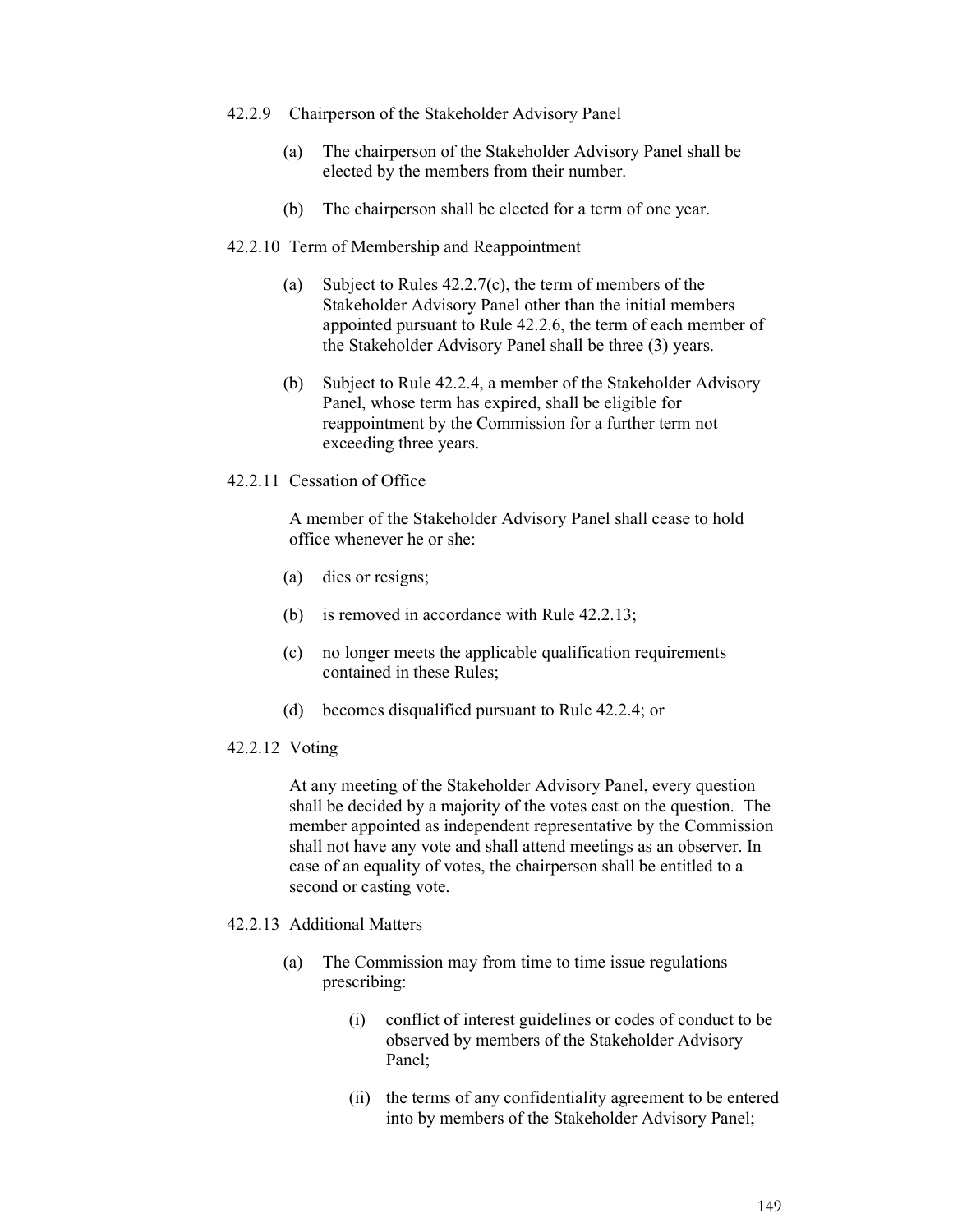- (iii) the terms and conditions upon which the Stakeholder Advisory Panel may employ external consulting assistance or expert advisory services;
- (iv) the time and place of, and the procedures to be followed at, meetings of the Stakeholder Advisory Panel; and
- (v) the manner in which the activities of the Stakeholder Advisory Panel may be audited.
- (b) For the avoidance of doubt, the matters listed above shall not prejudicially affect any functions, powers and responsibilities conferred by these Rules on the Stakeholder Advisory Panel.
- (c) The Commission may remove a member from the Stakeholder Advisory Panel if that member is in breach of any of the regulations issued under 42.2.13(a).
- 42.2.14 The Commission shall:
	- (a) Appoint the Secretary of the Stakeholder Advisory Panel;
	- (b) The Commission shall approve the annual budget of the Stakeholder Advisory Panel, and shall provide the funds it decides as appropriate to support the work of the Stakeholder Advisory Panel;
	- (c) The Commission shall determine such fees and allowances that members of the Stakeholder Advisory Panel shall be entitled to.

#### **42.3 Dispute Resolution Counsellor and Dispute Resolution Panel**

- 42.3.1 The Dispute Resolution Counsellor
	- (a) The Commission shall appoint a dispute resolution counsellor who shall have the following powers and duties:
		- (i) administering and ensuring effective operation of the Dispute resolution provisions of these Rules and the Grid Code;
		- (ii) specifying the format for Notices of Dispute and the Response thereto;
		- (iii) nomination of members of the Dispute Resolution Panel;
		- (iv) assigning members of the Dispute Resolution Panel to mediate, conciliate, arbitrate or otherwise resolve Disputes in accordance with Rule 43; and
		- (v) facilitating the resolution of Disputes governed by the dispute resolution provisions of these Rules and the Grid Code.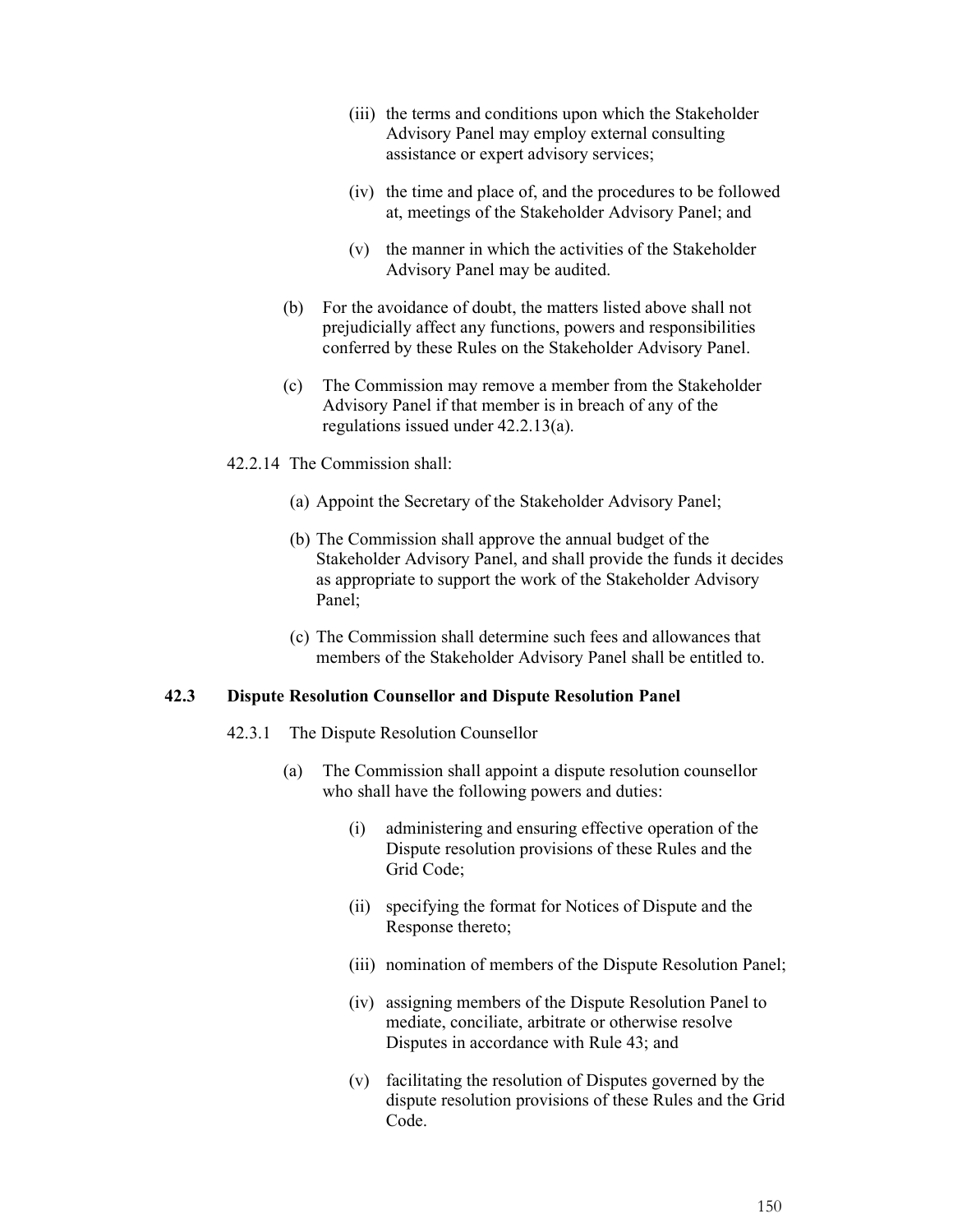(b) In exercising the powers and performing the duties specified in Rule 42.3.1(a), the Dispute Resolution Counsellor shall comply with all applicable provisions of these Rules and the Grid Code.

### 42.3.2 Qualification

- (a) No person shall be appointed by the Commission as the Dispute Resolution Counsellor unless that person:
	- (i) has experience or professional qualifications as described in section 34 of the Act;
	- (ii) has a detailed understanding and experience of dispute resolution practice and procedures that do not involve civil litigation before the courts, such as mediation and arbitration;
	- (iii) has an understanding of the Nigerian electricity industry or the capacity to quickly acquire such an understanding;
	- (iv) or his spouse or relative is not a director, officer, employee or agent of:
		- (1) the TSP or an Affiliate of the TSP;
		- (2) a Participant or an Affiliate of a Participant; or
		- (3) a Licensee or an Affiliate of a Licensee;
	- (v) or his spouse or relative has no direct or indirect legal or beneficial interest in, or commercial affiliation with:
		- (1) the TSP or an Affiliate of the TSP;
		- (2) a Participant or an Affiliate of a Participant; or
		- (3) a Licensee or an Affiliate of a Licensee; and
	- (vi) has provided to the Commission a signed declaration in the form set forth in APPENDIX 3hereto.
- (b) For the purposes of Rules 42.3.2 and 42.3.10:
	- (i) a person has a commercial affiliation with another person if the first person supplies goods or services to or receives goods or services from the other person, other than goods or services received in the ordinary course of being a customer of the TSP, a Distributor, a Trader or an Affiliate of a Transmission Licensee, Distributor or Trader;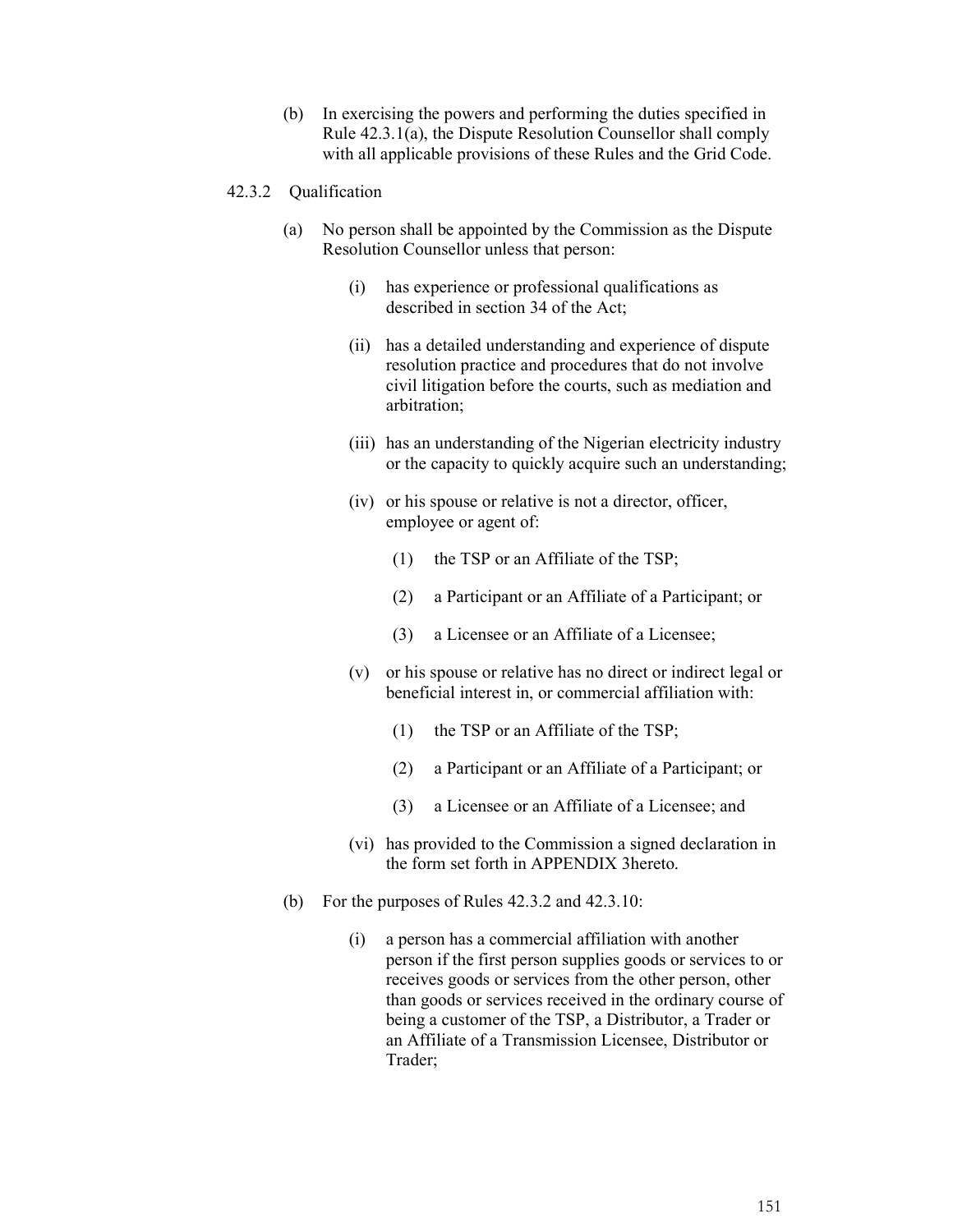- (ii) an interest held as the beneficiary of a trust that does not permit the beneficiary to have any knowledge of the holdings of the trust is not a legal or beneficial interest;
- (iii) an interest in a mutual fund is not a legal or beneficial interest unless the mutual fund is operated as an investment club where:
	- (1) its shares or units are held by not more than 50 persons and its securities have never been offered to the public;
	- (2) it does not pay or give any remuneration for investment advice or in respect of trades in securities, except normal brokerage fees; and
	- (3) all of its members are required to make contributions in proportion to the shares or units each holds for the purpose of financing its operation;
- (iv) "spouse" includes a person with whom another person is living in a conjugal relationship outside of marriage; and
- (v) "relative" has the meaning assigned to that term in the Act.

### 42.3.3 Disqualification

The following persons are disqualified from being members of the Dispute Resolution Panel:

- (a) a person who is of unsound mind and has been so found by a court of competent jurisdiction in Nigeria or elsewhere;
- (b) a person who is not an individual;
- (c) an undischarged bankrupt;
- (d) a person who is an employee of the Government of Nigeria; or
- (e) a person who is or has been a member of the Commission.

#### 42.3.4 Term of Appointment and Reappointment

The Dispute Resolution Counsellor shall be appointed for an initial fixed term of up to five years and shall be eligible for re-appointment for one additional fixed term of up to five years.

42.3.5 Removal from Office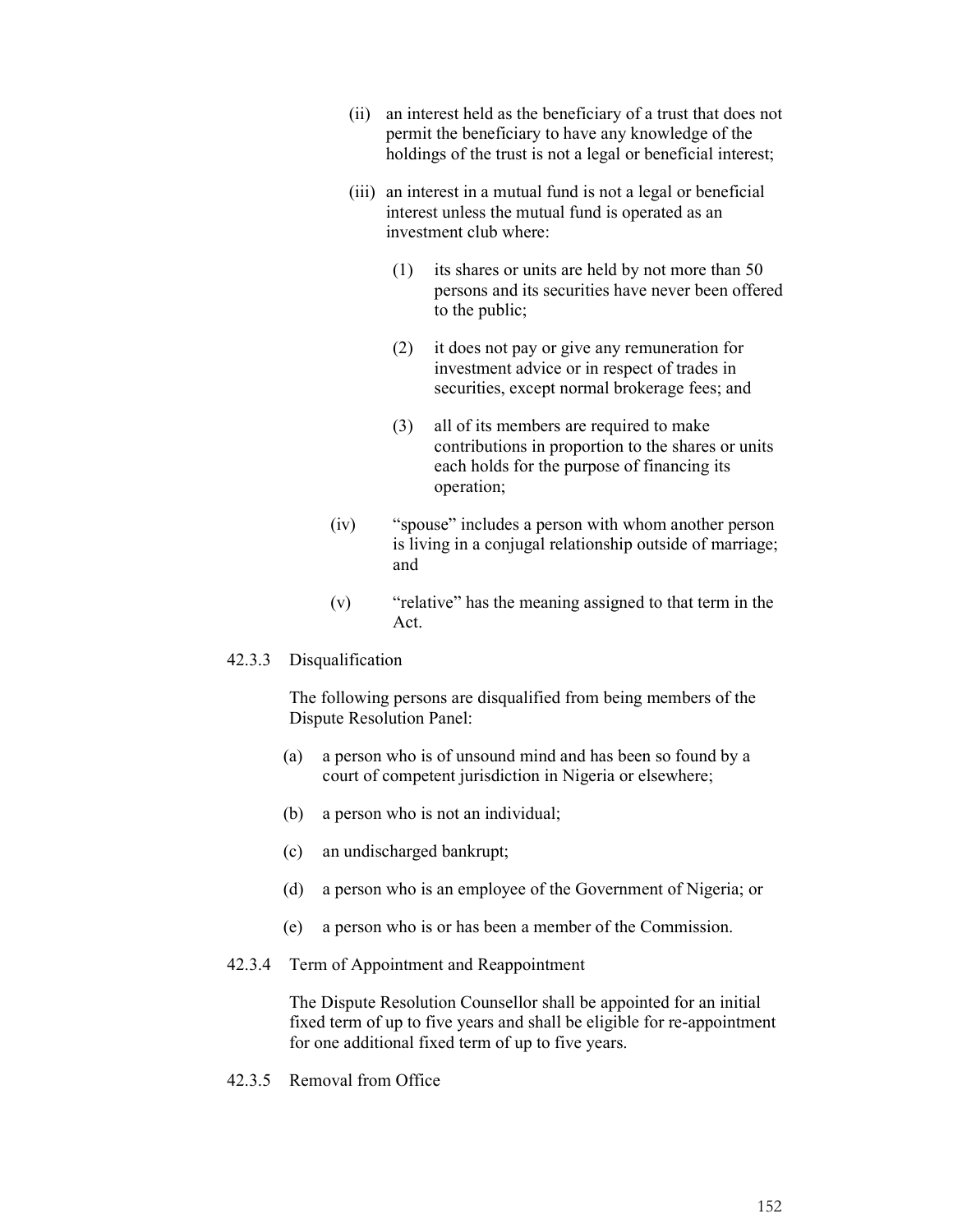The Commission may remove the Dispute Resolution Counsellor from office if the Dispute Resolution Counsellor:

- (a) fails to act in accordance with these Rules;
- (b) is convicted of a serious criminal offence; or
- (c) has engaged in conduct involving serious moral turpitude.

#### 42.3.6 Cessation of Office

The Dispute Resolution Counsellor shall cease to hold office when he or she:

- (a) dies or resigns;
- (b) is removed from office in accordance with Rule 42.3.5;
- (c) no longer meets the qualification requirements set forth in Rule 42.3.2;
- (d) becomes disqualified in accordance with Rule 42.3.3; or
- 42.3.7 The Dispute Resolution Panel
	- (a) The Commission shall constitute the Dispute Resolution Panel which shall be responsible for arbitrating or otherwise resolving Disputes between:
		- (i) The System Operator or the Market Operator or a transmission licensee and any Participant;
		- (ii) The Market Operator and any person who has been denied certification by the Market Operator as a Participant; and
		- (iii) Participants;

to the extent that such Disputes are, in accordance with the provisions of these Rules or the Grid Code, governed by Rule 43.

- (b) Each member of the Dispute Resolution Panel shall act impartially and shall not favour any party to a Dispute directly or indirectly.
- 42.3.8 Membership of the Dispute Resolution Panel
	- (a) The Dispute Resolution Panel will consist initially of at least three (3) members qualified under the provisions of Rule 42.3.10, and upon its full composition at the initiation of the Medium Term Market, shall consist of at least ten (10) qualified persons, each of whom shall be appointed by the Commission in accordance with Rule 42.3.9.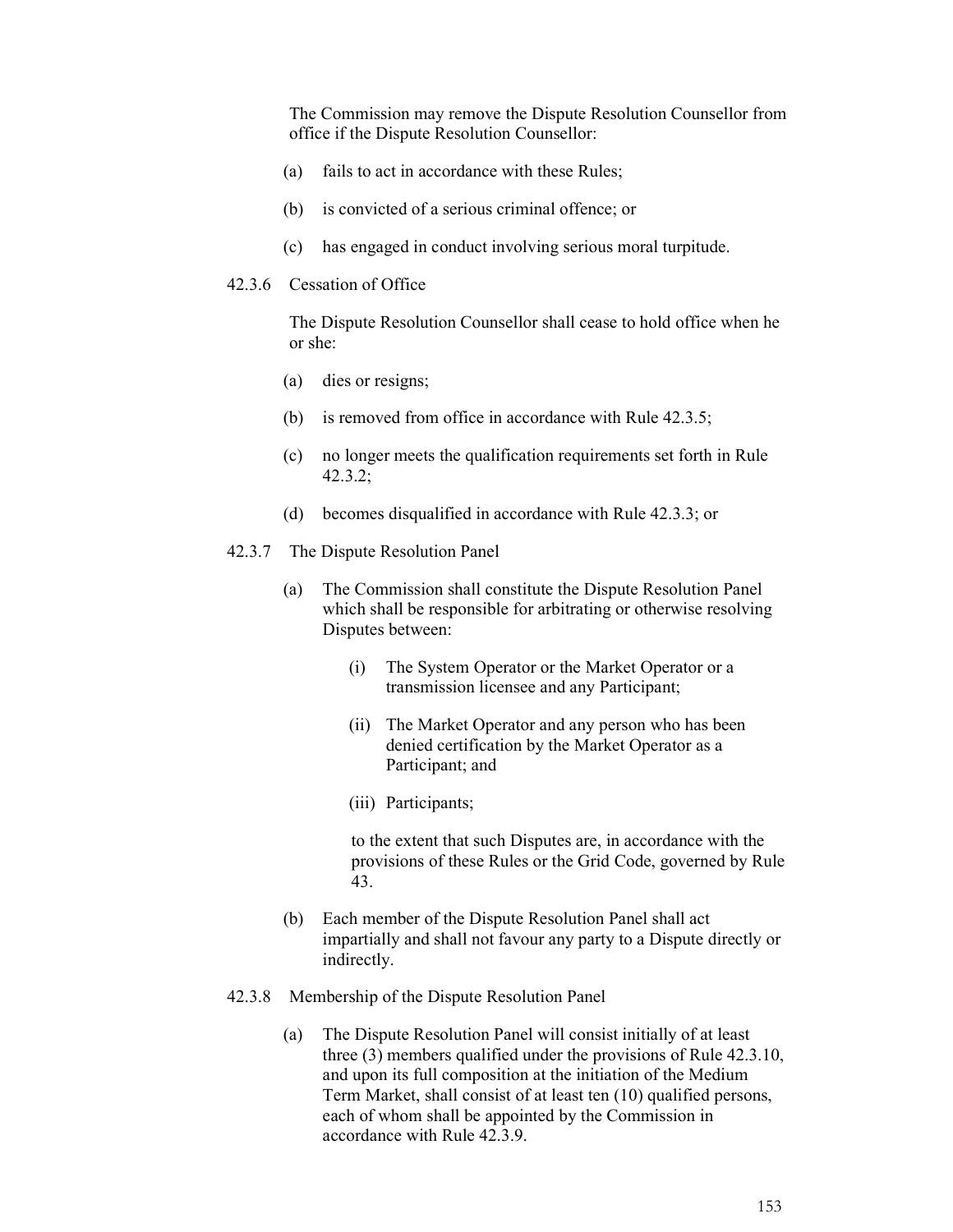- (b) The members of the Dispute Resolution Panel appointed pursuant to Rule 42.3.8(a) above shall, subject to Rules 42.3.8(b) and 42.3.8(c) and Rules 42.3.12 and 42.3.13, serve for a term of five years.
- (c) A member of the Dispute Resolution Panel whose term has expired may be re-appointed by the Commission for a further term of five years, provided that:
	- (i) no person may serve on the Dispute Resolution Panel for more than two terms;
	- (ii) where the term of a member of the Dispute Resolution Panel expires while the member is acting as a Mediator, Conciliator or an Arbitrator in respect of a Dispute then, notwithstanding paragraph (i) of this proviso, the member shall automatically be re-appointed for such time as may be necessary to permit the member to complete the dispute resolution process; and
	- (iii) the automatic reappointment of any member under (ii) shall not be counted for purposes of determining the member's eligibility for reappointment under this Rule 42.3.8(c).
- 42.3.9 Appointment of Members of the Dispute Resolution Panel
	- (a) The Dispute Resolution Counsellor shall, upon a request in that regard by the Commission, provide the Commission with a list of persons qualified to be appointed to the Dispute Resolution Panel provided that the number of such nominees shall be equal to the number of members specified under Rule 42.3.8 in respect of the Dispute Resolution Panel at the time the request is made.
	- (b) The Commission shall work with the Dispute Resolution Counsellor to develop the criteria and processes for the selection of members of the Dispute Resolution Panel and may consult with the Dispute Resolution Counsellor from time to time in that regard.
	- (c) The Commission shall appoint the persons nominated in the list referred to in Rule 42.3.9(a) as the initial members of the Dispute Resolution Panel unless, in the case of any such person the Commission determines that the person:
		- (i) does not meet the criteria established pursuant to Rule 42.3.9(b) or the qualifications set forth in Rule 42.3.10; or
		- (ii) is disqualified from membership of the Dispute Resolution Panel under Rule 42.3.11.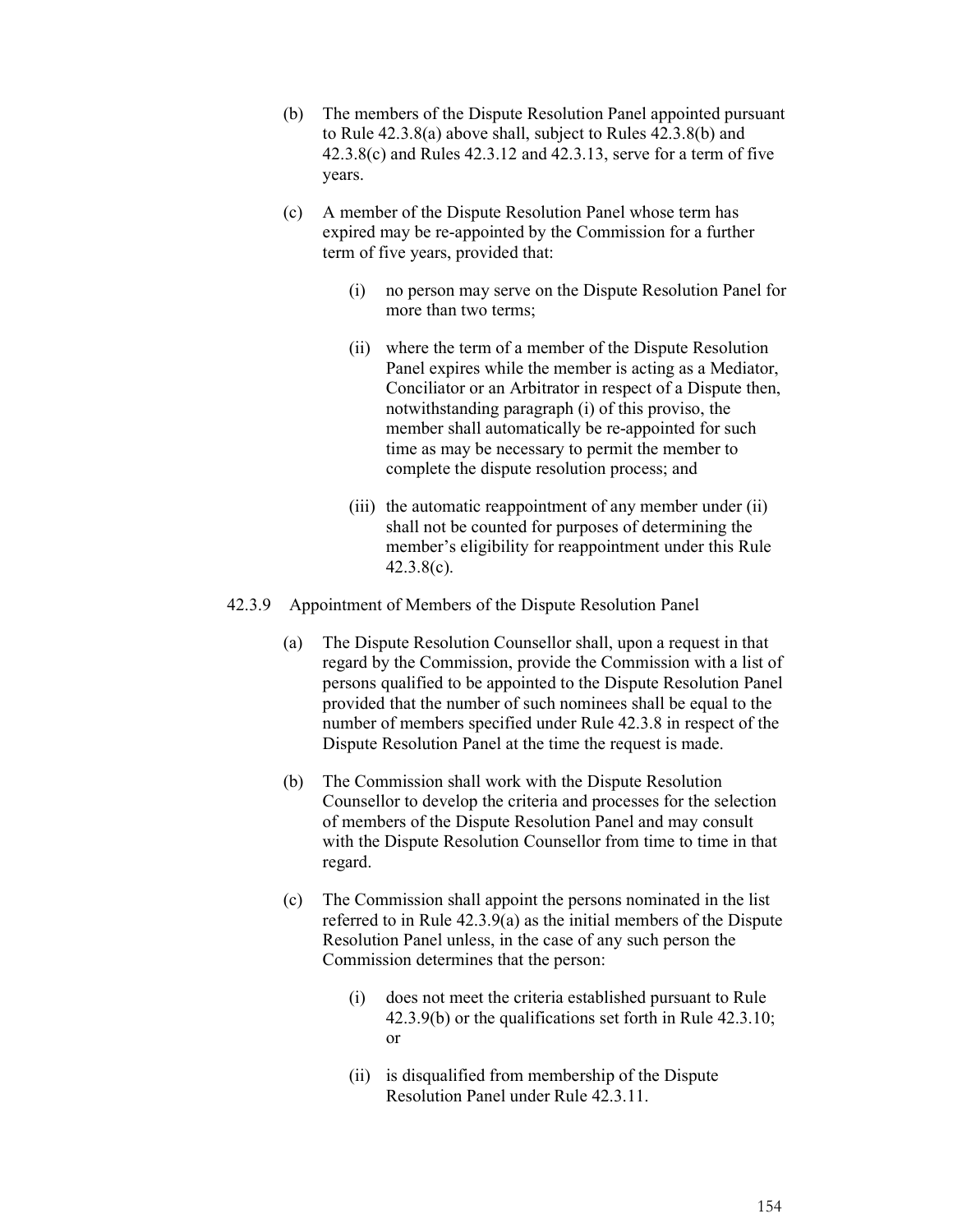- (d) The Commission shall request that the Dispute Resolution Counsellor to replace any nominee included on the list referred to in Rule 42.3.9(a), which the Commission does not appoint to the Dispute Resolution Panel in accordance with Rule 42.3.9(c) and the Commission shall, subject to Rule 42.3.9(c) appoint such alternative nominee to the Dispute Resolution Panel.
- (e) The procedure specified in paragraph (d) shall be repeated until the Dispute Resolution Panel has the full complement of members specified in Rule 42.3.8.
- (f) The procedure set forth in this Rule 42.3.9 shall be followed by the Commission in respect of the filling of vacancies in the Dispute Resolution Panel.

#### 42.3.10 Qualification

No person shall be appointed by the Commission as a member of the Dispute Resolution Panel unless that person:

- (a) has a detailed understanding and experience of dispute resolution practice and procedures that do not involve civil litigation before the courts, such as mediation and arbitration;
- (b) has an understanding of the Nigerian electricity industry or the capacity to quickly acquire such an understanding;
- (c) is not, and does not have a spouse or relative that is, a director, officer, employee or agent of:
	- (i) a Participant or an Affiliate of a Participant; or
	- (ii) a Licensee or an Affiliate of a Licensee;
- (d) or his spouse or relative has no direct or indirect legal or beneficial interest in, or commercial affiliation of the nature specified in Rule 42.3.2(b) with:
	- (i) a Participant or an Affiliate of a Participant; or
	- (ii) a Licensee or an Affiliate of a Licensee; and
- (e) has provided to the Commission a signed declaration in the form set forth in APPENDIX 3 hereto.

### 42.3.11 Disqualification

The following persons are disqualified from being members of the Dispute Resolution Panel:

(a) a person who is of unsound mind and has been so found by a court of competent jurisdiction in Nigeria or elsewhere;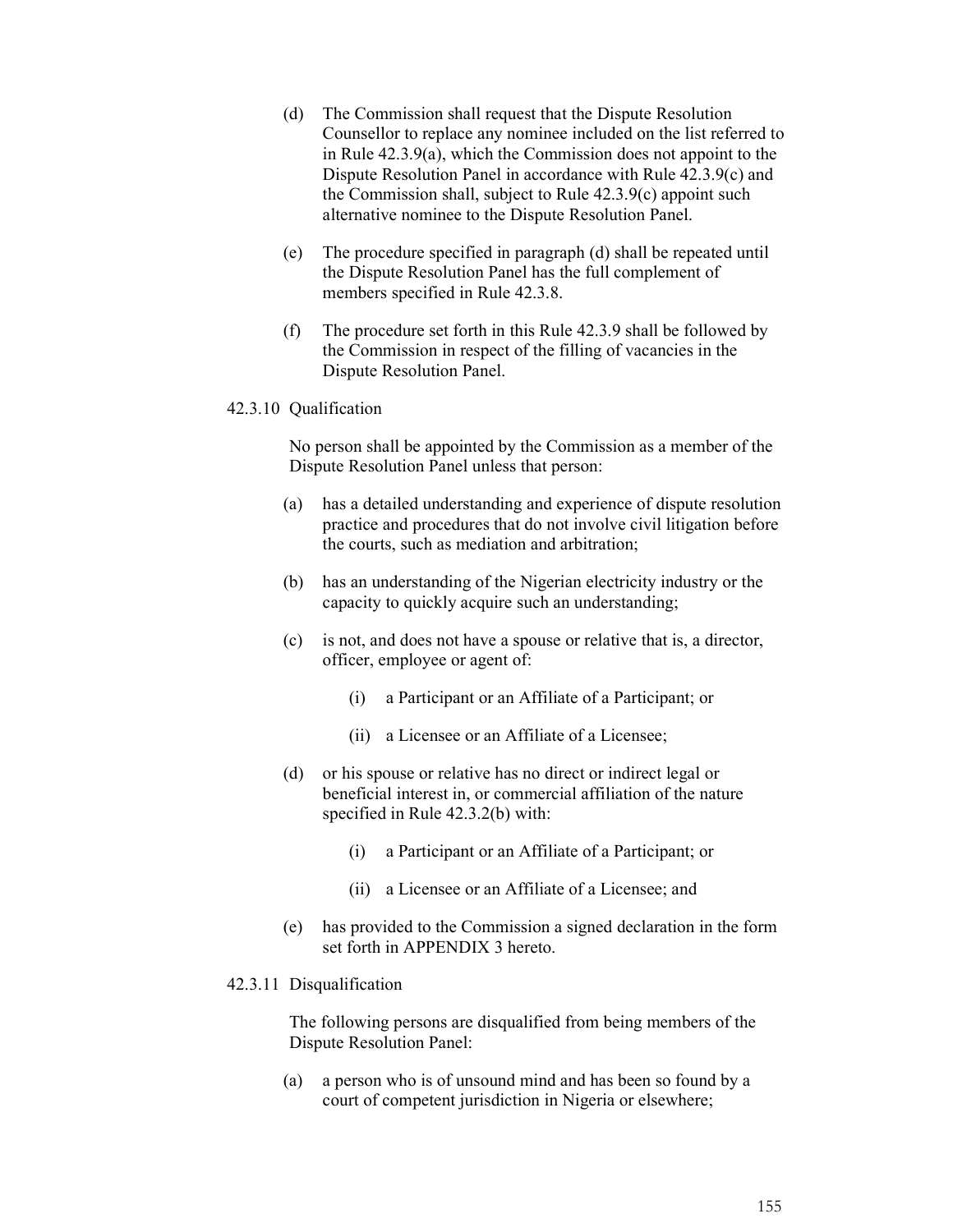- (b) a person who is not an individual;
- (c) an undischarged bankrupt;
- (d) a person who is an employee of the Government of Nigeria;
- (e) a person who is an employee of any Participant or Licensee; or
- (f) a person who is or has at any time been a member of the Commission.
- 42.3.12 Removal of members of Dispute Resolution Panel

The Commission may remove any member of the Dispute Resolution Panel from office if such member:

- (a) is convicted of a serious criminal offence;
- (b) has engaged in conduct involving serious moral turpitude; or
- (c) is guilty of conduct which prejudicially affects, or is perceived as likely to affect, his impartial status as a member of a Dispute Resolution Panel.
- 42.3.13 Cessation of office

A member of the Dispute Resolution Panel ceases to hold office when he or she:

- (a) dies or resigns;
- (b) is removed by the Commission pursuant to Rule 42.3.12;
- (c) no longer meets the qualification requirements set forth in Rule 42.3.10; or
- (d) becomes disqualified in accordance with Rule 42.3.11.
- 42.3.14 Procedures of the Dispute Resolution Panel

The members of the Dispute Resolution Panel shall observe such procedures and exercise such powers as are set forth or referred to in these Rules in resolving Disputes.

42.3.15 Power to impose penalties and make orders

The Dispute Resolution Panel may, on the recommendation of any member arbitrating or otherwise resolving a Dispute, impose such penalties, make such other order or issue such directives as are specified in these Rules or the Grid Code.

42.3.16 Use of System Operator and the Market Operator personnel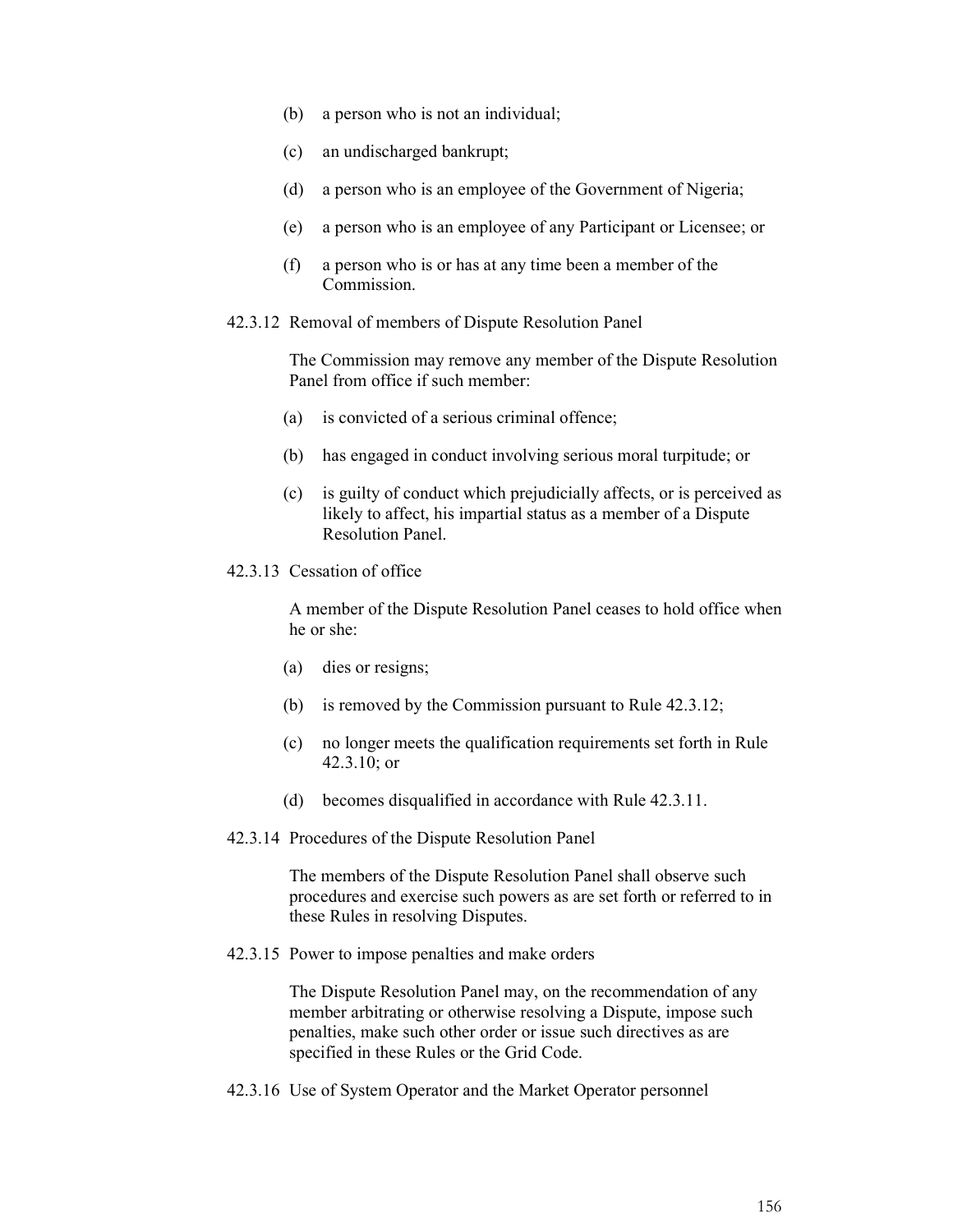Notwithstanding any provision of these Rules, no member of the Dispute Resolution Panel may, during the course of the arbitration or other resolution of a dispute:

- (a) seek the assistance or use the services of any employee, member or officer of the System Operator or the Market Operator or the TSP or any other Participant without the express consent of the parties to the Dispute; or
- (b) request that an employee, member or officer of the System Operator or the Market Operator or the TSP or any other Participant provide to him or her any documentation or information except on notice to all parties or for the purpose of securing evidence in a Dispute.
- 42.3.17 Remuneration of members of Dispute Resolution Panel

The members of the Dispute Resolution Panel shall be entitled to a fee for any arbitration or dispute resolution procedure conducted by them. The fee shall be payable at the rates specified by the Commission from time to time.

## **43. DISPUTE RESOLUTION**

### **43.1 Interpretation and General Procedural Provisions**

- 43.1.1 The provisions of this Rule 43 shall be construed liberally to secure the most expeditious, just and least expensive determination on its merits, of every proceeding conducted hereunder.
- 43.1.2 Where no procedures are provided for in this Rule 43, a Mediator/Conciliation body or an Arbitrator may do whatever is reasonably necessary and permitted by the Arbitration and Conciliation Act, Cap A18, LFN 2004 to enable the effective adjudication of any dispute.
- 43.1.3 A Mediator/Conciliation body, or an Arbitrator may, if special circumstances or interest of justice require, or with the consent of the parties to the Dispute, dispense with, supplement or vary the application of all or any part of the provisions of Rules 43.6 and 43.7, including any stipulation as to prescribed time periods, in the resolution or the attempted resolution of a Dispute pursuant to this Rule 43.
- 43.1.4 The Counsellor shall from time to time publish and notify the Participants of the address for service of the Counsellor.
- 43.1.5 Unless otherwise specified in this Rule 43 or directed by the Counsellor, a Conciliation body or an Arbitrator, only one copy of any document is required to be served or filed under this Rule 43.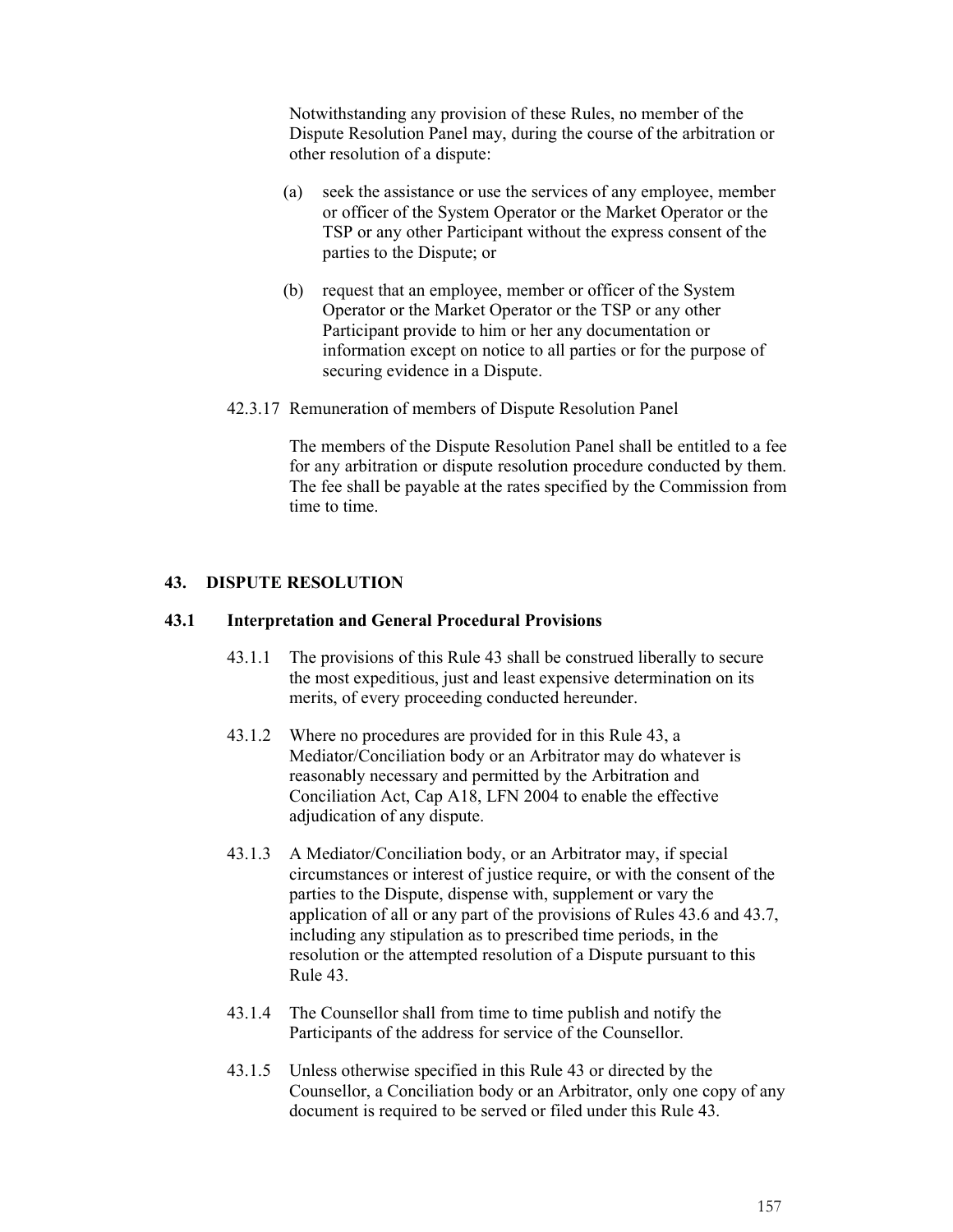## **43.2 Application**

- 43.2.1 Subject to Rules 43.2.3, the Dispute resolution procedure provided for in this Rule 43 shall apply to:
	- (a) any dispute between the System Operator or the Market Operator or the TSP and any Participant which arises under, in connection, or in relation to these Rules or the Grid Code, including a Dispute relating to any alleged violation or breach thereof by the System Operator or the Market Operator or the TSP or a Participant, whether or not specifically identified in these Rules as a Dispute to which this Rule 43 applies;
	- (b) Disputes relating to an order of denial by the Market Operator of authorisation to any person to participate in the Market Operator Administered Market;
	- (c) a Dispute between the System Operator or the Market Operator or the TSP and a Participant specified in these Rules or the Grid Code as being subject to resolution in accordance with or pursuant to these Rules or otherwise agreed by the System Operator or the Market Operator or the TSP and a Participant to be resolved pursuant to this Rule 43;
	- (d) any Dispute between the System Operator or the TSP and a Participant, in connection with, in relation to or arising from the terms of any agreement, including an agreement between the TSP and such Participant for connection of the Facilities of such Participant to Transmission System, unless the applicable agreement or contract or the Licence of a party to the Dispute either provides for an alternative Dispute resolution mechanism or provides that the Dispute resolution regime provided in this Rule 43 shall not be applicable;
	- (e) a Dispute between the System Operator or the Market Operator and a Participant or between Participants regarding the interpretation of these Rules or the Grid Code; and
	- (f) unless Rule 43.2.2 applies, any other Disputes between Participants where all of the Participants which are parties to the Dispute consent in writing to the application thereof.
- 43.2.2 A Participant that, pursuant to Rule 43.2.1(f), has consented to the application of the Dispute resolution procedure provided for in this Rule 43 may, prior to the date on which a party to the Dispute issues a Notice of Dispute pursuant to Rule 43.5.1, withdraws its consent in the event that a Respondent to a counterclaim or crossclaim, other than such Participant, objects to the application of such procedure.
- 43.2.3 The Dispute resolution procedure provided for in this Rule 43 shall not apply to the following: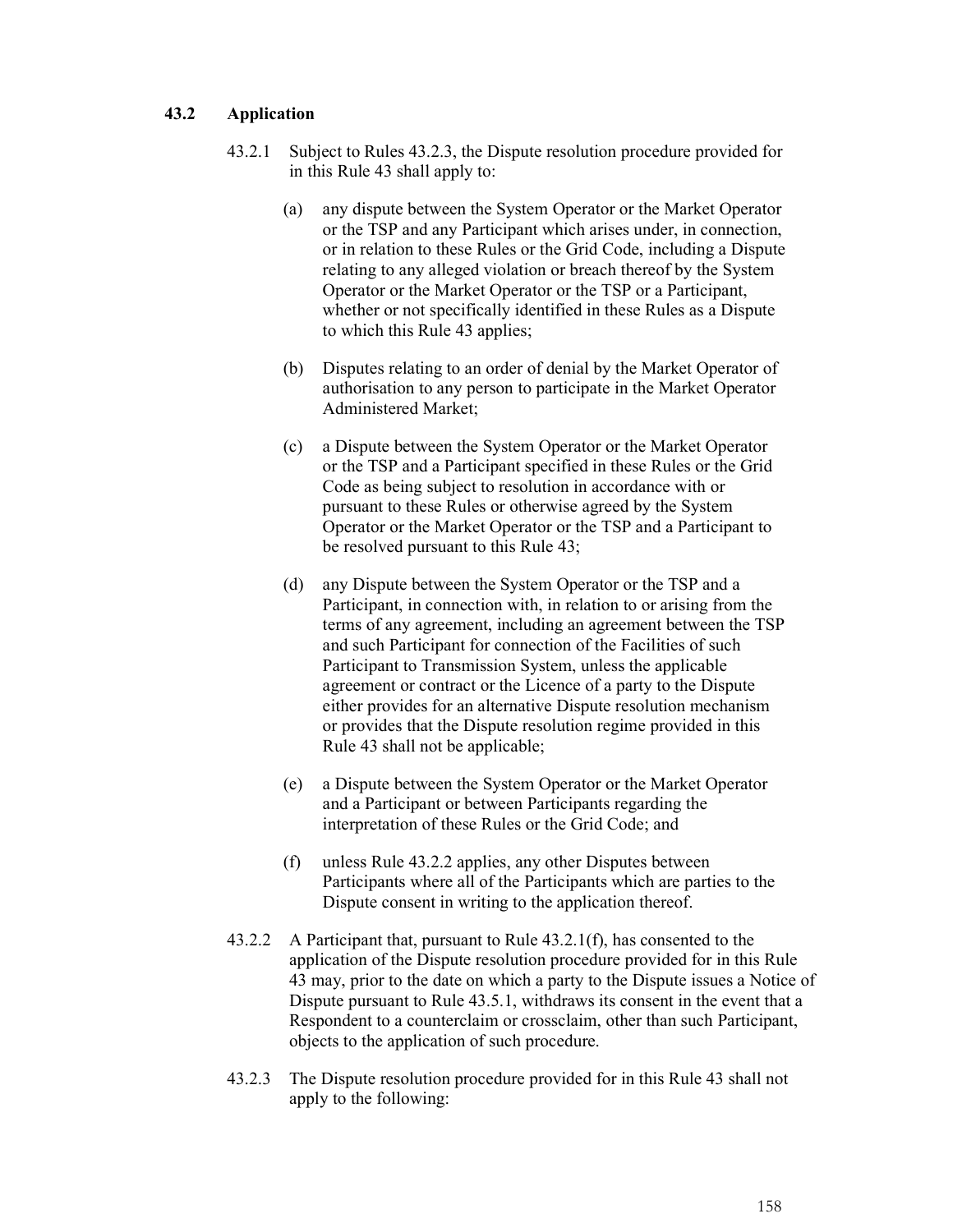- (a) any Dispute relating to, connected with or arising out of an application by any person to amend a Rule or Section, which application shall be governed by Rule 44, or a Dispute relating to validity of an Amendment to these Rules or the Grid Code;
- (b) Disputes relating to a proposal to amend any provision of these Rules;
- (c) Disputes between the Market Operator and a Participant relating to the amount chargeable by the System Operator and the Market Operator as System Operation and Market Administration Charge, unless the Dispute relates to or is connected with the manner of calculation of the System Operation and Market Administration Charge payable by the Participant in any given case;
- (d) a signed record of settlement of a conciliation body or an award of an Arbitrator made pursuant to this Rule 43;
- (e) any Dispute with respect to which these Rules or the Grid Code, other than this Rule 43, provide for an alternative Dispute resolution mechanism; and
- (f) any Dispute in respect to which these Rules or the Grid Code, provides that the Dispute resolution procedure provided for in this Rule 43 shall not apply.
- 43.2.4 Any award made by an Arbitrator pursuant to this Rule 43 shall:
	- (a) be final and binding on the parties;
	- (b) be enforceable as an award in accordance with the provision of the Arbitration and Conciliation Act, Cap. A18, LFN 2004; and
	- (c) if not complied with, constitute an Event of Default for the purposes of Rule 45.3.1(b) and notwithstanding anything in these Rules to the contrary, any order passed by the Market Operator pursuant to Rule 45.3.10 shall be effective immediately.
- 43.2.5 Without limiting the generality of the foregoing, where any Dispute arises, the parties concerned shall comply with the procedures set forth in this Rule 43 and shall not make such Dispute a subject matter of any civil or other proceeding.

## **43.3 Continuing Obligations and Stay of Orders**

43.3.1 Subject to Rule 43.3.2, where a Dispute involves the payment or recovery of monetary amounts due under these Rules or the Grid Code, other than payment of a financial penalty, the amount shall be due and payable at the time specified for payment under these Rules or the Grid Code, notwithstanding the initiation of a dispute resolution procedure whether under this Rule 43 or otherwise.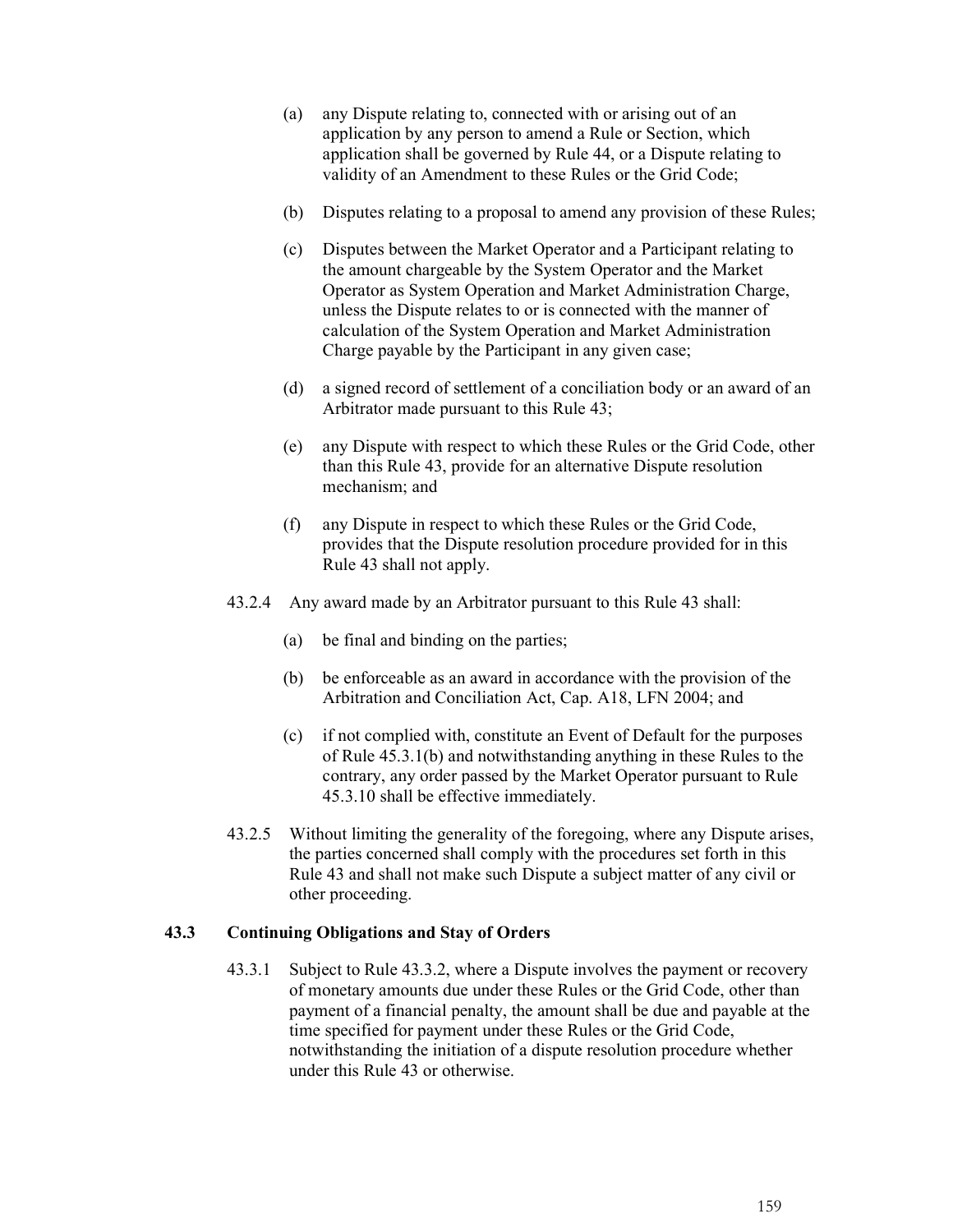- 43.3.2 Where a Dispute in respect of which the Dispute resolution process under this Rule 43 has been initiated involves the implementation of an order made or a direction given by the Market Operator pursuant to Rule 45.2.6, 45.3.10, 45.4.5, 45.5.2 or 45.5.9, then, subject to Rule 43.2.4(c), the obligation of the Participant to comply with the order or direction, or to discharge the financial penalty, as is applicable, shall be stayed until 15 days after the appointment of a Mediator/ Conciliation body or an Arbitrator, and thereafter for such period, if any, as may be determined by such Mediator/ Conciliation body or Arbitrator.
- 43.3.3 Where a Dispute, in respect of which the dispute resolution process under this Rule 43 has been initiated, involves payment of a financial penalty imposed by the Market Operator on a Participant, the obligation to pay that financial penalty shall remain stayed until delivery of a signed record of settlement by a Conciliation body or an award by the Arbitrator.

## **43.4 Negotiation**

- 43.4.1 Subject to Rule 43.4.3, the Parties to a Dispute shall, within the time specified in Rule 43.4.3, make bona fide efforts to negotiate and resolve any Dispute between them prior to filing a Notice of Dispute under Rule 43.5.1. Each person who is a party to a Dispute shall, to this end, designate an individual of sufficiently senior status, in its organisation with authority to negotiate the Dispute and to participate in such negotiations.
- 43.4.2 Parties to a Dispute shall commence the negotiation referred to in Rule 43.4.1:
	- (a) where the Dispute involves an order, direction, instruction or other decision of the System Operator and/or the Market Operator, within 15 Business Days of the date of receipt of the order, direction, instruction or decision; and
	- (b) in all other cases, within 30 Business Days of the later of:
		- (i) the date on which the event that is the subject-matter of the Dispute occurred; or
		- (ii) the date on which the party initiating the negotiation became aware or, with the exercise of due diligence, ought to have become aware, of the event that is the subjectmatter of the Dispute,
- 43.4.3 Rule 43.4.1 shall not apply to a Dispute initiated pursuant to Rule 36.3.5 with respect to a Preliminary Settlement Statement. In respect of such Dispute, the parties to the Dispute shall dispense with the negotiations referred to in Rule 43.4.1 and proceedings may be initiated by any party to the Dispute by filing a Notice of Dispute in accordance with the procedures set forth in Rule 43.5.1 and time set forth in Rule 43.5.2.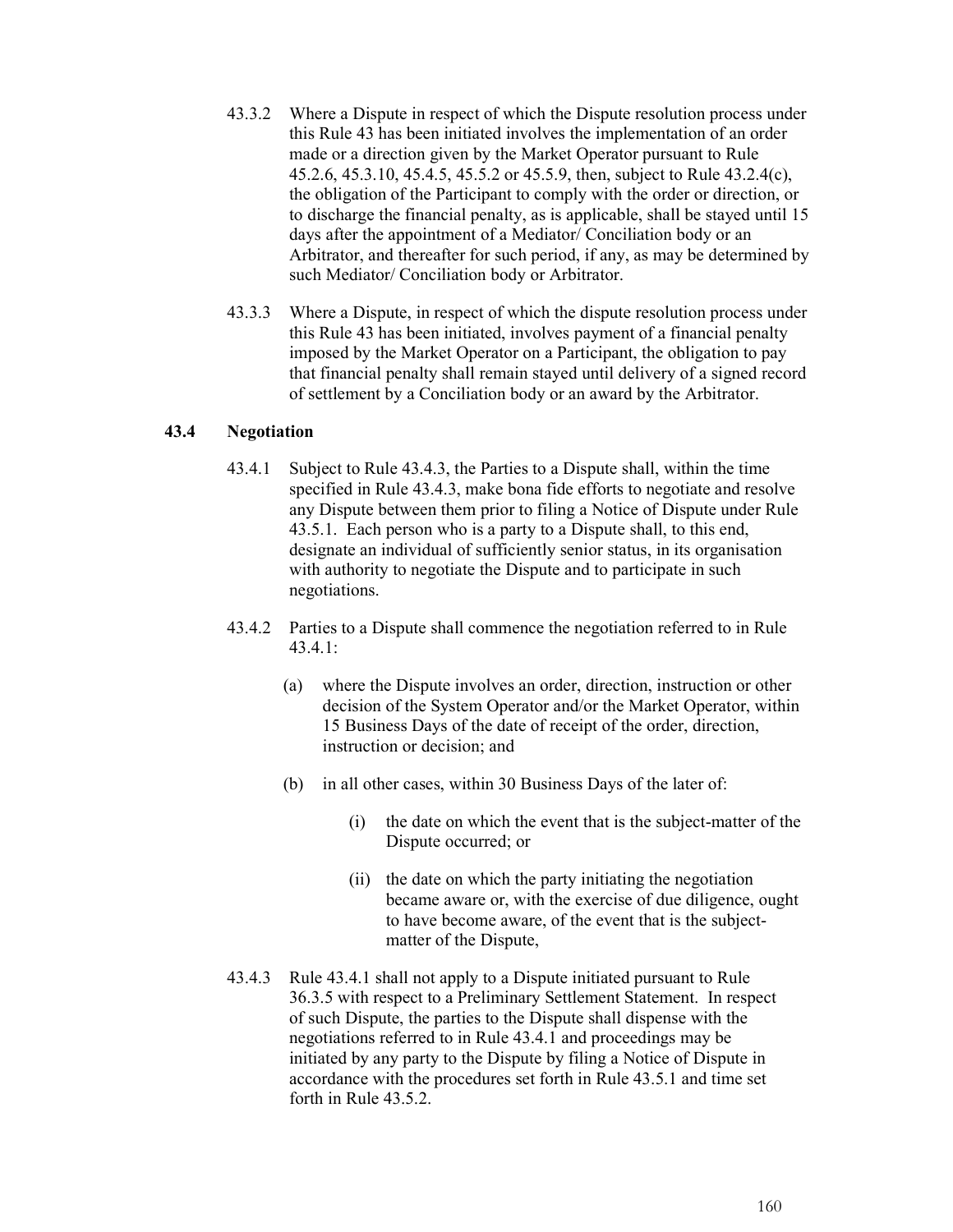### **43.5 Notice of Dispute and Response**

- 43.5.1 If the parties to a Dispute cannot resolve the Dispute within 20 Business Days after commencing negotiations, or such other period as the parties may agree pursuant to Rule 43.4.1, or where the Dispute concerns a matter referred to in Rule 43.4.3, either party to the Dispute (the "Applicant") may:
	- (a) immediately notify the other parties to the Dispute that negotiations are terminated;
	- (b) within the time specified in Rule 43.5.2, serve a written notice of the Dispute (the "Notice of Dispute") on any Respondent; and
	- (c) file with the Counsellor a copy of the Notice of Dispute, together with proof of service of the Notice of Dispute on each Respondent.
- 43.5.2 A Notice of Dispute shall be filed within 20 Business Days of the date of issue or receipt, as the case may be, of the notice of termination of negotiation referred to in Rule 43.5.1 to which the Dispute relates, or in case of Dispute referred to in Rule 43.4.3 of the date upon which the Final Settlement Statement is published by the Market Operator.
- 43.5.3 The Notice of Dispute shall be in such form as established by the Counsellor, shall be signed by a person with authority to bind the Applicant and shall specify, in reasonable detail and to the best of the Applicant's knowledge:
	- (a) the nature of and basis for the complaint;
	- (b) the Rules or Sections in issue;
	- (c) the Parties to the Dispute and the name of any person having knowledge of or who may be directly affected by the Dispute;
	- (d) a concise summary of the facts underlying the Dispute;
	- (e) the relief sought and a summary of the grounds for such relief; and
	- (f) any documentation upon which the Applicant intends to rely in support of the complaint.
- 43.5.4 The Notice of Dispute shall be accompanied by a summary of the Notice of Dispute for publication in accordance with Rule 43.9.2(a).
- 43.5.5 A Respondent shall, within 10 Business Days of service of a Notice of Dispute, serve a written Response (the "Response") on the Applicant and on any Respondent to a crossclaim identified in the Response, and shall file with the Counsellor, a copy of the Response, together with proof of service of the Response on the Applicant and on any such Respondent.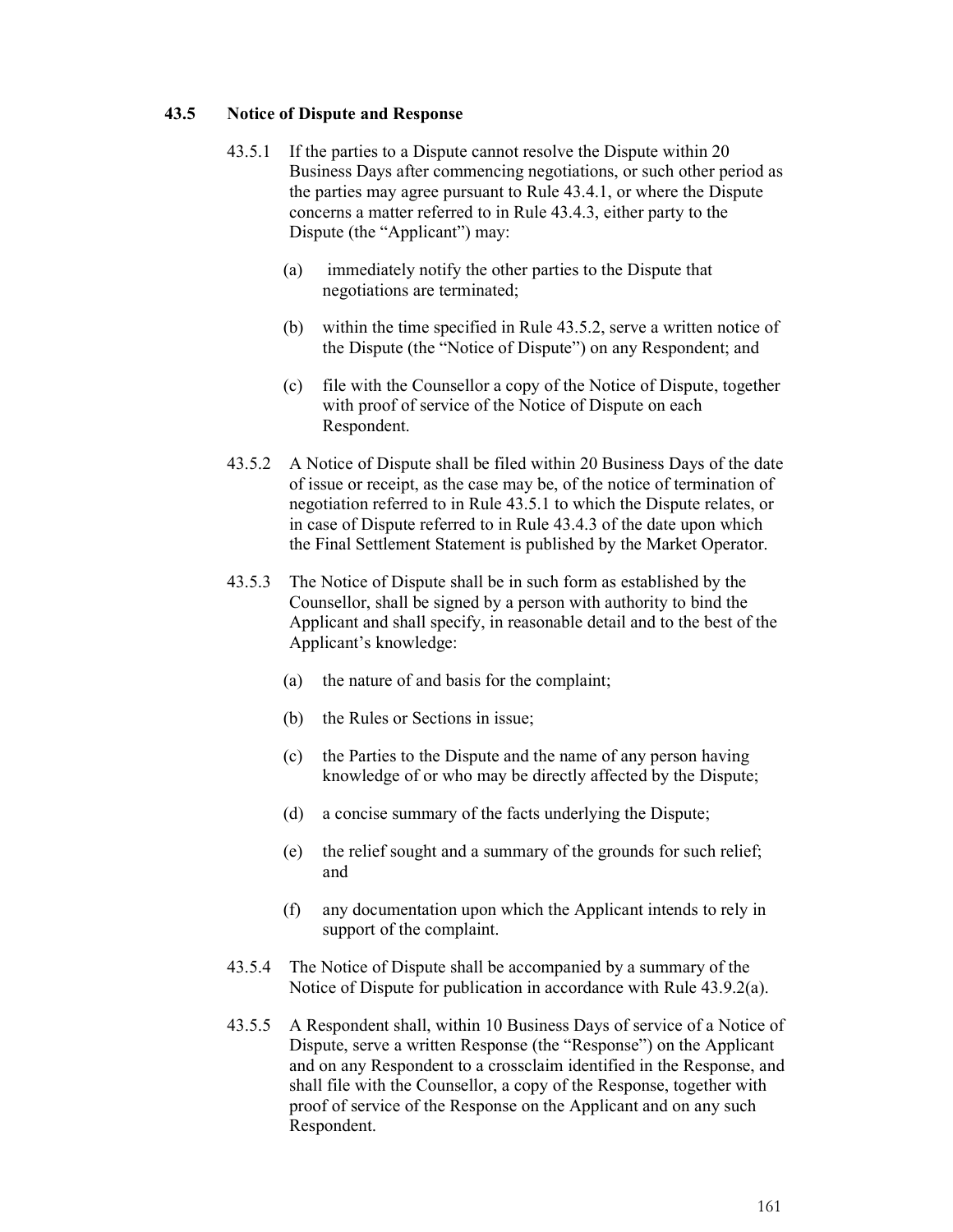- 43.5.6 The Response shall be in such form as is established by the Counsellor, and shall be signed by a person that has authority to bind the Respondent and shall specify, in reasonable detail and to the best of the Respondent's knowledge:
	- (a) the information referred to in Rule 43.5.3, to the extent that the Respondent disagrees with the information relating thereto set forth in the Notice of Dispute;
	- (b) a concise Response to the allegations made against the Respondent in the Notice of Dispute;
	- (c) where the Response includes a counterclaim or crossclaim against the Applicant or any other Respondent, the relief sought, a summary of the grounds for such relief and the information referred to in Rule 43.5.3 in respect of such counterclaim or crossclaim; and
	- (d) any documents upon which the Respondent intends to rely in support of its Response, including any counterclaim or crossclaim, which was not identified by the Applicant.
- 43.5.7 The Response shall be accompanied by a summary of the Response for publication in accordance with Rule 43.9.2(a).
- 43.5.8 Subject to Rules 43.5.9 and 43.5.10, the Counsellor shall reject and shall not take any further action on:
	- (a) any Notice of Dispute which fails to comply with Rule 43.5.3, or any Response which fails to comply with the provision of Rule 43.5.6, provided that such rejection shall not prejudice the right of the Applicant or the Respondent to file a fresh Notice of Dispute or a Response, as the case may be, in accordance with this Rule 43 within such time as the Counsellor may allow;
	- (b) a Notice of Dispute in respect of which the negotiation referred to in Rule 43.4.1 was not commenced within the time specified in that regard in Rule 43.4.2.
- 43.5.9 Where the Counsellor rejects a Notice of Dispute or a Response pursuant to Rule 43.5.8, the Counsellor shall promptly notify the Applicant or Respondent who filed the Notice of Dispute or Response, as the case may be, and shall provide written reasons for the rejection.
- 43.5.10 Where the Counsellor rejects a Response pursuant to Rule 43.5.8 the Counsellor shall promptly refer the dispute to Arbitrators pursuant to Rule 43.7.1
- 43.5.11 The Counsellor may accept a Notice of Dispute which fails to comply with Rule 43.5.3 or a Response which fails to comply with Rule 43.5.6 if all parties to the Dispute consent to the acceptance.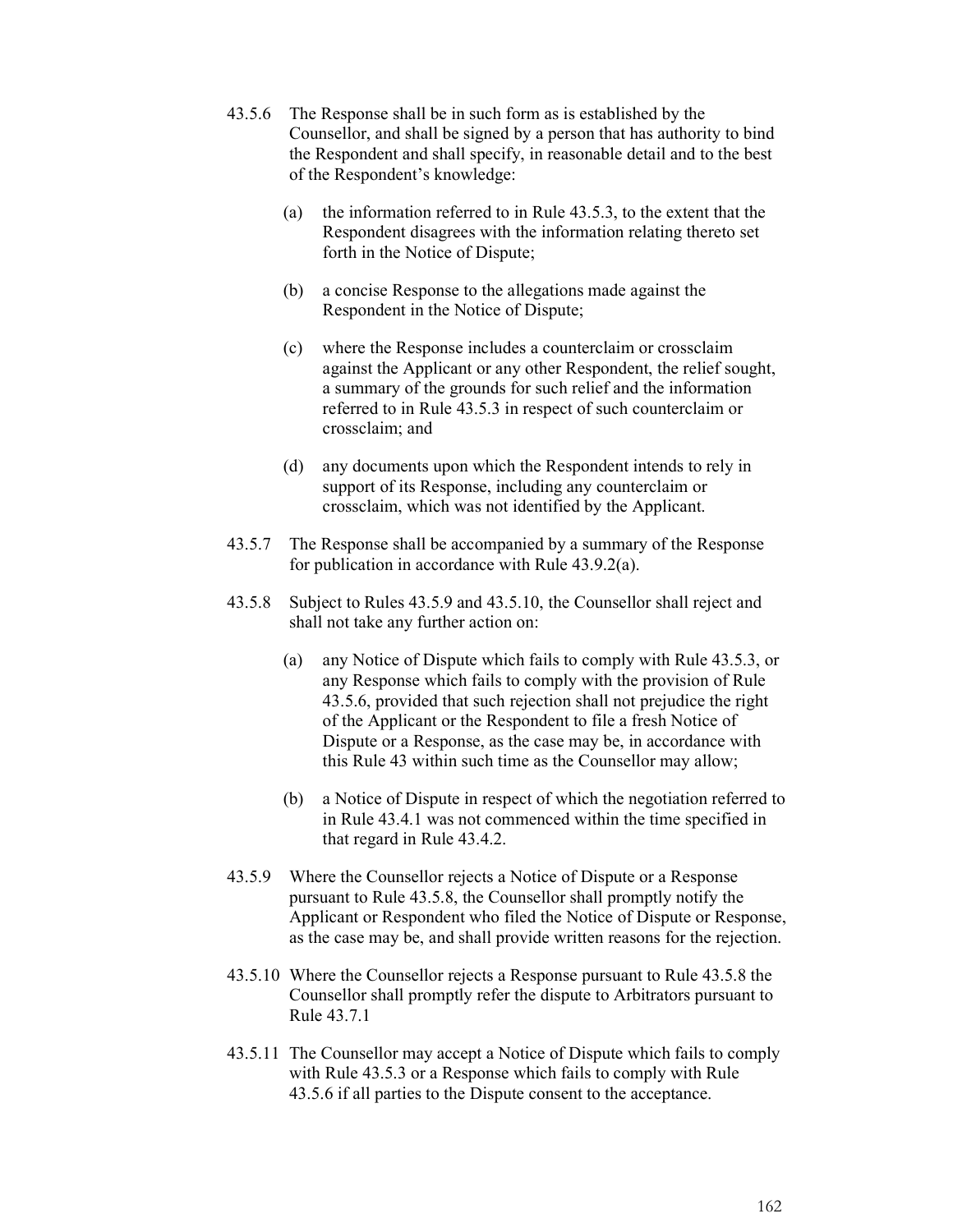43.5.12 On receiving a valid Notice of Dispute and Response, the Counsellor shall notify the parties of such fact and request them to appoint Arbitrators pursuant to Rule 43.7.

## **43.6 Mediation/Conciliation**

- 43.6.1 Subject to Rule 43.4.3, the Parties to a Dispute may, within the time specified in Rule 43.4.3, seek amicable settlement of any dispute between them prior to filing a Notice of Dispute under Rule 43.5.1. A party who wishes to initiate conciliation shall send to the other party a written request to conciliate and the conciliation proceedings shall commence on the date the request to conciliate is accepted by the other party.
- 43.6.2 Parties to a Dispute shall commence the conciliation proceedings referred to in Rule 43.4.1:
	- (a) where the Dispute involves an order, direction, instruction or other decision of the System Operator and/or the Market Operator, within 15 Business Days of the date of receipt of the order, direction, instruction or decision; and
	- (b) in all other cases, within 30 Business Days of the later of:
		- (iii) the date on which the event that is the subject-matter of the Dispute occurred; or
		- (iv) the date on which the party initiating the negotiation became aware or, with the exercise of due diligence, ought to have become aware, of the event that is the subjectmatter of the Dispute,
- 43.6.3 Rule 43.4.1 shall not apply to a Dispute initiated pursuant to Rule 36.3.5 with respect to a Preliminary Settlement Statement. In respect of such Dispute, the parties to the Dispute shall dispense with the negotiations referred to in Rule 43.4.1 and proceedings may be initiated by any party to the Dispute by filing a Notice of Dispute in accordance with the procedures set forth in Rule 43.5.1 and time set forth in Rule 43.5.2.
- 43.6.4 Where the Parties agree to conciliation proceedings the Parties shall refer the Dispute to a conciliation body consisting of one or three conciliators to be appointed:
	- (a) in the case of one conciliator, jointly by the Parties;
	- (b) in the case of three conciliators
		- (a) one conciliator by each party, and
		- (b) the third conciliator jointly by the parties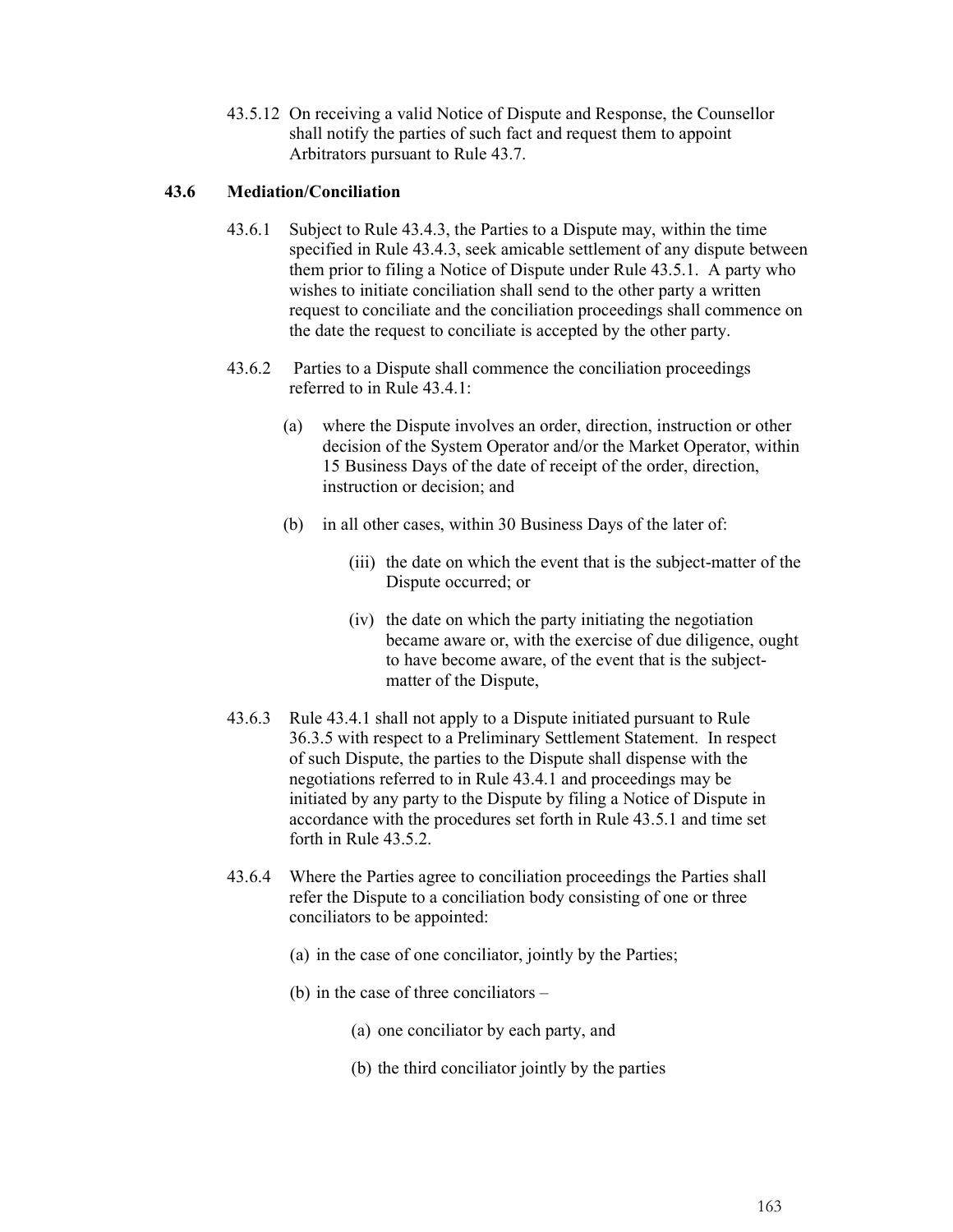- 43.6.5 The conciliation body shall acquaint itself with the details of the Dispute and procure such other information it may require for the purpose of settling the Dispute. The Parties may appear in person before the conciliation body and may have legal representation.
- 43.6.6 After the conciliation body has examined the Dispute and heard the Parties, if necessary, it shall submit its terms of settlement to the Parties. If the Parties agree to the term of settlement, the conciliation body shall draw up and sign a record of settlement.
- 43.6.7 If the parties to a Dispute do not agree to the terms of settlement within 30 Business Days after commencing conciliation proceeding, or such other period as the parties may agree pursuant to Rule 43.4.1, or where the Dispute concerns a matter referred to in Rule 43.4.3, either party to the Dispute (the "Applicant") may:
	- (a) within the time specified in Rule 43.5.2, serve a written notice of the Dispute (the "Notice of Dispute") on any Respondent; and
	- (b) file with the Counsellor a copy of the Notice of Dispute, together with proof of service of the Notice of Dispute on each Respondent.

## **43.7 Arbitration**

- 43.7.1 Each Dispute shall be referred to an Arbitration Tribunal consisting of three Arbitrators, or where the parties agree, to one Arbitrator.
- 43.7.2 In the event that the parties have not agreed for a Dispute to be resolved by a sole Arbitrator within 5 Business Days of the receipt of a notice from the Counsellor pursuant to Rule 43.5.12, each party to the Dispute shall appoint an Arbitrator from amongst the members of the Dispute Resolution Panel. In the event either party fails to appoint an Arbitrator in this regard, the Counsellor shall appoint an Arbitrator for such party. The Counsellor shall appoint the third Arbitrator from amongst the members of the Dispute Resolution Panel.
- 43.7.3 Where the parties agree to the resolution of the Dispute by a sole Arbitrator, the parties shall appoint the sole Arbitrator from amongst the members of the Dispute Resolution Panel within 5 Business Days of receiving the notice from the Counsellor pursuant to Rule 43.5.12. If the parties to the Dispute fail to agree to an Arbitrator, the Counsellor shall appoint the sole Arbitrator from amongst the members of the Dispute Resolution Panel within 3 Business Days.
- 43.7.4 An Arbitrator shall be independent of the parties and shall act impartially. An Arbitrator who is or becomes aware of circumstances that may give rise to a reasonable apprehension of bias shall promptly disclose them to the Counsellor and the parties.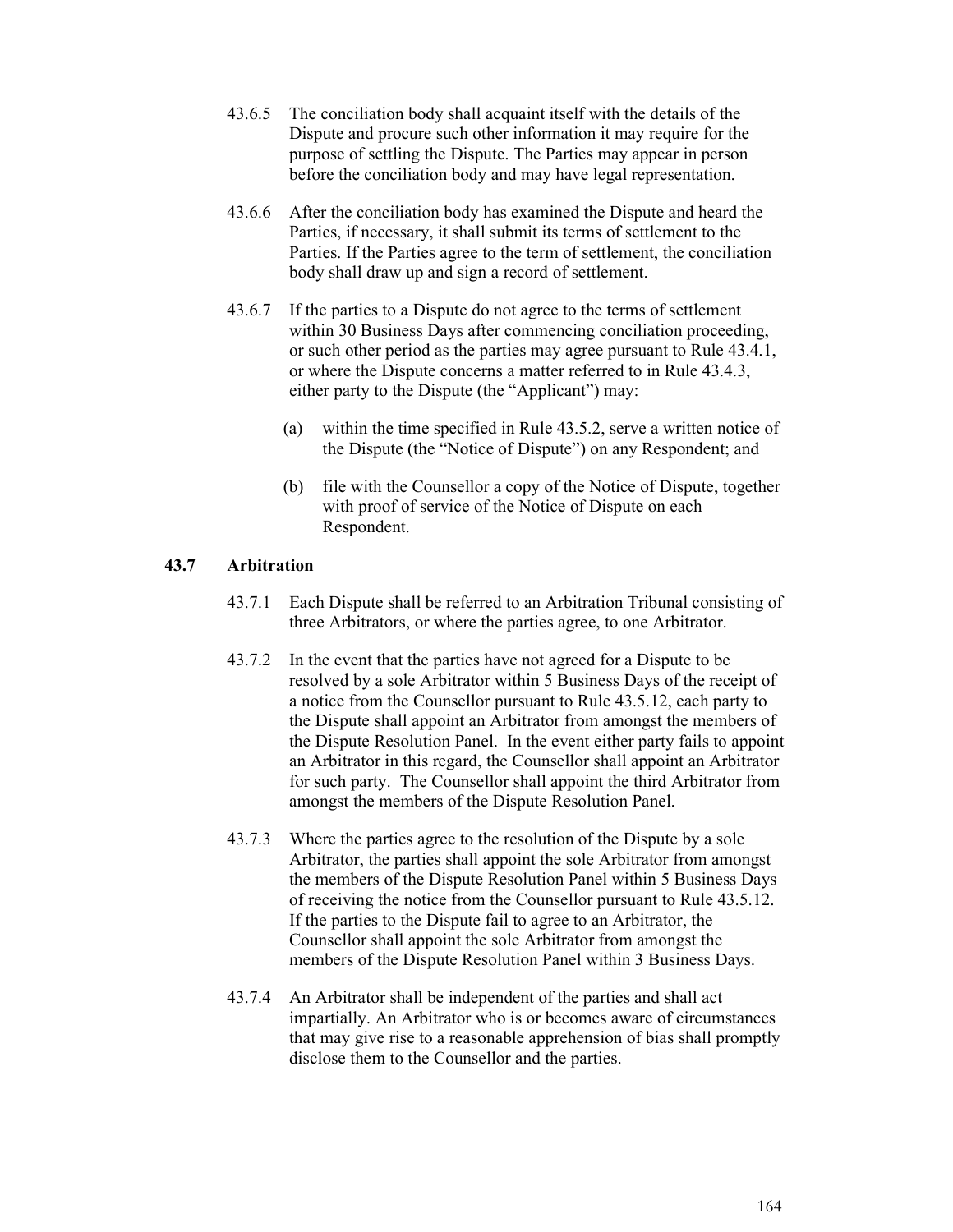- 43.7.5 An Applicant shall, within the period stipulated in that regard by the Arbitration Tribunal pursuant to Rule 43.7.10, file a written statement indicating the name and address for service of its legal counsel or other representative, and containing its submissions on each issue in Dispute with the Arbitration Tribunal and serve same on any Respondent, together with the following:
	- (a) a list of all the documents that it intends to file at the arbitration;
	- (b) copies of all such documents;
	- (c) a list of witnesses that the Applicant intends to call or that will provide written evidence-in-chief at the hearing of the arbitration; and
	- (d) a concise written summary of the anticipated evidence of each witness.
- 43.7.6 A Respondent shall, within the period stipulated in that regard by the Arbitration Tribunal pursuant to Rule 43.7.10, file a written reply to the Applicant's written statement containing its submissions on each issue in Dispute with the Arbitration Tribunal and serve same on any Applicant. The reply shall be accompanied by, and shall contain all such information as is required in the case of the Applicant's written statement pursuant to Rule 43.7.5.
- 43.7.7 The Applicant may, within such period as may be stipulated in that regard pursuant to Rule 43.7.10, serve and file written submissions in response to the Respondent's reply.
- 43.7.8 Where a Respondent has made a counterclaim or a crossclaim in its Response, the Respondent shall, for the purposes of Rules 43.7.5 to 43.7.7 and 43.7.9 and, where appropriate, of Rule 43.7.17, be treated as an Applicant and the Applicant to the Notice of Dispute shall be treated as a Respondent in respect of the counterclaim or crossclaim. For the avoidance of doubt, a crossclaim can only be made against a party to the Dispute.
- 43.7.9 Where Rule 43.7.8 applies, each Respondent to the counterclaim or crossclaim shall, within such period as may be stipulated pursuant to Rule 43.7.10, file with the Arbitration Tribunal and serve on the Applicant of the counterclaim or crossclaim and any other Respondent, a written reply containing its submissions on each issue in Dispute, which shall be accompanied by, and shall contain all such information as is required in the case of the Applicant's written statement pursuant to Rule 43.7.5 and the Applicant in the counterclaim or crossclaim may serve and file written submissions in reply within the period stipulated in Rule 43.7.10.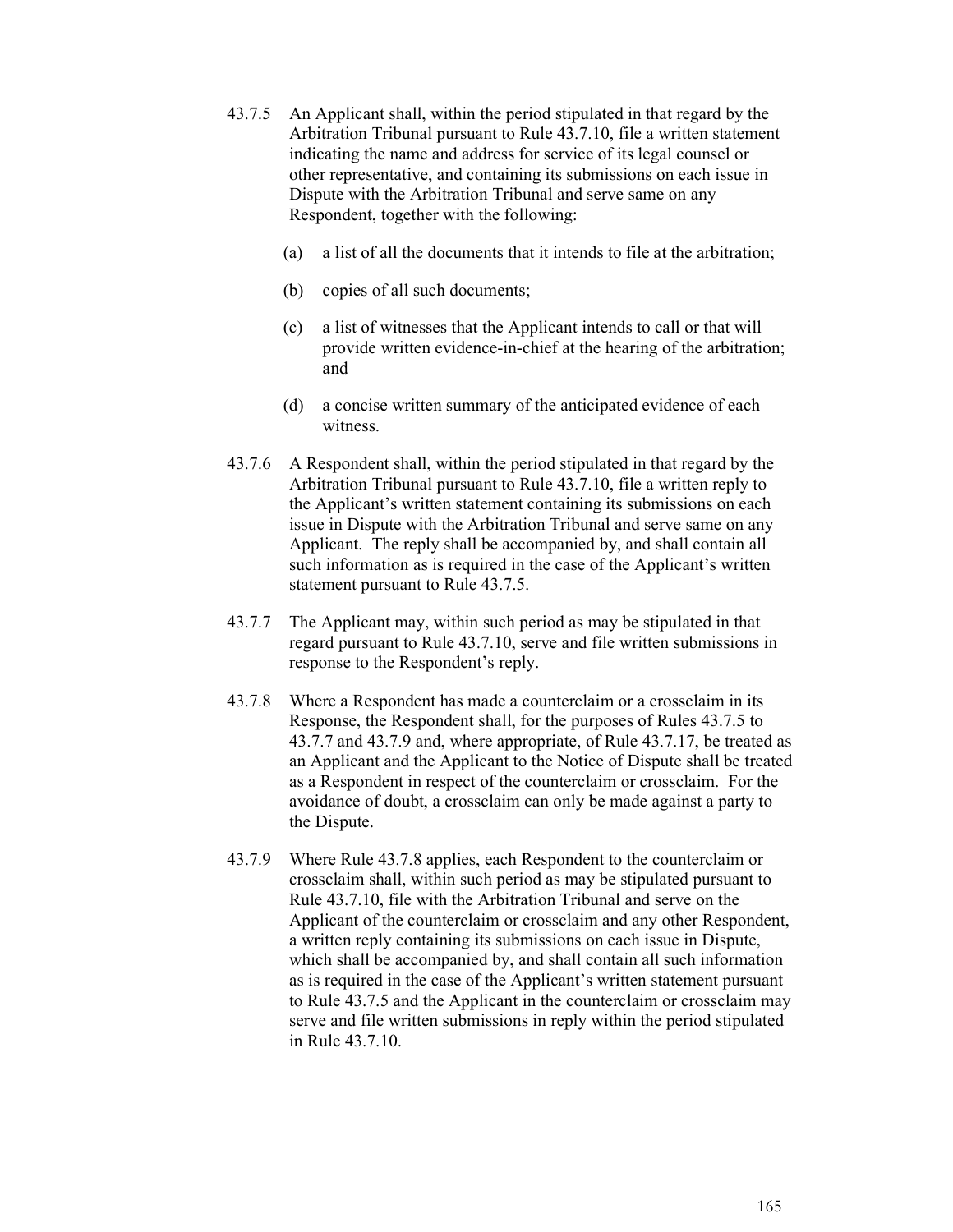- 43.7.10 The Arbitration Tribunal shall fix the date, time and place for the filing and service of the documents referred to in paragraphs (a) and (b) below, and shall file a notice of the date, time and place so fixed with the Counsellor.
	- (a) In the case of the Applicant, the documents referred to above are:
		- (i) the written statement and other information and documentation referred to in Rule 43.7.5;
		- (ii) any counterclaim or crossclaim required pursuant to Rule 43.7.6; and
		- (iii) the reply to a Response pursuant to Rule 43.7.7; and
	- (b) In the case of the Respondent, the documents referred to above are:
		- (i) the written reply and other information and documentation referred to in Rule 43.7.6;
		- (ii) written reply to a counterclaim or crossclaim, where applicable and accompanying information and documentation, pursuant to Rule 43.7.8 provided that the date stipulated in this regard shall be no more than 60 days from the date of the service and filing referred to in Rule 43.7.6, or such later date as may be agreed by each party to the arbitration.

### 43.7.11 Joinder of Parties

- (a) Any Participant that may be directly affected by any award made in a Dispute by the Arbitration Tribunal may, no less than 5 Business Days prior to the date of the hearing of the Dispute, apply to the Arbitration Tribunal, giving notice to the parties to the Dispute, for leave to be joined as a party to the Dispute, or to intervene at the hearing. The Parties to the Dispute shall be allowed to make submissions on such application.
- (b) If the Participant applying to be joined in the Dispute demonstrates that it has sufficient legal interest in the subject matter of the arbitration, as opposed to a commercial interest, and that it may be directly affected by the decision in the arbitration, the Arbitration Tribunal may, in its sole discretion, grant leave to the Participant to be joined as a party to the Dispute or to intervene. The Arbitration Tribunal may impose such terms and subject such Participant to such rights of participation as the Arbitration Tribunal considers reasonable.
- 43.7.12 The procedures governing the arbitration shall be determined by the Arbitration Tribunal, except as expressly provided herein.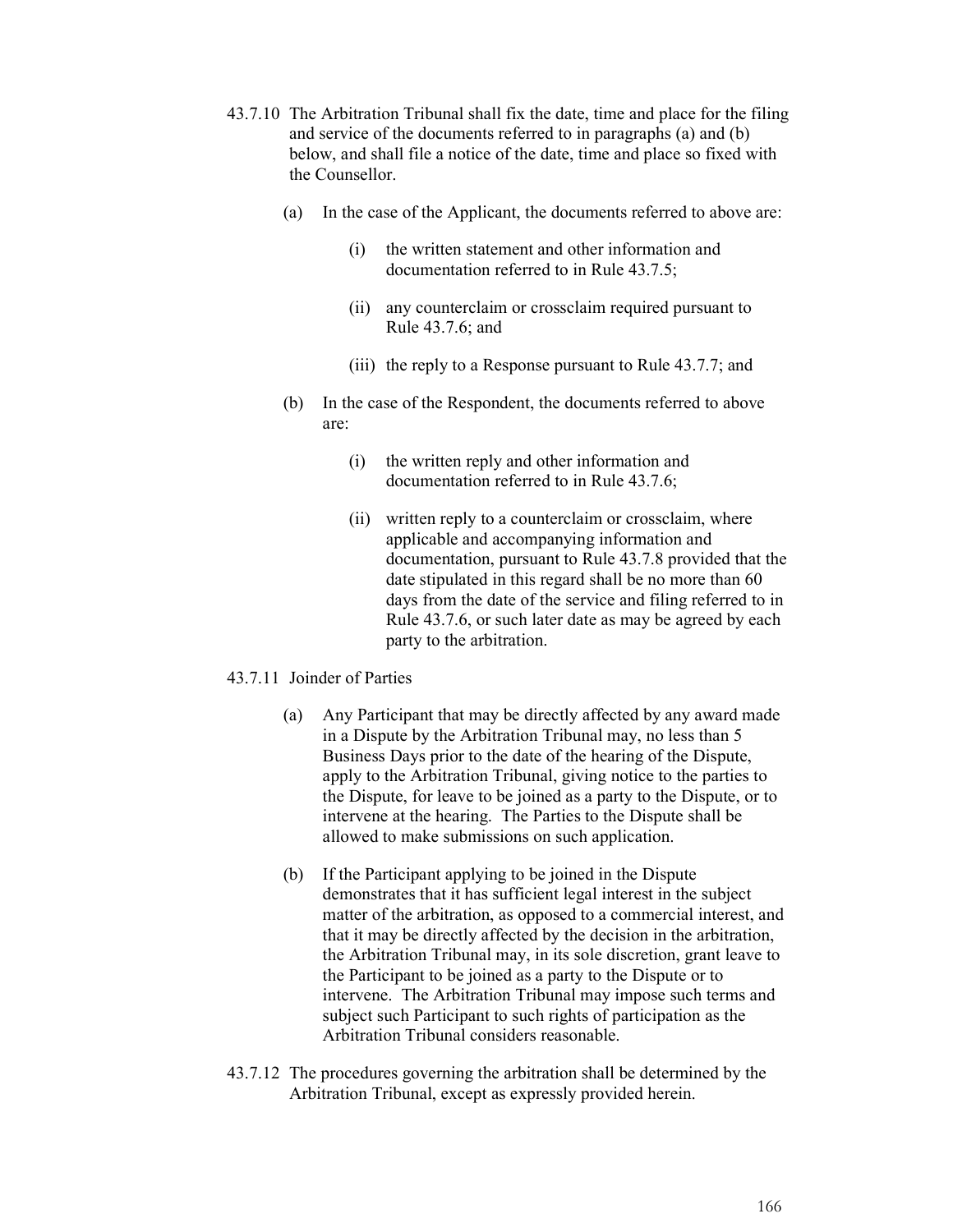- 43.7.13 Except with leave of the Arbitration Tribunal, no written statement or other document shall be accepted in evidence at the hearing, nor shall any witness be permitted to give evidence on behalf of an Applicant or a Respondent at the hearing, unless the party has complied with the requirements set forth in Rule 43.7.5, 43.7.6 or 43.7.9, as the case may be.
- 43.7.14 Any party to a Dispute may apply to the Arbitration Tribunal for an order directing such further and other production of materials as are necessary for the proper prosecution of its case, and the Arbitration Tribunal, in its discretion, order the production of such further documents, provided that the Arbitration Tribunal may not order the production by the System Operator or the Market Operator of any Confidential Information which relates to a person who is not a party to the Dispute. The Arbitration Tribunal may admit evidence even such evidence is not admissible as evidence in a court of law.
- 43.7.15 The Arbitration Tribunal may request any agent, employee, officer or director of any party to the Dispute, to provide any information or documentation which is not Confidential Information and which the Arbitration Tribunal considers relevant to the resolution of the Dispute, and the Arbitrator shall provide any such information or documentation to the parties in advance of the hearing at which it is to be considered.
- 43.7.16 The Arbitration Tribunal may request any agent, employee, officer or director of any party to the Dispute, to provide it with any Confidential Information pertaining to such party which the Arbitration Tribunal considers relevant to the conduct of the arbitration, provided that the Arbitration Tribunal shall not provide any such Confidential Information to the parties in advance of the hearing at which it is to be considered. Such Confidential Information disclosed to the Arbitration Tribunal shall be kept by the Counsellor under sealed cover and in safe custody and shall not be disclosed by the Arbitrators to any person, except with the consent of the party to whom it pertains or on direction of the Commission or a court of law.
- 43.7.17 The Arbitration Tribunal may, upon such conditions as to confidentiality as it shall determine and upon notice to the parties, obtain expert advice concerning technical aspects of the Dispute. Arrangements for obtaining such expert advice shall be made by the Arbitration Tribunal or by such party as the Arbitration Tribunal shall determine, provided that where such arrangements are made by the Arbitration Tribunal, the Arbitration Tribunal shall provide to the parties advance notice of the identity of the expert advisor.
- 43.7.18 At the hearing, the Applicant shall provide its case in chief, followed by the Respondent in response, and then the Applicant in reply.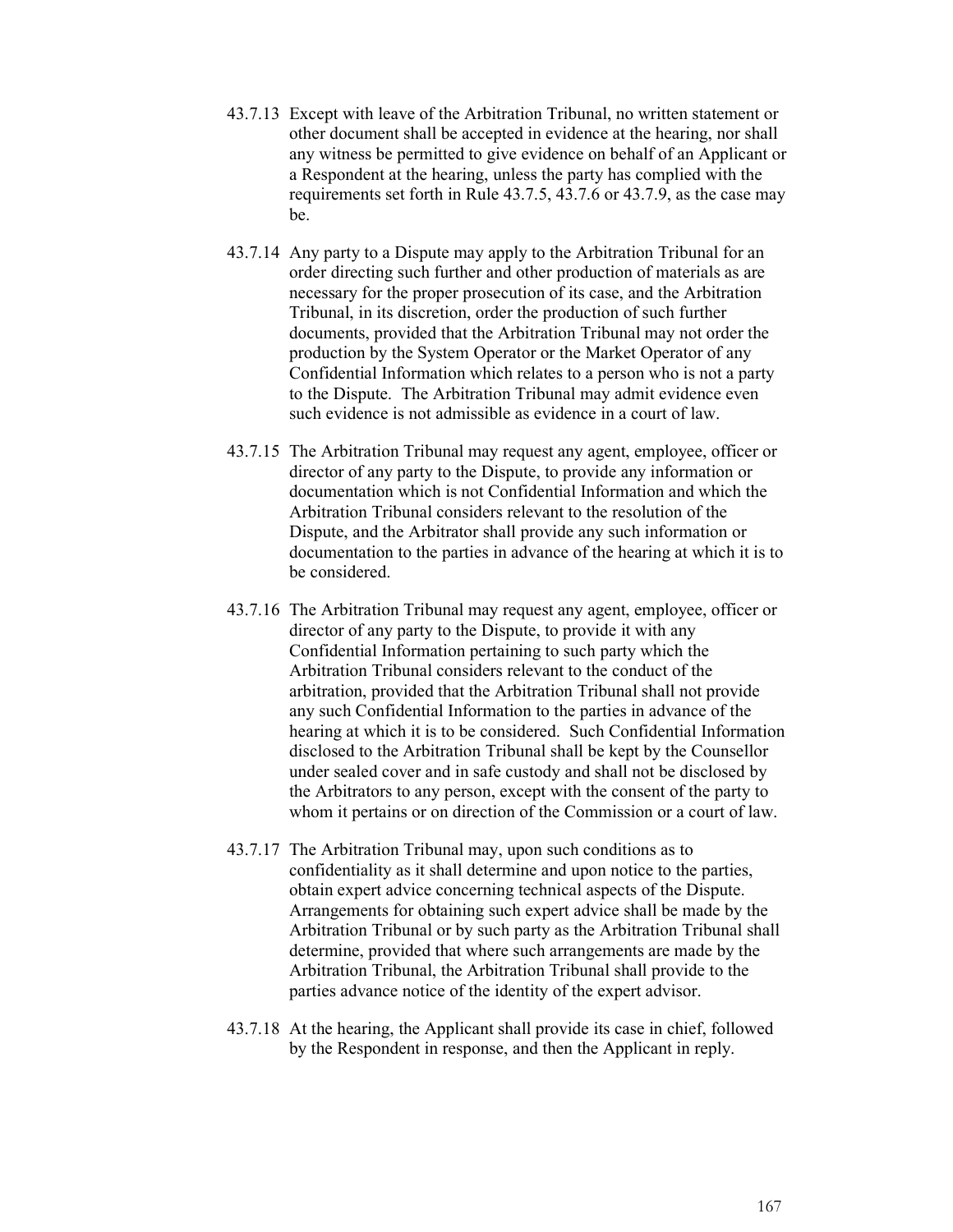- 43.7.19 Witnesses shall be examined under oath or affirmation and shall be cross-examined. Nothing in this Rule 43.7.19 shall preclude the Arbitrator from dispensing with oral examination-in-chief of a witness provided that a written statement of the witness's evidence is provided in such form as the Arbitrator may deem appropriate.
- 43.7.20 The arbitration shall be open to the public and, except for Confidential Information, all documents filed will form part of the public record of the proceedings.
- 43.7.21 The Arbitration Tribunal shall deliver its award in writing, giving reasons therefor, within 30 days of completion of the hearing or within such longer period as may be agreed by the parties to the Dispute. Where the Arbitration Tribunal is comprised of three Arbitrators, all decisions, including the final award, shall be made by the majority of Arbitrators.
- 43.7.22 The Arbitration Tribunal shall immediately file a copy of its award with the Counsellor, together with a brief summary of the award and the reason therefor.
- 43.7.23 Where, in the case of a Dispute falling within the provisions of Rule 43.2.1(a), the Arbitration Tribunal concludes that a Participant has violated a provision of these Rules or the Grid Code, the Arbitration Tribunal may, in making the award, approve, modify or revoke any financial penalty imposed by the Market Operator or the System Operator. In so doing, the Arbitration Tribunal shall assess such damages or make such further and other orders or directions as the Arbitration Tribunal considers just and reasonable, provided that:
	- (a) the financial penalty imposed on the Participant shall not be approved in whole or in part unless the Arbitration Tribunal determines that the breach of these Rules or the Grid Code, as the case may be, could have been avoided by the exercise of due diligence by the Participant or that the Participant's conduct was intentional; and
	- (b) in approving or modifying the amount of the financial penalty, the Arbitration Tribunal shall have regard to the criteria set forth in Rule 45.5.7.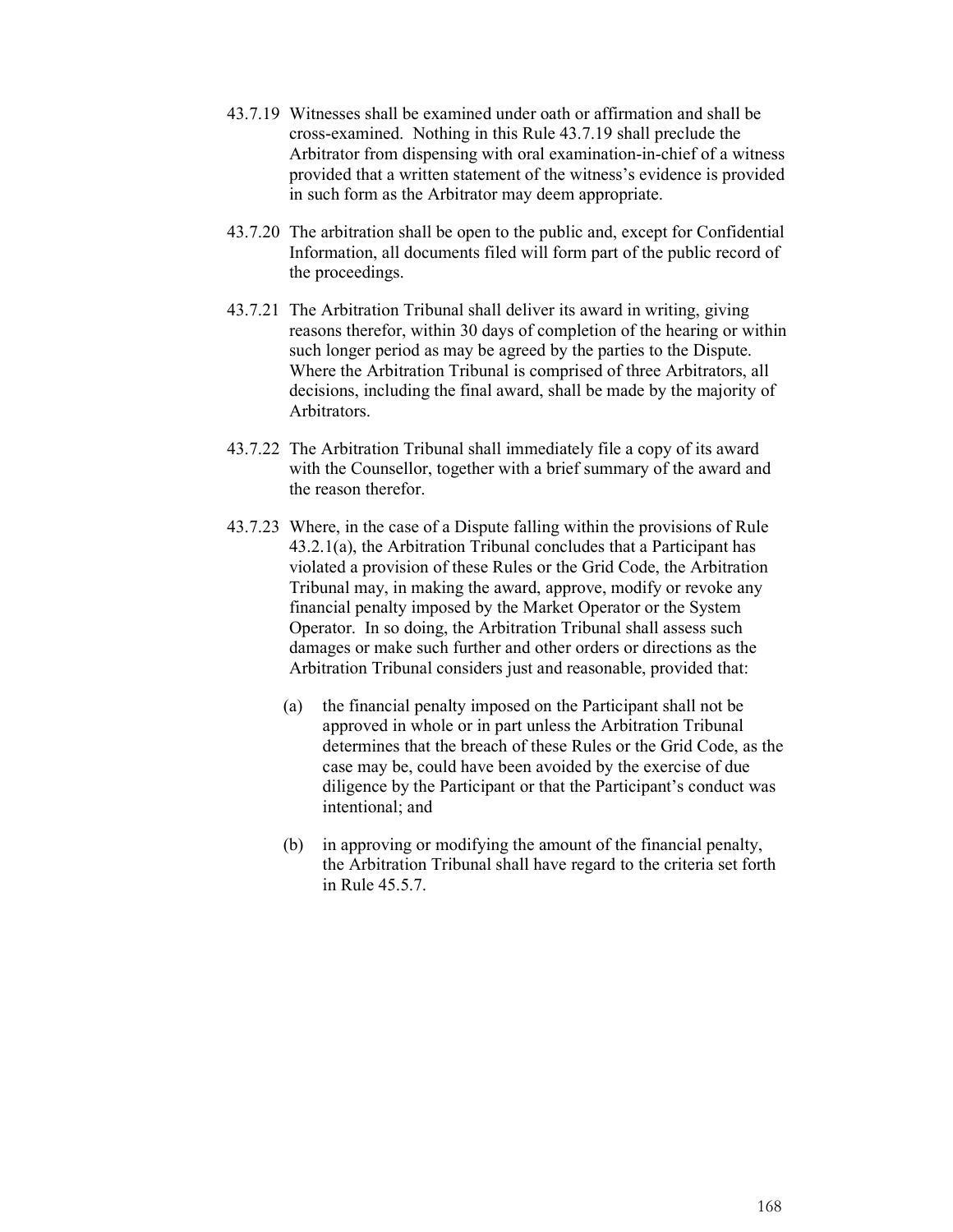- 43.7.24 Where, in the case of a Dispute coming within Rule 43.2.1(a), the Arbitration Tribunal concludes that the System Operator or the Market Operator has violated, misinterpreted or misapplied a Rule or Section, the Arbitrator may, subject to Rule 43.7.26 and Rule 46.8, award damages not exceeding the amount claimed or make such further and other orders or directions as the Arbitration Tribunal considers just and reasonable and the Arbitration Tribunal shall direct the System Operator or the Market Operator to comply with these Rules and/or the Grid Code, as the case may be, or to interpret or apply these Rules and/or Grid Code, as the case may be, in a particular manner. Any such direction may be included in the summaries referred to in Rule 43.7.21.
- 43.7.25 In the case of a Dispute referred to in Rules 43.2.1(d), the Arbitration Tribunal may, subject to Rule 47.9, award such damages or make such further and other orders or directions as the Arbitrator considers just and reasonable in addition to the applicable orders referred to in Rules 43.7.27 or 43.7.29, as the case may be.
- 43.7.26 Where any Dispute coming within Rule 43.2.1(a) relates to the terms and conditions upon which the Market Operator has authorised a person to participate in the Market Operator Administered Market, the Arbitration Tribunal may confirm, vary or set aside any decision made by the Market Operator and may order the Market Operator to authorise such person to participate in the Market Operator Administered Market on such other terms and conditions, if any, which the Arbitration Tribunal determines are just and reasonable, provided that the terms and conditions so stipulated by the Arbitration Tribunal are consistent with these Rules and the Grid Code and are non-discriminatory. An award of the Arbitration Tribunal under this Rule 43.7.26 may include the direction to the Market Operator referred to in Rule 43.7.24, regarding application of these Rules and the Grid Code.
- 43.7.27 The Arbitration Tribunal may:
	- (a) in the case of a Dispute referred to in Rule 43.2.1(b), confirm or set aside the order of the Market Operator and order the Market Operator to authorise the person to participate in the Market Operator Administered Market, on such terms and conditions, if any, which the Arbitration Tribunal determines are just and reasonable, provided that:
		- (i) no award shall be made for payment of damages to the Applicant Participant whose Admission Application is found to have been wrongly rejected by the Market Operator; and
		- (ii) the terms and conditions determined by the Arbitration Tribunal shall be impartial and consistent with these Rules and the Grid Code;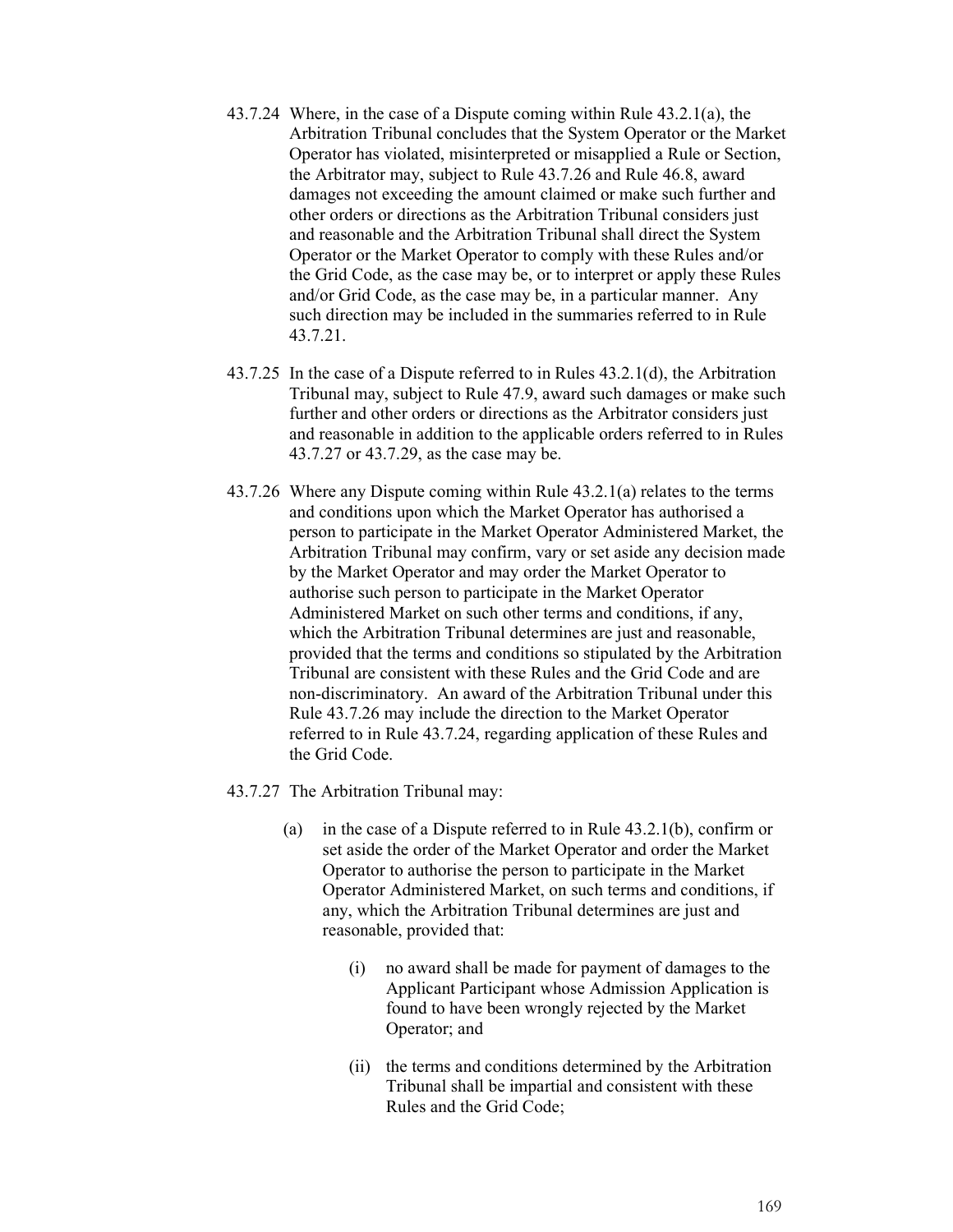- (b) in the case of a Dispute coming within Rules 43.2.1(d) to 43.2.1(f), issue such orders or directions as it may consider just and reasonable.
- 43.7.28 Subject to Rule 43.7.29, the Arbitration Tribunal may make such award as to the Costs of the Arbitration as it determines just and reasonable. Save for exceptional cases, the Arbitration Tribunal shall consider the following principles in making awards relating to the Costs of the Arbitration:
	- (a) where the award consists of damages for breach of these Rules or the Grid Code, costs, including the Costs of the Arbitration incurred by the successful party, shall be awarded to the successful party;
	- (b) where the award consists of the imposition of a financial penalty on a Participant, costs, including the Costs of the Arbitration, shall be awarded to the Market Operator; and
	- (c) where the award consists of a direction to the System Operator and the Market Operator to comply with these Rules and/or the Grid Code, or to interpret or apply a Rule or Section in a particular manner, costs, including the Costs of the Arbitration incurred by a Participant, shall be awarded to the Participant seeking the direction.
- 43.7.29 The Applicant shall be responsible for his or her own costs and legal expenses associated with his or her participation in the arbitration and, subject to any determination in that regard, shall bear the Costs of the Arbitration in cases where:
	- (a) the award consists of a determination by the Arbitration Tribunal that the Applicant is not entitled to any compensation; or
	- (b) no award as to costs is made pursuant to Rule 43.7.28.
- 43.7.30 Where the Arbitration Tribunal determines in the arbitral award that the Applicant is entitled to compensation, the Arbitration Tribunal may determine that some or all of:
	- (a) the Applicant's costs and legal expenses associated with participation in the arbitration; and
	- (b) the Applicant's share of the Costs of the Arbitration, be recovered by the Applicant.

Provided that where the Arbitration Tribunal makes such award as to costs, the costs shall be paid by the other party to the Dispute, including the System Operator or the Market Operator or the TSP and or other Participant, as the case may be.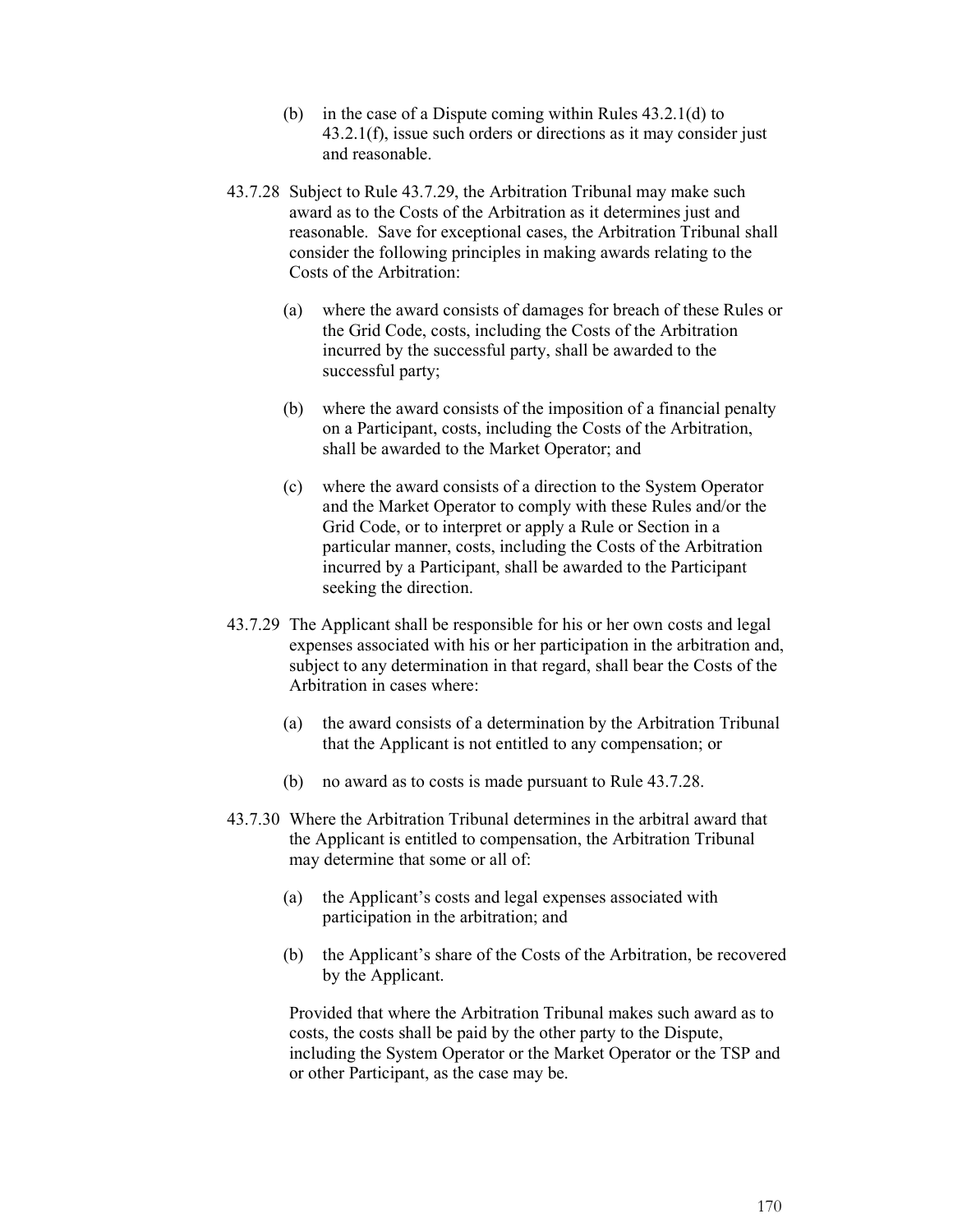- 43.7.31 A person who intervenes in arbitration shall be responsible for his or her own costs and legal expenses associated with his or her participation in the arbitration. The Arbitration Tribunal may, in appropriate circumstances, require that an intervener bear a portion of the Costs of the Arbitration.
- 43.7.32 Upon completion of arbitration proceedings, the Arbitration Tribunal shall file the record of the proceedings with the Counsellor. Where such record contains Confidential Information in respect of which a claim for confidentiality has been confirmed by the Arbitrator pursuant to Rule 43.8.1, the Confidential Information, together with the stenographic record of any in camera hearings relating thereto, shall be sealed in an envelope clearly marked "CONFIDENTIAL" or otherwise identified as confidential and protected from disclosure prior to filing with the Counsellor.
- 43.7.33 Upon completion of the arbitration, the Arbitration Tribunal shall file with the Counsellor, an invoice containing an itemised statement of the Costs of the Arbitration and an allocation of such Costs of the Arbitration amongst the parties to the Dispute, together with copies of all bills and other supporting documentation relating thereto.
- 43.7.34 Upon receipt of the invoice referred to in Rule 43.7.33, the Counsellor shall submit a copy of the invoice to the parties to the Dispute and, where applicable, each intervener. Any such party that is liable to pay costs pursuant to these Rules shall, within 10 Business Days of receipt of such invoice, pay to the Counsellor the amount owing thereunder. Such invoice shall create an obligation under these Rules to pay the amount specified as payable by any party in the invoice, and shall not be deemed to constitute an award by the Arbitration Tribunal under Rule 43.2.4, and such amount may be recovered under these Rules without prejudice to any other manner of recovery available for the recovery of such sums under the law.
- 43.7.35 Where, during a pending arbitration, an Arbitrator becomes incapable of acting as an Arbitrator by reason of death, resignation, removal or otherwise, the following Rules shall apply.
	- (a) If the Arbitration Tribunal comprises three Arbitrators, the party which appointed the Arbitrator, or for whom the Arbitrator was appointed by the Counsellor, shall, within 10 Business Days of the occurrence of such vacancy, appoint a replacement Arbitrator from the remaining members of the Dispute Resolution Panel.
	- (b) If the Arbitration Tribunal comprises only one Arbitrator, the parties shall jointly appoint another member of the Dispute Resolution Panel as arbitrator to fill the vacancy within 10 Business Days of the occurrence of the vacancy.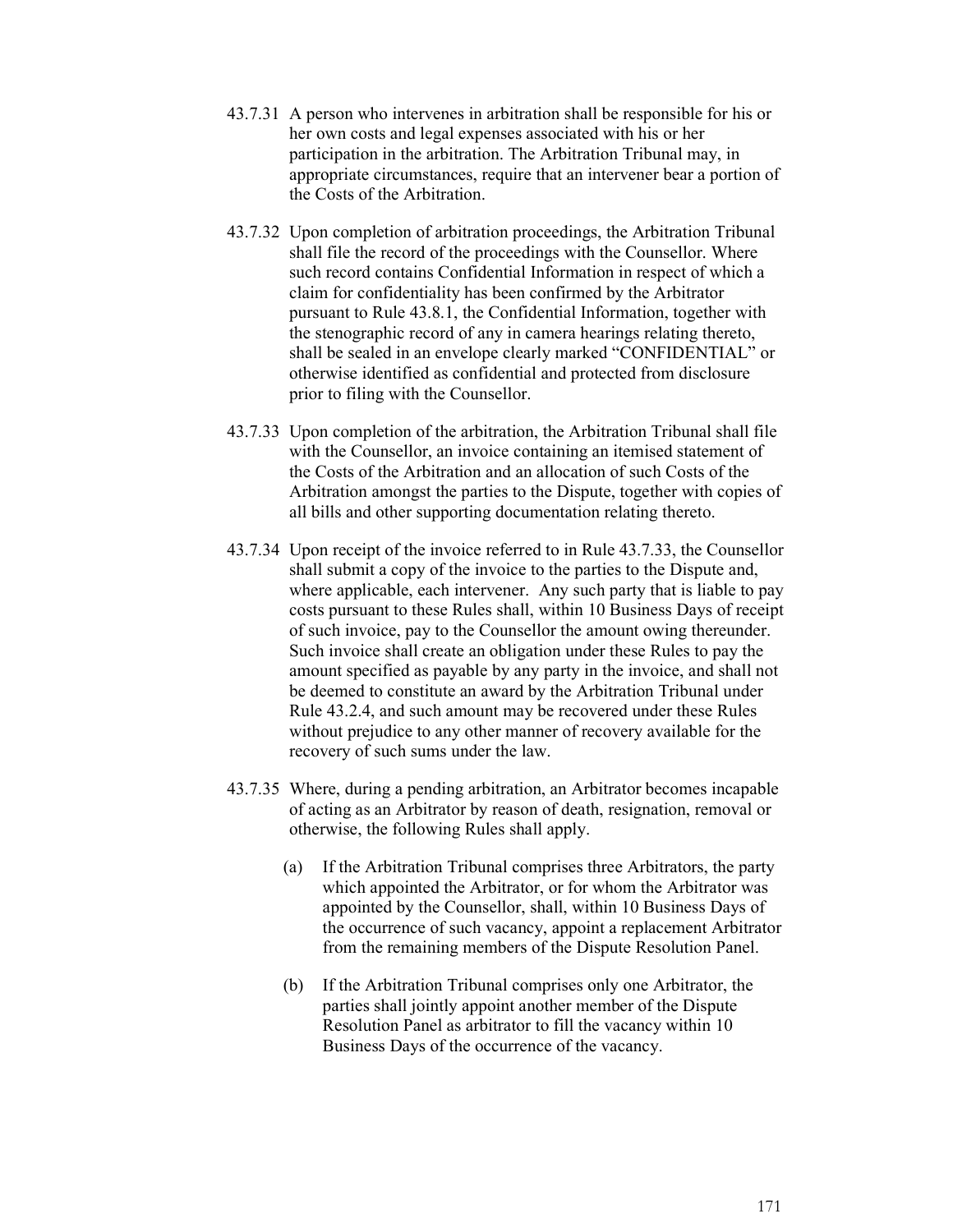- 43.7.36 Where the party or parties, as the case may be, have failed to select a replacement Arbitrator within the period specified in Rule 43.7.35, the Counsellor shall appoint a member of the Dispute Resolution Panel as a replacement Arbitrator and shall notify the parties to the Dispute of the appointment in writing.
- 43.7.37 Any Arbitrator appointed to replace an Arbitrator who is unavailable or unable to act may continue the arbitration if the parties to the arbitration consent to such continuance. In the absence of such consent, the replacement Arbitrator shall commence the arbitration afresh.

## **43.8 Confidentiality**

- 43.8.1 Any party may declare any document, or information contained in any document required to be produced during arbitration as Confidential Information and the party making such declaration shall provide written justification thereof to the Arbitrator. If the claim of the Arbitration Tribunal confirms the confidentiality of the document or information, having regard, where applicable, to the provisions of Rule 46.4, the Arbitration Tribunal shall establish such procedures as may be necessary to protect the confidentiality and commercial value of such document or information, including:
	- (a) requirements for disclosure of same only to counsel and/or other independent advisor who has filed an undertaking as to confidentiality satisfactory to the Arbitration Tribunal; and
	- (b) limiting disclosure of the document and information to hearings in camera at which only representatives of the disclosing party and such counsel and/or other independent advisor may be present.
- 43.8.2 Members of the Dispute Resolution Panel shall enter into such confidentiality agreement as may be required by the Commission.

### **43.9 Record-Keeping and Publication**

- 43.9.1 Subject to Rule 43.9.2, the Counsellor shall maintain a record of all Dispute resolution proceedings conducted under this Rule 43. The Counsellor shall be responsible for ensuring that all measures are taken to prohibit access by any other person to any portion of such records which constitute Confidential Information and for this purpose, such information may be sealed and marked "CONFIDENTIAL" or otherwise labelled as being confidential, except as may be required by Applicable Law or permitted by the provisions of Rule 46.4.
- 43.9.2 The Counsellor shall, unless objected to by any party and if so, then with the approval of the Arbitration Tribunal, arrange for Publication on the Commission's website of the following:
	- (a) the summaries referred to in Rules 43.5.4 and 43.5.7;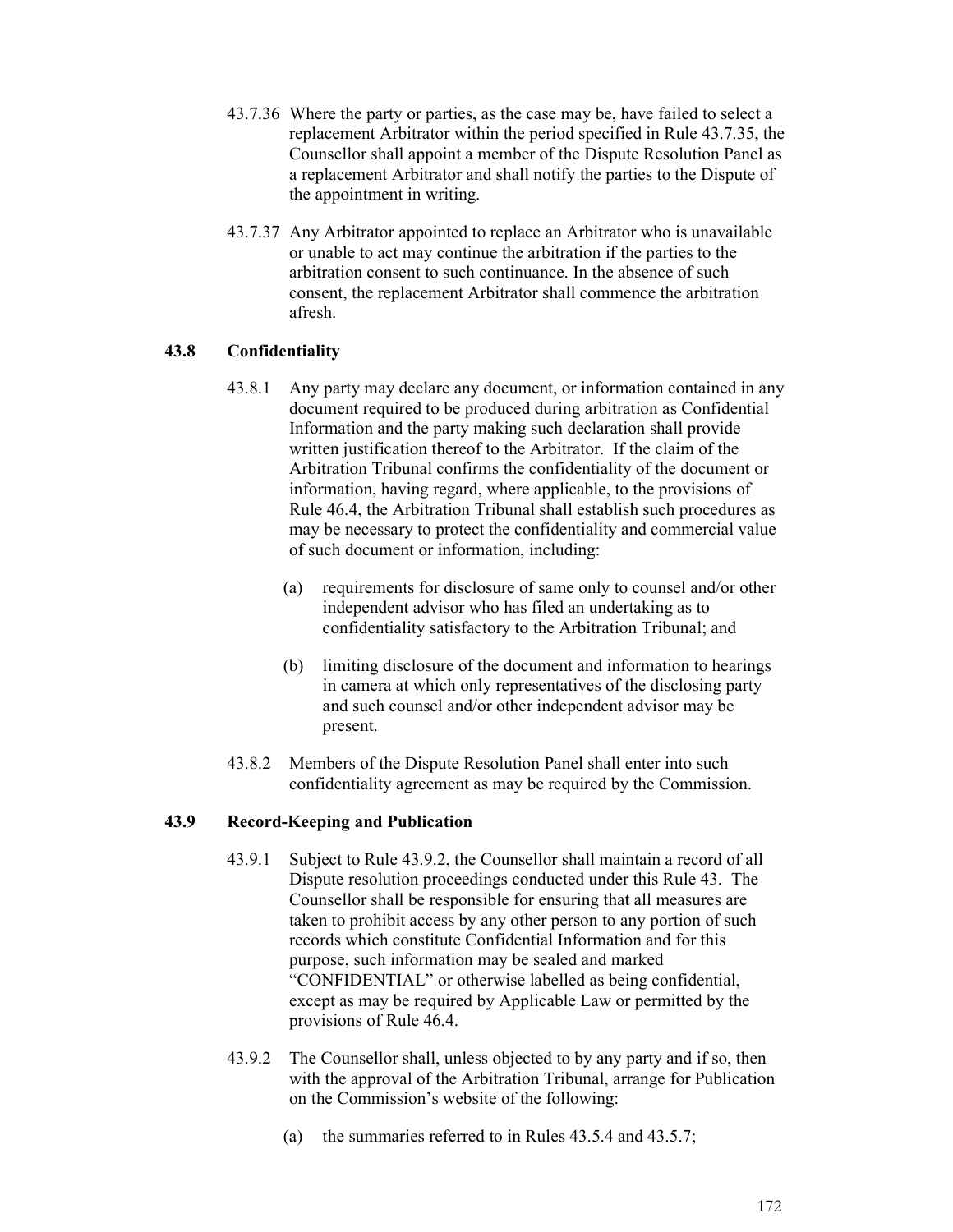- (b) notice of the appointment of the Arbitration Tribunal and the address for service on the Arbitration Tribunal;
- (c) notice of the date, time and place fixed for hearing pursuant to Rule 43.7.10; and
- (d) a summary of the award of the Arbitration Tribunal filed pursuant to Rule 43.7.22.

### **43.10 Audit**

The activities of the Dispute Resolution Panel shall be audited in accordance with procedures stipulated by the Commission from time to time.

### **44. AMENDMENT OF THE RULES**

### **44.1 Introduction and Interpretation**

This Rule 44 sets forth the procedures pursuant to which Amendments to these Rules and the Grid Code may be made by the Stakeholder Advisory Panel and/or the Grid Code Review Panel, together with the mechanism for review of these Rules and the Grid Code.

## **44.2 Amendment Process Generally**

- 44.2.1 The provisions of these Rules and the Grid Code may only be amended when the applicable procedures set forth in this Rule 44 have been followed.
- 44.2.2 In formulating Amendments to these Rules and the Grid Code, the Stakeholder Advisory Panel, the Grid Code Review Panel, the Rules Working Group and the Operations Working Group shall take into consideration the roles of the TSP, the System Operator and the Market Operator as set forth in the Act, these Rules and the Grid Code.
- 44.2.3 The Commission shall prepare and maintain and publish an Amendment Submission Form that will be used by Participants and others submitting Amendments. This will cover both the Rules and the Grid Code.

### **44.3 Rules Report and Grid Code Report**

44.3.1 Every six months, on the first week of February and August, the Market Operator shall prepare a Rules Report describing the problems experienced by the Market Operator in the implementation and application of the Market Rules and subsidiary Procedures. This report will be submitted by the Market Operator to the Commission, all Participants, the TSP, the System Operator and the Stakeholder Advisory Panel.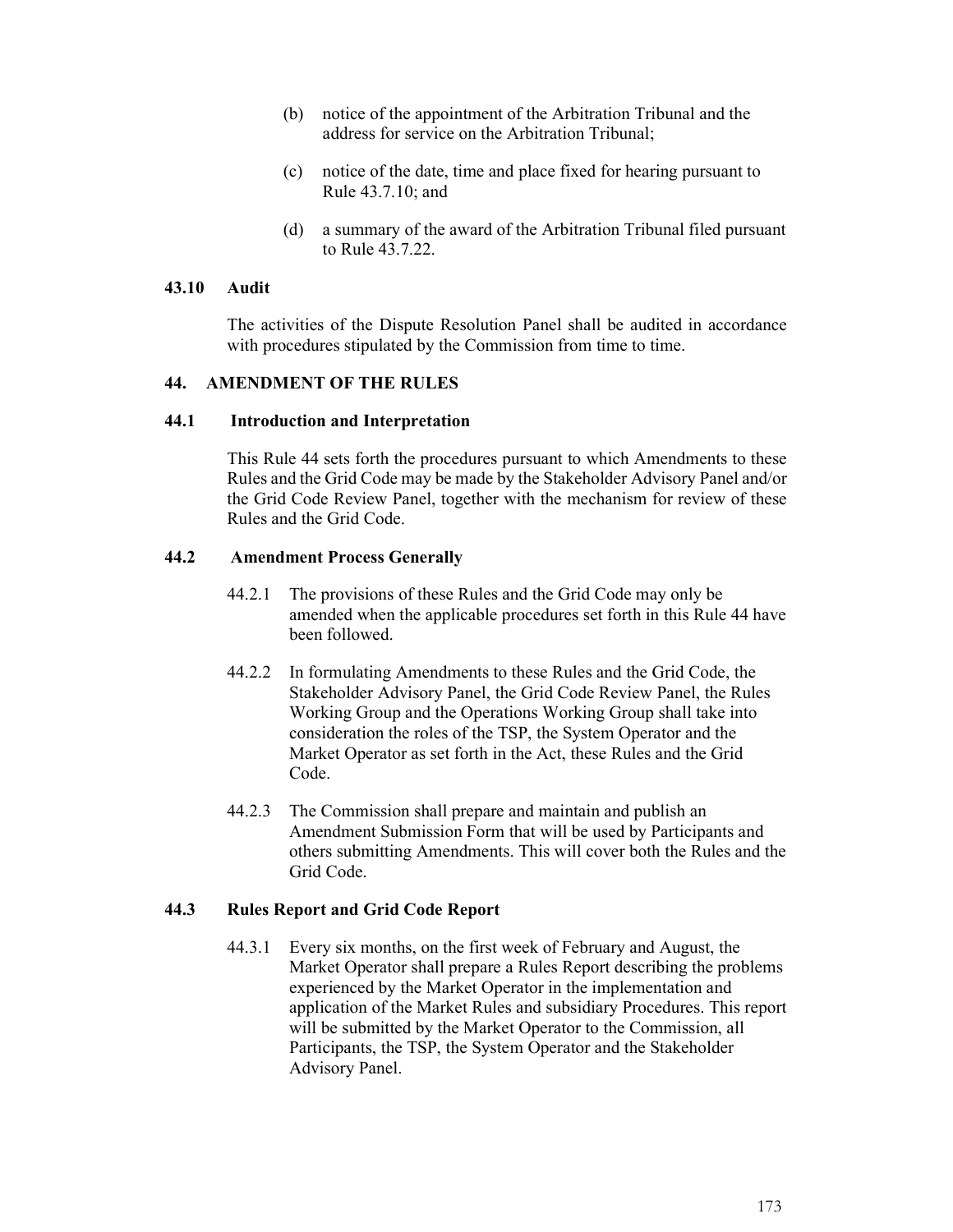- 44.3.2 Every six months, on the first week of February and August, the System Operator shall prepare a Grid Code Report describing the problems experienced by the System Operator in the implementation and application of the Grid Code, and subsidiary Procedures. This report will be submitted by the System Operator to the Commission, all Participants, the TSP, the Market Operator, the Grid Code Review Panel and the Stakeholder Advisory Panel.
- 44.3.3 The Rules Report or the Grid Code Report shall include:
	- (a) problems identified in the implementation and the results of the Market Rules, the Grid Code, Market Procedures and Operating Procedures;
	- (b) conflicts of interpretation with Participants or the TSP;
	- (c) any exceptions from strict compliance with the provisions of these Rules or its procedures granted to any Participant, including identification of the Participant granted the exception, and the reason therefor; and
	- (d) any other relevant matter which may assist in identifying any problems in the performance, feasibility, efficiency and design of these Rules and the Grid Code.

### **44.4 Rules Working Group**

- 44.4.1 The Rules Working Group shall include representatives of Participants and the System Operator and the Market Operator. The Rules Working Group shall also include a representative of TSP.
- 44.4.2 The Stakeholder Advisory Panel will employ the Rules Working Group to assess any problem or gap in the Market Rules or procedures identified in the Rules Report,
- 44.4.3 The Rules Working Group may make proposals to the Stakeholder Advisory Panel for:
	- (a) acceptance or review of any proposal for review of the Rules that has been presented to the Panel;
	- (b) Amendments required to correct, complete or improve the Rules; and
	- (c) new or updated Market Procedures for implementation of the Rules.
- 44.4.4 The Stakeholder Advisory Panel may delegate to the Rules Working Group, the authority to make an Urgent Amendment to these Rules. The delegation of authority shall be consistent with the function of the Stakeholder Advisory Panel and may be given in respect of any specific Urgent Amendment. In this case, the Rules Working Group shall make Amendments in accordance with these Rules.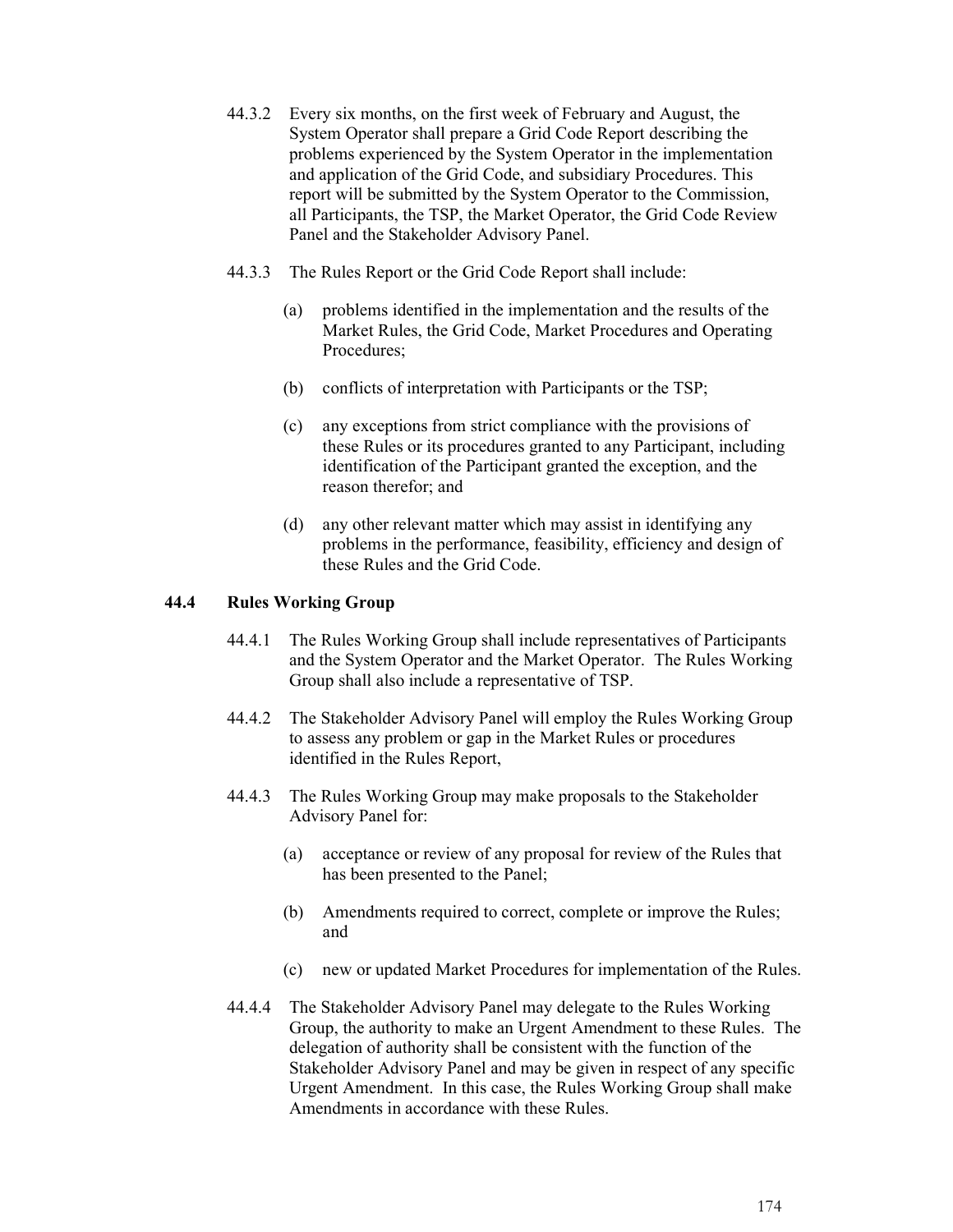### **44.5 Requests for Review or Amendment of Market Rules and the Grid Code**

- 44.5.1 The provisions of this Rule 44.5 do not apply:
	- (a) except as expressly provided in Rule 44.6.3, to Amendments proposed by the Stakeholder Advisory Panel pursuant to Rule 44.6; or
	- (b) to Urgent Amendments to these Rules, which shall be made in accordance with Rule 44.7; or
	- (c) to Minor Amendments under Rule 44.8.
- 44.5.2 Amendment Submissions
	- (a) Amendments to these Rules and/or the Grid Code may be proposed by the System Operator, the Market Operator, a Participant, the Rules Working Group or any other interested person.
	- (b) A proposal for Amendment of the Rules shall be in the form of a written submission (the "Amendment Submission") utilising the Amendment Submission Form filed with the Stakeholder Advisory Panel, at such address as may be published by the Stakeholder Advisory Panel from time to time.
	- (c) The Amendment Submission shall identify any provision of these Rules and/or the Grid Code in respect of which the person making the submission considers that an Amendment or review may be necessary or desirable and shall include a statement of the reasons for which the Amendment to or review of these Rules and or the Grid Code may be necessary or desirable.
	- (d) The Stakeholder Advisory Panel may request that the person making the Amendment Submission should provide further particulars with respect to the Amendment Submission.
- 44.5.3 The Stakeholder Advisory Panel shall provide to the Commission, a copy of any Amendment Submission received pursuant to Rule 44.5.2, two (2) Business Days after notification.
- 44.5.4 The Stakeholder Advisory Panel shall provide to the Market Operator, a copy of any Amendment Submission received pursuant to Rule 44.5.2, two (2) Business Days after notification.
	- (a) The Market Operator shall provide to the Stakeholder Advisory Panel and the Rules Working Group an estimate of the necessary changes to the Settlement Software this shall be in terms of:
		- (a) Cost; and
		- (b) Implementation time.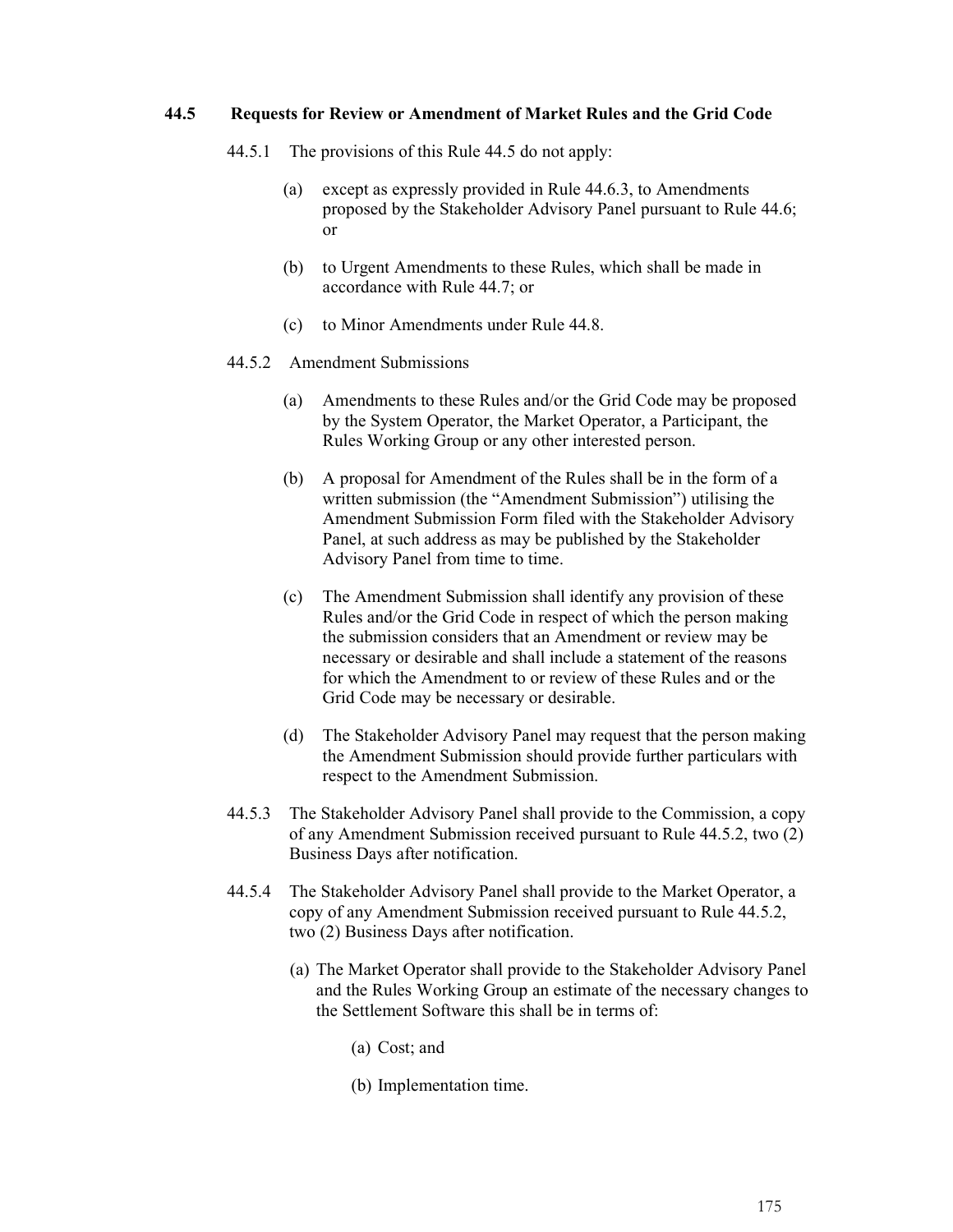- (b) Market Operator shall analyse the Amendment and provide the Stakeholder Advisory Panel and the Rules Working Group with:
	- (a) An analysis of the intended consequences; and
	- (b) A description of any potential or actual unintended consequences.
- 44.5.5 The Stakeholder Advisory Panel shall refer any proposal for Amendment of these rules which was not presented by the Rules Working Group to the Rules Working Group for its recommendations thereon.
- 44.5.6 In making decisions relating to Amendments of these Rules and or the Grid Code, the Stakeholder Advisory Panel shall take the recommendations of the Rules Working Group into consideration.
- 44.5.7 Where the Stakeholder Advisory Panel is of the opinion that the Amendment required by the Amendment Submission is only a Minor Amendment, the Amendment Submission shall be dealt with in accordance with the provisions of Rule 44.8.
- 44.5.8 The Stakeholder Advisory Panel shall give written notice to the person who made an Amendment Submission of its determination of the question whether the proposed Amendment is, in the opinion of the Stakeholder Advisory Panel:
	- (a) of such a nature that consideration of the Amendment Submission is warranted; or
	- (b) of such a nature that no consideration of the Amendment Submission is warranted.
- 44.5.9 Where the Stakeholder Advisory Panel gives notice under Rule 44.5.8(b), it shall notify the Commission in writing of its opinion that no consideration of the Amendment Submission is warranted.
- 44.5.10 Where the Stakeholder Advisory Panel decides pursuant to Rule 44.5.8(a) to proceed with the request for Amendment, then it shall Publish the particulars of the Amendment Submission and its comments thereon and shall give notice thereof to all Participants and to the person who made the Amendment Submission. The notice shall invite Participants and other interested persons to make written submissions to the Stakeholder Advisory Panel concerning the Amendment Submission within such reasonable period as shall be specified in the notice.
- 44.5.11 The written submissions referred to in Rule 44.5.10 must be filed with the Stakeholder Advisory Panel within the time specified in the notice and may indicate whether the person making the submission considers that a meeting is necessary or desirable in connection with the Amendment Submission and in that case, the reasons why such meeting is necessary or desirable.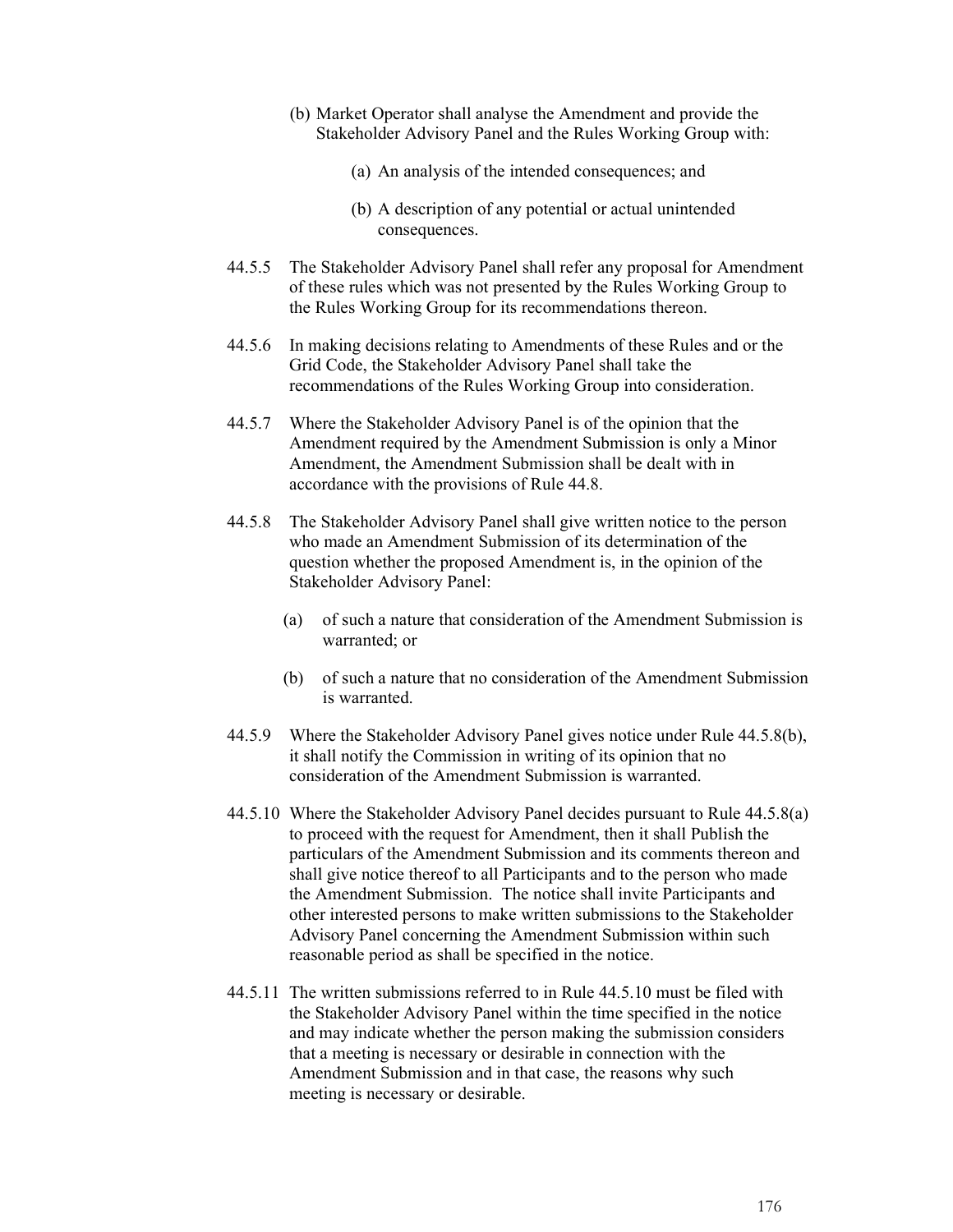- 44.5.12 The Stakeholder Advisory Panel may, by written notice issued at any time, invite the person who made the Amendment Submission, the Participants or other interested persons to make such additional written submissions within such reasonable time as the Stakeholder Advisory Panel determines to be appropriate.
- 44.5.13 The Participant may in writing request a meeting with the Stakeholder Advisory Panel.
- 44.5.14 The Stakeholder Advisory Panel may, where it considers it necessary or desirable, schedule and hold meetings with the person who made the Amendment Submission, as well as Participants and other interested persons who filed a written submission pursuant to Rule 44.5.10 or Rule 44.5.12 in accordance with Rule 44.5.15.
- 44.5.15 The Stakeholder Advisory Panel shall publish and provide notice of meetings to be held pursuant to Rule 44.5.14 to the persons specified therein. Any other Participant and interested person may, at the discretion of the Stakeholder Advisory Panel, participate in any such meetings.
- 44.5.16 Amendment of Rule 43
	- (a) Where the Amendment Submission relates to or may affect any provision of Rule 43, the Stakeholder Advisory Panel shall, prior to conducting any meetings pursuant to Rule 44.5.15 or, in the absence of such meetings, prior to voting on the matter, consult with the Counsellor on the matter; and
	- (b) In any case coming within Rule 44.5.16(a), the Counsellor shall consult such members of the Dispute Resolution Panel as they determine appropriate prior to consulting with or making recommendations to the Stakeholder Advisory Panel on the matter.
- 44.5.17 The Stakeholder Advisory Panel shall, as soon as reasonably practicable following any meetings and consultations which may have been held pursuant to Rule 44.5.15 and 44.5.16, convene on one or more occasions as may be necessary, to consider and vote on the Amendment Submission. Before voting, the Stakeholder Advisory Panel shall review all submissions, written and oral, received pursuant to Rules 44.5.10, 44.5.15 and 44.5.16.
- 44.5.18 If the Stakeholder Advisory Panel elects, in accordance with 44.5.17, to adopt an Amendment, the Stakeholder Advisory Panel shall submit a written report to the Commission setting out:
	- (a) the recommendations of the Stakeholder Advisory Panel and the reasons for its recommendations;
	- (b) a copy of the proposed text of the Amendment if any to these Rules and or the Grid Code, the suggested time frame for implementation of the Amendment, the recommendations of the Rules Working Group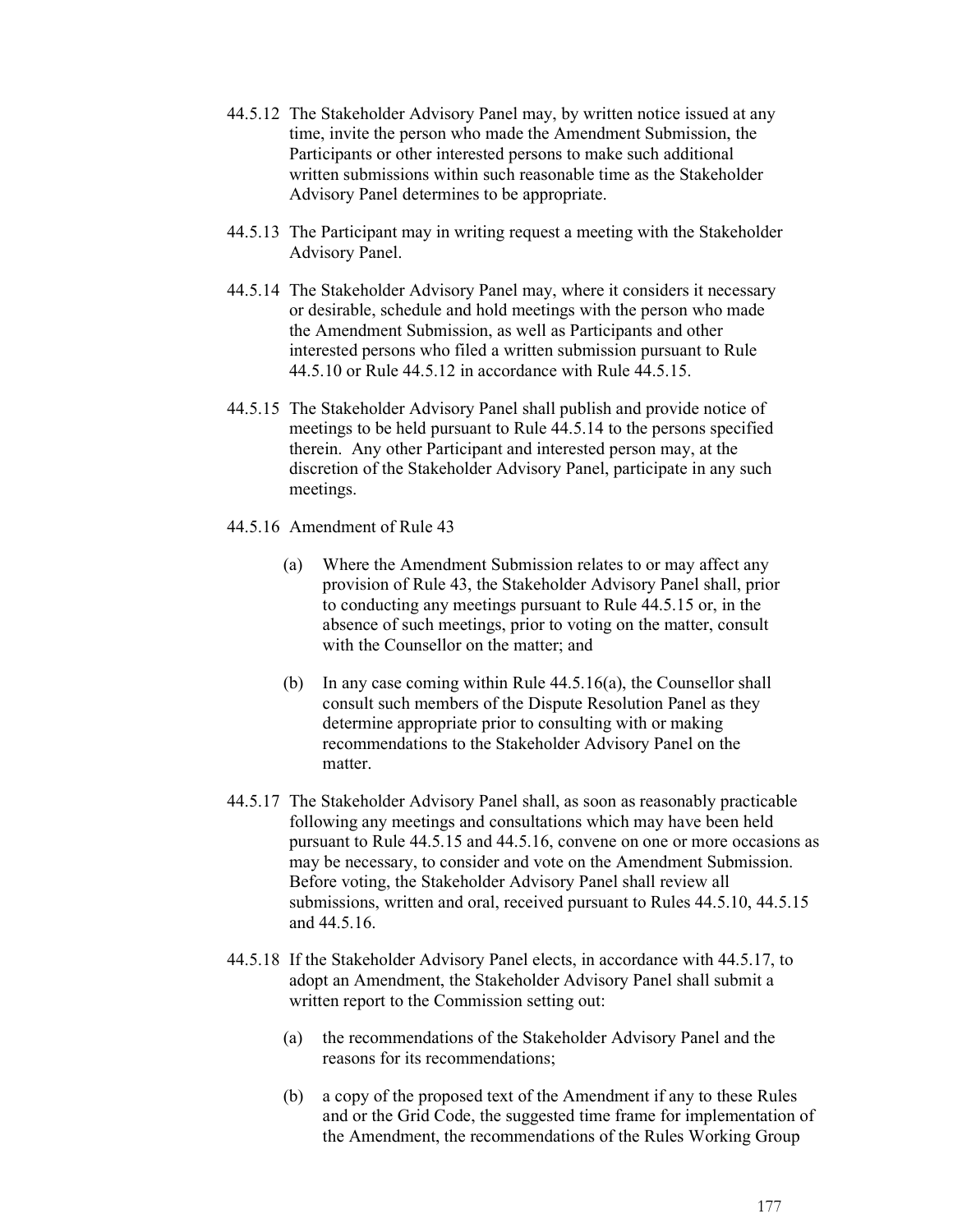thereon, and a summary of any objections to the Amendment Submission either contained in written submissions submitted to the Stakeholder Advisory Panel pursuant to Rules 44.5.8 or 44.5.10, or brought to the attention of the Stakeholder Advisory Panel during any meetings held pursuant to Rule 44.5.12 or by any other means;

- (c) a summary of the procedure followed by the Stakeholder Advisory Panel in considering the matter;
- (d) a summary of the proposals made in support of and or against the Amendment Submission by the Counsellor provided during the consultations referred to in Rule 44.5.16;
- (e) a record of the vote of each member of the Stakeholder Advisory Panel in respect of each of the recommendations made in the report; and
- (f) a minority report of any objections raised by any member of the Stakeholder Advisory Panel to the recommendations, if such objecting member so requests.
- 44.5.19 The Stakeholder Advisory Panel shall publish the recommendations contained in the report made to the Commission pursuant to Rule 44.5.18 and shall give notice thereof to all Participants, and to the person who made an Amendment Submission to which the recommendations relate. At the request of any Participant, the Stakeholder Advisory Panel shall provide to the Participant, copies of all submissions received pursuant to Rule 44.5.8 or 44.5.10, together with particulars of any further submissions which were made to the Stakeholder Advisory Panel during the course of any meetings or deliberations that may have been held pursuant to Rules 44.5.12 or 44.5.13, provided that:
	- (a) the Participant shall pay a reasonable charge determined by the Stakeholder Advisory Panel, which shall reflect the cost of providing the information; and
	- (b) the Stakeholder Advisory Panel shall not disclose any Confidential Information without the express written permission of the person to whom Confidential Information relates.
- 44.5.20 Where the Stakeholder Advisory Panel recommends that an Amendment, which is materially different from the Amendment proposed in the related Amendment Submission, be made to these Rules and or the Grid Code in the report referred to in Rule 44.5.18, any Participant and the person who made the Amendment Submission may, within 7 Business Days of the date of giving the notice referred to in Rule 44.5.21, make written submissions to the Commission in accordance with the procedures specified by the Commission objecting to the Stakeholder Advisory Panel**'**s recommendation and setting forth the reasons for the objection.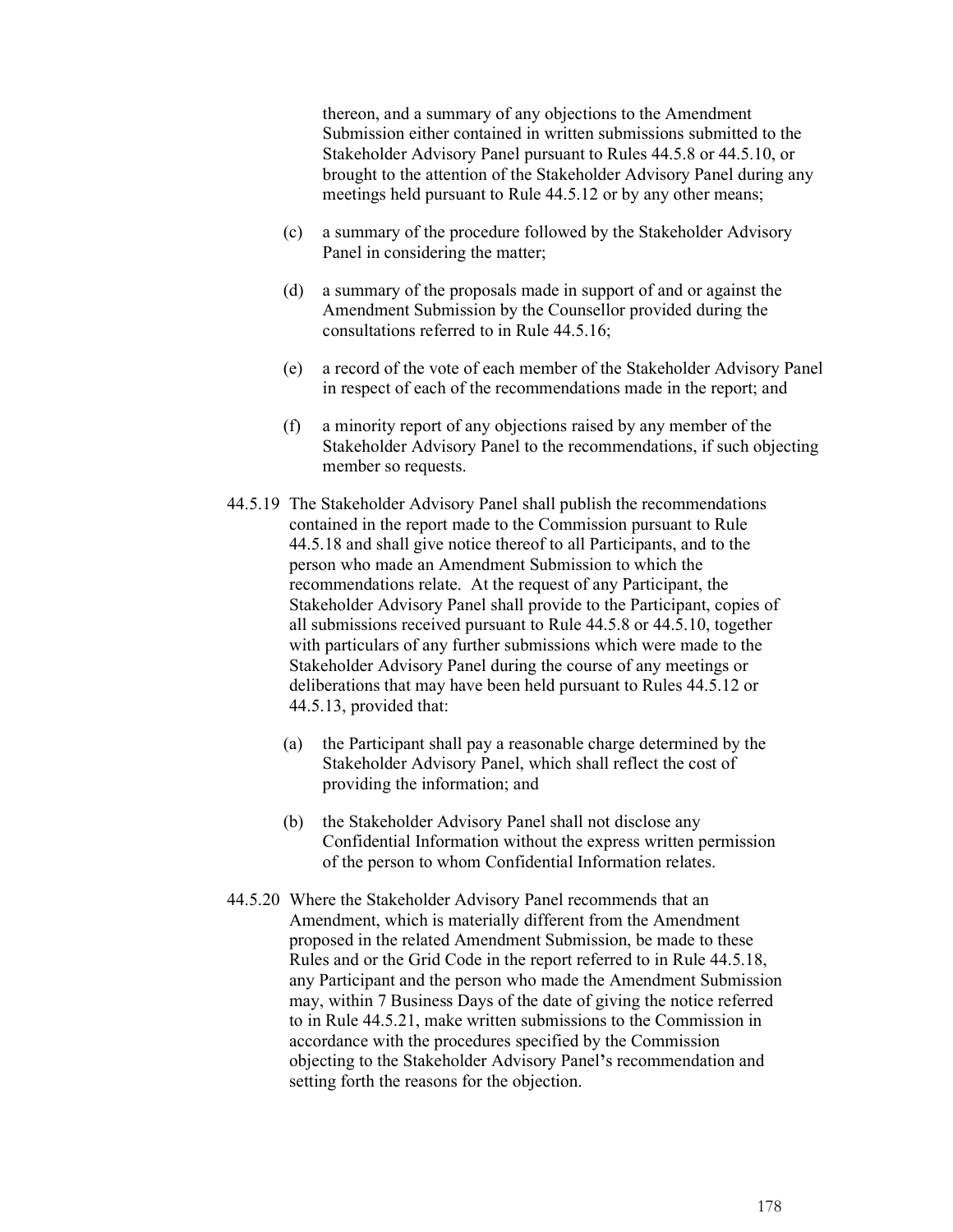- 44.5.21 As soon as reasonably practicable following receipt of the report of the Stakeholder Advisory Panel referred to in Rule 44.5.18 or, where Rule 44.5.20 applies, following the expiry of the deadline for submissions referred to in that Rule, the Commission may:
	- (a) confirm the Amendment to these Rules and or the Grid Code, as the case may be, proposed by the Stakeholder Advisory Panel; or
	- (b) in the event that any of the circumstances specified in Rule 44.11 are applicable, refuse to accept the Amendment, and in that event, the Commission shall refer the Amendment back to the Stakeholder Advisory Panel for additional review, provided that the Commission may suggest an alternative to the Amendment proposed by the Stakeholder Advisory Panel.

### 44.5.22 Where the Commission:

- (a) confirms the recommendation to amend these Rules and or the Grid Code, as the case may be, the Market Operator shall publish the decision, together with a copy of the Amendment, and shall give notice of the decision to all Participants, the person who made the Amendment Submission to which the decision relates and any persons who made submissions pursuant to Rules 44.5.8, 44.5.10 or 44.5.18 in relation thereto. In addition, the Market Operator shall publish notice of the Amendment in a Nigerian national newspaper. If the Amendment relates to these Rules, the Market Operator shall prepare and publish on the Website, the amended version of the Rules. If the change is to the Grid Code, the System Operator will prepare and publish on his website, the amended version of the Grid Code; any Amendment to either should also be Published on the Commissions website.
- (b) rejects the adoption of an Amendment to these Rules and or the Grid Code, as the case may be, the Market Operator shall publish the Commission's decision on the Website and shall give notice of the decision to all Participants and to the person who made an Amendment Submission to which the decision relates.
- 44.5.23 Where the Commission refers any proposed Amendment back to the Stakeholder Advisory Panel, the Stakeholder Advisory Panel shall be at liberty to adopt or reject any recommendation made by the Commission in relation to the proposed Amendment pursuant to Rule 44.5.19(b). In the event that the Stakeholder Advisory Panel elects to adopt the Commission's recommendations, Rules 44.5.10 to 44.5.20 shall apply, with such modifications as the context may require, to the reconsideration of the proposed Amendment.

### **44.6 Rule Amendments Initiated by the Stakeholder Advisory Panel**

44.6.1 The provisions of this Rule 44.6 do not apply to Minor Amendments considered by the Stakeholder Advisory Panel, which fall under Rule 44.8.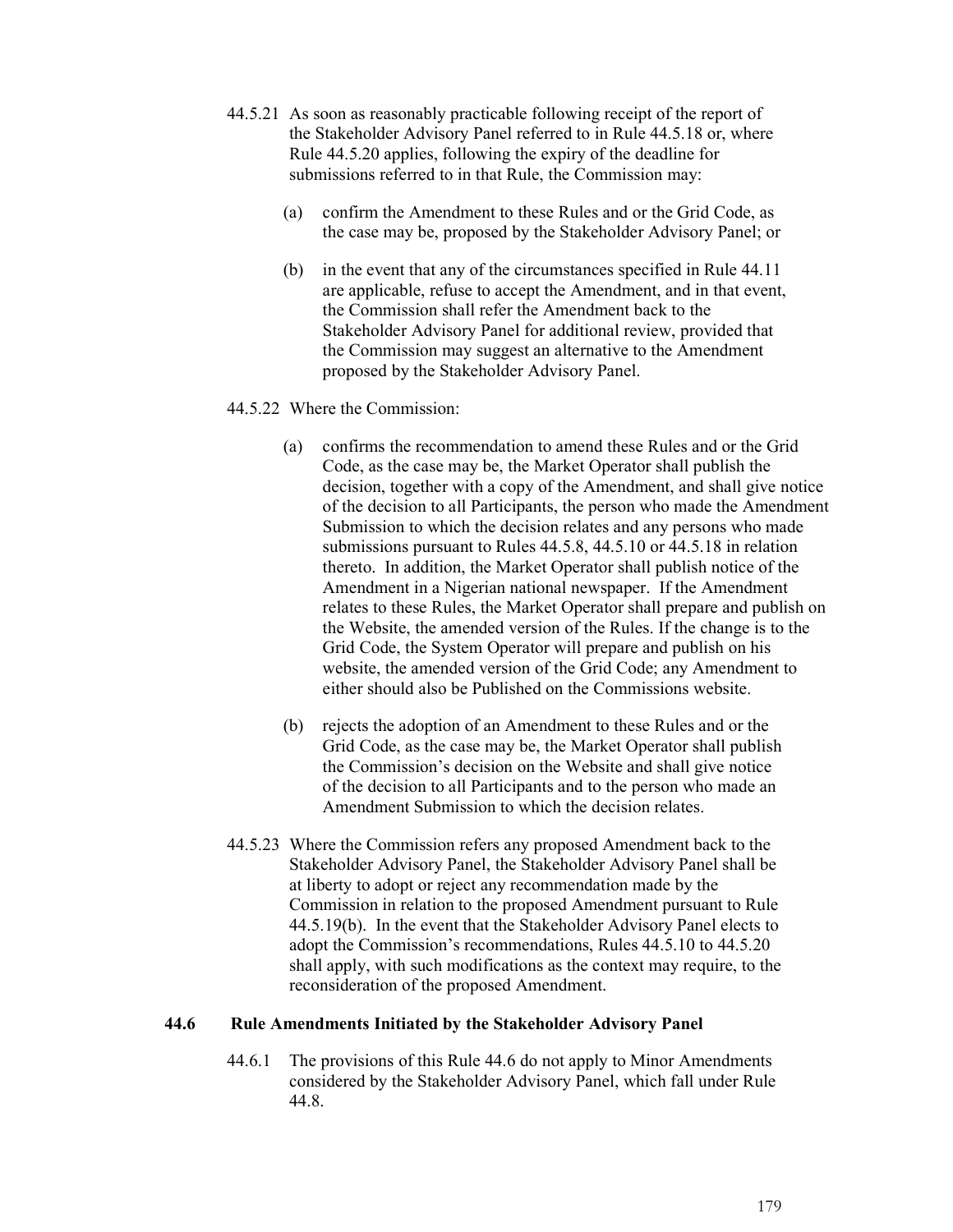- 44.6.2 Where the Stakeholder Advisory Panel on its own initiative or on the recommendation of the Rules Working Group, determines at any time that an Amendment or a review of a the Rules is necessary or desirable, it shall issue a notice (the "Review Notice") of its intention to consider such Amendment or review, together with the reasons therefor to Participants and other interested persons. The Review Notice shall invite the Participants and the interested persons to make written submissions to the Stakeholder Advisory Panel on the proposed Amendment within such reasonable period as it may specify.
- 44.6.3 Rules 44.5.9 to 44.5.21 shall apply with such modifications as the context may require, to the consideration of a Review Notice and any reference therein to an Amendment Submission shall in such cases, be construed as a reference to the Review Notice.

### **44.7 Urgent Amendments**

- 44.7.1 Urgent Amendments to the Rules shall be proposed by the Stakeholder Advisory Panel and to the Grid Code be proposed by the Grid Code Review Panel or recommended by the Rules Working Group to the Stakeholder Advisory Panel or the Operations Working Group to the Grid Code Review Panel, following such consultations, if any, with any persons that the Stakeholder Advisory Panel, the Grid Code Review Panel, the Rules Working Group or the Operations Working Group considers appropriate.
- 44.7.2 Where the Rules Working Group recommends an Urgent Amendment pursuant to Rule 44.7.1, the Rules Working Group shall report such decision to the Stakeholder Advisory Panel, together with the proposed text of the Urgent Amendment.
- 44.7.3 The Stakeholder Advisory Panel shall, within 10 Business Days of receiving the report referred to in Rule 44.7.2, convene a quorum to consider the report and vote to either:
	- (a) confirm the Urgent Amendment, in the form proposed by the Rules Working Group or in such form as the Stakeholder Advisory Panel may deem appropriate; or
	- (b) reject the Urgent Amendment.
- 44.7.4 Where an Urgent Amendment is proposed or confirmed by the Stakeholder Advisory Panel pursuant to Rules 44.7.1 or Rule 44.7.3(a) respectively, the Stakeholder Advisory Panel shall forward its decision to the Commission for approval under the Act and shall Publish the decision and proposed text of the Urgent Amendment.
- 44.7.5 The Commission shall, within 10 Business Days of the date of receipt of the report referred to in Rule 44.7.1, either:
	- (a) confirm the Urgent Amendment, in the form proposed by the Stakeholder Advisory Panel; or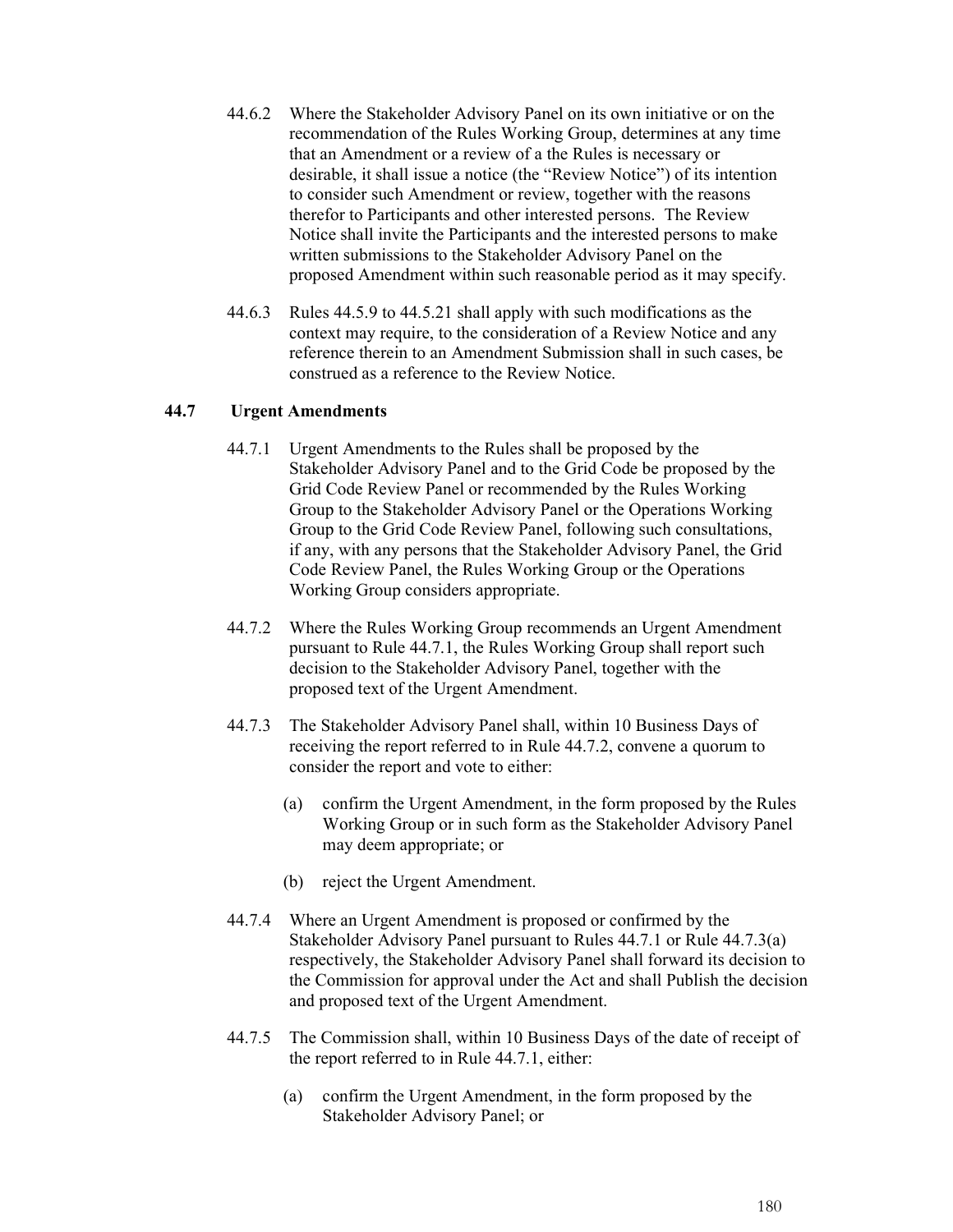- (b) refuse to accept the proposed Urgent Amendment if any of the circumstances specified in Rule 44.11 applies and shall, in such instance, refer the proposed Urgent Amendment back to the Stakeholder Advisory Panel for review, and the Commission may suggest an alternative Urgent Amendment for consideration of the Stakeholder Advisory Panel.
- 44.7.6 Where an Urgent Amendment is confirmed by the Commission pursuant to Rule 44.7.5(a), the Market Operator shall forthwith publish a notice of such Urgent Amendment on the Website and shall give notice thereof to all Participants.
- 44.7.7 Where the Commission does not approve an Urgent Amendment, the Stakeholder Advisory Panel may review its decision thereon and shall be at liberty to adopt or reject any alternative Urgent Amendment proposed by the Commission. Rules 44.7.3 and 44.7.4 shall apply to the Stakeholder Advisory Panel's review of its decision and the alternative Urgent Amendment proposed by the Commission, with such modifications as the context may require.
- 44.7.8 An Urgent Amendment shall come into force on the date on which it is confirmed by the Commission pursuant to Rule 44.7.5(a), or the date that it was approved by the Stakeholder Advisory Panel in the event that the Commission so orders.

## **44.8 Minor Amendments**

- 44.8.1 If the Stakeholder Advisory Panel, acting on its own initiative or upon receipt of an Amendment Submission, determines that it is necessary or desirable to make any Minor Amendment to the Rules or the Grid Code, it shall hold such consultations, or ask for submissions from such Participants or other interested persons, if any, in addition to the person who made the Amendment Submission, as it considers appropriate.
- 44.8.2 After holding such consultations and or taking into consideration any submissions received by it pursuant to Rule 44.8.1, the Stakeholder Advisory Panel shall convene on one or more occasions as may be necessary, to consider and vote on the proposed Minor Amendment. Where the Stakeholder Advisory Panel elects to adopt the proposed Minor Amendment, it shall publish such Minor Amendment and shall submit a written report to the Commission specifying the Minor Amendment(s) to be made, for the Commission's approval pursuant to the Act. The Stakeholder Advisory Panel shall provide copies of all submissions received pursuant to Rule 44.8.1 to any Participant who requests for the same, provided that the Participant shall pay a reasonable charge determined by the Stakeholder Advisory Panel, which shall reflect the cost of providing the information.
- 44.8.3 The Commission shall give notice of the proposed Minor Amendment to all Participants and to other persons who may have made an Amendment Submission in relation thereto.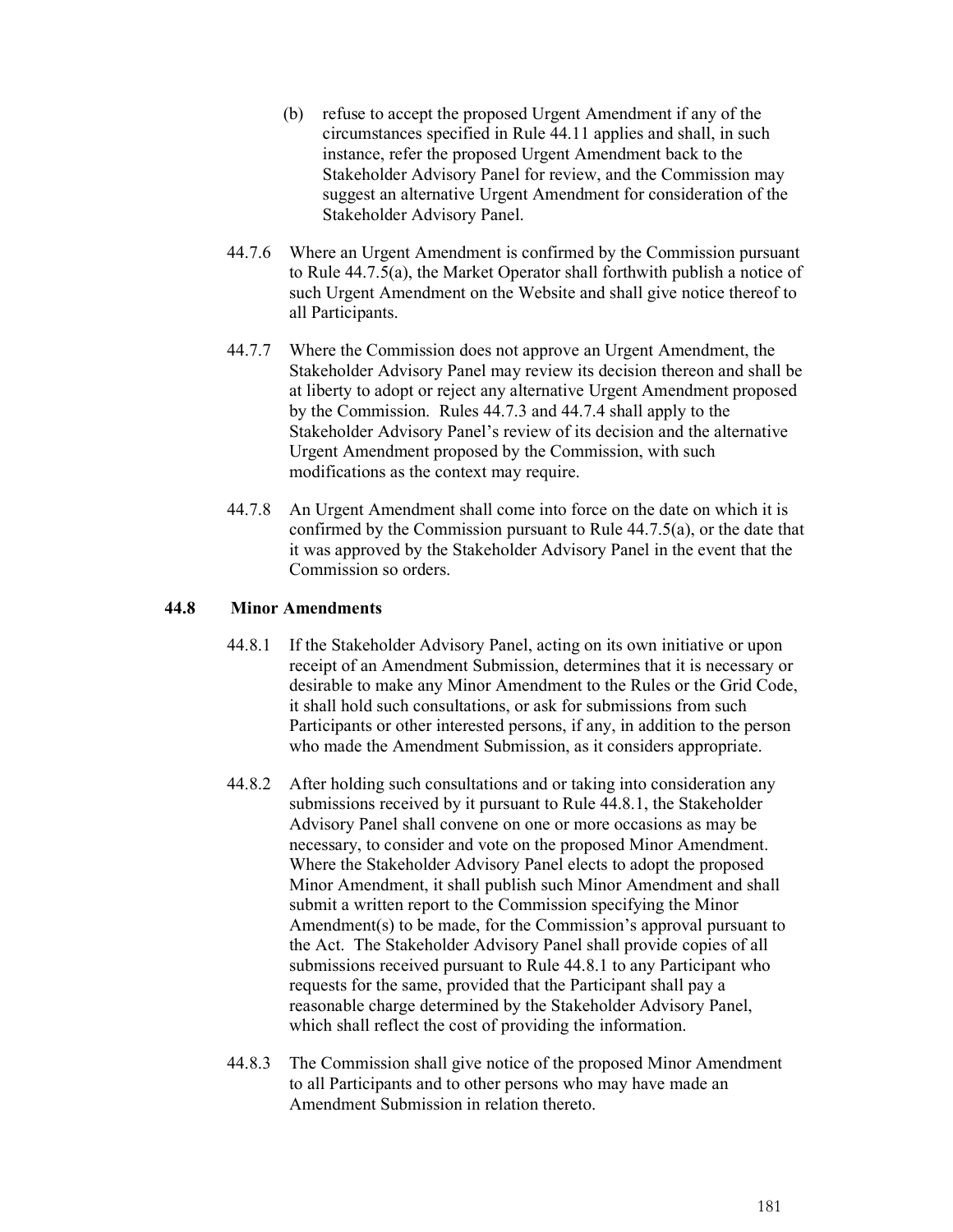- 44.8.4 Within 10 Business Days of the date of issuance of the notice referred to in Rule 44.8.3, any Participant or other person who has received the notice may file written objections to the Minor Amendment to which the notice relates with the Commission, in accordance with any procedure specified by the Commission in that regard.
- 44.8.5 Within 15 Business Days of the expiry of the period specified by the Commission for receipt of objections pursuant to Rule 44.8.4, the Commission shall either:
	- (a) confirm the Minor Amendment proposed by the Stakeholder Advisory Panel; or
	- (b) refuse to accept the Minor Amendment if any of the circumstances specified in Rule 44.11 applies, and in that case, shall refer the proposed Minor Amendment back to the Stakeholder Advisory Panel for review, and the Commission may suggest an alternative Minor Amendment for consideration of the Stakeholder Advisory Panel.
- 44.8.6 Where the Commission refers the Minor Amendment back to the Stakeholder Advisory Panel pursuant to Rule 44.8.5, the Stakeholder Advisory Panel may review the proposed Minor Amendment by the Commission and may consider the modified Minor Amendment suggested by the Commission. The provisions of this Rule 44.8 shall apply with such modification as the context may require, to such review.

### 44.8.7 Publication

- (a) Where the Commission confirms the adoption of a Minor Amendment pursuant to Rule 44.8, the Market Operator shall publish the Commission's decision on the Website, together with the text of the Minor Amendment.
- (b) Where the Commission rejects the proposed Minor Amendment, the Market Operator shall publish the decision on the Website together with the reasons for the rejection.

## **44.9 Notice to Consumer Groups**

- 44.9.1 Any person who represents one or more classes of Consumers in Nigeria may request the Market Operator to notify it of matters relating to Amendments to, or reviews of these Rules and the Grid Code.
- 44.9.2 If such person proves to the reasonable satisfaction of the Market Operator that it represents Consumers, the Market Operator shall, unless the request is withdrawn, provide the person with all notices that are provided to Participants under this Rule 44, provided that the person provides the Market Operator with an electronic mail address for notification which is compatible with the electronic mail system then in use by the Market Operator.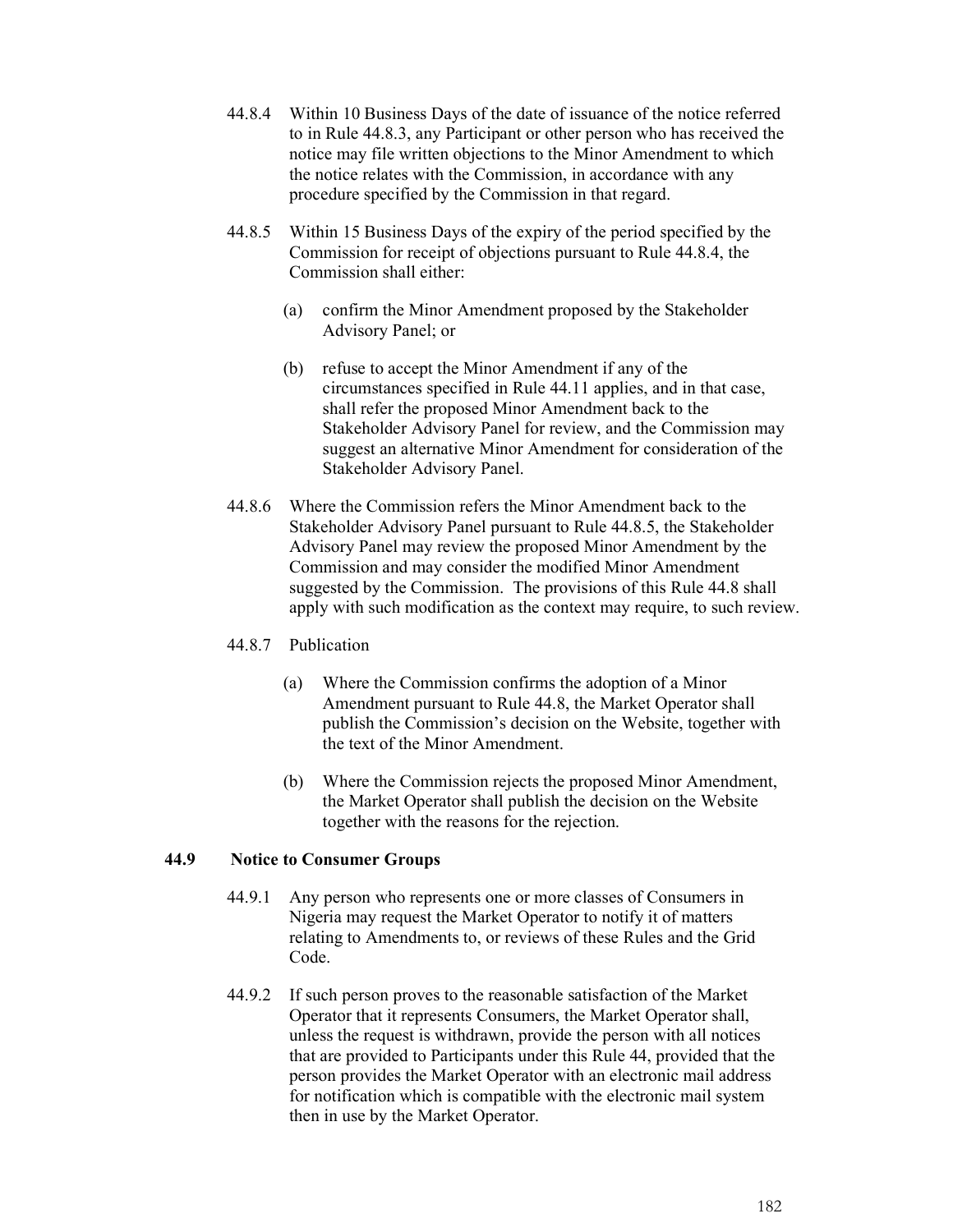### **44.10 Audit**

The activities of the Stakeholder Advisory Panel shall be audited in accordance with procedures adopted from time to time by the Participants and agreed by the Market Operator.

### **44.11 Approval by the Commission and Effectiveness of Amendments**

- 44.11.1 Where an Amendment is submitted to the Commission pursuant to this Rule 44 for approval under the Act, the Commission may reject the proposed Amendment if, in its opinion, the proposed Amendment:
	- (a) unfairly discriminates against a Participant or class of Participants;
	- (b) will limit competition, or prevent a Participant from freely entering into the wholesale competitive market;
	- (c) may allow one or more Participants to obtain or retain abusive market power;
	- (d) has potential for abuse of market power by one or more Participants;
	- (e) is not conducive to the efficient and economic operation of the wholesale competitive market;
	- (f) materially alters the function and /or operation of the wholesale competitive market in Nigeria; or
	- (g) is not consistent with the Applicable Law or policy direction of the Minister issued pursuant to section 33 of the Act.
- 44.11.2 Subject to Rule 44.7 and to the terms of any order issued by the Commission pursuant to these Rules, any Amendment to these Rules and/or the Grid Code shall come into force on the date specified in the order of the Commission confirming the Amendment, which date shall not be less than 30 days following the date of publication of the Amendment by the Market Operator in accordance with this Rule 44.

### **45. ENFORCEMENT**

### **45.1 Compliance**

- 45.1.1 Both the Market Operator and the System Operator shall comply with both the Market Rules and the Grid Code.
- 45.1.2 The Market Operator shall ensure compliance to these Rules by all Participants and all Transmitters.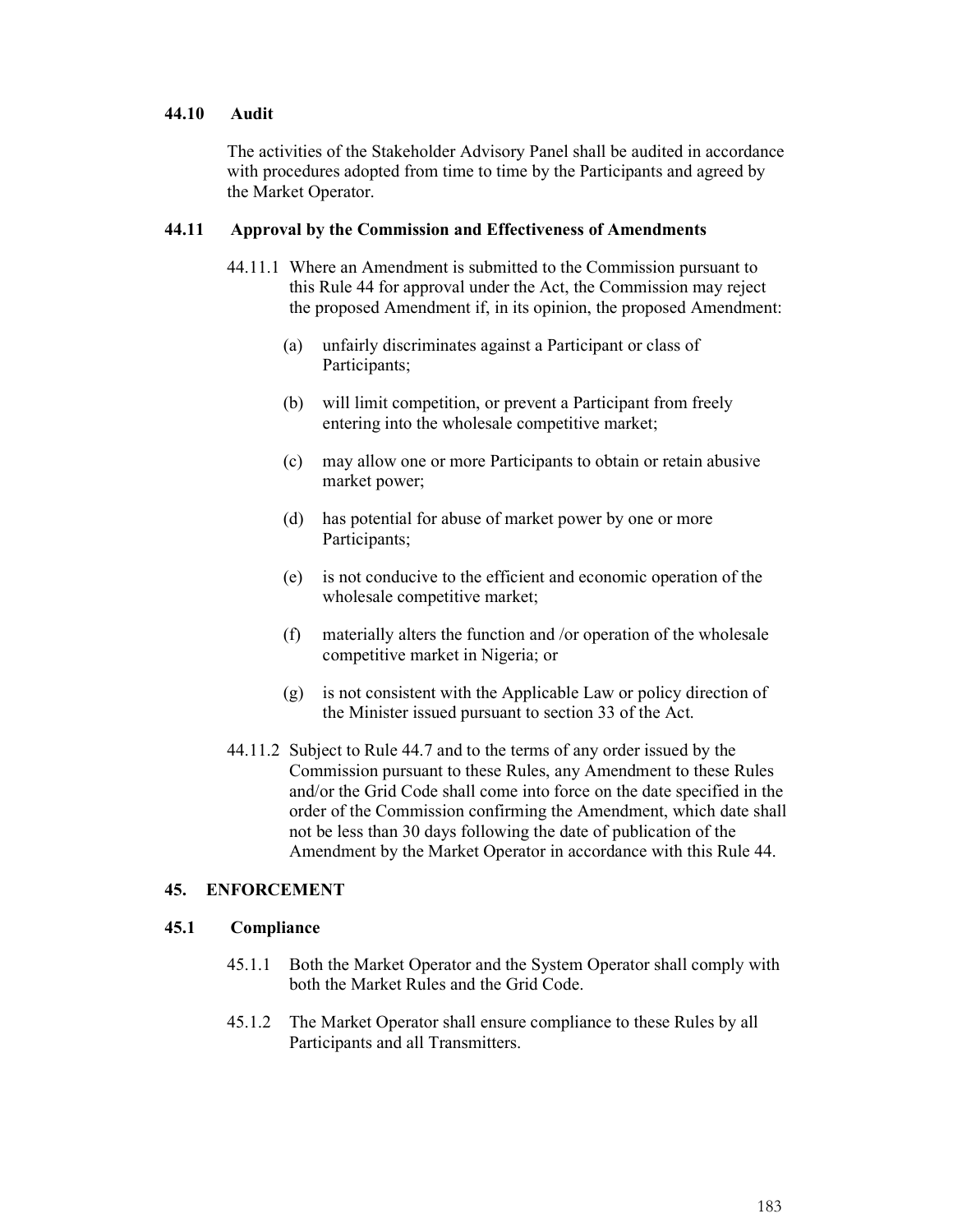- 45.1.3 The System Operator shall ensure compliance to the Grid Code by all Participants and all Transmitters. If the System Operator has evidence that a Participant or a Transmitter has violated or is violating provisions of the Grid Code, the System Operator shall file a complaint with the Market Operator.
- 45.1.4 Any Participant that has evidence that another Participant or any Transmitter has violated or is violating provisions of the Market Rules or the Grid Code may file a complaint with the Market Operator or the System Operator as appropriate.
- 45.1.5 Any Participant or Transmitter that has evidence that the System Operator or the Market Operator has violated or is violating provisions of the Market Rules or the Grid Code may file a complaint with the Stakeholder Advisory Panel. The Stakeholder Advisory Panel shall meet and discuss the matter with the System Operator or the Market Operator, as the case may be. If the Stakeholder Advisory Panel is not satisfied with the response of the System Operator or the Market Operator, the Stakeholder Advisory Panel shall document the charges against the System Operator or the Market Operator and present the facts relating to the complaint to the Commission.

### **45.2 Procedures Concerning Alleged Breaches of these Rules**

- 45.2.1 Where these Rules or the Sections provide for sanctions or other consequences for breach by a Participant of any particular Rule or Section, such consequences or sanctions shall apply in the circumstances and in the manner provided for in the relevant Rules or the Sections, and in addition to any other sanctions that may be imposed pursuant to this Rule.
- 45.2.2 If the Market Operator considers that a Participant may have breached or may be breaching any Rule and or Section, other than a breach constituting an Event of Default, and that in the circumstances an enforcement action would be taken against that Participant if the breach is established, the Market Operator shall notify the Participant of:
	- (a) details of the alleged breach and of the time within which the breach must be remedied;
	- (b) details of the evidence on the basis of which the Market Operator considers that the Participant may have breached or may be breaching these Rules and/or the Grid Code, as the case may be;
	- (c) details of the sanctions which may be imposed if the breach is established;
	- (d) the period within which the Participant may make written representations in response to the allegations; and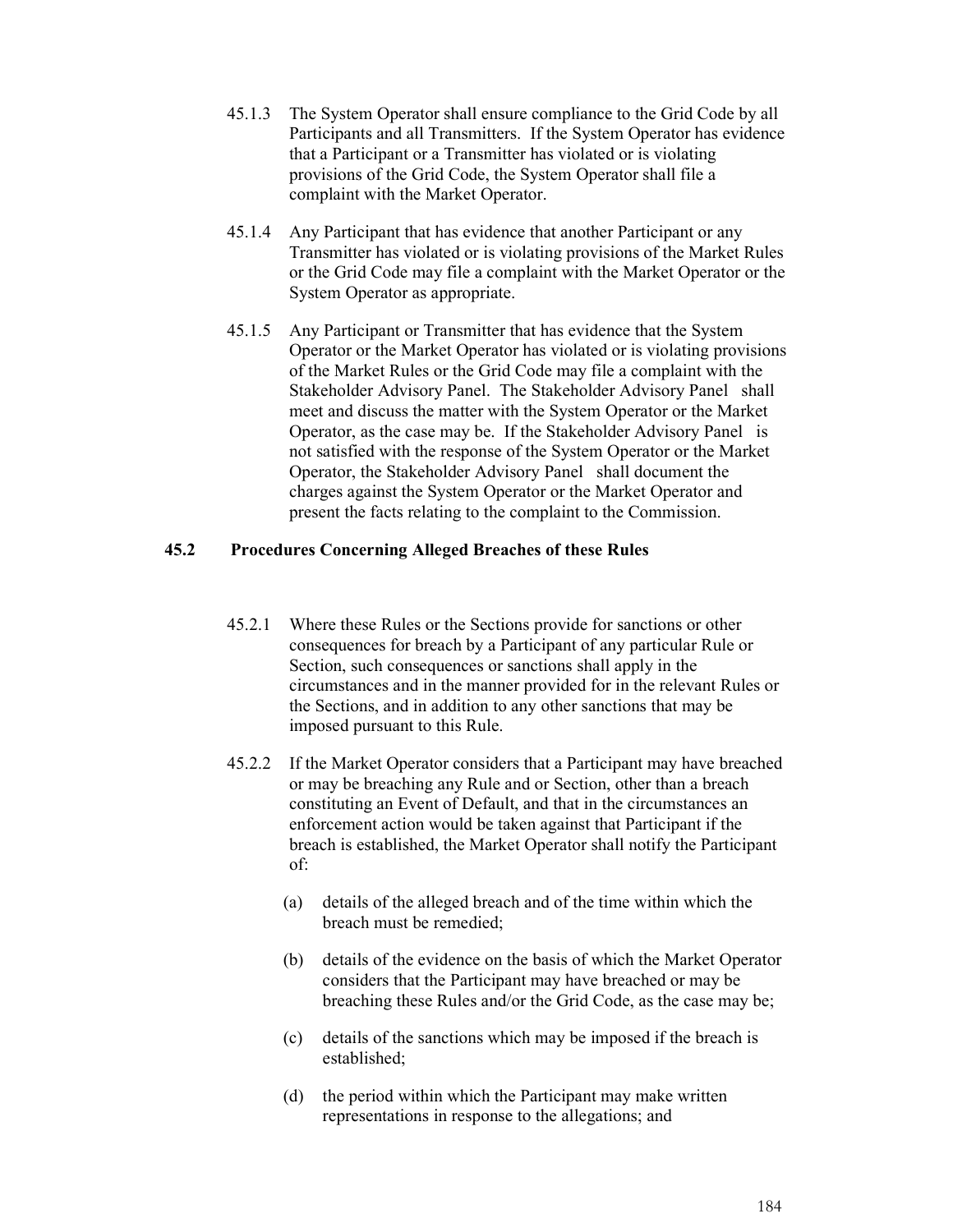- (e) the right of the Participant to request a meeting with the Market Operator to discuss the matter.
- 45.2.3 Upon expiry of the time by which the Participant, pursuant to Rule 45.2.2(d) may make representations, the Market Operator shall consider any representations made by the Participant pursuant to the said Rule 45.2.2(d) and Rule 45.2.4, and thereafter may:
	- (a) determine that the Participant has not breached any provisions of these Rules or the Grid Code, as the case may be;
	- (b) subject to Rule 45.2.4, determine that the Participant is in breach of these Rules and/or the Grid Code, as the case may be;
	- (c) request that the Participant provide further information in relation to the alleged breach; or
	- (d) conduct such further investigation into the matter as it determines appropriate.
- 45.2.4 Where any Participant who has received notification from the Market Operator that it may have breached or may be breaching any Rule and or Section has requested a meeting pursuant to Rule 45.2.2(e), the Market Operator shall not make a decision on the matter pursuant to Rule 45.2.2(b) unless and until it has provided the Participant with a reasonable opportunity to meet and discuss the allegations. In such cases, the Market Operator shall take into account, the submission made by the Participant during such meeting.
- 45.2.5 A Participant shall comply with any request for information made by the Market Operator pursuant to Rule 45.2.3(c).
- 45.2.6 Where the Market Operator determines that a Participant has breached these Rules and or the Grid Code, as the case may be, the Market Operator may do any one or more of the following:
	- (a) direct the Participant to undertake, within such period as it may specify in that regard, such activities or actions as may be necessary to comply with these Rules and or the Grid Code, as the case may be;
	- (b) direct the Participant to cease, within such period as it may specify in that regard, the act, activity or practice constituting the breach;
	- (c) impose additional or more stringent record-keeping or reporting requirements on the Participant;
	- (d) issue a non-compliance letter in accordance with Rule 45.5;
	- (e) impose financial penalties in accordance with Rule 45.5.10, provided that no such penalties shall be imposed unless the Market Operator is satisfied that the Participant acted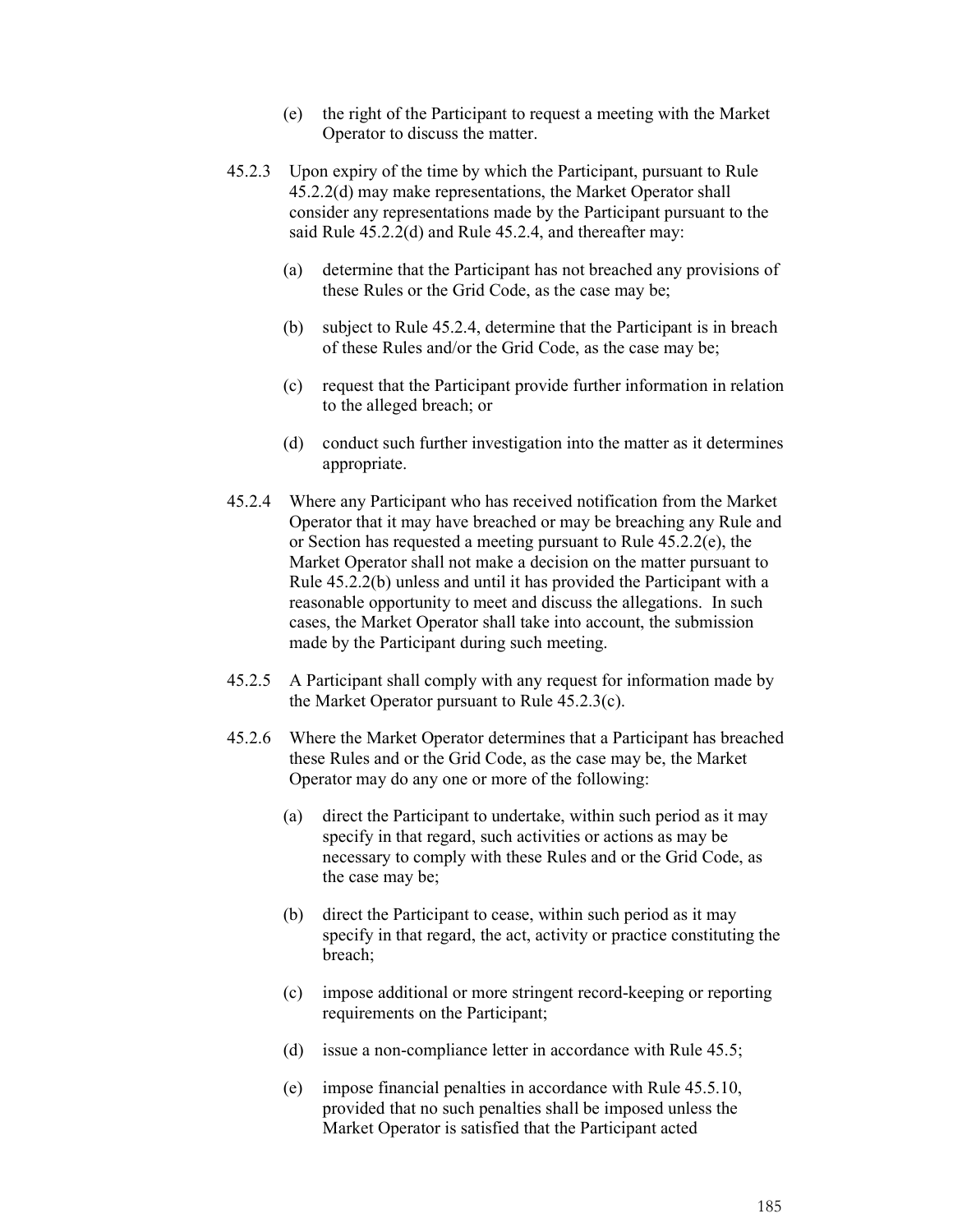intentionally or that the breach could have been avoided by the exercise of due diligence on the part of the Participant; or

- (f) take such other action as may be provided for in these Rules or the Grid Code in respect of the Rule or Section that has been breached by the Participant.
- 45.2.7 Subject to Rules 43.3.2, 43.3.3 and 45.3.4(c), any order issued by the Market Operator pursuant to Rule 45.2.6 shall be effective from the sixteenth (16) Business Day following the receipt of the order by the Participant.
- 45.2.8 A Participant shall comply with any order issued by the Market Operator pursuant to Rule 45.2.6 as soon as the order becomes effective pursuant to Rule 45.2.7.
- 45.2.9 Any action taken by the Market Operator pursuant to this Rule 45.2 shall be without prejudice to any right of the Market Operator to take action pursuant to Rules 45.3, 45.4 and 45.5, as the case may be.

### **45.3 Suspension Orders and Disconnection Orders**

- 45.3.1 This Rule 45.3 shall apply to any Participant in respect of which any of the following Events of Default have occurred if:
	- (a) the Participant fails to comply with an order of the Market Operator made pursuant to Rule 45.2.6, which has become effective pursuant to Rule 45.2.7;
	- (b) the Participant fails to comply with an award made by an Arbitrator and filed under Rule 43.7.21, unless such award has been set aside or its execution stayed by a court of competent jurisdiction:
	- (c) the Market Operator does not receive payment in full of any amount claimed under any Security Cover issued by the Participant within one Business Day of the due time for payment of that claim. Following this the Market Operator has delivered a notice of insufficient payment and allowed the Participant two (2) Business Days to cure the underpayment;
	- (d) the Participant fails to renew the Security Cover required from each Participant under these Rules within the time specified in that regard by the Market Operator;
	- (e) it becomes unlawful for the Participant to comply with any of its obligations under these Rules or the Grid Code, as the case may be or any other obligation owed to the Market Operator provided that a claim by the Participant that the fulfilment of any obligation has become unlawful shall suffice in this regard;
	- (f) any licence, including a Licence issued by the Commission pursuant to the Act, permit or other authorisation necessary to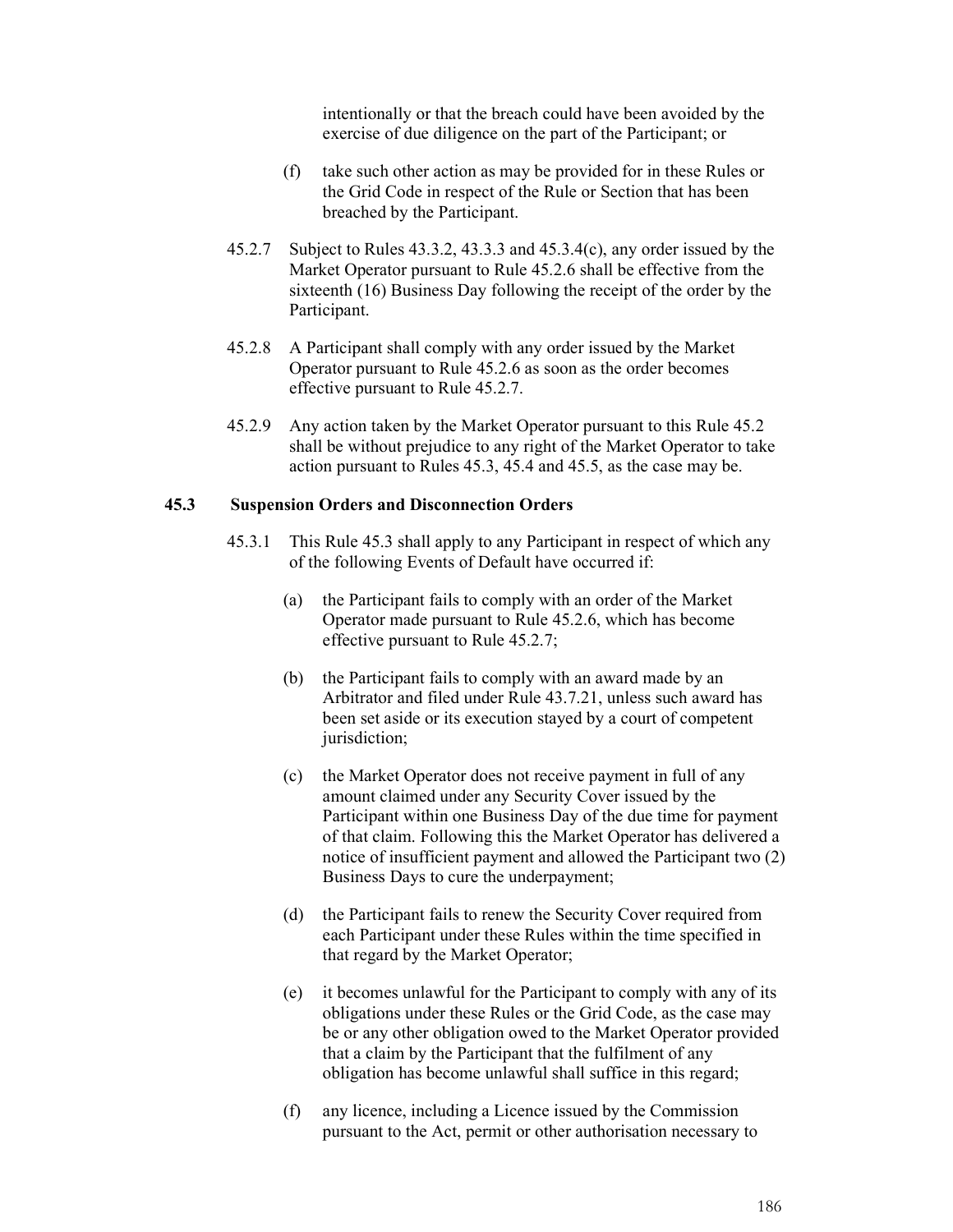enable the Participant to conduct its business or activities is suspended, revoked or otherwise ceases to be effective, provided that where a Participant holds more than one licence, permit or other authorisation and only one such, authorisation has so ceased to be effective, the Event of Default and any action taken by the Market Operator with respect thereto shall relate only to that authorisation;

- (g) the Participant ceases or threatens to cease to carry on its Licensed Business or a substantial part thereof;
- (h) the Participant enters into or takes any action indicating an intention to enter into an arrangement, composition or compromise with, or assignment for the benefit of, all or any class of its respective creditors or members, or a moratorium involving any of them;
- (i) the Participant states that it is unable to pay its debts as and when they fall due for payment;
- (j) a receiver or other person exercising similar functions under the laws of any relevant jurisdiction is appointed to manage any property of the Participant which is used in or relevant to the performance by the Participant of its obligations under these Rules, the Grid Code or its Licence;
- (k) an administrator, liquidator, trustee in bankruptcy or other person exercising similar functions under the laws of any relevant jurisdiction is appointed to manage the affairs of the Participant;
- (l) an application is made for the winding up or dissolution of the Participant or a resolution is passed and or any steps are taken to pass a resolution for the winding up or dissolution of the Participant;
- (m) the Participant is wound up or dissolved;
- (n) the Participant is insolvent or unable to pay its debts under any applicable legislation;
- (o) the Participant ceases to satisfy any material requirement imposed upon it as a condition of its authorisation to participate in the Market Operator Administered Market;
- (p) the Participant fails to inform the Market Operator of a material change in the information contained in its Admission Application or its current information on matters specified in the Admission Application in accordance with the requirements of Rule 15.4.2; or
- (q) the Participant persistently commits breaches of these Rules.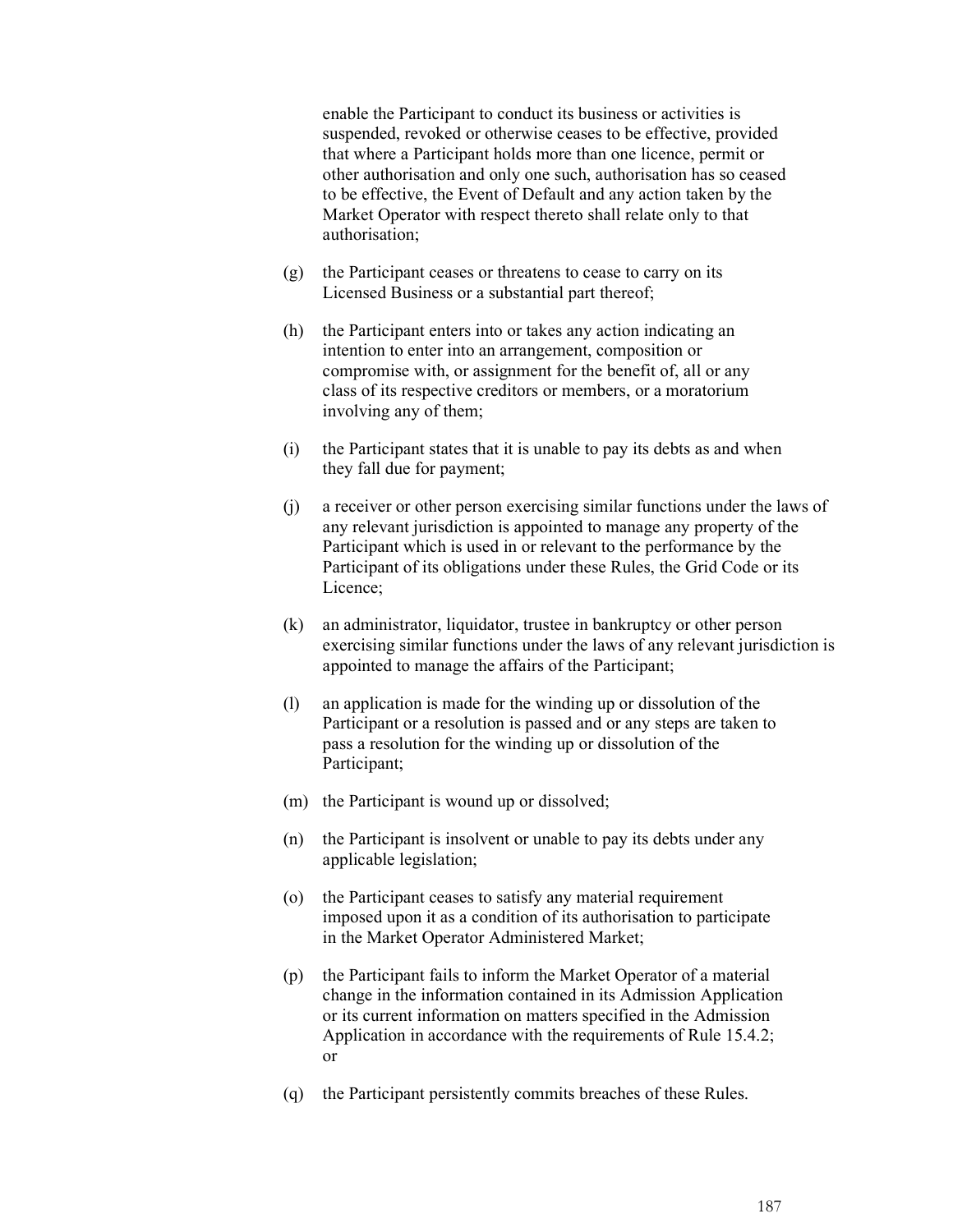- 45.3.2 A Participant shall notify the Market Operator immediately upon becoming aware of any circumstance that amount to, or may give rise to the occurrence of an Event of Default.
- 45.3.3 Where an Event of Default has occurred in relation to a Participant, the Market Operator shall:
	- (a) issue to the Participant a Default Notice specifying the alleged default and requiring the Participant to remedy the default within such time as may be specified in the Default Notice, which time shall not be more than the longer of:
		- $(i)$  5 days; or
		- (ii) 2 Business Days; and / or
	- (b) make a claim upon the Security Cover maintained by the Participant for such amount as the Market Operator determines represents the amount actually owed by the Participant to the Market Operator, or which forms its contingent liability to the Market Operator under these Rules and the Grid Code.
- 45.3.4 Where the Market Operator issues a Default Notice to a Participant pursuant to Rule 45.3.3(a) in respect of an Event of Default, the Market Operator shall notify the Commission, the System Operator and the TSP and or other Transmitters, if any, or Distributor or Generator to whose Transmission System or Distribution System, as the case may be, the Participant is connected:
	- (a) of the issuance of the Default Notice;
	- (b) of the time specified in the Default Notice for the Participant to remedy the default; and
	- (c) where applicable, of any action taken by the Participant to remedy the default.
- 45.3.5 A Participant may remedy an Event of Default referred to in Rule 45.3.1, where the Default Notice relates to payment of amounts due to the Market Operator under these Rules, including Rules 45.3.1(b) to 45.3.1(d), 45.3.1(h) and 45.3.1(i) to 45.3.1(n), as follows:
	- (a) by paying all monies due for payment by it under these Rules and the Grid Code, together with any Default Interest calculated in accordance with Rule 38.11 and any costs and expenses determined by the Market Operator to have been incurred by it by reason of the default; and
	- (b) by providing additional Security Cover which complies with the requirements of Rule 15.3.3.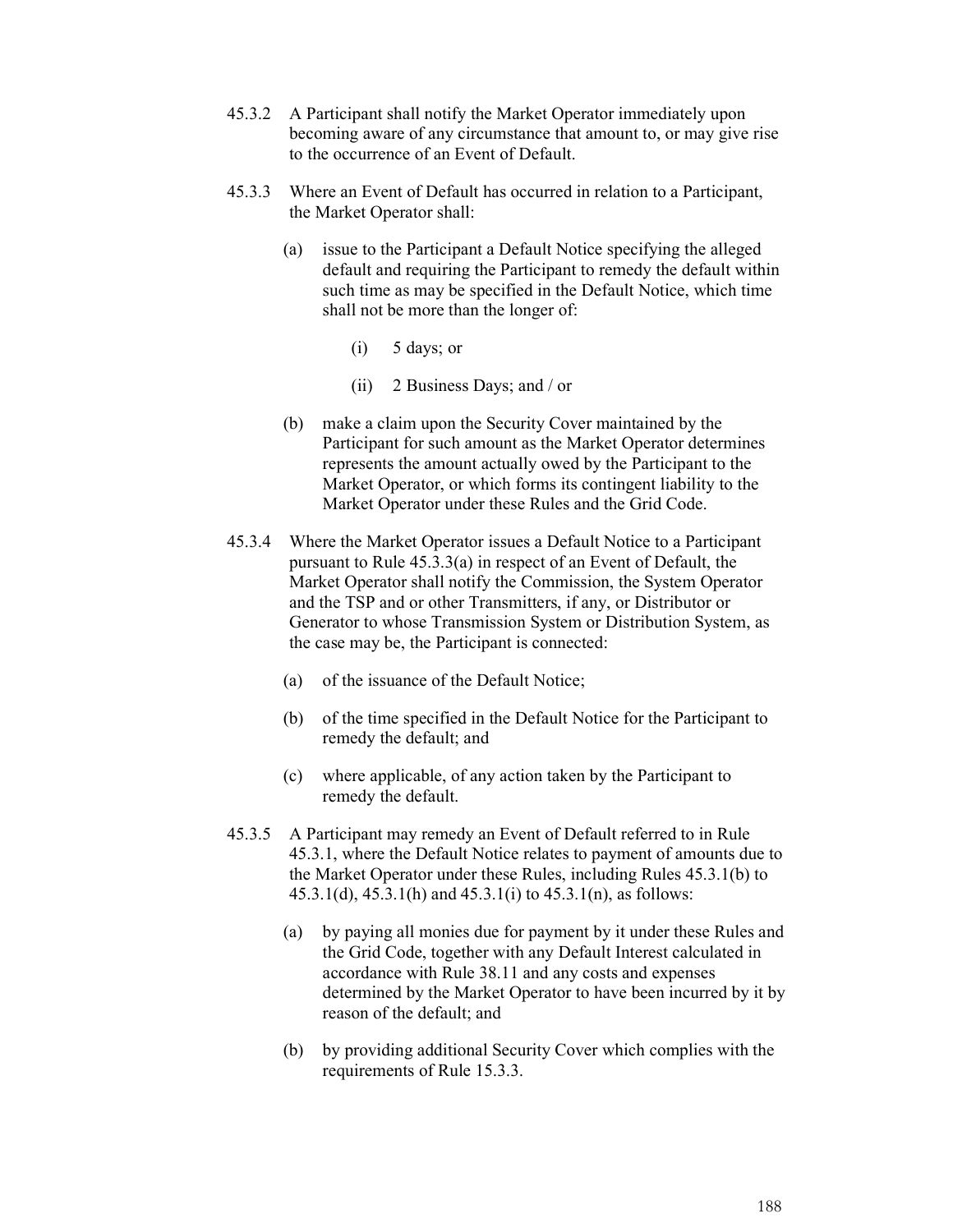- 45.3.6 Notwithstanding that the Event of Default may have been remedied by the Participant, the Market Operator may, where it considers it is necessary for the preservation of the integrity of the Market Operator Administered Market, attach such conditions as it deems appropriate to the continued Participation of the Participant in the Market Operator Administered Market.
- 45.3.7 If an Event of Default is not remedied within the time specified in the Default Notice or within such longer period as may be agreed to in writing by the Market Operator, the Market Operator may issue to the Participant, with a copy to the Transmitters and Distributors to whose systems the Participant is connected, a notice indicating its intention to issue:
	- (a) a Suspension Order to the Participant, suspending or restricting all or any of the Participant's rights to participate in the Market Operator Administered Market; or
	- (b) the Suspension Order referred to in paragraph (a) and a Disconnection Order to TSP or any other Transmitter, or Distributor to whose Transmission System or Distribution System the Participant is connected, directing the disconnection of the relevant Facilities or equipment of the Suspended Participant;
- 45.3.8 Pursuant to the notice referred to in Rule 45.3.8, the Participant shall have the right to request, within 5 days or 2 Business Days, whichever is longer, a hearing before the Market Operator to show cause why the Suspension Order, the Disconnection Order, or both, as the case may be, should not be issued.
- 45.3.9 Where the Participant does not, or notifies the Market Operator that it will not, request a hearing pursuant to Rule 45.3.9, or in the event that it requested a hearing, then upon the conclusion of such hearing in accordance with Rule45.3.10 the Market Operator may:
	- (a) issue a Suspension Order to the Participant suspending or restricting all or any of the Participant's rights to participate in the Market Operator Administered Market;
	- (b) issue the Suspension Order referred to in Rule 45.3.9(a) and issue, with notice to the Participant, a Disconnection Order to the TSP or any other Transmitter or Distributor to whose system the Participant is connected, directing Disconnection of the relevant Facilities or equipment of the Suspended Participant from the Transmission System or the Distribution System to which they are connected; or
	- (c) make such other order as it considers appropriate.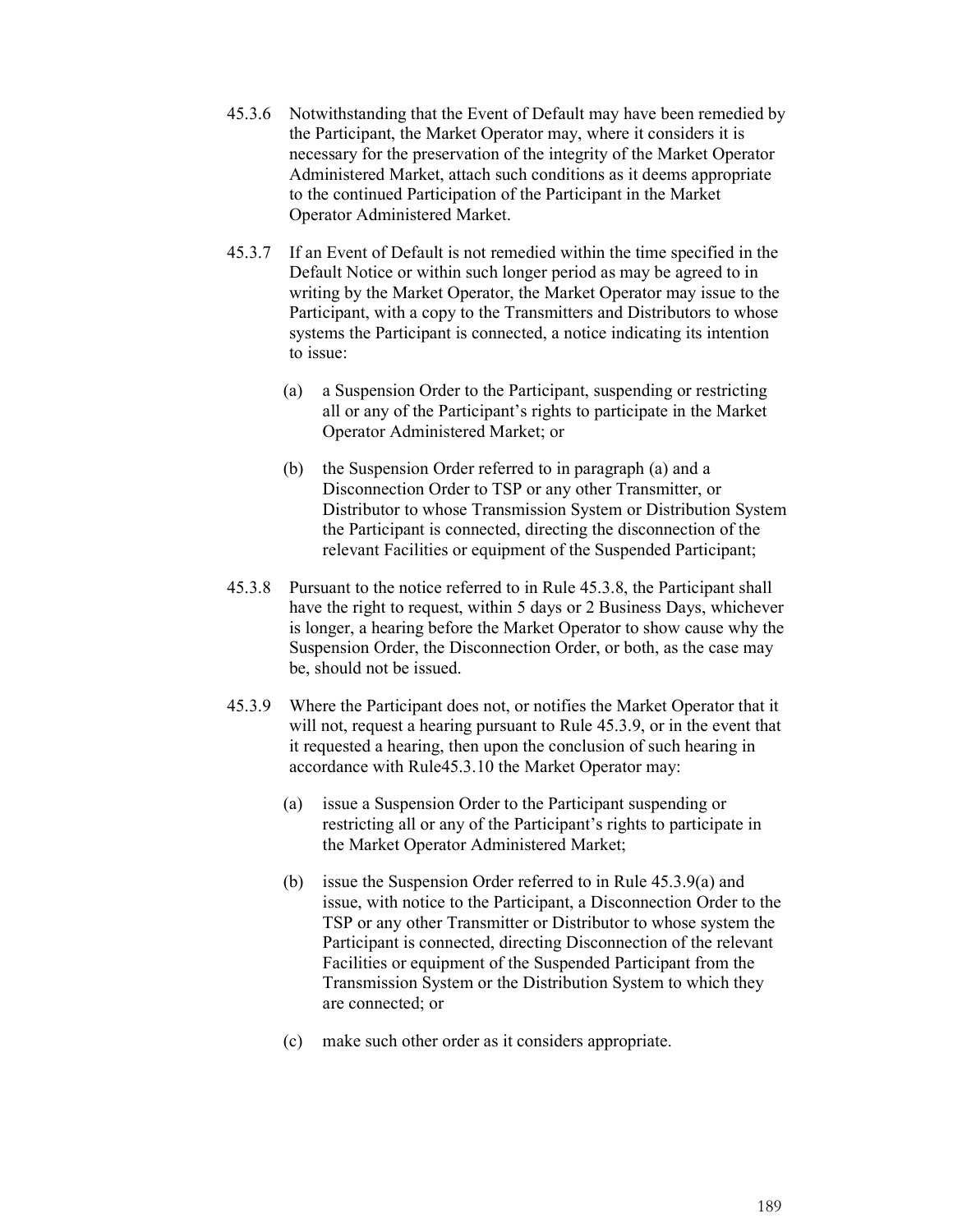- 45.3.10 Where the Participant has requested a hearing pursuant to Rule 45.3.9, the Market Operator shall, within fifteen (15) Business Days of the date of receipt of such request, conduct the hearing and shall provide the Participant with a reasonable opportunity to show cause as to why a Suspension Order or Disconnection Order or both should not be issued against it. The Market Operator shall not issue either the Suspension Order or the Disconnection Order until such hearing has been concluded.
- 45.3.11 The Market Operator shall lift a Suspension Order issued pursuant to Rule 45.3, if the Event of Default in respect of which it was issued is remedied and there are no other subsisting Events of Default with respect to the Suspended Participant, provided that the Market Operator may, upon lifting the Suspension Order, impose such conditions on the authorisation of the Participant to participate in the Market Operator Administered Market as it deems appropriate including, but not limited to:
	- (a) establishing a lower trading limit in respect of the Participant than would otherwise be applicable to the Participant under these Rules;
	- (b) establishing a more frequent continuing schedule of payments than would otherwise be applicable to the Participant under these Rules; or
	- (c) imposing more stringent Prudential Requirements than would otherwise be applicable to the Participant under Rule 15.3.
- 45.3.12 The Market Operator may do one or more of the following to give effect to a Suspension Order issued pursuant to this Rule 45.3:
	- (a) instruct the System Operator to reject any Nomination submitted by the Suspended Participant;
	- (b) withhold payment of any amount otherwise due to the Suspended Participant under these Rules and the Grid Code; or
	- (c) make such further order or issue such directions to the Suspended Participant as the Market Operator determines appropriate.
- 45.3.13 Upon issuing a Disconnection Order to any Transmitter or any Distributor pursuant to Rule 45.3.9(b), the Market Operator, or the Transmitter or Distributor to whose system the Facilities or equipment of the Participant is connected, shall upon the later of the date and time specified in the Disconnection Order or the expiry of the period specified in Rule 43.3.2, and subject only to Rules 45.3.14 to 45.3.17, disconnect the Facilities or equipment of the Suspended Participant to whom the Disconnection Order applies. The Transmitter or Distributor, as the case may be, shall not reconnect such Facilities or equipment until such time as it receives the notice referred to in Rule 45.3.18, and shall reconnect such Facilities or equipment on the date and at the time specified in such notice. No costs associated with Disconnection and reconnection shall be borne by the Market Operator.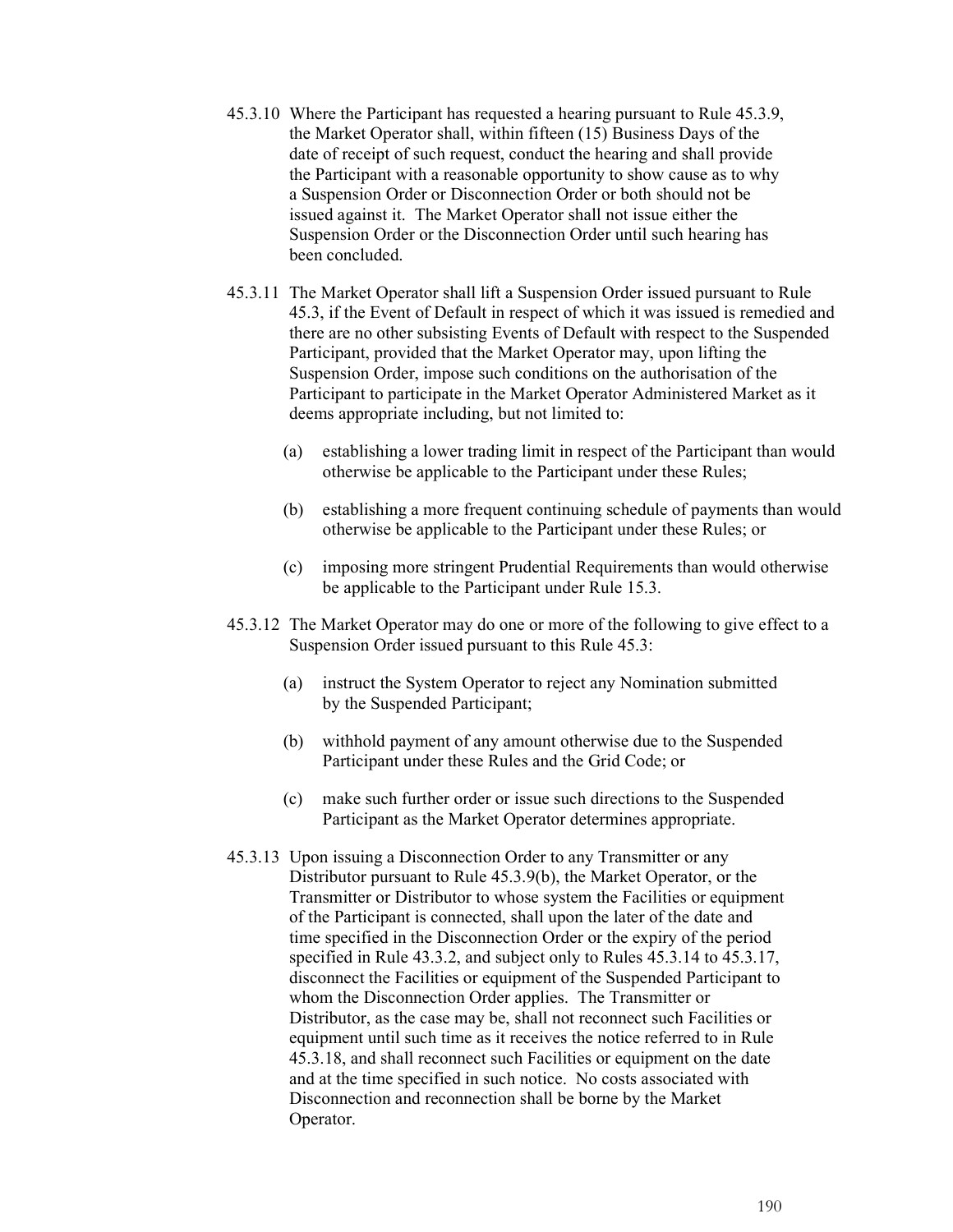- 45.3.14 The Market Operator may at any time and upon notice to the Suspended Participant, extend, stay the operation of or lift a Suspension Order or modify the conditions of any Suspension Order, and shall notify any Transmitters or Distributors, as the case may be, to whose Facilities the Suspended Participant is connected, accordingly.
- 45.3.15 Where the Market Operator lifts or stays the operation of a Suspension Order issued to a Suspended Participant in respect of whom a Disconnection Order was issued pursuant to Rule 45.3.9(b), the Market Operator shall at the same time lift or stay the operation, as the case may be, of the Disconnection Order and shall advise the Suspended Participant, the Commission, any Transmitters and Distributors to whose system the Suspended Participant is connected, by publishing a notice on the Website.
- 45.3.16 Where the Market Operator extends a Suspension Order issued to a Suspended Participant in respect of whom a Disconnection Order was issued pursuant to Rule 45.3.9(b), the Market Operator may at the same time extend the Disconnection Order for a corresponding period of time and shall advise the Suspended Participant, the Commission, any Transmitter or Distributor, to whose system the Suspended Participant is connected, by publishing a notice on the Website.
- 45.3.17 The Market Operator shall, immediately following the issuance of a Suspension Order, publish a notice on the Website and issue a public statement that the right of the Suspended Participant to participate in the Market Operator Administered Market has been Suspended or restricted. The notice shall include details of the suspension or restriction, and shall state whether a Disconnection Order has also been issued in respect of the Suspended Participant.
- 45.3.18 The Market Operator shall issue a public notice promptly after a Suspension Order and, where applicable, a Disconnection Order is lifted, extended, modified or stayed and for this purpose, shall publish same on the Website and in a national newspaper of wide circulation.
- 45.3.19 Subject to Rules 43.3 and 45.3.15, from the time the Market Operator issues a Suspension Order to a Participant, the Suspended Participant shall be ineligible to trade or enter into any transaction in the Market Operator Administered Market to the extent specified in the Suspension Order until such time that the Market Operator notifies the Suspended Participant and all other Participants that the Suspension Order has been lifted or stayed.
- 45.3.20 A Suspended Participant shall comply with the terms of the Suspension Order issued to it, and with any other order relating to the Suspension Order, including any directions or arrangements which may be made by the Market Operator for the purpose of giving effect to the Disconnection Order pursuant to Rule 45.3.13.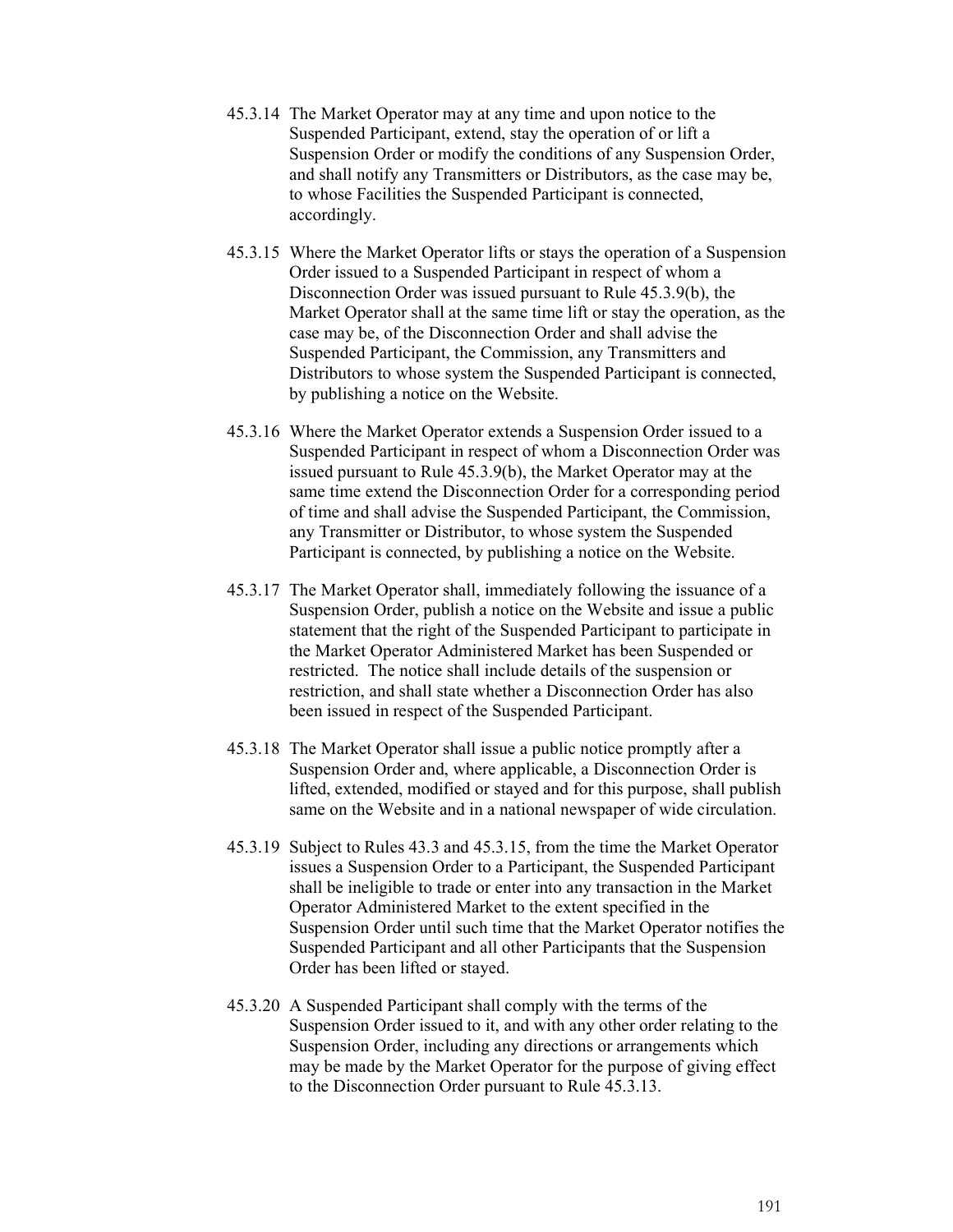45.3.21 Subject to the express provisions of the Suspension Order, a Suspended Participant shall remain liable for all of its obligations as a Participant, including but not limited to payment of any monies to the Market Operator in respect of any Energy withdrawn from Transmission System by the Suspended Participant while the Suspension Order is in effect. Issuance of a Suspension Order shall not affect any liability or obligation of a Suspended Participant for the payment of any monies to the Market Operator or any other person which was incurred or arose under these Rules and the Grid Code prior to the date on which the Suspension Order was issued or during any period in which the operation of the Suspension Order has been stayed, regardless of the date on which any claim relating thereto may be made.

### **45.4 Termination Orders and Disconnection Orders**

- 45.4.1 Upon the occurrence of any of the events specified in paragraphs (a) and (b), the Market Operator may issue a Termination Order, terminating the rights of a Suspended Participant who is subject to a Suspension Order under which that Participant's right to participate in the Market Operator Administered Market has been suspended. The events upon which a Termination Order pursuant to this Rule 45.4.1 may be issued are:
	- (a) if the Suspended Participant has not remedied the Event of Default which triggered the issuance of the Suspension Order to the satisfaction of the Market Operator within [30] Business Days of the date of issuance of the Suspension Order; or
	- (b) where the Suspended Participant has notified the Market Operator that it is not likely to remedy such Event of Default.
- 45.4.2 Notwithstanding that a Participant may have remedied any breach of these Rules or the Grid Code, the Market Operator may by Termination Order terminate a Participant's right to participate in the Market Operator Administered Market if it finds that the Participant persistently breaches these Rules or the Grid Code.
- 45.4.3 Where the Market Operator intends to issue a Termination Order in respect of any Participant, the Market Operator shall give the Participant notice of its intention, specifying:
	- (a) the grounds upon which it proposes to issue the Termination Order and details of any evidence relied upon;
	- (b) the time within which the Participant may make written representations on why the Termination Order should not be issued; and
	- (c) the right of the Participant to request a hearing before the Market Operator to show cause why the Termination Order should not be issued.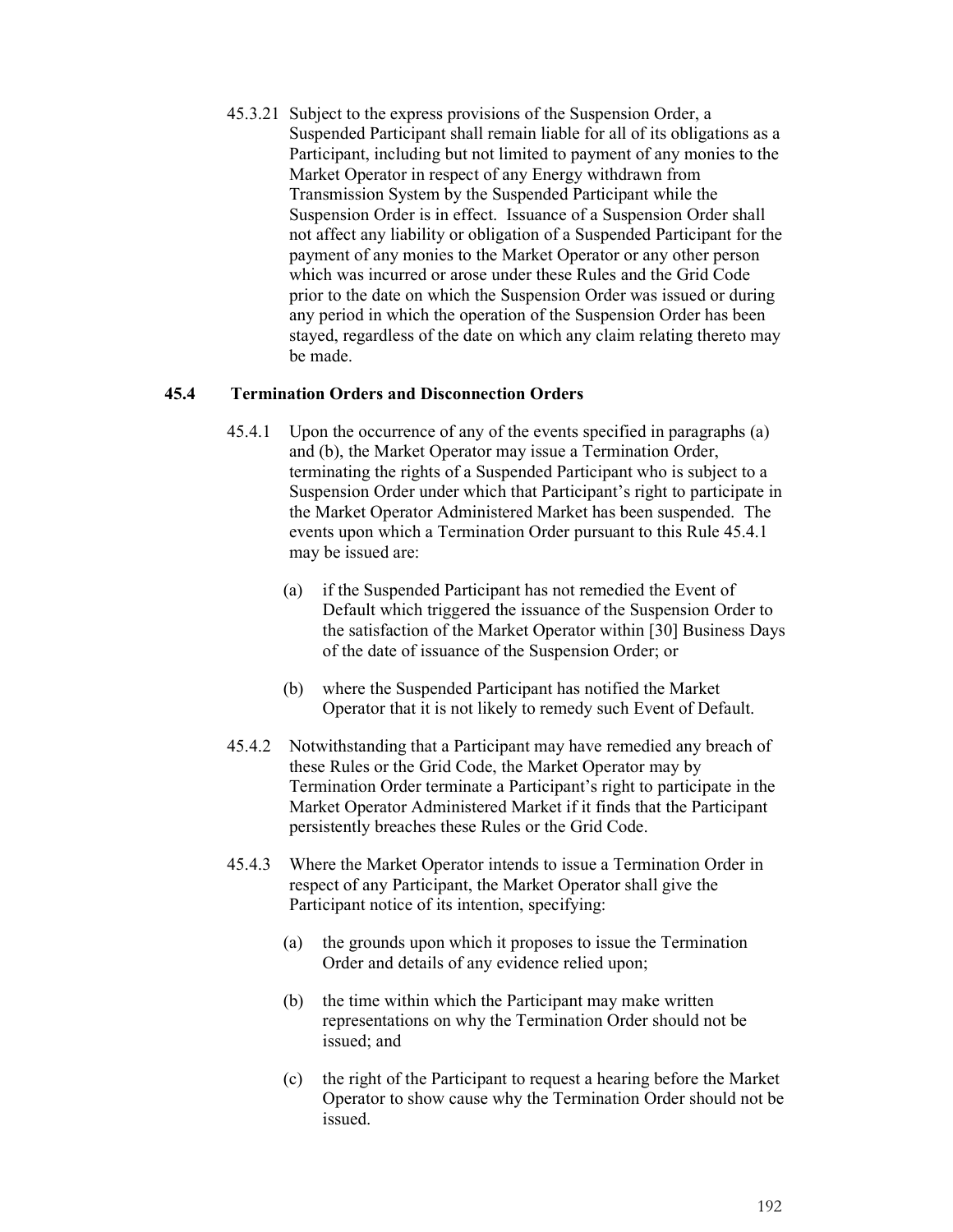- 45.4.4 Where the Market Operator issues the notice referred to in Rule 45.4.3 to any Participant, it shall notify the Commission, the System Operator and any Transmitter or Distributor to whose system the Participant is connected, of the notice and its contents and publish same on the Website.
- 45.4.5 Following expiration of the time specified in Rule 45.4.3(b), and after considering any representations made by the Participant pursuant thereto, the Market Operator may:
	- (a) subject to Rule 45.4.8, issue the Termination Order; or
	- (b) make such order, including but not limited to the orders referred to in Rule 45.4.2 or, where applicable, Rule 45.2.6, or both, as the Market Operator determines appropriate including, but not limited to, restricting all or any of the Participant's rights to participate in the Market Operator Administered Market and upon making such order, the Market Operator shall notify the Commission, the System Operator, and any Transmitter or Distributor to whose system the Participant is connected of the order.
- 45.4.6 Where the Market Operator issues a Termination Order in respect of any Participant pursuant to Rule 45.4.5(a), it shall at the same time, if it has not already done so, issue a Disconnection Order for Disconnection of the Participant's Facilities or equipment from the Transmission System or Distribution System to which they are connected. The Market Operator shall notify the System Operator, and any Transmitter or Distributor to whose system the Participant is connected of the Order.
- 45.4.7 The Market Operator after issuing a Disconnection Order pursuant to Rules 45.4.6, or any Transmitter or Distributor that receives a Disconnection Order from the Market Operator pursuant to Rules 45.4.6 shall, on the date and at the time specified in the Disconnection Order, or on the expiry of the period specified in Rule 43.3, whichever is later, disconnect the generation facility, load facility or equipment, as the case may be, of the Terminated Participant referred to in the Disconnection Order. The Transmitter or Distributor, as the case may be, shall not reconnect such Facilities or equipment until the Terminated Participant is again admitted as a Participant in accordance with these Rules. No costs associated with Disconnection and or reconnection shall be borne by the Market Operator.
- 45.4.8 Where the Participant has requested a hearing pursuant to Rule 45.4.3(c), the Market Operator shall conduct a hearing providing the Participant with a reasonable opportunity to show cause as to why a Termination Order should not be issued against it. In such case, the Market Operator shall not make the determination noted in Rule 45.4.5 until such hearing has been held.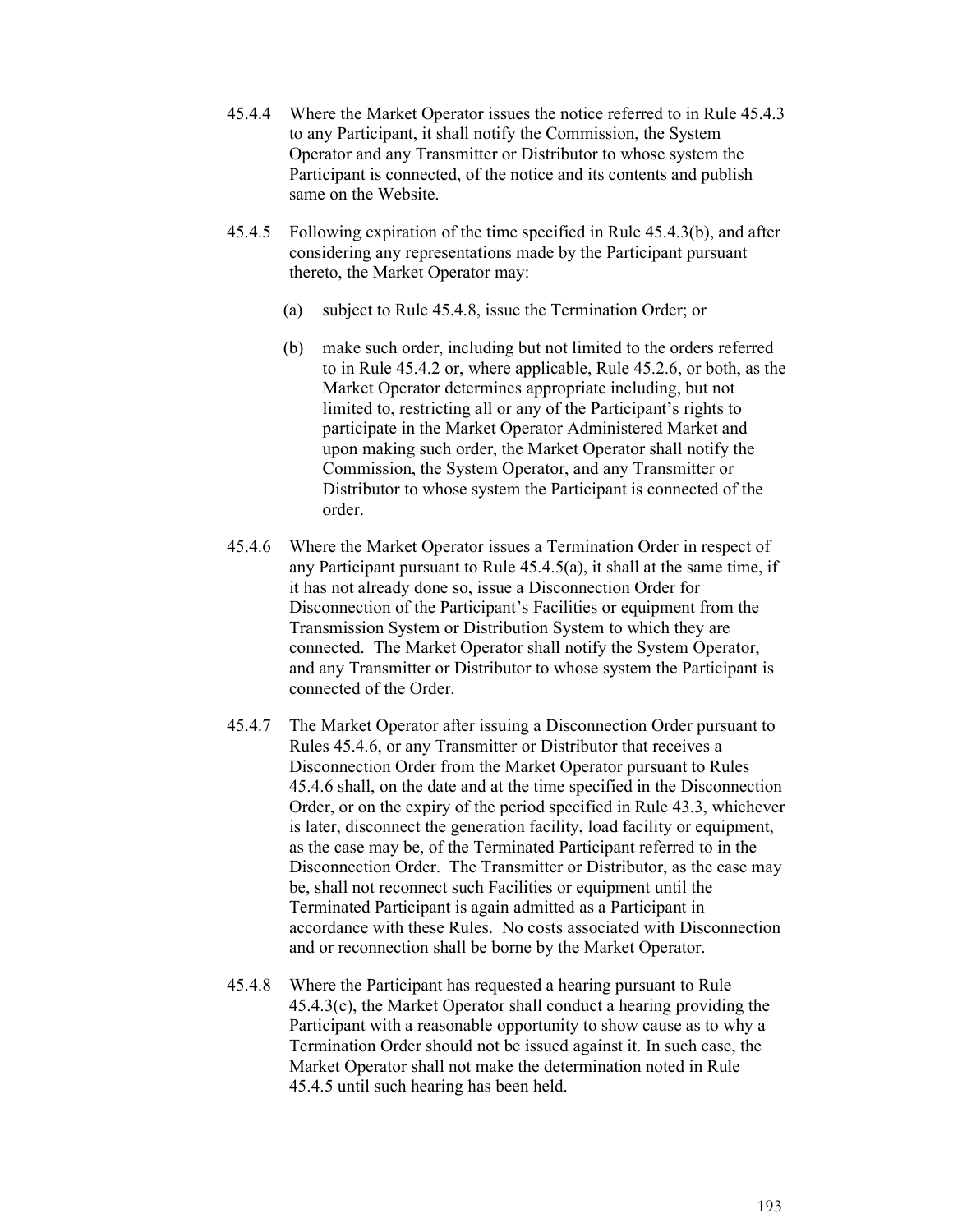- 45.4.9 Upon a Termination Order being made in respect of a Participant, all of the rights of the Terminated Participant to participate in the Market Operator Administered Market shall be terminated at a time to be specified in the order.
- 45.4.10 The Market Operator shall, immediately following the issuance of a Termination Order, publish the Termination Order on the Website and issue a public announcement that the right of the Terminated Participant to participate in the Market Operator Administered Market has been terminated and that a Disconnection Order has been issued in respect of the Terminated Participant.
- 45.4.11 A Terminated Participant shall remain subject to and liable for all of its obligations and liabilities as a Participant including, but not limited to, any liability under Rule 46.8, which was incurred or arose under these Rules and the Grid Code prior to the date on which it ceases to be a Participant, regardless of the date on which any claim relating thereto may be made.
- 45.4.12 A Terminated Participant who wishes to be readmitted as a Participant shall re-apply for authorization to participate in the Market Operator Administered Market, in accordance with the provisions of Rule 15. The Market Operator may impose such terms and conditions as it deems appropriate, including terms that do not apply to other Participants, before readmitting such Participant to participate in the Market Operator Administered Market.

## **45.5 Non-compliance Letters and Financial Penalties**

- 45.5.1 This Rule 45.5 sets forth the procedure to be followed by the Market Operator in issuing non-compliance letters and fixing financial penalties to be imposed on Participants for breaches of these Rules and/or the Grid Code.
- 45.5.2 Where these Rules or the Grid Code or any conditions of either provide for the imposition of a sanction in respect of the breach of a Rule, a Code or a condition of either rule, the Market Operator shall:
	- (a) determine the level of non-compliance by the Participant in accordance with Rule 45.5.3;
	- (b) determine the rate of recurrence of non-compliance by the Participant in accordance with Rule 45.5.4;
	- (c) based on the findings made pursuant to Rules 45.5.2(a) and 45.5.2(b), determine whether to issue a non-compliance letter or impose a financial penalty; and
	- (d) where a determination is made to impose a financial penalty, fix the amount of the penalty in accordance with Rule 45.5.6.
- 45.5.3 The Market Operator shall determine the level of non-compliance referred to in Rule 45.5.2(a) as follows: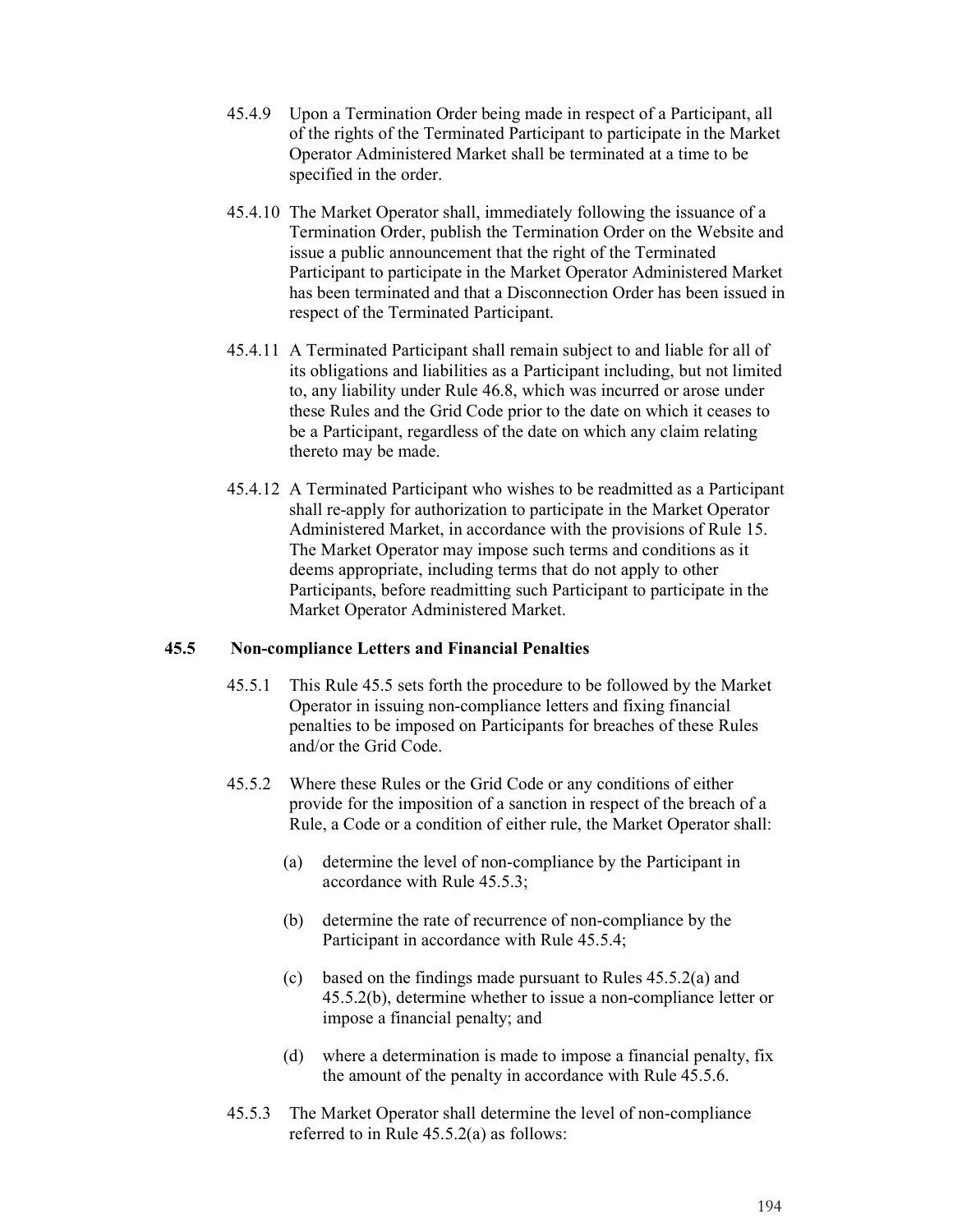- (a) A Level "L1" non-compliance shall be found where the Participant has not fully complied, but has complied in part with all the requirements of any Rule or Section and where the Participant has, on its own initiative, informed the Market Operator on a timely basis of the non-compliance, the reasons therefor and the manner in, and the time within which such noncompliance will be remedied;
- (b) A Level "L2" non-compliance shall be found where the Participant has failed to comply with all of the requirements of any Rule or Section and where the Participant has, of its own initiative, informed the Market Operator on a timely basis of the non-compliance, the reasons therefor and the manner in, and the time within which such non-compliance will be remedied;
- (c) A Level "L3" non-compliance shall be found where the Participant has failed to comply, in whole or in part, with all of the requirements of a Rule or a Section and has failed to inform the Market Operator of the noncompliance on a timely basis and on its own initiative but, upon request by the Market Operator and within the time specified in the request, informs the Market Operator of the reasons for non-compliance and the manner in, and the time within which such non-compliance will be remedied; and
- (d) A Level "L4" non-compliance shall be found where the Participant has failed to comply, in whole or in part, with all of the requirements of a Rule or a Section and has failed to inform the Market Operator of the noncompliance on a timely basis and on its own initiative, and has failed to respond to the Market Operator's request, for a statement of the reasons for such non-compliance and of the manner in which and the time within which such non-compliance will be remedied, within the time specified in the request.
- 45.5.4 The Market Operator shall determine the rate of recurrence of non-compliance referred to in Rule 45.5.2(b) based on the frequency and duration with which the Participant has been found by the Market Operator to be in breach of these Rules or by the System Operator to be in breach of the Grid Code.
- 45.5.5 Where the Market Operator has determined or the System Operator has advised that it has determined, based on the findings made pursuant to Rule 45.5.2 that the applicable sanction is the issuance of a letter of non-compliance, the Market Operator shall issue a letter of non-compliance to the Participant.
- 45.5.6 Where the Market Operator has determined or the System Operator has advised that it has determined, based on the determinations made under Rule 45.5.2 that the applicable sanction is the imposition of a financial penalty, the Market Operator shall, subject to Rule 45.5.11, and upon consideration of the matters specified in Rule 45.5.7, impose a financial penalty on the Participant according to the table below, which is tied to the licensing categories into which licensees fit and based on the relevant fees charged operators for the relevant licence:

### **Sanctions:**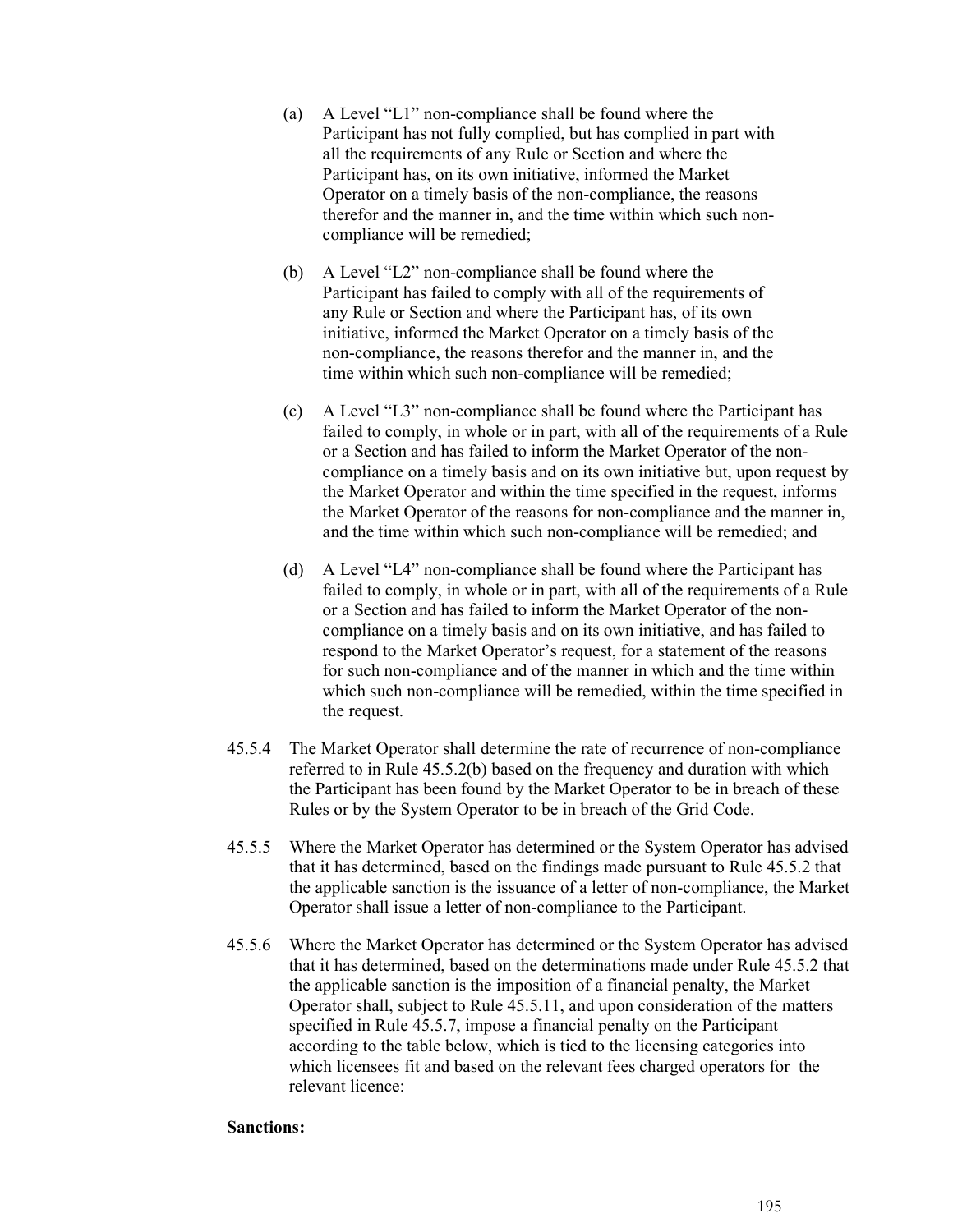| <b>Level of Non-Compliance</b> | <i>Not less than</i> $(N)$ | <i>Not more than</i> $(A)$ |  |
|--------------------------------|----------------------------|----------------------------|--|
|                                | 93,750                     | 7,500,000                  |  |
|                                | 187,500                    | 15,000,000                 |  |
|                                | 281,250                    | 22,500,000                 |  |
|                                | 375,000                    | 30,000,000                 |  |

| S/N | License category         | License fee | Penalty L1<br>25%       | <b>Penalty L2</b><br>50% | Penalty 13<br>75% | Penalty L4<br>100% |
|-----|--------------------------|-------------|-------------------------|--------------------------|-------------------|--------------------|
|     | Above 1MW-10MW           | N375,000    | N93,750                 | N187,500                 | N281,250          | N375,000           |
| 2   | Above 10MW-100MW         | N3.750,000  | N937,500                | N1,875,000               | N2,812,500        | N3,750,000         |
| 3   | Above 101MW-250MW        | N7,500,000  | N1,875,000              | N3,750,000               | N5,625,000        | N7.500,000         |
| 4   | Above 251MW-500MW        | N11,250,000 | N <sub>2</sub> ,812,500 | N <sub>5</sub> ,625,000  | N8,437,500        | N11,250,000        |
| 5   | Above 501MW-1000MW       | N15,000,000 | N3,750,000              | N7,500,000               | N11,250,000       | N15,000,000        |
| 6   | Above 1000MW             | N30,000,000 | N7,500,000              | N15,000,000              | N22,500,000       | N30,000,000        |
|     | TSP                      | N12,333,333 | N3,125,000              | N <sub>6</sub> ,250,000  | N9,375,000        | N12,333,333        |
| 8   | <b>System Operations</b> | N12,333,333 | N3,125,000              | N6,250,000               | N9,375,000        | N12,333,333        |
| 9   | <b>Market Operations</b> | N12,333,333 | N3,125,000              | N <sub>6</sub> ,250,000  | N9,375,000        | N12,333,333        |
| 10  | <b>Distribution</b>      | N7,500,000  | N <sub>1</sub> ,875,000 | N3,750,000               | N5,625,000        | N7,500,000         |
| 11  | Trading                  | N7,500,000  | N <sub>1</sub> ,875,000 | N3,750,000               | N5,625,000        | N7,500,000         |

- 45.5.7 In fixing the amount of the financial penalty pursuant to Rule 45.5.7, the Market Operator, and where appropriate, the Arbitration Tribunal, shall have regard to:
	- (a) the circumstances in which the breach occurred;
	- (b) the severity of the breach;
	- (c) the extent to which the breach was inadvertent, negligent, deliberate or otherwise;
	- (d) the length of time during which the breach remained unresolved;
	- (e) the action taken by the Participant in relation to the breach upon becoming aware thereof;
	- (f) whether the Participant disclosed the matter to the Market Operator on its own initiative or whether it was prompted or compelled to do so;
	- (g) any benefit that the Participant obtained or expected to obtain as a result of the breach;
	- (h) any previous breach by the Participant of these Rules, the Grid Code or of the conditions of its Licence;
	- (i) the impact of the breach on other Participants;
	- (j) the impact of the breach on the Market Operator Administered Market as a whole; and
	- (k) such other relevant matters as the Market Operator considers appropriate.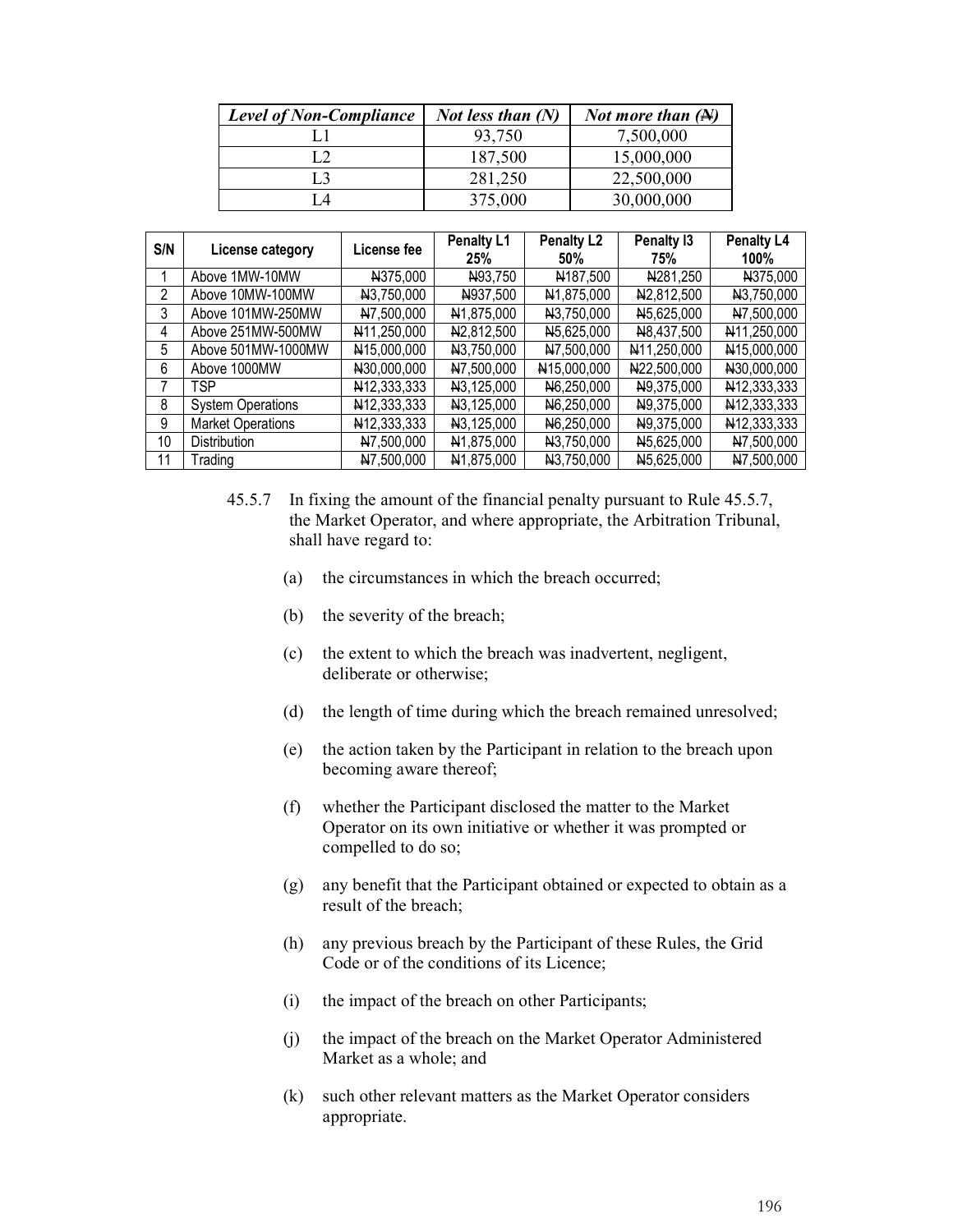- 45.5.8 Nothing in this Rule 45.5 shall preclude the Market Operator from making an order under one or more of Rules 45.2.6(a) to 45.2.6(c) or under Rule 45.2.6(f) in respect of a breach of these Rules or the Grid Code or relevant conditions with respect to which a sanction has been imposed pursuant to this Rule 45.5.
- 45.5.9 Without prejudice to any other enforcement action that may be provided for in these Rules or the Grid Code, the Market Operator shall impose a financial penalty of an amount fixed by the Market Operator having regard to the criteria set forth in Rule 45.5.7 and to the factors noted in Rules  $45.5.10(a)$  to  $45.5.10(d)$ , where applicable on a Participant who:.
	- (a) breaches any Rule or Section in respect of which no sanction is specified in these Rules or the Grid Code; or
	- (b) fails to comply with an order made pursuant to Rule 45.2;
- 45.5.10 The Market Operator may impose a financial penalty in excess of the amount stipulated in Rule 44.5.7 for the relevant level of noncompliance on a Participant where:
	- (a) the Participant breaches a Rule and or a Section while a declaration that Power System is in an Emergency Operating State or an Extreme Operating State was in effect;
	- (b) the Participant breaches a Rule or a Section while a declaration of Market Suspension was in effect;
	- (c) the Market Operator determines that the impact of the Participant's breach on the Market Operator Administered Market is particularly severe; or
	- (d) the rate of recurrence of non-compliance by the Participant with these Rules and or the Grid Code is of such frequency and or duration as to warrant the imposition of a higher financial penalty.
- 45.5.11 No additional financial penalty may be imposed in respect of any breach of these Rules or the Grid Code in respect of which a financial penalty has already been imposed pursuant to this Rule 45.5, provided that nothing in this Rule 45.5.11 shall prevent the Market Operator from imposing a financial penalty for:
	- (a) failure by a Participant to remedy a breach in respect of which a financial penalty has been imposed; or
	- (b) any repetition or continuation of such breach.

## **45.6 Non-compliance by Officers and Agents**

If any director, officer, employee partner or agent of a Participant or the TSP or the System Operator or the Market Operator does any act or refrains from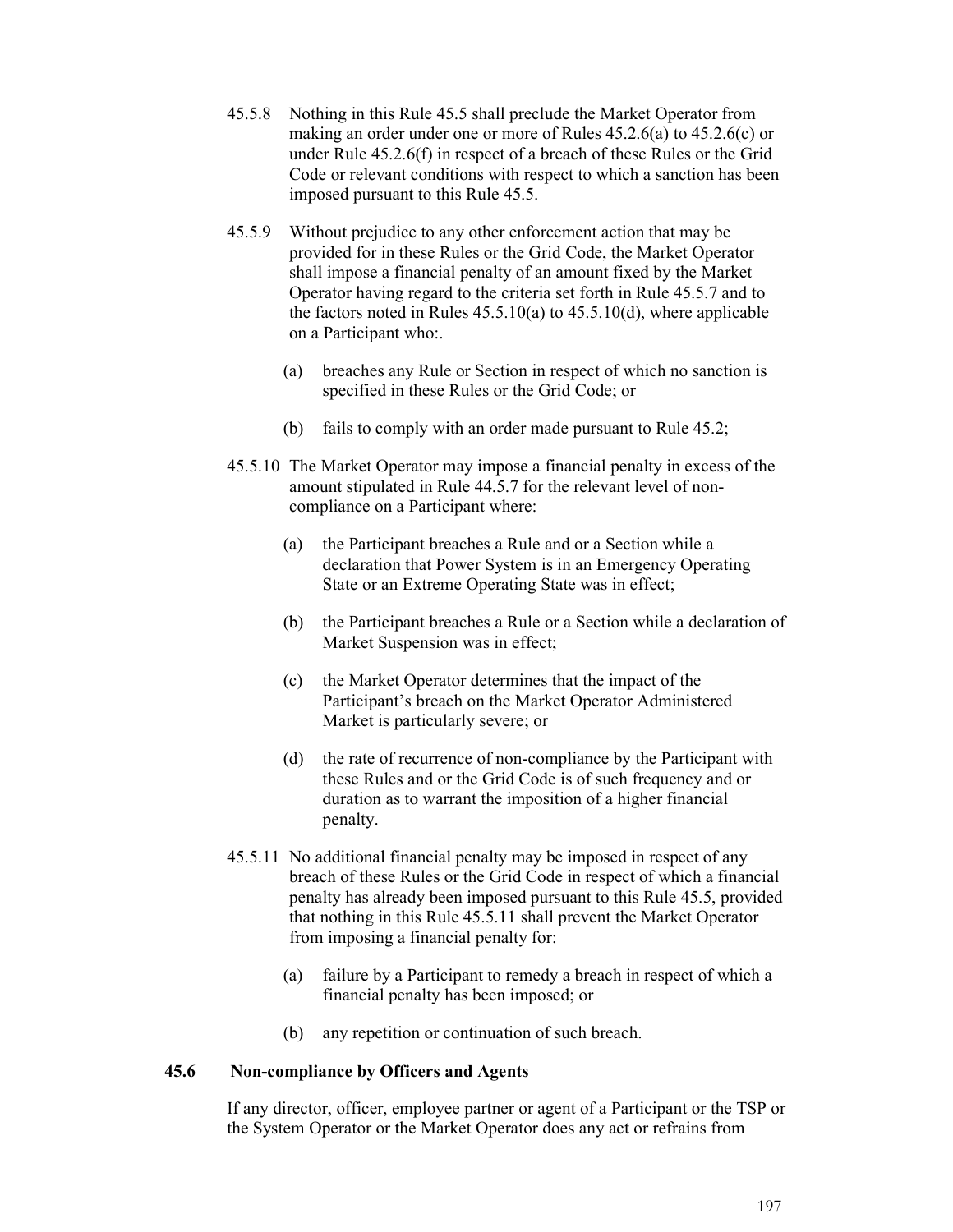doing any act which if done or omitted to be done, as the case may be, by a Participant or the TSP or the System Operator or the Market Operator would constitute a breach of these Rules or the Grid Code, such act or omission shall be deemed for the purposes of this Rule 45 to be the act or omission of the Participant or the TSP or the System Operator or the Market Operator, as the case may be.

### **45.7 Payment of Financial Penalties**

Financial penalties imposed on a Participant by the MO shall be paid by the affected Participant to the Account of the Payment Agent for onward payment to the Market Escrow account in accordance with Rule 29 mutatis mutandis.

### **46. RECORD RETENTION, DISCLOSURE, ACCESS AND CONFIDENTIALITY**

### **46.1 Record Retention**

- 46.1.1 The Market Operator and the System Operator shall, in consultation with the Stakeholder Advisory Panel, develop, publish, and from time to time revise, a policy detailing the period for which Records or classes of Records prepared by the Market Operator and the System Operator, the TSP and Participants for or in connection with these Rules and the Grid Code must be retained.
- 46.1.2 The Market Operator, the System Operator and each Participant shall retain Records or classes of Records prepared for or in connection with these Rules and the Grid Code for such period of time as may be specified in:
	- (a) the policy referred to in Rule 46.1.1; or
	- (b) any provision of these Rules or the Grid Code, other than this Rule 46.1, if it is longer than the period stipulated in that regard pursuant to paragraph (a).
- 46.1.3 Subject to Rule 46.1.4, where no period of time is specified in these Rules or in the policy referred to in Rule 46.1.1 in respect of a given Record, the Record shall be retained for a period of seven years which shall run:
	- (a) in the case of the person that created the Record, from the date on which the Record was created; and
	- (b) in the case of the person that received the Record, from the date on which the Record was received.

### 46.1.4 Temporary Drafts

(a) Where a Record is deemed to be a temporary draft pursuant to this Rule 46.1.4, only the final form of the Record is required to be retained in accordance with Rule 46.1.2 or 46.1.3; provided that Records that are categorised as provisional under these Rules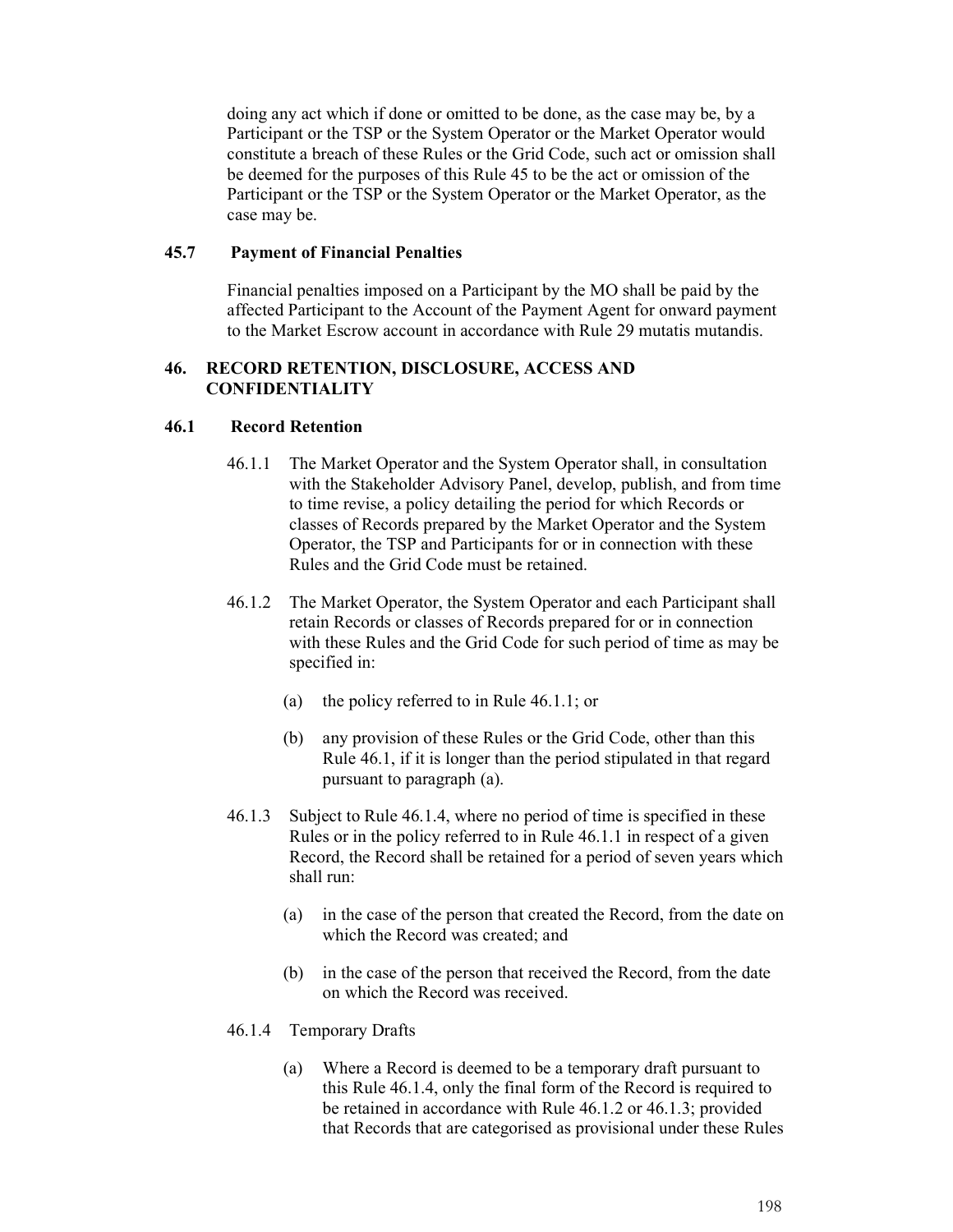or the Grid Code shall be deemed to be in final form, and not draft form.

- (b) A Record shall be deemed to be a temporary draft if it:
	- (i) was prepared in one or more draft forms;
	- (ii) was not circulated in any such draft form by the person preparing it; and
	- (iii) is subsequently prepared in final form.

### **46.2 Disclosure**

- 46.2.1 Where a person is required by these Rules or the Grid Code to disclose or provide any Record to another person, such Record shall be disclosed or provided within the time specified in, and in the form and manner required by, the applicable provisions of these Rules or the Grid Code, as the case may be. Where no time is specified for the disclosure, the Record shall be disclosed or provided within a reasonable time.
- 46.2.2 A Record disclosed pursuant to Rule 46.2.1 shall, to the best of the disclosing person's knowledge, be true, correct and complete at the time it is made. No person shall knowingly or recklessly disclose or provide a Record in accordance with Rule 46.2.1 that, at the time and in light of the circumstances in which it is made, is misleading or deceptive or does not state any fact that is necessary for proper understanding of the Record.
- 46.2.3 Where a person discovers that a Record disclosed by it to any other person in accordance with Rule 46.2.1 was, at the time that it was disclosed, incorrect, incomplete, misleading and/or deceptive, or that it becomes so thereafter, the disclosing person shall immediately disclose the true, correct and complete Record to the person to whom the Record was originally disclosed.
- 46.2.4 Subject to Rule 46.3, the System Operator and the Market Operator are entitled to use any Record obtained pursuant to these Rules and the Grid Code in furtherance of the performance of their functions and/or duties under these Rules, the Grid Code, the Licence or Applicable Law.

### **46.3 Accessibility**

46.3.1 Subject to Rule 46.7, all persons shall have open and nondiscriminatory access to all information in possession of the System Operator and/or the Market Operator, other than Confidential Information, required by these Rules and the Grid Code to be made available to Participants or other persons.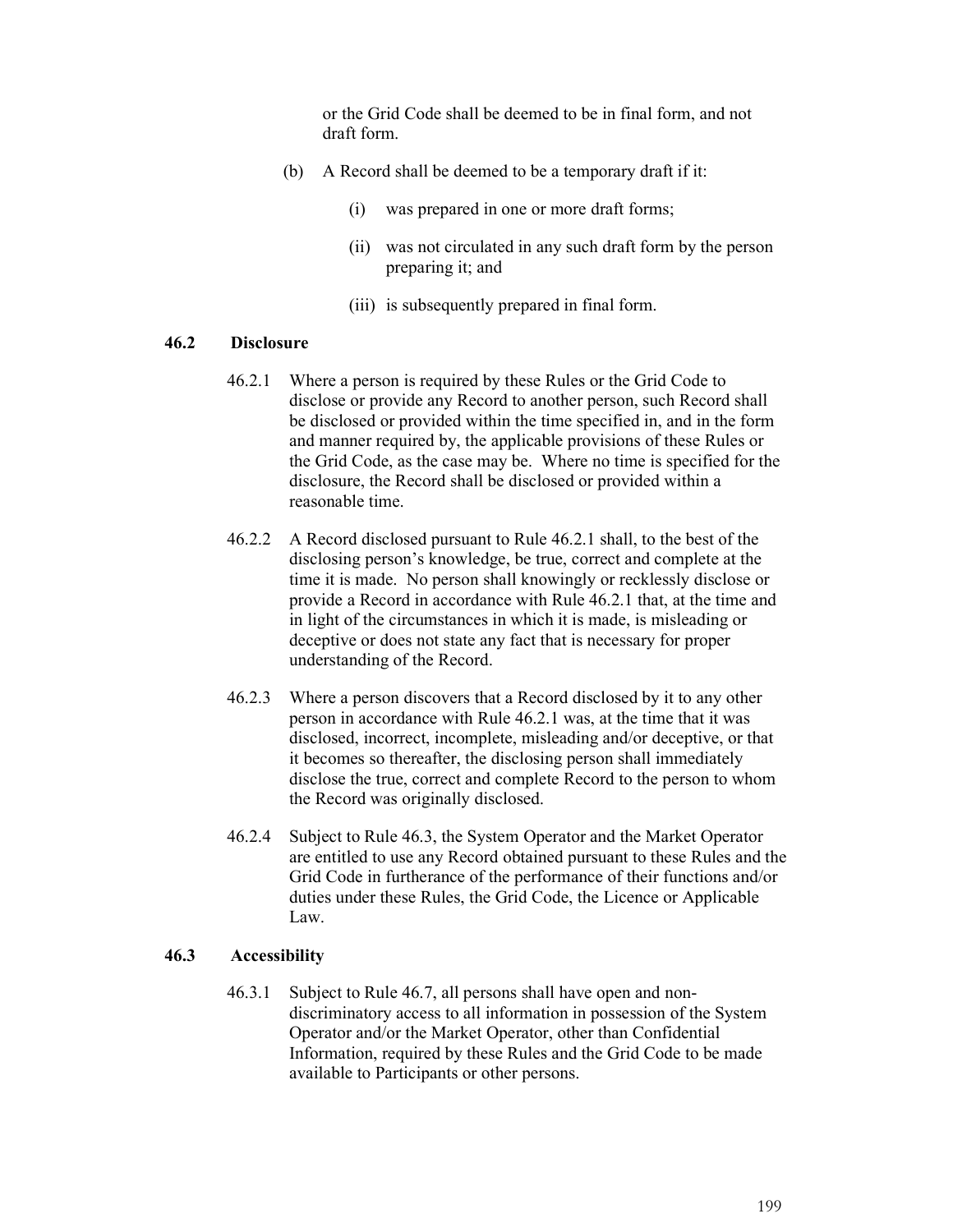- 46.3.2 Subject to Rule 46.7, all information, other than Confidential Information, required by these Rules and the Grid Code to be made available to Participants or other persons shall be published by the System Operator or the Market Operator on the Website or otherwise made available in the manner and within the time prescribed in these Rules or the Grid Code, as the case may be. Where no time is specified in respect of the provision of a particular piece of information, such information shall be made available within a reasonable time.
- 46.3.3 In this Rule 46, other than Rule 46.3.2:
	- (a) a reference to the System Operator or the Market Operator shall include a reference to all Panels, the Counsellor and Committees; and
	- (b) a reference to information shall mean information however recorded, whether in printed form, on film, by electronic means or otherwise.

## **46.4 Open Access to Information and Confidentiality**

- 46.4.1 The System Operator and the Market Operator shall organise and maintain information on the Website, where Participants, the TSP, the Commission, Applicant Participants and the general public can access non-confidential information on the electricity system and the Wholesale Electricity Market.
- 46.4.2 The Market Operator and the Stakeholder Advisory Panel may agree on an alternative website as long as it provides open access to the public. Any reference in these Rules to the Website shall mean such website or an alternative site agreed by the Market Operator with the Stakeholder Advisory Panel.
- 46.4.3 The following information shall be available for open access to the public on the Website:
	- (a) the Participant Application Form;
	- (b) the Market Participation Agreement;
	- (c) the Market Rules;
	- (d) the Grid Code;
	- (e) any proposals for amending the Rules that is under consideration;
	- (f) the Market Procedures and the Operating Procedures;
	- (g) Participants' Register;
	- (h) Load forecasts and load statistics; and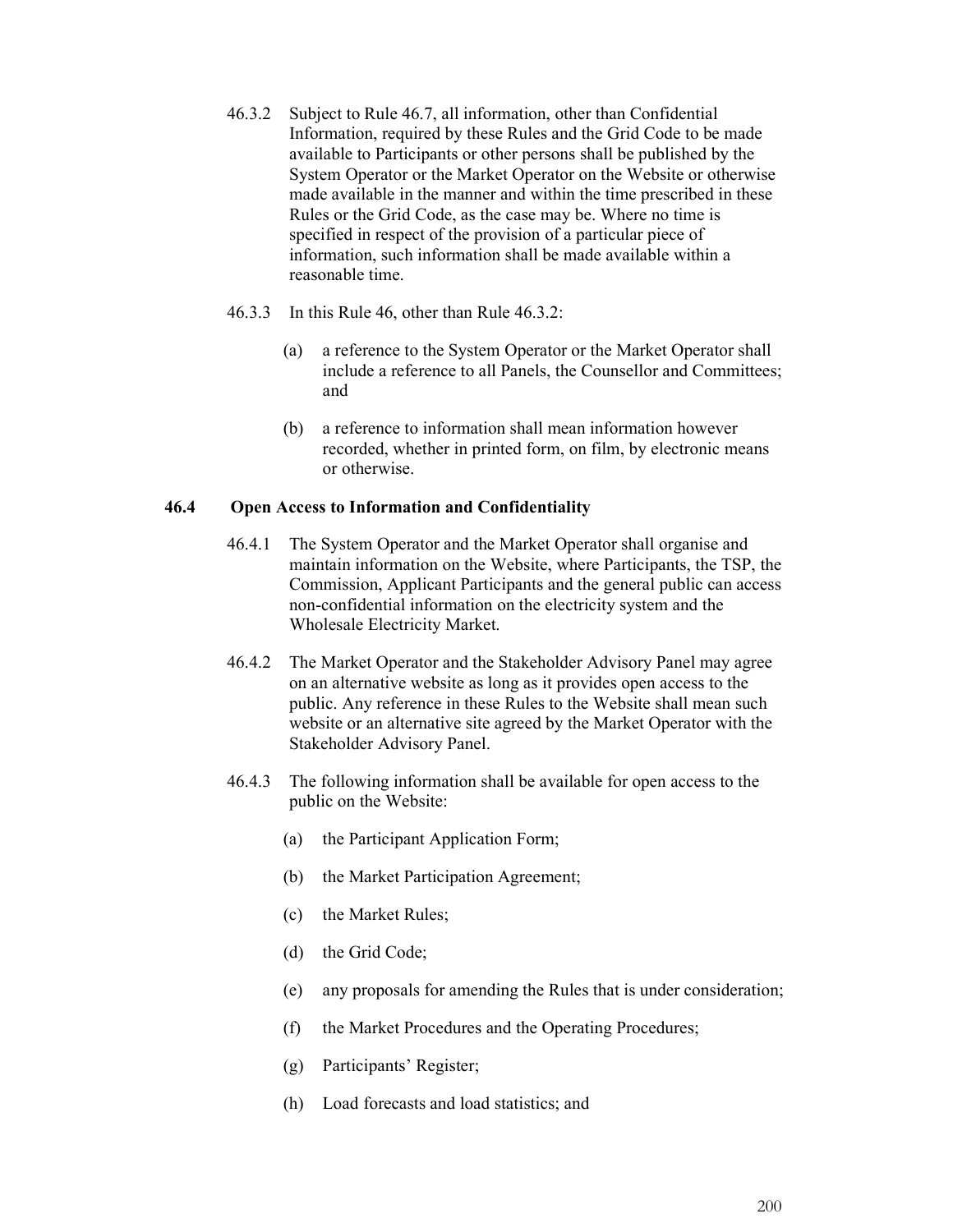- (i) the prices on the Balancing Market, once the Balancing Market is in operation.
- 46.4.4 The following information shall be available for open access to Participants and the Commission on the Website:
	- (a) the reports prepared by the System Operator or the Market Operator when the Market Rules or the Grid Code establish that such report must be sent to Participants;
	- (b) maintenance outage plans;
	- (c) expected and actual Transmission Constraints;
	- (d) Day-ahead Dispatch Schedules;
	- (e) ex-post Dispatch analysis;
	- (f) Ancillary Services provided and costs;
	- (g) expected and actual Must Run Generation, and its cost; and
	- (h) System Operator and the Market Operator Audit Report.
- 46.4.5 Subject to the express provisions of these Rules or the Grid Code, each Participant, as well as the System Operator and the Market Operator shall keep confidential, any Confidential Information which comes into the possession or control of that Participant or the System Operator or the Market Operator pursuant to these Rules, or of which the Participant or the System Operator or the Market Operator becomes aware by any means whatsoever.
- 46.4.6 No Participant or the System Operator or the Market Operator shall:
	- (a) disclose Confidential Information to any person, except as expressly permitted by these Rules or the Grid Code;
	- (b) permit access to Confidential Information by any person not authorized to have such access pursuant to these Rules or the Grid Code; and
	- (c) use or reproduce Confidential Information for a purpose other than the purpose for which it was disclosed or another purpose contemplated by these Rules or the Grid Code.
- 46.4.7 Each Participant and the System Operator and the Market Operator shall:
	- (a) prevent access to Confidential Information which is in its possession or control, by any person not authorized to have access to such Confidential Information pursuant to these Rules or the Grid Code, and shall in all cases, take appropriate measures to ensure destruction or disposal of records of Confidential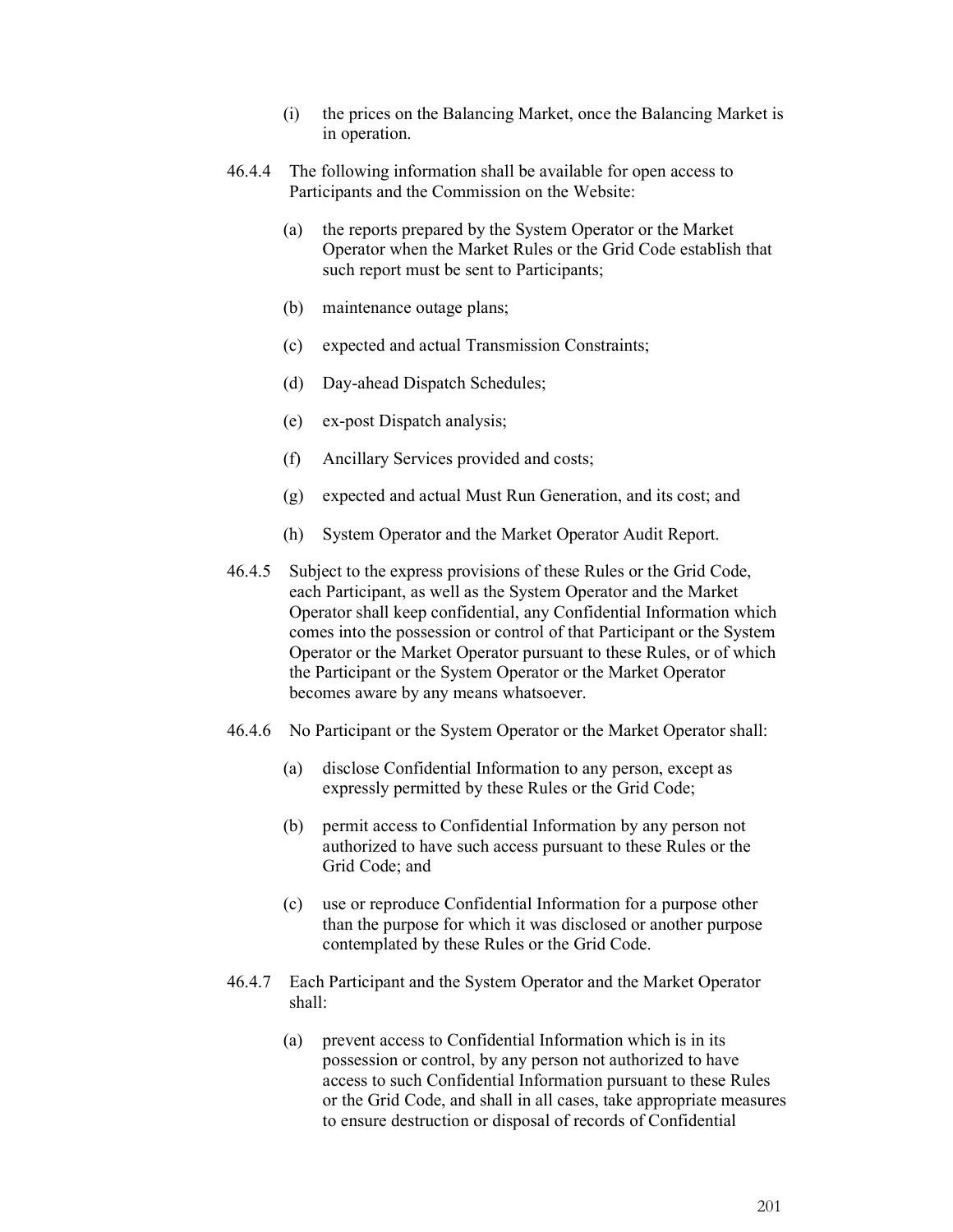Information in its possession whenever such Confidential Information is no longer required to be retained by it pursuant to these Rules or the Grid Code; and

- (b) ensure that any person to whom it discloses Confidential Information observes the provisions of this Rule 46.4 in relation to that Confidential Information.
- 46.4.8 Each Participant and the System Operator and the Market Operator shall, promptly upon becoming aware of a breach or a threatened breach of the provisions of this Rule 46 with respect to any Confidential Information:
	- (a) notify any person to whom the Confidential Information relates or by whom it was provided; and
	- (b) take such reasonable steps as may be required to prevent or assist in the prevention of the unauthorized disclosure, access to, use or reproduction of Confidential Information that may result from such breach or threatened breach.
- 46.4.9 Each Participant shall maintain such internal measures and procedures as are necessary to enable the Participant protect any Confidential Information in its possession and to otherwise enable the Participant to comply and monitor compliance with its obligations under this Rule 46.
- 46.4.10 The System Operator and the Market Operator shall maintain such internal measures and procedures, including measures referred to in Rule 46.7.2, as are necessary to enable them protect any Confidential Information in their possession and to otherwise enable them to comply and monitor compliance with its obligations under this Rule 46.

### **46.5 Exceptions**

- 46.5.1 Unless prohibited by Applicable Law or by the provisions of these Rules or the Grid Code, nothing in Rule 46.4 shall prevent:
	- (a) the disclosure, use or reproduction of information if, at the time of the disclosure, the information is generally and publicly available by any means other than breach of confidence by the Participant or the System Operator or the Market Operator, as the case may be, who wishes to disclose, use or reproduce the information, or by any person to whom such Participant or the System Operator or the Market Operator has disclosed the information;
	- (b) the disclosure of Confidential Information by a Participant or the System Operator or the Market Operator to:
		- (i) any of its directors or employees, where such director or employee requires the Confidential Information for the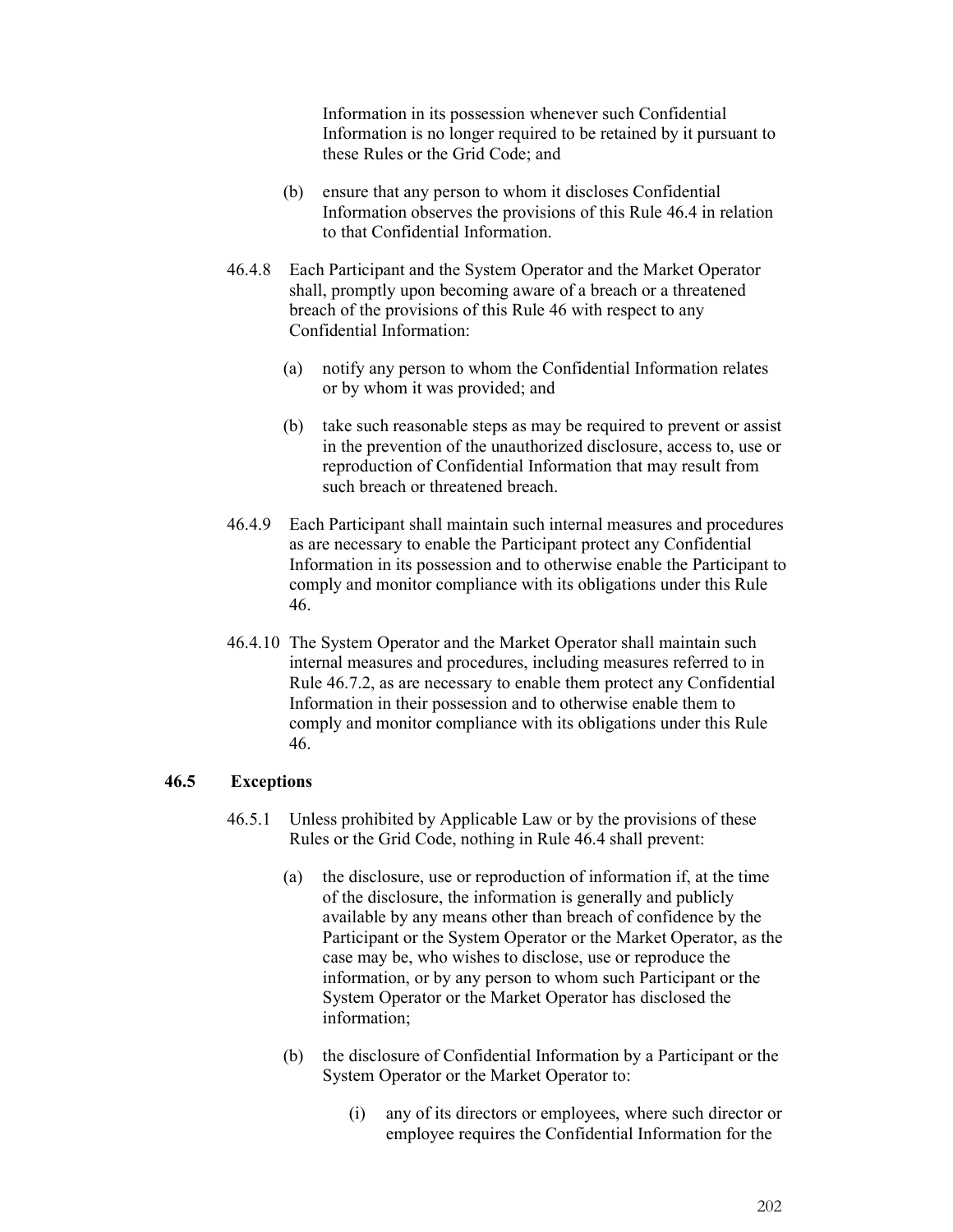due performance of that person's duties and responsibilities and, in the case of the System Operator and the Market Operator, where the director or employee has been given the necessary security clearance by the System Operator and the Market Operator ; or

- (ii) its legal and/or other professional advisors, auditor or other consultants, where such persons require the information for purposes of these Rules, the Grid Code or for the purposes of an agreement entered into pursuant to these Rules or the Grid Code, or for the purpose of advising the Participant or the System Operator and the Market Operator in relation thereto;
- (c) the disclosure, use or reproduction of Confidential Information:
	- (i) by the Participant that provided the Confidential Information pursuant to these Rules or the Grid Code;
	- (ii) with the consent of the Participant that provided the Confidential Information pursuant to these Rules or the Grid Code; or
	- (iii) in the case of Settlement Data or Metering Data, by or with the consent of the Participant to whom such data relates;
- (d) the disclosure, use or reproduction of Confidential Information to the extent required by Applicable Law or by lawful requirement of:
	- (i) any government, governmental and/or regulatory body, authority or agency having jurisdiction over a Participant or the System Operator and the Market Operator or an Affiliate thereof; or
	- (ii) any stock exchange in Nigeria having jurisdiction over any Participant, the System Operator and the Market Operator or an Affiliate thereof;
- (e) except as otherwise provided in Rule 43, the disclosure, use or reproduction of Confidential Information if required in connection with legal proceedings, mediation, arbitration or other dispute resolution mechanism relating to these Rules, the Grid Code or to an agreement entered into pursuant to these Rules or for the purpose of advising a person in relation thereto;
- (f) the disclosure of Confidential Information where such disclosure is necessary to protect the health or safety of personnel, equipment or the environment or to maintain the Reliability of the Power System;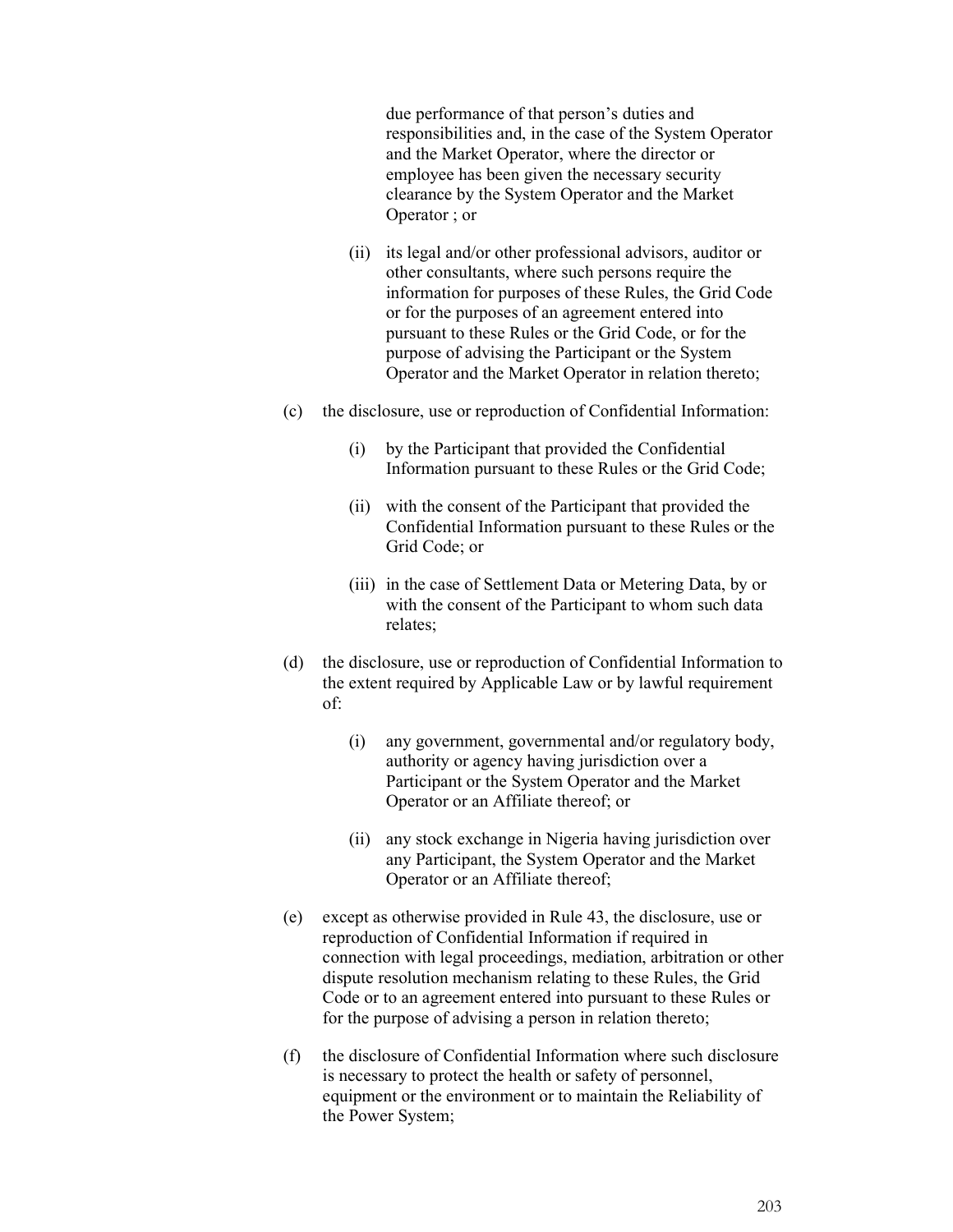- (g) the disclosure, use or reproduction of Confidential Information as an unidentifiable and inseparable component of an aggregate set of information majority of which is not confidential;
- (h) the disclosure by the System Operator or the Market Operator of Confidential Information to a Participant to the extent that such disclosure would, in the opinion of the System Operator, assist the Participant, the System Operator and/or the Market Operator to respond to or prevent an Emergency, an Emergency Operating State or an Extreme Operating State:
	- (i) during an Emergency or where the System Operator's Power System is in an Emergency Operating State or a High-risk Operating State; or
	- (ii) where an Emergency, an Emergency Operating State or a High-risk Operating State is anticipated by the System Operator;
- (i) the disclosure by the System Operator of Confidential Information to the TSP or other Transmitter for the purposes of:
	- (i) safe and reliable management, operation and maintenance of its Transmission System to the extent that Confidential Information is required pursuant to the terms of the Operating Agreement; or
	- (ii) the verification and/or reconciliation of the collection and administration of any applicable Usage Charges;
	- (iii) disclosure by the System Operator or the Market Operator of Confidential Information to another Control Area Operator.
- 46.5.2 Prior to making any disclosure pursuant to Rule 46.5.1(b), the person wishing to disclose the information shall inform the proposed recipient of the confidential nature of the Confidential Information to be disclosed and shall use all reasonable endeavours, including but not limited to the execution of an appropriate Confidentiality or Non-Disclosure Agreement, to ensure that the recipient keeps the Confidential Information confidential in accordance with the provisions of Rule 46 and does not use the Confidential Information for any purpose not expressly permitted under these Rules.
- 46.5.3 Prior to making any disclosure pursuant to Rule 46.5.1(d) or 46.5.1(e), a person from whom the disclosure of Confidential Information is required shall advise the person affected by the disclosure as soon as reasonably practicable, so as to permit the affected person to challenge such request or demand or seek to impose any necessary terms and conditions on any such disclosure.
- 46.5.4 In making any disclosure pursuant to Rule 46.5.1(f) the disclosing person shall advise the person affected by the disclosure as soon as is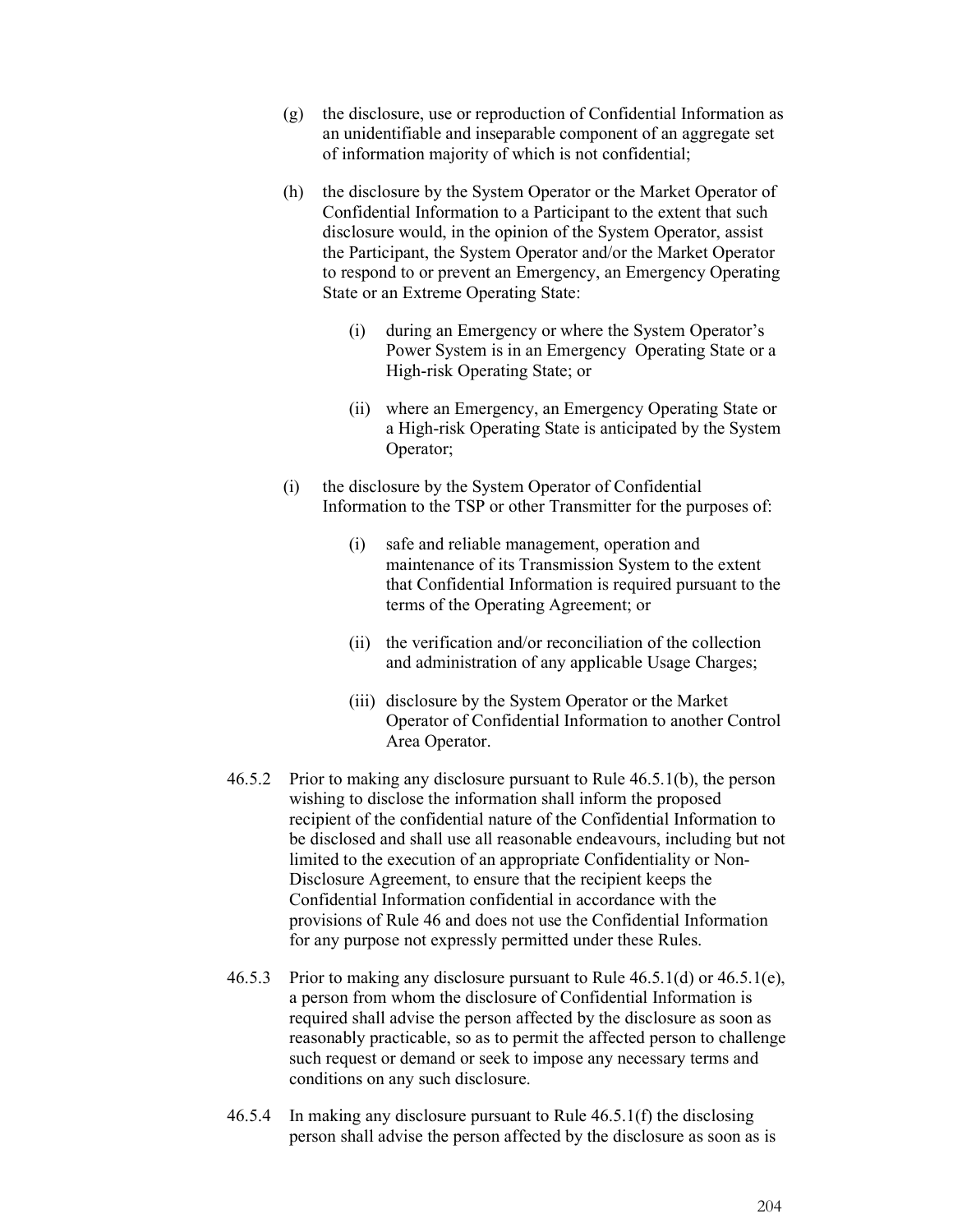reasonably practicable and shall use all reasonable endeavours to protect the confidentiality of the Confidential Information insofar as may be reasonably practicable in the circumstances.

- 46.5.5 Where the System Operator and/or the Market Operator makes any disclosure pursuant to Rule 46.5.1(h):
	- (a) the disclosing party shall advise the Participant affected by the disclosure as soon as is reasonably practicable in the circumstances; and
	- (b) the Transmitter to whom any disclosure is made shall use the Confidential Information so disclosed solely for the purposes referred to in Rule 46.5.1(h) and shall use all reasonable endeavours to protect the confidentiality of such Confidential Information.
- 46.5.6 Where the System Operator or the Market Operator makes any disclosure pursuant to paragraph (i) of Rule 46.5.1(h):
	- (a) the System Operator or the Market Operator shall advise the Participant affected by the disclosure as soon as is reasonably practicable in the circumstances; and
	- (b) the Participant to whom the disclosure is made shall use the Confidential Information so disclosed solely for the purposes of responding to the circumstances described in paragraph (i) of Rule 46.5.1(h) and shall use all reasonable endeavours to protect the confidentiality of such Confidential Information as may be reasonably practicable in the circumstances.

### **46.6 Cost of Access and Electronic Data Sharing**

- 46.6.1 Nothing in this Rule 46 shall prevent information which is made available by means of electronic communications from being provided on a read-only basis.
- 46.6.2 Each Participant and any other person accessing, retrieving or storing information published or otherwise made available by the System Operator and the Market Operator shall be responsible for its own costs of accessing, retrieving or storing such information.

# **46.7 Conditions of Access**

- 46.7.1 Where a request for access to, or disclosure of information in the possession or control of the System Operator or the Market Operator is made by a Participant pursuant to these Rules or the Grid Code, the System Operator and the Market Operator shall only provide such access or disclosure if:
	- (a) the System Operator and/or the Market Operator are satisfied that they are not precluded by these Rules or the Grid Code from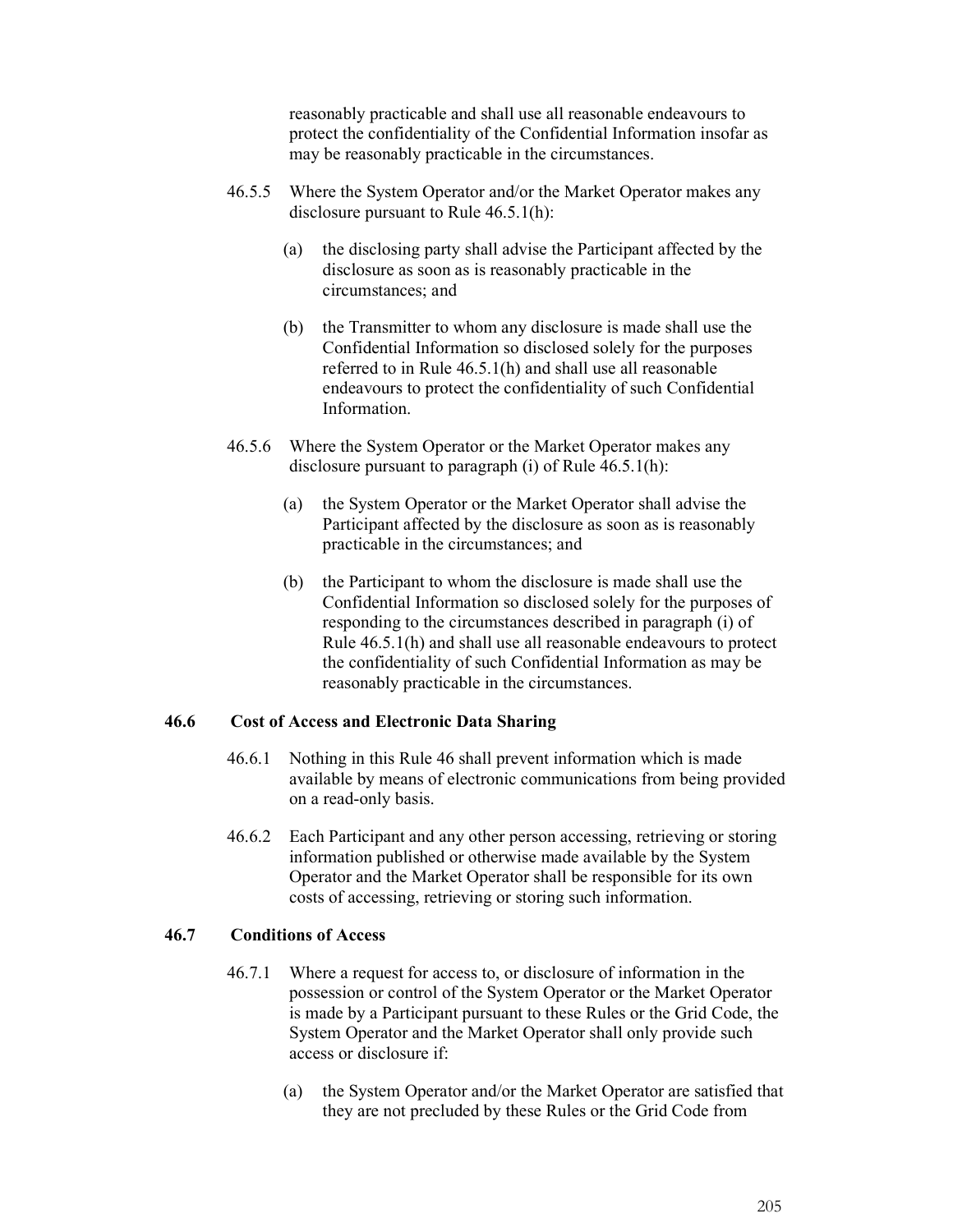providing such access or making such disclosure to the Participant; and

- (b) the grant of such access, or disclosure of the information would not impose a significant burden on the System Operator or the Market Operator, having regard to the System Operator and the Market Operator's resources.
- 46.7.2 Where the System Operator and/or the Market Operator makes Confidential Information accessible by means of electronic communications, the System Operator and the Market Operator shall implement access control protocols that differentiate between Participants, provided that this Rule 46.7.2 shall not require the System Operator and/or the Market Operator to implement access control protocols that differentiate between individuals, whether such individuals are within the same Participant or otherwise.

### **46.8 Liability**

- 46.8.1 Liability of the System Operator and the Market Operator, and their personnel, Panels and Committees:
	- (a) Subject to Rule 46.8.2, no action or other civil proceeding shall be commenced against the System Operator or the Market Operator or their directors, officers, employees or under these Rules and the Grid Code, or against the Counsellor or member of any Panel or Committee, for any act done or omission made in good faith and in the exercise or performance, or with the intention to exercise or perform any authority, power or duty under these Rules and the Grid Code.
	- (b) No action or other civil proceeding shall be commenced against a member of any Panel, Committee, or against the Counsellor for any act done or omission made in good faith in the exercise or performance, or with the intention to exercise or perform any authority, power or duty of the Panel, Committee, or the Counsellor under these Rules or the Grid Code.
- 46.8.2 Liability of the System Operator and the Market Operator:
	- (a) Subject to Rules  $46.8.2(b)$  and  $46.8.2(c)$  and  $46.8.1(b)$  and Rule 46.8.4, and except as otherwise provided in these Rules or the Grid Code, the System Operator and the Market Operator shall not be liable, whether in contract, tort or otherwise, for any claims, losses, charges, damages, demands, liabilities, judgments, costs, penalties, fees, obligations, expenses and or disbursements made or incurred by a Participant or its directors, officers, employees or agents, arising out of any act or omission of the TSP in the exercise or performance, or in the execution of an intention to exercise or perform any authority, power or duty under these Rules or the Grid Code, except to the extent that such claims, losses, charges, damages, demands, liabilities, judgments,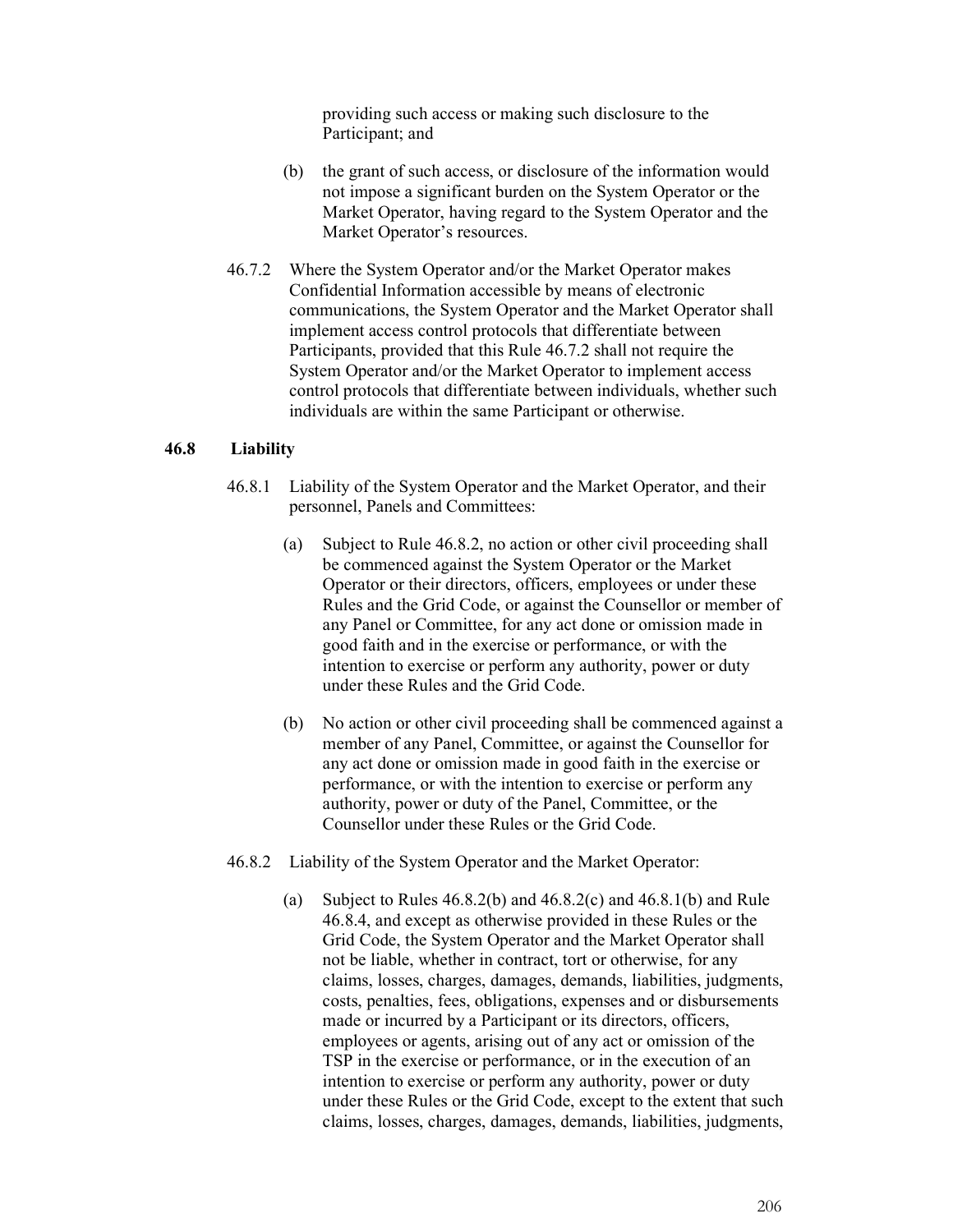costs, penalties, fees, obligations, expenses and or disbursements arise out of any wilful misconduct by, or wilful omission of the System Operator or the Market Operator. For the purposes of this paragraph (a), an act or omission by the System Operator or the Market Operator effected in compliance with these Rules and the Grid Code shall be deemed not to constitute wilful misconduct or a negligent act or omission.

- (b) Subject to Rules  $46.8.1(a)$  and  $46.8.1(b)$ , the TSP shall indemnify and hold harmless any Participant and its directors, officers and employees from any and all claims, losses, charges, damages, demands, liabilities, judgments, costs, penalties, fees, obligations, expenses and/or disbursements incurred, suffered, sustained, required to be paid directly or indirectly, by, or sought to be imposed upon, the Participant, its directors, officers or employees from or in respect of any matter with respect to which liability may be imposed on the System Operator or the Market Operator pursuant to Rule 46.8.1(a).
- (c) Except as otherwise provided in these Rules, neither the System Operator nor the Market Operator shall in any event be liable to indemnify and or hold harmless, a Participant or the Participant's directors, officers or employees from, and no Participant shall assert or attempt to assert against the TSP, any claim in respect of or in respect of:
	- (i) any indirect or consequential loss or incidental or special damages including, but not limited to, punitive damages; or
	- (ii) any loss of profit, loss of contract, loss of opportunity or loss of goodwill,
- (d) Each Participant shall have a duty to mitigate damages, losses, liabilities, expenses or costs relating to any claims for indemnification that may be made by the Participant pursuant to Rule 46.8.1(a) above.
- 46.8.3 Participants' Liability
	- (a) Subject to Rules $46.8.1(a)$  and  $46.8.1(b)$ , and Rule  $46.8.4$ , and except as otherwise provided in these Rules or the Grid Code, a Participant shall not be liable, whether in contract, tort or otherwise, for any claims, losses, charges, damages, demands, liabilities, judgments, costs, penalties, fees, obligations, expenses and/or disbursements made or incurred by the System Operator and the Market Operator and their directors, officers or employees, arising out of any act or omission of the Participant in the exercise or performance, or in the execution of an intention to exercise or perform any authority, power or duty under these Rules or the Grid Code except to the extent that such claims, losses, charges, damages, demands, liabilities, judgments, costs,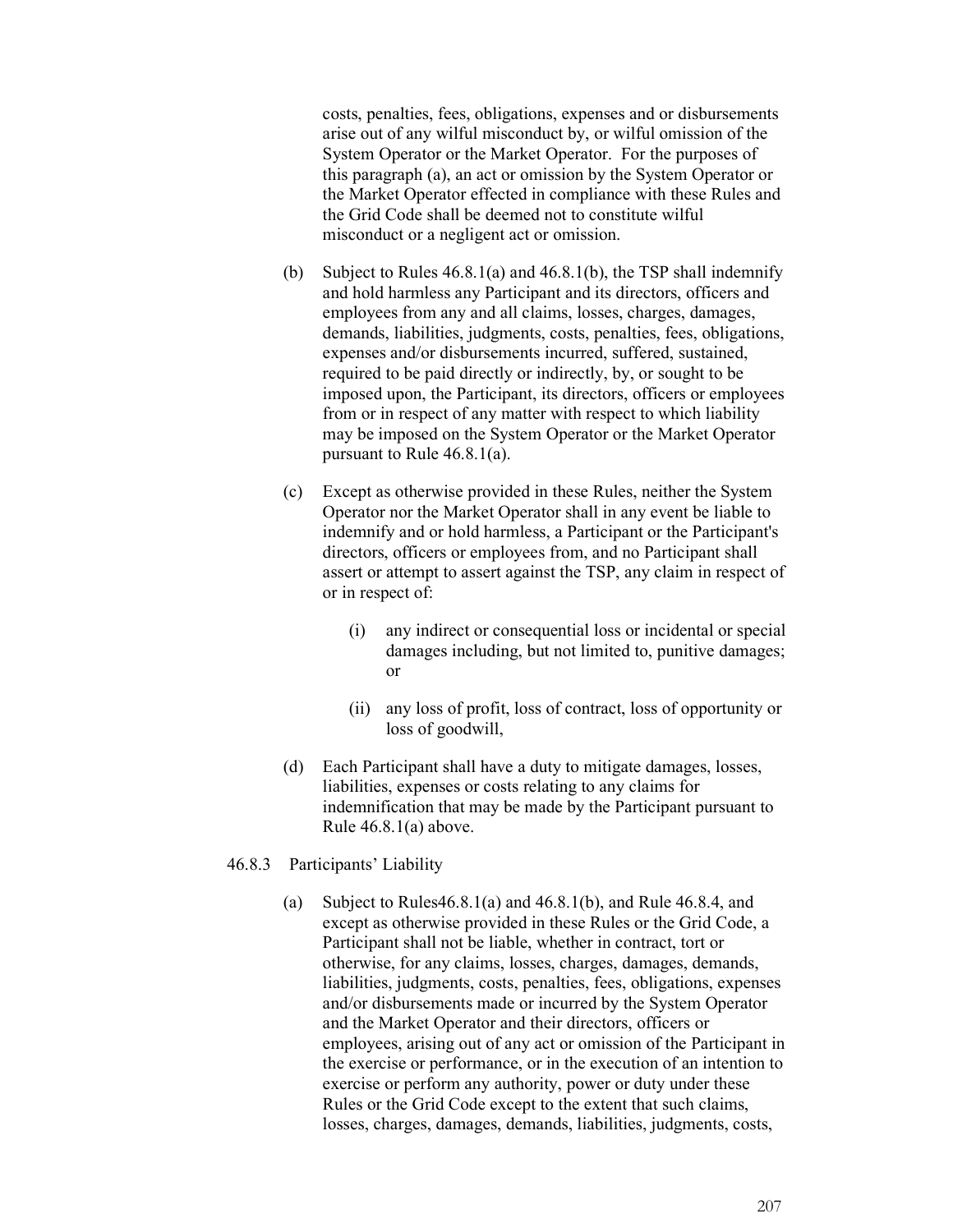penalties, fees, obligations, expenses and/or disbursements arising out of any wilful misconduct by, or wilful omission of the Participant. For the purposes of this Rule 46.8.1(a), an act or omission of a Participant effected in compliance with these Rules or the Grid Code shall not constitute wilful misconduct or a negligent act or omission.

- (b) Subject to Rules 46.8.1(a) and 46.8.1(b), a Participant shall indemnify and hold harmless the System Operator and the Market Operator and its directors, officers or employees from any and all claims, losses, liabilities, obligations, actions, judgments, suits, costs, expenses, disbursements and damages incurred, suffered, sustained or required to be paid, directly or indirectly by, or sought to be imposed upon the System Operator and the Market Operator or their directors, officers or employees from or in respect of any matter with respect to which liability may be imposed on the Participant pursuant to Rule 46.8.1(a).
- (c) Except as otherwise provided in these Rules, the Grid Code or any agreement between a Participant and the TSP, in no event shall any Participant be liable to indemnify or to hold harmless the System Operator and the Market Operator or their directors, officers or employees from or in respect of:
	- (i) any indirect or consequential loss or incidental or special damages including, but not limited to, punitive damages; or
	- (ii) any loss of profit, loss of contract, loss of opportunity or loss of goodwill.

Neither the System Operator nor the Market Operator shall assert or attempt to assert against any Participant any claim in respect of any of the losses or damages referred to Rule 46.8.1(b).

Nothing in this Rule 46.8.3 shall be read as limiting the right of the System Operator and the Market Operator to impose a financial penalty or other sanction on a Participant in accordance with the provisions of these Rules and the Grid Code.

The System Operator and the Market Operator shall take all reasonable steps to mitigate any damages, losses, liabilities, expenses or costs that may arise in relation to any claims for indemnification that may be made pursuant to this Rule 46.8.3.

- 46.8.4 Force Majeure:
	- (a) Subject to Rule 46.8.4(n) and any agreement between the System Operator and/or the Market Operator and any Participant, other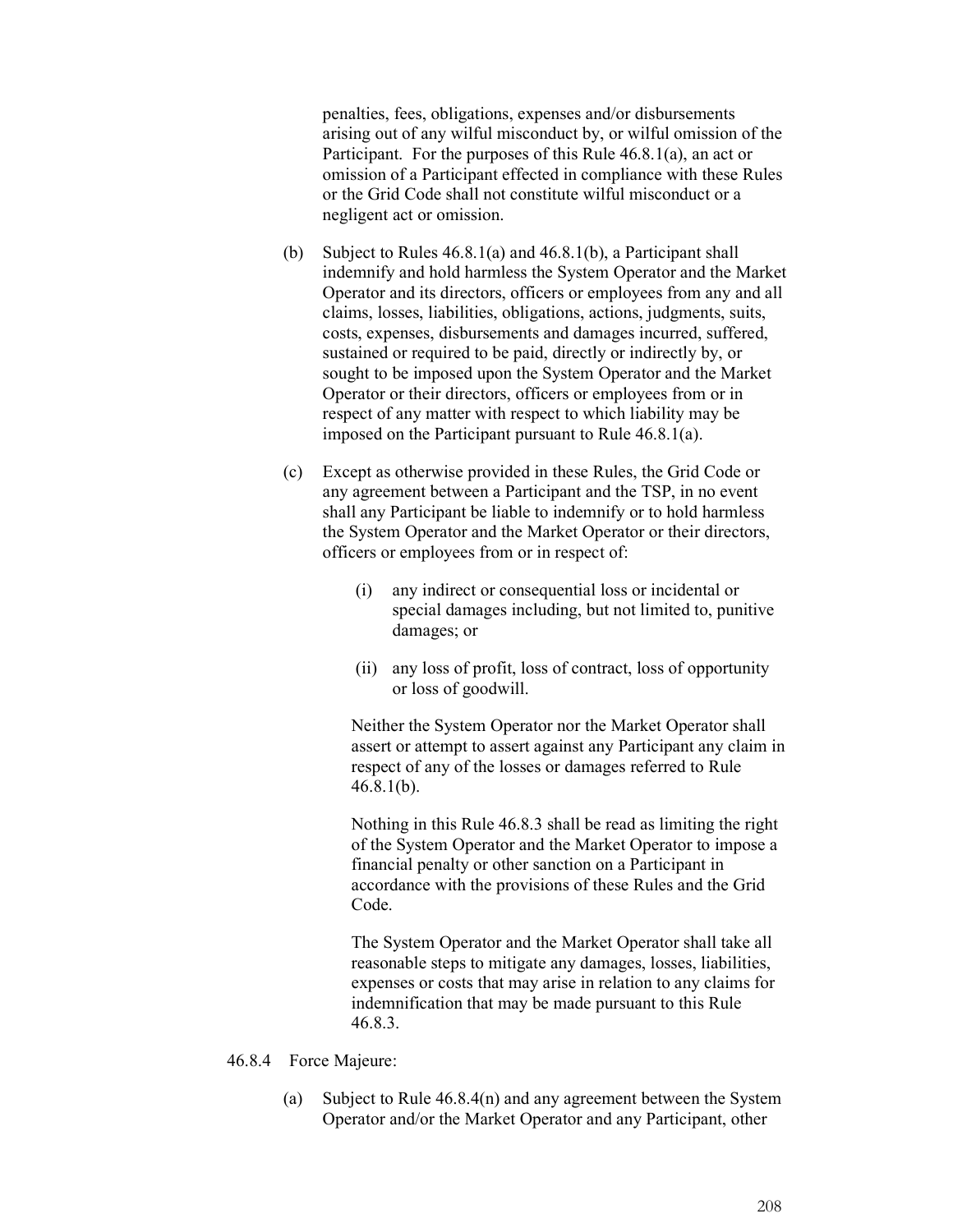than the agreements and contracts referred to in Rule 46.8.5, the System Operator and the Market Operator shall not be liable to any Participant for any failure or delay in the performance of any of its obligations under these Rules or the Grid Code*,* other than the obligation to make payments of money, to the extent that such failure or delay is due to a Force Majeure Event*,* provided that the System Operator and the Market Operator shall only be excused from such performance pursuant to this Rule 46.8.4(a):

- (i) for so long as the Force Majeure Event continues and for such reasonable period of time thereafter as may be necessary for the System Operator or the Market Operator to resume performance of the obligation;
- (ii) only to the extent that the failure or delay in performance would not have been occasioned but for such Force Majeure Event; and
- (iii) if they comply with Rule  $46.8.4(c)$ .
- (b) Subject to paragraph (n) and to any agreement between the System Operator or the Market Operator and a Participant, other than the agreements and contracts referred to in Rule 46.8.5, no Participant shall be liable to the System Operator and/or the Market Operator for any failure or delay in the performance of any of its obligations under these Rules or the Grid Code, other than the obligation to make payments of money, to the extent that such failure or delay is due to a Force Majeure Event*,* provided that the Participant shall only be excused from such performance pursuant to this Rule 46.8.4(b):
	- (i) for so long as the Force Majeure Event continues and for such reasonable period of time thereafter as may be necessary for the Participant to resume performance of the obligation;
	- (ii) only to the extent that such failure or delay would not have been experienced but for such Force Majeure Event; and
	- (iii) if it complies with Rule  $46.8.4(c)$ .
- (c) Neither the System Operator and/or the Market Operator, nor any Participant, shall not rely on a Force Majeure Event unless they have given notice of the Force Majeure Event in accordance with Rule  $46.8.4(d)$  or  $46.8.4(e)$ , respectively.
- (d) Where the System Operator or the Market Operator intends to rely on a Force Majeure Event, it shall give notice of Force Majeure Event to Participants and shall post notice thereof on the Website as soon as is reasonably practicable but in any event within 2 Business Days of the date on which the System Operator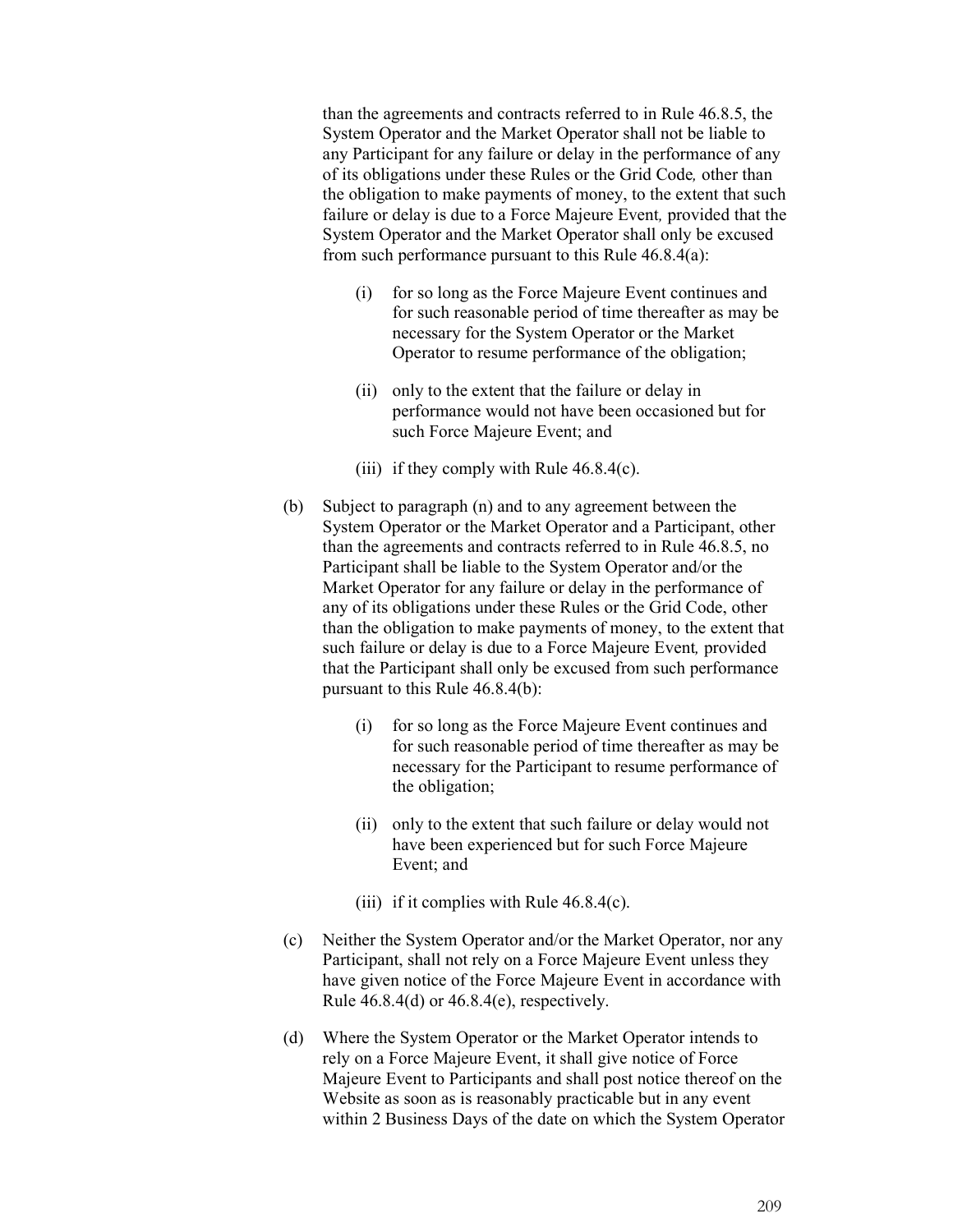or the Market Operator becomes aware of the occurrence of the Force Majeure Event. The notice shall include particulars of:

- (i) the nature of the Force Majeure Event;
- (ii) the effect that such Force Majeure Event has on the System Operator or the Market Operator's performance of its obligations under these Rules or the Grid Code; and
- (iii) the measures that the System Operator and the Market Operator have taken, or propose to take, to alleviate the impact of the Force Majeure Event.
- (e) Where a Participant invokes a Force Majeure Event, it shall give notice to the System Operator or the Market Operator of the Force Majeure Event as soon as reasonably practicable, but in any event within 2 Business Days of the date on which the Participant becomes aware of the occurrence of the Force Majeure Event*,* which notice shall include particulars of:
	- (i) the nature of the Force Majeure Event;
	- (ii) the effect that such Force Majeure Event is having on the Participant's performance of its obligations under these Rules or the Grid Code; and
	- (iii) the measures that the Participant has taken, or proposes to take, to alleviate the impact of the Force Majeure Event.
- (f) Subject to Rule 46.8.4(g), where the System Operator or the Market Operator or a Participant invokes or relies on a Force Majeure Event*,* it shall use all reasonable endeavours to mitigate or alleviate the effects of the Force Majeure Event on the performance of its obligations under these Rules and the Grid Code.
- (g) Where the Force Majeure Event relied upon by the System Operator or the Market Operator or a Participant, is a strike, lockout, restrictive work practice or other labour disturbance, the settlement or resolution thereof shall be within the sole discretion of the System Operator or the Market Operator or the Participant, as the case may be, involved in such strike, lockout, restrictive work practice or other labour disturbance and nothing in Rule 46.8.4(f) above shall require the System Operator or the Market Operator or the Participant to mitigate or alleviate the effects of such Force Majeure Event.
- (h) Where the System Operator and/or the Market Operator invoke or rely upon any Force Majeure Event*,* they shall as soon as practicable post on the Website, a notice of any material change in the information contained in the notice referred to in Rule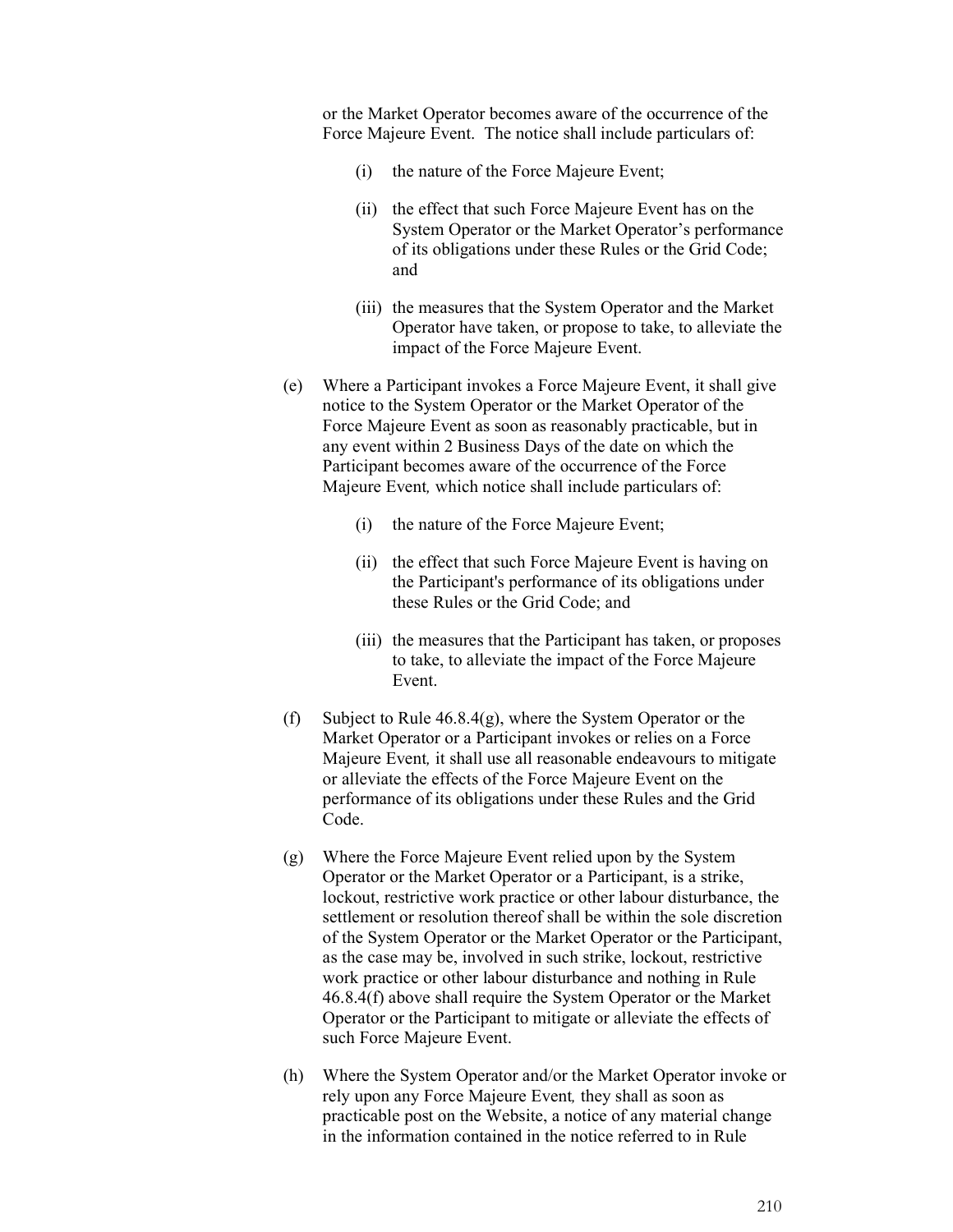46.8.4(d) above or in any previous notice issued and posted pursuant to this Rule 46.8.4(h).

- (i) Where a Participant invokes or relies upon any Force Majeure Event, it shall as soon as practicable, notify the System Operator and/or the Market Operator of any material change in the information contained in the notice referred to in Rule 46.8.4(e) or in any previous notice issued pursuant to this Rule 46.8.4(i).
- (j) Where the System Operator and/or the Market Operator invoke or rely upon any Force Majeure Event, they shall post on the Website, a notice of the cessation of the Force Majeure Event and of the cessation of the effects of such Force Majeure Event on the System Operator and/or the Market Operator's performance of their obligations under these Rules and the Grid Code.
- (k) Where a Participant invokes a Force Majeure Event, it shall give notice to the System Operator and the Market Operator of the cessation of the Force Majeure Event and of cessation of the effects of such Force Majeure Event on the Participant's performance of its obligations under these Rules and the Grid Code.
- (l) The System Operator or the Market Operator shall post on the Website any notice provided to it pursuant to Rule 46.8.4(e), 46.8.4(i) or 46.8.4(k).
- (m) Nothing in this Rule 46.8.4 shall be read as limiting the right of the Market Operator to impose on any Participant, a sanction other than a financial penalty, in accordance with the provisions of these Rules or the Grid Code.
- (n) Nothing in this Rule 46.8.4 shall excuse the System Operator or the Market Operator or any Participant from performing any of their respective obligations contained in the provisions of these Rules or the Grid Code that govern the System Operator and/or the Market Operator or the Participant or while the Power System is in an Emergency Operating State or Extreme Operating State.
- 46.8.5 Contractual Liability:
	- (a) The liability, indemnification and Force Majeure provisions of Rules 46.8.2, 46.8.3 and 46.8.4 and where applicable, of any other Rule of these Rules or a Section of the Grid Code, shall apply to any agreement or contract entered into by the System Operator with a Participant for the procurement of Ancillary Services or Reliability Must Run Services and to all acts done or omissions made by the System Operator and/or the Participant in the exercise or performance, or with the intention to exercise or perform any authority, power or duty under such agreement or contract.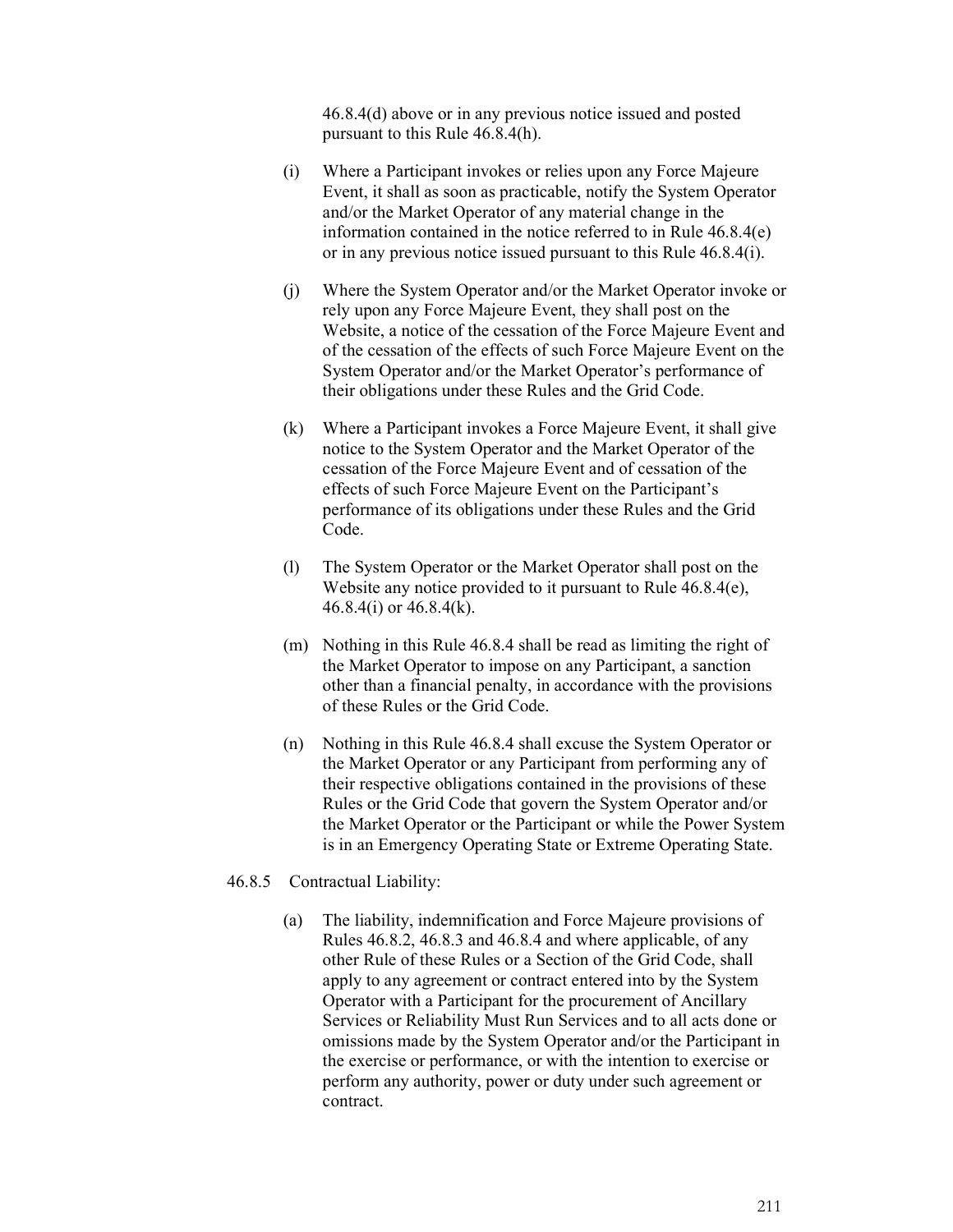(b) In the event of an inconsistency between the liability, indemnification and Force Majeure provisions of these Rules and the Grid Code, and the liability, indemnification and Force Majeure provisions of any such agreement as is referred to in Rule 46.8.5(a), the liability and indemnification provisions of Rules 46.8.2 and 46.8.3 and, where applicable, of any other Rule of these Rules or Section of the Grid Code*,* and the provisions of Rule 46.8.4shall prevail to the extent of the inconsistency.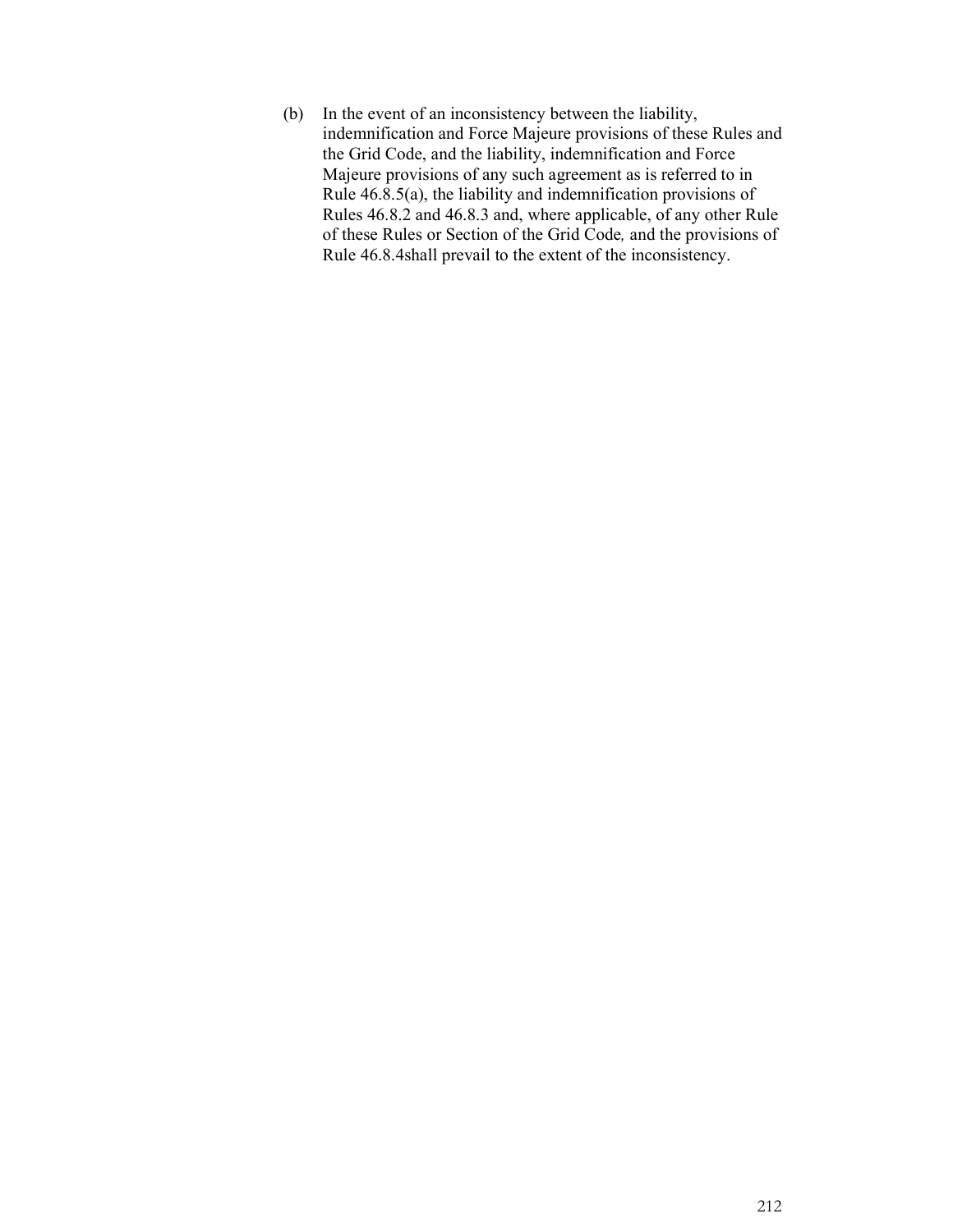#### **APPENDIX 1 CONDITIONS PRECEDENT**

- 1. The Conditions Precedent for entry into the Transitional Stage are:
	- (a) development, implementation and testing by the System Operator, of the systems and procedures required to implement the Grid Code;
	- (b) development, implementation and testing by the Market Operator, of the systems and procedures to implement the Market Rules for the Transitional Stage;
	- (c) a commencement date for all the formal trading arrangements (vesting contracts) between the successor companies that will participate in the Transitional Stage that precedes, or is co-incident with, the Operational Date and accommodation for all other Participants that is acceptable to the Commission;
	- (d) publication by the Commission, of a list prepared to the best of its knowledge, stating in respect of the initial market, the names and addresses of each Licensee, including interim Licensees, and of each other person then entitled to become a Participant at the date of the start of the Transitional Stage, subject, in each case, to compliance by such Licensee or other person, with all relevant procedures and Legal Requirements;
	- (e) publication of the valid and current Transmission Use of System Charge by the Transmitter which is approved by the Commission;
	- (f) publication on the Website by the Market Operator of the initial the Settlement Calendar pursuant to Rule 31.7.7 operative from the start of the Transitional Stage; and
	- (g) the satisfaction of such other conditions, if any, as are set by the Commission.
- 2. The Conditions Precedent for the Medium Term Market are:
	- (a) attainment of a sufficient degree of privatisation of Participants;
	- (b) presence on the Power System of sufficient generation Participants to achieve an adequate balance between installed generation capacity, reserve requirements and projected load demand and sufficient numbers of such generators to avoid the likelihood of an abuse of market power by a generation Participant;
	- (c) presence in the Wholesale Electricity Market of sufficient number of competitor credit worthy distribution Participants no longer holding Vesting Contracts to avoid the likelihood of abuse of market power in any such Participant;
	- (d) satisfaction of infrastructure preconditions, including the necessary metering and information technology required to implement the metering, balancing mechanism and settlement systems in accordance with the these Rules;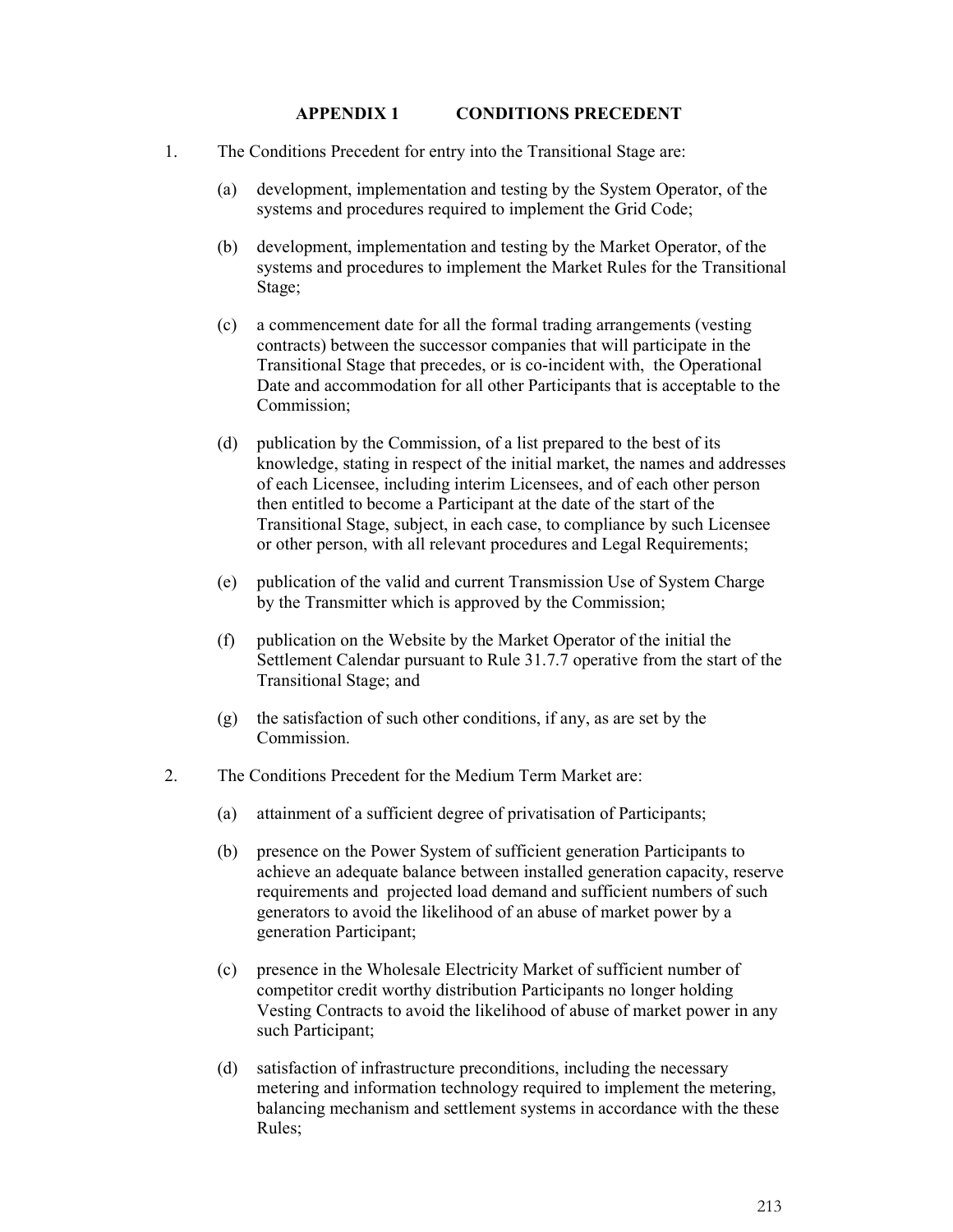- (e) audit of the Settlement Software for the Medium Term Market by independent auditors competent to perform audits of such software, to determine its consistency with these Rules and the Grid Code;
- (f) the satisfaction of such other conditions, if any, as are specified by the Commission in relation to the commencement of the Medium Term Market.

During the Transitional Stage the Commission will prepare annual reports on market conditions, detailing, amongst other things, the extent to which the conditions precedent to the initiation of the Medium Term Market have been achieved.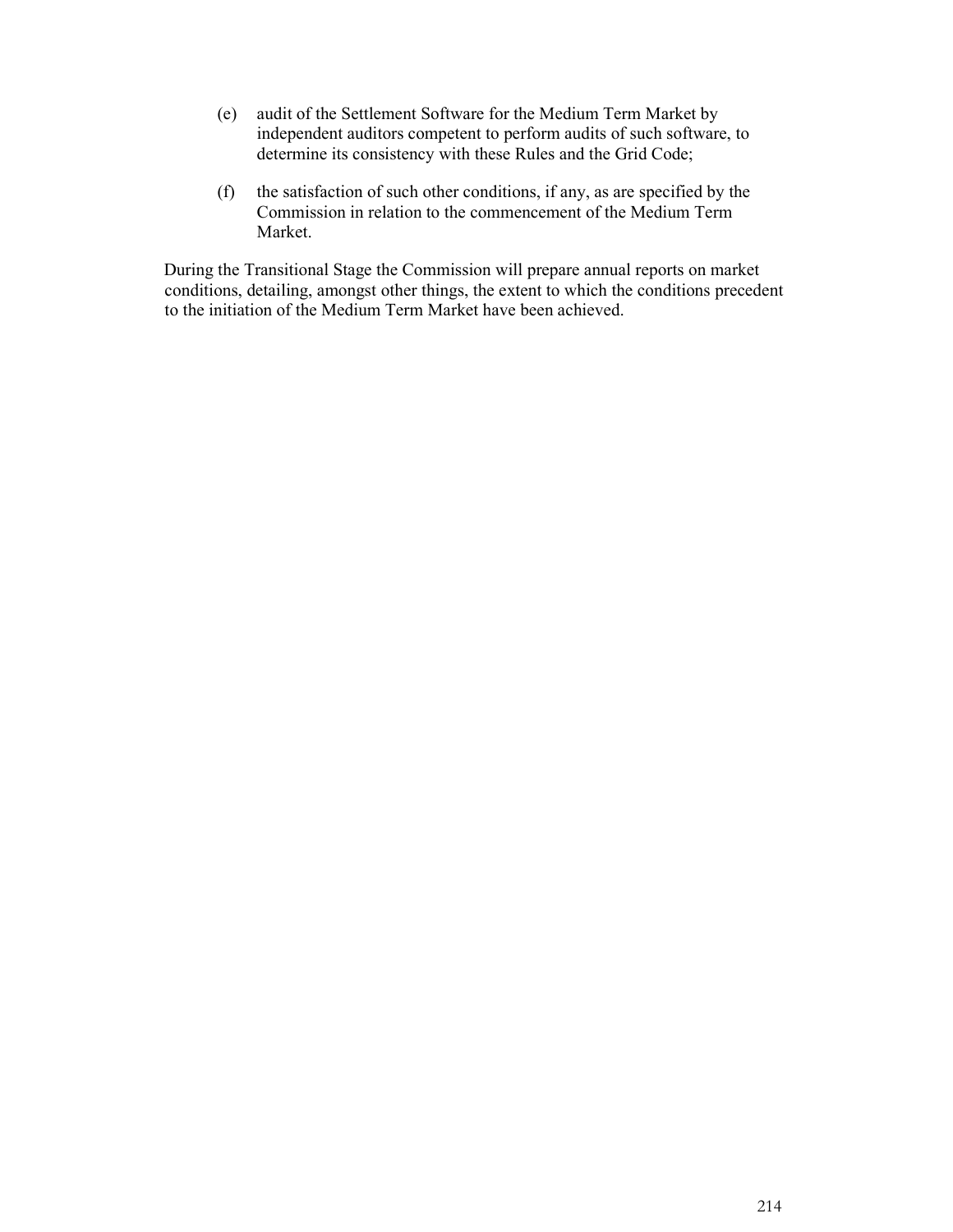#### **APPENDIX 2 ADMISSION REQUIREMENTS**

Each Applicant Participant shall provide the following details, information and documents, as far as are applicable, in addition to any other information that may be required by the Admission Application:

- a. the legal nature of the Applicant Participant, including such further information concerning the constitution of the Applicant Participant as the Market Operator may reasonably require;
- b. the Applicant Participant's communication details for the purposes of communication under Rule 41, if different from the details of Authorised Representative in the APPENDIX 3-A: PARTICIPANT ADMISSION APPLICATION FORM;
- c. the account details for the purposes of Rule 31;
- d. Technical Information, including:
	- (i) technical data for the Applicant Participant's Generating Units listing the Generating Unit's fixed electrical parameters;
	- (ii) the Applicant Participant's system data, comprising single-line diagrams and the electrical parameters relating to the Applicant Participant's facilities connected to the Transmission System;
	- (iii) the Applicant Participant's load characteristics, providing the estimated parameters of load groupings in respect of, for example, harmonic content and response to frequency deviations;
	- (iv) data relating to Reactive Support Service Facilities other than those owned by the TSP;
	- (v) short circuit infeed to the Transmission System from the Applicant Participant's system at any Connection point;
	- (vi) maximum net capacity of the Generating Unit;
	- (vii) minimum Synchronisation time of the Generating Unit;
	- (viii) minimum level of output for which the Generating Unit must, or is scheduled to run;
	- (ix) the minimum continuous run time of the Generating Unit, if it is scheduled to run;
	- (x) the minimum continuous downtime of the Generating Unit, if it is scheduled to Desynchronise;
	- (xi) the maximum Ramp-up Rate of the Generating Unit;
	- (xii) the Maximum Ramp-up Rate of the Generating Unit
	- (xiii) the maximum Availability;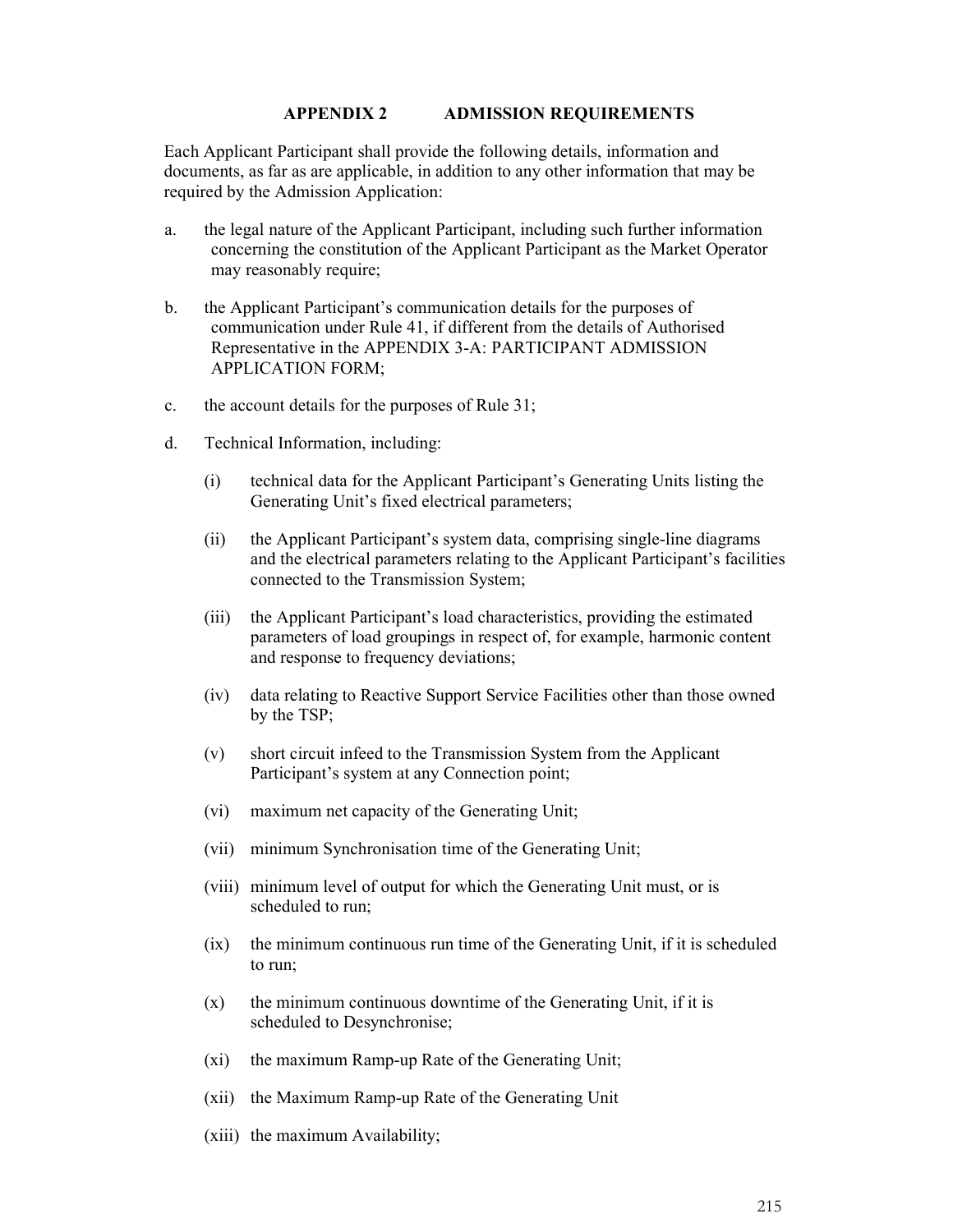- (xiv) the Ancillary Service Capability;
- (xv) the Governor Droop; and
- (xvi) Automatic Voltage Regulator capability.
- (xvii) such other details, information and documentation as may reasonably be required by the System Operator;
- e. either:
	- (i) evidence that an appropriate Licence under Act has been granted to the Applicant Participant under Part V of the Act, and that the Licence is still subsisting and no notice of revocation has been given in respect thereof, and the Applicant Participant shall have provided a copy of the Licence to the Market Operator; or
	- (ii) confirmation from the Commission to the Market Operator that the Applicant Participant does not require any such Licence as a pre-condition to its admission as a Participant;
- f. if the Applicant Participant is a Generator, a written confirmation that each of its Generating Units shall have a half hourly export meter that is capable of being read remotely;
- g. if the Applicant Participant is a Distributor, a written confirmation that it shall have a half hourly export meter for the supply which is capable of being read remotely;
- h. if the Applicant Participant is an Eligible Customer, a written confirmation that it shall have half hourly import meter for supply which is capable of being read remotely; and
- i. the Applicant Participant shall have demonstrated to the reasonable satisfaction of the Market Operator, its ability to transfer electronically for 3 consecutive days, any Nominations that it is required to make under these Rules and the Grid Code.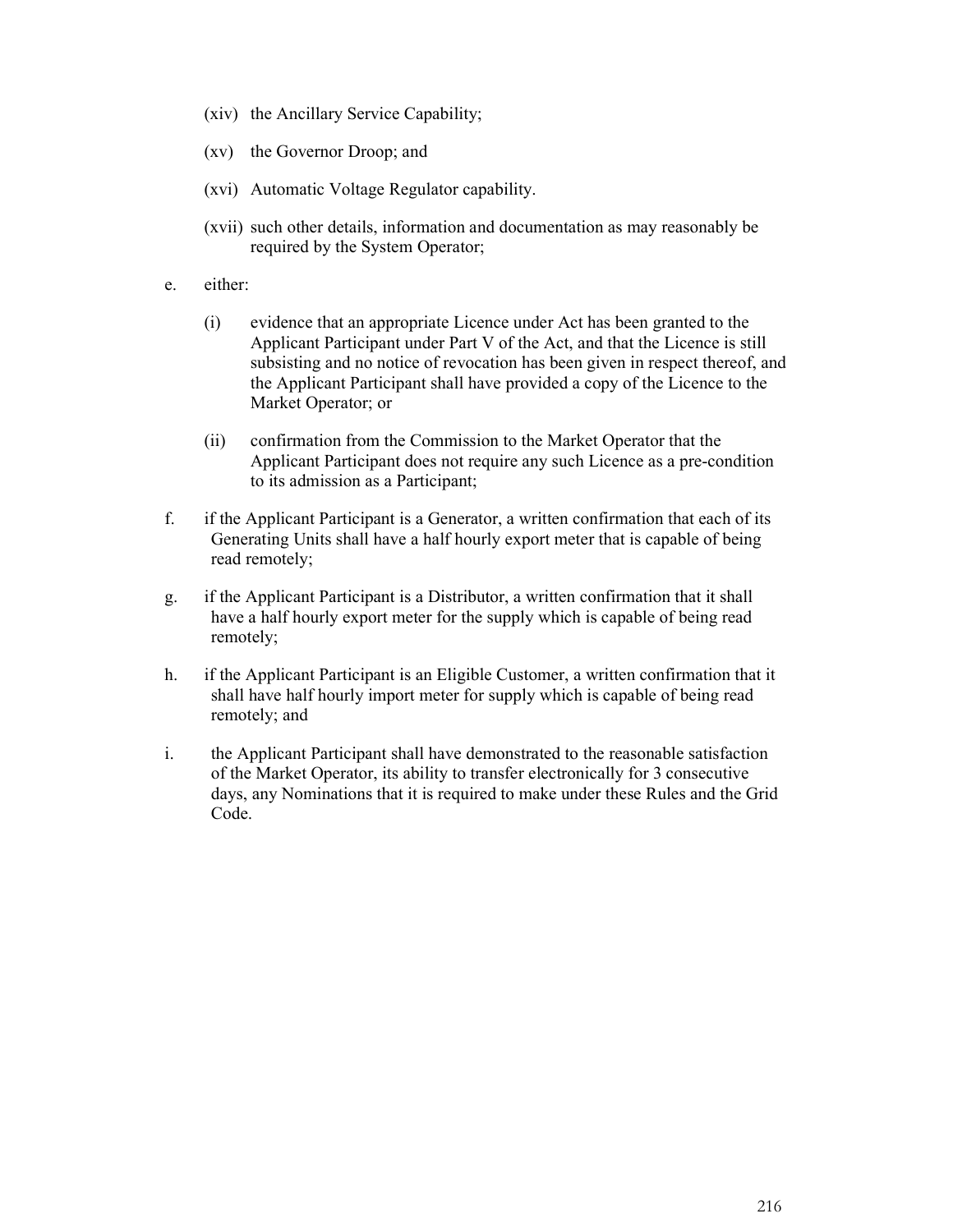#### **A. APPENDIX 3-A: PARTICIPANT ADMISSION APPLICATION FORM**

This Admission Application Form shall be completed by an Applicant Participant and submitted to the Market Operator in accordance with these Rules.

## **A. APPLICANT IDENTIFICATION INFORMATION:**

## **1. NAME OF APPLICANT:**

## **2. BUSINESS ADDRESS OF APPLICANT PARTICIPANT:**

\_\_\_\_\_\_\_\_\_\_\_\_\_\_\_\_\_\_\_\_\_\_\_\_\_\_\_\_\_\_\_\_\_\_\_\_\_\_\_\_\_\_

\_\_\_\_\_\_\_\_\_\_\_\_\_\_\_\_\_\_\_\_\_\_\_\_\_\_\_\_\_\_\_\_\_\_\_\_\_\_\_\_\_\_

\_\_\_\_\_\_\_\_\_\_\_\_\_\_\_\_\_\_\_\_\_\_\_\_\_\_\_\_\_\_\_\_\_\_\_\_\_\_\_\_\_\_

\_\_\_\_\_\_\_\_\_\_\_\_\_\_\_\_\_\_\_\_\_\_\_\_\_\_\_\_\_\_\_\_\_\_\_\_\_\_\_\_\_\_\_\_\_\_\_\_

# **3. AUTHORIZED REPRESENTATIVE OF APPLICANT PARTICIPANT:**

**a. Name of Authorised Representative:** 

**b. Business Address of Authorised Representative:** 

**\_\_\_\_\_\_\_\_\_\_\_\_\_\_\_\_\_\_\_\_\_\_\_\_\_\_\_\_\_\_\_\_\_\_\_\_\_\_\_\_\_\_** 

**\_\_\_\_\_\_\_\_\_\_\_\_\_\_\_\_\_\_\_\_\_\_\_\_\_\_\_\_\_\_\_\_\_\_\_\_\_\_\_\_\_\_** 

**\_\_\_\_\_\_\_\_\_\_\_\_\_\_\_\_\_\_\_\_\_\_\_\_\_\_\_\_\_\_\_\_\_\_\_\_\_\_\_\_\_\_** 

**\_\_\_\_\_\_\_\_\_\_\_\_\_\_\_\_\_\_\_\_\_\_\_\_\_\_\_\_\_\_\_\_\_\_\_\_\_\_\_\_\_\_** 

**c. Business Telephone Number of Authorised Representative:** 

- **d. Business Facsimile Telephone Number of Authorised Representative:**
- **e. Business E-mail Address of Representative:**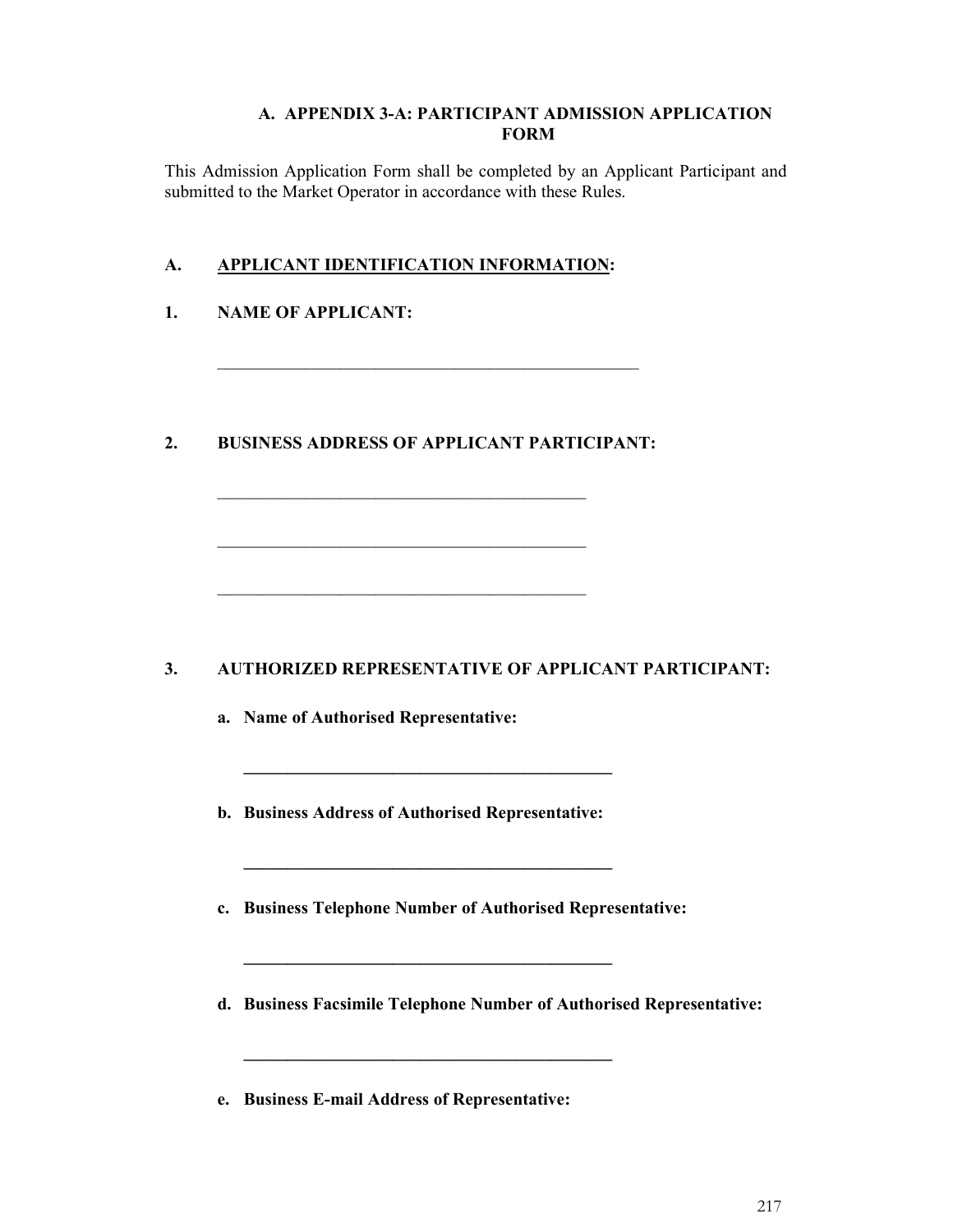**4. TYPE OF BUSINESS ENTITY OF APPLICANT PARTICIPANT (Optional) (e.g. Energy Retailer, Power Distributor, Generator, Other – please describe) :** 

**\_\_\_\_\_\_\_\_\_\_\_\_\_\_\_\_\_\_\_\_\_\_\_\_\_\_\_\_\_\_\_\_\_\_\_\_\_\_\_\_\_\_\_\_\_\_\_\_\_\_\_\_\_\_\_\_\_\_\_\_\_\_\_\_** 

**\_\_\_\_\_\_\_\_\_\_\_\_\_\_\_\_\_\_\_\_\_\_\_\_\_\_\_\_\_\_\_\_\_\_\_\_\_\_\_\_\_\_\_\_\_\_\_\_\_\_\_\_\_\_\_\_\_\_\_\_\_\_\_\_** 

**\_\_\_\_\_\_\_\_\_\_\_\_\_\_\_\_\_\_\_\_\_\_\_\_\_\_\_\_\_\_\_\_\_\_\_\_\_\_\_\_\_\_** 

#### **B. FULFILMENT OF DUTIES AND RESPONSIBILITIES:**

- 1. The Applicant Participant hereby:
	- a. certifies that is has installed and proven to be operational, all computer hardware and software, communication equipment and software, and electronic funds transfer systems required for the tasks, activities and functions that it proposes to undertake, and for the services that it proposes to provide upon admission into the Wholesale Electricity Market; or
	- b. undertakes to install prior to acceptance of its Admission Application, the materials and systems described in B(1)(a) above.
- 2. The Applicant Participant certifies and agrees that its equipment and facilities are, or shall prior to certification, be available for examination, inspection and testing by the System Operator or the Market Operator. A list of hardware, software, communication equipment and funds transfer systems, or a plan and schedule for completion of installation, as the case may be, is attached herewith.
- 3. The Applicant Participant further certifies that it employs on its own behalf, or has contracted with entities that employ, personnel who are fully qualified and competent to perform the duties, responsibilities, tasks and functions of a Participant under the Market Rules, the Grid Code and the associated Operating Procedures and Market Procedures. The Participant agrees that the qualifications of such personnel shall be available to the System Operator and the Market Operator for review.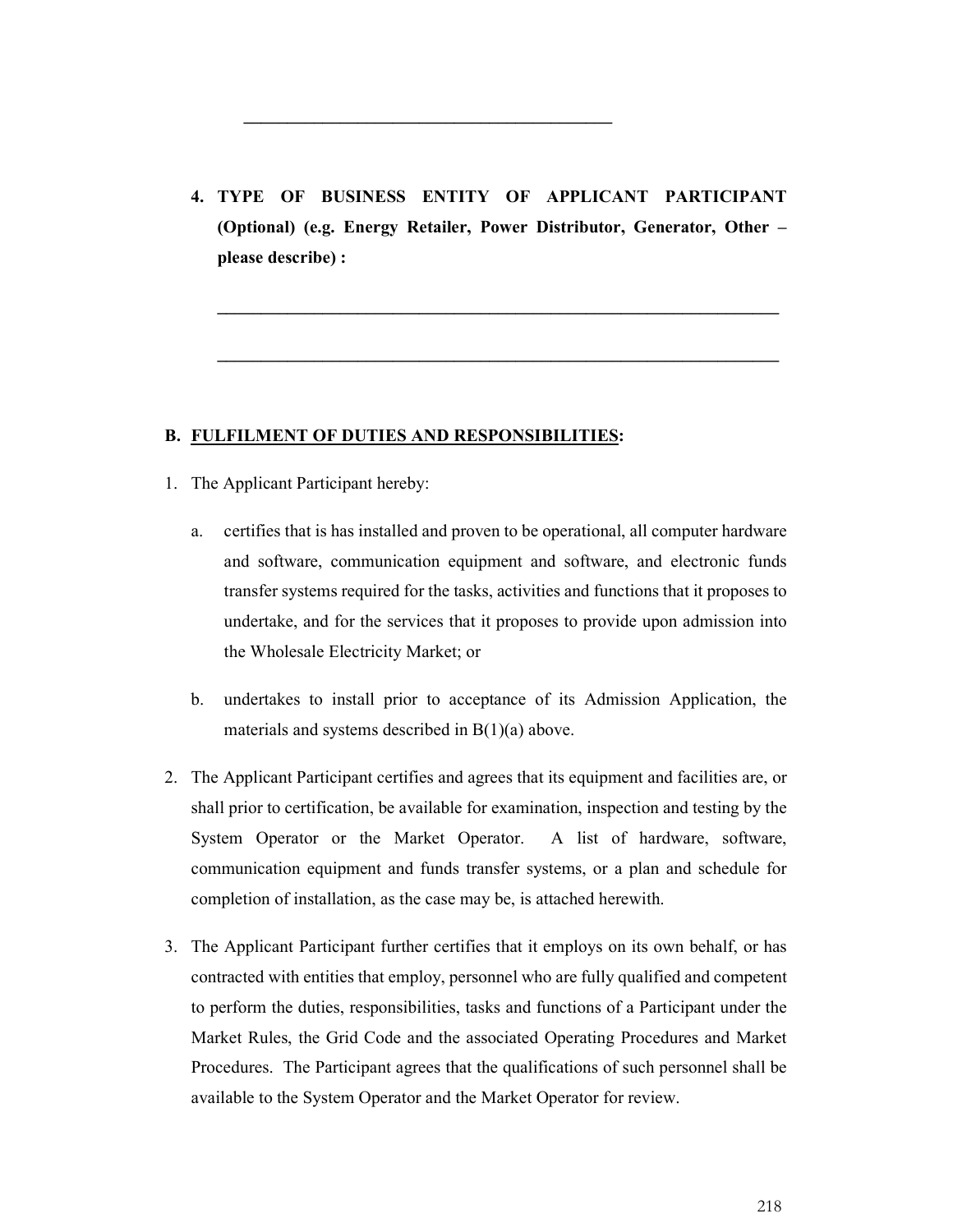### **C. Additional Obligations:**

- 1. The Applicant Participant agrees to comply with all terms and conditions of the Market Rules, the Grid Code and the associated Operating Procedures and Market Procedures, as they may be modified from time to time by the Market Operator and or the System Operator, as the case may be, and where applicable, approved by the Commission.
- 2. The Applicant Participant undertakes that, prior to confirmation by the Market Operator of its status as a Participant, the Applicant Participant shall provide to the Market Operator, through written notification as a supplement to this Admission Application, any and all changes in the information provided on or attached to this Admission Application form within three (3) Business Days of becoming aware of such change(s). A change in the Applicant Participant's Authorised Representative shall be notified immediately.
- 3. By submitting this Admission Application, the Applicant Participant shall be deemed to agree to abide by the provision of Parts 1 to 4, and Appendices 1 and 3 of these Rules.
- 4. The Applicant Participant certifies that all information contained in or attached to this Admission Application is, to the best of its knowledge and belief, true and correct.

**\_\_\_\_\_\_\_\_\_\_\_\_\_\_\_\_\_\_\_\_\_\_\_\_\_\_\_\_\_\_\_\_\_\_\_\_\_\_ \_\_\_\_\_\_\_\_\_\_\_\_\_\_\_\_\_\_\_\_\_\_\_\_\_\_\_\_ Signature of Applicant Participant's** Date: **Authorised Representative** 

Name: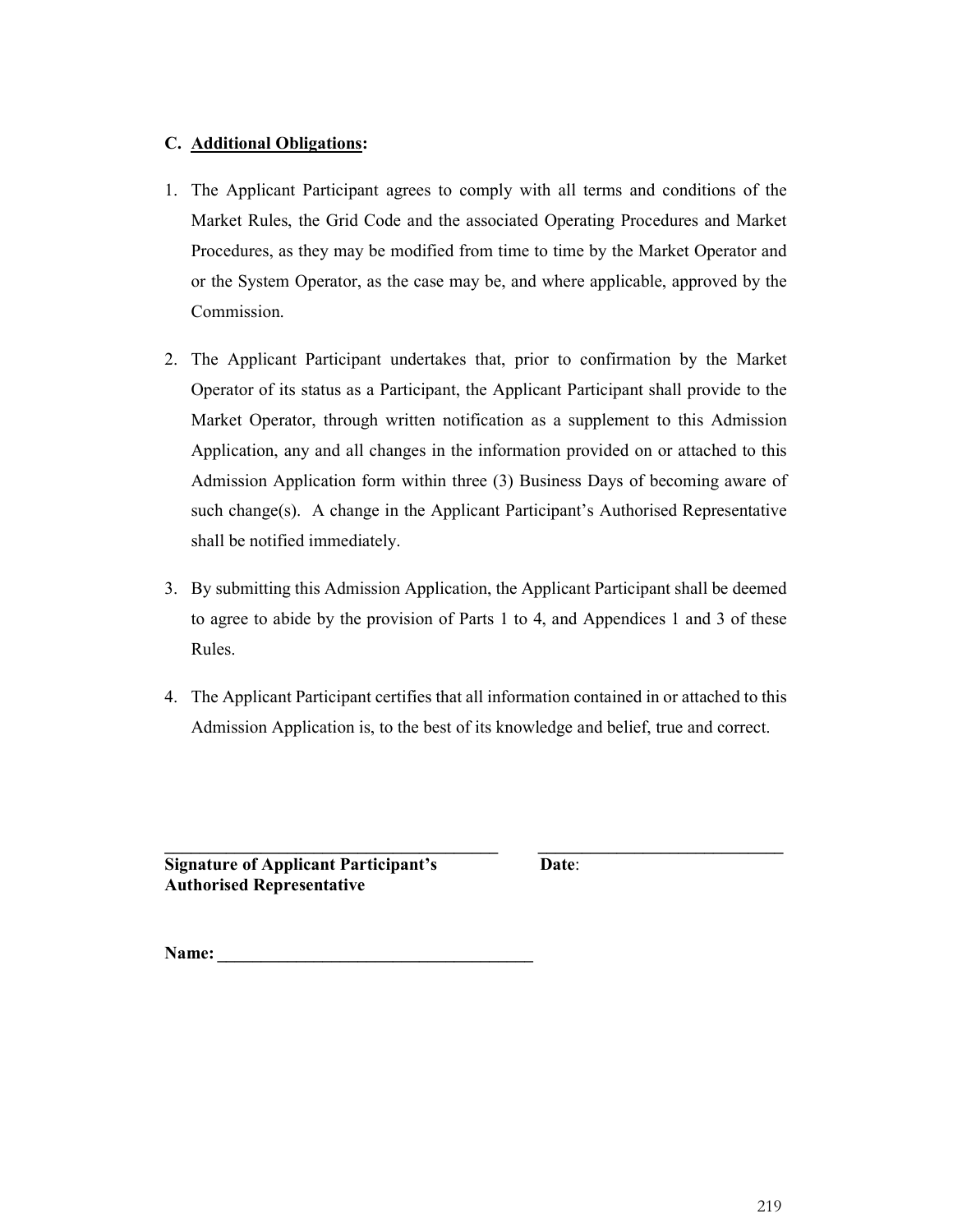## **B. APPENDIX 3-B: PARTICIPANT INFORMATION FORM**

This form shall be used by a Participant to notify the Market Operator of changes to the information contained in the Admission Application pursuant to Rule 4. All information must be provided to the satisfaction of the Market Operator in order for the notice to be considered complete.

## **A. APPLICANT IDENTIFICATION INFORMATION:**

\_\_\_\_\_\_\_\_\_\_\_\_\_\_\_\_\_\_\_\_\_\_\_\_\_\_\_\_\_\_\_\_\_\_\_\_\_\_\_\_\_\_\_\_\_\_\_\_

\_\_\_\_\_\_\_\_\_\_\_\_\_\_\_\_\_\_\_\_\_\_\_\_\_\_\_\_\_\_\_\_\_\_\_\_\_\_\_\_\_\_\_\_\_\_\_\_

## **1. NAME OF APPLICANT:**

## **2. PARTICIPANT IDENTIFICATION NUMBER:**

# **3. BUSINESS ADDRESS OF APPLICANT PARTICIPANT:**

\_\_\_\_\_\_\_\_\_\_\_\_\_\_\_\_\_\_\_\_\_\_\_\_\_\_\_\_\_\_\_\_\_\_\_\_\_\_\_\_\_\_

\_\_\_\_\_\_\_\_\_\_\_\_\_\_\_\_\_\_\_\_\_\_\_\_\_\_\_\_\_\_\_\_\_\_\_\_\_\_\_\_\_\_

\_\_\_\_\_\_\_\_\_\_\_\_\_\_\_\_\_\_\_\_\_\_\_\_\_\_\_\_\_\_\_\_\_\_\_\_\_\_\_\_\_\_

## **B. INFORMATION TO BE DELETED OR CHANGED**

\_\_\_\_\_\_\_\_\_\_\_\_\_\_\_\_\_\_\_\_\_\_\_\_\_\_\_\_\_\_\_\_\_\_\_\_\_\_\_\_\_\_\_\_\_\_\_\_\_\_\_\_\_\_

\_\_\_\_\_\_\_\_\_\_\_\_\_\_\_\_\_\_\_\_\_\_\_\_\_\_\_\_\_\_\_\_\_\_\_\_\_\_\_\_\_\_\_\_\_\_\_\_\_\_\_\_\_\_

Admission Application Form

| a. | Section: |
|----|----------|
|    |          |

b. Delete:

c. Insert/Add: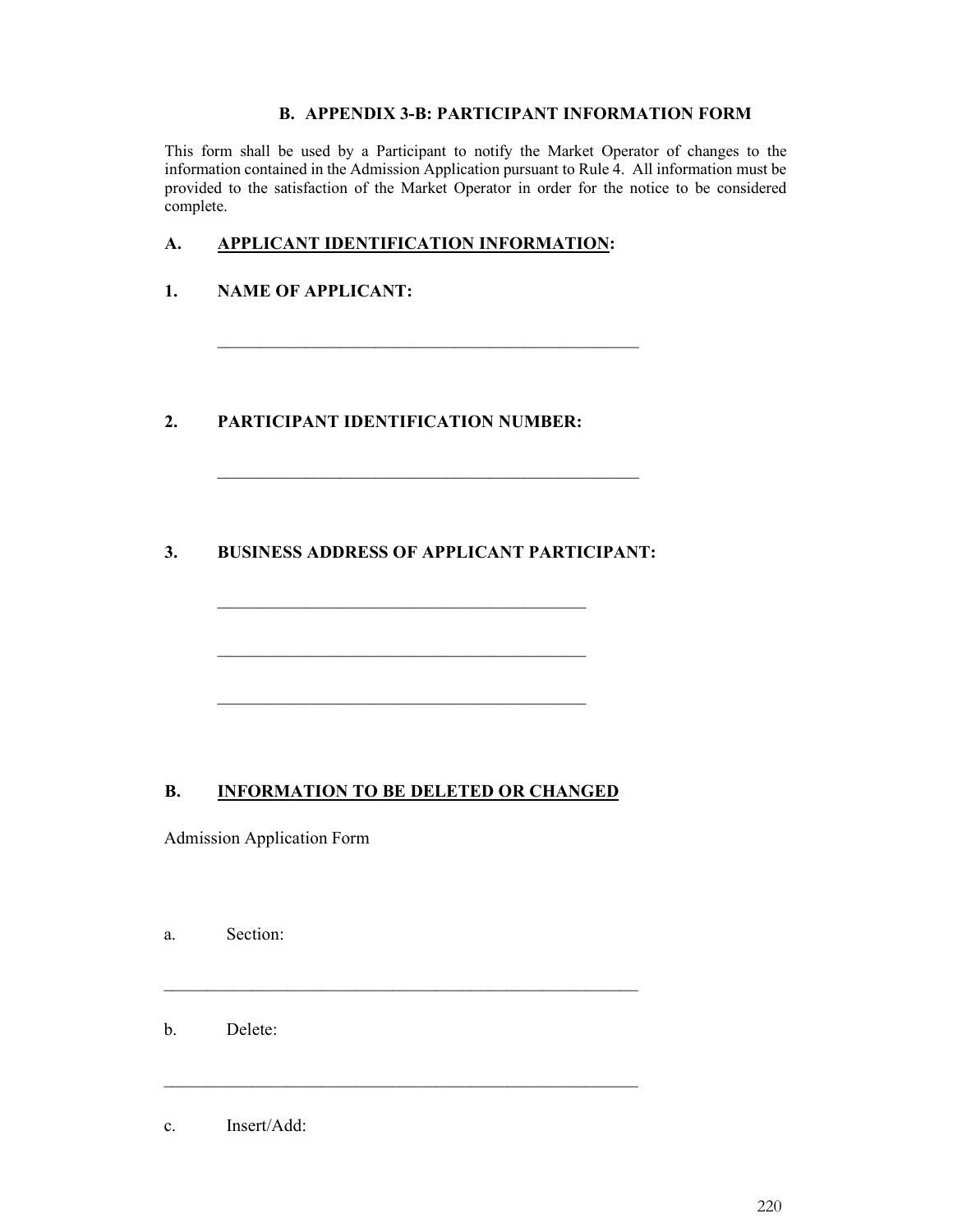**C.** Effective Date of Change:

\_\_\_\_\_\_\_\_\_\_\_\_\_\_\_\_\_\_\_\_\_\_\_\_\_\_\_\_\_\_\_\_\_\_\_\_\_\_\_\_\_\_\_\_\_\_\_\_\_\_\_\_

\_\_\_\_\_\_\_\_\_\_\_\_\_\_\_\_\_\_\_\_\_\_\_\_\_\_\_\_\_\_\_\_\_\_\_\_\_\_\_\_\_\_\_\_\_\_

The Participant certifies that the information contained herein is true and correct to the best of its knowledge and belief.

|                                                                                 | Date: |  |
|---------------------------------------------------------------------------------|-------|--|
|                                                                                 |       |  |
|                                                                                 |       |  |
| <b>Signature of Applicant Participant's</b><br><b>Authorised Representative</b> | Date: |  |
|                                                                                 |       |  |
| Name:                                                                           |       |  |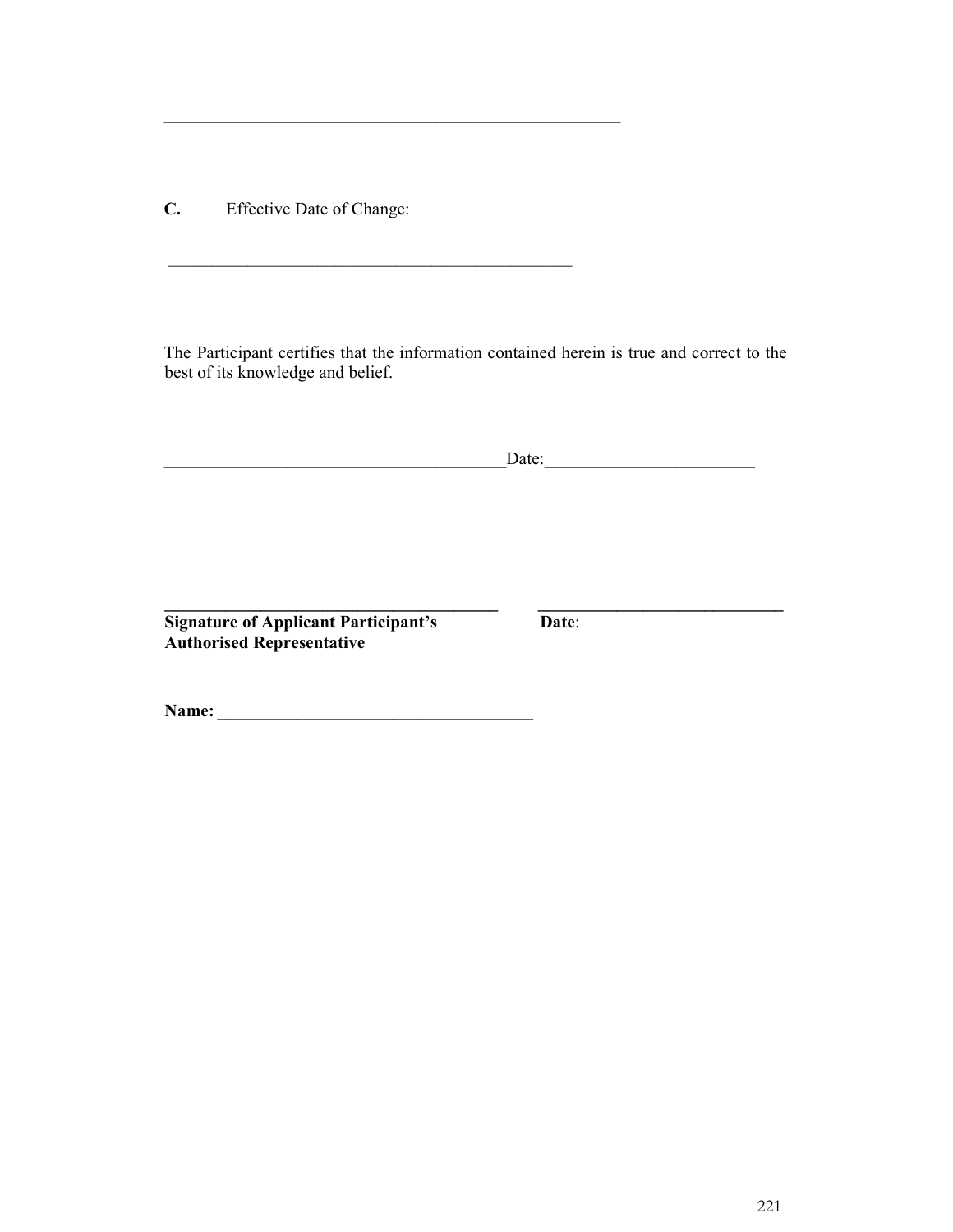#### **APPENDIX 3 DECLARATION BY NOMINEES**

#### **Declaration by a Nominee for Membership on the Stakeholder Advisory Panel, the Dispute Resolution Panel or for the Position of Dispute Resolution Counsellor**

In support of my nomination as a candidate for [membership on the [the Stakeholder Advisory Panel] [the Dispute Resolution Panel]] [the position of Dispute Resolution Counsellor], I hereby declare:

- 1. That, except as noted below, I am not a member, officer, employee or agent of:
	- (a) any person that is required to obtain a license pursuant to the Act or any Affiliate of such person; or
	- (b) any person that is a Participant or of an Affiliate of such person.
	- (c) The exceptions to the above declarations are as follows:

\_\_\_\_\_\_\_\_\_\_\_\_\_\_\_\_\_\_\_\_\_\_\_\_\_\_\_\_\_\_

\_\_\_\_\_\_\_\_\_\_\_\_\_\_\_\_\_\_\_\_\_\_\_\_\_\_\_\_\_\_

\_\_\_\_\_\_\_\_\_\_\_\_\_\_\_\_\_\_\_\_\_\_\_\_\_\_\_\_\_\_

- 2. That, except as noted below, I do not have any direct or indirect legal or beneficial interest in or commercial affiliation with:
	- (a) any person that is required to obtain a license pursuant to the Act or of an affiliate of such person; or
	- (b) any person that is a Participant or of an Affiliate of such person.
	- (c) The exceptions to the above declarations are as follows:

\_\_\_\_\_\_\_\_\_\_\_\_\_\_\_\_\_\_\_\_\_\_\_\_\_\_\_\_\_\_

\_\_\_\_\_\_\_\_\_\_\_\_\_\_\_\_\_\_\_\_\_\_\_\_\_\_\_\_\_\_

\_\_\_\_\_\_\_\_\_\_\_\_\_\_\_\_\_\_\_\_\_\_\_\_\_\_\_\_\_\_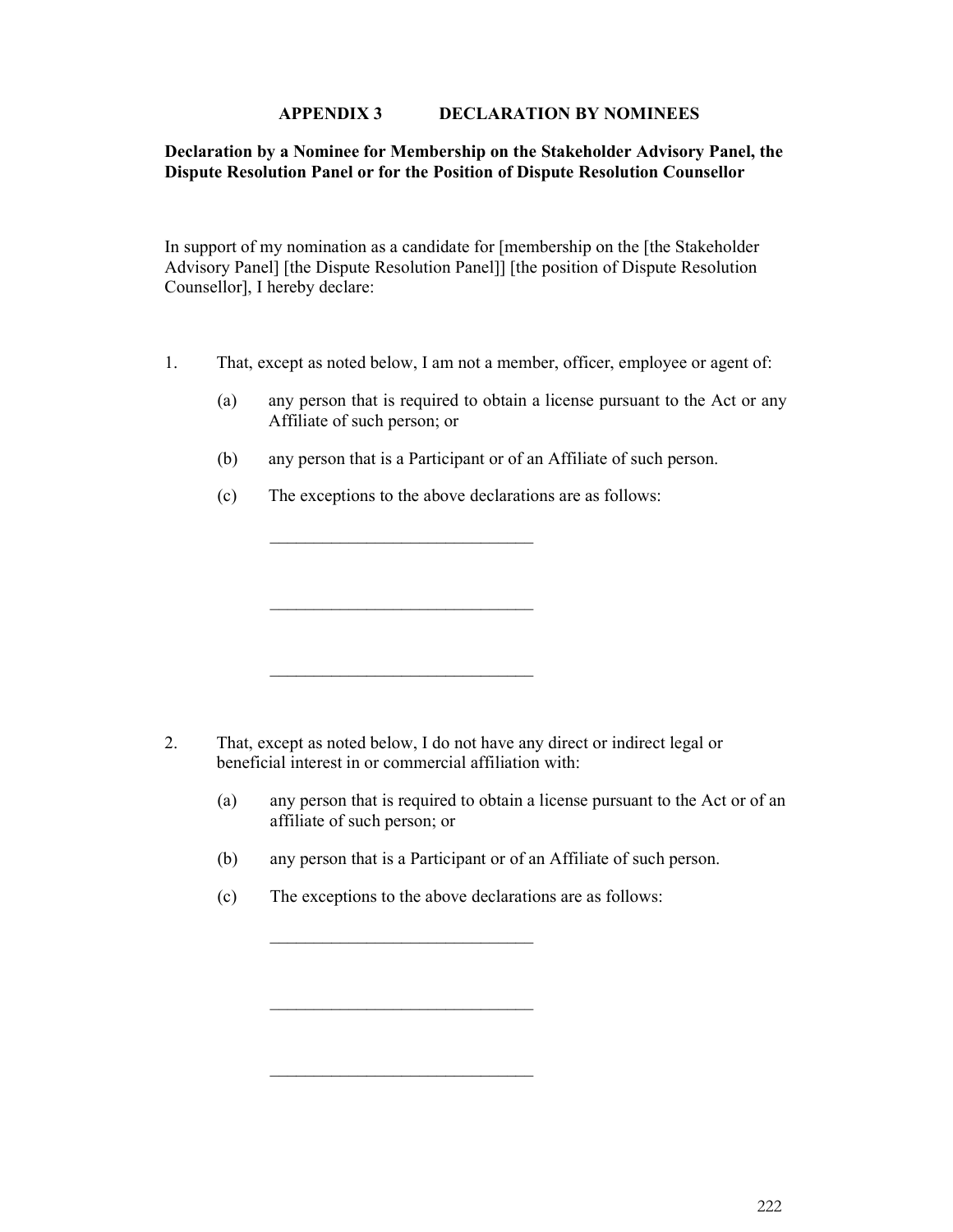- 3. That my spouse is not a member, officer, employee or agent of:
	- (a) any person that is required to obtain a license pursuant to the Act or of an Affiliate of such person; or
	- (b) any person that is a Participant or of an Affiliate of such person.
	- (c) The exceptions to the above declarations are as follows:

\_\_\_\_\_\_\_\_\_\_\_\_\_\_\_\_\_\_\_\_\_\_\_\_\_\_\_\_\_\_

\_\_\_\_\_\_\_\_\_\_\_\_\_\_\_\_\_\_\_\_\_\_\_\_\_\_\_\_\_\_

\_\_\_\_\_\_\_\_\_\_\_\_\_\_\_\_\_\_\_\_\_\_\_\_\_\_\_\_\_\_

- 4. That, except as noted below, my spouse does not have any direct or indirect legal or beneficial interest in or commercial affiliation with:
	- (a) any person that is required to obtain a license pursuant to the Act or of an Affiliate of such person; or
	- (b) any person that is a Participant or of an Affiliate of such person.
	- (c) The exceptions to the above declarations are as follows:

\_\_\_\_\_\_\_\_\_\_\_\_\_\_\_\_\_\_\_\_\_\_\_\_\_\_\_\_\_\_

\_\_\_\_\_\_\_\_\_\_\_\_\_\_\_\_\_\_\_\_\_\_\_\_\_\_\_\_\_\_

\_\_\_\_\_\_\_\_\_\_\_\_\_\_\_\_\_\_\_\_\_\_\_\_\_\_\_\_\_\_

- 5. That, except as noted below, no relative of myself or my spouse is a member, officer, employee or agent of:
	- (a) any person that is required to obtain a license pursuant to the Act or of an Affiliate of such person; or
	- (b) any person that is a Participant or of an Affiliate of such person.
	- (c) the exceptions to the above declarations are as follows: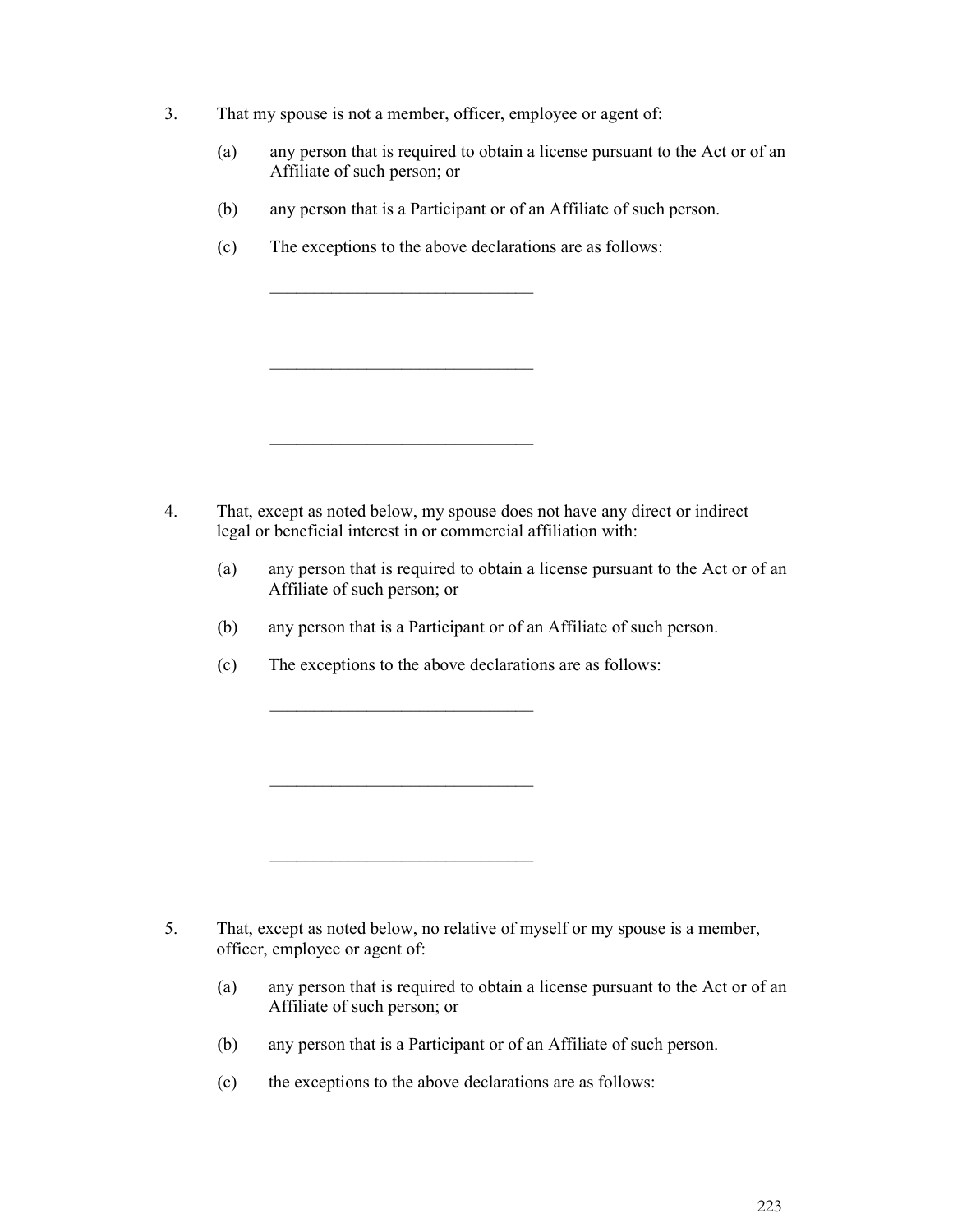| That, except as noted below, no relative of myself or my spouse has any direct or<br>indirect legal or beneficial interest in or commercial affiliation with: |  |  |  |  |
|---------------------------------------------------------------------------------------------------------------------------------------------------------------|--|--|--|--|
| (a) any person that is required to obtain a license pursuant to the Act or of an<br>Affiliate of such person; or                                              |  |  |  |  |
| (b) any person that is a Participant or of an Affiliate of such person                                                                                        |  |  |  |  |
| (c) the exceptions to the above declarations are as follows:                                                                                                  |  |  |  |  |
|                                                                                                                                                               |  |  |  |  |
|                                                                                                                                                               |  |  |  |  |
|                                                                                                                                                               |  |  |  |  |
|                                                                                                                                                               |  |  |  |  |
|                                                                                                                                                               |  |  |  |  |
|                                                                                                                                                               |  |  |  |  |
|                                                                                                                                                               |  |  |  |  |

- (a) "Act" means the Electric Power Sector Reform Act, 2005.
- (b) a person has a commercial affiliation with another person if the first person supplies to or from the other person, goods and or services, other than goods or services received in the ordinary course of being a customer of a Transmitter, Distributor or Trading Licensee or an affiliate of a Transmitter, Distributor or Trading Licensee or power retailer;
- (c) an interest held as the beneficiary of a trust that does not permit the beneficiary to have any knowledge of the holdings of the trust is not a legal or beneficial interest;
- (d) an interest in a mutual fund is not a legal or beneficial interest unless the mutual fund is operated as an investment club where: